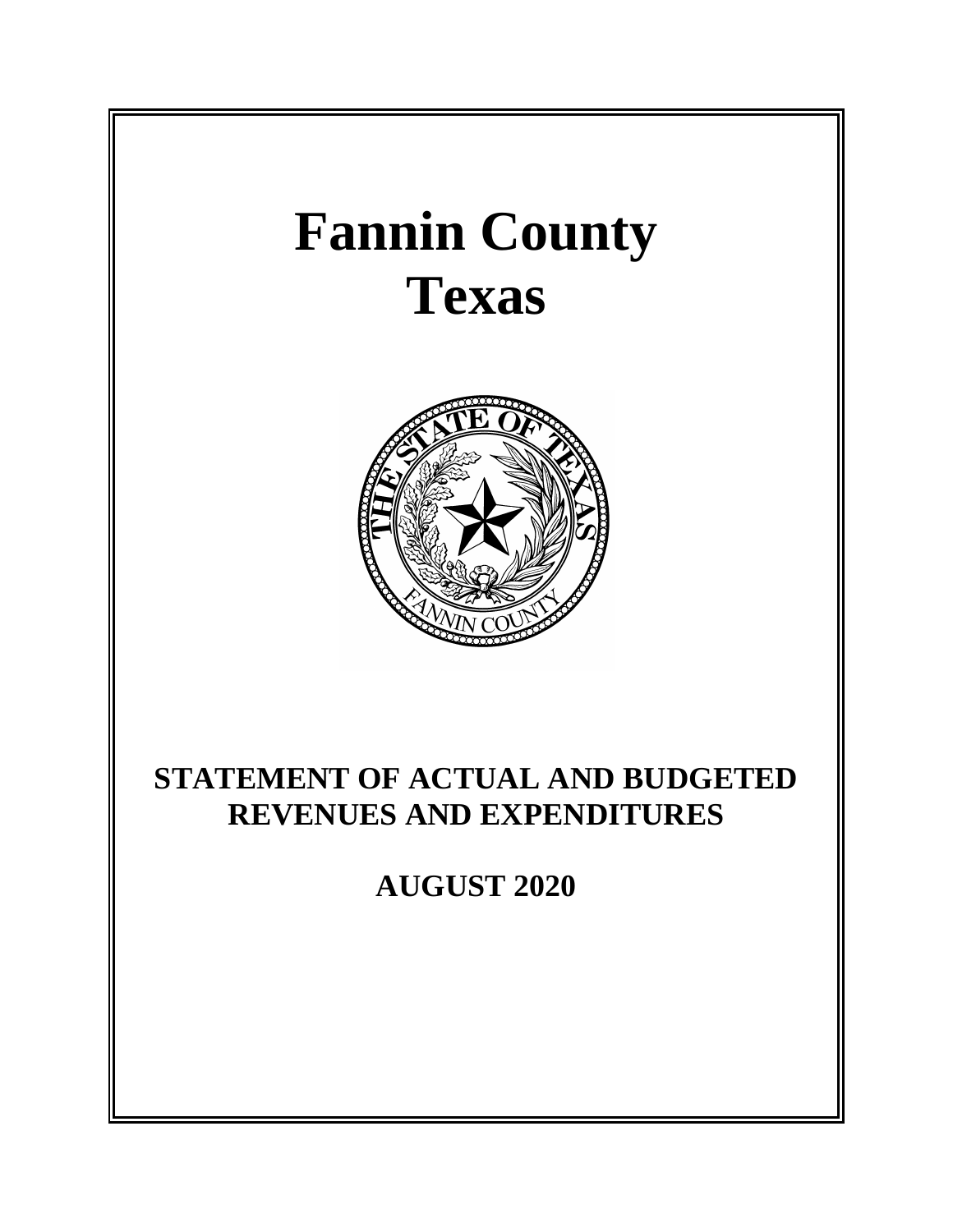|     | 09-03-2020**BUDGET ANALYSIS USAGE REPORT ** ASSET LIABILITY INCOME & EXPENSE<br>TIME: 02:02 PM - EFFECTIVE MONTH: 08 - FOR MONTH ENDING 8-31-2020 |                                                                                 |         |            |                            |                                      | PAGE<br>PREPARER: 0004                                 | 1 |
|-----|---------------------------------------------------------------------------------------------------------------------------------------------------|---------------------------------------------------------------------------------|---------|------------|----------------------------|--------------------------------------|--------------------------------------------------------|---|
| ACT | NUM ACCOUNT-TITLE                                                                                                                                 | ORIGINAL<br>BUDGET-AMOUNT BUDGET-AMOUNT YEAR-TO-DATE YEAR-TO-DATE MONTH-TO-DATE | AMENDED | ENCUMBERED | ACTIVITY                   | ACTIVITY                             | CURRENT USED<br>BALANCE PCT                            |   |
|     | REPORTING FUND: 0010 GENERAL FUND                                                                                                                 |                                                                                 |         |            |                            |                                      | EFFECTIVE MONTH - 08                                   |   |
|     | 0100 PAYROLL                                                                                                                                      |                                                                                 |         |            |                            |                                      |                                                        |   |
|     | 0100 PAYROLL                                                                                                                                      |                                                                                 |         |            |                            | 445.04- 21.18                        | 367.98                                                 |   |
|     | ---- ----<br>PAYROLL                                                                                                                              |                                                                                 |         |            | 445.04-                    | 21.18                                | 367.98                                                 |   |
|     | 0103 CASH                                                                                                                                         |                                                                                 |         |            |                            |                                      |                                                        |   |
|     | 0100 GENERAL-COMBINED FUNDS CHECKING                                                                                                              |                                                                                 |         |            |                            | 134,700.31 197,746.44 527,432.47     |                                                        |   |
|     | 0110 BUSINESS MONEY FUND ACCOUNT                                                                                                                  |                                                                                 |         |            |                            | 605,763.37 899,391.58- 1,627,371.85  |                                                        |   |
|     | 0175 TEXPOOL                                                                                                                                      |                                                                                 |         |            | 873,502.32-                |                                      | 445.16 2,518,538.08                                    |   |
|     | CASH                                                                                                                                              |                                                                                 |         |            |                            | 133,038.64- 701,199.98- 4,673,342.40 |                                                        |   |
|     | 0104 PETTY CASH                                                                                                                                   |                                                                                 |         |            |                            |                                      |                                                        |   |
|     | 0560 SHERIFF PETTY CASH                                                                                                                           |                                                                                 |         |            | 0.00                       | 0.00                                 | 200.00                                                 |   |
|     | PETTY CASH                                                                                                                                        |                                                                                 |         |            | 0.00                       | 0.00                                 | 200.00                                                 |   |
|     | 0105 CHANGE FUND                                                                                                                                  |                                                                                 |         |            |                            |                                      |                                                        |   |
|     |                                                                                                                                                   |                                                                                 |         |            |                            |                                      |                                                        |   |
|     | 0003 COUNTY CLERK CHANGE FUND                                                                                                                     |                                                                                 |         |            | 0.00                       | 0.00                                 | 100.00                                                 |   |
|     | 0075 CO. ATTORNEY CHANGE FUND                                                                                                                     |                                                                                 |         |            | 0.00                       | 0.00                                 | 0.00                                                   |   |
|     | 0115 JURY CASH ON HAND                                                                                                                            |                                                                                 |         |            | 0.00                       | 0.00                                 | 1,000.00                                               |   |
|     | 0450 DISTRICT CLK. CHANGE FUND                                                                                                                    |                                                                                 |         |            | 0.00                       | 0.00                                 | 50.00                                                  |   |
|     | 0455 JP#1 CASH ON HAND                                                                                                                            |                                                                                 |         |            | 0.00                       | 0.00                                 | 100.00                                                 |   |
|     | 0457 JP#3 CASH ON HAND<br>0499 TAX ASSESSOR CHANGE FUND                                                                                           |                                                                                 |         |            | 0.00                       | 0.00                                 | 100.00                                                 |   |
|     |                                                                                                                                                   |                                                                                 |         |            | 0.00                       | 0.00                                 | 1,400.00                                               |   |
|     | CHANGE FUND                                                                                                                                       |                                                                                 |         |            | 0.00                       | 0.00                                 | 2,750.00                                               |   |
|     | 0120 RECEIVABLES                                                                                                                                  |                                                                                 |         |            |                            |                                      |                                                        |   |
|     |                                                                                                                                                   |                                                                                 |         |            |                            |                                      |                                                        |   |
|     | 0305 FINES RECEIVABLE<br>0306 ALLOWANCE FOR UNCOLLECTIBLES                                                                                        |                                                                                 |         |            | 106,235.44<br>$41,008.43-$ |                                      | 106, 235.44 6, 565, 608.58<br>41,008.43- 1,902,847.46- |   |
|     | 0307 ALOWANCE FOR UNCOLLECTIBLES HOSPIT                                                                                                           |                                                                                 |         |            | 0.00                       | 0.00                                 | 100,000.00-                                            |   |
|     | 0311 TAXES RECEIVABLE                                                                                                                             |                                                                                 |         |            | 31,502.26                  | 31,502.26                            | 681,817.78                                             |   |
|     | 0312 DUE FROM OTHER GOVERNMENTS                                                                                                                   |                                                                                 |         |            | 23,836.88                  | 23,836.88                            | 184,969.75                                             |   |
|     | 0313 DUE FROM OTHER FUNDS                                                                                                                         |                                                                                 |         |            |                            | 41,846.24 41,846.24                  | 107,448.75                                             |   |
|     | 0314 ACCOUNTS RECEIVABLE                                                                                                                          |                                                                                 |         |            | 9,716.56                   | 9,716.56                             | 118,551.86                                             |   |
|     | RECEIVABLES                                                                                                                                       |                                                                                 |         |            | 172,128.95                 |                                      | 172, 128.95 5, 655, 549.26                             |   |
|     | 0133 ADVANCE TO FUND                                                                                                                              |                                                                                 |         |            |                            |                                      |                                                        |   |
|     | 0089 DUE FROM T.J.P.C.                                                                                                                            |                                                                                 |         |            | 0.00                       | 0.00                                 | 0.00                                                   |   |
|     | ADVANCE TO FUND                                                                                                                                   |                                                                                 |         |            | 0.00                       | 0.00                                 | 0.00                                                   |   |
|     | 0200 LIABILITY ACCOUNT                                                                                                                            |                                                                                 |         |            |                            |                                      |                                                        |   |
|     |                                                                                                                                                   |                                                                                 |         |            |                            |                                      |                                                        |   |
|     | 0097 DUE TO OTHER GOVERNMENTS-FINES                                                                                                               |                                                                                 |         |            | 0.00                       | 0.00                                 | 731,991.23                                             |   |
|     | 0099 DUE TO OTHERS-FINES                                                                                                                          |                                                                                 |         |            | 0.00                       | 0.00                                 | 2,495,464.32                                           |   |
|     | 0150 ACCRUED SALARY PAYABLE                                                                                                                       |                                                                                 |         |            | 12,530.67                  | 12,530.67                            | 175,548.40                                             |   |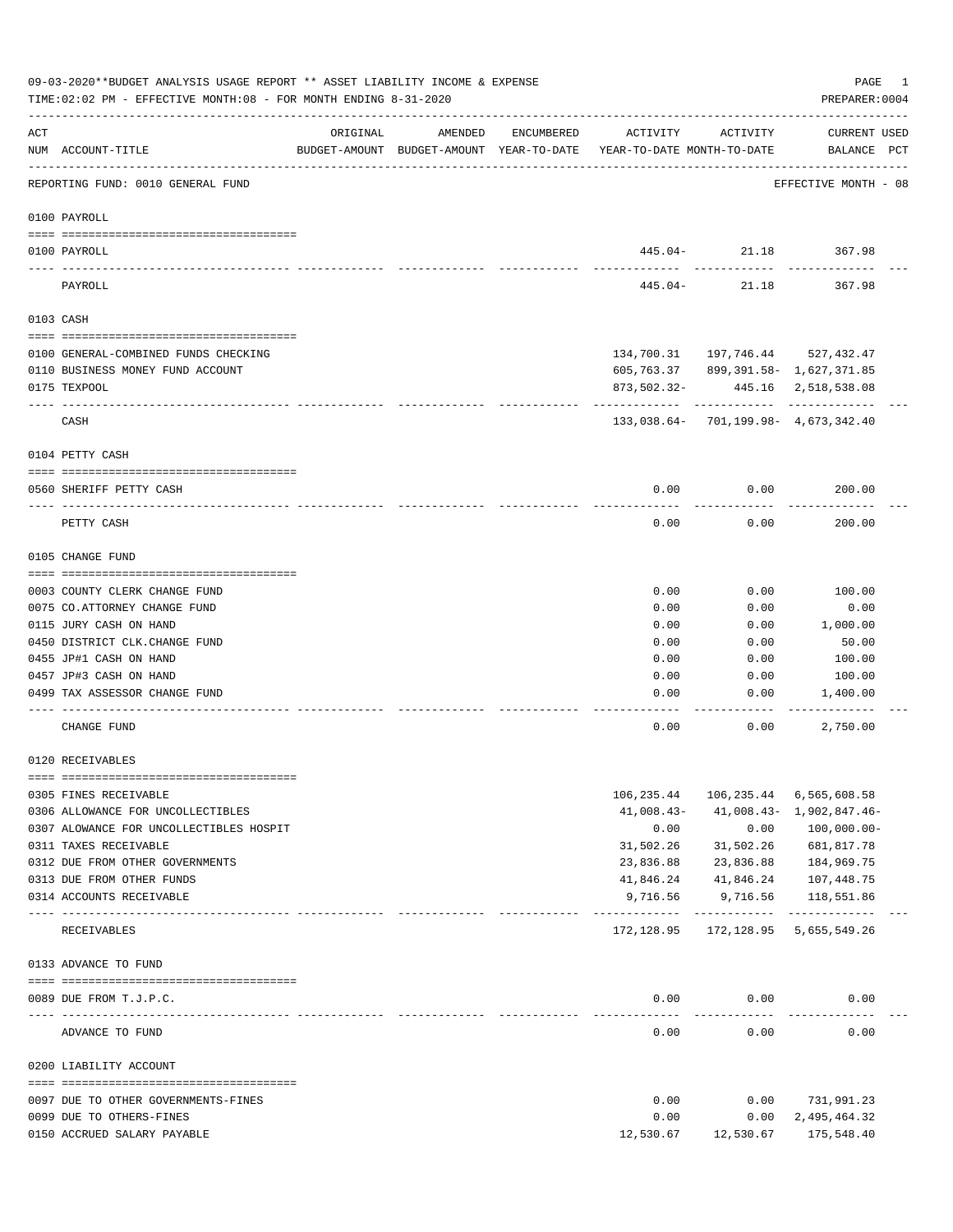|     | 09-03-2020**BUDGET ANALYSIS USAGE REPORT ** ASSET LIABILITY INCOME & EXPENSE<br>TIME: 02:02 PM - EFFECTIVE MONTH: 08 - FOR MONTH ENDING 8-31-2020 |                           |                                                     |            |                     |                                                                              | PAGE<br>PREPARER: 0004             | 2  |
|-----|---------------------------------------------------------------------------------------------------------------------------------------------------|---------------------------|-----------------------------------------------------|------------|---------------------|------------------------------------------------------------------------------|------------------------------------|----|
| ACT | NUM ACCOUNT-TITLE                                                                                                                                 | ORIGINAL                  | AMENDED<br>BUDGET-AMOUNT BUDGET-AMOUNT YEAR-TO-DATE | ENCUMBERED | ACTIVITY            | ACTIVITY<br>YEAR-TO-DATE MONTH-TO-DATE                                       | <b>CURRENT USED</b><br>BALANCE PCT |    |
|     | REPORTING FUND: 0010 GENERAL FUND                                                                                                                 |                           |                                                     |            |                     |                                                                              | EFFECTIVE MONTH - 08               |    |
|     | 0155 ACCRUED FRINGE BENEFITS                                                                                                                      |                           |                                                     |            |                     | 6,283.26 6,283.26 81,028.58                                                  |                                    |    |
|     | 0200 DEFERRED TAX REVENUE                                                                                                                         |                           |                                                     |            |                     | 24, 356.53 24, 356.53 644, 379.40                                            |                                    |    |
|     | 0205 DEFERRED FINE REVENUE                                                                                                                        |                           |                                                     |            |                     | 39,622.90 39,622.90 1,409,701.48                                             |                                    |    |
|     | 0900 SYSTEM ADDED LIABILITY LINE-ITEM                                                                                                             |                           |                                                     |            |                     | $4,330.75 - 4,330.75 - 4,330.75 -$                                           |                                    |    |
|     | 0910 SYSTEM ADDED LIABILITY LINE-ITEM                                                                                                             |                           |                                                     |            | 475,625.52-         |                                                                              | $0.00$ $475,625.52-$               |    |
|     | LIABILITY ACCOUNT                                                                                                                                 |                           |                                                     |            |                     | 397, 162.91 - 78, 462.61 5, 058, 157.14                                      |                                    |    |
|     | 0207 DUE TO FUND                                                                                                                                  |                           |                                                     |            |                     |                                                                              |                                    |    |
|     |                                                                                                                                                   |                           |                                                     |            |                     |                                                                              |                                    |    |
|     | 0070 DUE TO R.O.W.                                                                                                                                |                           |                                                     |            | 0.00                | 0.00                                                                         | 0.00                               |    |
|     | 0089 DUE TO T.J.P.C.                                                                                                                              |                           |                                                     |            | 0.00                | 0.00                                                                         | 0.00                               |    |
|     | 0090 DUE TO CJD                                                                                                                                   |                           |                                                     |            | 0.00                |                                                                              | $0.00$ 1,794.00                    |    |
|     | 0970 DUE TO OTHER GOVERNMENTS                                                                                                                     |                           |                                                     |            |                     | 16,954.37    16,954.37    16,954.37                                          |                                    |    |
|     | 0990 DUE TO OTHERS                                                                                                                                |                           |                                                     |            | 8,649.74            | 8,649.74                                                                     | 8,994.53                           |    |
|     | DUE TO FUND                                                                                                                                       |                           |                                                     |            |                     | 25,604.11 25,604.11 27,742.90                                                |                                    |    |
|     | 0225 LONG TERM LIABILITIES                                                                                                                        |                           |                                                     |            |                     |                                                                              |                                    |    |
|     |                                                                                                                                                   |                           |                                                     |            |                     |                                                                              |                                    |    |
|     | 0510 TIME PYMT. WARRANTS ON COMPUTERS<br>--------------------------------                                                                         |                           |                                                     |            | 0.00<br>$- - - - -$ | 0.00                                                                         | 0.00                               |    |
|     | LONG TERM LIABILITIES                                                                                                                             |                           |                                                     |            | 0.00                | 0.00                                                                         | 0.00                               |    |
|     | 0271 EQUITY ACCOUNT                                                                                                                               |                           |                                                     |            |                     |                                                                              |                                    |    |
|     | 0200 EQUITY ACCOUNT                                                                                                                               |                           |                                                     |            |                     | 12,951.24- 12,951.24- 4,823,154.29                                           |                                    |    |
|     | EQUITY ACCOUNT                                                                                                                                    |                           |                                                     |            |                     | 12,951.24- 12,951.24- 4,823,154.29                                           |                                    |    |
|     | 0300 CASH                                                                                                                                         |                           |                                                     |            |                     |                                                                              |                                    |    |
|     | 0110 UNENCUMBERED FUND BALANCE                                                                                                                    | 1,262,560.22 1,262,560.22 |                                                     |            |                     | $0.00$ $0.00$ $1,262,560.22$ 00                                              |                                    |    |
|     |                                                                                                                                                   |                           |                                                     |            |                     |                                                                              | -------------                      |    |
|     | CASH                                                                                                                                              |                           | 1, 262, 560. 22 1, 262, 560. 22                     | 0.00       |                     | $0.00$ $0.00$ $1,262,560.22$ 00                                              |                                    |    |
|     | 0310 PROPERTY TAXES                                                                                                                               |                           |                                                     |            |                     |                                                                              |                                    |    |
|     |                                                                                                                                                   |                           |                                                     |            |                     |                                                                              |                                    |    |
|     | 0110 CURRENT TAXES<br>0120 DELINQUENT TAXES                                                                                                       |                           | 8,860,179.82 8,860,179.82<br>200,000.00 200,000.00  |            |                     | 8,924,786.75  240,493.01  64,606.93+ 101<br>206,284.47 8,755.91 6,284.47+103 |                                    |    |
|     | -------------------- ---------------                                                                                                              |                           | _____________                                       |            |                     |                                                                              |                                    |    |
|     | PROPERTY TAXES                                                                                                                                    |                           |                                                     |            |                     | 9,060,179.82 9,060,179.82 0.00 9,131,071.22 249,248.92 70,891.40+ 101        |                                    |    |
|     | 0318 OTHER TAXES                                                                                                                                  |                           |                                                     |            |                     |                                                                              |                                    |    |
|     | 0120 PAY N LIEU TAX/GRASSLAND                                                                                                                     | 16,000.00                 | 16,000.00                                           |            | 18,618.15           | 0.00                                                                         | $2,618.15+116$                     |    |
|     | 0121 PAY N LIEU TAX/UPPER TRINITY                                                                                                                 | 14,402.00                 | 14,402.00                                           |            | 11,286.17           | 0.00                                                                         | 3,115.83 78                        |    |
|     | 0122 TAX ABATEMENT/APPLICATION                                                                                                                    | 18,300.00                 | 18,300.00                                           |            | 17,300.00           | 0.00                                                                         | 1,000.00 95                        |    |
|     | 0128 LOCAL FINES AND REIMBURSEMENTS                                                                                                               | 0.00                      | 0.00                                                |            | 781.67              | 105.00                                                                       | 781.67+                            |    |
|     | 0129 STATE FINES AND REIMBURSEMENTS                                                                                                               | 0.00                      | 0.00                                                |            | 12,784.28           | 390.52                                                                       | 12,784.28+                         |    |
|     | 0130 COURT COSTS/ARREST FEES                                                                                                                      | 260,000.00                | 260,000.00                                          |            |                     | 165,821.06    10,509.69    94,178.94                                         |                                    | 64 |
|     | 0132 ATTORNEYS & DOCTORS                                                                                                                          | 14,000.00                 | 14,000.00                                           |            | 9,913.69            | 800.60                                                                       | 4,086.31 71                        |    |
|     | 0140 TAX ON MIXED DRINKS                                                                                                                          | 19,900.00                 | 19,900.00                                           |            |                     | 17,430.55 12,910.26                                                          | 2,469.45 88                        |    |
|     | 0160 SALES TAX REVENUES                                                                                                                           | 900,000.00                | 900,000.00                                          |            | 999,230.80          | 104,962.74                                                                   | 99,230.80+ 111                     |    |
|     |                                                                                                                                                   |                           |                                                     |            |                     |                                                                              |                                    |    |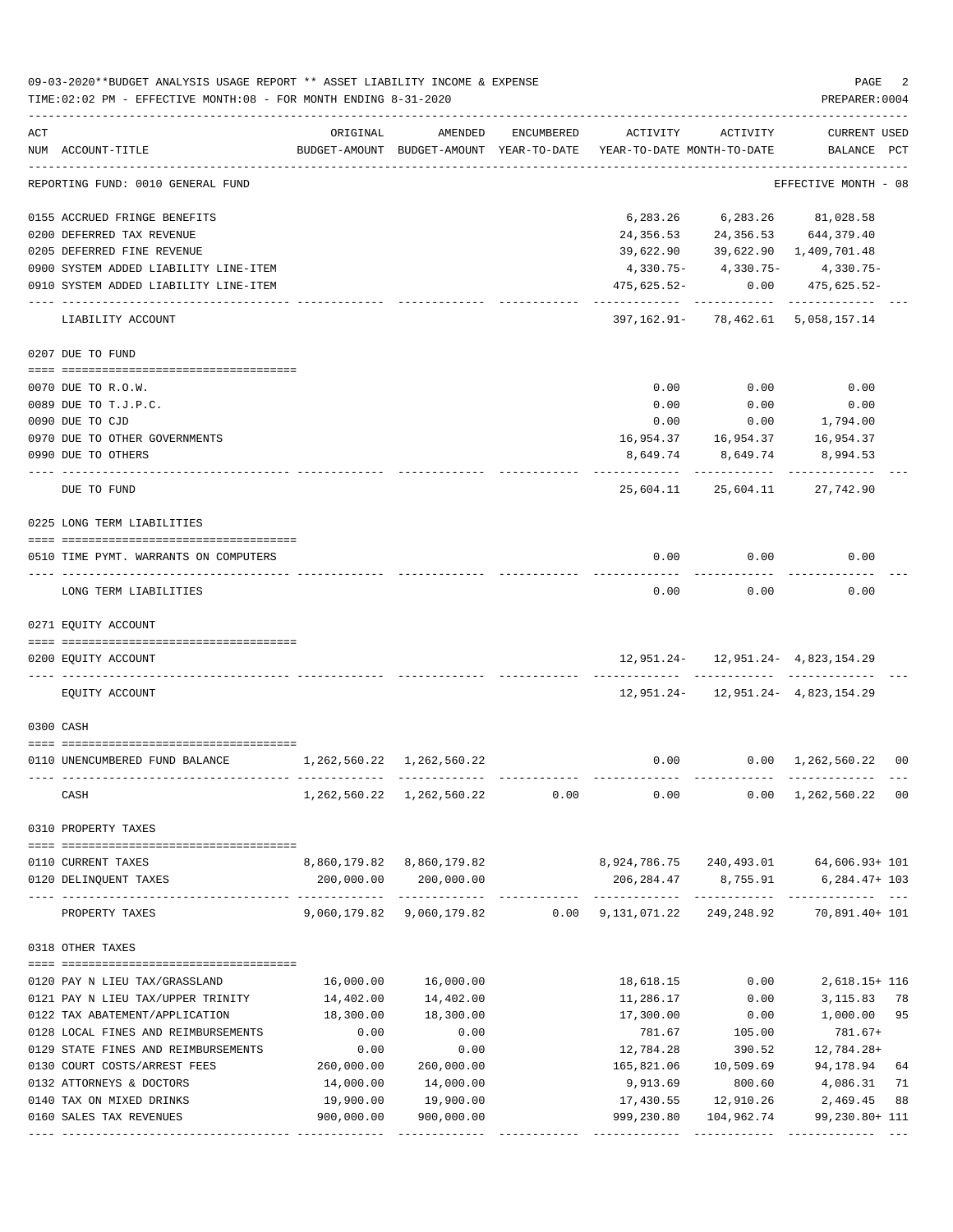| 09-03-2020**BUDGET ANALYSIS USAGE REPORT ** ASSET LIABILITY INCOME & EXPENSE | PAGE           |
|------------------------------------------------------------------------------|----------------|
| TIME:02:02 PM - EFFECTIVE MONTH:08 - FOR MONTH ENDING 8-31-2020              | PREPARER: 0004 |

|     |                                                             | - FUR MUNIA ENDING 0-31-2020 |                                                     |            |                      |                                                      |                                       |          |
|-----|-------------------------------------------------------------|------------------------------|-----------------------------------------------------|------------|----------------------|------------------------------------------------------|---------------------------------------|----------|
| ACT | NUM ACCOUNT-TITLE                                           | ORIGINAL                     | AMENDED<br>BUDGET-AMOUNT BUDGET-AMOUNT YEAR-TO-DATE | ENCUMBERED | ACTIVITY             | ACTIVITY<br>YEAR-TO-DATE MONTH-TO-DATE               | <b>CURRENT USED</b><br>BALANCE<br>PCT |          |
|     | REPORTING FUND: 0010 GENERAL FUND                           |                              |                                                     |            |                      |                                                      | EFFECTIVE MONTH - 08                  |          |
|     | OTHER TAXES                                                 |                              | 1,242,602.00 1,242,602.00                           |            |                      | $0.00 \quad 1,253,166.37 \quad 129,678.81$           | 10,564.37+ 101                        |          |
|     | 0319 F.C. DETENTION CENTER                                  |                              |                                                     |            |                      |                                                      |                                       |          |
|     | 0420 JAIL PAY PHONE COMMISSION                              | 160,000.00                   | 160,000.00                                          |            | 269,840.55           | 27,777.49                                            | 109,840.55+ 169                       |          |
|     | 0429 SCHOLARSHIP FUNDS                                      | 0.00                         | 0.00                                                |            | 0.00                 | 0.00                                                 | 0.00                                  |          |
|     | 0551 ANNUAL PAYMENT                                         | 0.00                         | 0.00                                                |            | 0.00                 | 0.00                                                 | 0.00                                  |          |
|     | 0552 MONTHLY MONITORING PAYMEN                              | 0.00                         | 0.00                                                |            | 0.00                 | 0.00                                                 | 0.00                                  |          |
|     | 0553 ADMINISTRATIVE FEE                                     | 0.00                         | 0.00                                                |            | 0.00                 | 0.00                                                 | 0.00                                  |          |
|     | 0554 REIMB.FOR CONFINEMENT EXP.                             | 0.00                         | 0.00                                                |            | 0.00                 | 0.00                                                 | 0.00                                  |          |
|     | F.C. DETENTION CENTER                                       | 160,000.00                   | 160,000.00                                          |            |                      | $0.00$ 269,840.55 27,777.49                          | 109,840.55+ 169                       |          |
|     | 0320 LICENSES & PERMITS                                     |                              |                                                     |            |                      |                                                      |                                       |          |
|     |                                                             |                              |                                                     |            |                      |                                                      |                                       |          |
|     | 0200 ALCOHLIC BEVERAGE LICENSE                              | 2,500.00                     | 2,500.00                                            |            | 3,422.50             | 11,915.26-                                           | 922.50+ 137                           |          |
|     | 0300 SEWAGE PERMITS/INSPECTIONS                             | 100,000.00                   | 100,000.00                                          |            |                      | 102,090.56 12,105.00                                 | 2,090.56+ 102                         |          |
|     | 0545 FOOD SERV. PERMITS/CLASSES                             | 0.00                         | 0.00                                                |            |                      | $0.00$ 0.00                                          | 0.00                                  |          |
|     | 0546 \$5 COUNTY FEE/FOOD HANDLERS CLASS                     | 0.00                         | 0.00                                                |            | 0.00                 | 0.00                                                 | 0.00                                  |          |
|     | LICENSES & PERMITS                                          |                              | 102,500.00 102,500.00                               |            |                      | 0.00 105,513.06 189.74                               | 3,013.06+ 103                         |          |
|     | 0321 FEES OF TAX COLLECTOR                                  |                              |                                                     |            |                      |                                                      |                                       |          |
|     |                                                             |                              |                                                     |            |                      |                                                      |                                       |          |
|     | 0200 COMMISSIONS ON CAR REGIST                              | 108,000.00                   | 108,000.00                                          |            |                      | 82,176.00 7,739.85 25,824.00                         |                                       | 76       |
|     | 0250 COMMISSION ON CAR TITLES                               | 45,000.00                    | 45,000.00                                           |            |                      | 36,270.00 3,695.00<br>0.00                           | 8,730.00                              | 81<br>65 |
|     | 0251 COMM.ON SALES TAX COLLECTIONS<br>0252 TOLL COLLECTIONS | 0.00                         | 340,000.00 340,000.00<br>0.00                       |            | 219,824.20           | 0.00                                                 | 120,175.80<br>$1,209.00+$             |          |
|     | 0901 TAX CERTIFICATES                                       | 8,500.00                     | 8,500.00                                            |            | 1,209.00<br>8,264.57 | 1,058.08                                             | 235.43                                | 97       |
|     |                                                             | ----------                   | -----------                                         |            |                      | -----------                                          |                                       |          |
|     | FEES OF TAX COLLECTOR                                       |                              | 501,500.00 501,500.00 0.00                          |            |                      | 347,743.77 12,492.93 153,756.23                      |                                       | 69       |
|     | 0330 GRANTS                                                 |                              |                                                     |            |                      |                                                      |                                       |          |
|     | 0201 FEMA 2018 DR-4416                                      | 0.00                         | 0.00                                                |            |                      | 3,119.14                                             | $0.00$ $3,119.14+$                    |          |
|     | 0396 RIFLE RESISTANT BODY ARMOR 3439801                     | 0.00                         | 0.00                                                |            | 0.00                 | 0.00                                                 | 0.00                                  |          |
|     | 0403 TEAM REDEVELOPMENT TRAINING                            | 0.00                         | 0.00                                                |            | 0.00                 | 0.00                                                 | 0.00                                  |          |
|     | 0437 INDIGENT DEFENSE GRANT                                 | 34,000.00                    | 34,000.00                                           |            | 39,023.50            | 10,068.00                                            | $5,023.50+115$                        |          |
|     | 0559 TEXAS VINE PROGRAM                                     | 0.00                         | 18,618.88                                           |            | 13,964.16            | 0.00                                                 | 4,654.72 75                           |          |
|     | 0563 NIBRS 3753001                                          | 0.00                         | 51,502.00                                           |            | 51,502.00            | 51,502.00                                            | $0.00$ 100                            |          |
|     | 0565 TCOG 911 DISPATCH FURNISHINGS                          | 0.00                         | 0.00                                                |            | 45,362.25            | 0.00                                                 | 45,362.25+                            |          |
|     | GRANTS                                                      | 34,000.00                    | 104,120.88                                          | 0.00       |                      | ----------------------------<br>152,971.05 61,570.00 | ------------------<br>48,850.17+ 147  |          |
|     | 0340 FEES OF OFFICE                                         |                              |                                                     |            |                      |                                                      |                                       |          |
|     |                                                             |                              |                                                     |            |                      |                                                      |                                       |          |
|     | 0135 FAMILY PROTECTION FEE                                  | 0.00                         | 0.00                                                |            | 2,117.16             | 240.00                                               | $2,117.16+$                           |          |
|     | 0400 COUNTY JUDGE FEES                                      | 0.00                         | 0.00                                                |            | 748.02               | 70.00                                                | $748.02+$                             |          |
|     | 0403 COUNTY CLERK FEES                                      | 230,000.00                   | 230,000.00                                          |            | 224,667.79           | 21,740.81                                            | 5,332.21 98                           |          |
|     | 0450 DISTRICT CLERK FEES                                    | 75,000.00                    | 75,000.00                                           |            | 56,294.23            | 2,677.72                                             | 18,705.77                             | 75       |
|     | 0455 J. P. #1 FEES                                          | 6,000.00                     | 6,000.00                                            |            | 14,038.33            | 0.00                                                 | 8,038.33+234                          |          |
|     | 0456 J. P. #2 FEES                                          | 5,800.00                     | 5,800.00                                            |            | 2,349.40             | 0.00                                                 | 3,450.60<br>6,893.86                  | 41<br>40 |
|     | 0457 J. P. #3 FEES<br>0475 DISTRICT ATTORNEY FEES           | 11,500.00<br>5,000.00        | 11,500.00<br>5,000.00                               |            | 4,606.14<br>3,474.87 | 0.00<br>311.70                                       | 1,525.13                              | 69       |
|     | 0480 BOND APPLICATION FEE                                   | 0.00                         | 0.00                                                |            | 500.00               | 0.00                                                 | $500.00+$                             |          |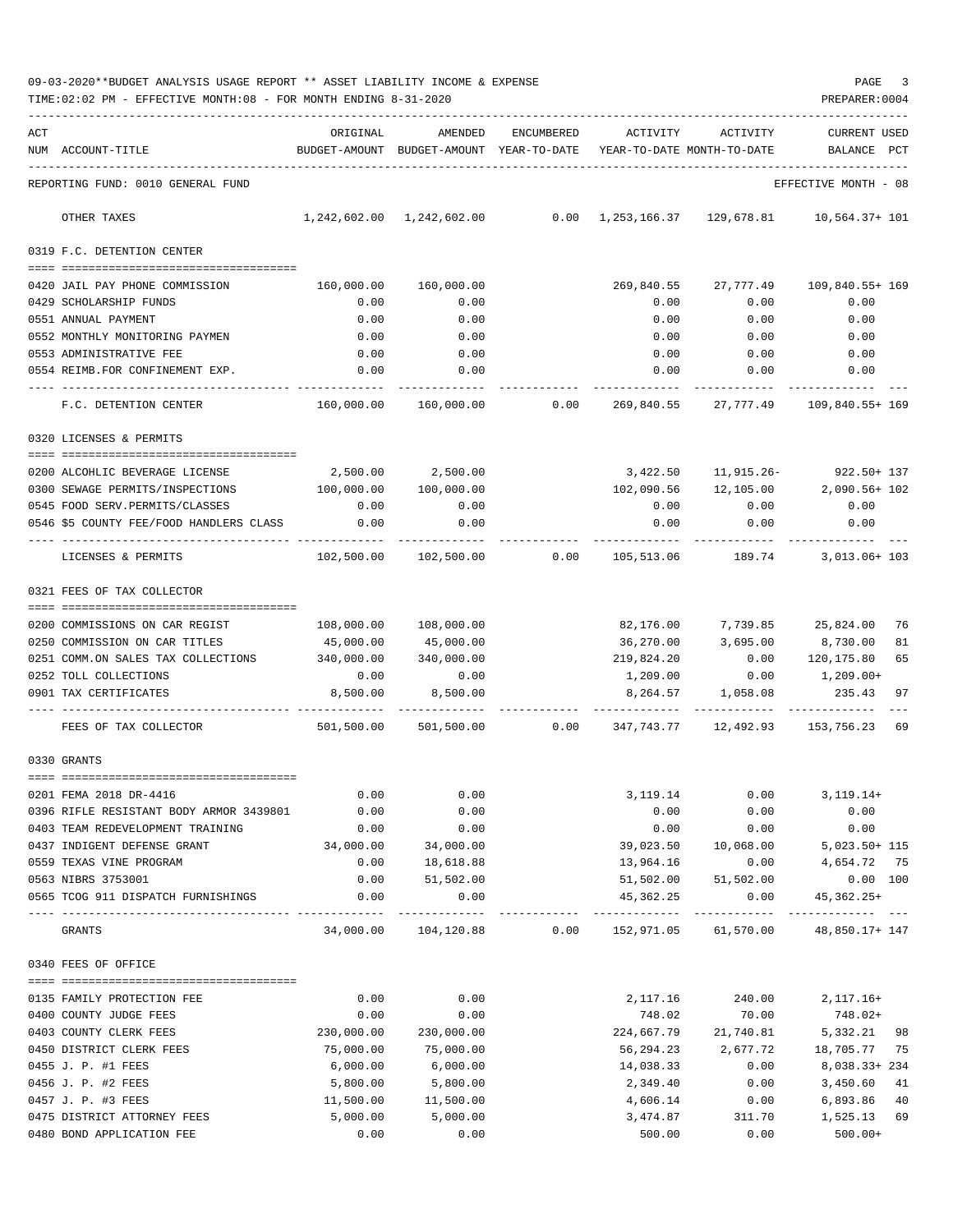TIME:02:02 PM - EFFECTIVE MONTH:08 - FOR MONTH ENDING 8-31-2020

| ACT                                                                          | ORIGINAL  | AMENDED                                  | ENCUMBERED | ACTIVITY  | ACTIVITY                   | CURRENT USED                    |
|------------------------------------------------------------------------------|-----------|------------------------------------------|------------|-----------|----------------------------|---------------------------------|
| NUM ACCOUNT-TITLE                                                            |           | BUDGET-AMOUNT BUDGET-AMOUNT YEAR-TO-DATE |            |           | YEAR-TO-DATE MONTH-TO-DATE | BALANCE<br>PCT                  |
| REPORTING FUND: 0010 GENERAL FUND                                            |           |                                          |            |           |                            | EFFECTIVE MONTH - 08            |
| 0484 ELECTION REIMBURSEMENTS                                                 | 0.00      | 0.00                                     |            | 514.42    | 0.00                       | 514.42+                         |
| 0551 CONSTABLE PCT. 1 FEES                                                   | 10,000.00 | 10,000.00                                |            | 5,685.00  | 0.00                       | 4,315.00<br>57                  |
| 0552 CONSTABLE PCT. 2 FEES                                                   | 2,500.00  | 2,500.00                                 |            | 1,850.00  | 0.00                       | 650.00<br>74                    |
| 0553 CONSTABLE PCT. 3 FEES                                                   | 2,500.00  | 2,500.00                                 |            | 1,552.08  | 0.00                       | 947.92<br>62                    |
| 0560 SHERIFF FEES                                                            | 45,000.00 | 45,000.00                                |            | 36,795.18 | 1,001.29                   | 8,204.82<br>82                  |
| 0573 BOND SUPERVISION FEES                                                   | 70,000.00 | 70,000.00                                |            | 84,260.50 | 12,727.50                  | 14,260.50+ 120                  |
| 0600 D.C.6TH COURT OF APPEALS FEE                                            | 1,500.00  | 1,500.00                                 |            | 1,573.11  | 145.00                     | 73.11+ 105                      |
| 0601 C.C.6TH COURT OF APPEALS FEE                                            | 800.00    | 800.00                                   |            | 870.02    | 80.00                      | 70.02+ 109                      |
| 0652 SUBDIVISION FEES                                                        | 8,500.00  | 8,500.00                                 |            | 3,157.62  | 563.23                     | 37<br>5,342.38                  |
| 0653 ZONING APPLICATION FEES                                                 | 600.00    | 600.00                                   |            | 300.00    | 0.00                       | 300.00<br>50                    |
| 0654 FLOOD PLAIN FEES                                                        | 0.00      | 0.00                                     |            | 90.00     | 0.00                       | $90.00+$                        |
| 0655 BUILDING PERMITS                                                        | 0.00      | 0.00                                     |            | 1,350.00  | 0.00                       | 1,350.00+                       |
| 0900 OTHER FEES                                                              | 0.00      | 0.00                                     |            | 0.00      | 0.00                       | 0.00                            |
| FEES OF OFFICE                                                               |           | 474,700.00 474,700.00                    | 0.00       |           | 446,793.87 39,557.25       | 27,906.13<br>94                 |
| 0350 FINES                                                                   |           |                                          |            |           |                            |                                 |
|                                                                              |           |                                          |            |           |                            |                                 |
| 0455 J. P. #1 FINES                                                          | 5,000.00  | 5,000.00                                 |            | 2,977.69  | 0.00                       | 2,022.31<br>60                  |
| 0456 J. P. #2 FINES                                                          | 500.00    | 500.00                                   |            | 336.00    | 0.00                       | 164.00<br>67                    |
| 0457 J. P. #3 FINES                                                          | 2,500.00  | 2,500.00                                 |            | 756.40    | 0.00                       | 1,743.60<br>30                  |
| FINES                                                                        | 8,000.00  | 8,000.00                                 | 0.00       | 4,070.09  | 0.00                       | 3,929.91<br>51                  |
| 0352 FINES & FORFEITURES                                                     |           |                                          |            |           |                            |                                 |
|                                                                              |           | 700.00                                   |            |           |                            |                                 |
| 0100 10% COMM.ON SURETY BAIL BOND FEE                                        | 700.00    |                                          |            |           |                            | 831.00 213.00 131.00+119        |
| 0201 BOND FORFEITURES                                                        | 5,000.00  | 5,000.00                                 |            | 9,145.00  | 0.00                       | 4, 145.00+ 183                  |
| FINES & FORFEITURES                                                          | 5,700.00  | 5,700.00                                 | 0.00       | 9,976.00  | 213.00                     | 4,276.00+ 175                   |
| 0360 INTEREST EARNINGS                                                       |           |                                          |            |           |                            |                                 |
|                                                                              |           |                                          |            |           |                            |                                 |
| 0100 INTEREST EARNINGS                                                       | 40,000.00 | 40,000.00                                |            |           |                            | 44,605.96 7,305.38 4,605.96+112 |
| 0110 INTEREST EARNINGS BUSINESS MONEY F                                      | 10,000.00 | 10,000.00                                |            | 5,763.37  | 608.42                     | 4,236.63<br>58                  |
| INTEREST EARNINGS                                                            | 50,000.00 | 50,000.00                                | 0.00       | 50,369.33 | 7,913.80                   | $369.33 + 101$                  |
| 0364 SALE OF ASSETS LAND/BUILDING                                            |           |                                          |            |           |                            |                                 |
| 0162 SALE OF ASSETS LAND/BUILDING                                            |           | 1,000.00 1,000.00                        |            |           | $0.00$ 0.00                | 1,000.00 00                     |
| 0163 SALE OF EQUIPMENT                                                       | 0.00      | 0.00                                     |            | 20,605.79 | 0.00                       | 20,605.79+                      |
| SALE OF ASSETS LAND/BUILDING $1,000.00$ $1,000.00$ $0.00$ $0.00$ $20,605.79$ |           |                                          |            |           |                            | $0.00$ 19,605.79+ 61            |
| 0370 MISCELLANEOUS                                                           |           |                                          |            |           |                            |                                 |
|                                                                              |           |                                          |            |           |                            |                                 |
| 0100 KFYN-RADIO TOWER RENT                                                   | 2,400.00  | 2,400.00                                 |            | 2,400.00  | 200.00                     | $0.00$ 100                      |
| 0112 TOBACCO SETTLEMENT                                                      | 19,000.00 | 19,000.00                                |            | 19,703.58 | 0.00                       | 703.58+ 104                     |
| 0115 RENT- VERIZON TOWER                                                     | 11,109.00 | 11,109.00                                |            | 11,710.71 | 1,064.61                   | 601.71+ 105                     |
| 0120 CONTRIBUTION IHC TRUST                                                  | 4,000.00  | 4,000.00                                 |            | 13,352.00 | 0.00                       | $9,352.00+334$                  |
| 0125 IHC STATE REIMBURSEMENT                                                 | 0.00      | 0.00                                     |            | 0.00      | 0.00                       | 0.00                            |
| 0130 REFUNDS & MISCELLANEOUS                                                 | 10,000.00 | 10,000.00                                |            | 14,548.55 | 10,899.89                  | 4,548.55+ 145                   |
| 0131 AUTOMOBILE INSURANCE LOSS PAYMENTS                                      | 0.00      | 43,000.00                                |            | 43,000.00 | 0.00                       | 0.00 100                        |

0132 PROPERTY INSURANCE LOSS PAYMENTS  $0.00$  0.00 0.00 18,365.57 0.00 18,365.57+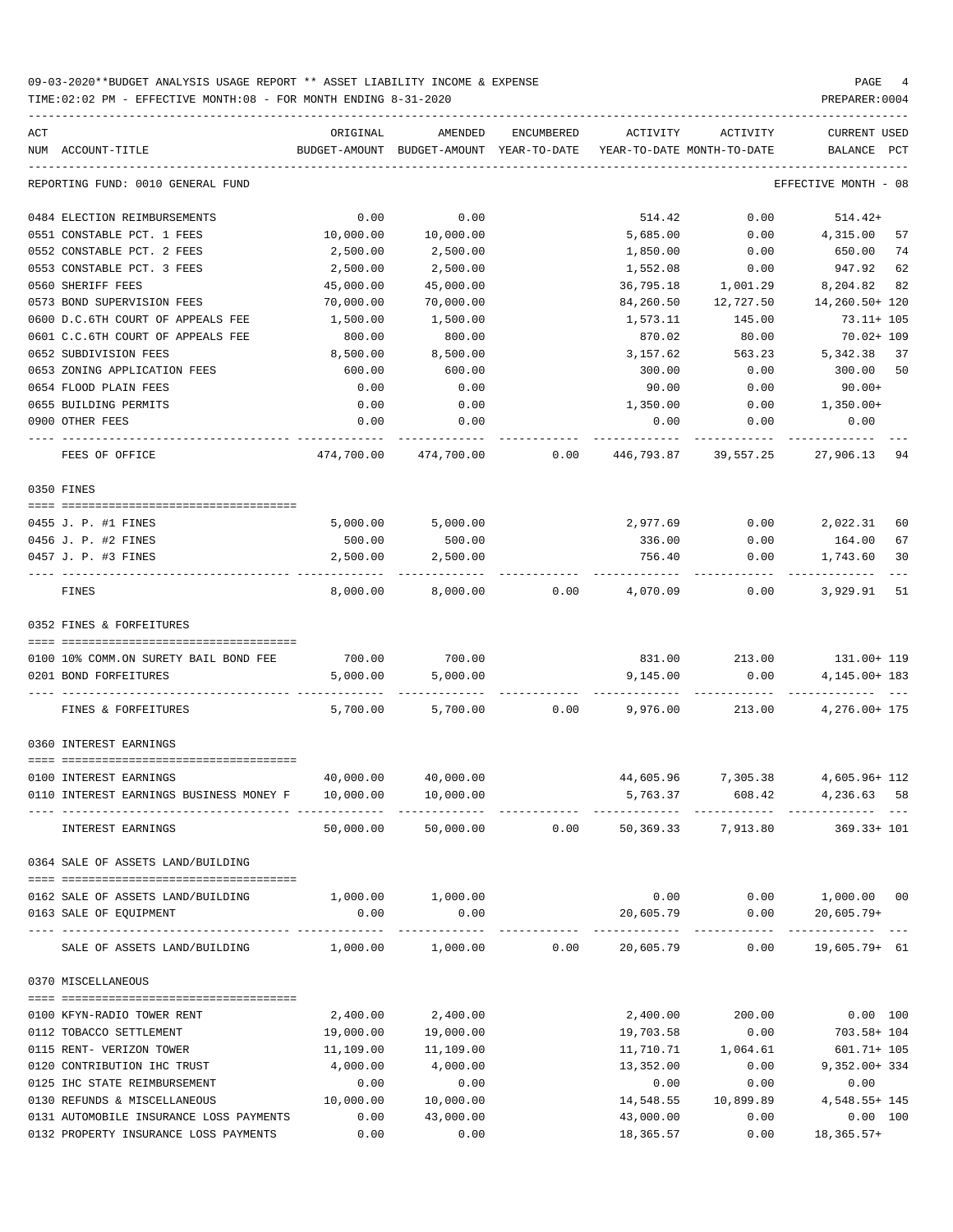TIME:02:02 PM - EFFECTIVE MONTH:08 - FOR MONTH ENDING 8-31-2020

| ACT | NUM ACCOUNT-TITLE                            | ORIGINAL  | AMENDED<br>BUDGET-AMOUNT BUDGET-AMOUNT YEAR-TO-DATE YEAR-TO-DATE MONTH-TO-DATE |      | ENCUMBERED ACTIVITY | ACTIVITY                                        | CURRENT USED<br>BALANCE | PCT            |
|-----|----------------------------------------------|-----------|--------------------------------------------------------------------------------|------|---------------------|-------------------------------------------------|-------------------------|----------------|
|     |                                              |           |                                                                                |      |                     |                                                 |                         |                |
|     | REPORTING FUND: 0010 GENERAL FUND            |           |                                                                                |      |                     |                                                 | EFFECTIVE MONTH - 08    |                |
|     | 0135 HEALTH INS. SURPLUS DISTRIBUTION        | 4,000.00  | 4,000.00                                                                       |      | 16,923.22           | 0.00                                            | 12,923.22+ 423          |                |
|     | 0139 STATE JUROR REIMB.FEE                   | 20,000.00 | 20,000.00                                                                      |      | 8,364.00            | 748.00                                          | 11,636.00 42            |                |
|     | 0142 CULVERT PERMITTING PROCESS              | 0.00      | 0.00                                                                           |      | 30.00               | 30.00                                           | $30.00+$                |                |
|     | 0143 D.A.SALARY REIMB.                       | 27,500.00 | 27,500.00                                                                      |      | 18,333.33           | 0.00                                            | 9,166.67 67             |                |
|     | 0144 CO. JUDGE COURT FEES SALARY REIMB.      | 0.00      | 0.00                                                                           |      | 0.00                | 0.00                                            | 0.00                    |                |
|     | 0147 UTILITIES REIMBURSEMENT                 | 14,000.00 | 14,000.00                                                                      |      | 14,046.17           | 1,069.73                                        | 46.17+ 100              |                |
|     | 0151 ASST. DA LONGEVITY PAY                  | 4,400.00  | 4,400.00                                                                       |      | 5,160.00            | 1,320.00                                        | 760.00+ 117             |                |
|     | 0152 HB 9 D.A. SUPPLEMENTAL FUNDS            | 0.00      | 0.00                                                                           |      | 0.00                | 0.00                                            | 0.00                    |                |
|     | 0162 COURT REPORTER SERVICE FEE              | 6,000.00  | 6,000.00                                                                       |      | 7,194.87            | 675.00                                          | 1,194.87+ 120           |                |
|     | 0163 ADM.OF COURT JUSTICE 10% SB 1417        | 800.00    | 800.00                                                                         |      | 634.42              | 56.40                                           | 165.58                  | 79             |
|     | 0164 TIME PAYMENT FEE 40% SB 1417            | 4,000.00  | 4,000.00                                                                       |      | 2,537.78            | 225.63                                          | 1,462.22                | 63             |
|     | 0166 JUDICIAL SUPP.FEE(60 CENTS)             | 700.00    | 700.00                                                                         |      | 427.22              | 12.11                                           | 272.78                  | 61             |
|     | 0167 JUROR REIMB.FEE                         | 5,000.00  | 5,000.00                                                                       |      | 2,599.26            | 81.29                                           | 2,400.74                | 52             |
|     | 0408 COUNTY WELLNESS PROGRAM                 | 1,100.00  | 1,100.00                                                                       |      | 1,260.00            | 0.00                                            | 160.00+ 115             |                |
|     | 0410 CO CT AT LAW SUPPLEMENT                 | 84,000.00 | 84,000.00                                                                      |      | 63,000.00           | 0.00                                            | 21,000.00               | 75             |
|     | 0417 EMS ALLOCATION                          | 0.00      | 0.00                                                                           |      | 0.00                | 0.00                                            | 0.00                    |                |
|     | 0432 PROCEEDS OF SALE OF LIVESTOCK           | 0.00      | 0.00                                                                           |      | 0.00                | 0.00                                            | 0.00                    |                |
|     | 0450 DIST. CLK. PASSPORT PHOTO               | 1,500.00  | 1,500.00                                                                       |      | 510.00              | 0.00                                            | 990.00                  | 34             |
|     | 0453 REIMB.CEC ODYSSEY SAAS                  | 21,593.00 | 21,593.00                                                                      |      | 16,194.75           | 0.00                                            | 5,398.25                | 75             |
|     | 0509 CANDY MACHINE COMMISSION                | 0.00      | 0.00                                                                           |      | 0.00                | 0.00                                            | 0.00                    |                |
|     | 0510 DR. PEPPER COMMISSION                   | 0.00      | 0.00                                                                           |      | 0.00                | 0.00                                            | 0.00                    |                |
|     | 0553 DONATION CONST.3 RADIO EQUIP.           | 0.00      | 0.00                                                                           |      | 0.00                | 0.00                                            | 0.00                    |                |
|     | 0562 STATE REIMB.OFFENDER TRANSPORT 8,000.00 |           | 8,000.00                                                                       |      | 6,604.00            | 0.00                                            | 1,396.00                | 83             |
|     | 0565 COCA-COLA COMMISSIONS                   | 0.00      | 0.00                                                                           |      | 0.00                | 0.00                                            | 0.00                    |                |
|     | MISCELLANEOUS                                |           | 249,102.00 292,102.00                                                          |      |                     | $0.00 \qquad 286,899.43 \qquad 16,382.66$       | 5,202.57 98             |                |
|     | 0390 TRANSFERS IN                            |           |                                                                                |      |                     |                                                 |                         |                |
|     | 0140 TRANSFERS IN                            | 0.00      | 0.00                                                                           |      |                     | 1,032.25 1,032.25 1,032.25+                     |                         |                |
|     | TRANSFERS IN                                 | 0.00      |                                                                                |      |                     | $0.00$ $0.00$ $1,032.25$ $1,032.25$ $1,032.25+$ |                         |                |
|     | 0400 COUNTY JUDGE                            |           |                                                                                |      |                     |                                                 |                         |                |
|     |                                              |           |                                                                                |      |                     |                                                 |                         |                |
|     | 0101 SALARY ELECTED OFFICIAL                 | 66,658.37 | 66,658.37                                                                      | 0.00 | 61,530.72           | 5,127.56                                        | 5,127.65                | 92             |
|     | 0104 STATE PROBATE SALARY SUPPLEMENT         | 0.00      | 0.00                                                                           | 0.00 | 0.00                | 0.00                                            | 0.00                    |                |
|     | 0105 SALARY SECRETARY                        | 30,300.92 | 30,300.92                                                                      | 0.00 | 27,970.08           | 2,330.84                                        | 2,330.84                | 92             |
|     | 0201 SOCIAL SECURITY TAXES                   | 6,650.02  | 6,650.02                                                                       | 0.00 | 5,917.94            | 496.52                                          | 732.08                  | 89             |
|     | 0202 GROUP HEALTH & DENTAL INSURANCE         | 12,219.84 | 12,219.84                                                                      | 0.00 | 11,194.48           | 1,017.68                                        | 1,025.36                | 92             |
|     | 0203 RETIREMENT                              | 12,047.52 | 12,047.52                                                                      | 0.00 | 10,709.99           | 902.92                                          | 1,337.53                | 89             |
|     | 0204 WORKERS' COMPENSATION                   | 309.18    | 309.18                                                                         | 0.00 | 309.18              | 0.00                                            | 0.00 100                |                |
|     | 0205 MEDICARE TAX                            | 1,555.25  | 1,555.25                                                                       | 0.00 | 1,384.02            | 116.12                                          | 171.23                  | 89             |
|     | 0225 TRAVEL ALLOWANCE                        | 4,200.00  | 4,200.00                                                                       | 0.00 | 3,850.00            | 350.00                                          | 350.00                  | 92             |
|     | 0310 OFFICE SUPPLIES                         | 800.00    | 800.00                                                                         | 0.00 | 629.18              | 175.67                                          | 170.82                  | 79             |
|     | 0311 POSTAL EXPENSES                         | 200.00    | 200.00                                                                         | 0.00 | 1.45                | 0.00                                            | 198.55                  | 01             |
|     | 0427 OUT OF COUNTY TRAVEL/TRAINING           | 5,500.00  | 5,500.00                                                                       | 0.00 | 1,060.31            | 0.00                                            | 4,439.69                | 19             |
|     | 0431 LOCAL TRAVEL                            | 0.00      | 0.00                                                                           | 0.00 | 0.00                | 0.00                                            | 0.00                    |                |
|     | 0435 PRINTING                                | 200.00    | 200.00                                                                         | 0.00 | 0.00                | 0.00                                            | 200.00                  | 0 <sub>0</sub> |
|     | 0437 COURT REPORTER EXPENSE                  | 0.00      | 0.00                                                                           | 0.00 | 0.00                | 0.00                                            | 0.00                    |                |
|     | 0468 JUVENILE BOARD SALARY                   | 2,400.00  | 2,400.00                                                                       | 0.00 | 2,200.00            | 200.00                                          | 200.00                  | 92             |
|     | 0480 BOND                                    | 0.00      | 0.00                                                                           | 0.00 | 0.00                | 0.00                                            | 0.00                    |                |
|     | 0481 DUES                                    | 335.00    | 335.00                                                                         | 0.00 | 335.00              | 0.00                                            | 0.00 100                |                |
|     | 0572 OFFICE EQUIPMENT                        | 800.00    | 800.00                                                                         | 0.00 | 449.99              | 449.99                                          | 350.01                  | 56             |

0574 TECHNOLOGY 0.00 0.00 0.00 0.00 0.00 0.00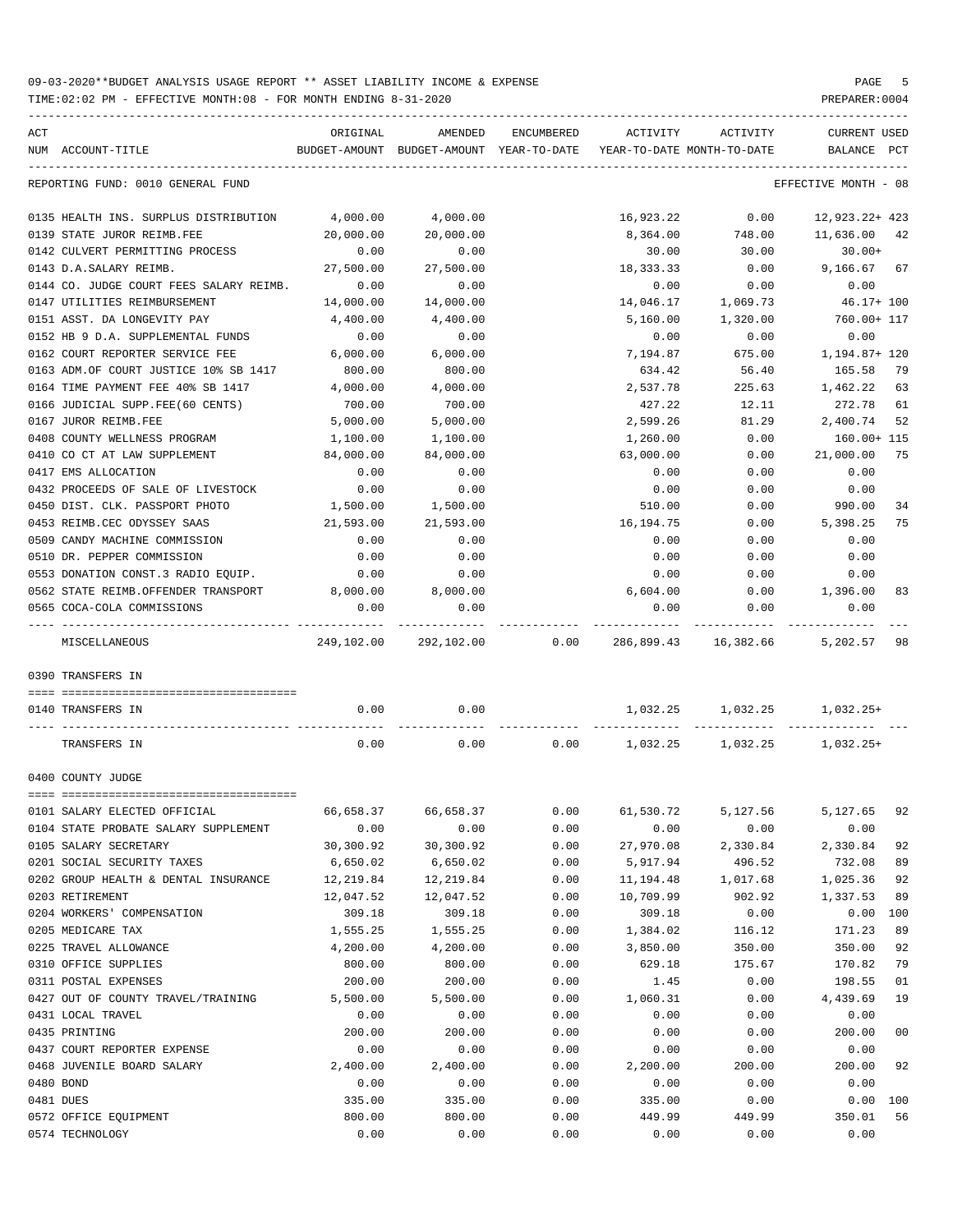| 09-03-2020**BUDGET ANALYSIS USAGE REPORT ** ASSET LIABILITY INCOME & EXPENSE |  |  |  | PAGE |  |
|------------------------------------------------------------------------------|--|--|--|------|--|
|                                                                              |  |  |  |      |  |

|     | TIME: 02:02 PM - EFFECTIVE MONTH: 08 - FOR MONTH ENDING 8-31-2020 |                                                                  |                                                     |                      |                                        |                                                             | PREPARER: 0004                 |          |
|-----|-------------------------------------------------------------------|------------------------------------------------------------------|-----------------------------------------------------|----------------------|----------------------------------------|-------------------------------------------------------------|--------------------------------|----------|
| ACT | NUM ACCOUNT-TITLE                                                 | ORIGINAL                                                         | AMENDED<br>BUDGET-AMOUNT BUDGET-AMOUNT YEAR-TO-DATE | ENCUMBERED           | ACTIVITY<br>YEAR-TO-DATE MONTH-TO-DATE | ACTIVITY                                                    | <b>CURRENT USED</b><br>BALANCE | PCT      |
|     | REPORTING FUND: 0010 GENERAL FUND                                 |                                                                  |                                                     |                      |                                        |                                                             | EFFECTIVE MONTH - 08           |          |
|     | 0590 BOOKS                                                        | 0.00                                                             | 0.00                                                | 0.00<br>------------ | 42.50                                  | 0.00                                                        | $42.50-$                       |          |
|     | COUNTY JUDGE                                                      |                                                                  | 144, 176. 10 144, 176. 10                           | 0.00                 |                                        | 127,584.84 11,167.30 16,591.26 88                           |                                |          |
|     | 0401 911 COORDINATOR                                              |                                                                  |                                                     |                      |                                        |                                                             |                                |          |
|     | 0403 TCOG RURAL ADDRESSING                                        | 23,000.00   23,000.00     0.00   23,000.00     0.00     0.00 100 |                                                     |                      |                                        |                                                             |                                |          |
|     | 911 COORDINATOR                                                   |                                                                  | $23,000.00$ $23,000.00$ $0.00$ $23,000.00$ $0.00$   |                      |                                        |                                                             |                                | 0.00 100 |
|     | 0403 COUNTY CLERK                                                 |                                                                  |                                                     |                      |                                        |                                                             |                                |          |
|     |                                                                   |                                                                  |                                                     |                      |                                        |                                                             |                                |          |
|     | 0101 SALARY ELECTED OFFICIAL                                      | 58,237.97<br>0.00                                                | 58,237.97<br>0.00                                   | 0.00<br>0.00         | 53,758.08<br>0.00                      | 4,479.84 4,479.89<br>0.00                                   |                                | 92       |
|     | 0103 SALARY CHIEF DEPUTY<br>0104 SALARY DEPUTIES                  | 176,860.96                                                       | 176,860.96                                          | 0.00                 | 152,105.40                             | 12,827.04                                                   | 0.00<br>24,755.56              | 86       |
|     | 0107 REGULAR-TEMP. PART-TIME                                      | 18,096.00                                                        | 18,096.00                                           | 0.00                 | 17,097.00                              | 1,464.00                                                    | 999.00                         | 94       |
|     | 0201 SOCIAL SECURITY TAXES                                        | 15,718.58                                                        | 15,718.58                                           | 0.00                 | 13,386.93                              | 1,124.75                                                    | 2,331.65                       | 85       |
|     | 0202 GROUP HEALTH & DENTAL INSURANCE                              | 83,096.16                                                        | 83,096.16                                           | 0.00                 | 70,723.66                              | 6,922.44                                                    | 12,372.50                      | 85       |
|     | 0203 RETIREMENT                                                   | 29,609.06                                                        | 29,609.06                                           | 0.00                 | 26,045.53                              | 2,213.11                                                    | 3,563.53                       | 88       |
|     | 0204 WORKERS COMPENSATION                                         | 760.58                                                           | 760.58                                              | 0.00                 | 774.64                                 | 0.00                                                        | 14.06- 102                     |          |
|     | 0205 MEDICARE TAX                                                 | 3,676.12                                                         | 3,676.12                                            | 0.00                 | 3,130.93                               | 263.05                                                      | 545.19                         | 85       |
|     | 0310 OFFICE SUPPLIES                                              | 3,760.00                                                         | 6,260.00                                            | 0.00                 | 5,791.73                               | 659.30                                                      | 468.27                         | 93       |
|     | 0311 POSTAL EXPENSES                                              | 1,500.00                                                         | 1,500.00                                            | 0.00                 | 1,108.43                               | 89.25                                                       | 391.57                         | 74       |
|     | 0420 UTILITIES TELEPHONE                                          | 0.00                                                             | 0.00                                                | 0.00                 | 0.00                                   | 0.00                                                        | 0.00                           |          |
|     | 0427 OUT OF COUNTY TRAVEL/TRAINING                                | 4,000.00                                                         | 4,000.00                                            | 0.00                 | 3,191.94                               | 80.16                                                       | 808.06                         | 80       |
|     | 0431 LOCAL TRAVEL                                                 | 0.00                                                             | 0.00                                                | 0.00                 | 0.00                                   | 0.00                                                        | 0.00                           |          |
|     | 0435 PRINTING                                                     | 1,400.00                                                         | 1,400.00                                            | 0.00                 | 1,051.48                               | 0.00                                                        | 348.52                         | 75       |
|     | 0437 IMAGING/INDEXING                                             | 14,000.00                                                        | 11,380.96                                           | 0.00                 | 0.00                                   | 0.00                                                        | 11,380.96                      | 00       |
|     | 0480 BOND                                                         | 350.00                                                           | 350.00                                              | 0.00                 | 257.50                                 | 0.00                                                        | 92.50                          | 74       |
|     | 0481 DUES                                                         | 225.00                                                           | 225.00                                              | 0.00                 | 0.00                                   | 0.00                                                        | 225.00                         | 00       |
|     | 0572 OFFICE EQUIPMENT                                             | 2,000.00                                                         | 2,000.00                                            | 0.00                 | 1,333.76                               | 599.78                                                      | 666.24                         | 67       |
|     | COUNTY CLERK                                                      |                                                                  | 413, 290. 43 413, 171. 39                           | 0.00                 |                                        | 349,757.01 30,722.72 63,414.38                              |                                | 85       |
|     | 0404 ELECTION                                                     |                                                                  |                                                     |                      |                                        |                                                             |                                |          |
|     | 0109 SALARY                                                       | 15,900.00                                                        | 15,900.00                                           | 0.00                 | 14,597.00                              | 0.00                                                        | 1,303.00                       | 92       |
|     | 0201 SOCIAL SECURITY TAXES                                        | 625.00                                                           | 625.00                                              | 0.00                 | 29.32                                  | 0.00                                                        | 595.68                         | 05       |
|     | 0203 RETIREMENT                                                   | 0.00                                                             | 0.00                                                | 0.00                 | 0.00                                   | 0.00                                                        | 0.00                           |          |
|     | 0205 MEDICARE TAX                                                 | 175.00                                                           | 175.00                                              | 0.00                 | 6.86                                   | 0.00                                                        | 168.14                         | 04       |
|     | 0310 ELECTION SUPPLIES                                            | 5,500.00                                                         |                                                     | 5,500.00 4,600.40    | 2,639.71                               | 0.00                                                        | 1,740.11- 132                  |          |
|     | 0311 POSTAGE                                                      | 8,500.00                                                         | 8,500.00                                            | 0.00                 | 8,428.75                               | 163.30                                                      | 71.25                          | 99       |
|     | 0421 ELECTION INTERNET                                            | 925.00                                                           | 1,044.04                                            | 0.00                 | 916.83                                 | 113.97                                                      | 127.21                         | 88       |
|     | 0423 CELL PHONE                                                   | 240.00                                                           | 240.00                                              | 0.00                 | 220.00                                 | 20.00                                                       | 20.00                          | 92       |
|     | 0427 ELECTION TRAVEL/TRAINING                                     | 2,500.00                                                         | 853.00                                              | 0.00                 | 505.11                                 | 58.94                                                       | 347.89                         | 59       |
|     | 0428 EMPLOYEE TRAINING                                            | 0.00                                                             | 0.00                                                | 0.00                 | 0.00                                   | 0.00                                                        | 0.00                           |          |
|     | 0429 DPS BACKGROUND CHECK                                         | 50.00                                                            | 50.00                                               | 0.00                 | 0.00                                   | 0.00                                                        | 50.00                          | 00       |
|     | 0430 BIDS AND NOTICES                                             | 600.00                                                           | 600.00                                              | 0.00                 | 223.17                                 | 0.00                                                        | 376.83                         | 37       |
|     | 0442 PROFESSIONAL SERVICE/TRANSLATOR                              | 200.00                                                           | 225.00                                              | 0.00                 | 225.00                                 | 0.00                                                        | $0.00$ 100                     |          |
|     | 0481 DUES                                                         | 300.00                                                           | 300.00<br>2,000.00                                  | 0.00                 | 300.00                                 | 0.00                                                        | 0.00 100<br>484.73             | 76       |
|     | 0483 VOTER REGISTRATION<br>0485 ELECTION MAINT. AGREEMENT         | 2,000.00<br>16,221.00                                            | 17,843.00                                           | 0.00<br>0.00         | 1,515.27                               | 0.00<br>17,843.00 1,622.00                                  | $0.00$ 100                     |          |
|     | 0573 ELECTION EQUIPMENT                                           | 0.00                                                             | 0.00                                                | 0.00                 | 0.00                                   | 0.00                                                        | 0.00                           |          |
|     | ELECTION                                                          |                                                                  | -------------                                       | -------------        | ------------                           | 53,736.00 53,855.04 4,600.40 47,450.02 1,978.21 1,804.62 97 |                                |          |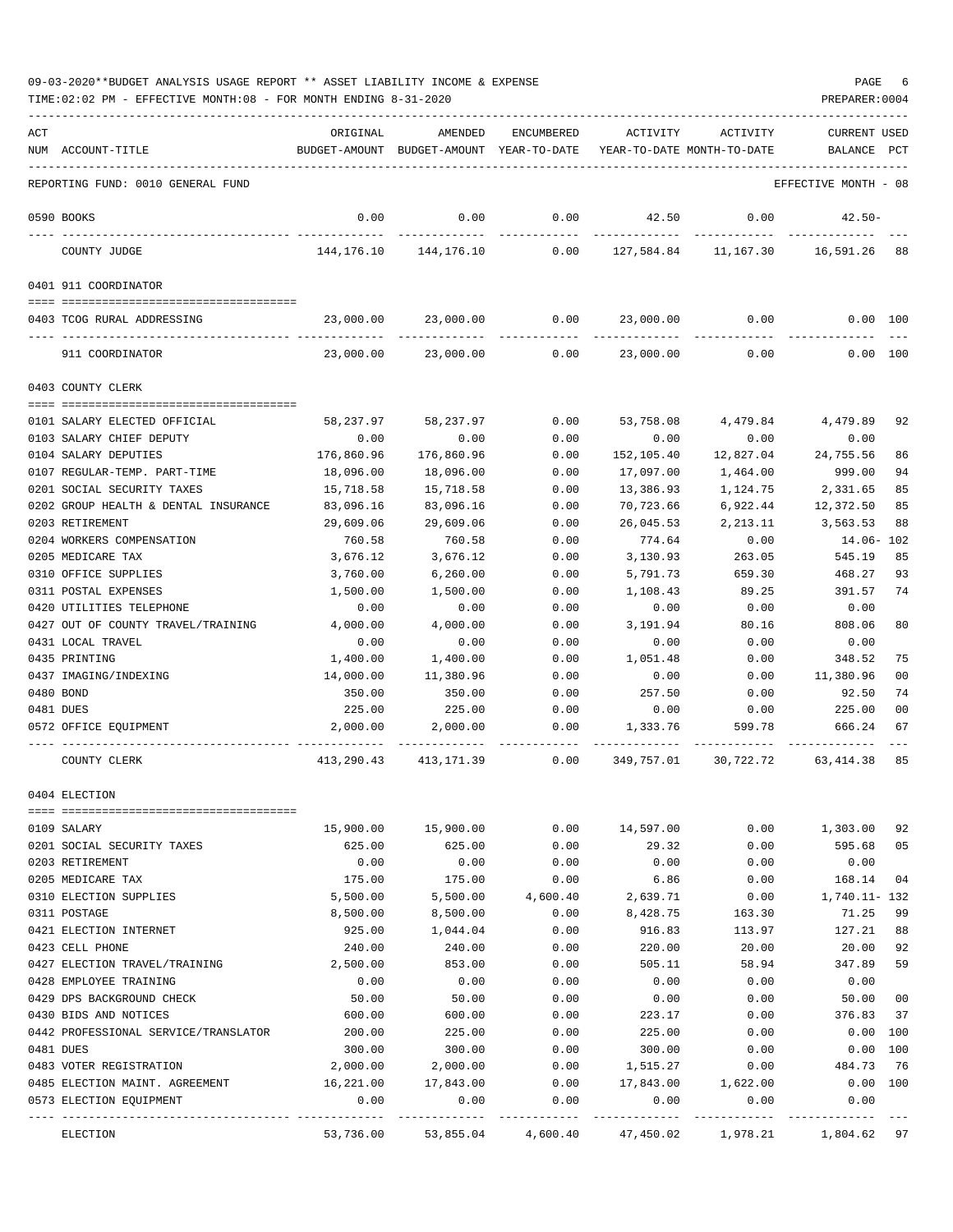| ACT | NUM ACCOUNT-TITLE                          | ORIGINAL<br>BUDGET-AMOUNT | AMENDED<br>BUDGET-AMOUNT YEAR-TO-DATE | ENCUMBERED           | ACTIVITY             | ACTIVITY<br>YEAR-TO-DATE MONTH-TO-DATE | CURRENT USED<br>BALANCE | PCT            |
|-----|--------------------------------------------|---------------------------|---------------------------------------|----------------------|----------------------|----------------------------------------|-------------------------|----------------|
|     |                                            |                           |                                       |                      |                      |                                        |                         |                |
|     | REPORTING FUND: 0010 GENERAL FUND          |                           |                                       |                      |                      |                                        | EFFECTIVE MONTH - 08    |                |
|     | 0405 VETERANS'SERVICE                      |                           |                                       |                      |                      |                                        |                         |                |
|     | 0102 SALARY APPOINTED OFFICIAL             | 39,856.00                 | 39,856.00                             | 0.00                 | 36,790.08            | 3,065.84                               | 3,065.92                | 92             |
|     | 0201 SOCIAL SECURITY TAXES                 | 2,471.07                  | 2,471.07                              | 0.00                 | 2,247.52             | 187.04                                 | 223.55                  | 91             |
|     | 0202 GROUP HEALTH & DENTAL INSURANCE       | 11,870.88                 | 11,870.88                             | 0.00                 | 10,878.12            | 988.92                                 | 992.76                  | 92             |
|     | 0203 RETIREMENT                            | 4,659.17                  | 4,659.17                              | 0.00                 | 4,296.78             | 361.46                                 | 362.39                  | 92             |
|     | 0204 WORKERS' COMPENSATION                 | 119.57                    | 119.57                                | 0.00                 | 121.94               | 0.00                                   | 2.37- 102               |                |
|     | 0205 MEDICARE TAX                          | 577.91                    | 577.91                                | 0.00                 | 525.60               | 43.74                                  | 52.31                   | 91             |
|     | 0310 OFFICE SUPPLIES                       | 250.00                    | 250.00                                | 0.00                 | 0.00                 | 0.00                                   | 250.00                  | 0 <sub>0</sub> |
|     | 0311 POSTAL EXPENSES                       | 200.00                    | 200.00                                | 0.00                 | 0.00                 | 0.00                                   | 200.00                  | 00             |
|     | 0427 OUT OF COUNTY TRAVEL/TRAINING         | 1,250.00                  | 1,250.00                              | 0.00                 | 675.60               | 0.00                                   | 574.40                  | 54             |
|     | 0428 TRAINING/TUITION                      | 0.00                      | 0.00                                  | 0.00                 | 0.00                 | 0.00                                   | 0.00                    |                |
|     | 0435 PRINTING                              | 200.00                    | 200.00                                | 0.00                 | 0.00                 | 0.00                                   | 200.00                  | 0 <sub>0</sub> |
|     | 0453 COMPUTER SOFTWARE                     | 0.00                      | 0.00                                  | 0.00                 | 0.00                 | 0.00                                   | 0.00                    |                |
|     | 0572 OFFICE EQUIPMENT<br>---- ------------ | 750.00<br>. <u>.</u>      | 750.00<br>-------------               | 0.00<br>------------ | 0.00<br>------------ | 0.00                                   | 750.00<br>-----------   | 00             |
|     | VETERANS ' SERVICE                         | 62,204.60                 | 62,204.60                             | 0.00                 | 55,535.64            | 4,647.00                               | 6,668.96                | 89             |
|     | 0406 EMERGENCY MANAGEMENT                  |                           |                                       |                      |                      |                                        |                         |                |
|     |                                            |                           |                                       |                      |                      |                                        |                         |                |
|     | 0103 SALARY                                | 33,228.00                 | 33,228.00                             | 0.00                 | 32,336.64            | 0.00                                   | 891.36                  | 97             |
|     | 0107 SALARY TEMP./EXTRA                    | 0.00                      | 0.00                                  | 0.00                 | 0.00                 | 0.00                                   | 0.00                    |                |
|     | 0201 SOCIAL SECURITY TAXES                 | 2,089.90                  | 2,089.90                              | 0.00                 | 2,020.61             | 0.00                                   | 69.29                   | 97             |
|     | 0202 GROUP HEALTH & DENTAL INS             | 0.00                      | 0.00                                  | 0.00                 | 22.86                | 0.00                                   | $22.86-$                |                |
|     | 0203 RETIREMENT                            | 3,884.35                  | 3,884.35                              | 0.00                 | 3,778.55             | 0.00                                   | 105.80                  | 97             |
|     | 0204 WORKERS' COMPENSATION                 | 99.68                     | 99.68                                 | 0.00                 | 101.66               | 0.00                                   | 1.98– 102               |                |
|     | 0205 MEDICARE TAX                          | 488.77                    | 488.77                                | 0.00                 | 472.56               | 0.00                                   | 16.21                   | 97             |
|     | 0225 TRAVEL ALLOWANCE                      | 0.00                      | 0.00                                  | 0.00                 | 0.00                 | 0.00                                   | 0.00                    |                |
|     | 0310 OFFICE SUPPLIES                       | 200.00                    | 200.00                                | 0.00                 | 96.81                | 0.00                                   | 103.19                  | 48             |
|     | 0311 POSTAL EXPENSE                        | 50.00                     | 50.00                                 | 0.00                 | 0.00                 | 0.00                                   | 50.00                   | 0 <sub>0</sub> |
|     | 0330 AUTO EXPENSE-GAS & OIL                | 1,000.00                  | 1,000.00                              | 0.00                 | 700.00               | 0.00                                   | 300.00                  | 70             |
|     | 0420 SATELLITE TELEPHONE                   | 0.00                      | 0.00                                  | 0.00                 | 0.00                 | 0.00                                   | 0.00                    |                |
|     | 0421 EMERGENCY INTERNET                    | 455.00                    | 455.00                                | 0.00                 | 417.89               | 37.99                                  | 37.11                   | 92             |
|     | 0422 R&M RADIO                             | 0.00                      | 0.00                                  | 0.00                 | 0.00                 | 0.00                                   | 0.00                    |                |
|     | 0423 CELL PHONE ALLOWANCE                  | 480.00                    | 480.00                                | 0.00                 | 400.00               | 0.00                                   | 80.00                   | 83             |
|     | 0427 OUT OF COUNTY TRAVEL/TRAINING         | 1,000.00                  | 1,000.00                              | 0.00                 | 38.94                | 30.90                                  | 961.06                  | 0 <sub>4</sub> |
|     | 0428 TRAINING & TUITION                    | 0.00<br>220.00            | 0.00<br>220.00                        | 0.00<br>0.00         | 0.00                 | 0.00<br>0.00                           | 0.00<br>220.00          | 0 <sub>0</sub> |
|     | 0453 R&M EQUIPMENT<br>0454 R&M AUTO        | 1,000.00                  | 1,000.00                              | 0.00                 | 0.00<br>621.37       | 0.00                                   | 378.63                  | 62             |
|     | 0487 TRAILER/AUTO INSURANCE                | 700.00                    |                                       | 0.00                 |                      |                                        | 108.00                  | 85             |
|     | 0489 CODE RED EARLY WARNING SYSTEM         | 12,768.00                 | 700.00<br>12,768.00                   | 0.00                 | 592.00<br>12,768.00  | 0.00<br>0.00                           | 0.00                    | 100            |
|     | 0490 911 RADIO TOWER BUILDING              | 500.00                    | 500.00                                | 0.00                 | 0.00                 | 0.00                                   | 500.00                  | 0 <sub>0</sub> |
|     | 0573 RADIO EQUIPMENT                       | 0.00                      | 0.00                                  | 0.00                 | 0.00                 | 0.00                                   | 0.00                    |                |
|     | EMERGENCY MANAGEMENT                       | 58,163.70                 | 58,163.70                             | 0.00                 | 54,367.89            | 68.89                                  | 3,795.81 93             |                |
|     | 0409 NON-DEPARTMENTAL                      |                           |                                       |                      |                      |                                        |                         |                |
|     | 0100 COMPENSATION PAY                      | 0.00                      | 0.00                                  | 0.00                 | 0.00                 | 0.00                                   | 0.00                    |                |
|     | 0201 SOCIAL SECURITY TAXES                 | 0.00                      | 0.00                                  | 0.00                 | 0.00                 | 0.00                                   | 0.00                    |                |
|     | 0203 RETIREMENT                            | 0.00                      | 0.00                                  | 0.00                 | 0.00                 | 0.00                                   | 0.00                    |                |
|     | 0204 WORKERS' COMPENSATION                 | 1,000.00                  | 1,000.00                              | 0.00                 | 779.08               | 0.00                                   | 220.92                  | 78             |
|     | 0205 MEDICARE TAX                          | 0.00                      | 0.00                                  | 0.00                 | 0.00                 | 0.00                                   | 0.00                    |                |
|     | 0206 UNEMPLOYMENT EXPENSE                  | 0.00                      | 0.00                                  | 0.00                 | 436.00               | 0.00                                   | $436.00 -$              |                |
|     |                                            |                           |                                       |                      |                      |                                        |                         |                |

### 09-03-2020\*\*BUDGET ANALYSIS USAGE REPORT \*\* ASSET LIABILITY INCOME & EXPENSE PAGE 7 TIME:02:02 PM - EFFECTIVE MONTH:08 - FOR MONTH ENDING 8-31-2020 PREPARER:0004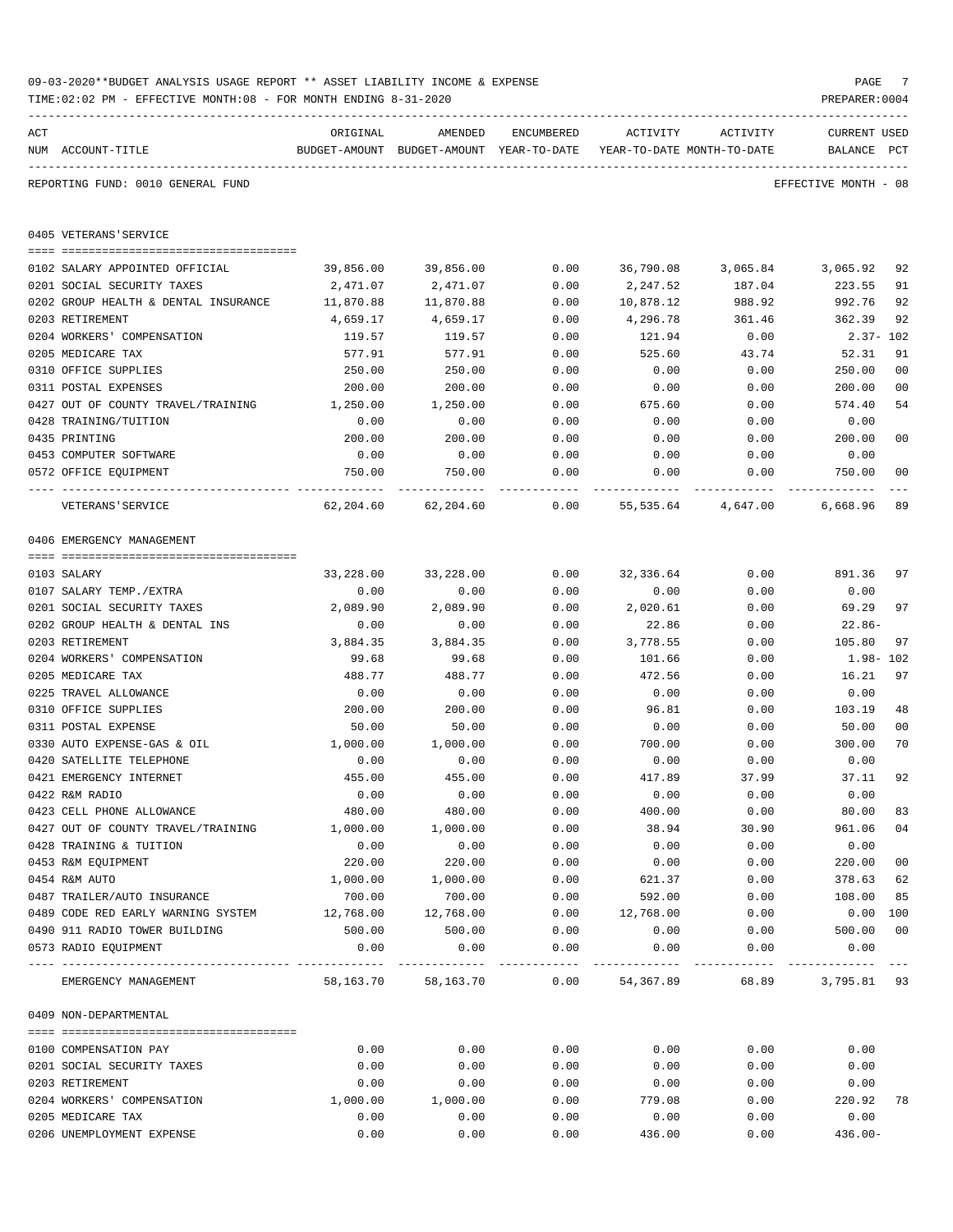TIME:02:02 PM - EFFECTIVE MONTH:08 - FOR MONTH ENDING 8-31-2020

| ACT       | NUM ACCOUNT-TITLE                       | ORIGINAL            | AMENDED<br>BUDGET-AMOUNT BUDGET-AMOUNT YEAR-TO-DATE | ENCUMBERED | ACTIVITY<br>YEAR-TO-DATE MONTH-TO-DATE | ACTIVITY              | <b>CURRENT USED</b><br>BALANCE PCT |                |
|-----------|-----------------------------------------|---------------------|-----------------------------------------------------|------------|----------------------------------------|-----------------------|------------------------------------|----------------|
|           | REPORTING FUND: 0010 GENERAL FUND       |                     |                                                     |            |                                        |                       | EFFECTIVE MONTH - 08               |                |
|           | 0395 ERRORS AND OMISSIONS               | 0.00                | 0.00                                                | 0.00       | 0.00                                   | 0.00                  | 0.00                               |                |
|           | 0399 CLAIMS SETTLEMENTS                 | 5,000.00            | 5,000.00                                            | 0.00       | 3,847.40                               | 615.00                | 1,152.60                           | 77             |
|           | 0400 LEGAL FEES                         | 15,000.00           | 15,000.00                                           | 0.00       | 357.40                                 | 0.00                  | 14,642.60                          | 02             |
|           | 0401 AUDIT EXPENSE                      | 45,000.00           | 45,000.00                                           | 0.00       | 36,500.00                              | 0.00                  | 8,500.00                           | 81             |
|           | 0404 911 EMERGENCY SERVICE              | 8,917.00            | 8,917.00                                            | 0.00       | 8,917.00                               | 0.00                  | $0.00$ 100                         |                |
|           | 0406 TAX APPRAISAL DISTRICT             | 530,970.32          | 530,970.32                                          | 0.00       | 652,061.80                             | 107,496.55            | 121,091.48-123                     |                |
|           | 0408 COUNTY WELLNESS PROGRAM            | 1,100.00            | 1,100.00                                            | 0.00       | 622.88                                 | 0.00                  | 477.12                             | 57             |
|           | 0426 PROFESSIONAL FEES                  | 30,000.00           | 30,000.00                                           | 0.00       | 0.00                                   | 0.00                  | 30,000.00                          | 0 <sub>0</sub> |
|           | 0430 BIDS & NOTICES                     | 3,000.00            | 3,000.00                                            | 0.00       | 1,726.46                               | 312.27                | 1,273.54                           | 58             |
|           | 0444 LAWN MAINTENANCE                   | 0.00                | 0.00                                                | 0.00       | 0.00                                   | 0.00                  | 0.00                               |                |
| 0481 DUES |                                         | 8,000.00            | 8,000.00                                            | 0.00       | 7,459.54                               | 0.00                  | 540.46                             | 93             |
|           | 0483 PUBLIC OFFICIALS INS.              | 17,000.00           | 17,000.00                                           | 0.00       | 14,834.48                              | 0.00                  | 2,165.52                           | 87             |
|           | 0484 GENERAL LIABILITY INSURANCE        | 8,000.00            | 7,900.00                                            | 0.00       | 7,073.00                               | 0.00                  | 827.00                             | 90             |
|           | 0485 WATER SUPPLY AGENCY                | 1,000.00            | 1,000.00                                            | 0.00       | 0.00                                   | 0.00                  | 1,000.00                           | 0 <sub>0</sub> |
|           | 0487 TCOG-REG. INTERLOCAL AGREEMENT     | 0.00                | 0.00                                                | 0.00       | 0.00                                   | 0.00                  | 0.00                               |                |
|           | 0488 FANNIN RURAL RAIL DIST             | 0.00                | 0.00                                                | 0.00       | 0.00                                   | 0.00                  | 0.00                               |                |
|           | 0489 COURT COSTS/ARREST FEES            | 240,000.00          | 240,000.00                                          | 0.00       | 138,092.42                             | 3,955.80              | 101,907.58                         | 58             |
|           | 0490 MISCELLANEOUS                      | 0.00                | 0.00                                                | 0.00       | 0.00                                   | 0.00                  | 0.00                               |                |
|           | 0491 SULPHUR RIVER REGIONAL MOBILITY AU | 0.00                | 0.00                                                | 0.00       | 0.00                                   | 0.00                  | 0.00                               |                |
|           | 0495 '98 JAIL BOND PAYMENT              | 0.00                | 0.00                                                | 0.00       | 0.00                                   | 0.00                  | 0.00                               |                |
|           | 0499 BANK SERVICE FEES                  | 8,675.00            | 8,775.00                                            | 0.00       | 7,441.00                               | 241.00                | 1,334.00                           | 85             |
|           | 0500 6TH COURT OF APPEALS FEE           | 2,500.00            | 2,500.00                                            | 0.00       | 2,243.13                               | 600.12                | 256.87                             | 90             |
|           | 0560 TCOG SO 911 FURNITURE              | 0.00                | 45,362.25                                           | 0.00       | 45,362.25                              | 0.00                  | $0.00$ 100                         |                |
|           | 0574 TECHNOLOGY                         | 0.00                | 0.00                                                | 0.00       | 346.70                                 | 69.34                 | $346.70-$                          |                |
|           | 0590 TCEQ PERMITS ENVIRONMENTAL DEV     | 0.00                | 0.00                                                | 0.00       | 1,710.00                               | 0.00                  | 1,710.00-                          |                |
|           |                                         |                     |                                                     | ---------- |                                        |                       |                                    |                |
|           | NON-DEPARTMENTAL                        |                     | 925,162.32 970,524.57                               | 0.00       |                                        | 929,810.54 113,290.08 | 40,714.03 96                       |                |
|           | 0410 COUNTY COURT AT LAW                |                     |                                                     |            |                                        |                       |                                    |                |
|           | 0101 SALARY ELECTED OFFICIAL            | 167,000.00          | 167,000.00                                          | 0.00       | 154,153.92                             | 12,846.16             | 12,846.08                          | 92             |
|           | 0103 SALARY COURT COORDINATOR           | 32,239.08           | 32,239.08                                           | 0.00       | 29,759.04                              | 2,479.92              | 2,480.04                           | 92             |
|           | 0110 SALARY COURT REPORTER              | 67,046.10           | 67,046.10                                           | 0.00       | 61,713.79                              | 5,157.40              | 5,332.31                           | 92             |
|           | 0130 BAILIFF                            | 40,348.41           | 40,348.41                                           | 0.00       | 37,244.40                              | 3,103.70              | 3,104.01                           | 92             |
|           | 0201 SOCIAL SECURITY TAXES              | 18,440.88           | 18,440.88                                           | 0.00       | 16,688.00                              | 1,485.32              | 1,752.88                           | 90             |
|           | 0202 GROUP HEALTH & DENTAL INS          | 41,548.08           | 41,548.08                                           | 0.00       | 38,606.11                              | 3,509.58              | 2,941.97 93                        |                |
|           | 0203 RETIREMENT                         |                     |                                                     | 0.00       |                                        |                       | 2,831.76 92                        |                |
|           | 0204 WORKERS COMPENSATION               | 36,126.03<br>927.10 | 36,126.03<br>927.10                                 | 0.00       | 33,294.27<br>945.46                    | 2,804.48              | $18.36 - 102$                      |                |
|           | 0205 MEDICARE TAX                       | 4,480.99            | 4,480.99                                            | 0.00       | 4,145.95                               | 0.00<br>347.37        | 335.04                             | 93             |
|           |                                         |                     |                                                     |            |                                        |                       |                                    |                |
|           | 0310 OFFICE SUPPLIES                    | 0.00                | 0.00                                                | 0.00       | 0.00                                   | 0.00                  | 0.00                               |                |
|           | 0311 POSTAGE                            | 0.00                | 0.00<br>1,300.00                                    | 0.00       | 0.00                                   | 0.00                  | 0.00                               | 86             |
|           | 0315 COPIER RENTAL                      | 1,300.00            |                                                     | 0.00       | 1,122.91                               | 198.14                | 177.09                             |                |
|           | 0319 CO.CT @ LAW JURY EXPENSE           | 0.00                | 0.00                                                | 0.00       | 0.00                                   | 0.00                  | 0.00                               |                |
|           | 0395 BAILIFF UNIFORMS                   | 0.00                | 0.00                                                | 0.00       | 0.00                                   | 0.00                  | 0.00                               |                |
|           | 0420 TELEPHONE                          | 0.00                | 0.00                                                | 0.00       | 0.00                                   | 0.00                  | 0.00                               |                |
|           | 0421 DSL INTERNET                       | 0.00                | 0.00                                                | 0.00       | 0.00                                   | 0.00                  | 0.00                               |                |
|           | 0424 INDIGENT ATTORNEY FEES             | 55,000.00           | 55,000.00                                           | 0.00       | 23,179.00                              | 2,500.00              | 31,821.00                          | 42             |
|           | 0425 PROFESSIONAL SERVICES              | 1,200.00            | 1,200.00                                            | 0.00       | 1,595.00                               | 300.00                | 395.00-133                         |                |
|           | 0427 OUT OF COUNTY TRAVEL/TRAINING      | 2,000.00            | 2,000.00                                            | 0.00       | 12.00                                  | 0.00                  | 1,988.00                           | 01             |
|           | 0435 PRINTING                           | 150.00              | 150.00                                              | 0.00       | 0.00                                   | 0.00                  | 150.00                             | 0 <sub>0</sub> |
|           | 0437 COURT REPORTER EXPENSE             | 5,000.00            | 5,000.00                                            | 0.00       | 1,425.00                               | 0.00                  | 3,575.00                           | 29             |
|           | 0439 WITNESS EXPENSE                    | 500.00              | 500.00                                              | 0.00       | 0.00                                   | 0.00                  | 500.00                             | 0 <sub>0</sub> |
|           | 0453 R&M EQUIPMENT                      | 200.00              | 200.00                                              | 343.26     | 0.00                                   | 0.00                  | 143.26- 172                        |                |
|           | 0467 VISITING JUDGE                     | 1,200.00            | 1,200.00                                            | 0.00       | 0.00                                   | 0.00                  | 1,200.00                           | 00             |

0468 JUVENILE BOARD SALARY 2,400.00 2,400.00 0.00 2,200.00 200.00 200.00 92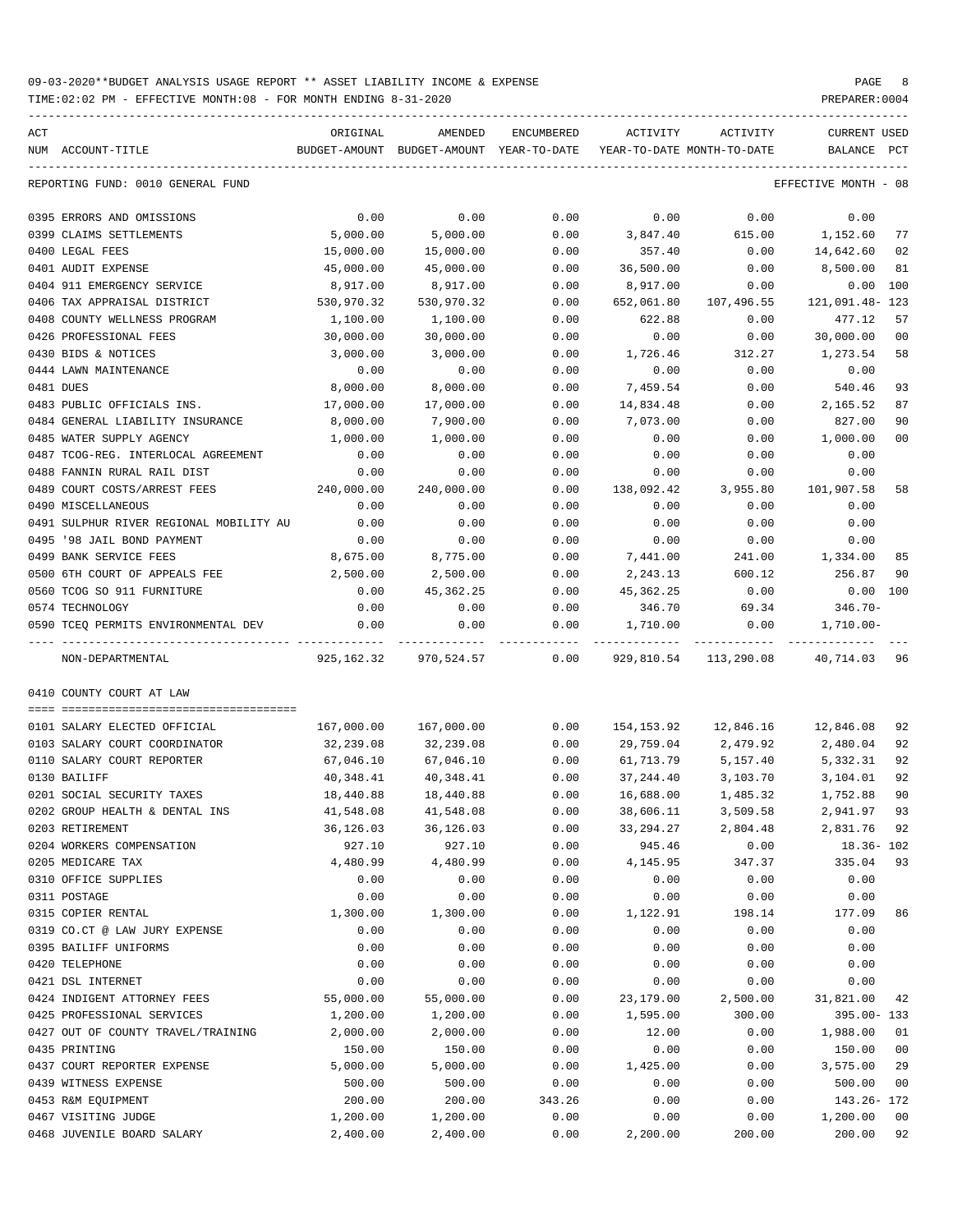| ACT<br>NUM ACCOUNT-TITLE                            | ORIGINAL               | AMENDED<br>BUDGET-AMOUNT BUDGET-AMOUNT YEAR-TO-DATE | ENCUMBERED   | ACTIVITY<br>YEAR-TO-DATE MONTH-TO-DATE | ACTIVITY  | <b>CURRENT USED</b><br>BALANCE                                   | PCT |
|-----------------------------------------------------|------------------------|-----------------------------------------------------|--------------|----------------------------------------|-----------|------------------------------------------------------------------|-----|
|                                                     |                        |                                                     |              |                                        |           |                                                                  |     |
| REPORTING FUND: 0010 GENERAL FUND                   |                        |                                                     |              |                                        |           | EFFECTIVE MONTH - 08                                             |     |
| 0480 BONDS                                          | 0.00                   | 0.00                                                | 0.00         | 0.00                                   | 0.00      | 0.00                                                             |     |
| 0481 DUES                                           | 0.00                   | 0.00                                                | 0.00         | 0.00                                   | 0.00      | 0.00                                                             |     |
| 0572 OFFICE EQUIPMENT                               | 200.00                 | 200.00                                              | 0.00         | 0.00                                   | 0.00      | 200.00                                                           | 00  |
| 0574 TECHNOLOGY                                     | 5,100.00               | 5,100.00                                            | 2,004.57     | 340.73                                 | 0.00      | 2,754.70                                                         | 46  |
| 0590 BOOKS & PUBLICATIONS                           | 0.00                   | 0.00                                                | 0.00         | 0.00                                   | 0.00      | 0.00                                                             |     |
| 0591 LEXIS NEXIS ONLINE LEGAL                       | 0.00                   | 0.00                                                | 0.00         | 0.00                                   | 0.00      | 0.00                                                             |     |
| COUNTY COURT AT LAW                                 | 482,406.67             | 482,406.67 2,347.83 406,425.58                      |              |                                        | 34,932.07 | 73,633.26 85                                                     |     |
| 0425 COURT ADMINISTRATION                           |                        |                                                     |              |                                        |           |                                                                  |     |
|                                                     |                        |                                                     |              |                                        |           |                                                                  |     |
| 0201 SOCIAL SECURITY                                | 0.00                   | 0.00                                                | 0.00         | 0.00                                   | 0.00      | 0.00                                                             |     |
| 0205 MEDICARE TAX                                   | 0.00                   | 0.00                                                | 0.00         | 0.00                                   | 0.00      | 0.00                                                             |     |
| 0311 JURY POSTAGE                                   | 4,000.00               | 4,000.00                                            | 0.00         | 2,069.15                               | 14.50     | 1,930.85                                                         | 52  |
| 0312 DISTRICT JURY SUPPLIES                         | 1,000.00               | 1,000.00                                            | 31.07        | 104.62                                 | 0.00      | 864.31                                                           | 14  |
| 0313 GRAND JURY EXPENSE                             | 5,500.00               | 5,500.00                                            | 0.00         | 4,698.81                               | 320.00    | 801.19                                                           | 85  |
| 0314 PETIT JURY EXPENSE                             | 30,000.00              | 30,000.00                                           | 0.00         | 5,209.10                               | 18.88     | 24,790.90                                                        | 17  |
| 0316 COUNTY COURT JURY EXP.                         | 0.00                   | 0.00                                                | 0.00         | 0.00                                   | 0.00      | 0.00                                                             |     |
| 0317 COURT REPORTER SUPPLIES                        | 0.00                   | 0.00                                                | 0.00         | 0.00                                   | 0.00      | 0.00                                                             |     |
| 0318 J.P. JURY EXPENSE                              | 800.00                 | 800.00                                              | 0.00         | 0.00                                   | 0.00      | 800.00                                                           | 00  |
| 0319 CO.CT.@LAW JURY EXPENSE                        | 2,000.00               | 2,000.00                                            | 0.00         | 640.00                                 | 0.00      | 1,360.00                                                         | 32  |
| 0422 REGIONAL INDIGENT DEFENSE PROGRAM              | 14,461.00              | 14,461.00                                           | 0.00         | 14,461.00                              | 0.00      | 0.00                                                             | 100 |
| 0424 CO.CT. ATTORNEY FEES                           | 6,000.00               | 6,000.00                                            | 0.00         | 6,485.25                               | 1,238.75  | 485.25- 108                                                      |     |
| 0425 CO.CT. PROFESSIONAL SERVICES                   | 0.00                   | 0.00                                                | 0.00         | 0.00                                   | 0.00      | 0.00                                                             |     |
| 0426 COUNTY COURT SUPPLIES                          | 0.00                   | 0.00                                                | 0.00         | 0.00                                   | 0.00      | 0.00                                                             |     |
| 0435 PRINTING JURY NOTICES                          | 1,500.00               | 1,500.00                                            | 0.00         | 972.05                                 | 0.00      | 527.95                                                           | 65  |
| 0465 PHYSICAL EVID. ANALYSES                        | 1,500.00               | 1,500.00                                            | 0.00         | 0.00                                   | 0.00      | 1,500.00                                                         | 00  |
| 0466 AUTOPSIES                                      | 50,000.00              | 50,000.00                                           | 0.00         | 31,432.00                              | 9,081.25  | 18,568.00                                                        | 63  |
| 0467 VISITING JUDGE EXPENSE                         | 2,000.00               | 2,000.00                                            | 0.00         | 36.80                                  | 0.00      | 1,963.20                                                         | 02  |
| COURT ADMINISTRATION                                | 118,761.00             | 118,761.00                                          | 31.07        | 66,108.78                              | 10,673.38 | 52,621.15                                                        | 56  |
| 0435 336TH DISTRICT COURT ADMINISTRATIO             |                        |                                                     |              |                                        |           |                                                                  |     |
|                                                     |                        |                                                     |              |                                        |           | $37,453.37$ $37,453.37$ $0.00$ $33,154.20$ $2,881.02$ $4,299.17$ |     |
| 0103 SALARY COURT COORDINATOR                       |                        |                                                     |              |                                        |           |                                                                  | 89  |
| 0110 SALARY COURT REPORTER                          | 84, 383. 26            | 84, 383. 26                                         | 0.00         | 77,811.10                              | 6,491.02  | 6,572.16                                                         | 92  |
| 0130 BAILIFF                                        | 41,276.95              | 41,276.95                                           | 0.00         | 38,101.92                              | 3,175.16  | 3,175.03                                                         | 92  |
| 0201 SOCIAL SECURITY<br>0202 GROUP HEALTH INSURANCE | 10,336.24              | 10,336.24                                           | 0.00         | 8,995.58                               | 844.73    | 1,340.66                                                         | 87  |
|                                                     | 35,612.64<br>19,488.82 | 35,612.64                                           | 0.00<br>0.00 | 30,939.65                              | 2,966.76  | 4,672.99                                                         | 87  |
| 0203 RETIREMENT<br>0204 WORKERS COMPENSATION        | 489.34                 | 19,488.82<br>489.34                                 |              | 17,799.46<br>499.04                    | 1,514.72  | 1,689.36<br>$9.70 - 102$                                         | 91  |
|                                                     |                        |                                                     | 0.00         |                                        | 0.00      |                                                                  |     |
| 0205 MEDICARE                                       | 2,417.35               | 2,417.35                                            | 0.00         | 2,103.99                               | 197.57    | 313.36                                                           | 87  |
| 0310 OFFICE SUPPLIES                                | 1,800.00               | 1,800.00                                            | 53.16        | 891.36                                 | 129.12    | 855.48                                                           | 52  |
| 0311 DISTRICT JUDGE POSTAGE                         | 300.00                 | 300.00                                              | 0.00         | 86.45                                  | 0.50      | 213.55                                                           | 29  |
| 0319 DISTRICT CT JURY SUPPLIES                      | 0.00                   | 0.00                                                | 0.00         | 0.00                                   | 0.00      | 0.00                                                             |     |
| 0352 GPS/SCRAM MONITORS                             | 0.00                   | 1,155.00                                            | 0.00         | 1,155.00                               | 0.00      | 0.00                                                             | 100 |
| 0395 BAILIFF UNIFORMS                               | 400.00                 | 400.00                                              | 0.00         | 0.00                                   | 0.00      | 400.00                                                           | 00  |
| 0421 LEXIS NEXIS ONLINE LEGAL                       | 0.00                   | 0.00                                                | 0.00         | 0.00                                   | 0.00      | 0.00                                                             |     |
| 0427 OUT OF CO TRAVEL/TRAINING                      | 6,000.00               | 6,000.00                                            | 0.00         | 470.00                                 | 0.00      | 5,530.00                                                         | 08  |
| 0428 TRAINING/TUITION                               | 0.00                   | 0.00                                                | 0.00         | 0.00                                   | 0.00      | 0.00                                                             |     |
| 0432 ATTORNEY FEES JUVENILE                         | 20,000.00              | 20,000.00                                           | 0.00         | 17,282.65                              | 2,904.15  | 2,717.35                                                         | 86  |
| 0433 ATTORNEY FEES DRUG CT                          | 0.00                   | 0.00                                                | 0.00         | 0.00                                   | 0.00      | 0.00                                                             |     |
| 0434 APPEAL COURT TRANSCRIPTS                       | 40,000.00              | 40,000.00                                           | 0.00         | 11,193.00                              | 2,629.00  | 28,807.00                                                        | 28  |
| 0435 ATTORNEYS FEES APPEALS CT                      | 15,000.00              | 15,000.00                                           | 0.00         | 4,387.25                               | 0.00      | 10,612.75                                                        | 29  |
| 0436 ATTORNEY FEES- CPS CASES                       | 375,000.00             | 375,000.00                                          | 0.00         | 272,390.57                             | 29,482.07 | 102,609.43                                                       | 73  |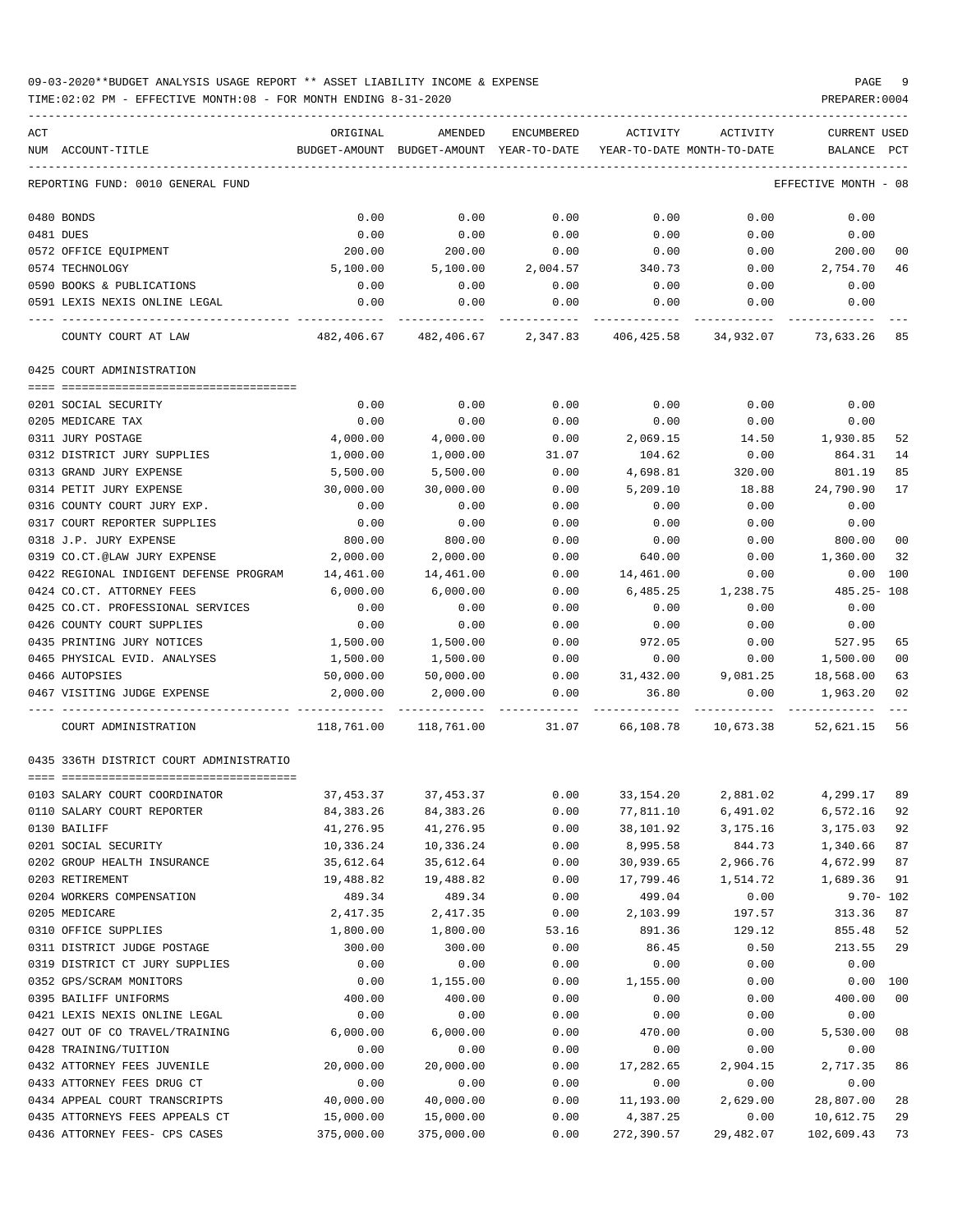| ACT<br>NUM ACCOUNT-TITLE                                   | ORIGINAL            | AMENDED<br>BUDGET-AMOUNT BUDGET-AMOUNT YEAR-TO-DATE | ENCUMBERED          | ACTIVITY            | ACTIVITY<br>YEAR-TO-DATE MONTH-TO-DATE | CURRENT USED<br>BALANCE | PCT     |
|------------------------------------------------------------|---------------------|-----------------------------------------------------|---------------------|---------------------|----------------------------------------|-------------------------|---------|
| REPORTING FUND: 0010 GENERAL FUND                          |                     |                                                     |                     |                     |                                        | EFFECTIVE MONTH - 08    |         |
| 0437 ATTORNEY FEES                                         | 200,000.00          | 200,000.00                                          | 0.00                | 196,418.96          | 32,447.40                              | 3,581.04                | 98      |
| 0438 COURT REPORTER EXPENSE                                | 10,000.00           | 10,000.00                                           | 0.00                | 6,310.00            | 2,076.00                               | 3,690.00                | 63      |
| 0439 INVESTIGATOR EXPENSE                                  | 8,500.00            | 8,500.00                                            | 0.00                | 1,518.50            | 0.00                                   | 6,981.50                | 18      |
| 0440 PHYSICIANS EXPENSE                                    | 0.00                | 0.00                                                | 0.00                | 0.00                | 0.00                                   | 0.00                    |         |
| 0442 OTHER PROFESSIONAL SERV.                              | 30,000.00           | 28,642.00                                           | 0.00                | 14,733.92           | 175.00                                 | 13,908.08               | 51      |
| 0453 COMPUTER SOFTWARE                                     | 0.00                | 0.00                                                | 0.00                | 0.00                | 0.00                                   | 0.00                    |         |
| 0467 VISITING JUDGE EXPENSE                                | 0.00                | 0.00                                                | 0.00                | 0.00                | 0.00                                   | 0.00                    |         |
| 0468 JUVENILE BOARD SALARY                                 | 3,600.00            | 3,600.00                                            | 0.00                | 3,300.00            | 300.00                                 | 300.00                  | 92      |
| 0481 DUES                                                  | 525.00              | 525.00                                              | 0.00                | 70.00               | 0.00                                   | 455.00                  | 13      |
| 0572 OFFICE EQUIPMENT                                      | 2,000.00            | 2,000.00                                            | 0.00                | 906.68              | 0.00                                   | 1,093.32                | 45      |
| 0574 TECHNOLOGY                                            | 45,800.00           |                                                     | 45,800.00 26,914.50 | 8,926.36            | 225.00                                 | 9,959.14                | 78      |
| 0590 DISTRICT JUDGE BOOKS                                  | 300.00              | 503.00                                              | 0.00                | 503.00              | 0.00                                   | 0.00 100                |         |
| 336TH DISTRICT COURT ADMINISTRATIO                         |                     |                                                     |                     |                     | 88,439.22                              | 213,766.67 78           |         |
|                                                            |                     |                                                     |                     |                     |                                        |                         |         |
| 0450 DISTRICT CLERK                                        |                     |                                                     |                     |                     |                                        |                         |         |
| 0101 SALARY ELECTED OFFICIAL                               | 58,237.97           | 58,237.97                                           | 0.00                | 53,758.08           | 4,479.84                               | 4,479.89                | 92      |
| 0103 SALARY ASST. DIST. CLERK                              | 40,566.53           | 40,566.53                                           | 0.00                | 37,446.00           | 3,120.50                               | 3,120.53                | 92      |
| 0104 SALARIES DEPUTIES                                     | 170,710.86          | 170,710.86                                          | 0.00                | 157,482.77          | 13,131.98                              | 13,228.09               | 92      |
| 0107 SALARY PART-TIME                                      | 29,952.00           | 29,952.00                                           | 0.00                | 27,747.78           | 2,304.00                               | 2,204.22                | 93      |
| 0201 SOCIAL SECURITY TAXES                                 | 18,566.98           | 18,566.98                                           | 0.00                | 16,194.51           | 1,345.76                               | 2,372.47                | 87      |
| 0202 GROUP HEALTH & DENTAL INSURANCE                       | 94,967.04           | 94,967.04                                           | 0.00                | 86,507.78           | 7,733.94                               | 8,459.26                | 91      |
| 0203 RETIREMENT                                            |                     |                                                     |                     |                     |                                        |                         | 92      |
|                                                            | 35,007.73<br>898.40 | 35,007.73<br>898.40                                 | 0.00                | 32,284.74<br>916.20 | 2,716.00                               | 2,722.99                |         |
| 0204 WORKERS COMPENSATION                                  |                     |                                                     | 0.00                |                     | 0.00                                   | 17.80- 102              | 87      |
| 0205 MEDICARE TAX                                          | 4,342.28            | 4,342.28                                            | 0.00                | 3,787.43            | 314.74                                 | 554.85                  |         |
| 0310 OFFICE SUPPLIES                                       | 4,000.00            | 4,615.00                                            | 1,078.04            | 3,532.04            | 647.66                                 | 4.92 100                |         |
| 0311 POSTAL EXPENSES                                       | 4,000.00            | 4,000.00                                            | 0.00                | 2,086.95            | 297.70                                 | 1,913.05                | 52      |
| 0313 PASSPORT PHOTO SUPPLIES                               | 1,200.00            | 1,200.00                                            | 0.00                | 162.95              | 0.00                                   | 1,037.05                | 14      |
| 0315 COPIER RENTAL                                         | 0.00                | 0.00                                                | 0.00                | 0.00                | 0.00                                   | 0.00                    |         |
| 0353 COMPUTER EXPENSE                                      | 1,000.00            | 1,690.04                                            | 0.00                | 1,690.04            | 0.00                                   | 0.00 100                |         |
| 0423 CELL PHONE                                            | 0.00                | 0.00                                                | 0.00                | 0.00                | 0.00                                   | 0.00                    |         |
| 0427 OUT OF COUNTY TRAVEL/TRAINING                         | 5,500.00            | 4,885.00                                            | 0.00                | 1,959.72            | 30.00                                  | 2,925.28 40             |         |
| 0428 EMPLOYEE TRAINING                                     | 0.00                | 0.00                                                | 0.00                | 0.00                | 0.00                                   | 0.00                    |         |
| 0431 LOCAL TRAVEL                                          | 0.00                | 0.00                                                | 0.00                | 0.00                | 0.00                                   | 0.00                    |         |
| 0435 PRINTING                                              | 2,000.00            | 2,000.00                                            | 0.00                | 1,798.00            | 0.00                                   | 202.00 90               |         |
| 0480 BONDS                                                 | 450.00              | 450.00                                              | 0.00                | 457.50              | 0.00                                   | $7.50 - 102$            |         |
| 0481 DUES                                                  | 225.00              | 225.00                                              | 0.00                | 50.00               | 0.00                                   | 175.00 22               |         |
| 0572 OFFICE EQUIPMENT<br>------------------- ------------- | 800.00              | 109.96                                              | 0.00                | 109.58              | 0.00                                   | $0.38$ 100              | $- - -$ |
| DISTRICT CLERK                                             | 472,424.79          |                                                     | 472,424.79 1,078.04 |                     | 427,972.07 36,122.12 43,374.68 91      |                         |         |
| 0455 JUSTICE OF PEACE PCT # 1                              |                     |                                                     |                     |                     |                                        |                         |         |
| 0101 SALARY ELECTED OFFICIAL                               | 44,483.43           | 44,483.43                                           | 0.00                | 41,061.60           | 3,421.80                               | 3,421.83                | 92      |
| 0103 SALARY ASSISTANTS                                     | 65,373.80           | 65,373.80                                           | 0.00                | 59,813.09           | 5,158.10                               | 5,560.71                | 91      |
| 0104 SALARY DEPUTY                                         | 0.00                | 0.00                                                | 0.00                | 0.00                | 0.00                                   | 0.00                    |         |
| 0201 SOCIAL SECURITY TAXES                                 | 6,974.83            | 6,974.83                                            | 0.00                | 6,337.25            | 539.50                                 | 637.58                  | 91      |
| 0202 GROUP HEALTH & DENTAL INSURANCE                       | 35,612.64           | 35,612.64                                           | 0.00                | 27,437.63           | 1,980.38                               | 8,175.01                | 77      |
| 0203 RETIREMENT                                            | 12,842.31           | 12,842.31                                           | 0.00                | 11,780.81           | 1,011.58                               | 1,061.50                | 92      |
| 0204 WORKERS' COMPENSATION                                 | 472.49              | 472.49                                              | 0.00                | 336.10              | 0.00                                   | 136.39                  | 71      |
| 0205 MEDICARE TAX                                          | 1,631.21            | 1,631.21                                            | 0.00                | 1,482.37            | 126.20                                 | 148.84                  | 91      |
| 0225 TRAVEL ALLOWANCE                                      | 2,400.00            | 2,400.00                                            | 0.00                | 2,200.00            | 200.00                                 | 200.00                  | 92      |
| 0310 OFFICE SUPPLIES                                       | 600.00              | 884.98                                              | 192.67              | 623.70              | 0.00                                   | 68.61                   | 92      |
| 0311 POSTAL EXPENSES                                       | 500.00              | 500.00                                              | 0.00                | 274.85              | 35.80                                  | 225.15                  | 55      |
|                                                            |                     |                                                     |                     |                     |                                        |                         |         |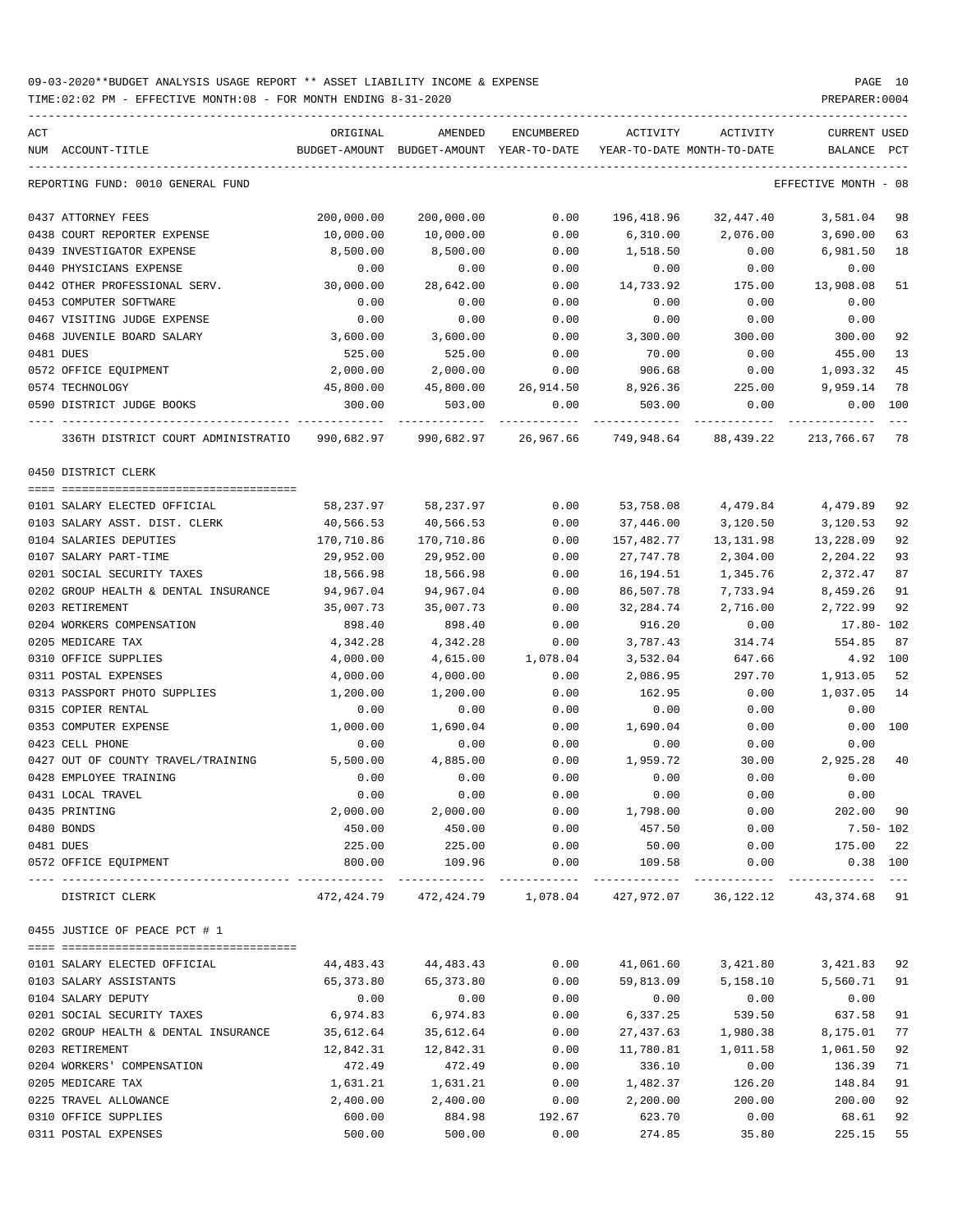| ACT                                  | ORIGINAL   | AMENDED                                  | ENCUMBERED          | ACTIVITY                   | ACTIVITY  | <b>CURRENT USED</b>  |     |
|--------------------------------------|------------|------------------------------------------|---------------------|----------------------------|-----------|----------------------|-----|
| NUM ACCOUNT-TITLE                    |            | BUDGET-AMOUNT BUDGET-AMOUNT YEAR-TO-DATE |                     | YEAR-TO-DATE MONTH-TO-DATE |           | BALANCE              | PCT |
| REPORTING FUND: 0010 GENERAL FUND    |            |                                          |                     |                            |           | EFFECTIVE MONTH - 08 |     |
| 0420 UTILITIES TELEPHONE             | 0.00       | 0.00                                     | 0.00                | 0.00                       | 0.00      | 0.00                 |     |
| 0422 R & M RADIO                     | 0.00       | 0.00                                     | 0.00                | 0.00                       | 0.00      | 0.00                 |     |
| 0423 CELL PHONE ALLOWANCE            | 240.00     | 240.00                                   | 0.00                | 220.00                     | 20.00     | 20.00                | 92  |
| 0427 OUT OF COUNTY TRAVEL/TRAINING   | 3,000.00   | 3,000.00                                 | 0.00                | 893.05                     | 0.00      | 2,106.95             | 30  |
| 0435 PRINTING                        | 300.00     | 300.00                                   | 0.00                | 114.24                     | 0.00      | 185.76               | 38  |
| 0480 BOND                            | 165.00     | 165.00                                   | 0.00                | 256.00                     | 0.00      | 91.00- 155           |     |
| 0481 DUES                            | 135.00     | 135.00                                   | 0.00                | 60.00                      | 0.00      | 75.00                | 44  |
| 0572 OFFICE EQUIPMENT                | 1,800.00   | 1,515.02                                 | 333.44              | 540.97                     | 0.00      | 640.61               | 58  |
| 0573 RADIO EQUIPMENT                 | 0.00       | 0.00                                     | 0.00                | 0.00                       | 0.00      | 0.00                 |     |
| 0574 TECHNOLOGY                      | 0.00       | 0.00                                     | 0.00                | 0.00                       | 0.00      | 0.00                 |     |
| JUSTICE OF PEACE PCT # 1             |            | 176,530.71 176,530.71                    | 526.11              | 153,431.66                 | 12,493.36 | 22,572.94            | 87  |
| 0456 JUSTICE OF PEACE PCT # 2        |            |                                          |                     |                            |           |                      |     |
|                                      |            |                                          |                     |                            |           |                      |     |
| 0101 SALARY ELECTED OFFICIAL         | 44,483.43  | 44,483.43                                | 0.00                | 41,061.60                  | 3,421.80  | 3,421.83             | 92  |
| 0104 SALARY DEPUTY                   | 40,565.13  | 40,565.13                                | 0.00                | 37,444.80                  | 3,120.40  | 3,120.33             | 92  |
| 0201 SOCIAL SECURITY TAXES           | 5,436.69   | 5,436.69                                 | 0.00                | 5,017.48                   | 419.26    | 419.21               | 92  |
| 0202 GROUP HEALTH & DENTAL INSURANCE | 23,741.76  | 23,741.76                                | 0.00                | 21,735.34                  | 1,975.94  | 2,006.42             | 92  |
| 0203 RETIREMENT                      | 9,942.18   | 9,942.18                                 | 0.00                | 9,169.00                   | 771.34    | 773.18               | 92  |
| 0204 WORKERS' COMPENSATION           | 255.15     | 255.15                                   | 0.00                | 260.20                     | 0.00      | $5.05 - 102$         |     |
| 0205 MEDICARE TAX                    | 1,271.48   | 1,271.48                                 | 0.00                | 1,173.30                   | 98.04     | 98.18                | 92  |
| 0225 TRAVEL ALLOWANCE                | 2,400.00   | 2,400.00                                 | 0.00                | 2,200.00                   | 200.00    | 200.00               | 92  |
| 0310 OFFICE SUPPLIES                 | 600.00     | 600.00                                   | 31.00               | 668.38                     | 0.00      | 99.38- 117           |     |
| 0311 POSTAL EXPENSES                 | 350.00     | 350.00                                   | 0.00                | 194.00                     | 0.00      | 156.00               | 55  |
| 0420 UTILITIES TELEPHONE             | 0.00       | 0.00                                     | 0.00                | 0.00                       | 0.00      | 0.00                 |     |
| 0421 DSL LINE                        | 2,092.00   | 2,092.00                                 | 0.00                | 1,811.45                   | 172.95    | 280.55               | 87  |
| 0422 R & M RADIO                     | 100.00     | 100.00                                   | 0.00                | 0.00                       | 0.00      | 100.00               | 00  |
| 0423 CELL PHONE ALLOWANCE            | 240.00     | 240.00                                   | 0.00                | 220.00                     | 20.00     | 20.00                | 92  |
| 0427 OUT OF COUNTY TRAVEL/TRAINING   | 3,500.00   | 3,500.00                                 | 0.00                | 0.00                       | 0.00      | 3,500.00             | 00  |
| 0435 PRINTING                        | 200.00     | 200.00                                   | 0.00                | 23.50                      | 0.00      | 176.50               | 12  |
| 0460 OFFICE RENTAL                   | 4,200.00   | 4,200.00                                 | 0.00                | 3,850.00                   | 350.00    | 350.00               | 92  |
| 0480 BOND                            | 100.00     | 100.00                                   | 0.00                | 100.00                     | 0.00      | 0.00                 | 100 |
| 0481 DUES                            | 95.00      | 95.00                                    | 0.00                | 95.00                      | 0.00      | 0.00                 | 100 |
| 0572 OFFICE EQUIPMENT                | 1,200.00   | 1,200.00                                 | 0.00                | 0.00                       | 0.00      | 1,200.00             | 00  |
| 0573 RADIO EQUIPMENT                 | 0.00       | 0.00                                     | 0.00                | 0.00                       | 0.00      | 0.00                 |     |
| 0574 TECHNOLOGY                      | 0.00       | 0.00                                     | 0.00                | 0.00                       | 0.00      | 0.00                 |     |
| 0591 ONLINE RESEARCH                 | 0.00       | 0.00                                     | 0.00<br>$- - - - -$ | 0.00                       | 0.00      | 0.00                 |     |
| JUSTICE OF PEACE PCT # 2             | 140,772.82 | 140,772.82                               | 31.00               | 125,024.05                 | 10,549.73 | 15,717.77 89         |     |
| 0457 JUSTICE OF THE PEACE # 3        |            |                                          |                     |                            |           |                      |     |
|                                      |            |                                          |                     |                            |           |                      |     |
| 0101 SALARY ELECTED OFFICIAL         | 44,483.43  | 44, 483. 43                              | 0.00                | 41,061.60                  | 3,421.80  | 3,421.83             | 92  |
| 0103 SALARY ASSISTANT                | 28,000.00  | 28,000.00                                | 0.00                | 25,775.41                  | 2,153.84  | 2,224.59             | 92  |
| 0201 SOCIAL SECURITY TAXES           | 4,657.00   | 4,657.00                                 | 0.00                | 4,294.05                   | 359.34    | 362.95               | 92  |
| 0202 GROUP HEALTH & DENTAL INSURANCE | 23,741.76  | 23,741.76                                | 0.00                | 21,839.31                  | 1,977.84  | 1,902.45             | 92  |
| 0203 RETIREMENT                      | 8,431.36   | 8,431.36                                 | 0.00                | 7,806.28                   | 657.38    | 625.08               | 93  |
| 0204 WORKERS' COMPENSATION           | 217.45     | 217.45                                   | 0.00                | 221.76                     | 0.00      | $4.31 - 102$         |     |
| 0205 MEDICARE TAX                    | 1,089.29   | 1,089.29                                 | 0.00                | 1,004.27                   | 84.04     | 85.02                | 92  |
| 0225 TRAVEL ALLOWANCE                | 2,400.00   | 2,400.00                                 | 0.00                | 2,200.00                   | 200.00    | 200.00               | 92  |
| 0310 OFFICE SUPPLIES                 | 500.00     | 500.00                                   | 283.48              | 223.12                     | 47.99     | $6.60 - 101$         |     |
| 0311 POSTAL EXPENSES                 | 250.00     | 250.00                                   | 0.00                | 93.00                      | 0.00      | 157.00               | 37  |
| 0420 UTILITIES TELEPHONE             | 0.00       | 0.00                                     | 0.00                | 0.00                       | 0.00      | 0.00                 |     |
| 0421 INTERNET                        | 0.00       | 0.00                                     | 0.00                | 0.00                       | 0.00      | 0.00                 |     |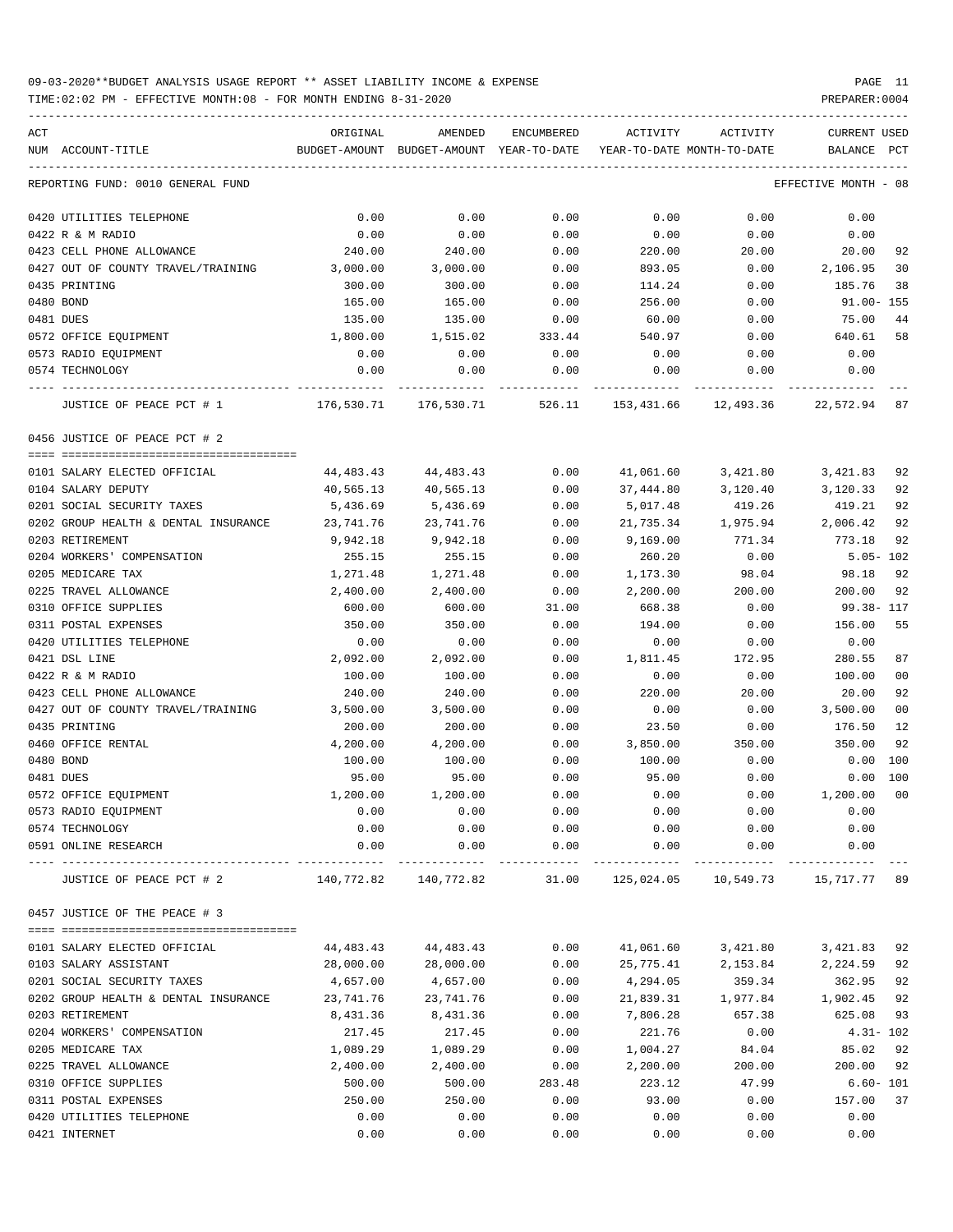| ACT | NUM ACCOUNT-TITLE                      | ORIGINAL   | AMENDED<br>BUDGET-AMOUNT BUDGET-AMOUNT YEAR-TO-DATE | ENCUMBERED | ACTIVITY         | ACTIVITY<br>YEAR-TO-DATE MONTH-TO-DATE | CURRENT USED<br>BALANCE | $_{\rm PCT}$   |
|-----|----------------------------------------|------------|-----------------------------------------------------|------------|------------------|----------------------------------------|-------------------------|----------------|
|     | REPORTING FUND: 0010 GENERAL FUND      |            |                                                     |            |                  |                                        | EFFECTIVE MONTH - 08    |                |
|     | 0423 CELL PHONE ALLOWANCE              | 240.00     | 240.00                                              | 0.00       | 220.00           | 20.00                                  | 20.00                   | 92             |
|     | 0427 OUT OF COUNTY TRAVEL/TRAINING     | 1,500.00   | 1,500.00                                            | 0.00       | 517.25           | 0.00                                   | 982.75                  | 34             |
|     | 0435 PRINTING                          | 250.00     | 250.00                                              | 0.00       | 0.00             | 0.00                                   | 250.00                  | 00             |
|     | 0460 OFFICE RENTAL                     | 500.00     | 500.00                                              | 0.00       | 208.33           | 0.00                                   | 291.67                  | 42             |
|     | 0480 BOND                              | 50.00      | 50.00                                               | 0.00       | 50.00            | 0.00                                   | $0.00$ 100              |                |
|     | 0481 DUES                              | 60.00      | 60.00                                               | 0.00       | 60.00            | 0.00                                   | 0.00                    | 100            |
|     | 0572 OFFICE EQUIPMENT                  | 1,200.00   | 1,200.00                                            | 0.00       | 0.00             | 0.00                                   | 1,200.00                | 00             |
|     | 0574 TECHNOLOGY                        | 1,000.00   | 1,000.00                                            | 0.00       | 0.00             | 0.00                                   | 1,000.00                | 00             |
|     | JUSTICE OF THE PEACE # 3               |            |                                                     | 283.48     |                  | 105,574.38 8,922.23                    | 12,712.43 89            |                |
|     | 0475 DISTRICT & CO. ATTORNEY           |            |                                                     |            |                  |                                        |                         |                |
|     |                                        |            |                                                     |            |                  |                                        |                         |                |
|     | 0101 DA. SALARY SUPPLEMENT             | 6,250.00   | 6,250.00                                            | 0.00       | 5,769.12         | 480.76                                 | 480.88                  | 92             |
|     | 0102 HB 9 D.A. SUPPLEMENTAL FUNDS      | 0.00       | 0.00                                                | 0.00       | 0.00             | 0.00                                   | 0.00                    |                |
|     | 0103 SALARY ASSISTANT D.A.             | 309,214.36 | 309, 214.36                                         | 0.00       | 265,772.13       | 23,462.92                              | 43, 442. 23             | 86             |
|     | 0104 ASST. DA LONGEVITY PAY            | 5,080.00   | 5,080.00                                            | 0.00       | 4,860.00         | 460.00                                 | 220.00                  | 96             |
|     | 0105 SALARIES SECRETARIES              | 188,651.04 | 188,651.04                                          | 0.00       | 170,236.50       | 13,989.60                              | 18,414.54               | 90             |
|     | 0106 DA SALARY REIMB. GC CH 46         | 27,500.00  | 27,500.00                                           | 0.00       | 25,677.30        | 1,822.66                               | 1,822.70                | 93             |
|     | 0107 SALARY TEMP./EXTRA                | 18,096.00  | 18,096.00                                           | 0.00       | 16,059.00        | 2,076.00                               | 2,037.00                | 89             |
|     | 0108 INVESTIGATOR CRIMES AGAINST WOMEN | 0.00       | 0.00                                                | 0.00       | 0.00             | 0.00                                   | 0.00                    |                |
|     | 0109 INVESTIGATOR                      | 61,443.53  | 61,443.53                                           | 0.00       | 56,717.28        | 4,726.44                               | 4,726.25                | 92             |
|     | 0110 DISCOVERY CLERK                   | 37,211.20  | 37,211.20                                           | 0.00       | 34,348.80        | 2,862.40                               | 2,862.40                | 92             |
|     | 0201 SOCIAL SECURITY TAXES             | 40,535.98  | 40,535.98                                           | 0.00       | 34,691.46        | 2,977.88                               | 5,844.52                | 86             |
|     | 0202 GROUP HEALTH INSURANCE            | 130,579.68 | 130,579.68                                          | 0.00       | 112,994.74       | 10,878.12                              | 17,584.94               | 87             |
|     | 0203 RETIREMENT                        | 76,387.85  | 76,387.85                                           | 0.00       | 67,662.38        | 5,880.96                               | 8,725.47                | 89             |
|     | 0204 WORKERS' COMPENSATION             | 1,340.28   | 1,340.28                                            | 0.00       | 1,266.52         | 0.00                                   | 73.76                   | 94             |
|     | 0205 MEDICARE TAX                      | 9,840.19   | 9,840.19                                            | 0.00       | 8,113.19         | 696.42                                 | 1,727.00                | 82             |
|     | 0225 TRAVEL ALLOWANCE                  | 4,860.00   | 4,860.00                                            | 0.00       | 0.00             | 0.00                                   | 4,860.00                | 0 <sub>0</sub> |
|     | 0310 OFFICE SUPPLIES                   | 9,000.00   | 9,000.00                                            | 1,724.99   | 7,088.71         | 2,020.72                               | 186.30                  | 98             |
|     | 0311 POSTAL EXPENSES                   | 2,400.00   | 2,400.00                                            | 0.00       | 799.70           | 75.45                                  | 1,600.30                | 33             |
|     | 0315 COPIER EXPENSE                    | 1,500.00   | 1,500.00                                            | 0.00       | 1,186.50         | 208.59                                 | 313.50                  | 79             |
|     | 0421 INTERNET/ONLINE LEGAL RE          | 8,815.00   | 8,815.00                                            | 0.00       | 7,353.85         | 738.64                                 | 1,461.15                | 83             |
|     | 0422 INVESTIGATOR CELL PHONE           | 360.00     | 360.00                                              | 0.00       | 330.00           | 30.00                                  | 30.00                   | 92             |
|     | 0427 OUT OF COUNTY TRAVEL/TRAINING     | 15,000.00  | 15,000.00                                           | 0.00       | 6,786.86         | 310.70                                 | 8,213.14                | 45             |
|     | 0428 TRAINING/TUITION                  | 0.00       | 0.00                                                | 0.00       | 0.00             | 0.00                                   | 0.00                    |                |
|     | 0431 LOCAL TRAVEL                      | 0.00       | 0.00                                                | 0.00       | 0.00             | 0.00                                   | 0.00                    |                |
|     | 0435 PRINTING                          | 1,000.00   | 1,000.00                                            | 0.00       | 114.50           | 0.00                                   | 885.50                  | 11             |
|     | 0438 CT.REPORTER-TRANSCRIPTS           | 8,500.00   | 8,500.00                                            | 0.00       | 592.50           | 0.00                                   | 7,907.50                | 07             |
|     | 0439 WITNESS EXPENSE                   | 5,000.00   | 5,000.00                                            | 0.00       | 0.00             | 0.00                                   | 5,000.00                | 0 <sub>0</sub> |
|     | 0465 PHYS. EVIDENCE ANALYSIS           | 4,000.00   | 4,000.00                                            | 0.00       | 2,876.00         | 0.00                                   | 1,124.00                | 72             |
|     | 0469 DPS TESTING                       | 0.00       | 0.00                                                | 0.00       | 0.00             | 0.00                                   | 0.00                    |                |
|     | 0480 BOND                              | 165.00     | 165.00                                              | 0.00       | 165.00           | 0.00                                   | 0.00 100                |                |
|     | 0481 DUES                              | 3,500.00   | 3,500.00                                            | 0.00       | 2,085.00         | 0.00                                   | 1,415.00                | 60             |
|     | 0572 OFFICE EQUIPMENT                  | 4,000.00   | 4,000.00                                            | 199.99     | 761.97           | 0.00                                   | 3,038.04                | 24             |
|     | 0574 TECHNOLOGY                        | 2,000.00   | 2,000.00                                            | 0.00       | 0.00             | 0.00                                   | 2,000.00                | 0 <sub>0</sub> |
|     | 0590 BOOKS                             | 750.00     | 750.00                                              | 0.00       | 111.66           | 0.00                                   | 638.34 15               |                |
|     | DISTRICT & CO. ATTORNEY                | 982,980.11 | 982,980.11 1,924.98                                 |            |                  | 834,420.67 73,698.26                   | 146,634.46 85           |                |
|     | 0495 COUNTY AUDITOR                    |            |                                                     |            |                  |                                        |                         |                |
|     | 0102 SALARY APPOINTED OFFICIAL         | 73,258.37  | 73,258.37                                           | 0.00       | 67,623.12        | 5,635.26                               | 5,635.25 92             |                |
|     | 0103 SALARIES ASSISTANTS               | 129,985.11 | 128,851.14                                          | 0.00       |                  | 109,614.64 11,000.62                   | 19,236.50               | 85             |
|     | 0201 SOCIAL SECURITY TAXES             | 12,601.10  | 12,601.10                                           |            | $0.00$ 10,435.42 | 914.06                                 | 2,165.68 83             |                |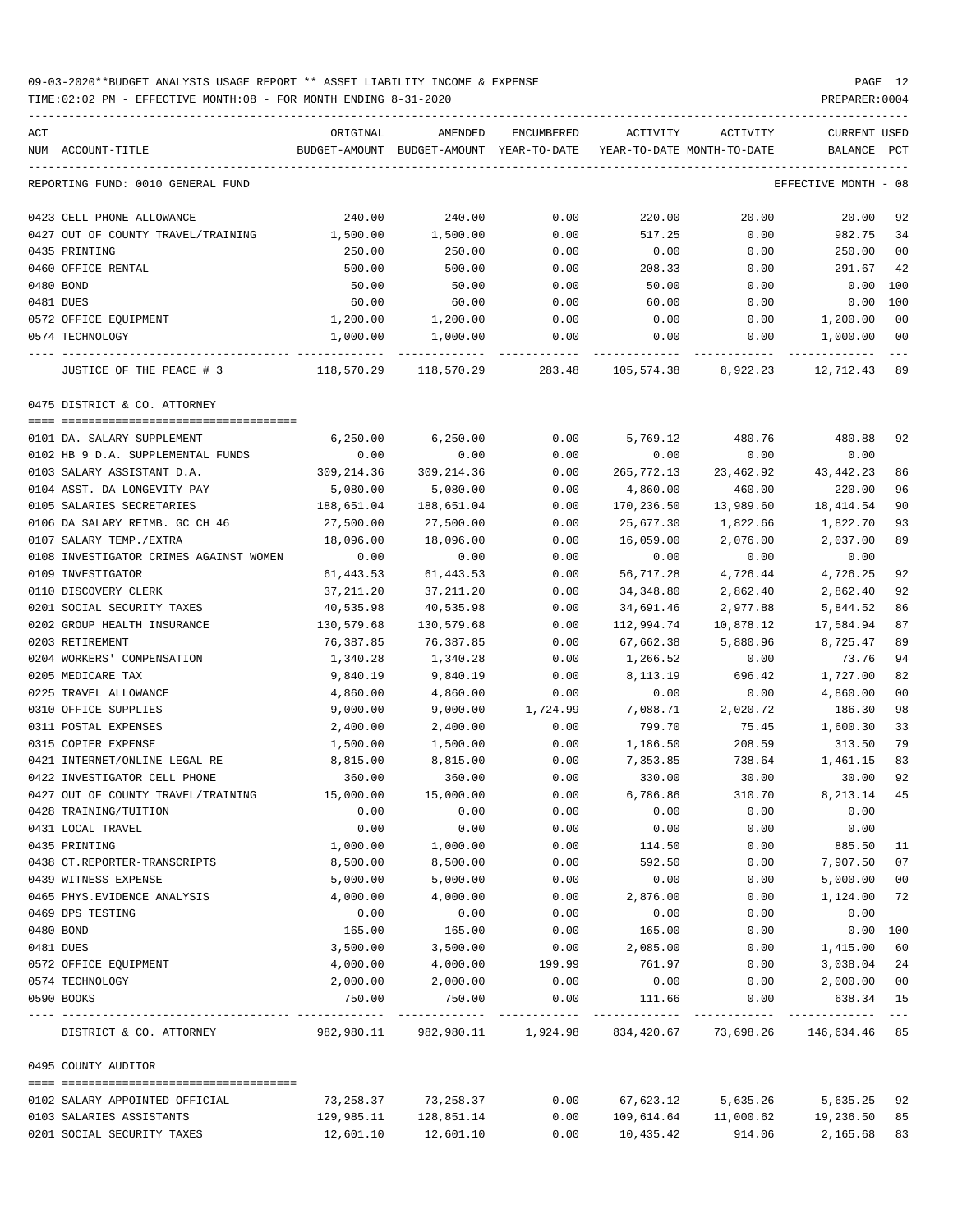TIME:02:02 PM - EFFECTIVE MONTH:08 - FOR MONTH ENDING 8-31-2020

| ACT                                           | ORIGINAL           | AMENDED                                  | ENCUMBERED   | ACTIVITY                   | ACTIVITY       | <b>CURRENT USED</b>  |                |
|-----------------------------------------------|--------------------|------------------------------------------|--------------|----------------------------|----------------|----------------------|----------------|
| NUM ACCOUNT-TITLE                             |                    | BUDGET-AMOUNT BUDGET-AMOUNT YEAR-TO-DATE |              | YEAR-TO-DATE MONTH-TO-DATE |                | BALANCE PCT          |                |
|                                               |                    |                                          |              |                            |                |                      |                |
| REPORTING FUND: 0010 GENERAL FUND             |                    |                                          |              |                            |                | EFFECTIVE MONTH - 08 |                |
| 0202 GROUP HEALTH & DENTAL INSURANCE          | 47,483.52          | 47,483.52                                | 0.00         | 38,320.65                  | 3,955.68       | 9,162.87             | 81             |
| 0203 RETIREMENT                               | 23,759.16          | 23,759.16                                | 0.00         | 20,689.72                  | 1,961.38       | 3,069.44             | 87             |
| 0204 WORKERS COMPENSATION                     | 609.73             | 609.73                                   | 0.00         | 621.80                     | 0.00           | $12.07 - 102$        |                |
| 0205 MEDICARE TAX                             | 2,947.03           | 2,947.03                                 | 0.00         | 2,440.53                   | 213.76         | 506.50               | 83             |
| 0310 OFFICE SUPPLIES                          | 800.00             | 880.00                                   | 341.45       | 535.91                     | 0.00           | 2.64 100             |                |
| 0353 COMPUTER SOFTWARE MAINTENANCE            | 5,225.00           | 5,225.00                                 | 0.00         | 5,225.00                   | 0.00           | 0.00 100             |                |
| 0427 OUT OF COUNTY TRAVEL/TRAINING            | 4,000.00           | 3,920.00                                 | 374.98       | 2,562.86                   | 90.00          | 982.16               | 75             |
| 0431 LOCAL TRAVEL                             | 0.00               | 0.00                                     | 0.00         | 0.00                       | 0.00           | 0.00                 |                |
| 0435 PRINTING                                 | 50.00              | 50.00                                    | 0.00         | 23.00                      | 0.00           | 27.00                | 46             |
| 0452 R & M EQUIPMENT                          | 100.00             | 100.00                                   | 0.00         | 0.00                       | 0.00           | 100.00               | 0 <sub>0</sub> |
| 0480 BOND                                     | 100.00             | 149.00                                   | 0.00         | 149.00                     | 0.00           | 0.00                 | 100            |
| 0481 DUES                                     | 590.00             | 590.00                                   | 0.00         | 295.00                     | 0.00           | 295.00               | 50             |
| 0572 OFFICE EQUIPMENT                         | 500.00             | 1,584.97                                 | 0.00         | 1,584.97                   | 0.00           | 0.00 100             |                |
| COUNTY AUDITOR                                | 302,009.02         | 302,009.02                               | 716.43       | 260,121.62                 | 23,770.76      | 41,170.97            | 86             |
| 0496 COUNTY PURCHASING                        |                    |                                          |              |                            |                |                      |                |
|                                               |                    |                                          |              |                            |                |                      |                |
| 0103 SALARY PURCHASING AGENT                  | 52,735.70          | 52,735.70                                | 0.00         | 48,678.24                  | 4,056.52       | 4,057.46             | 92             |
| 0201 SOCIAL SECURITY TAXES                    | 3,291.93           | 3,291.93                                 | 0.00         | 2,988.54                   | 249.20         | 303.39               | 91             |
| 0202 GROUP HEALTH INSURANCE                   | 11,870.88          | 11,870.88                                | 0.00<br>0.00 | 10,878.12                  | 988.92         | 992.76<br>479.65     | 92<br>92       |
| 0203 RETIREMENT<br>0204 WORKERS' COMPENSATION | 6,164.80<br>158.21 | 6,164.80<br>158.21                       | 0.00         | 5,685.15<br>161.34         | 478.26<br>0.00 | $3.13 - 102$         |                |
| 0205 MEDICARE TAX                             | 769.89             | 769.89                                   | 0.00         | 698.92                     | 58.28          | 70.97                | 91             |
| 0310 OFFICE SUPPLIES                          | 400.00             | 400.00                                   | 0.00         | 173.32                     | 0.00           | 226.68               | 43             |
| 0353 COMPUTER SOFTWARE MAINTENANCE            | 655.00             | 655.00                                   | 0.00         | 655.00                     | 0.00           | 0.00                 | 100            |
| 0421 CELL PHONE                               | 360.00             | 360.00                                   | 0.00         | 330.00                     | 30.00          | 30.00                | 92             |
| 0427 OUT OF COUNTY TRAVEL                     | 3,000.00           | 3,000.00                                 | 129.00       | 240.36                     | 129.00         | 2,630.64             | 12             |
| 0431 LOCAL TRAVEL                             | 0.00               | 0.00                                     | 0.00         | 0.00                       | 0.00           | 0.00                 |                |
| 0435 PRINTING                                 | 70.00              | 70.00                                    | 0.00         | 0.00                       | 0.00           | 70.00                | 0 <sub>0</sub> |
| 0452 R & M EQUIPMENT                          | 0.00               | 0.00                                     | 0.00         | 0.00                       | 0.00           | 0.00                 |                |
| 0480 BOND                                     | 0.00               | 0.00                                     | 0.00         | 0.00                       | 0.00           | 0.00                 |                |
| 0481 DUES                                     | 450.00             | 450.00                                   | 0.00         | 365.00                     | 0.00           | 85.00                | 81             |
| 0572 OFFICE EQUIPMENT                         | 300.00             | 300.00                                   | 0.00         | 185.00                     | 0.00           | 115.00               | 62             |
| COUNTY PURCHASING                             | 80,226.41          | 80,226.41                                | 129.00       | 71,038.99                  | 5,990.18       | 9,058.42             | 89             |
| 0497 COUNTY TREASURER                         |                    |                                          |              |                            |                |                      |                |
| 0101 SALARY ELECTED OFFICIAL                  | 58,237.97          | 58,237.97                                | 0.00         | 53,758.08                  | 4,479.84       | 4,479.89             | 92             |
| 0103 SALARY ASSISTANT                         | 48,040.00          | 48,040.00                                | 0.00         | 34,182.27                  | 0.00           | 13,857.73            | 71             |
| 0201 SOCIAL SECURITY TAXES                    | 6,589.23           | 6,589.23                                 | 0.00         | 4,311.02                   | 220.52         | 2,278.21             | 65             |
| 0202 GROUP HEALTH & DENTAL INSURANCE          | 23,741.76          | 23,741.76                                | 0.00         | 19,027.03                  | 988.04         | 4,714.73             | 80             |
| 0203 RETIREMENT                               | 12,423.89          | 12,423.89                                | 0.00         | 10,259.42                  | 528.18         | 2,164.47             | 83             |
| 0204 WORKERS' COMPENSATION                    | 318.83             | 318.83                                   | 0.00         | 325.16                     | 0.00           | $6.33 - 102$         |                |
| 0205 MEDICARE TAX                             | 1,541.03           | 1,541.03                                 | 0.00         | 1,008.27                   | 51.58          | 532.76               | 65             |
| 0310 OFFICE SUPPLIES                          | 300.00             | 300.00                                   | 153.69       | 252.11                     | 0.00           | $105.80 - 135$       |                |
| 0427 OUT OF COUNTY TRAVEL/TRAINING            | 1,500.00           | 1,500.00                                 | 0.00         | 150.00                     | 0.00           | 1,350.00             | 10             |
| 0431 LOCAL TRAVEL                             | 0.00               | 0.00                                     | 0.00         | 0.00                       | 0.00           | 0.00                 |                |
| 0435 PRINTING                                 | 100.00             | 100.00                                   | 0.00         | 60.00                      | 0.00           | 40.00                | 60             |
| 0452 R&M EQUIPMENT                            | 100.00             | 100.00                                   | 0.00         | 0.00                       | 0.00           | 100.00               | 0 <sub>0</sub> |
| 0453 COMPUTER SOFTWARE MAINTEN                | 2,410.00           | 2,410.00                                 | 0.00         | 2,410.00                   | 0.00           | 0.00 100             |                |
| 0480 BOND                                     | 0.00               | 0.00                                     | 0.00         | 0.00                       | 0.00           | 0.00                 |                |
| 0481 DUES                                     | 175.00             | 175.00                                   | 0.00         | 200.00                     | 0.00           | $25.00 - 114$        |                |

0572 OFFICE EQUIPMENT 0.00 0.00 0.00 0.00 0.00 0.00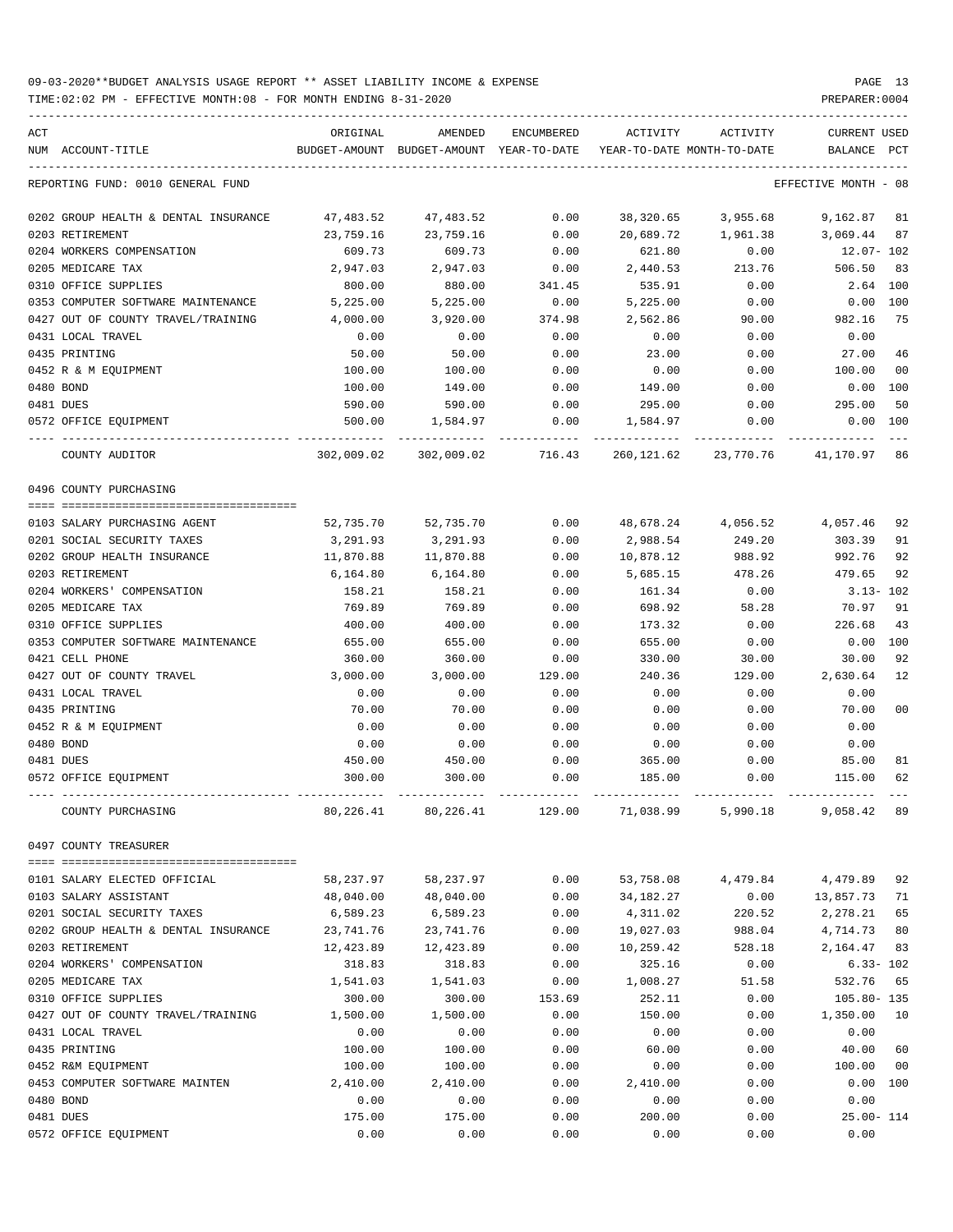TIME:02:02 PM - EFFECTIVE MONTH:08 - FOR MONTH ENDING 8-31-2020

| ACT |                                                | ORIGINAL              | AMENDED                                  | <b>ENCUMBERED</b>    | ACTIVITY           | ACTIVITY                    | <b>CURRENT USED</b>  |          |
|-----|------------------------------------------------|-----------------------|------------------------------------------|----------------------|--------------------|-----------------------------|----------------------|----------|
|     | NUM ACCOUNT-TITLE                              |                       | BUDGET-AMOUNT BUDGET-AMOUNT YEAR-TO-DATE |                      |                    | YEAR-TO-DATE MONTH-TO-DATE  | BALANCE              | PCT      |
|     |                                                |                       |                                          |                      |                    |                             |                      |          |
|     | REPORTING FUND: 0010 GENERAL FUND              |                       |                                          |                      |                    |                             | EFFECTIVE MONTH - 08 |          |
|     | 0574 TECHNOLOGY                                | 0.00                  | 0.00                                     | 0.00                 | 0.00               | 0.00                        | 0.00                 |          |
|     | COUNTY TREASURER                               | 155,477.71            | 155,477.71                               | 153.69               | 125,943.36         | 6,268.16                    | 29,380.66            | 81       |
|     | 0499 TAX ASSESSOR-COLLECTOR                    |                       |                                          |                      |                    |                             |                      |          |
|     | 0101 SALARIES ELECTED OFFICIAL                 | 58,237.97             | 58,237.97                                | 0.00                 | 53,758.08          | 4,479.84                    | 4,479.89             | 92       |
|     | 0103 SALARIES ASSISTANTS                       | 41,752.36             | 41,752.36                                | 0.00                 | 38,540.64          | 3,211.72                    | 3,211.72             | 92       |
|     | 0104 SALARIES DEPUTIES                         | 100,866.15            | 100,866.15                               | 0.00                 | 93,107.28          | 7,758.94                    | 7,758.87             | 92       |
|     | 0107 SALARY TEMP./EXTRA                        | 18,096.00             | 18,096.00                                | 0.00                 | 16,704.00          | 1,392.00                    | 1,392.00             | 92       |
|     | 0201 SOCIAL SECURITY TAXES                     | 13,575.05             | 13,575.05                                | 0.00                 | 12,038.62          | 997.78                      | 1,536.43             | 89       |
|     | 0202 GROUP HEALTH & DENTAL INSURANCE           | 59,354.40             | 59,354.40                                | 0.00                 | 54,390.60          | 4,944.60                    | 4,963.80             | 92       |
|     | 0203 RETIREMENT                                | 25,595.54             | 25,595.54                                | 0.00                 | 23,654.52          | 1,985.74                    | 1,941.02             | 92       |
|     | 0204 WORKERS COMPENSATION                      | 656.86                | 656.86                                   | 0.00                 | 669.86             | 0.00                        | $13.00 - 102$        |          |
|     | 0205 MEDICARE TAX                              | 3,174.81              | 3,174.81                                 | 0.00                 | 2,815.30           | 233.34                      | 359.51               | 89       |
|     | 0225 LEONARD OFFICE TRAVEL                     | 900.00                | 900.00                                   | 0.00                 | 370.54             | 0.00                        | 529.46               | 41       |
|     | 0310 OFFICE SUPPLIES                           | 1,200.00              | 1,200.00                                 | 0.00                 | 1,547.96           | 576.50                      | 347.96- 129          |          |
|     | 0311 POSTAL EXPENSES                           | 2,400.00              | 2,400.00                                 | 0.00                 | 3,260.02           | 367.00                      | 860.02- 136          |          |
|     | 0315 COPIER EXPENSE                            | 1,200.00              | 1,200.00                                 | 0.00                 | 1,040.33           | 186.69                      | 159.67               | 87       |
|     | 0420 TELEPHONE LEONARD OFFICE                  | 0.00                  | 0.00                                     | 0.00                 | 0.00               | 0.00                        | 0.00                 |          |
|     | 0423 CELL PHONE                                | 0.00                  | 0.00                                     | 0.00                 | 0.00               | 0.00                        | 0.00                 |          |
|     | 0427 OUT OF COUNTY TRAVEL/TRAINING             | 4,000.00              | 4,000.00                                 | 0.00                 | 2,378.03           | 450.00                      | 1,621.97             | 59       |
|     | 0435 PRINTING                                  | 200.00                | 200.00                                   | 0.00                 | 333.37             | 261.37                      | 133.37- 167          |          |
|     | 0460 LEONARD OFFICE RENT                       | 1,200.00              | 1,200.00                                 | 0.00                 | 1,100.00           | 100.00                      | 100.00               | 92       |
|     | 0480 BOND                                      | 368.00                | 368.00                                   | 0.00                 | 368.00             | 368.00                      | $0.00$ 100           |          |
|     | 0481 DUES                                      | 175.00                | 175.00                                   | 0.00                 | 175.00             | 0.00                        | 0.00                 | 100      |
|     | 0572 OFFICE EQUIPMENT                          | 700.00                | 700.00                                   | 0.00                 | 1,022.97           | 0.00                        | 322.97- 146          |          |
|     | 0574 TECHNOLOGY                                | 0.00                  | 0.00                                     | 0.00                 | 0.00               | 0.00                        | 0.00                 |          |
|     | TAX ASSESSOR-COLLECTOR                         | 333,652.14            | 333,652.14                               | 0.00                 | 307,275.12         | 27,313.52                   | 26,377.02 92         |          |
|     | 0503 COMPUTER/IT DEPT.                         |                       |                                          |                      |                    |                             |                      |          |
|     |                                                |                       |                                          |                      |                    |                             |                      |          |
|     | 0103 SALARY-TECHNICIAN                         | 42,297.02             | 42,297.02                                | 0.00                 |                    | 39,043.44 3,253.62 3,253.58 |                      | 92       |
|     | 0107 PART TIME TECHNICIAN                      | 20,101.64             | 20,101.64                                | 0.00                 | 3,705.90           | 0.00                        | 16,395.74            | 18       |
|     | 0201 SOCIAL SECURITY                           | 3,868.72              | 3,868.72                                 | 0.00<br>0.00         | 2,361.40           | 179.98                      | 1,507.32<br>992.76   | 61<br>92 |
|     | 0202 GROUP HEALTH INSURANCE<br>0203 RETIREMENT | 11,870.88<br>7,294.40 | 11,870.88                                |                      | 10,878.12          | 988.92<br>383.60            | 2,414.30             | 67       |
|     | 0204 WORKERS COMPENSATION                      | 224.64                | 7,294.40<br>224.64                       | 0.00<br>0.00         | 4,880.10<br>196.52 | 0.00                        | 28.12                | 87       |
|     | 0205 MEDICARE TAX                              | 904.78                | 904.78                                   | 0.00                 | 552.36             | 42.10                       | 352.42               | 61       |
|     | 0225 TRAVEL ALLOWANCE                          | 828.00                | 828.00                                   | 0.00                 | 489.30             | 40.00                       | 338.70               | 59       |
|     | 0310 OFFICE SUPPLIES                           | 100.00                | 100.00                                   | 0.00                 | 0.00               | 0.00                        | 100.00               | 00       |
|     | 0421 CELL PHONE ALLOWANCE                      | 414.00                | 414.00                                   | 0.00                 | 244.67             | 20.00                       | 169.33               | 59       |
|     | 0423 EMERGENCY INTERNET                        | 455.88                | 455.88                                   | 0.00                 | 417.89             | 37.99                       | 37.99                | 92       |
|     | 0427 OUT OF COUNTY TRAVEL/TRAINING             | 750.00                | 750.00                                   | 0.00                 | 0.00               | 0.00                        | 750.00               | 00       |
|     | 0435 PRINTING                                  | 0.00                  | 0.00                                     | 0.00                 | 0.00               | 0.00                        | 0.00                 |          |
|     | 0453 R&M COMPUTER/TRAINING                     | 0.00                  | 0.00                                     | 0.00                 | 0.00               | 0.00                        | 0.00                 |          |
|     | 0572 OFFICE EQUIPMENT                          | 1,700.00              | 1,700.00                                 | 0.00                 | 119.98             | 0.00                        | 1,580.02             | 07       |
|     | 0574 COMPUTER/WEB SOFTWARE                     | 3,000.00              | 3,000.00                                 | 0.00                 | 2,199.49           | 0.00                        | 800.51               | 73       |
|     | 0576 COUNTY COMPUTER REPLACEMENT               | 5,000.00              | 5,000.00                                 | 0.00                 | 1,845.13           | 0.00                        | 3,154.87             | 37       |
|     | COMPUTER/IT DEPT.                              | 98,809.96             | 98,809.96                                | ------------<br>0.00 | 66,934.30          | 4,946.21                    | 31,875.66 68         |          |

0509 CONTINGENCY

==== ===================================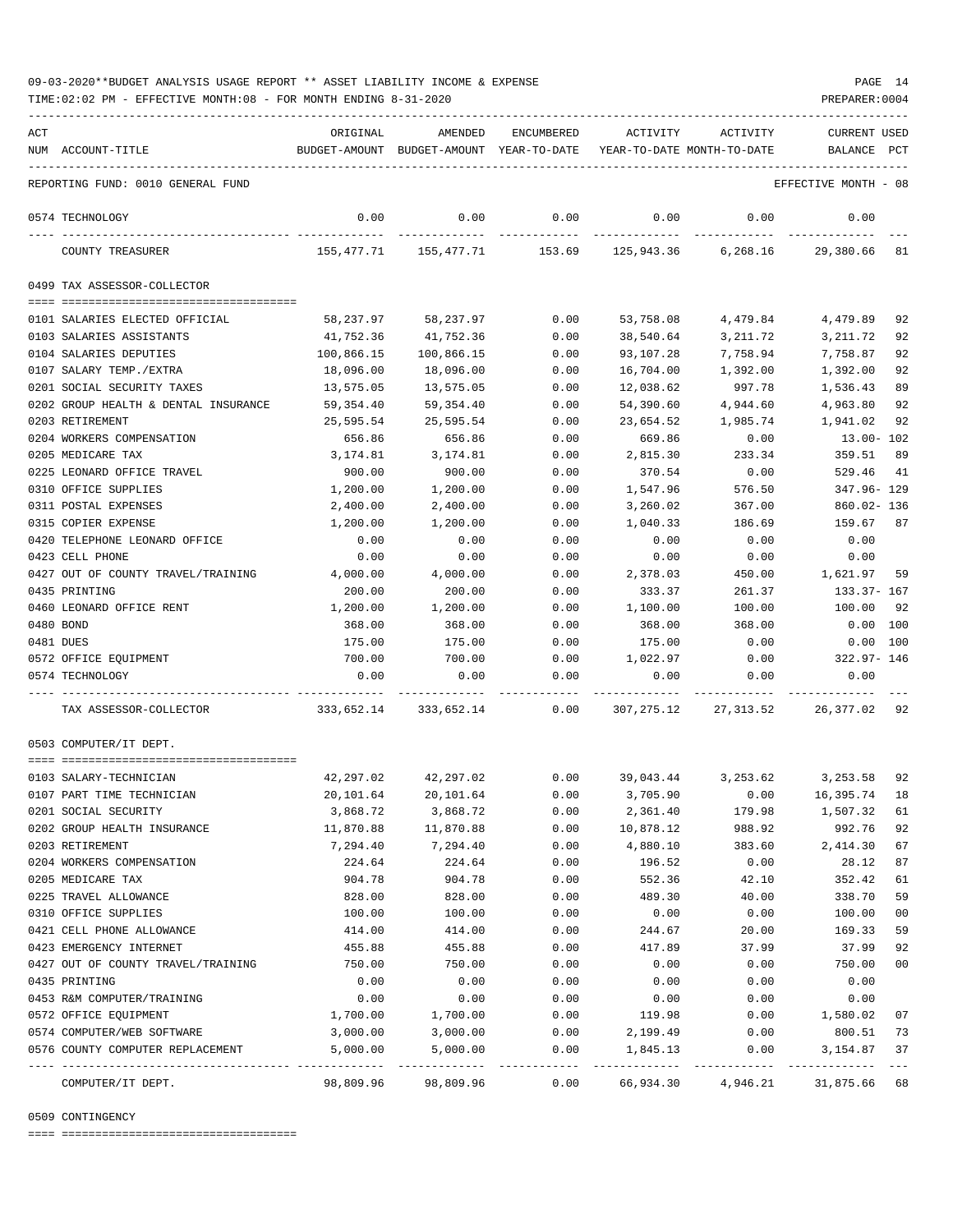| ACT |                                                  | ORIGINAL             | AMENDED                     | ENCUMBERED           | ACTIVITY           | ACTIVITY                          | <b>CURRENT USED</b>    |          |
|-----|--------------------------------------------------|----------------------|-----------------------------|----------------------|--------------------|-----------------------------------|------------------------|----------|
|     | NUM ACCOUNT-TITLE                                | BUDGET-AMOUNT        | BUDGET-AMOUNT YEAR-TO-DATE  |                      |                    | YEAR-TO-DATE MONTH-TO-DATE        | BALANCE                | PCT      |
|     |                                                  |                      |                             |                      |                    |                                   |                        |          |
|     | REPORTING FUND: 0010 GENERAL FUND                |                      |                             |                      |                    |                                   | EFFECTIVE MONTH - 08   |          |
|     | 0475 CONTINGENCY                                 | 250,000.00           | 197,917.82                  | 0.00                 | 0.00               | 0.00                              | 197,917.82             | 00       |
|     | CONTINGENCY                                      | 250,000.00           | 197,917.82                  | 0.00                 | 0.00               | 0.00                              | 197,917.82             | 00       |
|     | 0510 COURTHOUSE                                  |                      |                             |                      |                    |                                   |                        |          |
|     |                                                  |                      |                             |                      |                    |                                   |                        |          |
|     | 0107 REGULAR TEMP. - PART TIME                   | 9,750.00             | 9,195.73                    | 0.00                 | 0.00               | 0.00                              | 9,195.73               | 00       |
|     | 0115 SALARY JANITOR                              | 40,567.92            | 40,567.92                   | 0.00                 | 37,447.20          | 3,120.60                          | 3,120.72               | 92       |
|     | 0201 SOCIAL SECURITY TAXES                       | 2,515.21             | 2,515.21                    | 0.00                 | 2,288.32           | 190.44                            | 226.89                 | 91       |
|     | 0202 GROUP HEALTH & DENTAL INSURANCE             | 11,870.88            | 11,870.88                   | 0.00                 | 10,878.12          | 988.92                            | 992.76                 | 92       |
|     | 0203 RETIREMENT                                  | 4,782.96             | 4,782.96                    | 0.00                 | 4,373.53           | 367.92                            | 409.43                 | 91       |
|     | 0204 WORKERS' COMPENSATION<br>0205 MEDICARE TAX  | 1,671.40             | 1,671.40                    | 0.00                 | 1,434.62           | 0.00                              | 236.78<br>1,980.03     | 86       |
|     | 0310 OFFICE SUPPLIES                             | 2,515.21<br>3,500.00 | 2,515.21<br>3,500.00        | 0.00<br>0.00         | 535.18<br>2,758.04 | 44.54<br>289.59                   | 741.96                 | 21<br>79 |
|     | 0311 POSTAL EXPENSE                              | 9,000.00             | 9,000.00                    | 0.00                 | 5,756.42           | 861.54-                           | 3, 243.58              | 64       |
|     | 0315 COPIER RENTAL                               | 4,900.00             | 4,900.00                    | 0.00                 | 7,918.37           | 1,188.21                          | 3,018.37- 162          |          |
|     | 0316 EMPLOYEE AWARDS BANOUET                     | 3,600.00             | 3,600.00                    | 0.00                 | 3,588.57           | 0.00                              | 11.43                  | 100      |
|     | 0330 AUTO EXPENSE-GAS AND OIL                    | 100.00               | 100.00                      | 0.00                 | 189.78             | 0.00                              | 89.78-190              |          |
|     | 0332 JANITOR SUPPLIES                            | 0.00                 | 554.27                      | 0.00                 | 554.27             | 0.00                              | $0.00$ 100             |          |
|     | 0353 R&M COMPUTER                                | 0.00                 | 0.00                        | 0.00                 | 0.00               | 0.00                              | 0.00                   |          |
|     | 0420 TELEPHONE                                   | 43,291.12            | 43,291.12                   | 0.00                 | 39,736.75          | 3,599.25                          | 3,554.37               | 92       |
|     | 0421 INTERNET LINES                              | 0.00                 | 0.00                        | 0.00                 | 0.00               | 0.00                              | 0.00                   |          |
|     | 0423 CELL PHONE                                  | 340.00               | 340.00                      | 0.00                 | 291.24             | 26.79                             | 48.76                  | 86       |
|     | 0440 UTILITIES ELECTRICITY                       | 7,000.00             | 7,000.00                    | 0.00                 | 1,215.35           | 103.68                            | 5,784.65               | 17       |
|     | 0441 UTILITIES GAS                               | 0.00                 | 0.00                        | 0.00                 | 0.00               | 0.00                              | 0.00                   |          |
|     | 0442 UTILITIES WATER                             | 3,600.00             | 3,600.00                    | 0.00                 | 28.86              | 0.00                              | 3,571.14               | 01       |
|     | 0443 TRASH PICK-UP                               | 1,020.00             | 1,020.00                    | 0.00                 | 842.60             | 84.26                             | 177.40                 | 83       |
|     | 0445 AIR CONDITIONER MAINTENANCE                 | 0.00                 | 0.00                        | 0.00                 | 0.00               | 0.00                              | 0.00                   |          |
|     | 0446 ELEVATOR MAINTENANCE CONTR                  | 0.00                 | 0.00                        | 0.00                 | 0.00               | 0.00                              | 0.00                   |          |
|     | 0450 R & M BUILDINGS                             | 0.00                 | 0.00                        | 0.00                 | 0.00               | 0.00                              | 0.00                   |          |
|     | 0453 COMPUTER SOFTWARE MAINTEN                   | 269,874.50           | 269,874.50                  | 0.00                 | 178,087.97         | 5, 243. 22                        | 91,786.53              | 66       |
|     | 0463 RENTAL PERSONNEL PAGER                      | 0.00                 | 0.00                        | 0.00                 | 0.00               | 0.00                              | 0.00                   |          |
|     | 0482 FIRE INSURANCE                              | 28,500.00            | 28,500.00                   | 0.00                 | 23, 239.00         | 0.00                              | 5,261.00               | 82       |
|     | 0500 LAND                                        | 0.00                 | 0.00                        | 0.00                 | 0.00               | 0.00                              | 0.00                   |          |
|     | 0501 PEST CONTROL                                | 0.00                 | 0.00                        | 0.00                 | 0.00               | 0.00                              | 0.00                   |          |
|     | 0530 PERMANENT IMPROVEMENTS                      | 0.00                 | 0.00                        | 0.00                 | 0.00               | 0.00                              | 0.00                   |          |
|     | 0572 OFFICE EQUIPMENT                            | 0.00                 | 0.00                        | 0.00                 | 0.00               | 0.00                              | 0.00                   |          |
|     | 0573 ODYSSEY SOFTWARE/EQUIPMENT                  | 0.00                 | 0.00                        | 0.00                 | 0.00               | 0.00                              | 0.00                   |          |
|     | 0574 TECHNOLOGY                                  | 0.00                 | 0.00                        | 0.00                 | 0.00               | 0.00                              | 0.00                   |          |
|     | 0575 LAND/BUILDING                               | 0.00                 | 0.00                        | 0.00                 | 0.00               | 0.00                              | 0.00                   |          |
|     | 0577 JANITOR EQUIPMENT                           | 500.00               | 500.00                      | 0.00                 | 219.99             | 0.00<br>----------- ------------- | 280.01<br>------------ | 44       |
|     | COURTHOUSE                                       | 448,899.20           | -------------<br>448,899.20 | ------------<br>0.00 | 321,384.18         | 14,385.88                         | 127,515.02 72          |          |
|     | 0511 COUNTY OFFICE BUILDING                      |                      |                             |                      |                    |                                   |                        |          |
|     |                                                  |                      |                             |                      |                    |                                   |                        |          |
|     | 0115 SALARY JANITOR                              | 6,240.00             | 6,240.00                    | 0.00                 | 6,036.03           | 528.00                            | 203.97 97              |          |
|     | 0201 SOCIAL SECURITY TAXES                       | 286.88               | 286.88                      | 0.00                 | 374.24             | 32.74                             | $87.36 - 130$          |          |
|     | 0203 RETIREMENT                                  | 729.46               | 729.46                      | 0.00                 | 94.09              | 62.26                             | 635.37                 | 13       |
|     | 0204 WORKER' COMPENSATION                        | 237.12               | 237.12                      | 0.00                 | 220.66             | 0.00                              | 16.46                  | 93       |
|     | 0205 MEDICARE TAX                                | 90.48                | 90.48                       | 0.00                 | 87.51              | 7.66                              | 2.97                   | 97       |
|     | 0225 JANITOR TRAVEL                              | 175.00               | 175.00                      | 0.00                 | 121.80             | 0.00                              | 53.20                  | 70       |
|     | 0332 JANITOR SUPPLIES                            | 1,000.00             | 1,000.00                    | 0.00                 | 874.10             | 0.00                              | 125.90                 | 87       |
|     | 0440 UTILITIES ELECTRICITY<br>0441 UTILITIES GAS | 5,000.00<br>1,000.00 | 5,000.00<br>1,000.00        | 0.00<br>0.00         | 3,725.84<br>749.34 | 452.60<br>50.99                   | 1,274.16<br>250.66     | 75<br>75 |
|     |                                                  |                      |                             |                      |                    |                                   |                        |          |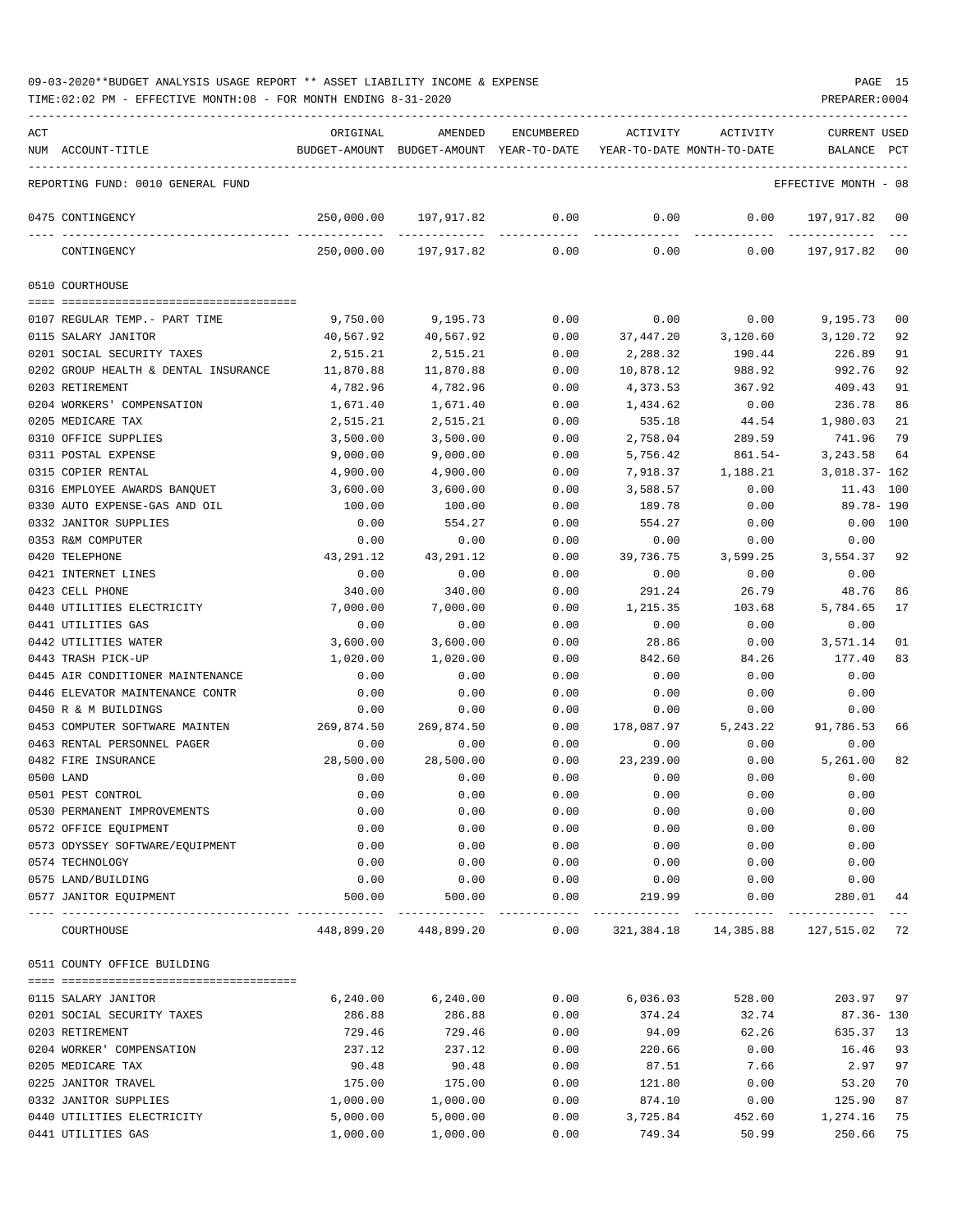TIME:02:02 PM - EFFECTIVE MONTH:08 - FOR MONTH ENDING 8-31-2020

| ACT |                                       | ORIGINAL  | AMENDED                                                             | ENCUMBERED | ACTIVITY | ACTIVITY               | CURRENT USED         |    |
|-----|---------------------------------------|-----------|---------------------------------------------------------------------|------------|----------|------------------------|----------------------|----|
|     | NUM ACCOUNT-TITLE                     |           | BUDGET-AMOUNT BUDGET-AMOUNT YEAR-TO-DATE YEAR-TO-DATE MONTH-TO-DATE |            |          |                        | BALANCE PCT          |    |
|     | REPORTING FUND: 0010 GENERAL FUND     |           |                                                                     |            |          |                        | EFFECTIVE MONTH - 08 |    |
|     |                                       |           |                                                                     |            |          |                        |                      |    |
|     | 0442 UTILITIES WATER                  | 1,100.00  | 1,100.00                                                            | 0.00       | 856.76   |                        | 57.08 243.24         | 78 |
|     | 0443 TRASH PICK-UP SERVICE            | 525.00    | 525.00                                                              | 0.00       | 421.30   | 42.13                  | 103.70               | 80 |
|     | 0444 LAWN MAINTENANCE                 | 0.00      | 0.00                                                                | 0.00       | 0.00     | 0.00                   | 0.00                 |    |
|     | 0450 R & M BUILDING                   | 18,000.00 | 18,000.00                                                           | 0.00       | 595.77   | 93.04                  | 17,404.23            | 03 |
|     | 0482 FIRE INSURANCE                   | 1,050.00  | 1,050.00                                                            | 0.00       | 803.00   | 0.00                   | 247.00               | 76 |
|     | 0501 PEST CONTROL                     | 0.00      | 0.00                                                                | 0.00       | 0.00     | 0.00                   | 0.00                 |    |
|     | 0535 BUILDINGS                        | 0.00      | 0.00                                                                | 0.00       | 0.00     | 0.00                   | 0.00                 |    |
|     | COUNTY OFFICE BUILDING                |           | 35,433.94 35,433.94                                                 | 0.00       |          |                        |                      | 42 |
|     | 0512 CO-OP OFFICE BUILDING            |           |                                                                     |            |          |                        |                      |    |
|     |                                       |           |                                                                     |            |          |                        |                      |    |
|     | 0332 JANITOR SUPPLIES                 | 400.00    | 400.00                                                              | 0.00       | 240.40   | 0.00                   | 159.60               | 60 |
|     | 0440 UTILITIES ELECTRICITY            | 6,000.00  | 6,000.00                                                            | 0.00       | 4,680.96 | 377.44                 | 1,319.04             | 78 |
|     | 0442 UTILITIES WATER                  | 700.00    | 700.00                                                              | 0.00       | 636.70   | 73.11                  | 63.30                | 91 |
|     | 0450 R&M BUILDING                     | 1,000.00  | 1,000.00                                                            | 0.00       | 228.00   | 0.00                   | 772.00               | 23 |
|     | 0482 FIRE INSURANCE                   | 1,450.00  | 1,450.00                                                            | 0.00       | 1,115.00 | 0.00                   | 335.00               | 77 |
|     | 0501 PEST CONTROL                     | 0.00      | 0.00                                                                | 0.00       | 0.00     | 0.00                   | 0.00                 |    |
|     | 0535 BUILDINGS                        | 0.00      | 0.00                                                                | 0.00       | 0.00     | 0.00                   | 0.00                 |    |
|     | CO-OP OFFICE BUILDING                 | 9,550.00  | 9,550.00                                                            |            |          | $0.00$ 6,901.06 450.55 | 2,648.94             | 72 |
|     | 0513 COURTHOUSE SOUTH ANNEX           |           |                                                                     |            |          |                        |                      |    |
|     |                                       |           |                                                                     |            |          |                        |                      |    |
|     | 0115 SALARY JANITOR                   | 6,619.86  | 6,619.86                                                            | 0.00       | 6,919.75 | 624.00                 | 299.89- 105          |    |
|     | 0201 SOCIAL SECURITY TAXES            | 432.19    | 432.19                                                              | 0.00       | 428.95   | 38.68                  | 3.24                 | 99 |
|     | 0203 RETIREMENT                       | 814.89    | 814.89                                                              | 0.00       | 108.94   | 73.56                  | 705.95               | 13 |
|     | 0204 WORKERS' COMPENSATION            | 264.89    | 264.89                                                              | 0.00       | 234.10   | 0.00                   | 30.79                | 88 |
|     | 0205 MEDICARE TAX                     | 101.08    | 101.08                                                              | 0.00       | 100.34   | 9.04                   | 0.74                 | 99 |
|     | 0311 SOUTH ANNEX POSTAGE              | 4,100.00  | 4,100.00                                                            | 0.00       | 871.51   | 277.47-                | 3,228.49             | 21 |
|     | 0315 COPIER RENTAL                    | 1,500.00  | 1,500.00                                                            | 0.00       | 1,152.04 | 195.97                 | 347.96               | 77 |
|     | 0332 JANITOR SUPPLIES                 | 1,500.00  | 1,500.00                                                            | 0.00       | 1,141.25 | 57.95                  | 358.75               | 76 |
|     | 0420 TELEPHONE                        | 0.00      | 0.00                                                                | 0.00       | 0.00     | 0.00                   | 0.00                 |    |
|     | 0421 INTERNET                         | 3,300.00  | 3,300.00                                                            | 0.00       | 3,009.17 | 231.43                 | 290.83               | 91 |
|     | 0440 UTILITIES ELECTRICITY            | 5,800.00  | 5,800.00                                                            | 0.00       | 4,818.88 | 592.92                 | 981.12               | 83 |
|     | 0441 UTILITIES GAS                    | 1,300.00  | 1,300.00                                                            | 0.00       | 1,008.61 | 55.81                  | 291.39               | 78 |
|     | 0442 UTILITIES WATER                  | 1,200.00  | 1,200.00                                                            | 0.00       | 850.19   | 89.63                  | 349.81               | 71 |
|     | 0443 TRASH PICKUP SERVICE             | 1,020.00  | 1,020.00                                                            | 0.00       | 842.60   | 84.26                  | 177.40               | 83 |
|     | 0444 LAWN MAINTENANCE                 | 0.00      | 0.00                                                                | 0.00       | 0.00     | 0.00                   | 0.00                 |    |
|     | 0450 R&M BUILDING                     | 5,000.00  | 6,519.93                                                            | 0.00       | 5,731.75 | 187.50                 | 788.18               | 88 |
|     | 0455 PARKING LOT                      | 0.00      | 0.00                                                                | 0.00       | 0.00     | 0.00                   | 0.00                 |    |
|     | 0482 FIRE INSURANCE                   | 2,700.00  | 2,700.00                                                            | 0.00       | 2,040.00 | 0.00                   | 660.00               | 76 |
|     | 0501 PEST CONTROL                     | 0.00      | 0.00                                                                | 0.00       | 0.00     | 0.00                   | 0.00                 |    |
|     | 0531 ANNEX                            | 0.00      | 0.00                                                                | 0.00       | 0.00     | 0.00                   | 0.00                 |    |
|     | COURTHOUSE SOUTH ANNEX                | 35,652.91 | 37,172.84                                                           | 0.00       |          | 29, 258.08 1, 963.28   | 7,914.76             | 79 |
|     | 0514 CITY HALL ANNEX                  |           |                                                                     |            |          |                        |                      |    |
|     | 0421 TELEPHONE/INTERNET               | 960.00    | 960.00                                                              | 0.00       | 863.11   | 82.69                  | 96.89                | 90 |
|     | ---- -------------<br>CITY HALL ANNEX | 960.00    | 960.00                                                              | 0.00       | 863.11   | ------------<br>82.69  | 96.89                | 90 |

0515 WINDOM CO.BLDG.

==== ===================================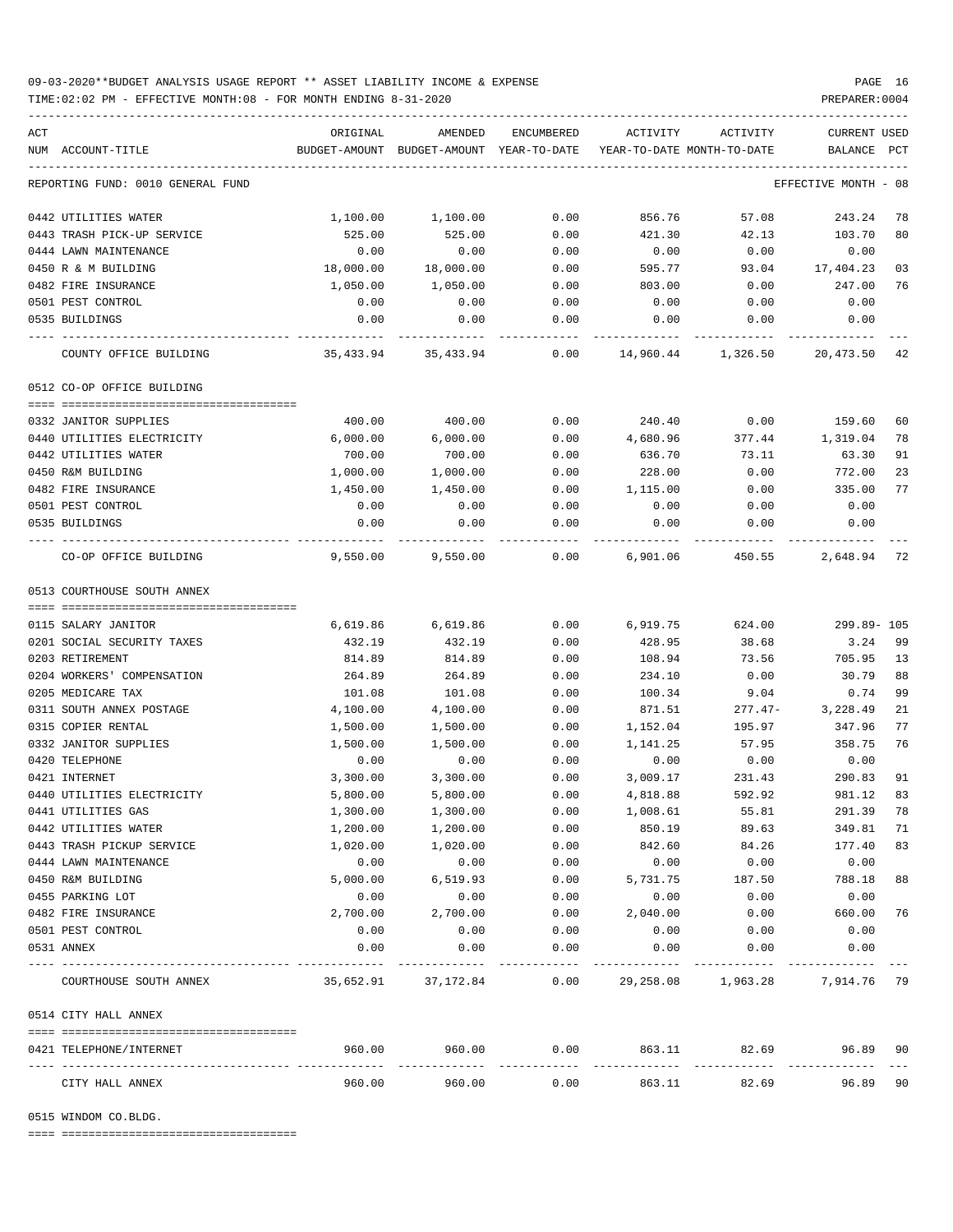TIME:02:02 PM - EFFECTIVE MONTH:08 - FOR MONTH ENDING 8-31-2020 PREPARER:0004

| ACT                               | ORIGINAL   |                                                     | ENCUMBERED |                                        |           |                                       |
|-----------------------------------|------------|-----------------------------------------------------|------------|----------------------------------------|-----------|---------------------------------------|
| NUM ACCOUNT-TITLE                 |            | AMENDED<br>BUDGET-AMOUNT BUDGET-AMOUNT YEAR-TO-DATE |            | ACTIVITY<br>YEAR-TO-DATE MONTH-TO-DATE | ACTIVITY  | <b>CURRENT USED</b><br>BALANCE<br>PCT |
|                                   |            |                                                     |            |                                        |           |                                       |
| REPORTING FUND: 0010 GENERAL FUND |            |                                                     |            |                                        |           | EFFECTIVE MONTH - 08                  |
| 0332 JANITOR SUPPLIES             | 0.00       | 0.00                                                | 0.00       | 0.00                                   | 0.00      | 0.00                                  |
| 0421 INTERNET                     | 0.00       | 0.00                                                | 0.00       | 0.00                                   | 0.00      | 0.00                                  |
| 0440 UTILITIES ELECTRICITY        | 2,000.00   | 2,000.00                                            | 0.00       | 2,634.24                               | 630.37    | 634.24-132                            |
| 0441 UTILITIES GAS                | 800.00     | 800.00                                              | 0.00       | 868.12                                 | 50.77     | 68.12- 109                            |
| 0442 UTILITIES WATER              | 0.00       | 0.00                                                | 0.00       | 448.36                                 | 41.50     | $448.36-$                             |
| 0444 LAWN MAINTENANCE             | 800.00     | 800.00                                              | 0.00       | 640.00                                 | 120.00    | 160.00<br>80                          |
| 0450 R&M BUILDING                 | 1,000.00   | 1,000.00                                            | 0.00       | 106.50                                 | 75.00     | 893.50<br>11                          |
| 0482 FIRE INSURANCE               | 1,775.00   | 1,775.00                                            | 0.00       | 1,515.00                               | 0.00      | 260.00<br>85                          |
| 0501 PEST CONTROL                 | 130.00     | 130.00                                              | 0.00       | 0.00                                   | 0.00      | 130.00<br>00                          |
| WINDOM CO.BLDG.                   | 6,505.00   | 6,505.00                                            | 0.00       | 6,212.22                               | 917.64    | 95<br>292.78                          |
| 0516 AGRILIFE EXTENSION BUILDING  |            |                                                     |            |                                        |           |                                       |
| 0115 SALARY JANITOR               | 3,432.00   | 3,432.00                                            | 0.00       | 3,546.87                               | 240.00    | 114.87- 103                           |
| 0201 SOCIAL SECURITY TAXES        | 212.78     | 212.78                                              | 0.00       | 219.93                                 | 14.88     | $7.15 - 103$                          |
| 0203 RETIREMENT                   | 401.20     | 401.20                                              | 0.00       | 43.15                                  | 28.30     | 358.05 11                             |
| 0204 WORKERS' COMPENSATION        | 130.42     | 130.42                                              | 0.00       | 121.36                                 | 0.00      | 9.06<br>-93                           |
| 0205 MEDICARE TAX                 | 49.76      | 49.76                                               | 0.00       | 51.41                                  | 3.48      | 1.65- 103                             |
| 0225 JANITOR TRAVEL               | 250.00     | 250.00                                              | 0.00       | 181.02                                 | 0.00      | 68.98<br>- 72                         |
| 0332 JANITOR SUPPLIES             | 500.00     | 500.00                                              | 0.00       | 500.00                                 | 0.00      | 0.00 100                              |
| 0420 TELEPHONE                    | 0.00       | 0.00                                                | 0.00       | 0.00                                   | 0.00      | 0.00                                  |
| 0440 UTILITIES ELECTRICITY        | 5,100.00   | 5,100.00                                            | 0.00       | 4,401.57                               | 306.25    | 698.43<br>86                          |
| 0441 UTILITIES GAS                | 0.00       | 0.00                                                | 0.00       | 0.00                                   | 0.00      | 0.00                                  |
| 0442 UTILITIES WATER              | 700.00     | 700.00                                              | 0.00       | 570.80                                 | 57.08     | 129.20<br>82                          |
| 0443 TRASH PICKUP SERVICE         | 0.00       | 0.00                                                | 0.00       | 0.00                                   | 0.00      | 0.00                                  |
| 0444 LAWN MAINTENANCE             | 0.00       | 0.00                                                | 0.00       | 0.00                                   | 0.00      | 0.00                                  |
| 0450 R&M BUILDING                 | 600.00     | 600.00                                              | 0.00       | 1,341.50                               | 0.00      | 741.50-224                            |
| 0482 FIRE INSURANCE               | 1,100.00   | 1,100.00                                            | 0.00       | 821.00                                 | 0.00      | 279.00<br>75                          |
| 0501 PEST CONTROL                 | 0.00       | 0.00                                                | 0.00       | 0.00                                   | 0.00      | 0.00                                  |
| 0530 BUILDING REMODEL             | 0.00       | 0.00                                                | 0.00       | 0.00                                   | 0.00      | 0.00                                  |
| 0535 BUILDING CONSTRUCTION        | 0.00       | 0.00                                                | 0.00       | 0.00                                   | 0.00      | 0.00                                  |
| 0572 OFFICE EQUIPMENT             | 0.00       | 0.00                                                | 0.00       | 0.00                                   | 0.00      | 0.00                                  |
|                                   |            |                                                     |            |                                        |           |                                       |
| AGRILIFE EXTENSION BUILDING       | 12,476.16  | 12,476.16                                           | 0.00       | 11,798.61                              | 649.99    | 677.55<br>95                          |
| 0517 COURTHOUSE EAST ANNEX        |            |                                                     |            |                                        |           |                                       |
| 0535 BUILDING                     | 0.00       | 0.00                                                | 0.00       | 0.00                                   | 0.00      | 0.00                                  |
| COURTHOUSE EAST ANNEX             | 0.00       | 0.00                                                | 0.00       | 0.00                                   | 0.00      | 0.00                                  |
| 0518 COUNTY OFFICES RELOCATION    |            |                                                     |            |                                        |           |                                       |
| 0311 POSTAL EXPENSES              | 350.00     | 350.00                                              | 0.00       | 336.00                                 | 0.00      | 14.00<br>96                           |
| 0332 JANITOR SUPPLIES             | 3,000.00   | 3,000.00                                            | 0.00       | 3,055.68                               | 0.00      | $55.68 - 102$                         |
| 0420 UTILITIES TELEPHONE          | 0.00       | 0.00                                                | 0.00       | 0.00                                   | 0.00      | 0.00                                  |
| 0421 INTERNET SERVICES            | 14,000.00  | 14,000.00                                           | 0.00       | 13,039.38                              | 1,046.18  | 960.62<br>93                          |
| 0440 UTILITIES ELECTRICITY        | 33,400.00  | 33,400.00                                           | 0.00       | 10,524.69                              | 1,828.52  | 22,875.31<br>32                       |
| 0441 UTILITIES GAS                | 4,400.00   | 4,400.00                                            | 0.00       | 2,426.06                               | 189.55    | 1,973.94<br>55                        |
| 0442 UTILITIES WATER              | 6,400.00   | 6,400.00                                            | 0.00       | 3,478.12                               | 452.30    | 2,921.88<br>54                        |
| 0443 TRASH PICKUP SERVICE         | 2,150.00   | 2,150.00                                            | 0.00       | 1,637.13                               | 193.98    | 512.87<br>76                          |
| 0450 R & M BUILDING               | 6,000.00   | 6,000.00                                            | 27.96      | 2,255.23                               | 0.00      | 3,716.81<br>38                        |
| 0460 MOVING EXPENSES              | 0.00       | 0.00                                                | 0.00       | 0.00                                   | 0.00      | 0.00                                  |
| 0470 OFFICE SPACE LEASE           | 140,400.00 | 140,400.00                                          | 0.00       | 141,725.00                             | 14,200.00 | 1,325.00- 101                         |
|                                   |            |                                                     |            |                                        |           |                                       |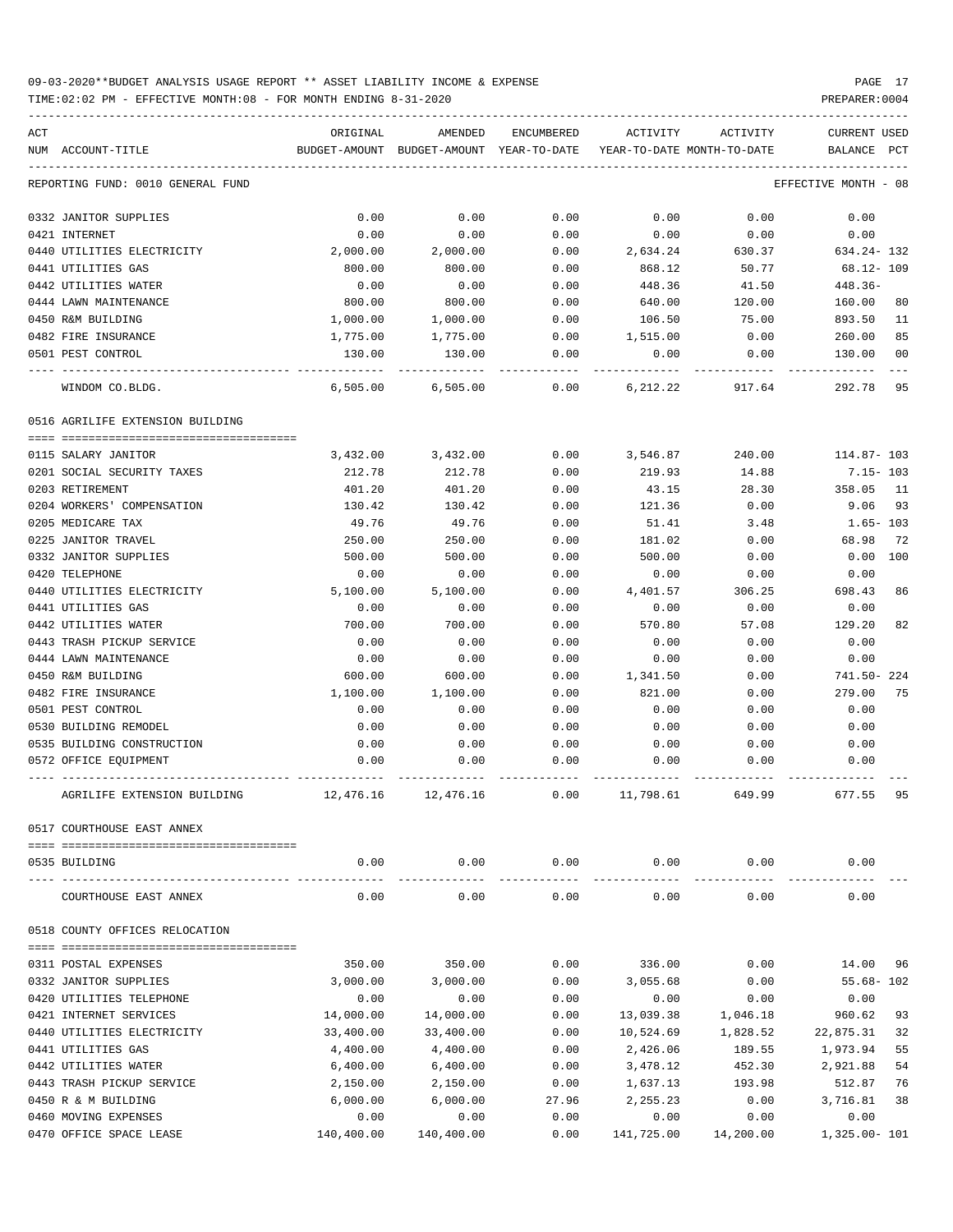| ACT |                                                            | ORIGINAL              | AMENDED                | ENCUMBERED   | ACTIVITY             | ACTIVITY                   | <b>CURRENT USED</b>  |                |
|-----|------------------------------------------------------------|-----------------------|------------------------|--------------|----------------------|----------------------------|----------------------|----------------|
|     | NUM ACCOUNT-TITLE                                          | BUDGET-AMOUNT         | BUDGET-AMOUNT          | YEAR-TO-DATE |                      | YEAR-TO-DATE MONTH-TO-DATE | BALANCE              | $_{\rm PCT}$   |
|     |                                                            |                       |                        |              |                      |                            |                      |                |
|     | REPORTING FUND: 0010 GENERAL FUND                          |                       |                        |              |                      |                            | EFFECTIVE MONTH - 08 |                |
|     | 0483 ALARM MONITORING                                      | 900.00                | 900.00                 | 0.00         | 885.60               | 0.00                       | 14.40                | 98             |
|     | 0484 CLEANING SERVICES                                     | 0.00                  | 0.00                   | 0.00         | 0.00                 | 0.00                       | 0.00                 |                |
|     | 0501 PEST CONTROL                                          | 1,000.00              | 1,000.00               | 0.00         | 850.00               | 145.00                     | 150.00               | 85             |
|     | COUNTY OFFICES RELOCATION                                  | 212,000.00            | 212,000.00             | 27.96        | 180,212.89           | 18,055.53                  | 31,759.15            | 85             |
|     | 0519 GOVERNMENT BUILDING                                   |                       |                        |              |                      |                            |                      |                |
|     |                                                            |                       |                        |              |                      |                            |                      |                |
|     | 0165 CONSTRUCTION                                          | 10,000.00             | 10,000.00              | 0.00         | 0.00                 | 0.00                       | 10,000.00            | 00             |
|     | GOVERNMENT BUILDING                                        | 10,000.00             | 10,000.00              | 0.00         | 0.00                 | 0.00                       | 10,000.00            | 0 <sub>0</sub> |
|     | 0520 LAKE FANNIN                                           |                       |                        |              |                      |                            |                      |                |
|     | 0484 GENERAL LIABILITY INSURANCE                           | 0.00                  | 0.00                   | 0.00         | 0.00                 | 0.00                       | 0.00                 |                |
|     | 0489 LOCAL FUNDING                                         | 0.00                  | 0.00                   | 0.00         | 0.00                 | 0.00                       | 0.00                 |                |
|     | LAKE FANNIN                                                | 0.00                  | 0.00                   | 0.00         | 0.00                 | 0.00                       | 0.00                 |                |
|     | 0540 AMBULANCE SERVICE                                     |                       |                        |              |                      |                            |                      |                |
|     |                                                            |                       |                        |              |                      |                            |                      |                |
|     | 0417 AMBULANCE SERVICE                                     | 540,000.00            | 540,000.00             | 0.00         | 495,000.00           | 45,000.00                  | 45,000.00            | 92             |
|     | 0440 UTILITIES ELECTRICITY                                 | 0.00                  | 0.00                   | 0.00         | 0.00                 | 0.00                       | 0.00                 |                |
|     | 0441 UTILITIES GAS                                         | 0.00                  | 0.00                   | 0.00         | 0.00                 | 0.00                       | 0.00                 |                |
|     | AMBULANCE SERVICE                                          | 540,000.00            | 540,000.00             | 0.00         | 495,000.00           | 45,000.00                  | 45,000.00            | 92             |
|     | 0543 FIRE PROTECTION                                       |                       |                        |              |                      |                            |                      |                |
|     | 0416 FIRE PROTECTION SERVICE                               | 84,000.00             | 84,000.00              | 0.00         | 84,000.00            | 21,000.00                  | $0.00$ $100$         |                |
|     | 0422 R&M RADIO/TOWER                                       | 700.00                | 700.00                 | 0.00         | 0.00                 | 0.00                       | 700.00               | 0 <sub>0</sub> |
|     | 0440 UTILITIES ELECTRICITY                                 | 0.00                  | 0.00                   | 0.00         | 0.00                 | 0.00                       | 0.00                 |                |
|     | 0447 REPEATER SERVICE CONTRACT                             | 8,762.83              | 8,762.83               | 0.00         | 6,572.17             | 0.00                       | 2,190.66             | 75             |
|     | 0490 FCC RADIO LICENSE                                     | 0.00                  | 0.00                   | 0.00         | 0.00                 | 0.00                       | 0.00                 |                |
|     | FIRE PROTECTION                                            | 93,462.83             | 93,462.83              | 0.00         | 90,572.17            | 21,000.00                  | 2,890.66             | 97             |
|     | 0551 CONSTABLE PRECINCT # 1                                |                       |                        |              |                      |                            |                      |                |
|     |                                                            |                       |                        |              |                      |                            |                      |                |
|     | 0101 SALARY ELECTED OFFICIAL<br>0201 SOCIAL SECURITY TAXES | 33,154.57<br>2,204.38 | 33, 154.57<br>2,204.38 | 0.00<br>0.00 | 30,604.32            | 2,550.36<br>156.92         | 2,550.25             | 92<br>85       |
|     | 0202 GROUP HEALTH & DENTAL INSURANCE                       | 6,272.76              | 6,272.76               | 0.00         | 1,884.23<br>4,906.37 | 446.10                     | 320.15<br>1,366.39   | 78             |
|     | 0203 RETIREMENT                                            | 3,875.77              | 3,875.77               | 0.00         | 3,574.63             | 300.72                     | 301.14               | 92             |
|     | 0204 WORKERS' COMPENSATION                                 | 596.78                | 596.78                 | 0.00         | 590.78               | 0.00                       | 6.00                 | 99             |
|     | 0205 MEDICARE TAX                                          | 515.54                | 515.54                 | 0.00         | 440.68               | 36.70                      | 74.86                | 85             |
|     | 0310 OFFICE SUPPLIES                                       | 50.00                 | 50.00                  | 0.00         | 0.00                 | 0.00                       | 50.00                | 0 <sub>0</sub> |
|     | 0311 POSTAL EXPENSES                                       | 150.00                | 150.00                 | 0.00         | 14.80                | 1.65                       | 135.20               | 10             |
|     | 0330 AUTO EXPENSE-GAS AND OIL                              | 1,500.00              | 1,500.00               | 0.00         | 1,030.47             | 40.00                      | 469.53               | 69             |
|     | 0421 ONLINE RESEARCH/ACCURINT                              | 600.00                | 600.00                 | 0.00         | 500.00               | 50.00                      | 100.00               | 83             |
|     | 0422 R & M RADIO                                           | 100.00                | 100.00                 | 0.00         | 0.00                 | 0.00                       | 100.00               | 0 <sub>0</sub> |
|     | 0427 TRAVEL EXPENSE                                        | 2,400.00              | 2,400.00               | 0.00         | 2,200.00             | 200.00                     | 200.00               | 92             |
|     | 0435 PRINTING                                              | 50.00                 | 50.00                  | 0.00         | 0.00                 | 0.00                       | 50.00                | 0 <sub>0</sub> |
|     | 0480 BOND                                                  | 0.00                  | 0.00                   | 0.00         | 0.00                 | 0.00                       | 0.00                 |                |
|     | 0488 LAW ENFORCEMENT PROF. INS                             | 525.00                | 525.00                 | 0.00         | 463.00               | 0.00                       | 62.00                | 88             |
|     | 0572 EQUIPMENT                                             | 0.00                  | 0.00                   | 0.00         | 0.00                 | 0.00                       | 0.00                 |                |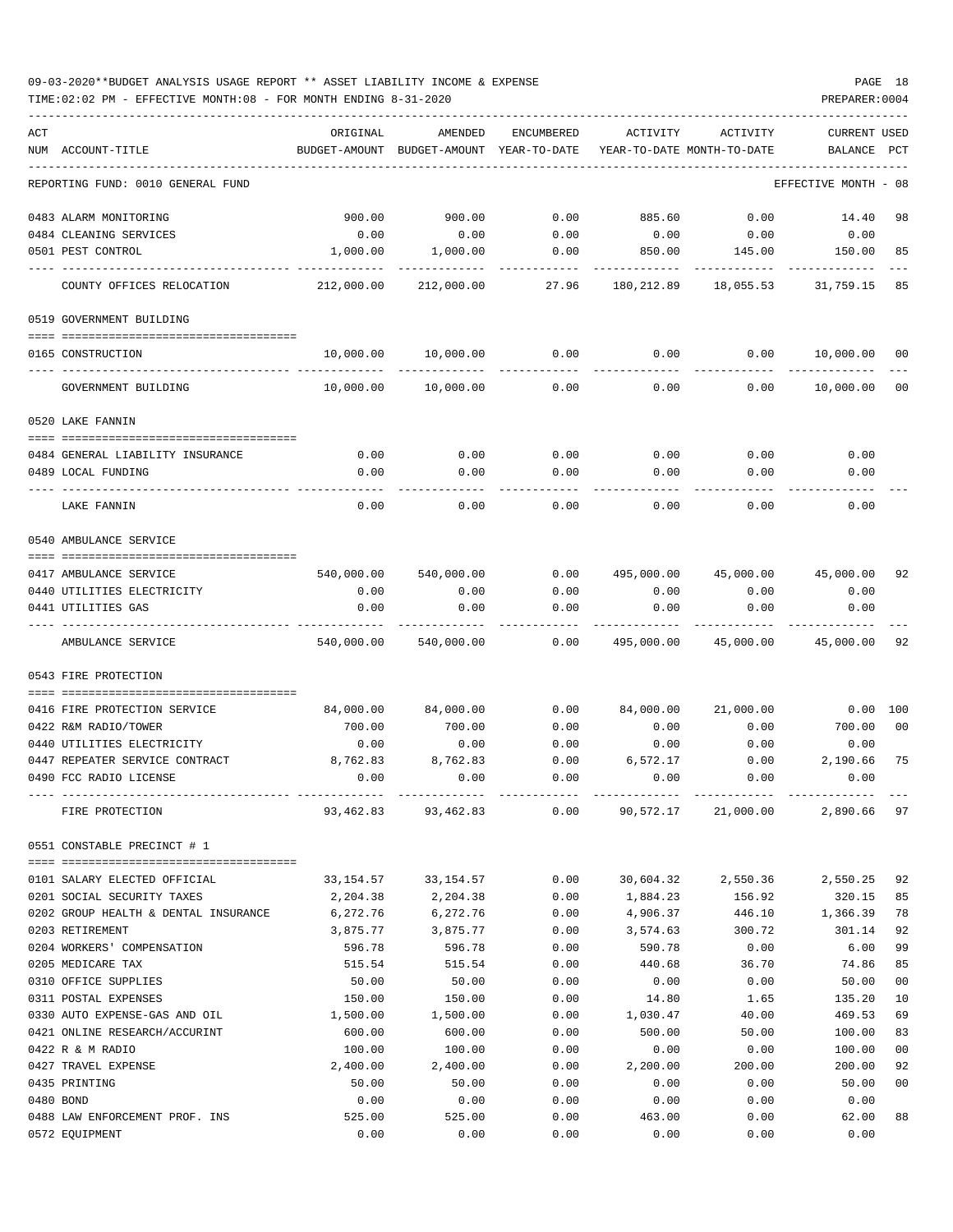TIME:02:02 PM - EFFECTIVE MONTH:08 - FOR MONTH ENDING 8-31-2020

| ACT |                                                            | ORIGINAL              | AMENDED                                                                                                                | <b>ENCUMBERED</b>  | ACTIVITY                   | ACTIVITY                    | <b>CURRENT USED</b>  |                      |
|-----|------------------------------------------------------------|-----------------------|------------------------------------------------------------------------------------------------------------------------|--------------------|----------------------------|-----------------------------|----------------------|----------------------|
|     | NUM ACCOUNT-TITLE                                          |                       | BUDGET-AMOUNT BUDGET-AMOUNT YEAR-TO-DATE                                                                               |                    | YEAR-TO-DATE MONTH-TO-DATE |                             | BALANCE PCT          |                      |
|     | REPORTING FUND: 0010 GENERAL FUND                          |                       |                                                                                                                        |                    |                            |                             | EFFECTIVE MONTH - 08 |                      |
|     | 0574 TECHNOLOGY                                            | 0.00                  | 0.00                                                                                                                   | 0.00               | 0.00                       | 0.00                        | 0.00                 |                      |
|     | CONSTABLE PRECINCT # 1                                     | 51,994.80             | 51,994.80                                                                                                              | 0.00               | 46,209.28                  | 3,782.45                    | 5,785.52             | 89                   |
|     | 0552 CONSTABLE PRECINCT #2                                 |                       |                                                                                                                        |                    |                            |                             |                      |                      |
|     |                                                            |                       |                                                                                                                        |                    |                            |                             |                      |                      |
|     | 0101 SALARY ELECTED OFFICIAL<br>0201 SOCIAL SECURITY TAXES | 16,099.05<br>1,146.94 | 16,099.05<br>1,146.94                                                                                                  | 0.00<br>0.00       | 14,860.56<br>921.36        | 1,238.38<br>76.78           | 1,238.49<br>225.58   | 92<br>80             |
|     | 0202 GROUP HEALTH & DENTAL INSURANCE                       | 11,870.88             | 11,870.88                                                                                                              | 0.00               | 10,878.12                  | 988.92                      | 992.76               | 92                   |
|     | 0203 RETIREMENT                                            | 1,881.98              | 1,881.98                                                                                                               | 0.00               | 1,735.55                   | 146.00                      | 146.43               | 92                   |
|     | 0204 WORKERS' COMPENSATION                                 | 289.78                | 289.78                                                                                                                 | 0.00               | 278.14                     | 0.00                        | 11.64                | 96                   |
|     | 0205 MEDICARE TAX                                          | 268.24                | 268.24                                                                                                                 | 0.00               | 215.52                     | 17.96                       | 52.72                | 80                   |
|     | 0310 OFFICE SUPPLIES                                       | 100.00                | 100.00                                                                                                                 | 0.00               | 0.00                       | 0.00                        | 100.00               | 00                   |
|     | 0311 POSTAL EXPENSES                                       | 250.00                | 250.00                                                                                                                 | 0.00               | 55.00                      | 0.00                        | 195.00               | 22                   |
|     | 0330 AUTO EXPENSE-GAS AND OIL                              | 1,000.00              | 1,000.00                                                                                                               | 0.00               | 123.74                     | 47.49                       | 876.26               | 12                   |
|     | 0422 R & M RADIO                                           | 100.00                | 100.00                                                                                                                 | 0.00               | 0.00                       | 0.00                        | 100.00               | 0 <sub>0</sub>       |
|     | 0427 TRAVEL EXPENSE                                        | 0.00                  | 0.00                                                                                                                   | 0.00               | 0.00                       | 0.00                        | 0.00                 |                      |
|     | 0428 TRAINING/TUITION/TRAVEL                               | 228.00                | 228.00                                                                                                                 | 0.00               | 0.00                       | 0.00                        | 228.00               | 00                   |
|     | 0435 PRINTING                                              | 100.00                | 100.00                                                                                                                 | 0.00               | 0.00                       | 0.00                        | 100.00               | 00                   |
|     | 0454 R&M AUTO                                              | 1,000.00              | 1,000.00                                                                                                               | 0.00               | 14.50                      | 0.00                        | 985.50               | 01                   |
|     | 0480 BOND                                                  | 0.00                  | 0.00                                                                                                                   | 0.00               | 0.00                       | 0.00                        | 0.00                 |                      |
|     | 0487 AUTO INSURANCE                                        | 425.00                | 425.00                                                                                                                 | 0.00               | 403.00                     | 0.00                        | 22.00                | 95                   |
|     | 0488 LAW ENFOREMENT PROF. INS.                             | 525.00                | 525.00                                                                                                                 | 0.00               | 463.00                     | 0.00                        | 62.00                | 88                   |
|     | 0573 RADIO EQUIPMENT                                       | 0.00                  | 0.00                                                                                                                   | 0.00               | 0.00                       | 0.00                        | 0.00                 |                      |
|     | 0574 TECHNOLOGY                                            | 0.00                  | 0.00                                                                                                                   | 0.00<br>-----      | 0.00                       | 0.00                        | 0.00                 |                      |
|     | CONSTABLE PRECINCT #2                                      | 35,284.87             | 35,284.87                                                                                                              | 0.00               |                            | 29,948.49 2,515.53          | 5,336.38             | 85                   |
|     | 0553 CONSTABLE PRECINCT # 3                                |                       |                                                                                                                        |                    |                            |                             |                      |                      |
|     |                                                            |                       |                                                                                                                        |                    |                            |                             |                      |                      |
|     | 0101 SALARY ELECTED OFFICIAL                               | 14,310.57             | 14,310.57                                                                                                              | 0.00               |                            | 13,209.84 1,100.82 1,100.73 |                      | 92                   |
|     | 0201 SOCIAL SECURITY TAXES                                 | 1,036.06              | 1,036.06                                                                                                               | 0.00               | 955.52                     | 80.66                       | 80.54                | 92                   |
|     | 0202 GROUP HEALTH & DENTAL INSURANCE                       | 11,870.88             | 11,870.88                                                                                                              | 0.00               | 10,878.12                  | 988.92                      | 992.76               | 92                   |
|     | 0203 RETIREMENT                                            | 1,672.91              | 1,672.91                                                                                                               | 0.00               | 1,542.73                   | 129.78                      | 130.18               | 92                   |
|     | 0204 WORKERS' COMPENSATION                                 | 257.59                | 257.59                                                                                                                 | 0.00               | 247.24                     | 0.00                        | 10.35                | 96                   |
|     | 0205 MEDICARE TAX<br>0310 OFFICE SUPPLIES                  | 242.30<br>100.00      | 242.30<br>40.00                                                                                                        | 0.00<br>0.00       | 223.42<br>0.00             | 18.86<br>0.00               | 18.88                | 92<br>0 <sub>0</sub> |
|     | 0311 POSTAL EXPENSES                                       | 150.00                | 150.00                                                                                                                 | 0.00               | 0.00                       | 0.00                        | 40.00<br>150.00      | 0 <sub>0</sub>       |
|     | 0330 AUTO EXPENSE-GAS AND OIL                              | 200.00                | 200.00                                                                                                                 | 0.00               | 0.00                       | 0.00                        | 200.00               | 0 <sub>0</sub>       |
|     | 0427 TRAVEL EXPENSE                                        | 2,400.00              | 2,400.00                                                                                                               | 0.00               | 2,200.00                   | 200.00                      | 200.00               | 92                   |
|     | 0435 PRINTING                                              | 50.00                 | 50.00                                                                                                                  | 0.00               | 0.00                       | 0.00                        | 50.00                | 0 <sub>0</sub>       |
|     | 0453 COMPUTER SOFTWARE                                     | 1,152.00              | 1,152.00                                                                                                               | 0.00               | 661.00                     | 0.00                        | 491.00               | 57                   |
|     | 0480 BOND                                                  | 0.00                  | 0.00                                                                                                                   | 0.00               | 0.00                       | 0.00                        | 0.00                 |                      |
|     | 0481 DUES                                                  | 0.00                  | 60.00                                                                                                                  | 0.00               | 60.00                      | 0.00                        | 0.00                 | 100                  |
|     | 0488 LAW ENFORCEMENT PROF. INS                             | 525.00                | 525.00                                                                                                                 | 0.00               | 463.00                     | 0.00                        | 62.00                | 88                   |
|     | 0572 OFFICE EQUIPMENT                                      | 500.00                | 500.00                                                                                                                 | 0.00               | 0.00                       | 0.00                        | 500.00               | 0 <sub>0</sub>       |
|     | 0573 RADIO EQUIPMENT                                       | 0.00                  | 0.00                                                                                                                   | 0.00               | 0.00                       | 0.00                        | 0.00                 |                      |
|     | 0574 TECHNOLOGY                                            | 10,000.00             |                                                                                                                        | 10,000.00 4,223.00 | 4,896.08                   | 0.00                        | 880.92               | 91                   |
|     | CONSTABLE PRECINCT # 3                                     |                       | 44,467.31 44,467.31 4,223.00 35,336.95 2,519.04 4,907.36 89                                                            |                    |                            |                             |                      |                      |
|     | 0555 ANIMAL CONTROL OFFICER                                |                       |                                                                                                                        |                    |                            |                             |                      |                      |
|     |                                                            |                       |                                                                                                                        |                    |                            |                             |                      |                      |
|     | 0441 ANIMAL CONTROL OFFICER/SERVICES                       |                       | 3,500.00              3,500.00             0.00             1,718.25            0.00            1,781.75            49 |                    |                            |                             |                      |                      |

---- ---------------------------------- ------------- ------------- ------------ ------------- ------------ ------------- ---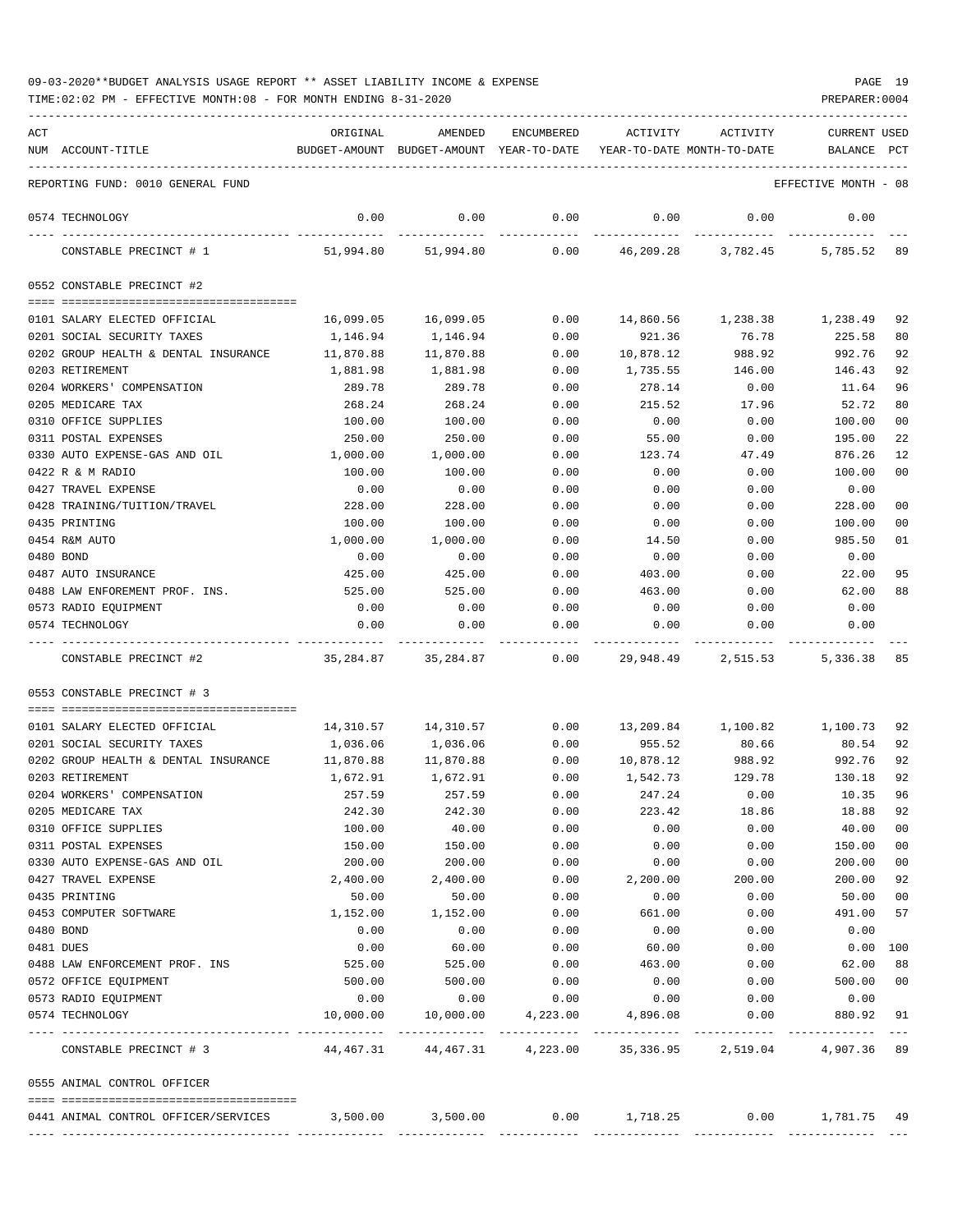| ACT | NUM ACCOUNT-TITLE                                                  | ORIGINAL          | AMENDED<br>BUDGET-AMOUNT BUDGET-AMOUNT YEAR-TO-DATE | <b>ENCUMBERED</b> | ACTIVITY<br>YEAR-TO-DATE MONTH-TO-DATE | ACTIVITY      | <b>CURRENT USED</b><br>BALANCE | PCT       |
|-----|--------------------------------------------------------------------|-------------------|-----------------------------------------------------|-------------------|----------------------------------------|---------------|--------------------------------|-----------|
|     | REPORTING FUND: 0010 GENERAL FUND                                  |                   |                                                     |                   |                                        |               | EFFECTIVE MONTH - 08           |           |
|     | ANIMAL CONTROL OFFICER                                             | 3,500.00          | 3,500.00                                            | 0.00              | 1,718.25                               | 0.00          | 1,781.75                       | -49       |
|     | 0558 OOG NATL INCIDENT BASED REP 375300                            |                   |                                                     |                   |                                        |               |                                |           |
|     | 0453 COMPUTER SOFTWARE                                             |                   | $0.00$ 51,502.00 0.00 51,502.00 51,502.00 0.00 100  |                   |                                        |               |                                |           |
|     | OOG NATL INCIDENT BASED REP 375300                                 | 0.00              | 51,502.00                                           | 0.00              | 51,502.00                              | 51,502.00     |                                | 0.00 100  |
|     | 0559 TEXAS VINE PROGRAM                                            |                   |                                                     |                   |                                        |               |                                |           |
|     | 0495 VINE AUTOMATED VICTIM NOTIF.SERV.                             | 0.00              | 18,618.88                                           | 0.00              | 18,618.88                              | 4,654.72      |                                | 0.00 100  |
|     | TEXAS VINE PROGRAM                                                 | 0.00              | 18,618.88                                           | 0.00              | 18,618.88                              | 4,654.72      |                                | 0.00 100  |
|     | 0560 COUNTY SHERIFF                                                |                   |                                                     |                   |                                        |               |                                |           |
|     | 0101 SALARY ELECTED OFFICIAL                                       | 59,993.98         | 59,993.98                                           | 0.00              | 55,379.04                              | 4,614.92      | 4,614.94                       | 92        |
|     | 0102 ADMINISTRATIVE SECRETARY                                      | 42,500.00         | 42,500.00                                           | 0.00              | 39,230.88                              | 3,269.24      | 3,269.12                       | 92        |
|     | 0103 CHIEF DEPUTY                                                  | 49,000.00         | 49,000.00                                           | 0.00              | 45,230.88                              | 3,769.24      | 3,769.12                       | 92        |
|     | 0104 SALARIES DEPUTIES                                             | 615,297.97        | 615,297.97                                          | 0.00              | 565,835.55                             | 46,956.24     | 49,462.42                      | 92        |
|     | 0105 EVIDENCE CLERK                                                | 0.00              | 0.00                                                | 0.00              | 0.00                                   | 0.00          | 0.00                           |           |
|     | 0107 RECORDS/EVIDENCE CLERKS                                       | 24,000.00         | 24,000.00                                           | 0.00              | 22,752.00                              | 1,920.00      | 1,248.00                       | 95        |
|     | 0108 COMPENSATION PAY                                              | 138,719.27        | 138,719.27                                          | 0.00              | 67,891.86                              | 2,556.60      | 70,827.41<br>26,504.22         | 49        |
|     | 0109 INVESTIGATOR-CRIMES AGAINST CHILDR<br>0110 JAIL ADMINISTRATOR | 36,569.21<br>0.00 | 36,569.21<br>0.00                                   | 0.00<br>0.00      | 10,064.99<br>0.00                      | 0.00<br>0.00  | 0.00                           | 28        |
|     | 0111 LIEUTENANT                                                    | 44,800.00         | 44,800.00                                           | 0.00              | 41,353.92                              | 3,446.16      | 3,446.08                       | 92        |
|     | 0113 TRANSPORT OFFICER                                             | 36,569.21         | 36,569.21                                           | 0.00              | 21,379.94                              | 2,813.02      | 15,189.27                      | 58        |
|     | 0114 PROF. STANDARDS OFFICER                                       | 36,569.21         | 36,569.21                                           | 0.00              | 33,756.24                              | 2,813.02      | 2,812.97                       | 92        |
|     | 0120 SALARY DISPATCHER                                             | 278,094.11        | 278,094.11                                          | 0.00              | 206, 457. 15                           | 17,497.17     | 71,636.96                      | 74        |
|     | 0201 SOCIAL SECURITY TAXES                                         | 81,779.50         | 81,779.50                                           | 0.00              | 67,228.87                              | 5,372.46      | 14,550.63                      | 82        |
|     | 0202 GROUP HEALTH INSURANCE                                        | 367,997.28        | 367,997.28                                          | 0.00              | 322,886.18                             | 28,713.19     | 45,111.10                      | 88        |
|     | 0203 RETIREMENT                                                    | 151,819.68        | 151,819.68                                          | 0.00              | 129,577.54                             | 10,570.32     | 22,242.14                      | 85        |
|     | 0204 WORKERS' COMPENSATION                                         | 29,018.53         | 29,018.53                                           | 0.00              | 16,184.72                              | 0.00          | 12,833.81                      | 56        |
|     | 0205 MEDICARE TAX                                                  | 19,125.85         | 19,125.85                                           | 0.00              | 15,722.16                              | 1,256.41      | 3,403.69                       | 82        |
|     | 0206 UNEMPLOYMENT EXPENSE                                          | 4,100.00          | 4,100.00                                            | 0.00              | 10,204.36                              | 0.00          | $6, 104.36 - 249$              |           |
|     | 0250 EMPLOYEE PHYSICALS                                            | 1,000.00          | 1,000.00                                            | 0.00              | 1,044.00                               | 180.00        | $44.00 - 104$                  |           |
|     | 0310 OFFICE SUPPLIES                                               | 8,000.00          | 8,000.00                                            | 521.02            | 7,287.44                               | 1,578.75      | 191.54                         | 98        |
|     | 0311 POSTAL EXPENSES                                               | 1,700.00          | 1,700.00                                            | 0.00              | 3,743.78                               | 286.32        | 2,043.78-220                   |           |
|     | 0315 SHERIFF COPIER RENTAL                                         | 0.00              | 0.00                                                | 0.00              | 0.00                                   | 0.00          | 0.00                           |           |
|     | 0320 WEAPONS SUPPLIES                                              | 3,000.00          | 3,000.00                                            | 0.00              | 2,860.86                               | 0.00          | 139.14                         | 95        |
|     | 0321 PATROL SUPPLIES                                               | 3,800.00          | 3,800.00                                            | 0.00              | 4,634.80                               | 0.00          | 834.80- 122                    |           |
|     | 0330 AUTO EXPENSE GAS & OIL                                        | 80,000.00         | 79,878.98                                           | 0.00              | 45,107.01                              | 3,850.33      | 34,771.97                      | -56       |
|     | 0332 SHERIFF JANITOR SUPPLIES                                      | 1,750.00          | 1,750.00                                            | 0.00              | 1,770.84                               | 362.99        | $20.84 - 101$                  |           |
|     | 0395 UNIFORMS/OTHER                                                | 4,900.00          | 4,900.00                                            | 125.10            | 4,327.77                               | 0.00          | 447.13                         | 91        |
|     | 0419 SHERIFF CELL PHONE<br>0420 TELEPHONE                          | 480.00<br>0.00    | 480.00<br>0.00                                      | 0.00<br>0.00      | 440.00<br>0.00                         | 40.00<br>0.00 | 40.00<br>0.00                  | 92        |
|     | 0421 CELL PHONE                                                    | 2,400.00          | 2,400.00                                            | 0.00              | 950.00                                 | 75.00         | 1,450.00                       | 40        |
|     | 0422 R & M RADIO                                                   | 1,055.00          | 1,055.00                                            | 0.00              | 0.00                                   | 0.00          | 1,055.00                       | 00        |
|     | 0425 PROFESSIONAL SERVICES/INTERPRETER                             | 100.00            | 100.00                                              | 0.00              | 0.00                                   | 0.00          | 100.00                         | 00        |
|     | 0427 OUT OF COUNTY TRAVEL/TRAINING                                 | 4,000.00          | 4,000.00                                            | 0.00              | 99.62                                  | 37.49         | 3,900.38                       | 02        |
|     | 0428 PRISONER TRANSPORT                                            | 7,500.00          | 7,500.00                                            | 0.00              | 8,094.53                               | 158.43        | $594.53 - 108$                 |           |
|     | 0430 BIDS AND NOTICES                                              | 500.00            | 500.00                                              | 0.00              | 449.92                                 | 70.16         | 50.08                          | 90        |
|     | 0432 IMPOUNDMENT OF ESTRAY LIVESTOCK                               | 11,500.00         | 11,500.00                                           | 0.00              | 3,180.00                               | 0.00          | 8,320.00                       | 28        |
|     | 0435 PRINTING                                                      | 1,000.00          | 1,000.00                                            | 0.00              | 1,007.49                               | 0.00          |                                | 7.49- 101 |
|     | 0440 UTILITIES ELECTRICITY                                         | 0.00              | 0.00                                                | 0.00              | 0.00                                   | 0.00          | 0.00                           |           |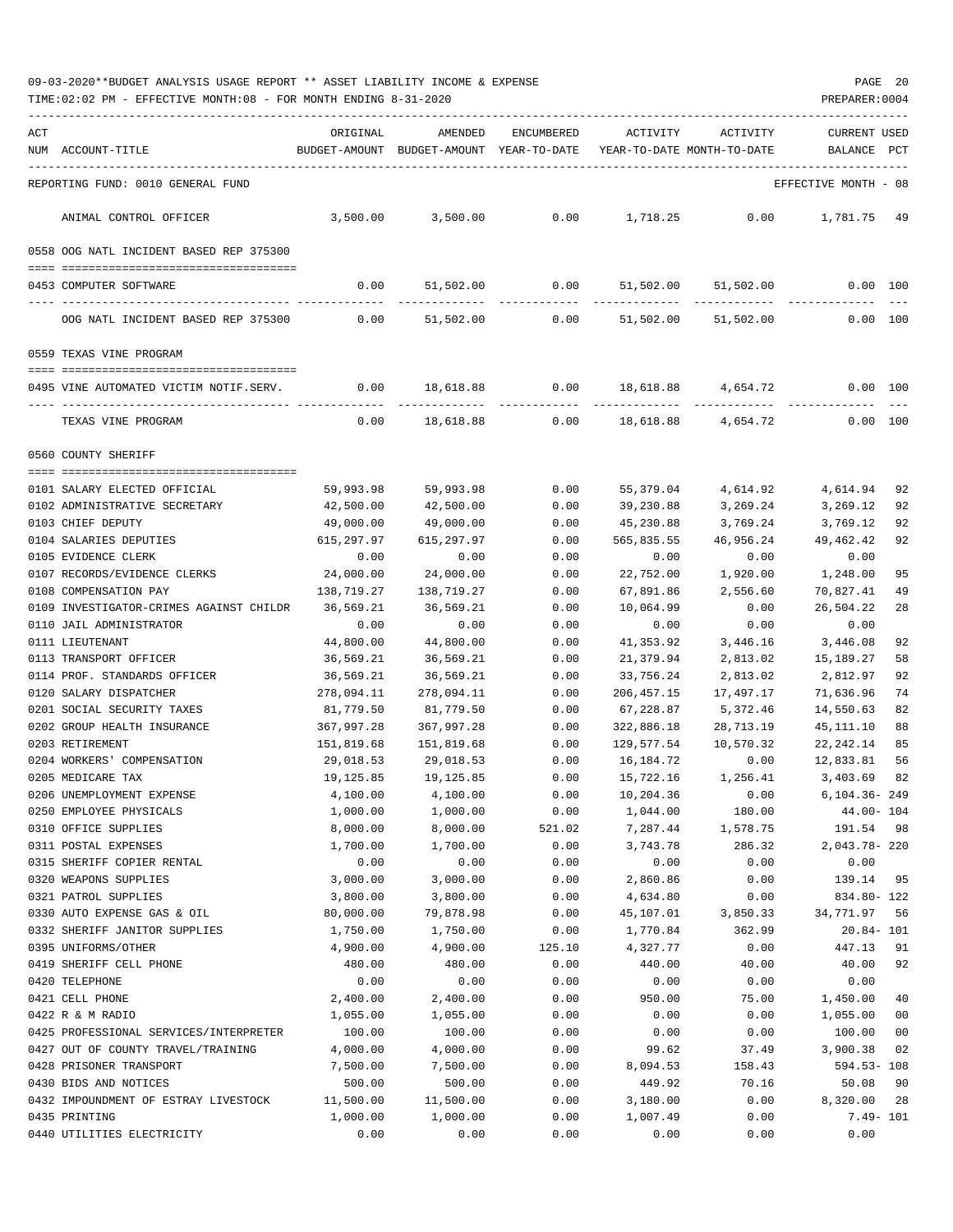| ACT |                                         | ORIGINAL   | AMENDED                                  | ENCUMBERED          | ACTIVITY                  | ACTIVITY                                                                 | CURRENT USED              |              |
|-----|-----------------------------------------|------------|------------------------------------------|---------------------|---------------------------|--------------------------------------------------------------------------|---------------------------|--------------|
|     | NUM ACCOUNT-TITLE                       |            | BUDGET-AMOUNT BUDGET-AMOUNT YEAR-TO-DATE |                     |                           | YEAR-TO-DATE MONTH-TO-DATE                                               | BALANCE                   | $_{\rm PCT}$ |
|     | REPORTING FUND: 0010 GENERAL FUND       |            |                                          |                     |                           |                                                                          | EFFECTIVE MONTH - 08      |              |
|     | 0442 UTILITIES WATER                    | 3,500.00   | 3,500.00                                 | 0.00                | 1,451.99                  | 138.95                                                                   | 2,048.01                  | 41           |
|     | 0443 SHERIFF TRASH PICKUP               | 1,400.00   | 1,400.00                                 | 0.00                | 1,165.40                  | 116.54                                                                   | 234.60                    | 83           |
|     | 0444 INTERNET SERVICE                   | 8,600.00   | 8,600.00                                 | 0.00                | 8,538.38                  | 937.00                                                                   | 61.62                     | 99           |
|     | 0445 AIR CONDITIONER MAINTENANCE        | 0.00       | 0.00                                     | 0.00                | 0.00                      | 0.00                                                                     | 0.00                      |              |
|     | 0447 REPEATER SERVICE CONTRACT          | 0.00       | 0.00                                     | 0.00                | 0.00                      | 0.00                                                                     | 0.00                      |              |
|     | 0450 SHERIFF OFF. R&M BLDG.             | 5,000.00   | 5,000.00                                 | 0.00                | 4,509.90                  | 12.38                                                                    | 490.10                    | 90           |
|     | 0452 R & M EQUIPMENT                    | 0.00       | 121.02                                   | 0.00                | 121.02                    | 103.46                                                                   | $0.00$ 100                |              |
|     | 0453 TYLER/CAD MAINTENANCE              | 14,678.00  | 14,678.00                                | 0.00                | 15,397.62                 | 0.00                                                                     | 719.62- 105               |              |
|     | 0454 R & M AUTOMOBILES                  | 35,000.00  | 35,000.00                                | 4,875.28            | 19,690.53                 | 2,061.40                                                                 | 10,434.19                 | 70           |
|     | 0480 BOND                               | 80.00      | 80.00                                    | 0.00                | 179.00                    | 0.00                                                                     | 99.00- 224                |              |
|     | 0482 FIRE INSURANCE                     | 300.00     | 300.00                                   | 0.00                | 277.00                    | 0.00                                                                     | 23.00                     | 92           |
|     | 0487 AUTOMOBILE INSURANCE               | 10,000.00  | 10,000.00                                | 0.00                | 9,816.00                  | 0.00                                                                     | 184.00                    | 98           |
|     | 0488 LAW ENFORCEMENT INSURANCE          | 15,500.00  | 15,200.05                                | 0.00                | 13,605.56                 | 0.00                                                                     | 1,594.49                  | 90           |
|     | 0489 LOCAL FUNDING 84                   | 0.00       | 0.00                                     | 0.00                | 0.00                      | 0.00                                                                     | 0.00                      |              |
|     | 0501 PEST CONTROL                       | 0.00       | 0.00                                     | 0.00                | 0.00                      | 0.00                                                                     | 0.00                      |              |
|     | 0571 HWY. PATROL RADAR EQUIPMENT        | 0.00       | 0.00                                     | 0.00                | 0.00                      | 0.00                                                                     | 0.00                      |              |
|     | 0572 OFFICE EQUIPMENT                   | 4,000.00   | 4,000.00                                 | 1,363.73            | 1,699.66                  | 240.15                                                                   | 936.61                    | 77           |
|     | 0573 RADIO EQUIPMENT                    | 0.00       | 0.00                                     | 0.00                | 0.00                      | 0.00                                                                     | 0.00                      |              |
|     | 0574 TECHNOLOGY                         | 6,000.00   | 6,299.95                                 | 0.00                | 6,249.25                  | 0.00                                                                     | 50.70                     | 99           |
|     | 0575 AUTOMOBILES                        | 85,000.00  | 128,000.00                               | 0.00                | 125,740.15                | 0.00                                                                     | 2,259.85                  | 98           |
|     | 0579 WEAPONS                            | 2,000.00   | 2,000.00                                 | 0.00                | 908.00                    | 0.00                                                                     | 1,092.00                  | 45           |
|     | 0630 AUTO NOTE PMT-PRINCIPAL            | 0.00       | 0.00                                     | 0.00                | 0.00                      | 0.00                                                                     | 0.00                      |              |
|     | 0670 AUTO NOTE PMT-INTEREST             | 0.00       | 0.00                                     | 0.00                | 0.00                      | 0.00                                                                     | 0.00                      |              |
|     | COUNTY SHERIFF                          |            |                                          |                     |                           | 2,339,696.80 2,382,696.80 6,885.13 1,965,483.80 145,817.34 410,327.87 83 |                           |              |
|     | 0562 RIFLE RESISTANT BODY ARMOR 3439801 |            |                                          |                     |                           |                                                                          |                           |              |
|     |                                         |            |                                          |                     |                           |                                                                          |                           |              |
|     | 0396 BODY ARMOR                         | 0.00       | 0.00                                     | 0.00                | 0.00                      | 0.00                                                                     | 0.00                      |              |
|     | RIFLE RESISTANT BODY ARMOR 3439801      | 0.00       | 0.00                                     | 0.00                | 0.00                      | 0.00                                                                     | 0.00                      |              |
|     | 0565 JAIL OPERATIONS                    |            |                                          |                     |                           |                                                                          |                           |              |
|     | 0380 PRISONER HOUSING                   |            | 1,900,000.00 1,900,000.00                |                     | $0.00 \quad 2,032,590.00$ |                                                                          | 239,661.25 132,590.00-107 |              |
|     | 0400 PRISONER TRANSPORT/GUARD           | 20,000.00  | 20,000.00                                |                     |                           | $0.00$ $33,175.54$ $775.05$ $13,175.54$ $166$                            |                           |              |
|     | 0405 PRISONER MEDICAL                   | 100,000.00 | 100,000.00                               | 0.00                | 212,120.12                | 40,470.55                                                                | 112, 120. 12- 212         |              |
|     | 0429 SCHOLARSHIP AWARDS                 | 0.00       | 0.00                                     | 0.00                | 0.00                      | 0.00                                                                     | 0.00                      |              |
|     | 0442 CR4200 UTILITY WATER               | 0.00       | 0.00                                     | 0.00                | 0.00                      | 0.00                                                                     | 0.00                      |              |
|     | 0450 R&M BUILDING                       | 5,000.00   | 10,200.00                                | 0.00                | 13,114.25                 | 5,844.75                                                                 | 2,914.25-129              |              |
|     | 0482 FIRE INSURANCE                     | 0.00       | 0.00                                     | 0.00                | 0.00                      | 0.00                                                                     | 0.00                      |              |
|     | 0491 JUSTICE ASSISTANCE GRANT           | 0.00       | 0.00                                     | 0.00                | 0.00                      | 0.00                                                                     | 0.00                      |              |
|     | 0500 LAND                               | 0.00       | 0.00                                     | 0.00                | 0.00                      | 0.00                                                                     | 0.00                      |              |
|     | 0501 PEST CONTROL                       | 0.00       | 0.00                                     | 0.00                | 0.00                      | 0.00                                                                     | 0.00                      |              |
|     | 0532 JAIL                               | 0.00       | 0.00                                     | 0.00                | 0.00                      | 0.00                                                                     | 0.00                      |              |
|     | <b>JAIL OPERATIONS</b>                  |            |                                          |                     |                           | 2,025,000.00 2,030,200.00 0.00 2,290,999.91 286,751.60 260,799.91-113    |                           |              |
|     | 0570 ADULT PROBATION                    |            |                                          |                     |                           |                                                                          |                           |              |
|     |                                         |            |                                          |                     |                           |                                                                          |                           |              |
|     | 0420 TELEPHONE                          | 2,400.00   | 2,400.00                                 | 0.00                | 0.00                      |                                                                          | $0.00$ 2,400.00 00        |              |
|     | 0421 TELEPHONE SYSTEM INSTALLATION      | 0.00       | 0.00                                     | 0.00                | 0.00                      | 0.00                                                                     | 0.00                      |              |
|     | 0572 OFFICE EQUIPMENT                   | 2,000.00   | 2,000.00                                 | 0.00<br>----------- | 1,329.50                  | 0.00                                                                     | 670.50 66                 |              |
|     | ADULT PROBATION                         |            | $4,400.00$ $4,400.00$ $0.00$ $1,329.50$  |                     |                           | 0.00                                                                     | 3,070.50 30               |              |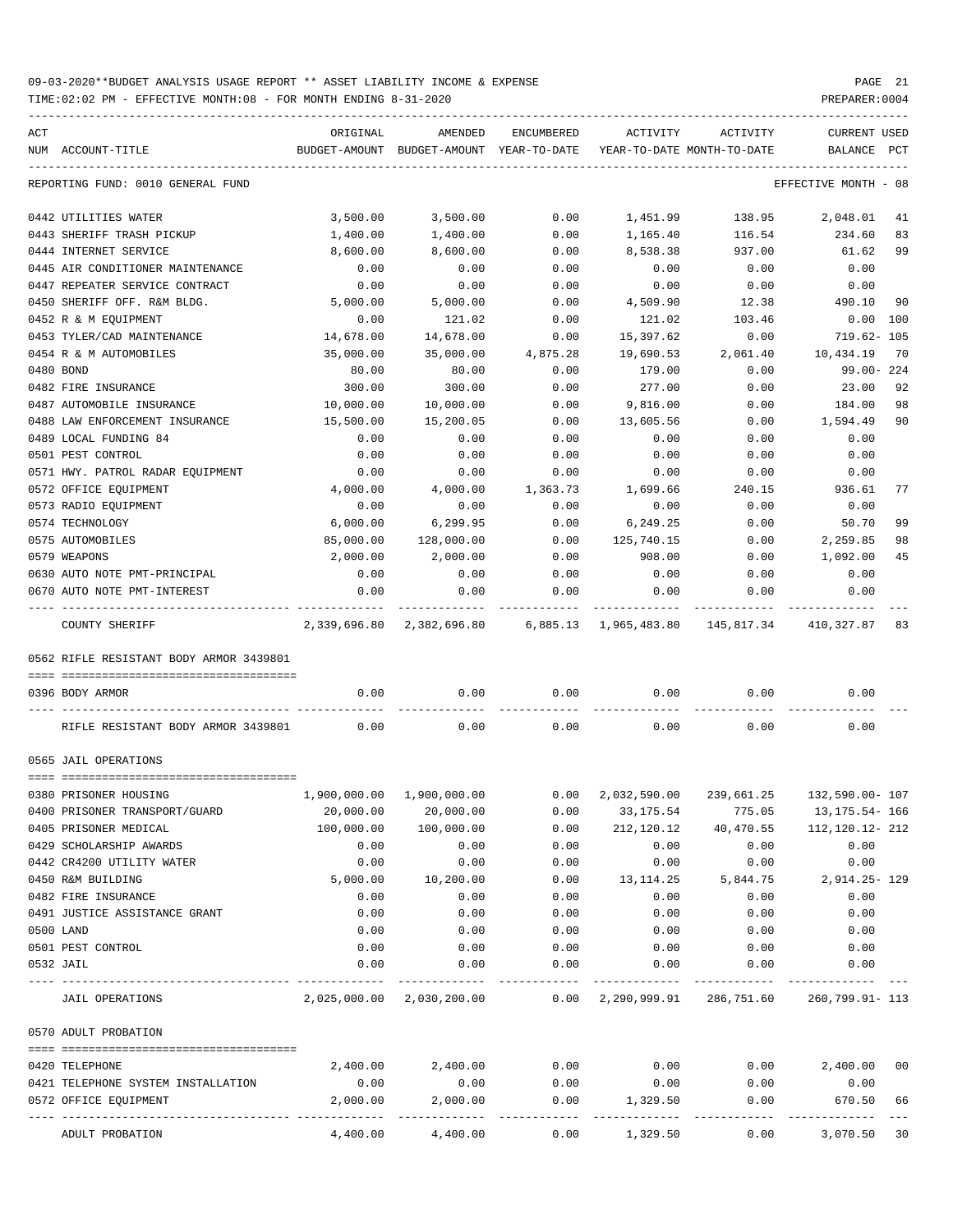|     | TIME: 02:02 PM - EFFECTIVE MONTH: 08 - FOR MONTH ENDING 8-31-2020 |            |                                          |            |                            |                    | PREPARER: 0004       |      |
|-----|-------------------------------------------------------------------|------------|------------------------------------------|------------|----------------------------|--------------------|----------------------|------|
| ACT |                                                                   | ORIGINAL   | AMENDED                                  | ENCUMBERED | ACTIVITY                   | ACTIVITY           | <b>CURRENT USED</b>  |      |
|     | NUM ACCOUNT-TITLE                                                 |            | BUDGET-AMOUNT BUDGET-AMOUNT YEAR-TO-DATE |            | YEAR-TO-DATE MONTH-TO-DATE |                    | BALANCE              | PCT  |
|     | REPORTING FUND: 0010 GENERAL FUND                                 |            |                                          |            |                            |                    | EFFECTIVE MONTH - 08 |      |
|     | 0573 BOND SUPERVISION                                             |            |                                          |            |                            |                    |                      |      |
|     | 0103 SALARY-BOND SUPERVISOR                                       | 37,724.96  | 37,724.96                                | 0.00       | 34,823.04                  | 2,901.92           | 2,901.92 92          |      |
|     | 0107 Regular Part Time                                            | 0.00       | 0.00                                     | 0.00       | 0.00                       | 0.00               | 0.00                 |      |
|     | 0201 SOCIAL SECURITY TAXES                                        | 2,338.95   | 2,338.95                                 | 0.00       | 2,136.00                   | 178.00             | 202.95               | 91   |
|     | 0202 GROUP HEALTH INSURANCE                                       | 11,870.88  | 11,870.88                                | 0.00       | 10,878.12                  | 988.92             | 992.76               | 92   |
|     | 0203 RETIREMENT                                                   | 4,410.05   | 4,410.05                                 | 0.00       | 4,067.04                   | 342.14             | 343.01               | 92   |
|     | 0204 WORKERS' COMPENSATION                                        | 113.17     | 113.17                                   | 0.00       | 115.42                     | 0.00               | 2.25- 102            |      |
|     | 0205 MEDICARE TAX                                                 | 547.01     | 547.01                                   | 0.00       | 499.44                     | 41.62              | 47.57                | 91   |
|     | 0310 OFFICE SUPPLIES                                              | 900.00     | 900.00                                   | 350.67     | 780.45                     | 0.00               | 231.12- 126          |      |
|     | 0311 POSTAL EXPENSES                                              | 0.00       | 0.00                                     | 0.00       | 0.00                       | 0.00               | 0.00                 |      |
|     | 0313 DRUG TESTING SUPPLIES                                        | 1,750.00   | 1,750.00                                 | 0.00       | 1,222.00                   | 0.00               | 528.00               | 70   |
|     | 0340 EVALUATIONS                                                  | 0.00       | 0.00                                     | 0.00       | 0.00                       | 0.00               | 0.00                 |      |
|     | 0353 COMPUTER EXPENSE                                             | 0.00       | 0.00                                     | 0.00       | 0.00                       | 0.00               | 0.00                 |      |
|     | 0420 TELEPHONE                                                    | 0.00       | 0.00                                     | 0.00       | 0.00                       | 0.00               | 0.00                 |      |
|     | 0427 OUT OF COUNTY TRAVEL/TRAINING                                | 1,900.00   | 1,900.00                                 | 1,380.00   | 450.00                     | 0.00               | 70.00                | 96   |
|     | 0453 COMPUTER SOFTWARE                                            | 1,284.00   | 1,284.00                                 | 0.00       | 1,284.00                   | 107.00             | 0.00                 | 100  |
|     | 0480 BOND                                                         | 50.00      | 50.00                                    | 0.00       | 50.00                      | 0.00               | 0.00                 | 100  |
|     | 0481 DUES                                                         | 75.00      | 75.00                                    | 0.00       | 0.00                       | 0.00               | 75.00                | - 00 |
|     | BOND SUPERVISION                                                  | 62,964.02  | 62,964.02                                | 1,730.67   |                            | 56,305.51 4,559.60 | 4,927.84 92          |      |
|     | 0575 JUVENILE PROBATION                                           |            |                                          |            |                            |                    |                      |      |
|     |                                                                   |            |                                          |            |                            |                    |                      |      |
|     | 0311 POSTAGE                                                      | 0.00       | 0.00                                     | 0.00       | 0.00                       | $36.40 -$          | 0.00                 |      |
|     | 0315 COPIER RENTAL                                                | 0.00       | 0.00                                     | 0.00       | 0.00                       | $243.06-$          | 0.00                 |      |
|     | 0408 DETENTION OPERATING COST                                     | 0.00       | 0.00                                     | 0.00       | 0.00                       | 0.00               | 0.00                 |      |
|     | 0415 RESIDENTIAL PLACEMENT                                        | 0.00       | 0.00                                     | 0.00       | 0.00                       | 0.00               | 0.00                 |      |
|     | 0416 COUNSELING SERVICES                                          | 0.00       | 0.00                                     | 0.00       | 0.00                       | 0.00               | 0.00                 |      |
|     | 0420 TELEPHONE                                                    | 0.00       | 0.00                                     | 0.00       | 0.00                       | 0.00               | 0.00                 |      |
|     | 0427 TRAVEL & TRAINING                                            | 0.00       | 0.00                                     | 0.00       | 0.00                       | 0.00               | 0.00                 |      |
|     | 0995 JUVENILE PROBATION FUNDING                                   | 184,000.00 | 184,000.00                               | 0.00       | 184,000.00                 | 0.00               | 0.00 100             |      |
|     | JUVENILE PROBATION                                                | 184,000.00 | 184,000.00                               | 0.00       | 184,000.00                 | 279.46-            | 0.00                 | 100  |
|     | 0590 ENVIRONMENTAL DEVELOPMENT                                    |            |                                          |            |                            |                    |                      |      |
|     |                                                                   |            |                                          |            |                            |                    |                      |      |
|     | 0104 SALARIES DEPUTIES                                            | 40,161.56  | 40,161.56                                | 0.00       | 37,072.32                  | 3,089.36           | 3,089.24             | 92   |
|     | 0107 SALARY TEMP/EXTRA                                            | 18,096.00  | 16,477.45                                | 0.00       | 8,508.00                   | 1,392.00           | 7,969.45             | 52   |
|     | 0151 SALARY DIRECTOR                                              | 40,827.10  | 40,827.10                                | 0.00       | 31, 318.76                 | 2,286.84           | 9,508.34             | 77   |
|     | 0201 SOCIAL SECURITY TAXES                                        | 6,143.25   | 6,143.25                                 | 0.00       | 4,638.52                   | 411.20             | 1,504.73             | 76   |
|     | 0202 GROUP HEALTH & DENTAL INSURANCE                              | 23,741.76  | 23,741.76                                | 0.00       | 21,756.24                  | 1,977.84           | 1,985.52             | 92   |
|     | 0203 RETIREMENT                                                   | 11,583.00  | 11,583.00                                | 0.00       | 8,971.72                   | 797.98             | 2,611.28             | 77   |
|     | 0204 WORKERS' COMPENSATION                                        | 291.43     | 291.43                                   | 0.00       | 288.46                     | 0.00               | 2.97                 | 99   |
|     | 0205 MEDICARE TAX                                                 | 1,436.73   | 1,436.73                                 | 0.00       | 1,084.76                   | 96.16              | 351.97               | 76   |
|     | 0310 OFFICE SUPPLIES                                              | 700.00     | 700.00                                   | 26.64      | 801.18                     | 17.65              | 127.82- 118          |      |
|     | 0311 POSTAL EXPENSE                                               | 1,700.00   | 1,700.00                                 | 0.00       | 1,148.40                   | 103.50             | 551.60               | 68   |
|     | 0315 COPIER RENTAL                                                | 1,000.00   | 1,000.00                                 | 0.00       | 821.72                     | 147.50             | 178.28               | 82   |
|     | 0330 AUTO EXPENSE GAS & OIL                                       | 1,500.00   | 1,500.00                                 | 0.00       | 565.08                     | 0.00               | 934.92               | 38   |
|     | 0420 TELEPHONE                                                    | 0.00       | 0.00                                     | 0.00       | 0.00                       | 0.00               | 0.00                 |      |
|     | 0427 OUT OF COUNTY TRAVEL/TRAINING                                | 800.00     | 1,280.54                                 | 0.00       | 1,280.54                   | 0.00               | 0.00                 | 100  |
|     | 0435 PRINTING                                                     | 100.00     | 302.20                                   | 0.00       | 302.20                     | 0.00               | 0.00                 | 100  |
|     | 0453 SOFTWARE MAINTENANCE SAFE                                    | 300.00     | 300.00                                   | 0.00       | 300.00                     | 0.00               | 0.00                 | 100  |
|     | 0454 R&M AUTO                                                     | 1,000.00   | 1,000.00                                 | 0.00       | 14.50                      | 0.00               | 985.50               | 01   |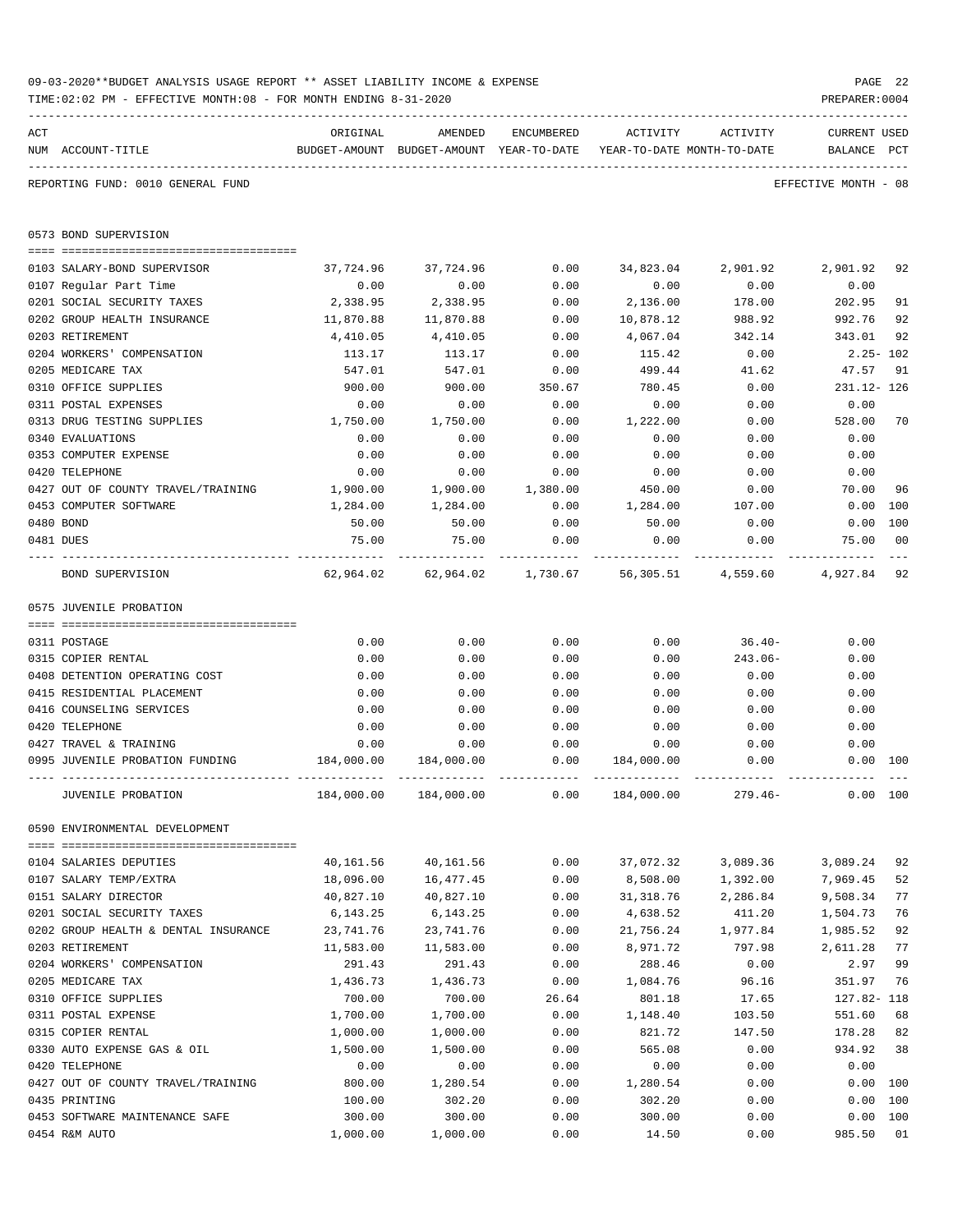TIME:02:02 PM - EFFECTIVE MONTH:08 - FOR MONTH ENDING 8-31-2020

| ACT |                                         | ORIGINAL      | AMENDED                    | ENCUMBERED | ACTIVITY   | ACTIVITY                   | CURRENT USED         |                |
|-----|-----------------------------------------|---------------|----------------------------|------------|------------|----------------------------|----------------------|----------------|
|     | NUM ACCOUNT-TITLE                       | BUDGET-AMOUNT | BUDGET-AMOUNT YEAR-TO-DATE |            |            | YEAR-TO-DATE MONTH-TO-DATE | BALANCE              | PCT            |
|     | REPORTING FUND: 0010 GENERAL FUND       |               |                            |            |            |                            | EFFECTIVE MONTH - 08 |                |
|     | 0467 VISITING HEALTH INSPECTOR          | 300.00        | 300.00                     | 0.00       | 70.74      | 0.00                       | 229.26               | 24             |
|     | 0480 BOND                               | 100.00        | 100.00                     | 0.00       | 100.00     | 100.00                     | 0.00                 | 100            |
|     | 0481 DUES                               | 111.00        | 111.00                     | 0.00       | 111.00     | 0.00                       | $0.00$ 100           |                |
|     | 0487 AUTOMOBILE INSURANCE               | 225.00        | 225.00                     | 0.00       | 188.00     | 0.00                       | 37.00                | 84             |
|     | 0572 OFFICE EQUIPMENT                   | 500.00        | 1,435.81                   | 0.00       | 1,158.86   | 0.00                       | 276.95               | 81             |
|     | 0574 TECHNOLOGY                         | 0.00          | 0.00                       | 0.00       | 0.00       | 0.00                       | 0.00                 |                |
|     | 0575 AUTOMOBILE/PICKUP                  | 0.00          | 0.00                       | 0.00       | 0.00       | 0.00                       | 0.00                 |                |
|     | ENVIRONMENTAL DEVELOPMENT               | 150,616.83    | 150,616.83                 | 26.64      | 120,501.00 | 10,420.03                  | 30,089.19            | 80             |
|     | 0591 FANNIN CO DEVELOPMENT SERV.        |               |                            |            |            |                            |                      |                |
|     | 0110 SALARY DIRECTOR                    | 36,314.00     | 36,314.00                  | 0.00       | 33,520.56  | 2,793.38                   | 2,793.44             | 92             |
|     | 0201 SOCIAL SECURITY TAXES              | 2,251.47      | 2,251.47                   | 0.00       | 1,912.28   | 158.10                     | 339.19               | 85             |
|     | 0202 GROUP HEALTH & DENTAL INSURANCE    | 11,870.88     | 11,870.88                  | 0.00       | 10,878.12  | 988.92                     | 992.76               | 92             |
|     | 0203 RETIREMENT                         | 4,245.11      | 4,245.11                   | 0.00       | 3,914.91   | 329.34                     | 330.20               | 92             |
|     | 0204 WORKERS' COMPENSATION              | 108.94        | 108.94                     | 0.00       | 111.10     | 0.00                       | $2.16 - 102$         |                |
|     | 0205 MEDICARE TAX                       | 526.55        | 526.55                     | 0.00       | 447.28     | 36.98                      | 79.27                | 85             |
|     | 0310 OFFICE SUPPLIES                    | 500.00        | 500.00                     | 0.00       | 492.12     | 22.29                      | 7.88                 | 98             |
|     | 0311 POSTAL EXPENSE                     | 300.00        | 300.00                     | 0.00       | 55.00      | 0.00                       | 245.00               | 18             |
|     | 0330 AUTO EXPENSE GAS & OIL             | 1,000.00      | 1,000.00                   | 0.00       | 548.31     | 0.00                       | 451.69               | 55             |
|     | 0420 TELEPHONE                          | 0.00          | 0.00                       | 0.00       | 0.00       | 0.00                       | 0.00                 |                |
|     | 0427 OUT OF COUNTY TRAVEL/TRAINING      | 1,600.00      | 1,600.00                   | 0.00       | 145.00     | $450.00 -$                 | 1,455.00             | 09             |
|     | 0435 PRINTING                           | 100.00        | 100.00                     | 0.00       | 0.00       | 0.00                       | 100.00               | 0 <sub>0</sub> |
|     | 0453 SOFTWARE MAINTENANCE               | 100.00        | 100.00                     | 0.00       | 100.00     | 0.00                       | 0.00                 | 100            |
|     | 0454 R&M AUTO                           | 500.00        | 500.00                     | 0.00       | 212.81     | 0.00                       | 287.19               | 43             |
|     | 0480 BOND                               | 50.00         | 50.00                      | 0.00       | 50.00      | 0.00                       | 0.00                 | 100            |
|     | 0481 DUES                               | 0.00          | 0.00                       | 0.00       | 50.00      | 0.00                       | $50.00 -$            |                |
|     | 0487 AUTOMOBILE INSURANCE               | 330.00        | 330.00                     | 0.00       | 247.00     | 0.00                       | 83.00                | 75             |
|     | 0572 OFFICE EQUIPMENT                   | 0.00          | 0.00                       | 0.00       | 0.00       | 0.00                       | 0.00                 |                |
|     | 0574 TECHNOLOGY                         | 0.00          | 0.00                       | 0.00       | 0.00       | 0.00                       | 0.00                 |                |
|     | 0575 AUTOMOBILE                         | 0.00          | 0.00                       | 0.00       | 0.00       | 0.00                       | 0.00                 |                |
|     | FANNIN CO DEVELOPMENT SERV.             | 59,796.95     | 59,796.95                  | 0.00       | 52,684.49  | 3,879.01                   | 7,112.46             | 88             |
|     | 0640 COUNTY SERVICES                    |               |                            |            |            |                            |                      |                |
|     | 0410 FANNIN CO. CHILDRENS CTR           | 5,000.00      | 5,000.00                   | 0.00       | 5,000.00   | 0.00                       | 0.00                 | 100            |
|     | 0411 FANNIN CO. WELFARE BOARD           | 6,000.00      | 6,000.00                   | 0.00       | 6,000.00   | 0.00                       | 0.00                 | 100            |
|     | 0412 FANNIN CO. HISTORICAL SOC          | 4,500.00      | 4,500.00                   | 0.00       | 4,500.00   | 0.00                       | 0.00                 | 100            |
|     | 0413 TEXOMA COMMUNITY CENTER (M.H.M.R.) | 22,500.00     | 22,500.00                  | 0.00       | 22,500.00  | 0.00                       | 0.00                 | 100            |
|     | 0414 FANNIN COUNTY CRISIS CENTER        | 5,000.00      | 5,000.00                   | 0.00       | 5,000.00   | 5,000.00                   | 0.00                 | 100            |
|     | 0415 TAPS PUBLIC TRANSIT                | 5,000.00      | 5,000.00                   | 0.00       | 5,000.00   | 0.00                       | 0.00                 | 100            |
|     | 0416 TRI-COUNTY SNAP                    | 2,103.00      | 2,103.00                   | 0.00       | 2,103.00   | 0.00                       | 0.00                 | 100            |
|     | 0417 OPEN ARMS SHELTER                  | 1,000.00      | 1,000.00                   | 0.00       | 1,000.00   | 0.00                       | 0.00                 | 100            |
|     | 0418 FANNIN CO COMMUNITY MINISTRIES, IN | 1,000.00      | 1,000.00                   | 0.00       | 1,000.00   | 0.00                       | 0.00                 | 100            |
|     | 0440 UTILITIES ELECTRICITY              | 9,000.00      | 9,000.00                   | 0.00       | 6,635.13   | 730.21                     | 2,364.87             | 74             |
|     | 0441 UTILITIES GAS                      | 2,000.00      | 2,000.00                   | 0.00       | 1,476.58   | 49.50                      | 523.42               | 74             |
|     | 0442 UTILITIES WATER                    | 3,500.00      | 3,500.00                   | 0.00       | 3,226.46   | 300.66                     | 273.54               | 92             |
|     | 0443 TRASH PICK-UP                      | 500.00        | 500.00                     | 0.00       | 421.30     | 42.13                      | 78.70                | 84             |
|     | 0450 R & M BUILDINGS (TDHS)             | 0.00          | 0.00                       | 0.00       | 0.00       | 0.00                       | 0.00                 |                |
|     | 0482 FIRE INSURANCE                     | 2,600.00      | 2,600.00                   | 0.00       | 1,967.00   | 0.00                       | 633.00               | 76             |
|     | 0493 DHS PARKING LOT                    | 0.00          | 0.00                       | 0.00       | 0.00       | 0.00                       | 0.00                 |                |
|     | 0575 LAKE FANNIN                        | 0.00          | 0.00                       | 0.00       | 0.00       | 0.00                       | 0.00                 |                |

---- ---------------------------------- ------------- ------------- ------------ ------------- ------------ ------------- ---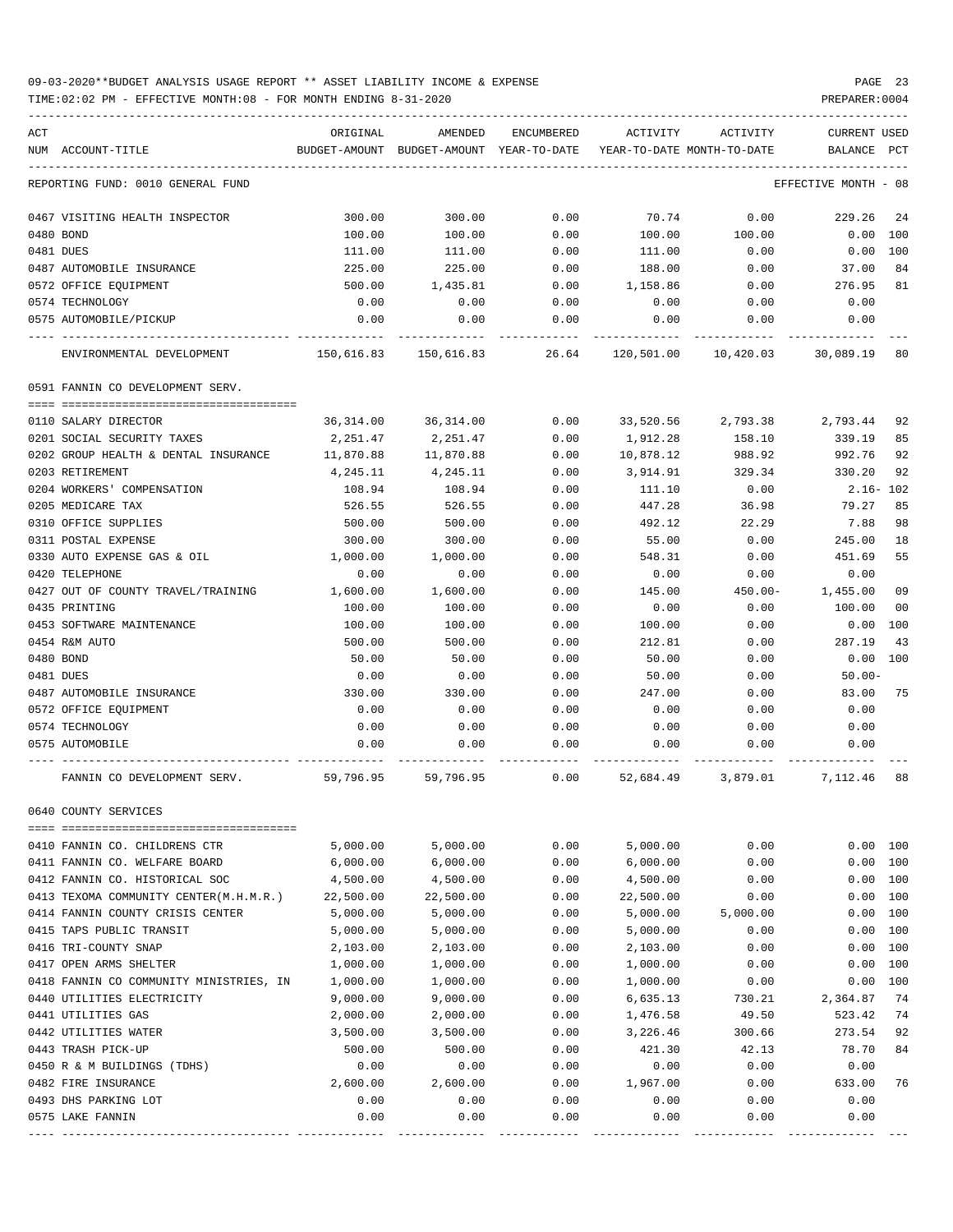| ACT |                                                                | ORIGINAL           | AMENDED                                                             | ENCUMBERED          | ACTIVITY           | ACTIVITY                   | <b>CURRENT USED</b>         |                      |
|-----|----------------------------------------------------------------|--------------------|---------------------------------------------------------------------|---------------------|--------------------|----------------------------|-----------------------------|----------------------|
|     | NUM ACCOUNT-TITLE                                              |                    | BUDGET-AMOUNT BUDGET-AMOUNT YEAR-TO-DATE YEAR-TO-DATE MONTH-TO-DATE |                     |                    |                            | BALANCE                     | $_{\rm PCT}$         |
|     |                                                                |                    |                                                                     |                     |                    |                            |                             |                      |
|     | REPORTING FUND: 0010 GENERAL FUND                              |                    |                                                                     |                     |                    |                            | EFFECTIVE MONTH - 08        |                      |
|     | COUNTY SERVICES                                                | 69,703.00          | 69,703.00                                                           | 0.00                |                    |                            | 65,829.47 6,122.50 3,873.53 | 94                   |
|     | 0641 HEALTH OFFICER                                            |                    |                                                                     |                     |                    |                            |                             |                      |
|     | 0102 SALARY APPOINTED OFFICIAL                                 |                    | 2,400.00 2,400.00                                                   |                     |                    | $0.00$ $2,200.00$ $200.00$ | 200.00                      | 92                   |
|     | HEALTH OFFICER                                                 | 2,400.00           | 2,400.00                                                            | 0.00                | 2,200.00           | 200.00                     | 200.00 92                   |                      |
|     | 0645 INDIGENT CARE                                             |                    |                                                                     |                     |                    |                            |                             |                      |
|     |                                                                |                    |                                                                     |                     |                    |                            |                             |                      |
|     | 0102 SALARY IHC DIRECTOR                                       | 42,022.76          | 42,022.76                                                           | 0.00                | 36,287.47          | 1,392.00                   | 5,735.29                    | 86                   |
|     | 0107 SALARY ASSISTANT                                          | 0.00               | 0.00                                                                | 0.00                | 0.00               | 0.00                       | 0.00                        |                      |
|     | 0201 SOCIAL SECURITY TAX                                       | 2,605.41           | 2,605.41                                                            | 0.00                | 2,231.61           | 86.30                      | 373.80                      | 86                   |
|     | 0202 GROUP HEALTH INSURANCE                                    | 11,870.88          | 10,990.89                                                           | 0.00                | 7,911.36           | 0.00                       | 3,079.53                    | 72<br>86             |
|     | 0203 RETIREMENT<br>0204 WORKER'S COMP                          | 4,912.46<br>126.07 | 4,912.46<br>126.07                                                  | 0.00<br>0.00        | 4,235.37<br>128.56 | 164.12<br>0.00             | 677.09<br>2.49- 102         |                      |
|     | 0205 MEDICARE TAX                                              | 609.33             | 609.33                                                              | 0.00                | 521.87             | 20.18                      | 87.46                       | 86                   |
|     |                                                                |                    |                                                                     |                     |                    |                            |                             |                      |
|     | 0210 TOTAL SALARY & BENEFITS                                   | 62,146.91          | 61,266.92                                                           | 0.00                | 51,316.24          | 1,662.60                   | 9,950.68                    | 84                   |
|     | 0310 OFFICE SUPPLIES                                           | 650.00             | 650.00                                                              | 0.00                | 412.77             | 0.00                       | 237.23                      | 64                   |
|     | 0311 POSTAL EXPENSE                                            | 75.00              | 75.00                                                               | 0.00                | 70.00              | 70.00                      | 5.00                        | 93                   |
|     | 0330 BIDS & NOTICES                                            | 75.00              | 75.00                                                               | 0.00                | 0.00               | 0.00                       | 75.00                       | 00                   |
|     | 0353 COMPUTER EXPENSE                                          | 12,708.00          | 12,708.00                                                           | 0.00                | 12,708.00          | 1,059.00                   | $0.00$ 100                  |                      |
|     | 0390 SUBSCRIPTIONS                                             | 0.00               | 0.00                                                                | 0.00                | 0.00               | 0.00                       | 0.00                        |                      |
|     | 0399 SUBTOTAL OFFICE EXPENSE                                   | 13,508.00          | 13,508.00                                                           | -----------<br>0.00 | 13,190.77          | 1,129.00                   | 317.23                      | 98                   |
|     | 0404 COBRA/INSURANCE                                           | 0.00               | 0.00                                                                | 0.00                | 0.00               | 0.00                       | 0.00                        |                      |
|     | 0407 INELIGIBLE IHC EXPENSE                                    | 0.00               | 0.00                                                                | 0.00                | 0.00               | 0.00                       | 0.00                        |                      |
|     | 0409 DIABETIC SUPPLIES                                         | 3,500.00           | 3,500.00                                                            | 0.00                |                    |                            | 1,603.13 67.86 1,896.87     | 46                   |
|     | 0410 CERT. REG. NURSE ANES.                                    | 1,000.00           | 1,000.00                                                            | 0.00                | 0.00               | 0.00                       | 1,000.00                    | 0 <sub>0</sub>       |
|     | 0411 PHYSICIAN, NON-EMERGENCY                                  | 15,000.00          | 15,000.00                                                           | 0.00                | 12,378.35          | 2,483.31                   | 2,621.65                    | 83                   |
|     | 0412 PRESCRIPTIONS, DRUGS                                      | 0.00               | 0.00                                                                | 0.00                | 5,058.40           | 2,660.53                   | 5,058.40-                   |                      |
|     | 0413 HOSPITAL, INPATIENT                                       | 45,000.00          | 45,000.00                                                           | 0.00                | 55,219.46          | 10,475.47                  | $10, 219.46 - 123$          |                      |
|     | 0414 HOSPITAL, OUTPATIENT                                      | 60,000.00          | 60,000.00                                                           | 0.00                | 43,537.21          | 4,303.46                   | 16,462.79                   | 73                   |
|     | 0415 LABORATORY/ X-RAY                                         | 0.00               | 0.00                                                                | 0.00                | 52.69              | 0.00                       | $52.69-$                    |                      |
|     | 0416 SKILLED NURSING FACILITY                                  | 0.00               | 0.00                                                                | 0.00                | 0.00               | 0.00                       | 0.00                        |                      |
|     | 0417 FAMILY PLANNING                                           | 0.00               | 0.00                                                                | 0.00                | 0.00               | 0.00                       | 0.00                        |                      |
|     | 0418 FED. QUALIFIED HEALTH CENTER                              | 7,000.00           | 7,000.00                                                            | 0.00                | 2,389.85           | 0.00                       | 4,610.15                    | 34                   |
|     | 0419 COUNSELING SERVICE                                        | 0.00               | 0.00                                                                | 0.00                | 0.00               | 0.00                       | 0.00                        |                      |
|     | 0420 RURAL HEALTH CLINIC                                       | 0.00               | 0.00                                                                | 0.00                | 0.00               | 0.00                       | 0.00                        |                      |
|     | 0421 STATE HOSPITAL CONTRACTS                                  | 0.00               | 0.00                                                                | 0.00                | 0.00               | 0.00                       | 0.00                        |                      |
|     | 0422 AMBULATORY SURGICAL CENTE<br>0423 MEDICAL EQUIP. PURCHASE | 500.00<br>500.00   | 500.00<br>500.00                                                    | 0.00<br>0.00        | 0.00<br>0.00       | 0.00<br>0.00               | 500.00<br>500.00            | 00<br>0 <sub>0</sub> |
|     |                                                                |                    |                                                                     |                     |                    |                            |                             | $- - -$              |
|     | 0425 TOTAL MEDICAL/IHC                                         |                    | $132,500.00$ $132,500.00$ $0.00$ $120,239.09$                       |                     |                    |                            | 19,990.63 12,260.91 91      |                      |
|     | 0427 OUT OF COUNTY TRAVEL/TRAINING                             | 100.00             | 100.00                                                              | 0.00                | 0.00               | 0.00                       | 100.00                      | 0 <sub>0</sub>       |
|     | 0435 PRINTING                                                  | 0.00               | 0.00                                                                | 0.00                | 0.00               | 0.00                       | 0.00                        |                      |
|     | 0440 TELEPHONE                                                 | 0.00               | 0.00                                                                | 0.00                | 0.00               | 0.00                       | 0.00                        |                      |
|     | 0441 DSL LINE                                                  | 950.00             | 950.00                                                              | 0.00<br>----------- | 916.73             | 78.94                      | 33.27                       | 96                   |
|     | 0499 SERVICES & OTHER CHARGES                                  | 1,050.00 1,050.00  |                                                                     | 0.00                | 916.73             | 78.94                      | 133.27                      | 87                   |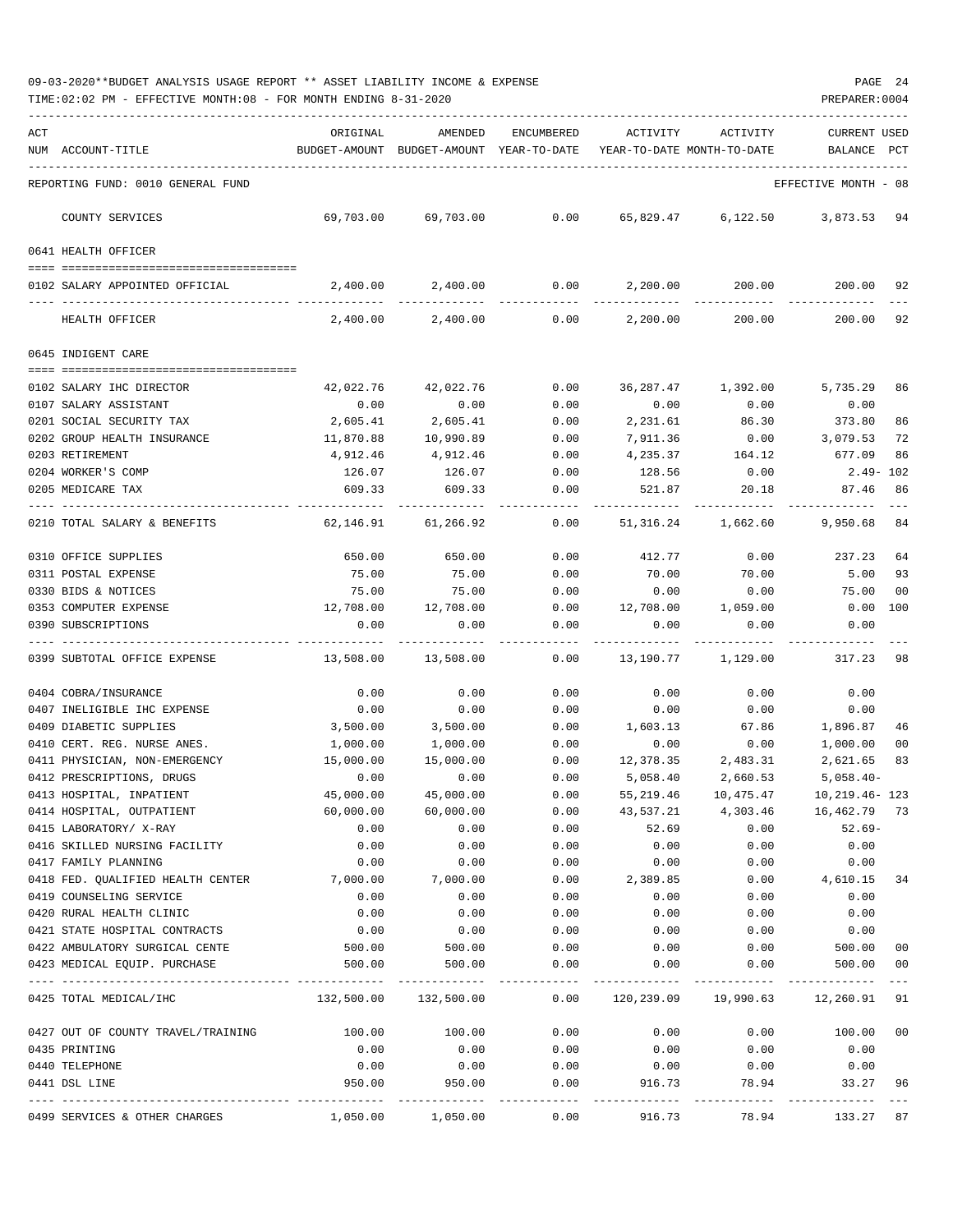| 09-03-2020**BUDGET ANALYSIS USAGE REPORT ** ASSET LIABILITY INCOME & EXPENSE |  |  | PAGE |  |
|------------------------------------------------------------------------------|--|--|------|--|
|                                                                              |  |  |      |  |

| ACT | NUM ACCOUNT-TITLE                     | ORIGINAL   | AMENDED<br>BUDGET-AMOUNT BUDGET-AMOUNT YEAR-TO-DATE | <b>ENCUMBERED</b> | ACTIVITY                                          | ACTIVITY<br>YEAR-TO-DATE MONTH-TO-DATE | <b>CURRENT USED</b><br>BALANCE           | PCT      |
|-----|---------------------------------------|------------|-----------------------------------------------------|-------------------|---------------------------------------------------|----------------------------------------|------------------------------------------|----------|
|     | REPORTING FUND: 0010 GENERAL FUND     |            |                                                     |                   |                                                   |                                        | EFFECTIVE MONTH - 08                     |          |
|     |                                       |            |                                                     |                   |                                                   |                                        |                                          |          |
|     | 0574 TECHNOLOGY                       | 0.00       | 0.00                                                | 0.00              | 879.99                                            | 0.00                                   | 879.99-                                  |          |
|     | 0599 CAPITAL OUTLAY                   | 0.00       | 0.00                                                | 0.00              | 879.99                                            | 0.00                                   | $879.99 -$                               |          |
|     | INDIGENT CARE                         |            | 209,204.91 208,324.92                               |                   | $0.00$ $186,542.82$ $22,861.17$                   |                                        | 21,782.10 90                             |          |
|     | 0665 COUNTY AGENTS                    |            |                                                     |                   |                                                   |                                        |                                          |          |
|     | 0105 SALARY SECRETARY                 | 27,776.90  | 27,776.90                                           | 0.00              | 25,640.16                                         | 2,136.68                               | 2,136.74 92                              |          |
|     | 0107 REGULAR-TEMP. PART-TIME          | 0.00       | 0.00                                                | 0.00              | 0.00                                              | 0.00                                   | 0.00                                     |          |
|     | 0150 CO. AGENTS SALARIES              | 50,251.65  | 50,251.65                                           | 0.00              | 46,386.24                                         | 3,865.52                               | 3,865.41                                 | 92       |
|     | 0201 SOCIAL SECURITY TAXES            | 4,949.37   | 4,949.37                                            | 0.00              | 3,936.49                                          | 324.20                                 | 1,012.88                                 | 80       |
|     | 0202 GROUP HEALTH & DENTAL INSURANCE  | 11,870.88  | 11,870.88                                           | 0.00              | 10,878.12                                         | 988.92                                 | 992.76                                   | 92       |
|     | 0203 RETIREMENT                       | 3,247.12   | 3,247.12                                            | 0.00              | 2,994.62                                          | 251.92                                 | 252.50                                   | 92       |
|     | 0204 WORKERS' COMPENSATION            | 83.33      | 83.33                                               | 0.00              | 84.98                                             | 0.00                                   | $1.65 - 102$                             |          |
|     | 0205 MEDICARE TAX                     | 1,157.51   | 1,157.51                                            | 0.00              | 920.62                                            | 75.82                                  | 236.89                                   | 80       |
|     | 0310 OFFICE SUPPLIES                  | 1,100.00   | 1,100.00                                            | 0.00              | 955.84                                            | 307.38                                 | 144.16                                   | 87       |
|     | 0311 POSTAL EXPENSE                   | 300.00     | 300.00                                              | 0.00              | 220.00                                            | 0.00                                   | 80.00                                    | 73       |
|     | 0315 COPIER RENTAL                    | 2,000.00   | 2,000.00                                            | 0.00              | 1,291.36                                          | 210.65                                 | 708.64                                   | 65       |
|     | 0335 PROGRAM SUPPLIES                 | 500.00     | 500.00                                              | 0.00              | 119.27                                            | 119.27                                 | 380.73                                   | 24       |
|     | 0420 TELEPHONE                        | 0.00       | 0.00                                                | 0.00              | 0.00                                              | 0.00                                   | 0.00                                     |          |
|     | 0421 CELL PHONE ALLOWANCE             | 1,800.00   | 1,800.00                                            | 0.00              | 1,650.00                                          | 150.00                                 | 150.00                                   | 92       |
|     | 0422 CABLE INTERNET                   | 800.00     |                                                     | 0.00              |                                                   |                                        | 95.59                                    |          |
|     |                                       |            | 800.00                                              |                   | 704.41                                            | 64.99                                  |                                          | 88<br>05 |
|     | 0427 IN/OUT CO.TRAVEL/TRAINING-AG.    | 4,000.00   | 4,000.00                                            | 0.00              | 205.32                                            | 0.00                                   | 3,794.68                                 |          |
|     | 0428 IN/OUT CO.TRAVEL/TRAINING-F.C.S. | 4,000.00   | 4,000.00                                            | 0.00              | 2,154.59                                          | 0.00                                   | 1,845.41                                 | 54       |
|     | 0429 IN/OUT CO.TRAVEL/TRAINING-4-H    | 4,000.00   | 4,000.00                                            | 0.00              | 1,728.54                                          | 667.20                                 | 2,271.46                                 | 43       |
|     | 0572 OFFICE EQUIPMENT                 | 0.00       | 0.00                                                | 0.00              | 0.00                                              | 0.00                                   | 0.00                                     |          |
|     | 0574 TECHNOLOGY                       | 0.00       | 879.99                                              | 0.00              | 0.00                                              | 0.00                                   | 879.99<br>----------                     | 00       |
|     | COUNTY AGENTS                         | 117,836.76 | 118,716.75                                          | 0.00              | 99,870.56                                         | 9,162.55                               | 18,846.19                                | 84       |
|     | 0696 DONATIONS & ALLOCATIONS          |            |                                                     |                   |                                                   |                                        |                                          |          |
|     |                                       |            |                                                     |                   |                                                   |                                        |                                          |          |
|     | 0491 SOIL & WATER CONSERVATION        | 1,000.00   | 1,000.00                                            | 0.00              |                                                   |                                        | $1,000.00$ $1,000.00$ 0.00 100           |          |
|     | 0492 INDIGENT BURIAL                  | 2,000.00   | 2,000.00                                            | 0.00              | 1,500.00                                          | 500.00                                 | 500.00                                   | 75       |
|     | 0494 FLOOD CONTROL SITE MAINTENANCE   | 0.00       | 0.00                                                | 0.00              | 0.00                                              | 0.00                                   | 0.00                                     |          |
|     | DONATIONS & ALLOCATIONS               | 3,000.00   | 3,000.00                                            | 0.00              | 2,500.00                                          | 1,500.00                               | 500.00 83                                |          |
|     | 0900 TRANSFERS OUT                    |            |                                                     |                   |                                                   |                                        |                                          |          |
|     | 0405 TRANSFERS OUT                    | 0.00       | 0.00                                                | 0.00              |                                                   | 428.64 428.64                          | 428.64-                                  |          |
|     | TRANSFERS OUT                         | 0.00       | 0.00                                                | 0.00              | 428.64                                            | 428.64                                 | $428.64-$                                |          |
|     | 0999 ACCOUNTS PAYABLE                 |            |                                                     |                   |                                                   |                                        |                                          |          |
|     |                                       |            |                                                     |                   |                                                   |                                        |                                          |          |
|     | 0100 A/P CLEARING ACCOUNT             |            |                                                     |                   | 0.00                                              | 0.00                                   | 0.00                                     |          |
|     | ACCOUNTS PAYABLE                      |            |                                                     |                   | 0.00                                              | 0.00                                   | 0.00                                     |          |
|     | GENERAL FUND                          |            |                                                     |                   |                                                   |                                        |                                          |          |
|     | INCOME TOTALS                         |            | 13, 151, 844.04 13, 264, 964.92                     |                   |                                                   |                                        | 12,080,052.78 546,056.85 1,184,912.14 91 |          |
|     | EXPENSE TOTALS                        |            | 13, 151, 844.04 13, 264, 964.92                     |                   | 51,683.09 11,656,897.47 1,166,222.18 1,556,384.36 |                                        |                                          | 88       |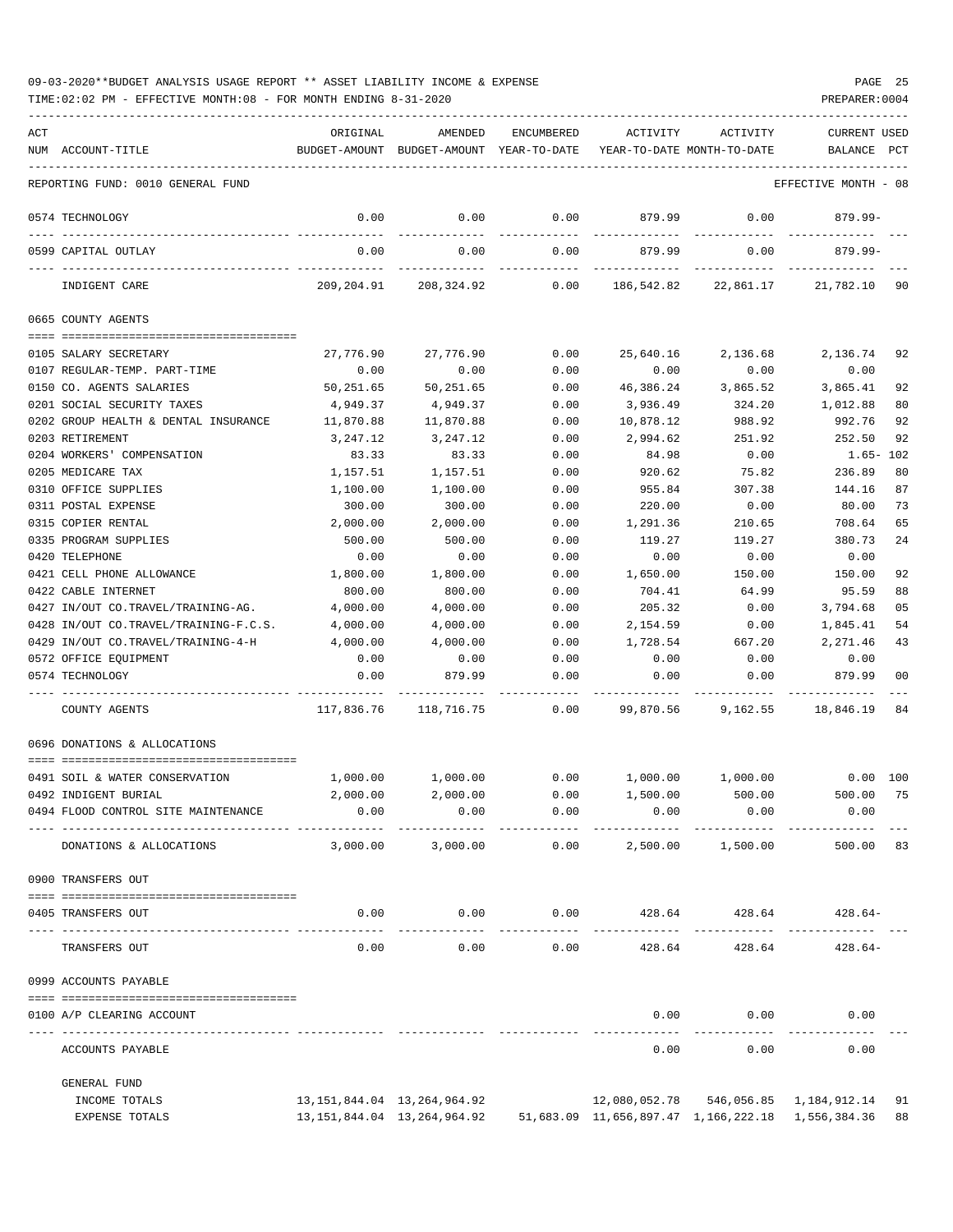|     | 09-03-2020**BUDGET ANALYSIS USAGE REPORT ** ASSET LIABILITY INCOME & EXPENSE<br>TIME: 02:02 PM - EFFECTIVE MONTH: 08 - FOR MONTH ENDING 8-31-2020 |                                          |                                                     |            |                                        |                               | PAGE 26<br>PREPARER: 0004                    |  |
|-----|---------------------------------------------------------------------------------------------------------------------------------------------------|------------------------------------------|-----------------------------------------------------|------------|----------------------------------------|-------------------------------|----------------------------------------------|--|
| ACT | NUM ACCOUNT-TITLE                                                                                                                                 | ORIGINAL                                 | AMENDED<br>BUDGET-AMOUNT BUDGET-AMOUNT YEAR-TO-DATE | ENCUMBERED | ACTIVITY<br>YEAR-TO-DATE MONTH-TO-DATE | ACTIVITY                      | CURRENT USED<br>BALANCE PCT                  |  |
|     | ----------------------------------<br>REPORTING FUND: 0011 COURTHOUSE SECURITY                                                                    |                                          |                                                     |            |                                        |                               | EFFECTIVE MONTH - 08                         |  |
|     | 0100 PAYROLL                                                                                                                                      |                                          |                                                     |            |                                        |                               |                                              |  |
|     | 0100 PAYROLL                                                                                                                                      |                                          |                                                     |            | 0.00                                   | 0.00                          | 0.00                                         |  |
|     | ----- ----<br>PAYROLL                                                                                                                             |                                          |                                                     |            | ----<br>0.00                           | -------<br>0.00               | 0.00                                         |  |
|     | 0102 A/P CLEARING                                                                                                                                 |                                          |                                                     |            |                                        |                               |                                              |  |
|     | 0100 A/P CLEARING                                                                                                                                 |                                          |                                                     |            | 0.00                                   | 0.00                          | 0.00                                         |  |
|     | A/P CLEARING                                                                                                                                      |                                          |                                                     |            | 0.00                                   | 0.00                          | 0.00                                         |  |
|     | 0103 CASH                                                                                                                                         |                                          |                                                     |            |                                        |                               |                                              |  |
|     | 0100 C.H. SECURITY-COMBINED FUNDS CKING                                                                                                           |                                          |                                                     |            |                                        |                               | 16,461.86 1,535.30 132,939.46                |  |
|     | CASH                                                                                                                                              |                                          |                                                     |            |                                        |                               | -----------<br>16,461.86 1,535.30 132,939.46 |  |
|     | 0120 RECEIVABLES                                                                                                                                  |                                          |                                                     |            |                                        |                               |                                              |  |
|     | 0313 DUE FROM OTHER FUNDS                                                                                                                         |                                          |                                                     |            |                                        |                               | 1,286.70    1,286.70    2,394.37             |  |
|     | RECEIVABLES                                                                                                                                       |                                          |                                                     |            | ----------                             | -----------                   | 1,286.70 1,286.70 2,394.37                   |  |
|     | 0200 SYSTEM ADDED LIABILITY DEPARTMENT                                                                                                            |                                          |                                                     |            |                                        |                               |                                              |  |
|     | 0910 SYSTEM ADDED LIABILITY LINE-ITEM                                                                                                             |                                          |                                                     |            | 0.00                                   | 0.00                          | 0.00                                         |  |
|     | SYSTEM ADDED LIABILITY DEPARTMENT                                                                                                                 |                                          |                                                     |            | 0.00                                   | 0.00                          | 0.00                                         |  |
|     | 0271 EQUITY ACCOUNT                                                                                                                               |                                          |                                                     |            |                                        |                               |                                              |  |
|     | 0200 EQUITY ACCOUNT                                                                                                                               |                                          |                                                     |            |                                        |                               | 1,312.36 1,312.36 118,897.63                 |  |
|     | EQUITY ACCOUNT                                                                                                                                    |                                          |                                                     |            |                                        |                               | 1,312.36 1,312.36 118,897.63                 |  |
|     | 0300 CASH                                                                                                                                         |                                          |                                                     |            |                                        |                               |                                              |  |
|     | 0111 BEGINNING CASH BALANCE                                                                                                                       |                                          | 27,200.00 27,200.00                                 |            |                                        |                               | $0.00$ $0.00$ $27,200.00$ 00                 |  |
|     | CASH                                                                                                                                              | 27,200.00                                | -----------<br>27,200.00                            | 0.00       | -------------<br>0.00                  | -----------<br>0.00           | . <u>.</u><br>27,200.00 00                   |  |
|     | 0340 FEES OF OFFICE                                                                                                                               |                                          |                                                     |            |                                        |                               |                                              |  |
|     | 0600 COUNTY CLERK FEES                                                                                                                            | 4,000.00                                 | 4,000.00                                            |            |                                        | 13,902.57    1,300.99         | 9,902.57+ 348                                |  |
|     | 0650 DISTRICT CLERK FEES                                                                                                                          | 2,200.00                                 | 2,200.00                                            |            |                                        | 2,539.40 223.64               | 339.40+ 115                                  |  |
|     | 0651 JUSTICE OF PEACE FEES                                                                                                                        | 2,100.00<br>------------- -------------- | 2,100.00                                            |            | 1,293.96                               | 0.00                          | 806.04 62                                    |  |
|     | FEES OF OFFICE                                                                                                                                    | 8,300.00                                 |                                                     |            |                                        |                               | 9,435.93+ 214                                |  |
|     | 0360 INTEREST EARNINGS                                                                                                                            |                                          |                                                     |            |                                        |                               |                                              |  |
|     | 0100 INTEREST EARNINGS                                                                                                                            | 0.00                                     | 0.00<br>$- - - - -$                                 |            |                                        | 200.27 14.99-<br>------------ | $200.27+$                                    |  |
|     | INTEREST EARNINGS                                                                                                                                 | 0.00                                     | 0.00                                                | 0.00       | 200.27                                 | 14.99-                        | $200.27+$                                    |  |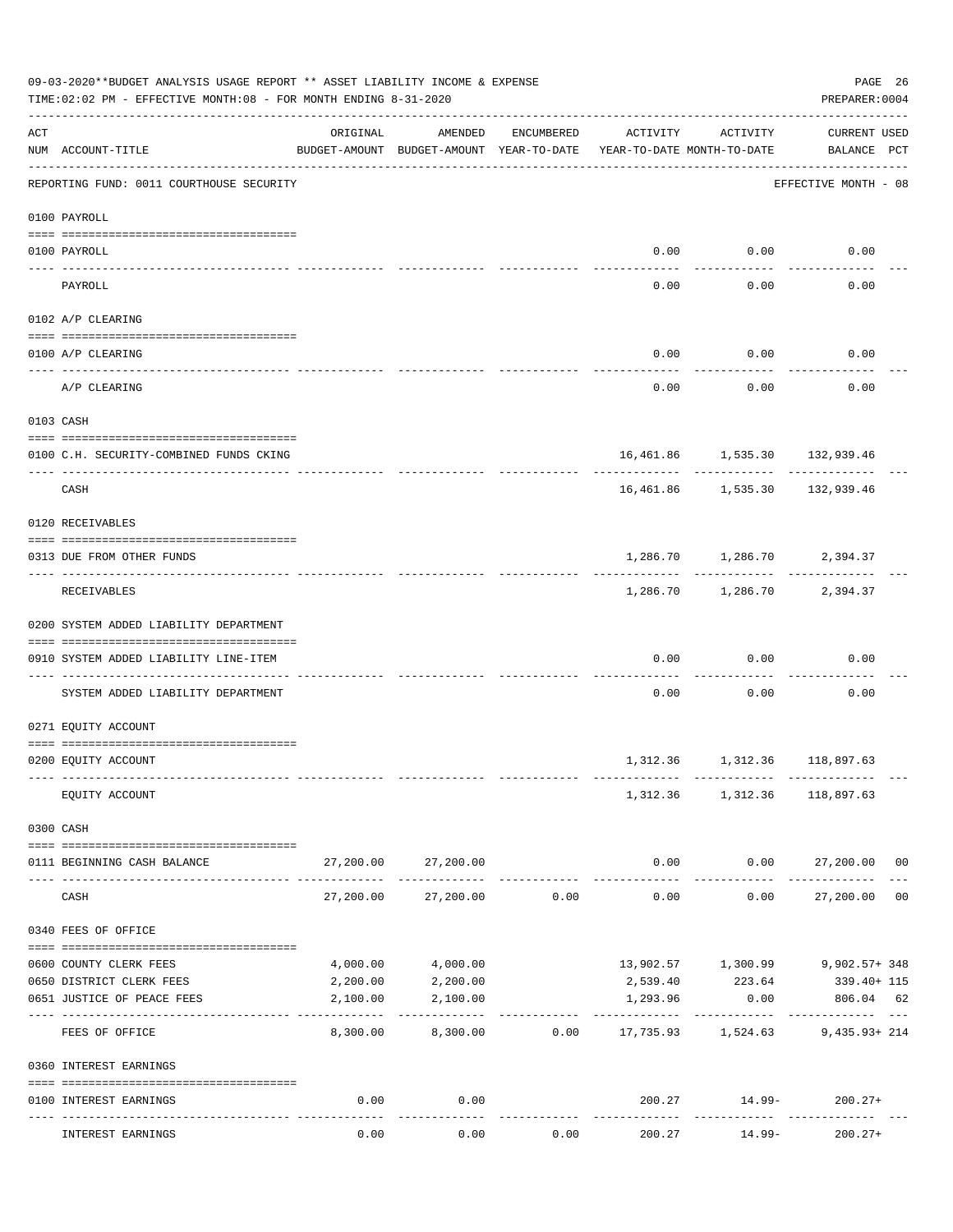|     | 09-03-2020**BUDGET ANALYSIS USAGE REPORT ** ASSET LIABILITY INCOME & EXPENSE<br>TIME:02:02 PM - EFFECTIVE MONTH:08 - FOR MONTH ENDING 8-31-2020 |           |                                                                     |            |                                     |          | PREPARER: 0004                 | PAGE 27 |
|-----|-------------------------------------------------------------------------------------------------------------------------------------------------|-----------|---------------------------------------------------------------------|------------|-------------------------------------|----------|--------------------------------|---------|
| ACT |                                                                                                                                                 | ORIGINAL  | AMENDED                                                             | ENCUMBERED | ACTIVITY                            | ACTIVITY | <b>CURRENT USED</b>            |         |
|     | NUM ACCOUNT-TITLE<br>--------------------------------------                                                                                     |           | BUDGET-AMOUNT BUDGET-AMOUNT YEAR-TO-DATE YEAR-TO-DATE MONTH-TO-DATE |            |                                     |          | BALANCE PCT                    |         |
|     | REPORTING FUND: 0011 COURTHOUSE SECURITY                                                                                                        |           |                                                                     |            |                                     |          | EFFECTIVE MONTH - 08           |         |
|     | 0435 COURTHOUSE SECURITY PART TIME                                                                                                              |           |                                                                     |            |                                     |          |                                |         |
|     | 0107 PART TIME                                                                                                                                  |           | $35,500.00$ $35,500.00$ $0.00$ 0.00 0.00 0.00 35,500.00 00          |            |                                     |          |                                |         |
|     | COURTHOUSE SECURITY PART TIME 35,500.00 35,500.00 0.00                                                                                          |           |                                                                     |            |                                     |          | $0.00$ $0.00$ $35,500.00$ $00$ |         |
|     | 0510 COURTHOUSE SECURITY EQUIP                                                                                                                  |           |                                                                     |            |                                     |          |                                |         |
|     |                                                                                                                                                 |           |                                                                     |            |                                     |          |                                |         |
|     | 0571 EOUIPMENT                                                                                                                                  | 0.00      | 0.00                                                                |            | $0.00$ 1,500.00 0.00 1,500.00-      |          |                                |         |
|     | COURTHOUSE SECURITY EQUIP                                                                                                                       | 0.00      | 0.00                                                                |            | $0.00$ $1,500.00$ $0.00$ $1,500.00$ |          |                                |         |
|     | 0560 BAILIFF                                                                                                                                    |           |                                                                     |            |                                     |          |                                |         |
|     |                                                                                                                                                 |           |                                                                     |            |                                     |          |                                |         |
|     | 0130 SALARY/BAILIFF                                                                                                                             | 0.00      | 0.00                                                                | 0.00       | 0.00                                | 0.00     | 0.00                           |         |
|     | 0201 SOCIAL SECURITY                                                                                                                            | 0.00      | 0.00                                                                | 0.00       | 0.00                                | 0.00     | 0.00                           |         |
|     | 0203 RETIREMENT                                                                                                                                 | 0.00      | 0.00                                                                | 0.00       | 0.00                                | 0.00     | 0.00                           |         |
|     | 0204 WORKER'S COMPENSATION                                                                                                                      | 0.00      | 0.00                                                                | 0.00       | 0.00                                | 0.00     | 0.00                           |         |
|     | 0205 MEDICARE                                                                                                                                   | 0.00      | 0.00                                                                | 0.00       | 0.00                                | 0.00     | 0.00                           |         |
|     | 0427 BAILIFF CONT.ED./OUT OF COUNTY                                                                                                             | 0.00      | 0.00                                                                | 0.00       | 0.00                                | 0.00     | 0.00                           |         |
|     | BAILIFF                                                                                                                                         | 0.00      | 0.00                                                                | 0.00       | 0.00                                | 0.00     | 0.00                           |         |
|     | COURTHOUSE SECURITY                                                                                                                             |           |                                                                     |            |                                     |          |                                |         |
|     | INCOME TOTALS                                                                                                                                   |           | 35,500.00 35,500.00                                                 |            | $17,936.20$ $1,509.64$ $17,563.80$  |          |                                | 51      |
|     | <b>EXPENSE TOTALS</b>                                                                                                                           | 35,500.00 | 35,500.00                                                           |            | $0.00$ 1,500.00 0.00 34,000.00      |          |                                | 04      |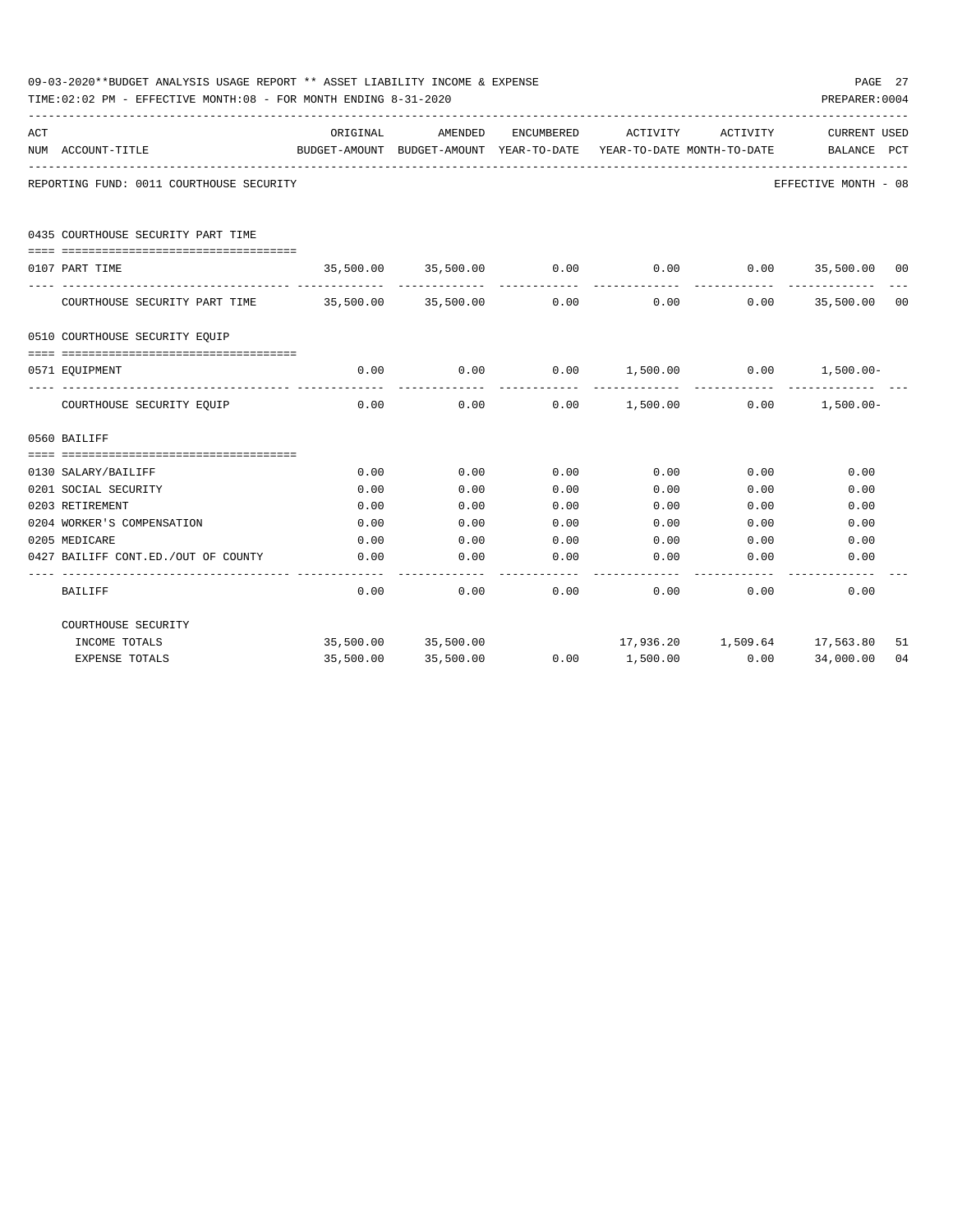|     | 09-03-2020**BUDGET ANALYSIS USAGE REPORT ** ASSET LIABILITY INCOME & EXPENSE<br>TIME: 02:02 PM - EFFECTIVE MONTH: 08 - FOR MONTH ENDING 8-31-2020 |          |                        |                    |                                                                                 |                                    | PAGE 28<br>PREPARER: 0004                                       |
|-----|---------------------------------------------------------------------------------------------------------------------------------------------------|----------|------------------------|--------------------|---------------------------------------------------------------------------------|------------------------------------|-----------------------------------------------------------------|
| ACT | NUM ACCOUNT-TITLE                                                                                                                                 | ORIGINAL | AMENDED                | ENCUMBERED         | ACTIVITY<br>BUDGET-AMOUNT BUDGET-AMOUNT YEAR-TO-DATE YEAR-TO-DATE MONTH-TO-DATE | ACTIVITY                           | <b>CURRENT USED</b><br>BALANCE PCT                              |
|     | ------------------------------------<br>REPORTING FUND: 0012 CO.CLK.VITAL STAT.FEE                                                                |          |                        |                    |                                                                                 |                                    | EFFECTIVE MONTH - 08                                            |
|     | 0102 A/P CLEARING                                                                                                                                 |          |                        |                    |                                                                                 |                                    |                                                                 |
|     | 0100 A/P CLEARING                                                                                                                                 |          |                        |                    |                                                                                 | $0.00$ $0.00$                      | 0.00                                                            |
|     | ---- ---------<br>A/P CLEARING                                                                                                                    |          |                        |                    | 0.00                                                                            | 0.00                               | 0.00                                                            |
|     | 0103 CASH                                                                                                                                         |          |                        |                    |                                                                                 |                                    |                                                                 |
|     | 0100 CO.CLK.VITAL STAT.-COMB.FUNDS CKIN                                                                                                           |          |                        |                    |                                                                                 | $3,592.74 - 55.01$ 72.62-          |                                                                 |
|     | CASH                                                                                                                                              |          |                        |                    | ----------------------                                                          | $3,592.74 - 55.01$                 | 72.62-                                                          |
|     | 0120 RECEIVABLES                                                                                                                                  |          |                        |                    |                                                                                 |                                    |                                                                 |
|     | 0313 DUE FROM OTHER FUNDS                                                                                                                         |          |                        |                    |                                                                                 | $0.00$ 0.00                        | 81.00                                                           |
|     | RECEIVABLES                                                                                                                                       |          |                        |                    | 0.00                                                                            | ----------<br>0.00                 | 81.00                                                           |
|     | 0200 SYSTEM ADDED LIABILITY DEPARTMENT                                                                                                            |          |                        |                    |                                                                                 |                                    |                                                                 |
|     | 0910 SYSTEM ADDED LIABILITY LINE-ITEM                                                                                                             |          |                        |                    |                                                                                 | $2,691.03 - 2,691.03 - 2,691.03 -$ |                                                                 |
|     | SYSTEM ADDED LIABILITY DEPARTMENT                                                                                                                 |          |                        |                    |                                                                                 | $2,691.03 - 2,691.03 - 2,691.03 -$ |                                                                 |
|     | 0271 EQUITY ACCOUNT                                                                                                                               |          |                        |                    |                                                                                 |                                    |                                                                 |
|     | 0200 EQUITY ACCOUNT                                                                                                                               |          |                        |                    |                                                                                 | 2,691.79 2,691.79 6,292.91         |                                                                 |
|     | EOUITY ACCOUNT                                                                                                                                    |          |                        |                    | 2,691.79                                                                        | 2,691.79 6,292.91                  |                                                                 |
|     | 0300 CASH                                                                                                                                         |          |                        |                    |                                                                                 |                                    |                                                                 |
|     | 0112 BEGINNING CASH BALANCE                                                                                                                       |          | 3,500.00 3,500.00      |                    |                                                                                 |                                    | $0.00$ $0.00$ $3,500.00$ 00                                     |
|     | CASH                                                                                                                                              |          | 3,500.00 3,500.00 0.00 |                    |                                                                                 | $0.00$ 0.00                        | 3,500.00 00                                                     |
|     | 0360 INTEREST EARNINGS                                                                                                                            |          |                        |                    |                                                                                 |                                    |                                                                 |
|     | 0100 INTEREST EARNINGS                                                                                                                            | 0.00     | 0.00                   |                    | 5.30                                                                            | $0.75-$                            | $5.30+$                                                         |
|     | INTEREST EARNINGS                                                                                                                                 | 0.00     | -----------<br>0.00    | 0.00               | -------------<br>5.30                                                           | $0.75 -$                           | $5.30+$                                                         |
|     | 0370 MISCELLANEOUS INCOME                                                                                                                         |          |                        |                    |                                                                                 |                                    |                                                                 |
|     | 0134 CO. CLK. VITAL STAT. FEE                                                                                                                     | 500.00   | 500.00                 |                    |                                                                                 |                                    | 734.00 55.00 234.00+147                                         |
|     | MISCELLANEOUS INCOME                                                                                                                              |          | 500.00                 | 500.00 0.00        |                                                                                 |                                    | 734.00 55.00 234.00+ 147                                        |
|     | 0403 CO.CLK. VITAL STATS.                                                                                                                         |          |                        |                    |                                                                                 |                                    |                                                                 |
|     | 0310 OFFICE SUPPLIES                                                                                                                              |          |                        |                    |                                                                                 |                                    | $3,000.00$ $3,000.00$ $0.00$ $4,332.80$ $0.00$ $1,332.80$ $144$ |
|     | 0427 OUT OF COUNTY TRAVEL                                                                                                                         | 1,000.00 |                        | 1,000.00 0.00      | 0.00                                                                            |                                    | $0.00$ 1,000.00 00                                              |
|     | 0574 COMPUTER EQUIPMENT                                                                                                                           | 0.00     | 0.00                   | 0.00               | 0.00                                                                            | 0.00                               | 0.00                                                            |
|     | CO.CLK. VITAL STATS.                                                                                                                              | 4,000.00 | 4,000.00               | ----------<br>0.00 | 4,332.80                                                                        | 0.00                               | 332.80- 108                                                     |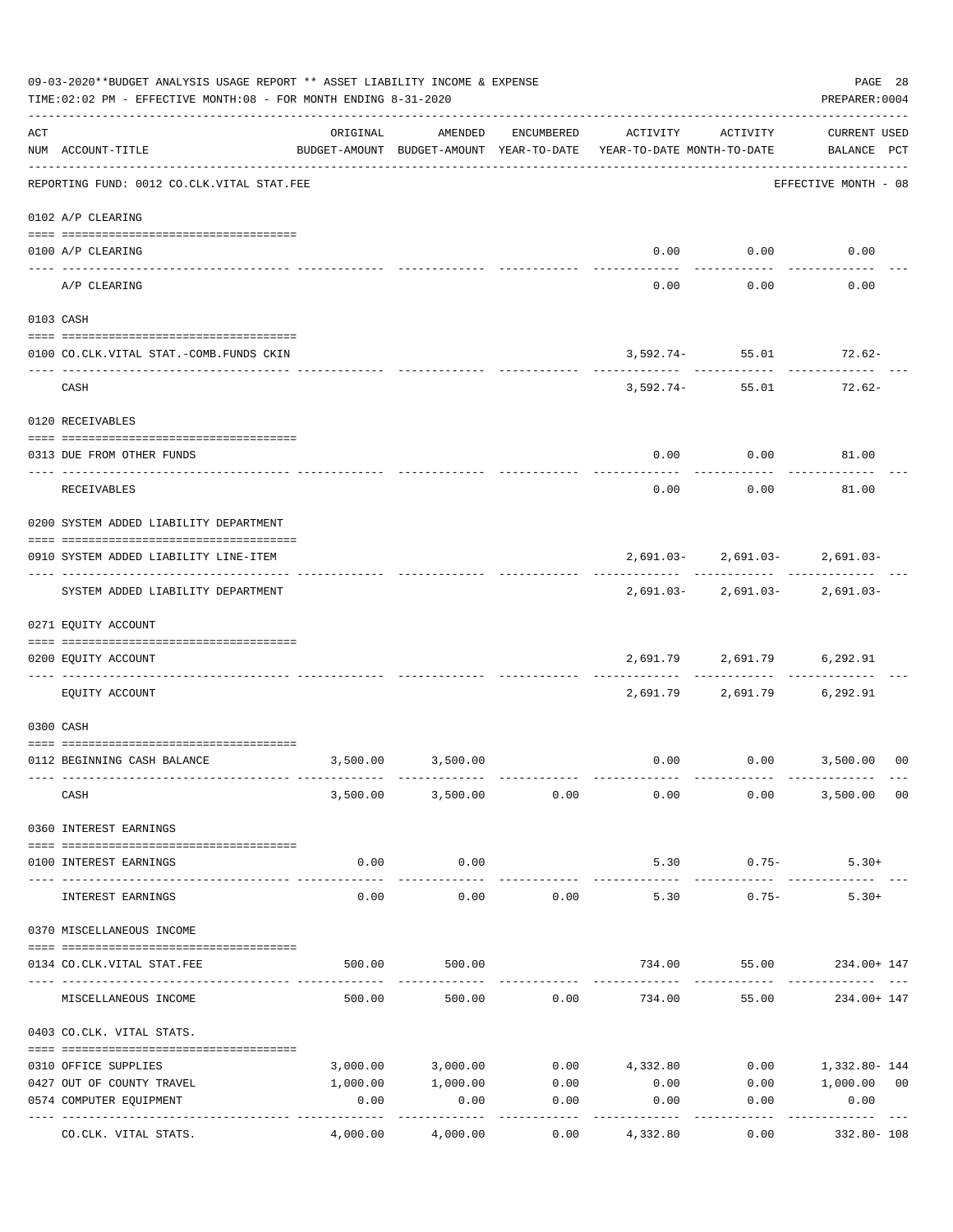| 09-03-2020**BUDGET ANALYSIS USAGE REPORT ** ASSET LIABILITY INCOME & EXPENSE<br>TIME: 02:02 PM - EFFECTIVE MONTH: 08 - FOR MONTH ENDING 8-31-2020 |               |               |              |          |                            | PAGE 29<br>PREPARER: 0004 |
|---------------------------------------------------------------------------------------------------------------------------------------------------|---------------|---------------|--------------|----------|----------------------------|---------------------------|
| ACT                                                                                                                                               | ORIGINAL      | AMENDED       | ENCUMBERED   | ACTIVITY | ACTIVITY                   | <b>CURRENT USED</b>       |
| NUM ACCOUNT-TITLE                                                                                                                                 | BUDGET-AMOUNT | BUDGET-AMOUNT | YEAR-TO-DATE |          | YEAR-TO-DATE MONTH-TO-DATE | PCT<br>BALANCE            |
| REPORTING FUND: 0012 CO.CLK.VITAL STAT.FEE                                                                                                        |               |               |              |          |                            | EFFECTIVE MONTH - 08      |
| CO. CLK. VITAL STAT. FEE                                                                                                                          |               |               |              |          |                            |                           |
| INCOME TOTALS                                                                                                                                     | 4,000.00      | 4,000.00      |              | 739.30   | 54.25                      | 3,260.70 18               |
| EXPENSE TOTALS                                                                                                                                    | 4,000.00      | 4,000.00      | 0.00         | 4,332.80 | 0.00                       | 332.80-108                |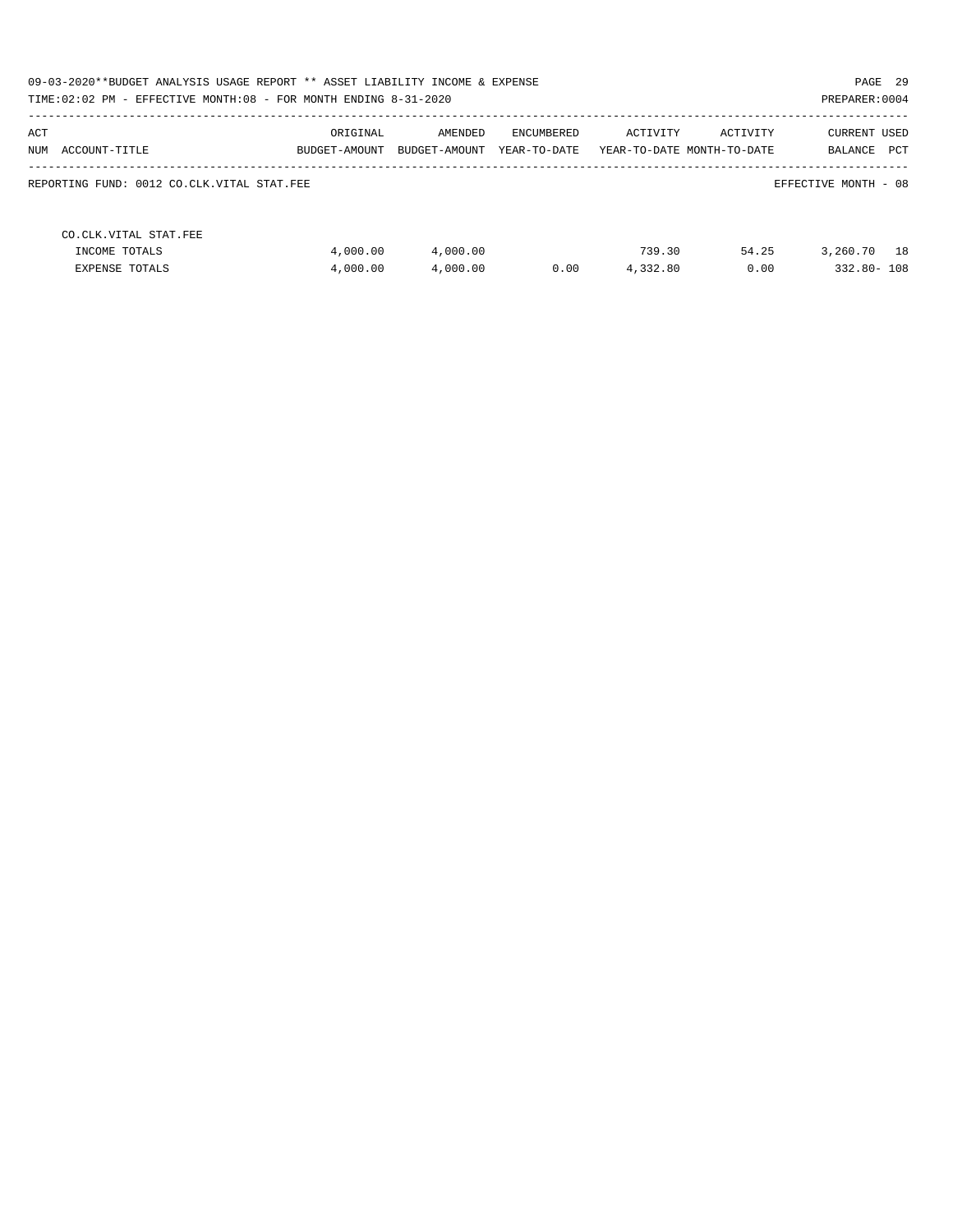|     | 09-03-2020**BUDGET ANALYSIS USAGE REPORT ** ASSET LIABILITY INCOME & EXPENSE<br>TIME: 02:02 PM - EFFECTIVE MONTH: 08 - FOR MONTH ENDING 8-31-2020 |                      |                                                     |            |                                                                     |                                      |                                    |  |  |  |  |
|-----|---------------------------------------------------------------------------------------------------------------------------------------------------|----------------------|-----------------------------------------------------|------------|---------------------------------------------------------------------|--------------------------------------|------------------------------------|--|--|--|--|
| ACT | NUM ACCOUNT-TITLE                                                                                                                                 | ORIGINAL             | AMENDED<br>BUDGET-AMOUNT BUDGET-AMOUNT YEAR-TO-DATE | ENCUMBERED | ACTIVITY<br>YEAR-TO-DATE MONTH-TO-DATE                              | ACTIVITY                             | <b>CURRENT USED</b><br>BALANCE PCT |  |  |  |  |
|     | REPORTING FUND: 0013 BAIL BONDS TRUST FUND                                                                                                        |                      |                                                     |            |                                                                     |                                      | EFFECTIVE MONTH - 08               |  |  |  |  |
|     | 0102 A/P CLEARING                                                                                                                                 |                      |                                                     |            |                                                                     |                                      |                                    |  |  |  |  |
|     | 0100 A/P CLEARING<br>---- ---------                                                                                                               |                      |                                                     |            | 0.00                                                                | 0.00                                 | 0.00                               |  |  |  |  |
|     | A/P CLEARING                                                                                                                                      |                      |                                                     |            | 0.00                                                                | 0.00                                 | 0.00                               |  |  |  |  |
|     | 0103 CASH                                                                                                                                         |                      |                                                     |            |                                                                     |                                      |                                    |  |  |  |  |
|     | 0113 SURETY BAIL BOND FEE                                                                                                                         |                      |                                                     |            |                                                                     | $1,020.00 - 1,395.00 - 4,455.00$     |                                    |  |  |  |  |
|     | CASH                                                                                                                                              |                      |                                                     |            |                                                                     | $1,020.00 - 1,395.00 - 4,455.00$     |                                    |  |  |  |  |
|     | 0207 DUE TO FUND                                                                                                                                  |                      |                                                     |            |                                                                     |                                      |                                    |  |  |  |  |
|     | 0097 DUE TO OTHER GOVERNMENTS                                                                                                                     |                      |                                                     |            | 0.00                                                                | 0.00                                 | 5,100.00                           |  |  |  |  |
|     | DUE TO FUND                                                                                                                                       |                      |                                                     |            | 0.00                                                                | 0.00                                 | 5,100.00                           |  |  |  |  |
|     | 0271 EQUITY ACCOUNT                                                                                                                               |                      |                                                     |            |                                                                     |                                      |                                    |  |  |  |  |
|     | 0200 EQUITY ACCOUNT                                                                                                                               |                      |                                                     |            | 0.00                                                                | 0.00                                 | 375.00                             |  |  |  |  |
|     | EQUITY ACCOUNT                                                                                                                                    |                      |                                                     |            | 0.00                                                                | 0.00                                 | 375.00                             |  |  |  |  |
|     | 0300 CASH                                                                                                                                         |                      |                                                     |            |                                                                     |                                      |                                    |  |  |  |  |
|     | 0113 BEGINNING CASH BALANCE                                                                                                                       | 0.00                 | 0.00                                                |            | 0.00                                                                | 0.00                                 | 0.00                               |  |  |  |  |
|     | CASH                                                                                                                                              | 0.00                 | 0.00                                                | 0.00       | 0.00                                                                | 0.00                                 | 0.00                               |  |  |  |  |
|     | 0345 BONDS                                                                                                                                        |                      |                                                     |            |                                                                     |                                      |                                    |  |  |  |  |
|     | 0113 SURETY BAIL BOND FEE                                                                                                                         | 4,000.00             | 4,000.00                                            |            |                                                                     | 7,290.00 735.00 3,290.00+182         |                                    |  |  |  |  |
|     | <b>BONDS</b>                                                                                                                                      |                      | 4,000.00 4,000.00                                   | 0.00       | 7,290.00                                                            |                                      | 735.00 3,290.00+ 182               |  |  |  |  |
|     | 0370 MISCELLANEOUS                                                                                                                                |                      |                                                     |            |                                                                     |                                      |                                    |  |  |  |  |
|     | 0130 REFUNDS & MISCELLANEOUS                                                                                                                      | 0.00                 | 0.00                                                |            | 0.00                                                                | 0.00                                 | 0.00                               |  |  |  |  |
|     | 0132 TEMPORARY BOND SECURITY                                                                                                                      | 0.00                 | 0.00<br>----------                                  |            | 0.00<br>-----------                                                 | 0.00<br>---------                    | 0.00                               |  |  |  |  |
|     | MISCELLANEOUS                                                                                                                                     | 0.00                 | 0.00                                                | 0.00       | 0.00                                                                | 0.00                                 | 0.00                               |  |  |  |  |
|     | 0498 BAIL BOND FEE EXPENSE                                                                                                                        |                      |                                                     |            |                                                                     |                                      |                                    |  |  |  |  |
|     | 0489 10% TO STATE COMPTROLLER                                                                                                                     |                      |                                                     |            | $4,000.00$ $4,000.00$ $0.00$ $8,310.00$ $2,130.00$ $4,310.00$ $208$ |                                      |                                    |  |  |  |  |
|     | BAIL BOND FEE EXPENSE                                                                                                                             | 4,000.00             | 4,000.00                                            |            | $0.00$ 8,310.00 2,130.00                                            |                                      | 4,310.00-208                       |  |  |  |  |
|     | BAIL BONDS TRUST FUND                                                                                                                             |                      |                                                     |            |                                                                     |                                      |                                    |  |  |  |  |
|     | INCOME TOTALS<br>EXPENSE TOTALS                                                                                                                   | 4,000.00<br>4,000.00 | 4,000.00<br>4,000.00                                | 0.00       |                                                                     | 7,290.00 735.00<br>8,310.00 2,130.00 | 3,290.00+ 182<br>4,310.00- 208     |  |  |  |  |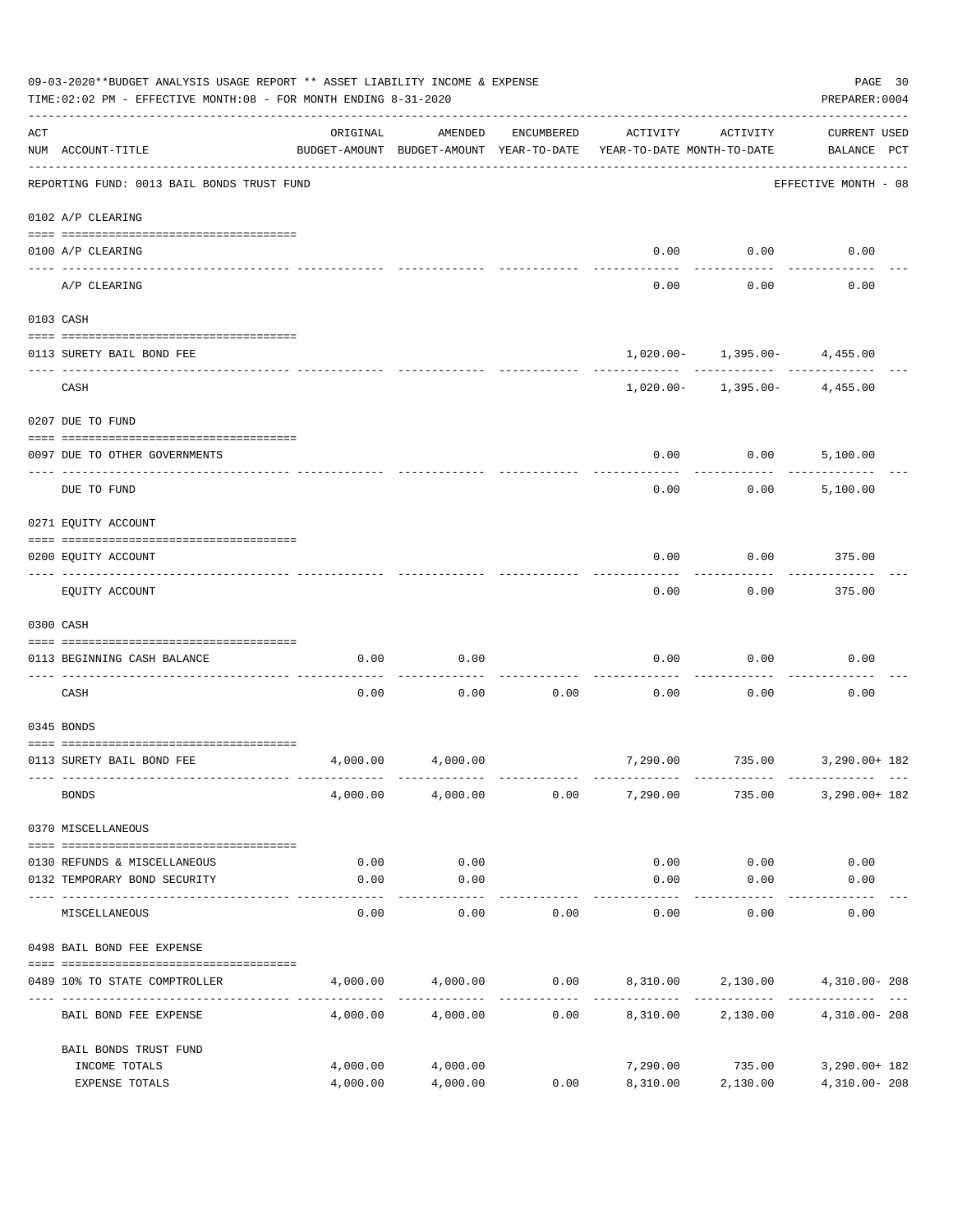|     | 09-03-2020**BUDGET ANALYSIS USAGE REPORT ** ASSET LIABILITY INCOME & EXPENSE<br>TIME: 02:02 PM - EFFECTIVE MONTH: 08 - FOR MONTH ENDING 8-31-2020 |          |                                                                                |            |                     |                        | PREPARER: 0004                     | PAGE 31                 |
|-----|---------------------------------------------------------------------------------------------------------------------------------------------------|----------|--------------------------------------------------------------------------------|------------|---------------------|------------------------|------------------------------------|-------------------------|
| ACT | NUM ACCOUNT-TITLE                                                                                                                                 | ORIGINAL | AMENDED<br>BUDGET-AMOUNT BUDGET-AMOUNT YEAR-TO-DATE YEAR-TO-DATE MONTH-TO-DATE | ENCUMBERED | ACTIVITY            | ACTIVITY               | <b>CURRENT USED</b><br>BALANCE PCT |                         |
|     | REPORTING FUND: 0014 JUSTICE CT. BLDG. SECURITY                                                                                                   |          |                                                                                |            |                     |                        | EFFECTIVE MONTH - 08               |                         |
|     | 0102 A/P CLEARING                                                                                                                                 |          |                                                                                |            |                     |                        |                                    |                         |
|     | 0100 A/P CLEARING                                                                                                                                 |          |                                                                                |            | 0.00                | 0.00                   | 0.00                               |                         |
|     | ---- ----------<br>A/P CLEARING                                                                                                                   |          |                                                                                |            | 0.00                | ---------<br>0.00      | 0.00                               |                         |
|     | 0103 CASH                                                                                                                                         |          |                                                                                |            |                     |                        |                                    |                         |
|     | 0100 JUST.CT.BLDG.SEC.-COMB.FUNDS CKING                                                                                                           |          |                                                                                |            |                     |                        | 793.28 0.00 18,833.55              |                         |
|     | CASH                                                                                                                                              |          |                                                                                |            |                     | ----------             | 793.28 0.00 18,833.55              |                         |
|     | 0120 RECEIVABLES                                                                                                                                  |          |                                                                                |            |                     |                        |                                    |                         |
|     | 0313 DUE FROM OTHER FUNDS                                                                                                                         |          |                                                                                |            | 125.18              |                        | 125.18 195.21                      |                         |
|     | RECEIVABLES                                                                                                                                       |          |                                                                                |            | 125.18              | ------------<br>125.18 | ---------<br>195.21                |                         |
|     | 0200 SYSTEM ADDED LIABILITY DEPT.                                                                                                                 |          |                                                                                |            |                     |                        |                                    |                         |
|     | 0910 SYSTEM ADDED LIABILITY LINE-ITEM                                                                                                             |          |                                                                                |            | 0.00                | 0.00                   | 0.00                               |                         |
|     | SYSTEM ADDED LIABILITY DEPT.                                                                                                                      |          |                                                                                |            | 0.00                | 0.00                   | 0.00                               |                         |
|     | 0271 EQUITY ACCOUNT                                                                                                                               |          |                                                                                |            |                     |                        |                                    |                         |
|     | 0200 EQUITY ACCOUNT                                                                                                                               |          |                                                                                |            | 125.18              |                        | 125.18 18,235.48                   |                         |
|     | EQUITY ACCOUNT                                                                                                                                    |          |                                                                                |            | ---------<br>125.18 | ------------           | ----------<br>125.18 18,235.48     |                         |
|     | 0300 CASH                                                                                                                                         |          |                                                                                |            |                     |                        |                                    |                         |
|     | 0114 BEGINNING CASH                                                                                                                               | 2,850.00 | 2,850.00                                                                       |            | 0.00                | 0.00                   | 2,850.00                           | 00                      |
|     |                                                                                                                                                   |          |                                                                                |            |                     |                        |                                    |                         |
|     | CASH                                                                                                                                              | 2,850.00 | 2,850.00                                                                       | 0.00       | 0.00                | 0.00                   | 2,850.00 00                        |                         |
|     | 0370 MISCELLANEOUS INCOME                                                                                                                         |          |                                                                                |            |                     |                        |                                    |                         |
|     | 0455 JP1 SECURITY FEE                                                                                                                             | 300.00   | 300.00                                                                         |            | 577.06              | 0.00                   | 277.06+ 192                        |                         |
|     | 0456 JP2 SECURITY FEE                                                                                                                             | 150.00   | 150.00                                                                         |            | 64.32               | 0.00                   | 85.68 43                           |                         |
|     | 0457 JP3 SECURITY FEE                                                                                                                             | 200.00   | 200.00<br>-----------                                                          |            | 151.90<br>--------  | 0.00<br>----------     | 48.10 76<br>. <u>.</u>             | $\frac{1}{2}$           |
|     | MISCELLANEOUS INCOME                                                                                                                              | 650.00   | 650.00                                                                         | 0.00       | 793.28              | 0.00                   | 143.28+ 122                        |                         |
|     | 0435 JUSTICE CT.BLDG.EXP.                                                                                                                         |          |                                                                                |            |                     |                        |                                    |                         |
|     | 0320 JP1 SECURITY EXPENSE                                                                                                                         |          | 1,000.00 1,000.00                                                              | 0.00       | 0.00                |                        | 0.00 1,000.00                      | 0 <sub>0</sub>          |
|     | 0321 JP2 SECURITY EXPENSE                                                                                                                         | 1,000.00 | 1,000.00                                                                       | 0.00       | 0.00                |                        | 0.00<br>1,000.00                   | 0 <sub>0</sub>          |
|     | 0322 JP3 SECURITY EXPENSE                                                                                                                         | 1,500.00 | 1,500.00<br>-----------                                                        | 0.00       | 0.00                | 0.00                   | 1,500.00                           | 0 <sub>0</sub><br>$---$ |
|     | JUSTICE CT.BLDG.EXP.                                                                                                                              | 3,500.00 | 3,500.00                                                                       | 0.00       | 0.00                | 0.00                   | 3,500.00 00                        |                         |
|     | JUSTICE CT. BLDG. SECURITY                                                                                                                        |          |                                                                                |            |                     |                        |                                    |                         |
|     | INCOME TOTALS                                                                                                                                     |          | 3,500.00 3,500.00                                                              |            | 793.28              |                        | 0.00<br>2,706.72                   | 23                      |
|     | EXPENSE TOTALS                                                                                                                                    | 3,500.00 | 3,500.00                                                                       | 0.00       | 0.00                | 0.00                   | 3,500.00                           | 0 <sub>0</sub>          |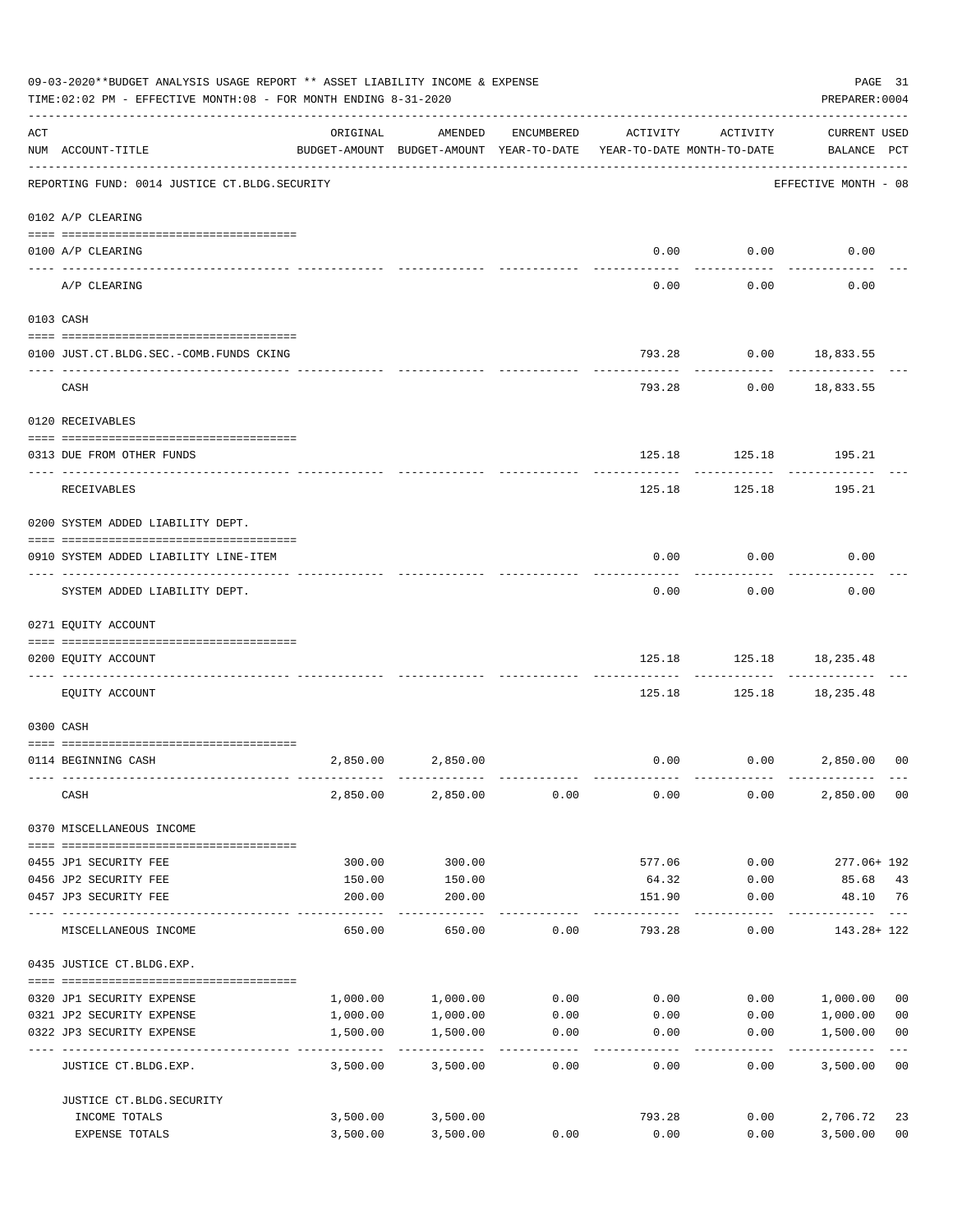|     | 09-03-2020**BUDGET ANALYSIS USAGE REPORT ** ASSET LIABILITY INCOME & EXPENSE<br>TIME: 02:02 PM - EFFECTIVE MONTH: 08 - FOR MONTH ENDING 8-31-2020 |          |                            |                     |                                                                                 |                                                | PAGE 32<br>PREPARER: 0004   |                |
|-----|---------------------------------------------------------------------------------------------------------------------------------------------------|----------|----------------------------|---------------------|---------------------------------------------------------------------------------|------------------------------------------------|-----------------------------|----------------|
| ACT | NUM ACCOUNT-TITLE<br>--------------------------------------                                                                                       | ORIGINAL | AMENDED                    | ENCUMBERED          | ACTIVITY<br>BUDGET-AMOUNT BUDGET-AMOUNT YEAR-TO-DATE YEAR-TO-DATE MONTH-TO-DATE | ACTIVITY                                       | CURRENT USED<br>BALANCE PCT |                |
|     | REPORTING FUND: 0016 CO.JUDGE EXCESS SUPP.                                                                                                        |          |                            |                     |                                                                                 |                                                | EFFECTIVE MONTH - 08        |                |
|     | 0102 A/P CLEARING                                                                                                                                 |          |                            |                     |                                                                                 |                                                |                             |                |
|     | 0100 A/P CLEARING                                                                                                                                 |          |                            |                     | 0.00                                                                            | 0.00                                           | 0.00                        |                |
|     | ---- ---------<br>A/P CLEARING                                                                                                                    |          |                            |                     | 0.00                                                                            | 0.00                                           | 0.00                        |                |
|     | 0103 CASH                                                                                                                                         |          |                            |                     |                                                                                 |                                                |                             |                |
|     |                                                                                                                                                   |          |                            |                     |                                                                                 |                                                |                             |                |
|     | 0100 CO.JUDGE EXCESS SUPP.-COMB.FUND CK                                                                                                           |          |                            |                     |                                                                                 | $1,397.12 - 1.90 - 16,227.55$                  |                             |                |
|     | CASH                                                                                                                                              |          |                            |                     |                                                                                 | -------------<br>$1,397.12 - 1.90 - 16,227.55$ |                             |                |
|     | 0200 SYSTEM ADDED LIABILITY DEPARTMENT                                                                                                            |          |                            |                     |                                                                                 |                                                |                             |                |
|     |                                                                                                                                                   |          |                            |                     |                                                                                 |                                                |                             |                |
|     | 0910 SYSTEM ADDED LIABILITY LINE-ITEM                                                                                                             |          |                            |                     |                                                                                 | 217.00 217.00 217.00                           |                             |                |
|     | SYSTEM ADDED LIABILITY DEPARTMENT                                                                                                                 |          |                            |                     | 217.00                                                                          | 217.00                                         | 217.00                      |                |
|     | 0271 EQUITY ACCOUNT                                                                                                                               |          |                            |                     |                                                                                 |                                                |                             |                |
|     |                                                                                                                                                   |          |                            |                     |                                                                                 |                                                |                             |                |
|     | 0200 EQUITY ACCOUNT                                                                                                                               |          |                            |                     |                                                                                 | $217.00 - 217.00 - 17,407.67$                  |                             |                |
|     | EQUITY ACCOUNT                                                                                                                                    |          |                            |                     |                                                                                 | 217.00- 217.00- 17,407.67                      |                             |                |
|     | 0300 CASH                                                                                                                                         |          |                            |                     |                                                                                 |                                                |                             |                |
|     | 0116 BEGINNING CASH BALANCE<br>______________________________________                                                                             |          | 3,000.00 3,000.00          |                     | 0.00<br>---------------------------                                             | 0.00<br>----------                             | 3,000.00                    | 00             |
|     | CASH                                                                                                                                              |          | $3,000.00$ $3,000.00$ 0.00 |                     | 0.00                                                                            | 0.00                                           | 3,000.00                    | - 00           |
|     | 0370 MISCELLANEOUS INCOME                                                                                                                         |          |                            |                     |                                                                                 |                                                |                             |                |
|     |                                                                                                                                                   |          |                            |                     |                                                                                 |                                                |                             |                |
|     | 0149 CO. JUDGE EXCESS SUPP.                                                                                                                       | 0.00     | 0.00                       |                     | 0.00                                                                            | 0.00                                           | 0.00                        |                |
|     | MISCELLANEOUS INCOME                                                                                                                              | 0.00     | 0.00                       | 0.00                | 0.00                                                                            | 0.00                                           | 0.00                        |                |
|     | 0400 CO. JUDGE EXCESS SUPP.                                                                                                                       |          |                            |                     |                                                                                 |                                                |                             |                |
|     | 0310 OFFICE SUPPLIES                                                                                                                              | 300.00   | 453.84                     | 0.00                | 742.02                                                                          | 0.00                                           | $288.18 - 163$              |                |
|     | 0311 POSTAL EXPENSE                                                                                                                               | 1,500.00 | 1,500.00                   | 0.00                | 543.10                                                                          | 1.90                                           | 956.90                      | 36             |
|     | 0427 OUT OF COUNTY TRAVEL                                                                                                                         | 500.00   | 500.00                     | 0.00                | 0.00                                                                            | 0.00                                           | 500.00                      | 0 <sub>0</sub> |
|     | 0572 OFFICE EQUIPMENT                                                                                                                             | 400.00   | 400.00                     | 0.00                | 0.00                                                                            | 0.00                                           | 400.00                      | 0 <sub>0</sub> |
|     | 0590 COUNTY JUDGE BOOKS                                                                                                                           | 300.00   | 146.16                     | 0.00<br>$- - - - -$ | 112.00                                                                          | 0.00                                           | 34.16                       | 77<br>$---$    |
|     | CO. JUDGE EXCESS SUPP.                                                                                                                            | 3,000.00 | 3,000.00                   | 0.00                | 1,397.12                                                                        | 1.90                                           | 1,602.88 47                 |                |
|     | CO.JUDGE EXCESS SUPP.                                                                                                                             |          |                            |                     |                                                                                 |                                                |                             |                |
|     | INCOME TOTALS                                                                                                                                     | 3,000.00 | 3,000.00                   |                     | 0.00                                                                            | 0.00                                           | 3,000.00                    | 00             |
|     | EXPENSE TOTALS                                                                                                                                    | 3,000.00 | 3,000.00                   | 0.00                | 1,397.12                                                                        | 1.90                                           | 1,602.88                    | 47             |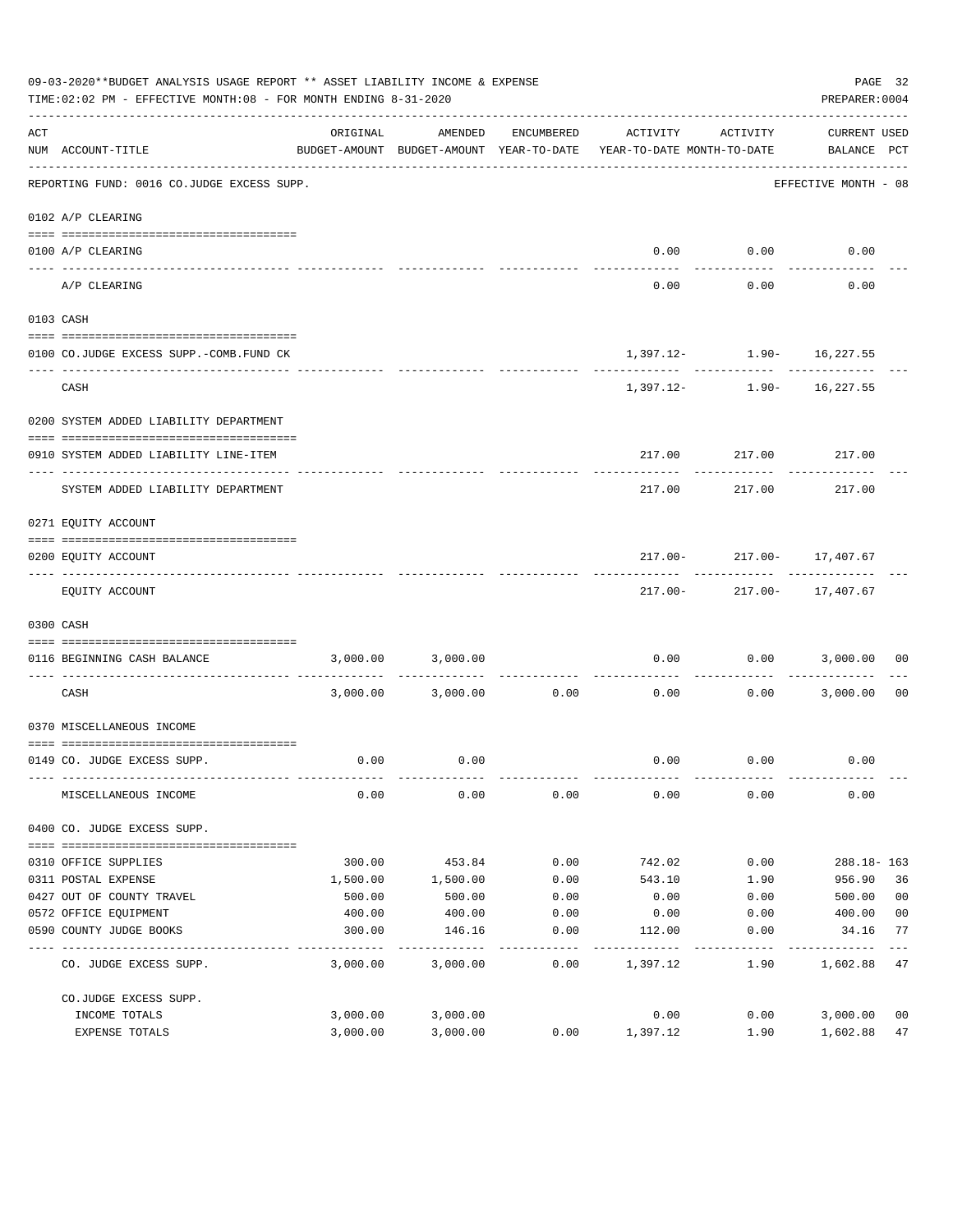|     | 09-03-2020**BUDGET ANALYSIS USAGE REPORT ** ASSET LIABILITY INCOME & EXPENSE<br>TIME: 02:02 PM - EFFECTIVE MONTH: 08 - FOR MONTH ENDING 8-31-2020 |                                                                                 |                     |                      |                        |                     |                                    |                |  |
|-----|---------------------------------------------------------------------------------------------------------------------------------------------------|---------------------------------------------------------------------------------|---------------------|----------------------|------------------------|---------------------|------------------------------------|----------------|--|
| ACT | NUM ACCOUNT-TITLE                                                                                                                                 | ORIGINAL<br>BUDGET-AMOUNT BUDGET-AMOUNT YEAR-TO-DATE YEAR-TO-DATE MONTH-TO-DATE | AMENDED             | ENCUMBERED           | ACTIVITY               | ACTIVITY            | <b>CURRENT USED</b><br>BALANCE PCT |                |  |
|     | REPORTING FUND: 0017 PROBATE JUDGES EDUCATION                                                                                                     |                                                                                 |                     |                      |                        |                     | EFFECTIVE MONTH - 08               |                |  |
|     | 0102 A/P CLEARING                                                                                                                                 |                                                                                 |                     |                      |                        |                     |                                    |                |  |
|     | 0100 A/P CLEARING                                                                                                                                 |                                                                                 |                     |                      | 0.00                   | 0.00                | 0.00                               |                |  |
|     | ----- ---------<br>A/P CLEARING                                                                                                                   |                                                                                 |                     |                      | 0.00                   | 0.00                | 0.00                               |                |  |
|     | 0103 CASH                                                                                                                                         |                                                                                 |                     |                      |                        |                     |                                    |                |  |
|     | 0100 PROB.JUDGES ED. - COMB. FUNDS CKING                                                                                                          |                                                                                 |                     |                      | 600.02                 | 55.00               | 5,837.52                           |                |  |
|     | CASH                                                                                                                                              |                                                                                 |                     |                      | 600.02                 | ---------<br>55.00  | 5,837.52                           |                |  |
|     | 0120 RECEIVABLES                                                                                                                                  |                                                                                 |                     |                      |                        |                     |                                    |                |  |
|     | 0313 DUE FROM OTHER FUNDS                                                                                                                         |                                                                                 |                     |                      |                        | 15.00 15.00         | 60.00                              |                |  |
|     | RECEIVABLES                                                                                                                                       |                                                                                 |                     |                      | 15.00                  | ---------<br>15.00  | 60.00                              |                |  |
|     | 0271 EQUITY ACCOUNT                                                                                                                               |                                                                                 |                     |                      |                        |                     |                                    |                |  |
|     | 0200 EQUITY ACCOUNT                                                                                                                               |                                                                                 |                     |                      | 15.00                  | 15.00               | 5,297.50                           |                |  |
|     | EQUITY ACCOUNT                                                                                                                                    |                                                                                 |                     |                      | 15.00                  | ---------<br>15.00  | 5,297.50                           |                |  |
|     | 0300 CASH                                                                                                                                         |                                                                                 |                     |                      |                        |                     |                                    |                |  |
|     | 0117 BEGINNING CASH BALANCE                                                                                                                       | 1,450.00                                                                        | 1,450.00            |                      | 0.00                   | 0.00                | 1,450.00                           | 00             |  |
|     | CASH                                                                                                                                              |                                                                                 | 1,450.00 1,450.00   | ------------<br>0.00 | 0.00                   | .                   | $0.00$ 1,450.00                    | 00             |  |
|     | 0340 FEES OF OFFICE                                                                                                                               |                                                                                 |                     |                      |                        |                     |                                    |                |  |
|     | 0131 PROBATE JUDGES EDUCATION                                                                                                                     |                                                                                 | 150.00 150.00       |                      |                        |                     | 600.02 55.00 450.02+400            |                |  |
|     | FEES OF OFFICE                                                                                                                                    | 150.00                                                                          | 150.00              | 0.00                 | 600.02                 | 55.00               | $450.02 + 400$                     |                |  |
|     | 0370 MISCELLANEOUS                                                                                                                                |                                                                                 |                     |                      |                        |                     |                                    |                |  |
|     | 0130 REFUNDS & MISCELLANEOUS                                                                                                                      | 0.00                                                                            | 0.00                |                      | 0.00                   | 0.00                | 0.00                               |                |  |
|     | MISCELLANEOUS                                                                                                                                     | 0.00                                                                            | -----------<br>0.00 | 0.00                 | --------------<br>0.00 | -----------<br>0.00 | 0.00                               |                |  |
|     | 0400 PROBATE JUDGES EDUCATION                                                                                                                     |                                                                                 |                     |                      |                        |                     |                                    |                |  |
|     | 0427 OUT OF COUNTY TRAVEL                                                                                                                         | 1,600.00                                                                        | 1,600.00            | 0.00                 | 0.00                   |                     | $0.00$ 1,600.00 00                 |                |  |
|     | PROBATE JUDGES EDUCATION                                                                                                                          |                                                                                 | 1,600.00 1,600.00   | -----------<br>0.00  | 0.00                   |                     | 0.00<br>1,600.00                   | 0 <sub>0</sub> |  |
|     | PROBATE JUDGES EDUCATION                                                                                                                          |                                                                                 |                     |                      |                        |                     |                                    |                |  |
|     | INCOME TOTALS                                                                                                                                     | 1,600.00                                                                        | 1,600.00            |                      | 600.02                 | 55.00               | 999.98                             | 38             |  |
|     | EXPENSE TOTALS                                                                                                                                    | 1,600.00                                                                        | 1,600.00            | 0.00                 | 0.00                   | 0.00                | 1,600.00                           | 0 <sub>0</sub> |  |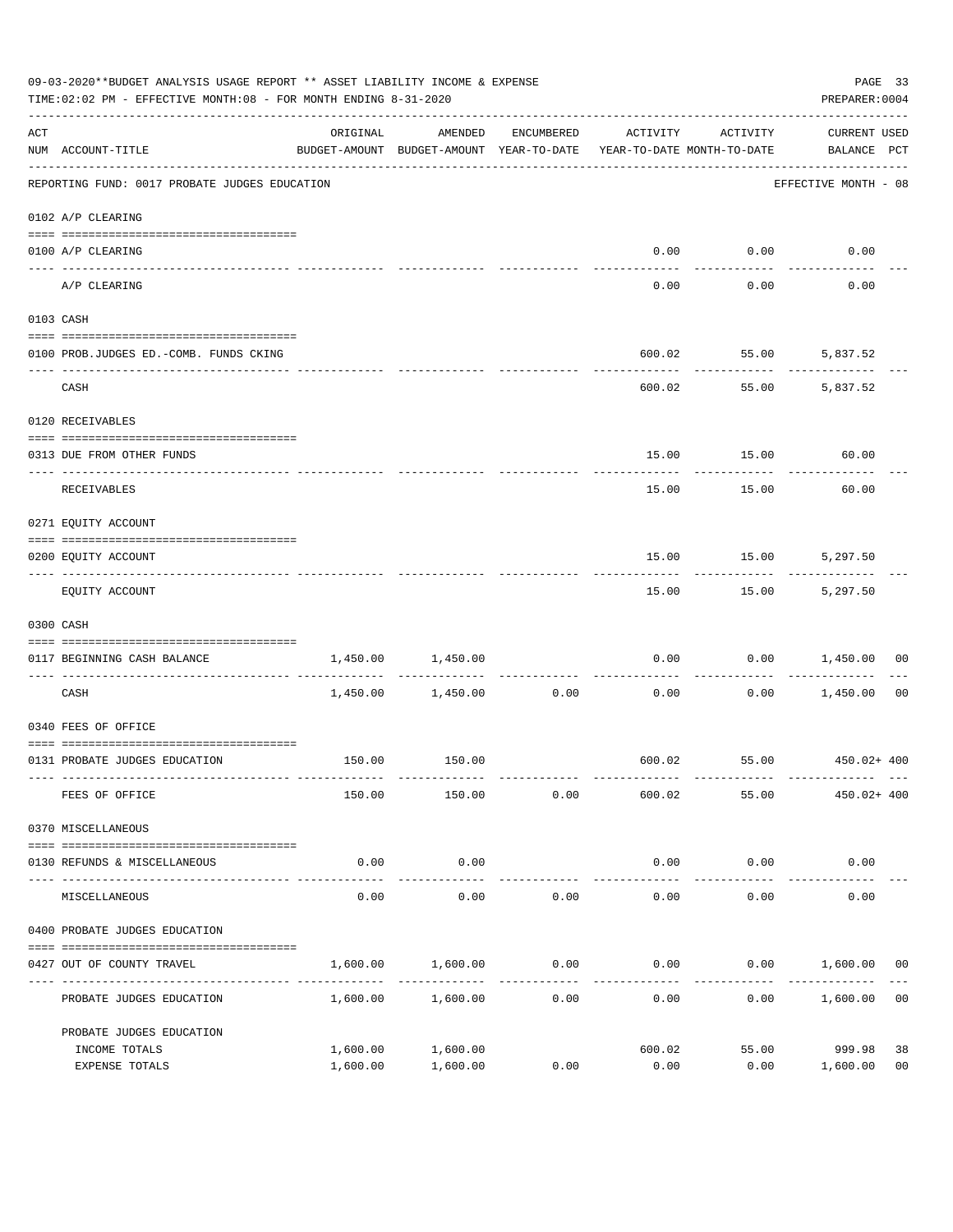| 09-03-2020**BUDGET ANALYSIS USAGE REPORT ** ASSET LIABILITY INCOME & EXPENSE<br>PAGE 34<br>TIME:02:02 PM - EFFECTIVE MONTH:08 - FOR MONTH ENDING 8-31-2020<br>PREPARER: 0004 |                                                                |           |                                                     |             |                                        |                                                               |                                    |  |
|------------------------------------------------------------------------------------------------------------------------------------------------------------------------------|----------------------------------------------------------------|-----------|-----------------------------------------------------|-------------|----------------------------------------|---------------------------------------------------------------|------------------------------------|--|
| ACT                                                                                                                                                                          | NUM ACCOUNT-TITLE                                              | ORIGINAL  | AMENDED<br>BUDGET-AMOUNT BUDGET-AMOUNT YEAR-TO-DATE | ENCUMBERED  | ACTIVITY<br>YEAR-TO-DATE MONTH-TO-DATE | ACTIVITY                                                      | <b>CURRENT USED</b><br>BALANCE PCT |  |
|                                                                                                                                                                              | REPORTING FUND: 0018 CO.CLERK RECORD MNGMT.                    |           |                                                     |             |                                        |                                                               | EFFECTIVE MONTH - 08               |  |
|                                                                                                                                                                              | 0100 PAYROLL                                                   |           |                                                     |             |                                        |                                                               |                                    |  |
|                                                                                                                                                                              | 0100 PAYROLL                                                   |           |                                                     |             | 0.00                                   | 0.00                                                          | 0.00                               |  |
|                                                                                                                                                                              | PAYROLL                                                        |           |                                                     |             | 0.00                                   | 0.00                                                          | 0.00                               |  |
|                                                                                                                                                                              | 0102 A/P CLEARING                                              |           |                                                     |             |                                        |                                                               |                                    |  |
|                                                                                                                                                                              | 0100 A/P CLEARING                                              |           |                                                     |             | 0.00                                   | 0.00                                                          | 0.00                               |  |
|                                                                                                                                                                              | A/P CLEARING                                                   |           |                                                     |             | 0.00                                   | 0.00                                                          | 0.00                               |  |
|                                                                                                                                                                              | 0103 CASH                                                      |           |                                                     |             |                                        |                                                               |                                    |  |
|                                                                                                                                                                              | 0100 CO.CLK.REC.MNGMT.-COMB.FUNDS CKING                        |           |                                                     |             |                                        | $4,466.96 - 4,215.60$                                         | 75,257.65                          |  |
|                                                                                                                                                                              | CASH                                                           |           |                                                     |             |                                        | $4,466.96 - 4,215.60$                                         | . <u>.</u><br>75,257.65            |  |
|                                                                                                                                                                              | 0120 RECEIVABLES                                               |           |                                                     |             |                                        |                                                               |                                    |  |
|                                                                                                                                                                              | 0313 DUE FROM OTHER FUNDS                                      |           |                                                     |             |                                        | 1,400.14 1,400.14 7,397.84                                    |                                    |  |
|                                                                                                                                                                              | RECEIVABLES                                                    |           |                                                     |             |                                        | ----------<br>1,400.14 1,400.14 7,397.84                      |                                    |  |
|                                                                                                                                                                              | 0200 SYSTEM ADDED LIABILITY DEPARTMENT                         |           |                                                     |             |                                        |                                                               |                                    |  |
|                                                                                                                                                                              | 0150 ACCRUED SALARY PAYABLE                                    |           |                                                     |             | 23.79-                                 |                                                               | $23.79 - 1,067.12$                 |  |
|                                                                                                                                                                              | 0155 ACCRUED FRINGE BENEFITS                                   |           |                                                     |             | 77.30                                  | 77.30                                                         | 747.32                             |  |
|                                                                                                                                                                              | 0910 SYSTEM ADDED LIABILITY LINE-ITEM                          |           |                                                     |             | 7,706.52-                              | 1,693.52-                                                     | 7,706.52-                          |  |
|                                                                                                                                                                              | SYSTEM ADDED LIABILITY DEPARTMENT                              |           |                                                     |             |                                        | ---------  -------------  ------------<br>7,653.01- 1,640.01- | $5,892.08-$                        |  |
|                                                                                                                                                                              | 0271 EQUITY ACCOUNT                                            |           |                                                     |             |                                        |                                                               |                                    |  |
|                                                                                                                                                                              | 0200 EQUITY ACCOUNT                                            |           |                                                     |             |                                        | 3,057.74 3,057.74 87,019.12                                   |                                    |  |
|                                                                                                                                                                              | EQUITY ACCOUNT                                                 |           |                                                     |             |                                        | 3,057.74 3,057.74 87,019.12                                   |                                    |  |
|                                                                                                                                                                              | 0300 CASH                                                      |           |                                                     |             |                                        |                                                               |                                    |  |
|                                                                                                                                                                              |                                                                |           |                                                     |             |                                        |                                                               |                                    |  |
|                                                                                                                                                                              | 0118 BEGINNING CASH BALANCE                                    |           | 40, 174. 19 40, 174. 19                             |             |                                        | $0.00$ $0.00$ $40,174.19$ 00                                  |                                    |  |
|                                                                                                                                                                              | CASH                                                           |           | 40, 174. 19   40, 174. 19   0.00                    |             | 0.00                                   |                                                               | $0.00$ $40,174.19$ 00              |  |
|                                                                                                                                                                              | 0360 INTEREST EARNINGS                                         |           |                                                     |             |                                        |                                                               |                                    |  |
|                                                                                                                                                                              | 0100 INTEREST EARNINGS<br>------------------------------------ |           | 100.00 100.00<br>.                                  |             | ----------------------------           | 87.06   11.81-   12.94   87                                   |                                    |  |
|                                                                                                                                                                              | INTEREST EARNINGS                                              | 100.00    |                                                     | 100.00 0.00 | 87.06                                  |                                                               | $11.81 - 12.94 87$                 |  |
|                                                                                                                                                                              | 0370 MISCELLANEOUS INCOME                                      |           |                                                     |             |                                        |                                                               |                                    |  |
|                                                                                                                                                                              | 0130 REFUNDS & MISCELLANEOUS                                   | 0.00      | 0.00                                                |             | 0.00                                   | 0.00                                                          | 0.00                               |  |
|                                                                                                                                                                              | 0131 SUBSCRIPTION/IMAGES FEES                                  | 0.00      | 0.00                                                |             |                                        | $10,059.50$ $3,358.50$ $10,059.50+$                           |                                    |  |
|                                                                                                                                                                              | 0133 CO.CLERK PRESERVE REC FEE                                 | 55,015.11 | 55,015.11                                           |             | 73,704.23                              | 8,445.68                                                      | 18,689.12+ 134                     |  |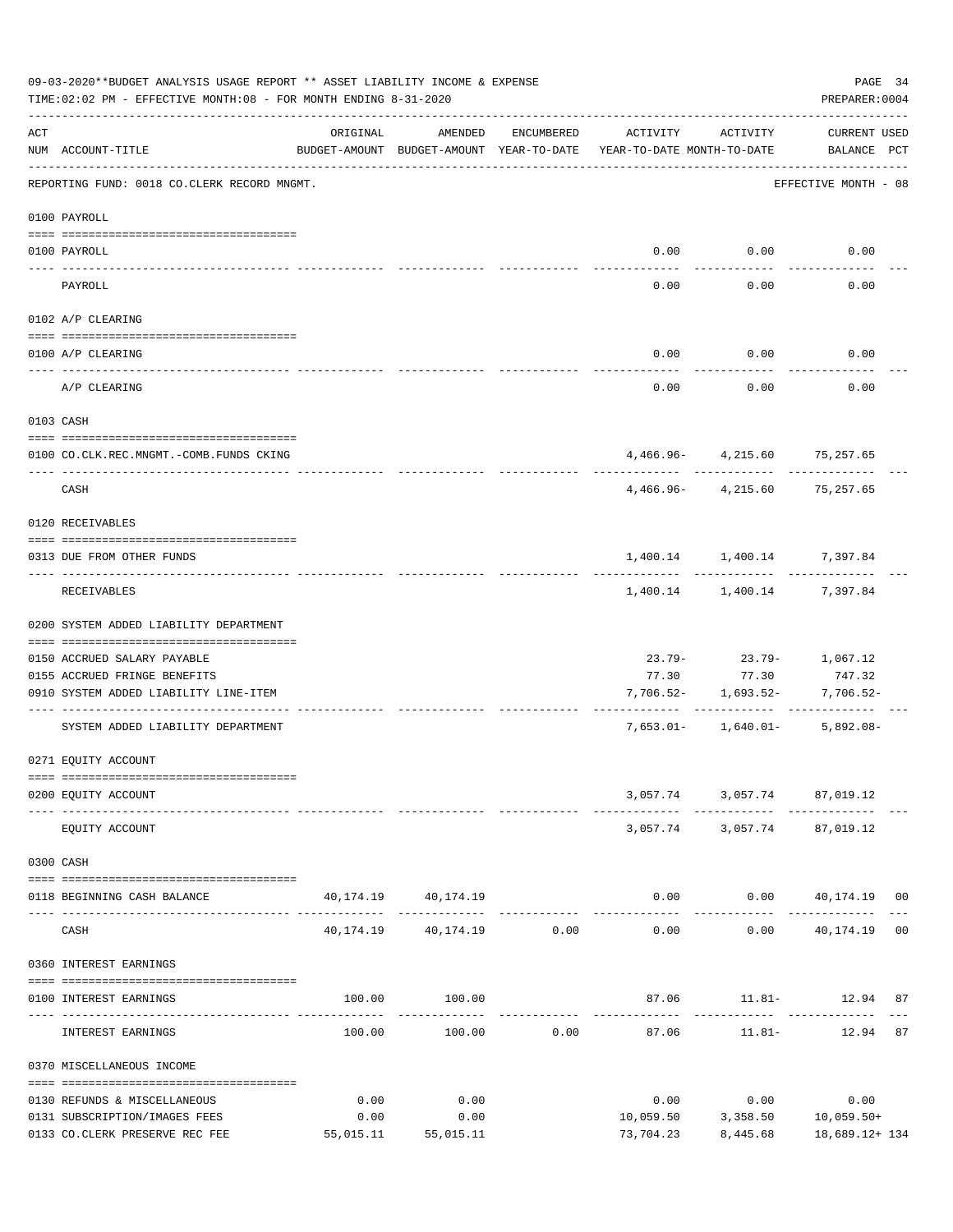| 09-03-2020**BUDGET ANALYSIS USAGE REPORT ** ASSET LIABILITY INCOME & EXPENSE | PAGE |  |
|------------------------------------------------------------------------------|------|--|
|------------------------------------------------------------------------------|------|--|

| ACT | NUM ACCOUNT-TITLE                           | ORIGINAL<br>BUDGET-AMOUNT BUDGET-AMOUNT YEAR-TO-DATE YEAR-TO-DATE MONTH-TO-DATE | AMENDED                                                        |      | ENCUMBERED ACTIVITY ACTIVITY |                    | <b>CURRENT USED</b><br>BALANCE PCT     |    |
|-----|---------------------------------------------|---------------------------------------------------------------------------------|----------------------------------------------------------------|------|------------------------------|--------------------|----------------------------------------|----|
|     | REPORTING FUND: 0018 CO.CLERK RECORD MNGMT. |                                                                                 |                                                                |      |                              |                    | EFFECTIVE MONTH - 08                   |    |
|     | MISCELLANEOUS INCOME                        |                                                                                 | 55,015.11 55,015.11 0.00 83,763.73 11,804.18 28,748.62+ 152    |      |                              |                    |                                        |    |
|     | 0402 CO.CLERK RECORD MNGMT.                 |                                                                                 |                                                                |      |                              |                    |                                        |    |
|     | 0103 SALARY ASSISTANT                       |                                                                                 | 25, 223, 00 25, 223, 00                                        | 0.00 |                              |                    | 23,282.88 1,940.24 1,940.12 92         |    |
|     | 0107 SALARY TEMP/EXTRA                      | 0.00                                                                            | 0.00                                                           | 0.00 | 0.00                         | 0.00               | 0.00                                   |    |
|     | 0201 SOCIAL SECURITY TAXES                  |                                                                                 | 1,563.83 1,563.83                                              | 0.00 | 1,443.60 120.30              |                    | 120.23                                 | 92 |
|     | 0202 GROUP HEALTH INSURANCE                 | 11,870.88                                                                       | 11,870.88                                                      | 0.00 | 10,878.12                    | 988.92             | 992.76                                 | 92 |
|     | 0203 RETIREMENT                             |                                                                                 | 2,948.57 2,948.57                                              | 0.00 | 2,719.29                     | 228.76             | 229.28                                 | 92 |
|     | 0204 WORKERS COMPENSATION                   | 75.67                                                                           | 75.67                                                          | 0.00 | 77.16                        | 0.00               | 1.49- 102                              |    |
|     | 0205 MEDICARE TAX                           | 367.75                                                                          | 367.75                                                         | 0.00 | 337.68                       | 28.14              | 30.07                                  | 92 |
|     | 0310 OFFICE SUPPLIES                        | 600.00                                                                          | 600.00                                                         | 0.00 | $176.53$ 0.00                |                    | 423.47                                 | 29 |
|     | 0312 IMAGING SYSTEM                         |                                                                                 | 51,204.00 51,204.00                                            |      |                              |                    | $0.00$ 42,880.00 4,288.00 8,324.00 84  |    |
|     | 0315 COPIER MAINTENANCE                     | 435.60                                                                          | 435.60                                                         | 0.00 | 527.08                       | 0.00               | 91.48- 121                             |    |
|     | 0420 TELEPHONE                              | 0.00                                                                            | 0.00                                                           | 0.00 | 0.00                         | 0.00               | 0.00                                   |    |
|     | 0437 DIGITAL IMAGING OF MICROFILM           | 0.00                                                                            | 0.00                                                           | 0.00 | 0.00                         | 0.00               | 0.00                                   |    |
|     | 0453 COMPUTER SOFTWARE                      | 0.00                                                                            | 0.00                                                           | 0.00 | 0.00                         | 0.00               | 0.00                                   |    |
|     | 0490 CO. CLERK MISCELLANEOUS                | 500.00                                                                          | 500.00                                                         | 0.00 | $0.00$ 0.00                  |                    | 500.00                                 | 00 |
|     | 0574 COMPUTER EQUIPMENT                     | 500.00                                                                          | 500.00                                                         | 0.00 | 0.00                         | 0.00               | 500.00                                 | 00 |
|     | CO.CLERK RECORD MNGMT.                      |                                                                                 | 95,289.30  95,289.30  0.00  82,322.34  7,594.36  12,966.96  86 |      |                              |                    |                                        |    |
|     | CO.CLERK RECORD MNGMT.                      |                                                                                 |                                                                |      |                              |                    |                                        |    |
|     | INCOME TOTALS                               |                                                                                 | 95,289.30 95,289.30                                            |      |                              |                    | 83,850.79   11,792.37   11,438.51   88 |    |
|     | <b>EXPENSE TOTALS</b>                       | 95,289.30                                                                       | 95,289.30                                                      | 0.00 |                              | 82,322.34 7,594.36 | 12,966.96 86                           |    |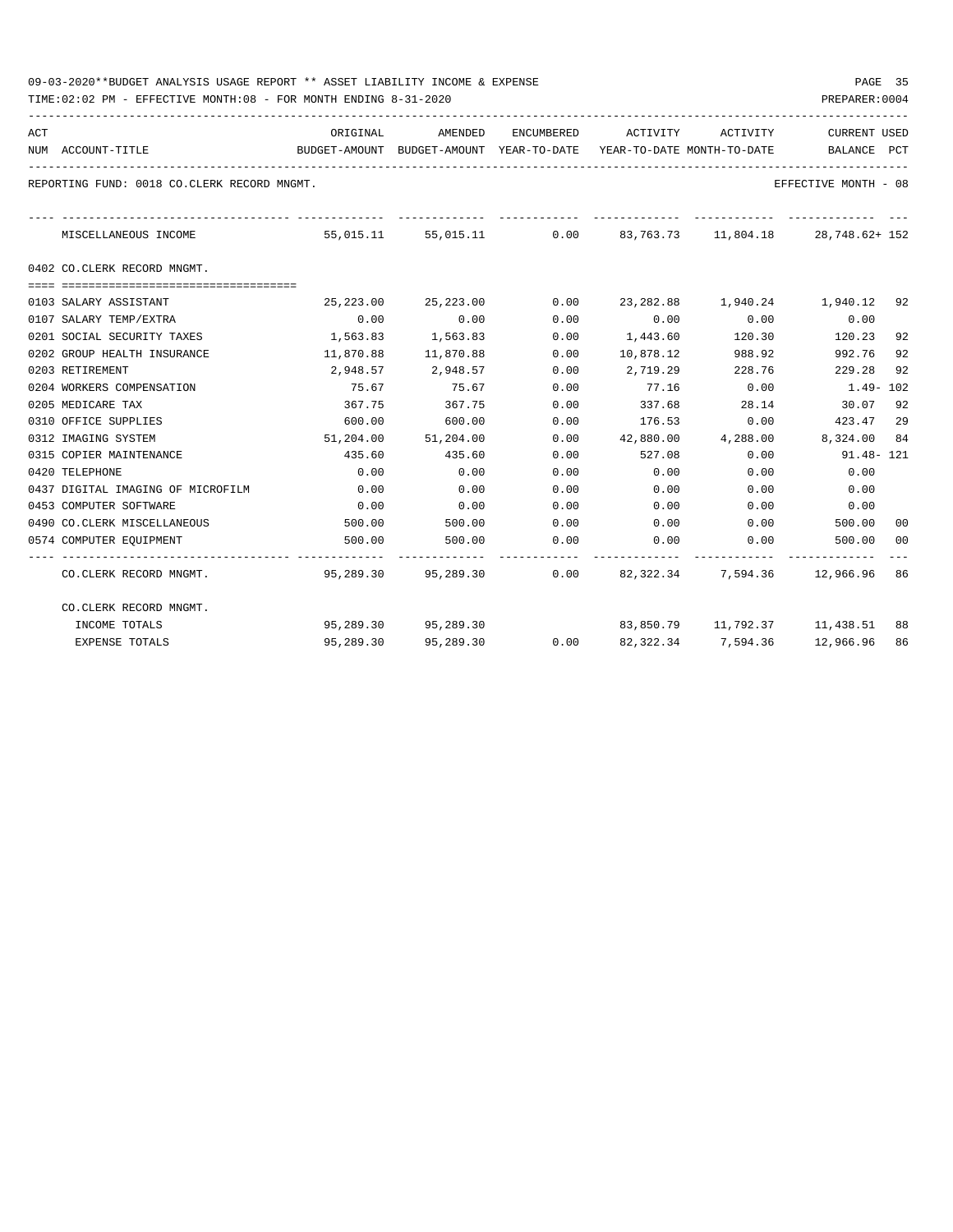|     | 09-03-2020**BUDGET ANALYSIS USAGE REPORT ** ASSET LIABILITY INCOME & EXPENSE<br>TIME:02:02 PM - EFFECTIVE MONTH:08 - FOR MONTH ENDING 8-31-2020 |          |                                                     |             |                                        |                            | PAGE 36<br>PREPARER: 0004                    |    |
|-----|-------------------------------------------------------------------------------------------------------------------------------------------------|----------|-----------------------------------------------------|-------------|----------------------------------------|----------------------------|----------------------------------------------|----|
| ACT | NUM ACCOUNT-TITLE                                                                                                                               | ORIGINAL | AMENDED<br>BUDGET-AMOUNT BUDGET-AMOUNT YEAR-TO-DATE | ENCUMBERED  | ACTIVITY<br>YEAR-TO-DATE MONTH-TO-DATE | ACTIVITY                   | <b>CURRENT USED</b><br>BALANCE PCT           |    |
|     | REPORTING FUND: 0019 DIST.CLK.RECORDS MNGMT.                                                                                                    |          |                                                     |             |                                        |                            | EFFECTIVE MONTH - 08                         |    |
|     | 0100 PAYROLL                                                                                                                                    |          |                                                     |             |                                        |                            |                                              |    |
|     | 0100 PAYROLL<br>---- ----                                                                                                                       |          |                                                     |             | 0.00                                   | 0.00<br>-------            | 0.00                                         |    |
|     | PAYROLL                                                                                                                                         |          |                                                     |             | 0.00                                   | 0.00                       | 0.00                                         |    |
|     | 0102 A/P CLEARING                                                                                                                               |          |                                                     |             |                                        |                            |                                              |    |
|     | 0100 A/P CLEARING                                                                                                                               |          |                                                     |             | 0.00                                   | 0.00                       | 0.00                                         |    |
|     | A/P CLEARING                                                                                                                                    |          |                                                     |             | 0.00                                   | 0.00                       | 0.00                                         |    |
|     | 0103 CASH                                                                                                                                       |          |                                                     |             |                                        |                            |                                              |    |
|     | 0100 DIST.CLK.REC.MNGMT-COMB.FUNDS CKIN                                                                                                         |          |                                                     |             |                                        | 8,665.72- 496.96- 5,057.59 |                                              |    |
|     | CASH                                                                                                                                            |          |                                                     |             | 8,665.72-                              | ------------<br>496.96-    | 5,057.59                                     |    |
|     | 0120 RECEIVABLES                                                                                                                                |          |                                                     |             |                                        |                            |                                              |    |
|     | 0313 DUE FROM OTHER FUNDS                                                                                                                       |          |                                                     |             |                                        | 133.85 133.85              | 281.70                                       |    |
|     | RECEIVABLES                                                                                                                                     |          |                                                     |             | 133.85                                 | 133.85                     | 281.70                                       |    |
|     | 0200 LIABILITY ACCOUNT                                                                                                                          |          |                                                     |             |                                        |                            |                                              |    |
|     | 0150 ACCRUED SALARY PAYABLE                                                                                                                     |          |                                                     |             | 18.80                                  | 18.80                      | 18.81                                        |    |
|     | 0155 ACCRUED FRINGE BENEFITS                                                                                                                    |          |                                                     |             | 38.94                                  | 38.94                      | 38.94                                        |    |
|     | 0910 SYSTEM ADDED LIABILITY LINE-ITEM                                                                                                           |          |                                                     |             | 0.00                                   | 0.00                       | 0.00                                         |    |
|     | LIABILITY ACCOUNT                                                                                                                               |          |                                                     |             | 57.74                                  | 57.74                      | 57.75                                        |    |
|     | 0271 EQUITY ACCOUNT                                                                                                                             |          |                                                     |             |                                        |                            |                                              |    |
|     | 0200 EQUITY ACCOUNT                                                                                                                             |          |                                                     |             | 79.16                                  | 79.16 13,950.31            |                                              |    |
|     | EQUITY ACCOUNT                                                                                                                                  |          |                                                     |             | 79.16                                  |                            | 79.16 13,950.31                              |    |
|     | 0300 CASH                                                                                                                                       |          |                                                     |             |                                        |                            |                                              |    |
|     | 0119 BEGINNING CASH BALANCE                                                                                                                     |          | 9,500.00 9,500.00                                   | ----------- | --------------                         | ------------               | $0.00$ $0.00$ $9,500.00$ 00<br>------------- |    |
|     | CASH                                                                                                                                            | 9,500.00 | 9,500.00                                            | 0.00        | 0.00                                   |                            | $0.00$ 9,500.00                              | 00 |
|     | 0360 INTEREST EARNINGS                                                                                                                          |          |                                                     |             |                                        |                            |                                              |    |
|     | 0100 INTEREST EARNINGS                                                                                                                          | 0.00     | 0.00                                                |             |                                        | $17.00$ $2.60 17.00+$      |                                              |    |
|     | INTEREST EARNINGS                                                                                                                               | 0.00     | 0.00                                                | 0.00        | 17.00                                  | ---------                  | $2.60 - 17.00 +$                             |    |
|     | 0370 MISCELLEANEOUS INCOME                                                                                                                      |          |                                                     |             |                                        |                            |                                              |    |
|     |                                                                                                                                                 |          |                                                     |             |                                        |                            |                                              |    |
|     | 0136 DIST.CLK.PRES.REC.FEE                                                                                                                      |          | 2,500.00 2,500.00                                   | ----------- |                                        | 2,785.15 241.01            | 285.15+ 111<br>-----------                   |    |
|     | MISCELLEANEOUS INCOME                                                                                                                           | 2,500.00 | 2,500.00                                            | 0.00        | 2,785.15                               | 241.01                     | $285.15 + 111$                               |    |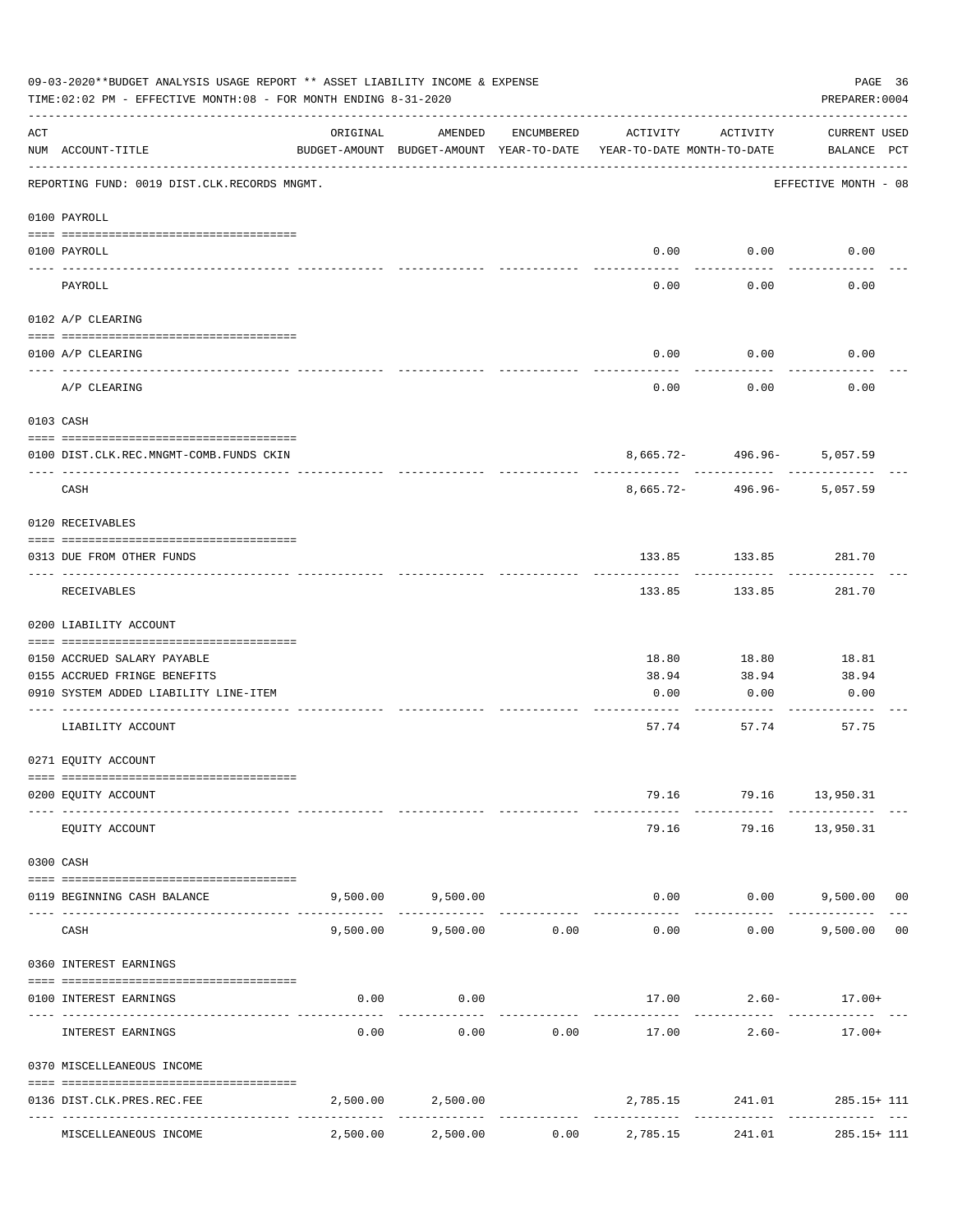| 09-03-2020**BUDGET ANALYSIS USAGE REPORT ** ASSET LIABILITY INCOME & EXPENSE | PAGE 37        |
|------------------------------------------------------------------------------|----------------|
| TIME:02:02 PM - EFFECTIVE MONTH:08 - FOR MONTH ENDING 8-31-2020              | PREPARER: 0004 |

| ACT |                                              | ORIGINAL                                                            | AMENDED                      | ENCUMBERED | ACTIVITY  | ACTIVITY     | <b>CURRENT USED</b>  |    |
|-----|----------------------------------------------|---------------------------------------------------------------------|------------------------------|------------|-----------|--------------|----------------------|----|
|     | NUM ACCOUNT-TITLE                            | BUDGET-AMOUNT BUDGET-AMOUNT YEAR-TO-DATE YEAR-TO-DATE MONTH-TO-DATE |                              |            |           |              | BALANCE PCT          |    |
|     | REPORTING FUND: 0019 DIST.CLK.RECORDS MNGMT. |                                                                     |                              |            |           |              | EFFECTIVE MONTH - 08 |    |
|     | 0450 DIST.CLERK REC. MNGMT.                  |                                                                     |                              |            |           |              |                      |    |
|     |                                              |                                                                     |                              |            |           |              |                      |    |
|     | 0107 SALARY TEMP/EXTRA                       | 0.00                                                                | 0.00                         | 0.00       | 5,359.36  | 470.12       | $5.359.36-$          |    |
|     | 0201 SOCIAL SECURITY TAXES                   | 0.00                                                                | 0.00                         | 0.00       |           | 323.70 28.72 | $323.70-$            |    |
|     | 0202 GROUP HEALTH & DENTAL INSURANCE         | 0.00                                                                | 0.00                         | 0.00       | 2,128.82  | 177.42       | $2,128.82-$          |    |
|     | 0203 RETIREMENT                              | 0.00                                                                | 0.00                         | 0.00       | 626.79    | 55.44        | $626.79-$            |    |
|     | 0204 WORKERS COMPENSATION                    | 0.00                                                                | 0.00                         | 0.00       | 0.00      | 0.00         | 0.00                 |    |
|     | 0205 MEDICARE TAX                            | 0.00                                                                | 0.00                         | 0.00       | 75.76     | 6.72         | $75.76 -$            |    |
|     | 0310 OFFICE SUPPLIES                         | 0.00                                                                | 0.00                         | 0.00       | 0.00      | 0.00         | 0.00                 |    |
|     | 0400 RECORDS STORAGE SHELVING                | 6,000.00                                                            | 6,000.00                     | 0.00       | 2,956.49  |              | $0.00$ 3,043.51 49   |    |
|     | 0435 PRINTING                                | 0.00                                                                | 0.00                         | 0.00       | 0.00      | 0.00         | 0.00                 |    |
|     | 0572 OFFICE EQUIPMENT                        |                                                                     | 6,000.00 6,000.00            | 0.00       | 0.00      | 0.00         | 6,000.00             | 00 |
|     | DIST.CLERK REC. MNGMT.                       |                                                                     | $12,000.00$ $12,000.00$ 0.00 |            | 11,470.92 | 738.42       | 529.08 96            |    |
|     | DIST.CLK.RECORDS MNGMT.                      |                                                                     |                              |            |           |              |                      |    |
|     | INCOME TOTALS                                |                                                                     | 12,000.00 12,000.00          |            | 2,802.15  |              | 238.41 9,197.85 23   |    |
|     | <b>EXPENSE TOTALS</b>                        | 12,000.00                                                           | 12,000.00                    | 0.00       | 11,470.92 |              | 738.42<br>529.08     | 96 |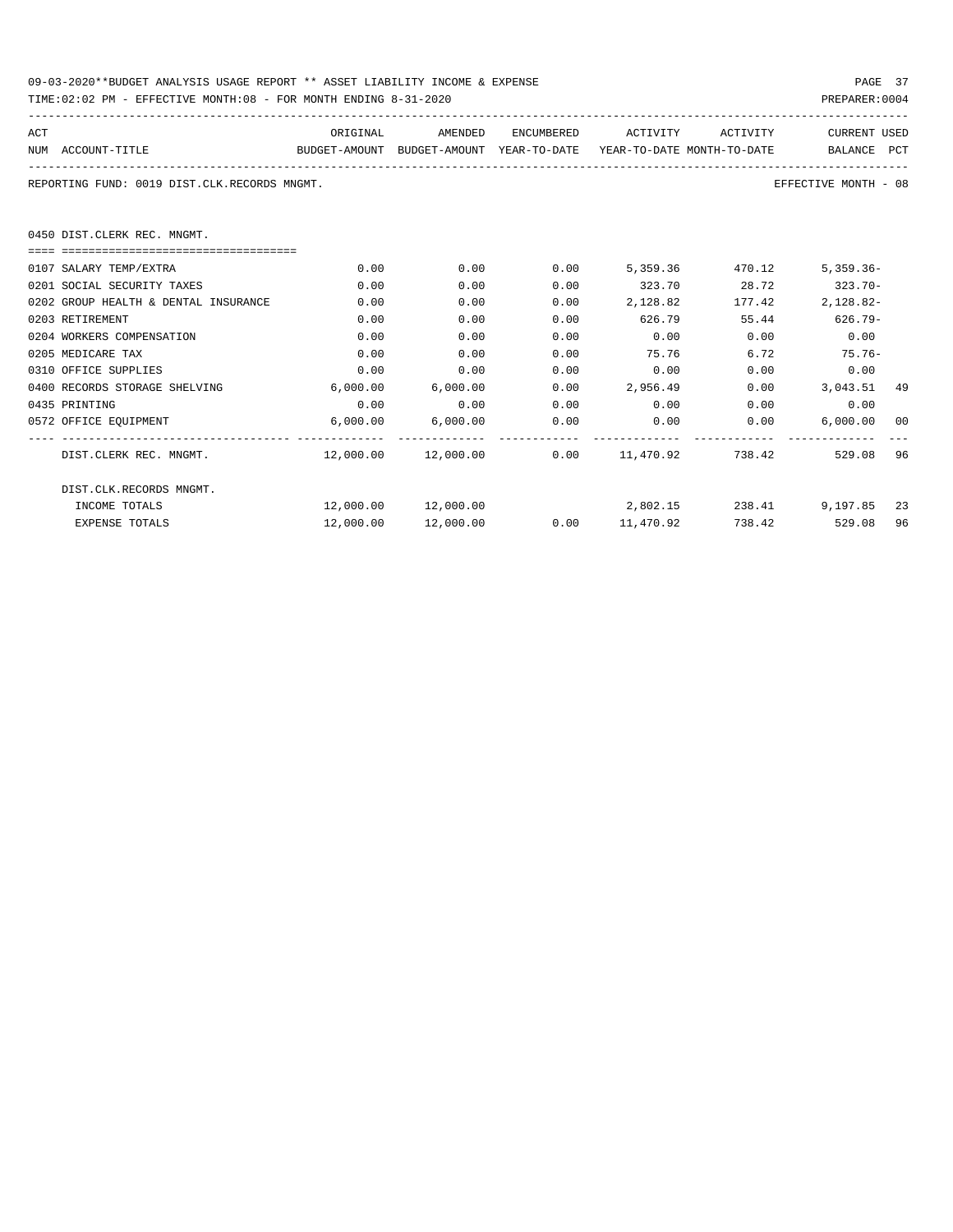|     | 09-03-2020**BUDGET ANALYSIS USAGE REPORT ** ASSET LIABILITY INCOME & EXPENSE<br>TIME:02:02 PM - EFFECTIVE MONTH:08 - FOR MONTH ENDING 8-31-2020 |          |                        |            |                                                                                 |                                                | PAGE 38<br>PREPARER: 0004   |  |
|-----|-------------------------------------------------------------------------------------------------------------------------------------------------|----------|------------------------|------------|---------------------------------------------------------------------------------|------------------------------------------------|-----------------------------|--|
| ACT | NUM ACCOUNT-TITLE                                                                                                                               | ORIGINAL | AMENDED                | ENCUMBERED | ACTIVITY<br>BUDGET-AMOUNT BUDGET-AMOUNT YEAR-TO-DATE YEAR-TO-DATE MONTH-TO-DATE | ACTIVITY                                       | CURRENT USED<br>BALANCE PCT |  |
|     | REPORTING FUND: 0020 COUNTY OFFICES REC.MNGMT.                                                                                                  |          |                        |            |                                                                                 |                                                | EFFECTIVE MONTH - 08        |  |
|     | 0100 PAYROLL                                                                                                                                    |          |                        |            |                                                                                 |                                                |                             |  |
|     | 0100 PAYROLL                                                                                                                                    |          |                        |            |                                                                                 | $0.00$ 0.00                                    | 0.00                        |  |
|     | PAYROLL                                                                                                                                         |          |                        |            | 0.00                                                                            | 0.00                                           | 0.00                        |  |
|     | 0102 A/P CLEARING                                                                                                                               |          |                        |            |                                                                                 |                                                |                             |  |
|     | 0100 A/P CLEARING                                                                                                                               |          |                        |            | 0.00                                                                            | 0.00                                           | 0.00                        |  |
|     | A/P CLEARING                                                                                                                                    |          |                        |            | 0.00                                                                            | 0.00                                           | 0.00                        |  |
|     | 0103 CASH                                                                                                                                       |          |                        |            |                                                                                 |                                                |                             |  |
|     | 0100 CO.OFF.REC.MNGMT-COMB. FUNDS CKING                                                                                                         |          |                        |            |                                                                                 | 1,857.13- 1,098.68 64,282.24                   |                             |  |
|     | -------------------------------<br>CASH                                                                                                         |          |                        |            |                                                                                 | ________________________<br>1,857.13- 1,098.68 | .<br>64,282.24              |  |
|     | 0120 RECEIVABLES                                                                                                                                |          |                        |            |                                                                                 |                                                |                             |  |
|     | 0313 DUE FROM OTHER FUNDS                                                                                                                       |          |                        |            |                                                                                 | $123.03 - 123.03 - 814.28$                     |                             |  |
|     | RECEIVABLES                                                                                                                                     |          |                        |            |                                                                                 | $123.03 - 123.03 -$                            | 814.28                      |  |
|     | 0200 SYSTEM ADDED LIABILITY DEPARTMENT                                                                                                          |          |                        |            |                                                                                 |                                                |                             |  |
|     | 0150 ACCRUED SALARY PAYABLE                                                                                                                     |          |                        |            | 0.00                                                                            | 0.00                                           | 0.00                        |  |
|     | 0155 ACCRUED FRINGE BENEFITS                                                                                                                    |          |                        |            | 0.00                                                                            | 0.00                                           | 0.00                        |  |
|     | 0910 SYSTEM ADDED LIABILITY LINE-ITEM                                                                                                           |          |                        |            |                                                                                 | 26,127.67 26,127.67                            | 26,127.67                   |  |
|     | SYSTEM ADDED LIABILITY DEPARTMENT                                                                                                               |          |                        |            |                                                                                 | 26, 127.67 26, 127.67                          | 26,127.67                   |  |
|     | 0271 EQUITY ACCOUNT                                                                                                                             |          |                        |            |                                                                                 |                                                |                             |  |
|     | 0200 EQUITY ACCOUNT                                                                                                                             |          |                        |            |                                                                                 | 26, 236.09-26, 236.09-40, 840.59               |                             |  |
|     |                                                                                                                                                 |          |                        |            |                                                                                 | --------- ----------- --------                 |                             |  |
|     | EQUITY ACCOUNT                                                                                                                                  |          |                        |            |                                                                                 | $26, 236.09 - 26, 236.09 - 40, 840.59$         |                             |  |
|     | 0300 CASH                                                                                                                                       |          |                        |            |                                                                                 |                                                |                             |  |
|     | 0120 BEGINNING CASH BALANCE                                                                                                                     |          | 5, 258.42 5, 258.42    |            | $0.00$ $0.00$ $5,258.42$ 00                                                     |                                                | ----------- -------------   |  |
|     | CASH                                                                                                                                            |          | 5,258.42 5,258.42 0.00 |            | $0.00$ $0.00$ $5,258.42$ 00                                                     |                                                |                             |  |
|     | 0360 INTEREST EARNINGS                                                                                                                          |          |                        |            |                                                                                 |                                                |                             |  |
|     |                                                                                                                                                 |          |                        |            |                                                                                 |                                                |                             |  |
|     | 0100 INTEREST EARNINGS                                                                                                                          |          | 50.00 50.00            |            | $101.67$ 9.46- 51.67+203<br>-----------------------------                       | ------------------------------                 |                             |  |
|     | INTEREST EARNINGS                                                                                                                               | 50.00    |                        | 50.00 0.00 |                                                                                 | $101.67$ 9.46- 51.67+203                       |                             |  |
|     | 0370 MISCELLENEOUS INCOME                                                                                                                       |          |                        |            |                                                                                 |                                                |                             |  |
|     | 0135 CO.OFFICE REC.MNGMT.FEE                                                                                                                    |          | 12,477.51 12,477.51    |            |                                                                                 | 7,501.84 711.77 4,975.67 60                    |                             |  |
|     | MISCELLENEOUS INCOME                                                                                                                            |          |                        |            | $12,477.51$ $12,477.51$ $0.00$ $7,501.84$ $711.77$ $4,975.67$ 60                |                                                |                             |  |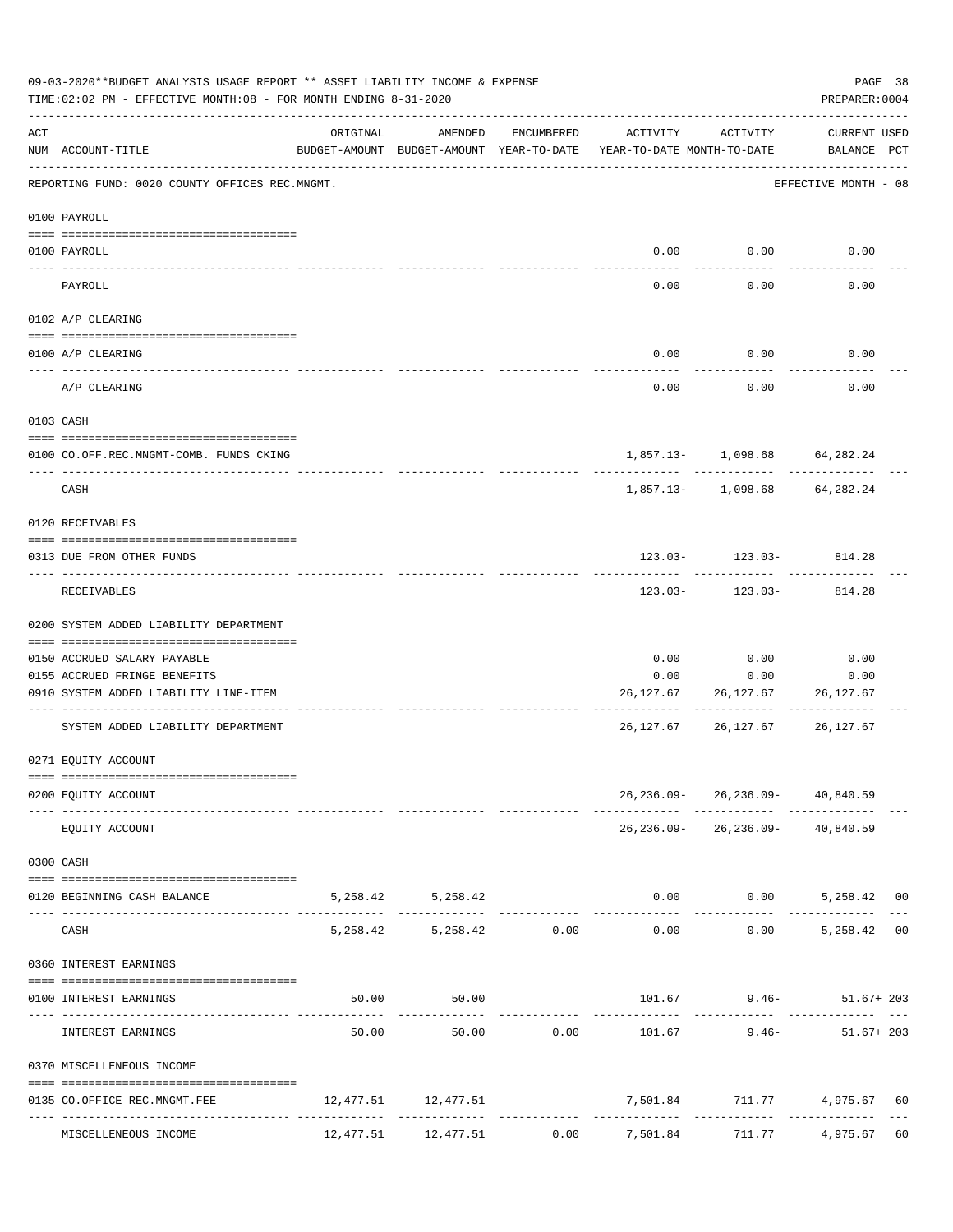|     | 09-03-2020**BUDGET ANALYSIS USAGE REPORT ** ASSET LIABILITY INCOME & EXPENSE<br>PREPARER: 0004<br>TIME:02:02 PM - EFFECTIVE MONTH:08 - FOR MONTH ENDING 8-31-2020 |           |                     |      |                                      |          |                                                                                 |    |  |  |  |
|-----|-------------------------------------------------------------------------------------------------------------------------------------------------------------------|-----------|---------------------|------|--------------------------------------|----------|---------------------------------------------------------------------------------|----|--|--|--|
| ACT |                                                                                                                                                                   | ORIGINAL  |                     |      | AMENDED ENCUMBERED ACTIVITY ACTIVITY |          | CURRENT USED                                                                    |    |  |  |  |
|     | NUM ACCOUNT-TITLE                                                                                                                                                 |           |                     |      |                                      |          | BUDGET-AMOUNT BUDGET-AMOUNT YEAR-TO-DATE YEAR-TO-DATE MONTH-TO-DATE BALANCE PCT |    |  |  |  |
|     | REPORTING FUND: 0020 COUNTY OFFICES REC.MNGMT.                                                                                                                    |           |                     |      |                                      |          | EFFECTIVE MONTH - 08                                                            |    |  |  |  |
|     | 0390 TRANSFERS IN                                                                                                                                                 |           |                     |      |                                      |          |                                                                                 |    |  |  |  |
|     | 0140 TRANSFERS IN                                                                                                                                                 | 0.00      | 0.00                |      |                                      |          | 2, 177.67 2, 177.67 2, 177.67+                                                  |    |  |  |  |
|     | TRANSFERS IN                                                                                                                                                      |           |                     |      |                                      |          | $0.00$ $0.00$ $0.00$ $2,177.67$ $2,177.67$ $2,177.67+$                          |    |  |  |  |
|     | 0449 COUNTY OFFICES REC.MNGMT.                                                                                                                                    |           |                     |      |                                      |          |                                                                                 |    |  |  |  |
|     | 0103 SALARY ASSISTANT                                                                                                                                             | 0.00      | 0.00                | 0.00 | $0.00$ 0.00                          |          | 0.00                                                                            |    |  |  |  |
|     | 0107 SALARY TEMP./EXTRA                                                                                                                                           |           | 8,807.83 7,257.83   |      | $0.00$ 384.00                        |          | $0.00$ 6,873.83                                                                 | 05 |  |  |  |
|     | 0201 SOCIAL SECURITY TAXES                                                                                                                                        | 529.75    | 529.75              | 0.00 | 23.81                                | 0.00     | 505.94                                                                          | 04 |  |  |  |
|     | 0202 GROUP HEALTH INSURANCE                                                                                                                                       | 0.00      | 0.00                | 0.00 | 494.71                               | 0.00     | 494.71-                                                                         |    |  |  |  |
|     | 0203 RETIREMENT                                                                                                                                                   | 998.83    | 998.83              | 0.00 | 45.27                                | 0.00     | 953.56 05                                                                       |    |  |  |  |
|     | 0204 WORKERS COMPENSATION                                                                                                                                         | 25.63     | 25.63               | 0.00 | 26.94                                | 0.00     | $1.31 - 105$                                                                    |    |  |  |  |
|     | 0205 MEDICARE TAX                                                                                                                                                 | 123.89    | 123.89              | 0.00 | 5.57                                 | 0.00     | 118.32 04                                                                       |    |  |  |  |
|     | 0310 OFFICE SUPPLIES                                                                                                                                              | 0.00      | 0.00                | 0.00 | 0.00                                 | 0.00     | 0.00                                                                            |    |  |  |  |
|     | 0350 RECORDS DISPOSAL                                                                                                                                             | 2,000.00  | 2,000.00            | 0.00 | 4,092.63 245.91                      |          | 2,092.63-205                                                                    |    |  |  |  |
|     | 0400 RECORDS STORAGE SHELVING                                                                                                                                     | 0.00      | 0.00                | 0.00 | 0.00                                 | 0.00     | 0.00                                                                            |    |  |  |  |
|     | 0453 COMPUTER SOFTWARE MAINTENANCE 4,150.00                                                                                                                       |           | 5,700.00            | 0.00 | 5,700.00                             | 1,550.00 | $0.00$ 100                                                                      |    |  |  |  |
|     | 0460 EQUIPMENT RENTAL                                                                                                                                             | 0.00      | 0.00                |      | $0.00$ 0.00                          | 0.00     | 0.00                                                                            |    |  |  |  |
|     | 0574 COMPUTER EQUIPMENT                                                                                                                                           | 1,150.00  | 1,150.00            | 0.00 | 879.99                               | 0.00     | 270.01 77                                                                       |    |  |  |  |
|     | COUNTY OFFICES REC.MNGMT. 47,785.93 17,785.93 0.00 11,652.92 1,795.91 6,133.01 66                                                                                 |           |                     |      |                                      |          |                                                                                 |    |  |  |  |
|     | COUNTY OFFICES REC.MNGMT.                                                                                                                                         |           |                     |      |                                      |          |                                                                                 |    |  |  |  |
|     | INCOME TOTALS                                                                                                                                                     |           | 17,785.93 17,785.93 |      |                                      |          | 9,781.18  2,879.98  8,004.75                                                    | 55 |  |  |  |
|     | <b>EXPENSE TOTALS</b>                                                                                                                                             | 17,785.93 | 17,785.93           | 0.00 |                                      |          | 6.133.01                                                                        | 66 |  |  |  |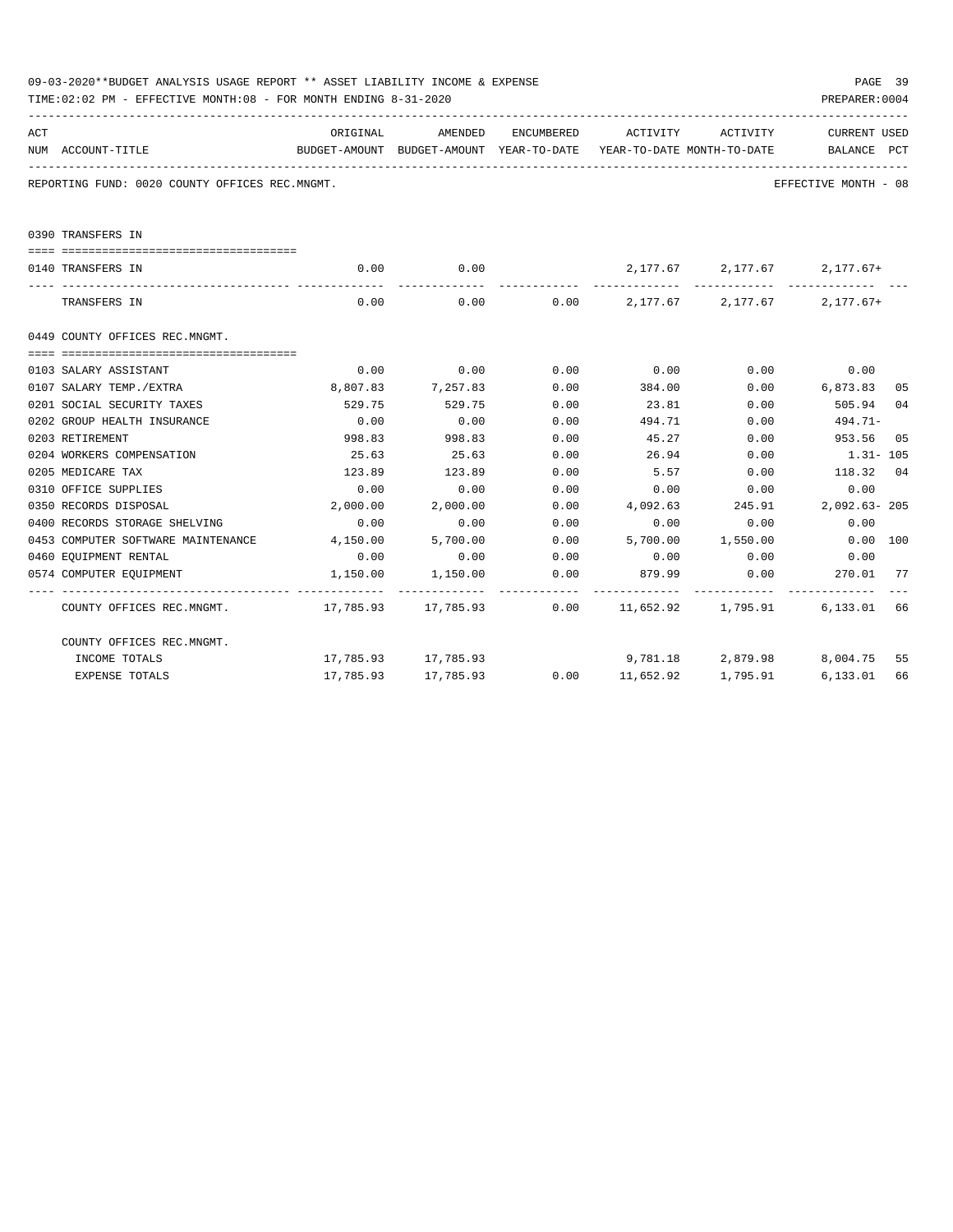|          | 09-03-2020**BUDGET ANALYSIS USAGE REPORT ** ASSET LIABILITY INCOME & EXPENSE<br>TIME: 02:02 PM - EFFECTIVE MONTH: 08 - FOR MONTH ENDING 8-31-2020 |          |         |            |                                                                                 |                                               | PAGE 40<br>PREPARER: 0004          |  |
|----------|---------------------------------------------------------------------------------------------------------------------------------------------------|----------|---------|------------|---------------------------------------------------------------------------------|-----------------------------------------------|------------------------------------|--|
| ACT      | NUM ACCOUNT-TITLE                                                                                                                                 | ORIGINAL | AMENDED | ENCUMBERED | ACTIVITY<br>BUDGET-AMOUNT BUDGET-AMOUNT YEAR-TO-DATE YEAR-TO-DATE MONTH-TO-DATE | ACTIVITY                                      | <b>CURRENT USED</b><br>BALANCE PCT |  |
|          | REPORTING FUND: 0021 FANNIN CO. R & B #1 FUND                                                                                                     |          |         |            |                                                                                 |                                               | EFFECTIVE MONTH - 08               |  |
|          | 0100 PAYROLL                                                                                                                                      |          |         |            |                                                                                 |                                               |                                    |  |
| ---- --- | 0100 PAYROLL                                                                                                                                      |          |         |            | 0.00<br>$---$                                                                   | 0.00<br>-------                               | 0.00                               |  |
|          | PAYROLL                                                                                                                                           |          |         |            | 0.00                                                                            | 0.00                                          | 0.00                               |  |
|          | 0102 A/P CLEARING                                                                                                                                 |          |         |            |                                                                                 |                                               |                                    |  |
|          | 0100 A/P CLEARING                                                                                                                                 |          |         |            | 0.00                                                                            | 0.00                                          | 0.00                               |  |
|          | A/P CLEARING                                                                                                                                      |          |         |            | 0.00                                                                            | 0.00                                          | 0.00                               |  |
|          | 0103 CASH                                                                                                                                         |          |         |            |                                                                                 |                                               |                                    |  |
|          |                                                                                                                                                   |          |         |            |                                                                                 |                                               |                                    |  |
|          | 0100 R&B#1-COMBINED FUNDS CHECKING<br>0175 TEXPOOL                                                                                                |          |         |            | 192.89                                                                          | 223, 153. 37 61, 181. 71 - 313, 577. 14       | 3.25 18,326.57                     |  |
|          | CASH                                                                                                                                              |          |         |            |                                                                                 | 223, 346. 26 61, 178. 46 - 331, 903. 71       |                                    |  |
|          | 0120 RECEIVABLES                                                                                                                                  |          |         |            |                                                                                 |                                               |                                    |  |
|          | 0311 TAXES RECEIVABLE                                                                                                                             |          |         |            | 2,960.14                                                                        | 2,960.14 39,142.20                            |                                    |  |
|          | 0312 DUE FROM OTHER GOVERNMENTS                                                                                                                   |          |         |            | 9,109.96-                                                                       | 9,109.96-                                     | 10,884.11                          |  |
|          | 0313 DUE FROM OTHER FUNDS                                                                                                                         |          |         |            | 2,177.07                                                                        | 2,177.07                                      | 5,688.04                           |  |
|          | 0315 INVENTORY ASSET                                                                                                                              |          |         |            | 2,707.87                                                                        | 2,707.87<br>--------- ------------ ---------- | 14,925.02                          |  |
|          | RECEIVABLES                                                                                                                                       |          |         |            |                                                                                 | $1,264.88 - 1,264.88 - 70,639.37$             |                                    |  |
|          | 0200 LIABILITY ACCOUNT                                                                                                                            |          |         |            |                                                                                 |                                               |                                    |  |
|          | 0150 ACCRUED SALARY PAYABLE                                                                                                                       |          |         |            |                                                                                 | 288.38-288.38-12,588.66                       |                                    |  |
|          | 0155 ACCRUED FRINGE BENEFITS                                                                                                                      |          |         |            |                                                                                 | 875.43 875.43 6,289.47                        |                                    |  |
|          | 0200 DEFERRED TAX REVENUE                                                                                                                         |          |         |            | 2,089.11                                                                        | 2,089.11                                      | 36,773.45                          |  |
|          | 0900 SYSTEM ADDED LIABILITY LINE-ITEM                                                                                                             |          |         |            | 0.00                                                                            | 0.00                                          | 0.00                               |  |
|          | 0910 SYSTEM ADDED LIABILITY LINE-ITEM                                                                                                             |          |         |            | $8,504.60 -$                                                                    | 0.00<br>------------                          | $8,504.60 -$                       |  |
|          | LIABILITY ACCOUNT                                                                                                                                 |          |         |            | 5,828.44-                                                                       | 2,676.16                                      | 47,146.98                          |  |
|          | 0207 DUE TO FUND                                                                                                                                  |          |         |            |                                                                                 |                                               |                                    |  |
|          | 0070 DUE TO RIGHT OF WAY                                                                                                                          |          |         |            | 0.00                                                                            | 0.00                                          | 0.00                               |  |
|          | 0131 DUE TO RD. DIST. 17A<br>----------------------- -----------                                                                                  |          |         |            | 0.00                                                                            | 0.00                                          | 0.00                               |  |
|          | DUE TO FUND                                                                                                                                       |          |         |            | 0.00                                                                            | 0.00                                          | 0.00                               |  |
|          | 0231 LOANS                                                                                                                                        |          |         |            |                                                                                 |                                               |                                    |  |
|          | 0100 LOAN BSB EQUIPMENT                                                                                                                           |          |         |            | 0.00                                                                            | 0.00                                          | 0.00                               |  |
|          | LOANS                                                                                                                                             |          |         |            | 0.00                                                                            | 0.00                                          | 0.00                               |  |
|          | 0271 EQUITY ACCOUNT                                                                                                                               |          |         |            |                                                                                 |                                               |                                    |  |
|          |                                                                                                                                                   |          |         |            |                                                                                 |                                               |                                    |  |
|          | 0200 EQUITY ACCOUNTY                                                                                                                              |          |         |            |                                                                                 | 15, 189. 46   15, 189. 46   142, 675. 74      |                                    |  |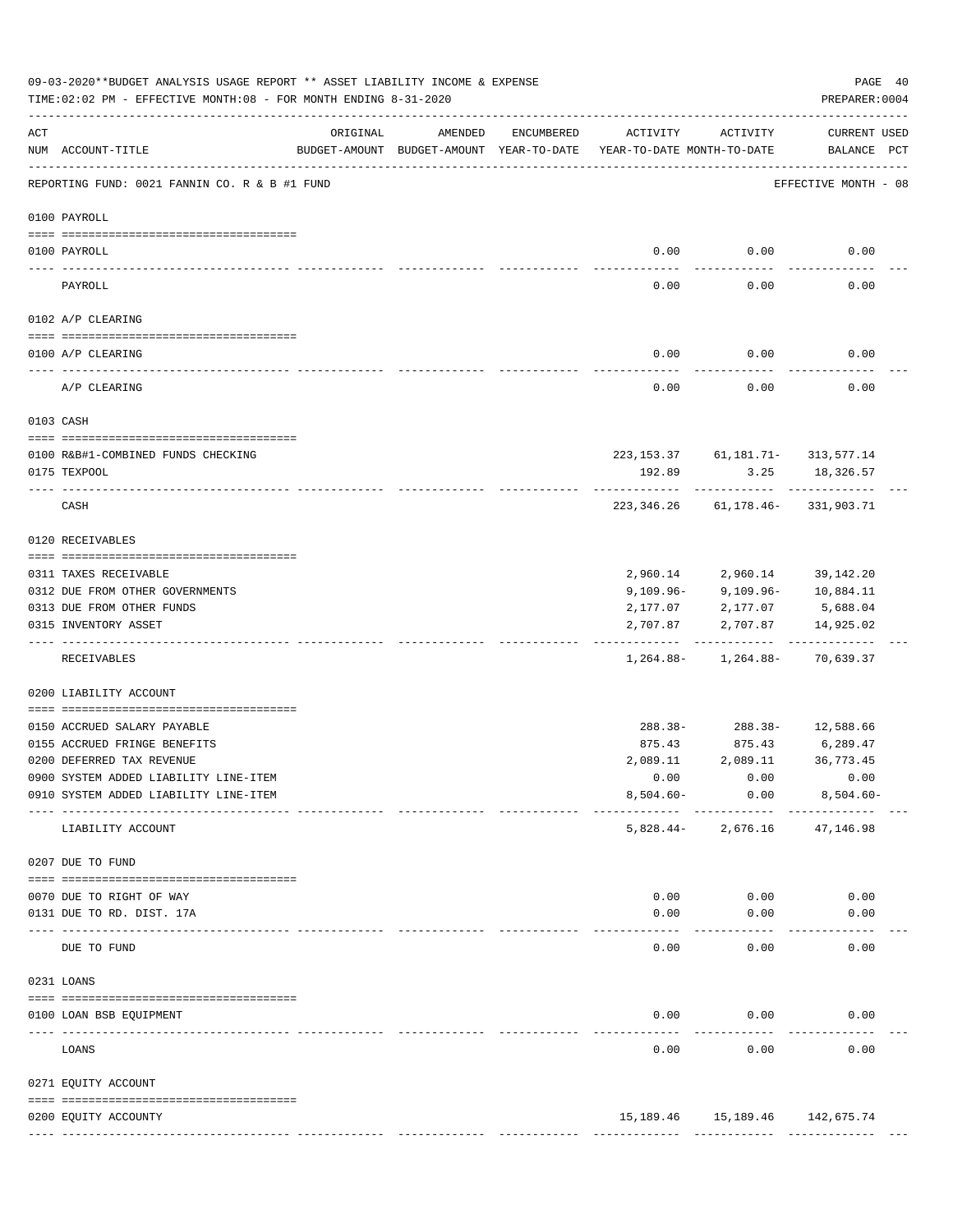|     | 09-03-2020**BUDGET ANALYSIS USAGE REPORT ** ASSET LIABILITY INCOME & EXPENSE<br>TIME: 02:02 PM - EFFECTIVE MONTH: 08 - FOR MONTH ENDING 8-31-2020                                                                                                                                                                                                                                                                                                                                                                       |                                                                                 |                                    |                 |                              |                                                           | PAGE 41<br>PREPARER: 0004      |                |
|-----|-------------------------------------------------------------------------------------------------------------------------------------------------------------------------------------------------------------------------------------------------------------------------------------------------------------------------------------------------------------------------------------------------------------------------------------------------------------------------------------------------------------------------|---------------------------------------------------------------------------------|------------------------------------|-----------------|------------------------------|-----------------------------------------------------------|--------------------------------|----------------|
| ACT | NUM ACCOUNT-TITLE                                                                                                                                                                                                                                                                                                                                                                                                                                                                                                       | ORIGINAL<br>BUDGET-AMOUNT BUDGET-AMOUNT YEAR-TO-DATE YEAR-TO-DATE MONTH-TO-DATE | AMENDED                            | ENCUMBERED      |                              | ACTIVITY ACTIVITY                                         | CURRENT USED<br>BALANCE PCT    |                |
|     | REPORTING FUND: 0021 FANNIN CO. R & B #1 FUND                                                                                                                                                                                                                                                                                                                                                                                                                                                                           |                                                                                 |                                    |                 |                              |                                                           | EFFECTIVE MONTH - 08           |                |
|     | EQUITY ACCOUNT                                                                                                                                                                                                                                                                                                                                                                                                                                                                                                          |                                                                                 |                                    |                 |                              | 15, 189. 46   15, 189. 46   142, 675. 74                  |                                |                |
|     | 0300 TOTAL REV/TRANSFERS                                                                                                                                                                                                                                                                                                                                                                                                                                                                                                |                                                                                 |                                    |                 |                              |                                                           |                                |                |
|     | 0121 BEGINNING CASH BALANCE                                                                                                                                                                                                                                                                                                                                                                                                                                                                                             |                                                                                 | 40,469.07 40,469.07                |                 |                              | $0.00$ $0.00$ $40,469.07$                                 |                                | 00             |
|     | TOTAL REV/TRANSFERS                                                                                                                                                                                                                                                                                                                                                                                                                                                                                                     |                                                                                 |                                    |                 |                              | $40,469.07$ $40,469.07$ $0.00$ $0.00$ $0.00$ $40,469.07$  |                                | 0 <sub>0</sub> |
|     | 0310 PROPERTY TAXES                                                                                                                                                                                                                                                                                                                                                                                                                                                                                                     |                                                                                 |                                    |                 |                              |                                                           |                                |                |
|     |                                                                                                                                                                                                                                                                                                                                                                                                                                                                                                                         |                                                                                 |                                    |                 |                              | 513, 185.90 36, 080.83-                                   |                                |                |
|     | 0110 CURRENT TAXES<br>0120 DELINQUENT TAXES                                                                                                                                                                                                                                                                                                                                                                                                                                                                             | 10,000.00                                                                       | 509,301.31 509,301.31<br>10,000.00 |                 | 12,933.00<br>--------------- | 503.33<br>-------------                                   | 3,884.59+ 101<br>2,933.00+ 129 |                |
|     | PROPERTY TAXES                                                                                                                                                                                                                                                                                                                                                                                                                                                                                                          | 519,301.31                                                                      |                                    | 519,301.31 0.00 |                              | 526,118.90 35,577.50-                                     | $6,817.59+101$                 |                |
|     | 0318 OTHER TAXES                                                                                                                                                                                                                                                                                                                                                                                                                                                                                                        |                                                                                 |                                    |                 |                              |                                                           |                                |                |
|     | 0120 PAY N LIEU TAX/GRASSLAND                                                                                                                                                                                                                                                                                                                                                                                                                                                                                           |                                                                                 | 1,500.00 1,500.00                  |                 |                              | 1,048.11   0.00   451.89   70                             |                                |                |
|     | 0121 PAY N LIEU TAX/UPPER TRINITY                                                                                                                                                                                                                                                                                                                                                                                                                                                                                       | 800.00                                                                          | 800.00                             |                 |                              | 684.73 0.00 115.27                                        |                                | 86             |
|     | 0160 SALES TAX REVENUES                                                                                                                                                                                                                                                                                                                                                                                                                                                                                                 | 41,000.00<br>.                                                                  | 41,000.00<br>------------          |                 | . <u>.</u>                   | $57,437.86$ $6,033.47$ $16,437.86+140$                    |                                |                |
|     | OTHER TAXES                                                                                                                                                                                                                                                                                                                                                                                                                                                                                                             |                                                                                 |                                    |                 |                              | 43,300.00 43,300.00 0.00 59,170.70 6,033.47 15,870.70 137 |                                |                |
|     | 0321 FEES OF TAX COLLECTOR                                                                                                                                                                                                                                                                                                                                                                                                                                                                                              |                                                                                 |                                    |                 |                              |                                                           |                                |                |
|     | $\begin{minipage}{0.03\textwidth} \centering \begin{tabular}{ l l l } \hline \texttt{0.03}\end{tabular} \end{minipage} \end{minipage} \begin{minipage}{0.03\textwidth} \centering \begin{tabular}{ l l l } \hline \texttt{0.03}\end{tabular} \end{minipage} \end{minipage} \begin{minipage}{0.03\textwidth} \centering \begin{tabular}{ l l l l } \hline \texttt{0.03}\end{tabular} \end{minipage} \end{minipage} \begin{minipage}{0.03\textwidth} \centering \begin{tabular}{ l l $<br>0200 CAR REGISTRATION/SALES TAX |                                                                                 | 73,000.00 73,000.00                |                 |                              | 73,426.50 0.00 426.50+ 101                                |                                |                |
|     | 0300 COUNTY'S ADDITIONAL \$10                                                                                                                                                                                                                                                                                                                                                                                                                                                                                           | 55,000.00                                                                       | 55,000.00                          |                 |                              | 59,629.95 6,207.76                                        | 4,629.95+ 108<br>-----------   |                |
|     | FEES OF TAX COLLECTOR                                                                                                                                                                                                                                                                                                                                                                                                                                                                                                   |                                                                                 |                                    |                 |                              | $128,000.00$ $128,000.00$ 0.00 $133,056.45$ 6,207.76      | $5,056.45+104$                 |                |
|     | 0330 GRANTS                                                                                                                                                                                                                                                                                                                                                                                                                                                                                                             |                                                                                 |                                    |                 |                              |                                                           |                                |                |
|     | 0200 FEMA GRANT                                                                                                                                                                                                                                                                                                                                                                                                                                                                                                         |                                                                                 | $0.00$ 0.00                        |                 |                              | 38, 384. 23 0.00 38, 384. 23+                             |                                |                |
|     | GRANTS                                                                                                                                                                                                                                                                                                                                                                                                                                                                                                                  | 0.00                                                                            | 0.00                               | 0.00            | 38,384.23                    |                                                           | $0.00$ 38, 384. 23+            |                |
|     | 0350 FINES                                                                                                                                                                                                                                                                                                                                                                                                                                                                                                              |                                                                                 |                                    |                 |                              |                                                           |                                |                |
|     |                                                                                                                                                                                                                                                                                                                                                                                                                                                                                                                         |                                                                                 |                                    |                 |                              |                                                           |                                |                |
|     | 0403 COUNTY CLERK FINES                                                                                                                                                                                                                                                                                                                                                                                                                                                                                                 | 7,000.00                                                                        | 7,000.00                           |                 | 5,911.10                     | 695.94                                                    | 1,088.90                       | 84             |
|     | 0450 DISTRICT CLERK FINES                                                                                                                                                                                                                                                                                                                                                                                                                                                                                               | 8,000.00                                                                        | 8,000.00                           |                 | 6,474.42                     | 614.86                                                    | 1,525.58                       | 81             |
|     | 0455 J. P. #1 FINES                                                                                                                                                                                                                                                                                                                                                                                                                                                                                                     | 5,000.00                                                                        | 5,000.00                           |                 | 3,778.92                     | 0.00                                                      | 1,221.08                       | 76             |
|     | 0456 J. P. #2 FINES                                                                                                                                                                                                                                                                                                                                                                                                                                                                                                     | 2,000.00                                                                        | 2,000.00                           |                 | 2,486.08                     | 0.00                                                      | 486.08+ 124                    |                |
|     | 0457 J. P. #3 FINES                                                                                                                                                                                                                                                                                                                                                                                                                                                                                                     | 3,000.00                                                                        | 3,000.00                           |                 | 1,553.88                     | 0.00                                                      | 1,446.12                       | 52             |
|     | FINES                                                                                                                                                                                                                                                                                                                                                                                                                                                                                                                   | 25,000.00                                                                       | 25,000.00                          | 0.00            |                              | 20,204.40 1,310.80                                        | 4,795.60 81                    |                |
|     | 0360 INTEREST EARNINGS                                                                                                                                                                                                                                                                                                                                                                                                                                                                                                  |                                                                                 |                                    |                 |                              |                                                           |                                |                |
|     | 0100 INTEREST EARNINGS                                                                                                                                                                                                                                                                                                                                                                                                                                                                                                  | 300.00                                                                          | 300.00                             |                 | 747.48                       | 39.42                                                     | 447.48+ 249                    |                |
|     | INTEREST EARNINGS                                                                                                                                                                                                                                                                                                                                                                                                                                                                                                       | 300.00                                                                          | 300.00                             | 0.00            | 747.48                       | 39.42                                                     | 447.48+ 249                    |                |
|     | 0364 SALE OF EQUIPMENT                                                                                                                                                                                                                                                                                                                                                                                                                                                                                                  |                                                                                 |                                    |                 |                              |                                                           |                                |                |
|     | 0162 LAND/BUILDING                                                                                                                                                                                                                                                                                                                                                                                                                                                                                                      | 0.00                                                                            | 0.00                               |                 | 0.00                         | 0.00                                                      | 0.00                           |                |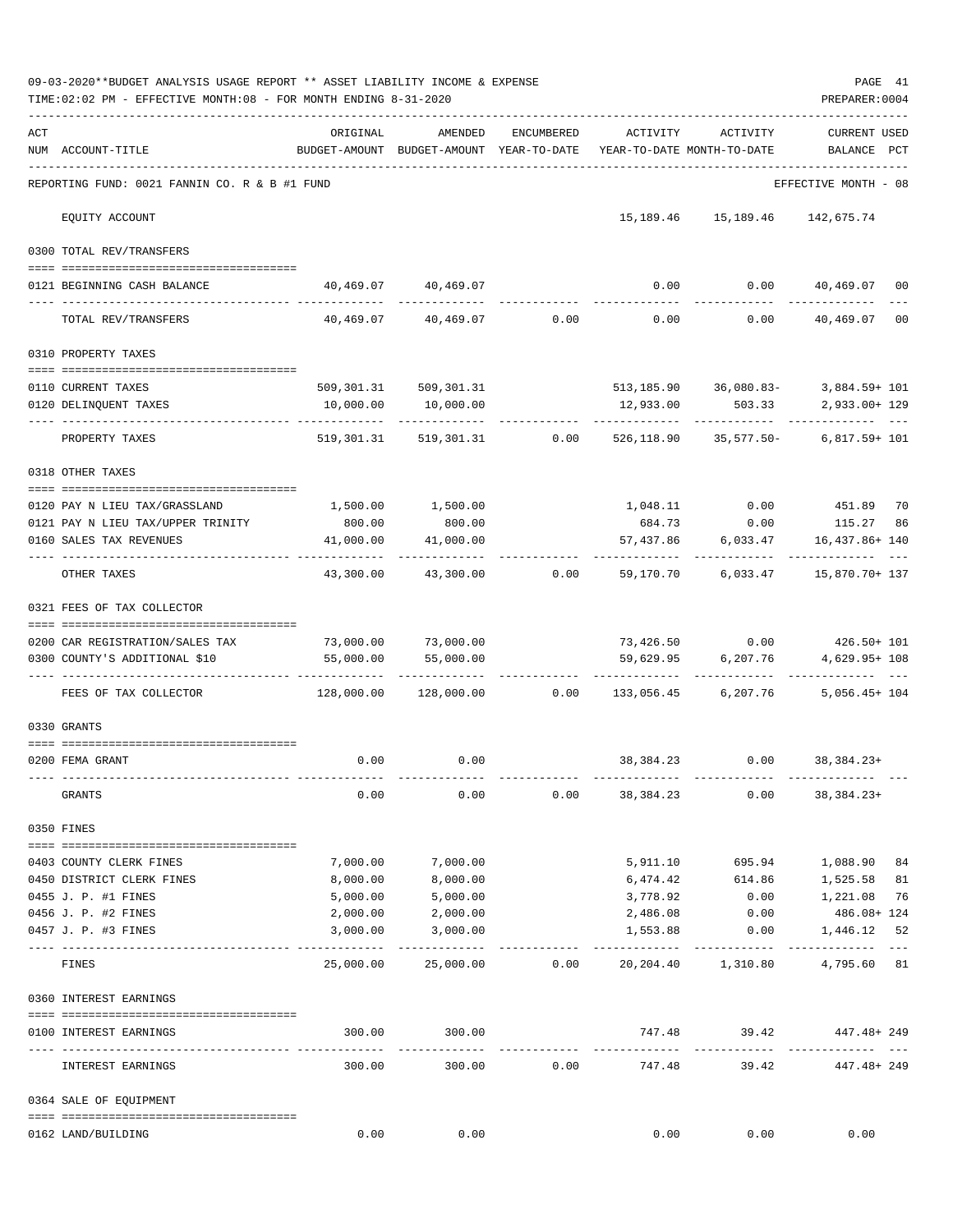TIME:02:02 PM - EFFECTIVE MONTH:08 - FOR MONTH ENDING 8-31-2020 PREPARER:0004

| ACT |                                                | ORIGINAL                     | AMENDED                                                         | ENCUMBERED           | ACTIVITY         | ACTIVITY                   | <b>CURRENT USED</b>                    |     |
|-----|------------------------------------------------|------------------------------|-----------------------------------------------------------------|----------------------|------------------|----------------------------|----------------------------------------|-----|
|     | NUM ACCOUNT-TITLE                              |                              | BUDGET-AMOUNT BUDGET-AMOUNT YEAR-TO-DATE                        |                      |                  | YEAR-TO-DATE MONTH-TO-DATE | BALANCE                                | PCT |
|     |                                                |                              |                                                                 |                      |                  |                            |                                        |     |
|     | REPORTING FUND: 0021 FANNIN CO. R & B #1 FUND  |                              |                                                                 |                      |                  |                            | EFFECTIVE MONTH - 08                   |     |
|     | 0163 SALE OF EQUIPMENT                         | 1,000.00                     | 1,000.00                                                        |                      | 0.00             | 0.00                       | 1,000.00                               | 00  |
|     | SALE OF EQUIPMENT                              | 1,000.00                     | 1,000.00                                                        | 0.00                 | 0.00             | 0.00                       | 1,000.00 00                            |     |
|     | 0370 MISCELLANEOUS REVENUES                    |                              |                                                                 |                      |                  |                            |                                        |     |
|     |                                                |                              | 0.00                                                            |                      |                  |                            |                                        |     |
|     | 0100 PROPERTY LEASE<br>0120 STATE LATERAL ROAD | 0.00<br>8,400.00             | 8,400.00                                                        |                      | 0.00<br>8,459.87 | 0.00<br>0.00               | 0.00<br>59.87+ 101                     |     |
|     | 0125 TDT. WEIGHT FEES                          | 20,000.00                    | 20,000.00                                                       |                      | 21,362.50        | 0.00                       | 1,362.50+ 107                          |     |
|     | 0130 REFUNDS & MISCELLANEOUS                   | 500.00                       | 500.00                                                          |                      | 562.90           | 0.00                       | 62.90+ 113                             |     |
|     | 0140 PROCEEDS OF LOAN                          | 0.00                         | 0.00                                                            |                      | 0.00             | 0.00                       | 0.00                                   |     |
|     | 0142 CULVERT PERMITTING PROCESS                | 0.00                         | 0.00                                                            |                      | 20.00            | 20.00                      | $20.00+$                               |     |
|     | 0145 REIMBURSEMENT OF MATERIALS                | 11,000.00                    | 11,000.00                                                       |                      | 8,975.78         | 0.00                       | 2,024.22 82                            |     |
|     | MISCELLANEOUS REVENUES                         | 39,900.00                    | 39,900.00                                                       | 0.00                 | 39,381.05        | 20.00                      | 518.95                                 | 99  |
|     |                                                |                              |                                                                 |                      |                  |                            |                                        |     |
|     | 0509 CONTINGENCY                               |                              |                                                                 |                      |                  |                            |                                        |     |
|     | 0475 CONTINGENCY                               | 0.00                         | 0.00                                                            | 0.00                 | 0.00             | 0.00                       | 0.00                                   |     |
|     |                                                |                              |                                                                 |                      |                  |                            |                                        |     |
|     | CONTINGENCY                                    | 0.00                         | 0.00                                                            | 0.00                 | 0.00             | 0.00                       | 0.00                                   |     |
|     | 0621 ROAD & BRIDGE 1                           |                              |                                                                 |                      |                  |                            |                                        |     |
|     |                                                |                              |                                                                 |                      |                  |                            |                                        |     |
|     | 0100 COMPENSATION PAY                          | 0.00                         | 0.00                                                            | 0.00                 | 0.00             | 0.00                       | 0.00                                   |     |
|     | 0101 SALARY ELECTED OFFICIAL                   | 62,720.97                    | 62,720.97                                                       | 0.00                 | 57,896.40        | 4,824.70                   | 4,824.57                               | 92  |
|     | 0105 SALARY SECRETARY                          | 0.00                         | 0.00                                                            | 0.00                 | 0.00             | 0.00                       | 0.00                                   |     |
|     | 0106 SALARY PRECINCT EMPLOYEES                 | 179,518.48                   | 179,518.48                                                      | 0.00                 | 145,815.56       | 10,924.94                  | 33,702.92                              | 81  |
|     | 0107 REGULAR-TEMP. PART-TIME                   | 0.00                         | 0.00                                                            | 0.00                 | 0.00             | 0.00                       | 0.00                                   |     |
|     | 0108 SALARY-FOREMAN                            | 40,565.52                    | 40,565.52                                                       | 0.00                 | 28, 252, 39      | 2,338.86                   | 12, 313, 13                            | 70  |
|     | 0199 TOTAL SALARIES                            | 282,804.97                   | 282,804.97                                                      | 0.00                 | 231,964.35       | 18,088.50                  | 50,840.62                              | 82  |
|     | 0201 SOCIAL SECURITY TAXES                     | 17,816.18                    | 17,816.18                                                       | 0.00                 |                  |                            | 13,992.05 1,087.59 3,824.13            | 79  |
|     | 0202 GROUP HEALTH INSURANCE                    | 83,096.16                    | 83,096.16                                                       | 0.00                 | 65,721.99        | 5,660.07                   | 17,374.17                              | 79  |
|     | 0203 RETIREMENT                                | 33,521.97                    | 33,521.97                                                       | 0.00                 |                  | 27,073.18 2,132.65         | 6,448.79 81                            |     |
|     | 0204 WORKERS' COMPENSATION                     | 7,106.41                     | 7,106.41                                                        | 0.00                 | 6,872.76         | 0.00                       | 233.65 97                              |     |
|     | 0205 MEDICARE TAX                              |                              | 4, 166.69   4, 166.69   0.00   3, 272.25   254.35   894.44   79 |                      |                  |                            |                                        |     |
|     | 0206 UNEMPLOYMENT EXPENSE                      | 0.00                         |                                                                 | $0.00$ 0.00          | 0.00             |                            | $0.00$ 0.00                            |     |
|     | 0299 TOTAL EMPLOYEE BENEFITS                   | 145,707.41  145,707.41  0.00 |                                                                 |                      |                  | 116,932.23 9,134.66        | 28,775.18                              | 80  |
|     | 0314 EMPLOYEE PHYSICALS/DOT TESTING            |                              | 450.00 450.00                                                   | 0.00                 | 365.38           | 130.00                     | 84.62 81                               |     |
|     | 0340 SHOP SUPPLIES                             | 2,000.00                     | 2,000.00                                                        | 0.00                 | 754.41           |                            | $3.99$ 1, 245.59                       | 38  |
|     | 0341 R & B MAT. ROCK & GRAVEL                  | 100,000.00                   | 129,600.00                                                      | 0.00                 |                  |                            |                                        | 74  |
|     | 0342 R & B MAT. CULVERTS                       | 15,000.00                    | 15,000.00                                                       | 0.00                 | 4,287.60         | 0.00                       | 10,712.40                              | 29  |
|     | 0343 R & B MAT. HARDWRE & LUMB                 | 2,000.00                     | 2,000.00                                                        | 0.00                 | 1,966.32         | 725.78                     | 33.68                                  | 98  |
|     | 0344 R & B MAT ASPHALT /RD OIL                 | 60,000.00                    | 60,000.00                                                       | 0.00                 | 29,941.88        | 3,828.02                   | 30,058.12                              | 50  |
|     | 0345 CHEMICALS                                 | 0.00                         | 0.00                                                            | 0.00                 | 0.00             | 0.00                       | 0.00                                   |     |
|     | 0346 CETRZ EXPENDITURES                        | 0.00                         | 0.00                                                            | 0.00                 | 0.00             | 0.00                       | 0.00                                   |     |
|     | 0350 DEBRIS REMOVAL                            | 0.00                         | 0.00<br>___________                                             | 0.00<br>------------ | 0.00             | 0.00                       | 0.00                                   |     |
|     | 0399 TOTAL R&B MATERIAL                        |                              | 179,450.00 209,050.00                                           |                      |                  |                            | 0.00 132,829.13 18,201.78 76,220.87 64 |     |
|     | 0400 LEGAL FEES                                | 0.00                         |                                                                 | 0.00<br>0.00         |                  | 0.00                       | 0.00<br>0.00                           |     |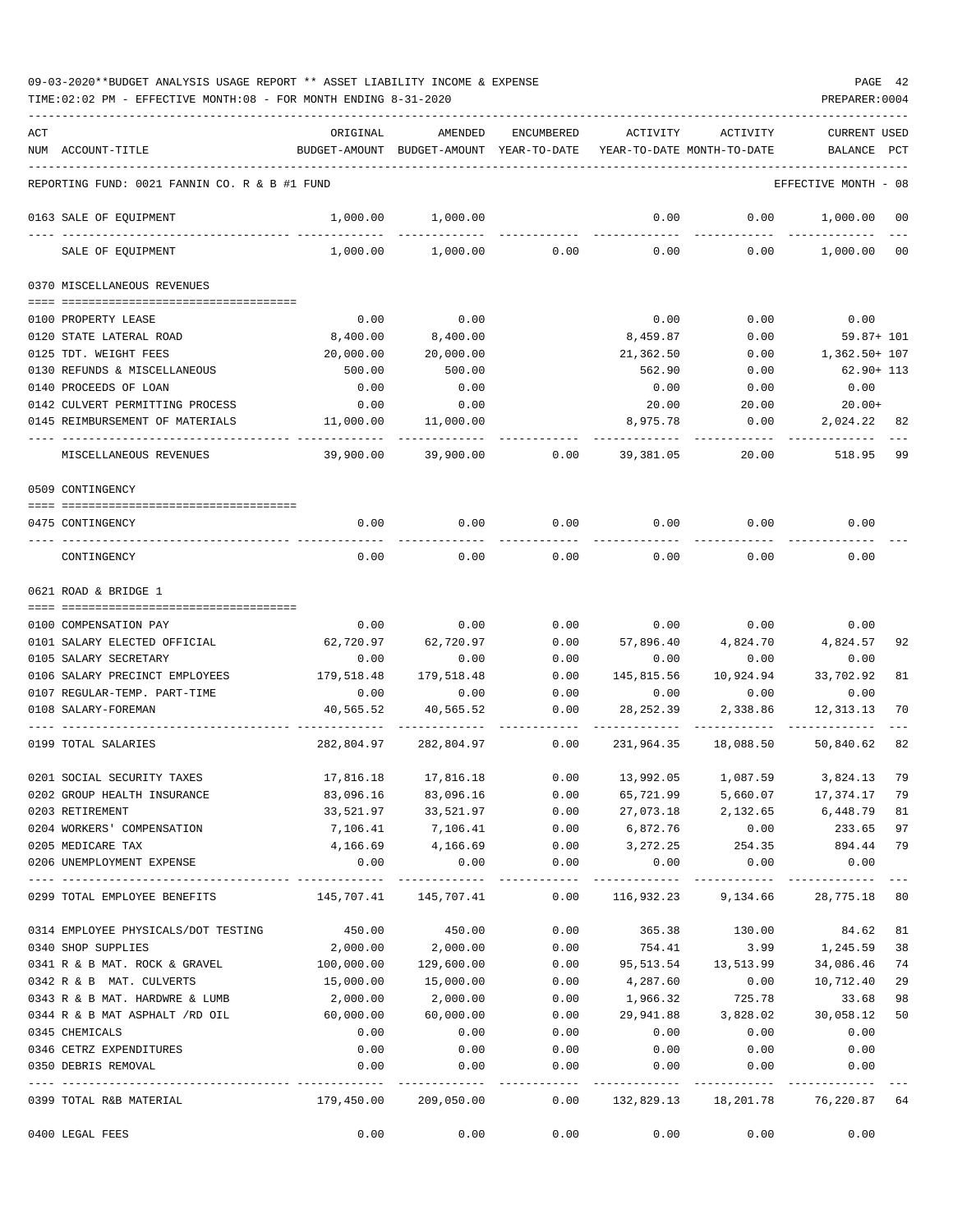| ACT |                                                 | ORIGINAL                                 | AMENDED                    | ENCUMBERED   | ACTIVITY                   | ACTIVITY                           | <b>CURRENT USED</b>  |          |
|-----|-------------------------------------------------|------------------------------------------|----------------------------|--------------|----------------------------|------------------------------------|----------------------|----------|
|     | NUM ACCOUNT-TITLE                               | BUDGET-AMOUNT BUDGET-AMOUNT YEAR-TO-DATE |                            |              | YEAR-TO-DATE MONTH-TO-DATE |                                    | BALANCE              | PCT      |
|     |                                                 |                                          |                            |              |                            |                                    |                      |          |
|     | REPORTING FUND: 0021 FANNIN CO. R & B #1 FUND   |                                          |                            |              |                            |                                    | EFFECTIVE MONTH - 08 |          |
|     | 0406 TAX APPRAISAL DISTRICT                     | 0.00                                     | 0.00                       | 0.00         | 0.00                       | 0.00                               | 0.00                 |          |
|     | 0420 UTILITY TELEPHONE                          | 750.00                                   | 750.00                     | 0.00         | 713.31                     | 63.50                              | 36.69                | 95       |
|     | 0421 CELL PHONE ALLOWANCE                       | 600.00                                   | 600.00                     | 0.00         | 550.00                     | 50.00                              | 50.00                | 92       |
|     | 0423 INTERNET SERVICE                           | 0.00                                     | 0.00                       | 0.00         | 0.00                       | 0.00                               | 0.00                 |          |
|     | 0427 OUT OF COUNTY TRAVEL/TRAINING              | 1,435.58                                 | 1,435.58                   | 0.00         | 957.50                     | 0.00                               | 478.08               | 67       |
|     | 0430 BIDS, NOTICES & PERMITS                    | 800.00                                   | 800.00                     | 0.00         | 123.50                     | 59.86                              | 676.50               | 15       |
|     | 0435 PRINTING                                   | 100.00                                   | 100.00                     | 0.00         | 0.00                       | 0.00                               | 100.00               | 00       |
|     | 0440 UTILITY ELECTRICITY                        | 1,600.00                                 | 1,600.00                   | 0.00         | 819.67                     | 55.43                              | 780.33               | 51       |
|     | 0442 UTILITY WATER                              | 250.00                                   | 250.00                     | 0.00         | 194.21                     | 36.38                              | 55.79                | 78       |
|     | 0443 TRASH DUMPSTER PICKUP                      | 1,000.00                                 | 1,000.00                   | 0.00         | 923.77                     | 181.66                             | 76.23                | 92       |
|     | 0447 REPEATER SERVICE CONTRACT                  | 730.24                                   | 730.24                     | 0.00         | 547.67                     | 0.00                               | 182.57               | 75       |
|     | 0450 R & M BUILDING                             | 300.00                                   | 300.00                     | 0.00         | 369.99                     | 339.99                             | 69.99-123            |          |
|     | 0453 COMPUTER SOFTWARE                          | 912.50                                   | 912.50                     | 0.00         | 0.00                       | 0.00                               | 912.50               | 00       |
|     | 0457 R & M MACHINERY GAS & OIL                  | 41,000.00                                | 41,000.00                  | 0.00         | 23,133.07                  | 1,543.90                           | 17,866.93            | 56       |
|     | 0458 R & M MACHINERY PARTS                      | 20,000.00                                | 27,500.00                  | 0.00         | 30,317.13                  | 3,389.94                           | 2,817.13- 110        |          |
|     | 0459 R & M MACH. TIRES & TUBES                  | 20,000.00                                | 20,000.00                  | 0.00         | 6,395.22                   | 212.00                             | 13,604.78            | 32       |
|     | 0460 EQUIPMENT RENTAL/LEASE                     | 0.00                                     | 0.00                       | 0.00         | 0.00                       | 0.00                               | 0.00                 |          |
|     | 0480 BOND                                       | 0.00                                     | 0.00                       | 0.00         | 0.00                       | 0.00                               | 0.00                 |          |
|     | 0481 DUES                                       | 335.00                                   | 335.00                     | 0.00         | 335.00                     | 0.00                               | $0.00$ 100           |          |
|     | 0482 INSURANCE                                  |                                          |                            |              |                            |                                    | 1,190.37             |          |
|     |                                                 | 5,500.00                                 | 5,500.00                   | 0.00         | 4,309.63                   | 0.00                               |                      | 78       |
|     | 0485 PRISONER SUPPLIES                          | 0.00                                     | 0.00                       | 0.00         | 0.00                       | 0.00                               | 0.00                 |          |
|     | 0488 FANNIN RURAL RAIL DISTRICT                 | 0.00                                     | 0.00                       | 0.00         | 0.00                       | 0.00                               | 0.00                 |          |
|     | 0490 MISCELLANEOUS                              | 1,000.00                                 | 1,000.00                   | 0.00         | 0.00                       | 0.00                               | 1,000.00             | 00       |
|     | 0491 SOIL & WATER CONSERVATION                  | 250.00                                   | 250.00                     | 0.00         | 250.00                     | 250.00                             | 0.00                 | 100      |
|     | 0492 TDRA FLOOD CASH MATCH                      | 0.00                                     | 0.00                       | 0.00         | 0.00                       | 0.00                               | 0.00                 |          |
|     | 0494 FLOOD CONTROL SITE MAINTENANCE             | 5,500.00                                 | 5,500.00                   | 0.00         | 5,500.00                   | 5,500.00                           | 0.00                 | 100      |
|     | 0495 PIPELINE SALES TAX REIMBURSEMENT           | 0.00                                     | 0.00                       | 0.00         | 0.00                       | 0.00                               | 0.00                 |          |
|     | 0496 TCOG HAZARDOUS WASTEMATCH                  | 1,250.00                                 | 1,250.00                   | 0.00         | 0.00                       | 0.00                               | 1,250.00             | -00      |
|     | 0499 TOTAL SER.& OTHER CHARGES                  | 103, 313. 32 110, 813. 32                |                            | 0.00         |                            |                                    |                      | 68       |
|     | 0500 LAND                                       |                                          |                            |              | 0.00                       | 0.00                               | 0.00                 |          |
|     | 0535 BUILDING                                   |                                          |                            |              | 0.00                       | 0.00                               | 0.00                 |          |
|     | 0570 COMPUTER EQUIPMENT                         | 300.00                                   | 300.00                     | 0.00         | 0.00                       | 0.00                               | 300.00               | 00       |
|     | 0571 PURCHASE OF MACH./EQUIP.                   | 70,000.00                                | 32,900.00                  | 0.00         | 32,900.00                  | 0.00                               | $0.00$ 100           |          |
|     | 0573 RADIO EQUIPMENT                            | 0.00                                     | 0.00                       | 0.00         | 0.00                       | 0.00                               | 0.00                 |          |
|     | 0575 LAND AND BUILDING                          | 0.00                                     | 0.00                       | 0.00         | 0.00                       | 0.00                               | 0.00                 |          |
|     |                                                 |                                          |                            | ---------    | ----------                 | ------------                       | -----------          |          |
|     | 0599 CAPITAL OUTLAY                             | 70,300.00                                | 33,200.00                  | 0.00         | 32,900.00                  | 0.00                               | 300.00 99            |          |
|     | 0630 NOTE PAYMENT                               | 0.00                                     | 0.00                       | 0.00         | 0.00                       | 0.00                               | 0.00                 |          |
|     | 0670 NOTE PAYMENT-INTEREST                      | 0.00                                     | 0.00                       | 0.00         | 0.00                       | 0.00                               | 0.00                 |          |
|     | 0695 SURVEYING                                  | 0.00                                     | 0.00                       | 0.00         | 0.00                       | 0.00                               | 0.00                 |          |
|     | ROAD & BRIDGE 1                                 |                                          | 781,575.70 781,575.70 0.00 |              |                            | 590,065.38 57,107.60 191,510.32 75 |                      |          |
|     | 0625 ADMINISTRATIVE OFFICE R&B #1               |                                          |                            |              |                            |                                    |                      |          |
|     |                                                 |                                          |                            |              |                            |                                    |                      |          |
|     | 0105 SALARY SECRETARY                           | 10,141.28<br>628.78                      | 10,141.28                  | 0.00<br>0.00 | 9,361.20                   | 780.10                             | 780.08               | 92       |
|     | 0201 SOCIAL SECURITY TAXES                      |                                          | 628.78                     |              | 416.94                     | 33.62                              | 211.84               | 66       |
|     | 0202 GROUP HEALTH INSURANCE                     | 2,967.72                                 | 2,967.72                   | 0.00         | 2,719.20                   | 247.20                             | 248.52               | 92       |
|     | 0203 RETIREMENT                                 | 1,167.26<br>42.59                        | 1,167.26<br>42.59          | 0.00<br>0.00 | 1,093.09                   | 91.96                              | 74.17                | 94       |
|     | 0204 WORKERS' COMPENSATION<br>0205 MEDICARE TAX |                                          |                            |              | 31.02<br>97.50             | 0.00<br>7.86                       | 11.57<br>49.55       | 73       |
|     | 0310 OFFICE SUPPLIES                            | 147.05<br>100.00                         | 147.05<br>100.00           | 0.00<br>0.00 | 74.57                      | 74.57                              | 25.43                | 66<br>75 |
|     |                                                 |                                          |                            |              |                            |                                    |                      |          |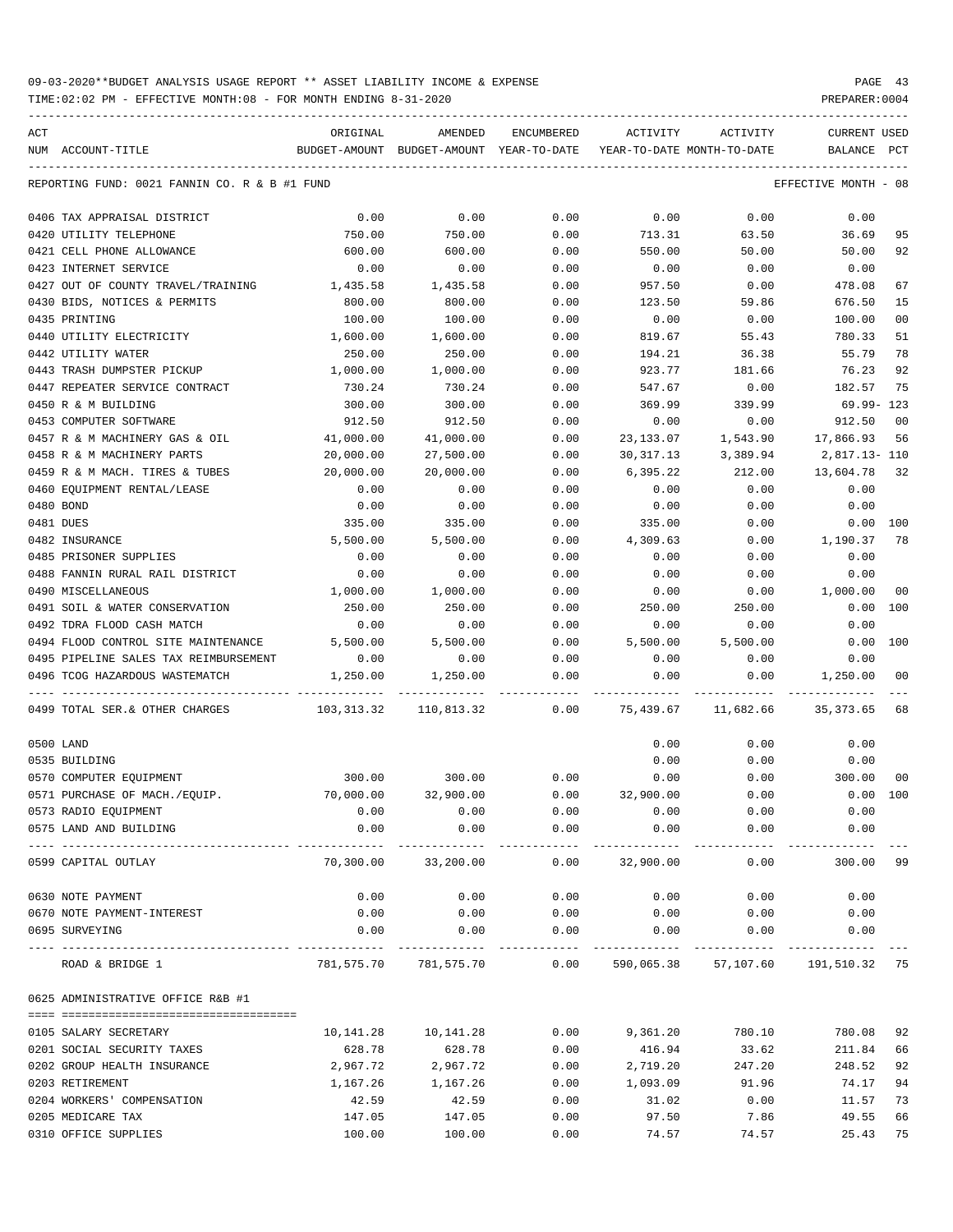### 09-03-2020\*\*BUDGET ANALYSIS USAGE REPORT \*\* ASSET LIABILITY INCOME & EXPENSE PAGE 44 TIME:02:02 PM - EFFECTIVE MONTH:08 - FOR MONTH ENDING 8-31-2020

| ACT |                                               | ORIGINAL      | AMENDED       | ENCUMBERED   | ACTIVITY                   | ACTIVITY   | <b>CURRENT USED</b>  |            |
|-----|-----------------------------------------------|---------------|---------------|--------------|----------------------------|------------|----------------------|------------|
| NUM | ACCOUNT-TITLE                                 | BUDGET-AMOUNT | BUDGET-AMOUNT | YEAR-TO-DATE | YEAR-TO-DATE MONTH-TO-DATE |            | BALANCE              | <b>PCT</b> |
|     | REPORTING FUND: 0021 FANNIN CO. R & B #1 FUND |               |               |              |                            |            | EFFECTIVE MONTH - 08 |            |
|     | 0311 POSTAL EXPENSES                          | 0.00          | 0.00          | 0.00         | 0.00                       | 0.00       | 0.00                 |            |
|     | 0353 COMPUTER EXPENSE                         | 500.00        | 500.00        | 0.00         | 483.95                     | 0.00       | 16.05                | 97         |
|     | 0427 OUT OF COUNTY TRAVEL                     | 0.00          | 0.00          | 0.00         | 0.00                       | 0.00       | 0.00                 |            |
|     | 0480 BOND                                     | 0.00          | 0.00          | 0.00         | 0.00                       | 0.00       | 0.00                 |            |
|     | 0572 OFFICE EQUIPMENT                         | 0.00          | 0.00          | 0.00         | 0.00                       | 0.00       | 0.00                 |            |
|     | 0574 COMPUTER EQUIPMENT                       | 0.00          | 0.00          | 0.00         | 0.00                       | 0.00       | 0.00                 |            |
|     | ADMINISTRATIVE OFFICE R&B #1                  | 15,694.68     | 15,694.68     | 0.00         | 14,277.47                  | 1,235.31   | 1,417.21             | 91         |
|     | FANNIN CO. R & B #1 FUND                      |               |               |              |                            |            |                      |            |
|     | INCOME TOTALS                                 | 797,270.38    | 797,270.38    |              | 817,063.21                 | 21,966.05- | 19,792.83+ 102       |            |
|     | <b>EXPENSE TOTALS</b>                         | 797,270.38    | 797,270.38    | 0.00         | 604, 342.85                | 58,342.91  | 192,927.53 76        |            |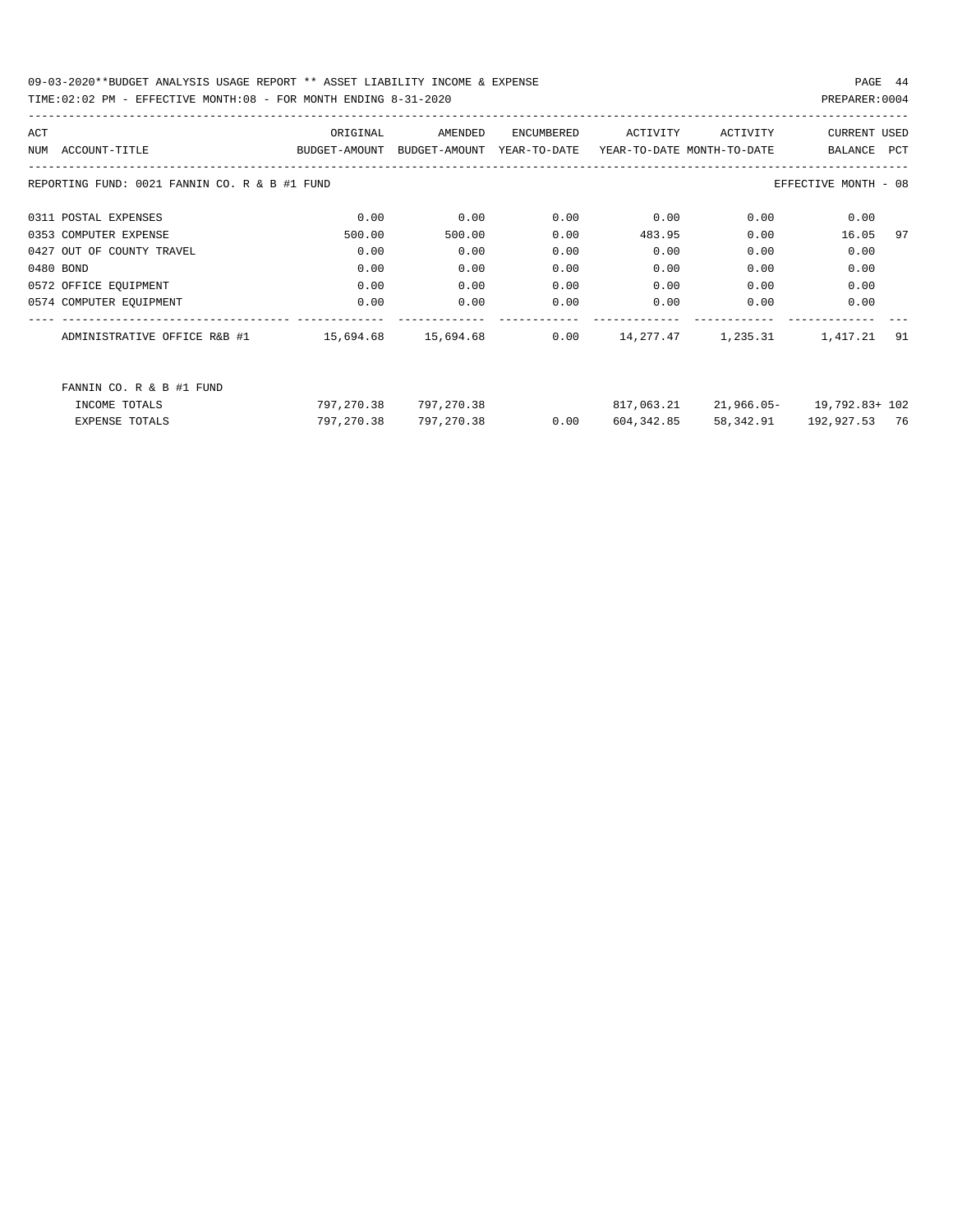|     | 09-03-2020**BUDGET ANALYSIS USAGE REPORT ** ASSET LIABILITY INCOME & EXPENSE<br>TIME: 02:02 PM - EFFECTIVE MONTH: 08 - FOR MONTH ENDING 8-31-2020 |          |                       |            |                                                                                 |                                                  | PAGE 45<br>PREPARER: 0004     |                |
|-----|---------------------------------------------------------------------------------------------------------------------------------------------------|----------|-----------------------|------------|---------------------------------------------------------------------------------|--------------------------------------------------|-------------------------------|----------------|
| ACT | NUM ACCOUNT-TITLE                                                                                                                                 | ORIGINAL | AMENDED               | ENCUMBERED | ACTIVITY<br>BUDGET-AMOUNT BUDGET-AMOUNT YEAR-TO-DATE YEAR-TO-DATE MONTH-TO-DATE | ACTIVITY                                         | CURRENT USED<br>BALANCE PCT   |                |
|     | REPORTING FUND: 0022 FANNIN CO. R & B #2 FUND                                                                                                     |          |                       |            |                                                                                 |                                                  | EFFECTIVE MONTH - 08          |                |
|     | 0100 PAYROLL                                                                                                                                      |          |                       |            |                                                                                 |                                                  |                               |                |
|     | 0100 PAYROLL                                                                                                                                      |          |                       |            | 0.00                                                                            | 0.00                                             | 0.00                          |                |
|     | PAYROLL                                                                                                                                           |          |                       |            | 0.00                                                                            | 0.00                                             | 0.00                          |                |
|     | 0102 A/P CLEARING                                                                                                                                 |          |                       |            |                                                                                 |                                                  |                               |                |
|     | 0100 A/P CLEARING                                                                                                                                 |          |                       |            | 0.00                                                                            | 0.00                                             | 0.00                          |                |
|     | A/P CLEARING                                                                                                                                      |          |                       |            | 0.00                                                                            | 0.00                                             | 0.00                          |                |
|     | 0103 CASH                                                                                                                                         |          |                       |            |                                                                                 |                                                  |                               |                |
|     |                                                                                                                                                   |          |                       |            |                                                                                 |                                                  |                               |                |
|     | 0100 R&B#2- COMBINED FUNDS CHECKING<br>0175 TEXPOOL                                                                                               |          |                       |            | 2,757.75                                                                        | 146, 277.68 25, 139.73- 409, 041.54              | 46.32 262,113.25              |                |
|     | CASH                                                                                                                                              |          |                       |            |                                                                                 | ------------<br>149,035.43 25,093.41- 671,154.79 |                               |                |
|     | 0120 RECEIVABLES                                                                                                                                  |          |                       |            |                                                                                 |                                                  |                               |                |
|     | 0311 TAXES RECEIVABLE                                                                                                                             |          |                       |            |                                                                                 | 3,733.10 3,733.10                                | 44,829.54                     |                |
|     | 0312 DUE FROM OTHER GOVERNMENT                                                                                                                    |          |                       |            |                                                                                 | $10,611.89 - 10,611.89 -$                        | 12,210.25                     |                |
|     | 0313 DUE FROM OTHER FUNDS                                                                                                                         |          |                       |            |                                                                                 | 2,535.97 2,535.97 6,625.78                       |                               |                |
|     | 0315 INVENTORY ASSET                                                                                                                              |          |                       |            |                                                                                 | 43,974.52 43,974.52                              | 97,983.82                     |                |
|     | RECEIVABLES                                                                                                                                       |          |                       |            | 39,631.70                                                                       | 39,631.70 161,649.39                             |                               |                |
|     | 0200 LIABILITY ACCOUNT                                                                                                                            |          |                       |            |                                                                                 |                                                  |                               |                |
|     | 0150 ACCRUED SALARY PAYABLE                                                                                                                       |          |                       |            |                                                                                 | $104.52 - 104.52 - 11,180.89$                    |                               |                |
|     | 0155 ACCRUED FRINGE BENEFITS                                                                                                                      |          |                       |            |                                                                                 | $42.03 - 42.03 - 6,013.54$                       |                               |                |
|     | 0200 DEFERRED TAX REVENUE                                                                                                                         |          |                       |            | 2,718.45                                                                        | 2,718.45                                         | 42,070.25                     |                |
|     | 0900 SYSTEM ADDED LIABILITY LINE-ITEM                                                                                                             |          |                       |            | 0.00                                                                            | 0.00<br>$21,189.85 - 0.00$                       | 0.00                          |                |
|     | 0910 SYSTEM ADDED LIABILITY LINE-ITEM                                                                                                             |          |                       |            |                                                                                 |                                                  | $21,189.85-$<br>------------- |                |
|     | LIABILITY ACCOUNT                                                                                                                                 |          |                       |            |                                                                                 | 18,617.95-2,571.90 38,074.83                     |                               |                |
|     | 0207 DUE TO FUND                                                                                                                                  |          |                       |            |                                                                                 |                                                  |                               |                |
|     | 0070 DUE TO RIGHT OF WAY                                                                                                                          |          |                       |            | -----------                                                                     | $0.00$ 0.00<br>------------                      | 0.00                          |                |
|     | DUE TO FUND                                                                                                                                       |          |                       |            | 0.00                                                                            | 0.00                                             | 0.00                          |                |
|     | 0271 EQUITY ACCOUNT                                                                                                                               |          |                       |            |                                                                                 |                                                  |                               |                |
|     | 0200 EQUITY ACCOUNT                                                                                                                               |          |                       |            |                                                                                 | 58,530.81 58,530.81 645,975.08                   |                               |                |
|     | EQUITY ACCOUNT                                                                                                                                    |          |                       |            |                                                                                 | 58,530.81 58,530.81 645,975.08                   |                               |                |
|     | 0300 TOTAL REV/TRANSFERS                                                                                                                          |          |                       |            |                                                                                 |                                                  |                               |                |
|     | 0122 BEGINNING CASH BALANCE                                                                                                                       |          | 47, 346.83 47, 346.83 |            | 0.00                                                                            |                                                  | $0.00$ 47,346.83              | 0 <sub>0</sub> |
|     | TOTAL REV/TRANSFERS                                                                                                                               |          | 47,346.83 47,346.83   | 0.00       | 0.00                                                                            |                                                  | $0.00$ $47,346.83$            | 0 <sub>0</sub> |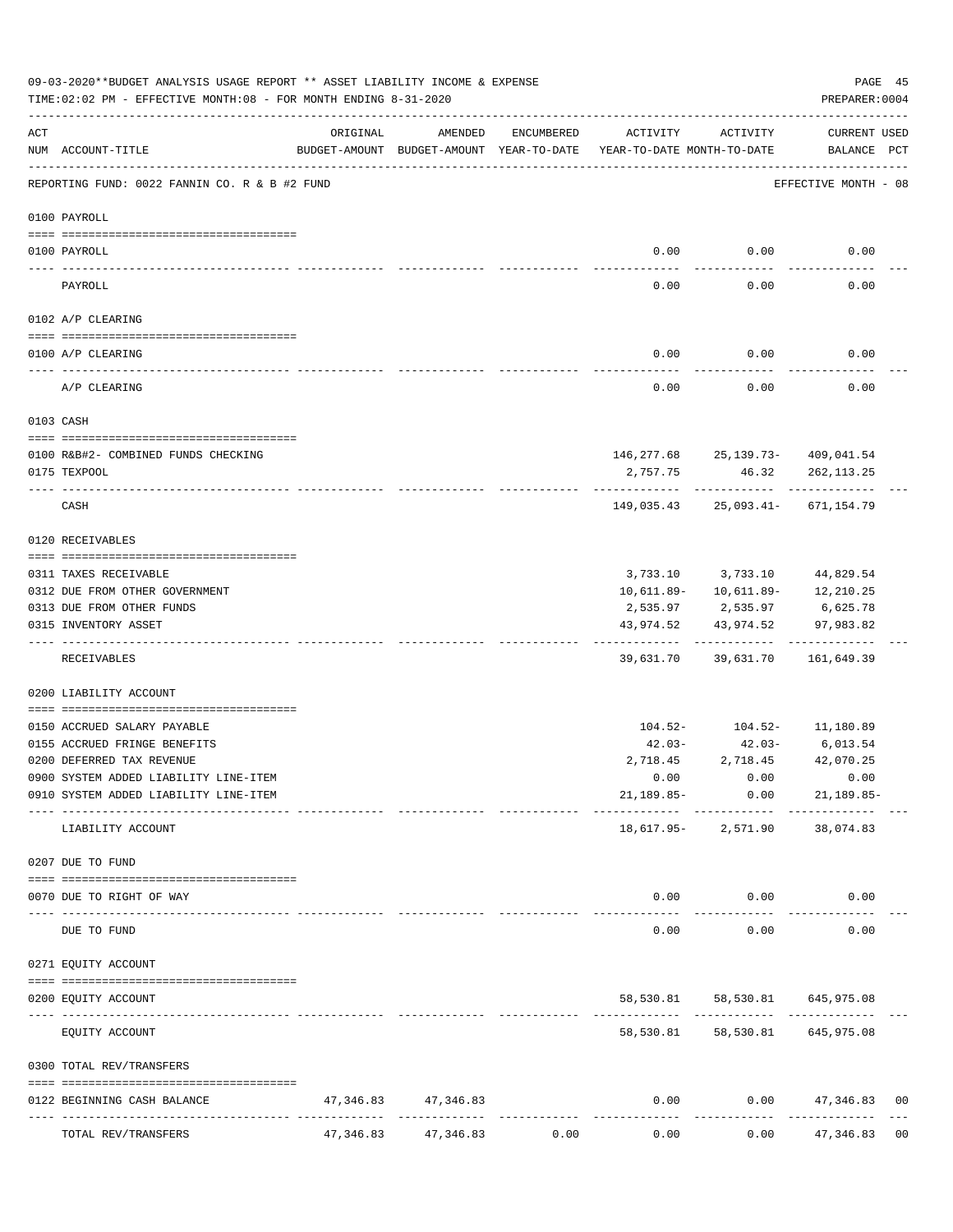|     | 09-03-2020**BUDGET ANALYSIS USAGE REPORT ** ASSET LIABILITY INCOME & EXPENSE<br>TIME: 02:02 PM - EFFECTIVE MONTH: 08 - FOR MONTH ENDING 8-31-2020 |                                                          |                                                                                |            |           |                                                      | PAGE 46<br>PREPARER: 0004            |                     |
|-----|---------------------------------------------------------------------------------------------------------------------------------------------------|----------------------------------------------------------|--------------------------------------------------------------------------------|------------|-----------|------------------------------------------------------|--------------------------------------|---------------------|
| ACT | NUM ACCOUNT-TITLE                                                                                                                                 | ORIGINAL                                                 | AMENDED<br>BUDGET-AMOUNT BUDGET-AMOUNT YEAR-TO-DATE YEAR-TO-DATE MONTH-TO-DATE | ENCUMBERED |           | ACTIVITY ACTIVITY                                    | CURRENT USED<br>BALANCE PCT          |                     |
|     | REPORTING FUND: 0022 FANNIN CO. R & B #2 FUND                                                                                                     |                                                          |                                                                                |            |           |                                                      | EFFECTIVE MONTH - 08                 |                     |
|     | 0310 PROPERTY TAXES                                                                                                                               |                                                          |                                                                                |            |           |                                                      |                                      |                     |
|     | 0110 CURRENT TAXES                                                                                                                                |                                                          | 593,268.55 593,268.55 597,793.51 42,029.40- 4,524.96+101                       |            |           |                                                      |                                      |                     |
|     | 0120 DELINQUENT TAXES                                                                                                                             |                                                          | 12,500.00   12,500.00                                                          |            |           | 15,065.30 586.30                                     | 2,565.30+ 121                        |                     |
|     | PROPERTY TAXES                                                                                                                                    |                                                          | $605,768.55$ $605,768.55$ $0.00$ $612,858.81$ $41,443.10$                      |            |           |                                                      | 7,090.26+ 101                        |                     |
|     |                                                                                                                                                   |                                                          |                                                                                |            |           |                                                      |                                      |                     |
|     | 0318 OTHER TAXES                                                                                                                                  |                                                          |                                                                                |            |           |                                                      |                                      |                     |
|     | 0120 PAY N LIEU TAX/GRASSLAND                                                                                                                     | 2,000.00                                                 | 2,000.00                                                                       |            |           | 1,220.91 0.00                                        | 779.09 61                            |                     |
|     | 0121 PAY N LIEU TAX/UPPER TRINITY                                                                                                                 | 1,000.00                                                 | 1,000.00                                                                       |            | 797.62    | 0.00                                                 | 202.38 80                            |                     |
|     | 0160 SALES TAX REVENUES                                                                                                                           | 50,000.00<br>------------- --------------                | 50,000.00                                                                      |            |           | 66,907.49 7,028.20 16,907.49+134<br>-----------      |                                      |                     |
|     | OTHER TAXES                                                                                                                                       | 53,000.00                                                |                                                                                |            |           |                                                      |                                      |                     |
|     | 0321 FEES OF TAX COLLECTOR                                                                                                                        |                                                          |                                                                                |            |           |                                                      |                                      |                     |
|     |                                                                                                                                                   |                                                          |                                                                                |            |           |                                                      |                                      |                     |
|     | 0200 CAR REGISTRATION/SALES TAX<br>0300 COUNTY'S ADDITIONAL \$10                                                                                  | 86,000.00 86,000.00<br>64,000.00                         | 64,000.00                                                                      |            |           | 85,532.18   0.00   467.82   99<br>69,460.83 7,231.19 |                                      |                     |
|     |                                                                                                                                                   |                                                          |                                                                                |            |           |                                                      | $5,460.83+109$<br>------------------ |                     |
|     | FEES OF TAX COLLECTOR                                                                                                                             | $150,000.00$ $150,000.00$ $0.00$ $154,993.01$ $7,231.19$ |                                                                                |            |           |                                                      | 4,993.01+ 103                        |                     |
|     | 0330 GRANTS                                                                                                                                       |                                                          |                                                                                |            |           |                                                      |                                      |                     |
|     | 0200 FEMA GRANT                                                                                                                                   | 0.00                                                     | 0.00                                                                           |            |           | $0.00$ 0.00                                          | 0.00                                 |                     |
|     | GRANTS                                                                                                                                            | 0.00                                                     |                                                                                |            |           | $0.00$ $0.00$ $0.00$ $0.00$ $0.00$                   | 0.00                                 |                     |
|     | 0350 FINES                                                                                                                                        |                                                          |                                                                                |            |           |                                                      |                                      |                     |
|     | 0403 COUNTY CLERK FINES                                                                                                                           | 5,000.00                                                 | 5,000.00                                                                       |            |           | 6,885.63 810.67 1,885.63+138                         |                                      |                     |
|     | 0450 DISTRICT CLERK FINES                                                                                                                         | 8,500.00                                                 | 8,500.00                                                                       |            | 7,541.86  |                                                      | 716.23 958.14 89                     |                     |
|     | 0455 J. P. #1 FINES                                                                                                                               | 5,000.00                                                 | 5,000.00                                                                       |            | 4,401.94  | 0.00                                                 | 598.06 88                            |                     |
|     | 0456 J. P. #2 FINES                                                                                                                               | 2,000.00                                                 | 2,000.00                                                                       |            | 2,895.93  | 0.00                                                 | 895.93+ 145                          |                     |
|     | 0457 J. P. #3 FINES                                                                                                                               | 5,000.00                                                 | 5,000.00                                                                       |            |           | 1,810.06 0.00<br>------------- ------------          | 3,189.94 36<br>-------------         | $\qquad \qquad - -$ |
|     | FINES                                                                                                                                             | 25,500.00                                                |                                                                                |            |           | 25,500.00   0.00   23,535.42   1,526.90              | 1,964.58 92                          |                     |
|     | 0360 INTEREST EARNINGS                                                                                                                            |                                                          |                                                                                |            |           |                                                      |                                      |                     |
|     | 0100 INTEREST EARNINGS                                                                                                                            |                                                          | 5,000.00 5,000.00                                                              |            |           | 3,794.75 390.92 1,205.25 76                          |                                      |                     |
|     | INTEREST EARNINGS                                                                                                                                 |                                                          | 5,000.00 5,000.00 0.00 3,794.75 390.92 1,205.25                                |            |           |                                                      |                                      | $---$<br>76         |
|     | 0364 SALE OF EQUIPMENT                                                                                                                            |                                                          |                                                                                |            |           |                                                      |                                      |                     |
|     | --------------------------------------<br>0163 SALE OF EQUIPMENT                                                                                  |                                                          | 2,000.00 2,000.00                                                              |            |           | $29,553.75$ $29,553.75$ $27,553.75$ + $478$          |                                      |                     |
|     | SALE OF EQUIPMENT                                                                                                                                 |                                                          | 2,000.00  2,000.00  0.00  29,553.75  29,553.75  27,553.75  478                 |            |           |                                                      |                                      |                     |
|     | 0370 MISCELLANEOUS REVENUES                                                                                                                       |                                                          |                                                                                |            |           |                                                      |                                      |                     |
|     |                                                                                                                                                   |                                                          |                                                                                |            | 9,854.63  |                                                      | 0.00 145.37 99                       |                     |
|     | 0120 STATE LATERAL ROAD<br>0125 TDT WEIGHT FEES                                                                                                   |                                                          | 10,000.00 10,000.00<br>20,500.00 20,500.00                                     |            | 24,884.48 | 0.00                                                 | 4,384.48+ 121                        |                     |
|     |                                                                                                                                                   |                                                          |                                                                                |            |           |                                                      |                                      |                     |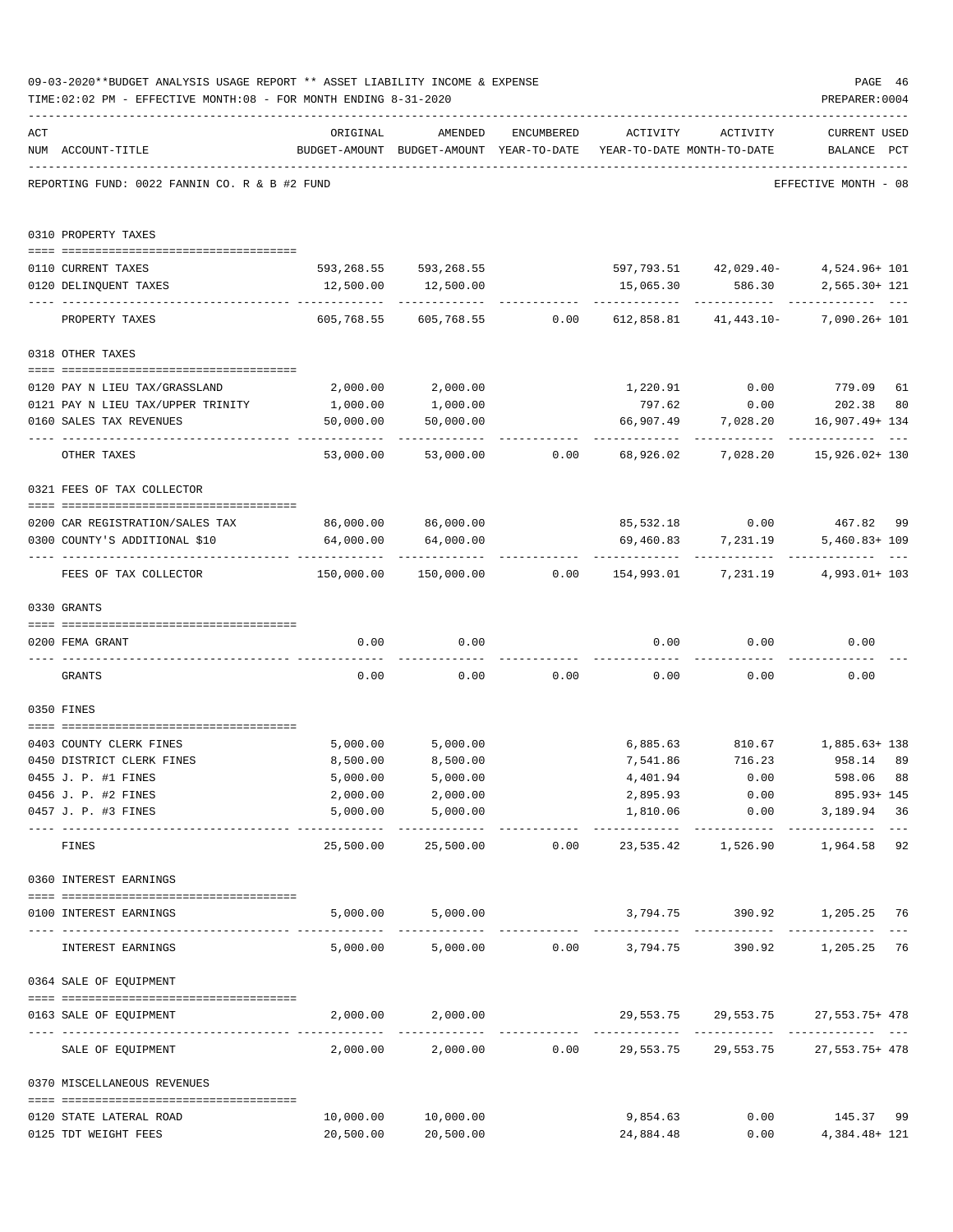| ACT                                           | ORIGINAL      | AMENDED                    | ENCUMBERED | ACTIVITY   | ACTIVITY                                                    | <b>CURRENT USED</b>  |     |
|-----------------------------------------------|---------------|----------------------------|------------|------------|-------------------------------------------------------------|----------------------|-----|
| NUM ACCOUNT-TITLE                             | BUDGET-AMOUNT | BUDGET-AMOUNT YEAR-TO-DATE |            |            | YEAR-TO-DATE MONTH-TO-DATE                                  | BALANCE              | PCT |
| REPORTING FUND: 0022 FANNIN CO. R & B #2 FUND |               |                            |            |            |                                                             | EFFECTIVE MONTH - 08 |     |
| 0130 REFUNDS & MISCELLANEOUS                  | 0.00          | 0.00                       |            | 696.96     | 0.00                                                        | $696.96+$            |     |
| 0131 AUTOMOBILE INSURANCE LOSS PAYMENT        | 0.00          | 0.00                       |            | 0.00       | 0.00                                                        | 0.00                 |     |
| 0140 PROCEEDS OF LOAN                         | 0.00          | 0.00                       |            | 0.00       | 0.00                                                        | 0.00                 |     |
| 0142 CULVERT PERMITTING PROCESS               | 0.00          | 0.00                       |            | 20.00      | 20.00                                                       | $20.00+$             |     |
| 0145 REIMBURSEMENT OF MATERIALS               | 10,800.00     | 10,800.00                  |            | 16,372.00  | 1,847.80                                                    | $5,572.00+152$       |     |
| 0150 TRENTON HIGH MEADOWS SUBDIVISION         | 6,700.00      | 6,700.00                   |            | 2,800.00   | 0.00                                                        | 3,900.00 42          |     |
| MISCELLANEOUS REVENUES                        | 48,000.00     | 48,000.00                  | 0.00       | 54,628.07  | 1,867.80                                                    | $6,628.07+114$       |     |
| 0509 CONTINGENCY                              |               |                            |            |            |                                                             |                      |     |
| 0475 CONTINGENCY                              | 10,000.00     | 10,000.00                  | 0.00       | 0.00       | 0.00                                                        | 10,000.00            | 00  |
| CONTINGENCY                                   | 10,000.00     | 10,000.00                  | 0.00       | 0.00       | 0.00                                                        | 10,000.00            | 00  |
| 0622 ROAD & BRIDGE 2                          |               |                            |            |            |                                                             |                      |     |
| 0100 COMPENSATION PAY                         | 0.00          | 0.00                       | 0.00       | 0.00       | 0.00                                                        | 0.00                 |     |
| 0101 SALARY ELECTED OFFICIAL                  | 62,720.97     | 62,720.97                  | 0.00       | 57,896.40  | 4,824.70                                                    | 4,824.57             | 92  |
| 0105 SALARY SECRETARY                         | 0.00          | 0.00                       | 0.00       | 0.00       | 0.00                                                        | 0.00                 |     |
| 0106 SALARY PRECINCT EMPLOYEES                | 231,328.10    | 231,328.10                 | 0.00       | 191,517.68 | 16,753.10                                                   | 39,810.42            | 83  |
| 0107 REGULAR-TEMP. PART-TIME                  | 0.00          | 0.00                       | 0.00       | 0.00       | 0.00                                                        | 0.00                 |     |
| 0108 SALARY-FOREMAN                           | 0.00          | 0.00                       | 0.00       | 0.00       | 0.00                                                        | 0.00                 |     |
| 0199 TOTAL SALARIES                           | 294,049.07    | 294,049.07                 | 0.00       | 249,414.08 | 21,577.80                                                   | 44,634.99            | 85  |
| 0201 SOCIAL SECURITY TAXES                    | 18,415.57     | 18,415.57                  | 0.00       | 14,750.89  | 1,273.66                                                    | 3,664.68             | 80  |
| 0202 GROUP HEALTH INSURANCE                   | 94,967.04     | 94,967.04                  | 0.00       | 85,047.12  | 7,911.36                                                    | 9,919.92             | 90  |
| 0203 RETIREMENT                               | 34,374.34     | 34, 374. 34                | 0.00       | 29,146.75  | 2,544.04                                                    | 5,227.59             | 85  |
| 0204 WORKERS' COMPENSATION                    | 7,329.52      | 7,329.52                   | 0.00       | 7,089.26   | 0.00                                                        | 240.26               | 97  |
| 0205 MEDICARE TAX                             | 4,272.41      | 4,272.41                   | 0.00       | 3,450.12   | 297.90                                                      | 822.29               | 81  |
| 0206 UNEMPLOYMENT EXPENSE                     | 0.00          | 0.00                       | 0.00       | 0.00       | 0.00                                                        | 0.00                 |     |
| 0299 TOTAL EMPLOYEE BENEFITS                  | 159,358.88    | 159,358.88                 | 0.00       | 139,484.14 | 12,026.96                                                   | 19,874.74            | 88  |
| 0312 CONTRACT LABOR                           | 0.00          | 0.00                       | 0.00       | 0.00       | 0.00                                                        | 0.00                 |     |
| 0314 EMPLOYEE PHYSICALS/DOT TESTING           | 400.00        | 400.00                     | 0.00       | 195.38     | 0.00                                                        | 204.62               | 49  |
| 0340 SHOP SUPPLIES                            | 4,000.00      | 5,000.00                   | 0.00       | 4,748.86   | 94.93                                                       | 251.14 95            |     |
| 0341 R & B MAT. ROCK & GRAVEL                 | 134,307.00    | 159,307.00                 | 0.00       | 145,924.54 | 373.48                                                      | 13,382.46            | 92  |
| 0342 R & B MAT. CULVERTS                      | 20,000.00     | 21,000.00                  | 0.00       | 28,059.80  | 0.00                                                        | 7,059.80- 134        |     |
| 0343 R & B MAT. HARDWRE & LUMB                | 6,000.00      | 6,000.00                   | 0.00       | 2,160.01   | 119.99                                                      | 3,839.99             | 36  |
| 0344 R & B MAT. ASPHALT/RD OIL                | 42,000.00     | 43,000.00                  | 0.00       | 10,097.10  | 4,633.85                                                    | 32,902.90            | 23  |
| 0345 CHEMICALS                                | 1,000.00      | 1,000.00                   | 0.00       | 0.00       | 0.00                                                        | 1,000.00 00          |     |
| 0346 CETRZ EXPENDITURES                       | 0.00          | 0.00                       | 0.00       | 0.00       | 0.00                                                        | 0.00                 |     |
| 0350 DEBRIS REMOVAL                           | 0.00          | 0.00                       | 0.00       | 0.00       | 0.00                                                        | 0.00                 |     |
| 0395 UNIFORMS                                 | 2,800.00      | 2,800.00                   | 0.00       |            | 2,767.93 249.45                                             | 32.07 99             |     |
| 0399 TOTAL R&B MATERIALS                      |               |                            |            |            | 210,507.00 238,507.00 0.00 193,953.62 5,471.70 44,553.38 81 |                      |     |
| 0400 LEGAL FEES                               | 0.00          | 0.00                       | 0.00       | 588.02     | 0.00                                                        | $588.02 -$           |     |
| 0406 TAX APPRAISAL DISTRICT                   | 0.00          | 0.00                       | 0.00       | 0.00       | 0.00                                                        | 0.00                 |     |
| 0420 UTILITY TELEPHONE                        | 1,000.00      | 1,000.00                   | 0.00       | 901.45     | 81.95                                                       | 98.55                | 90  |
| 0421 CELL PHONE ALLOWANCE                     | 600.00        | 600.00                     | 0.00       | 550.00     | 50.00                                                       | 50.00                | 92  |
| 0427 OUT OF COUNTY TRAVEL/TRAINING            | 2,500.00      | 2,500.00                   | 0.00       | 1,771.78   | 0.00                                                        | 728.22               | 71  |
| 0430 BIDS, NOTICES & PERMITS                  | 500.00        | 500.00                     | 0.00       | 237.70     | 87.38                                                       | 262.30               | 48  |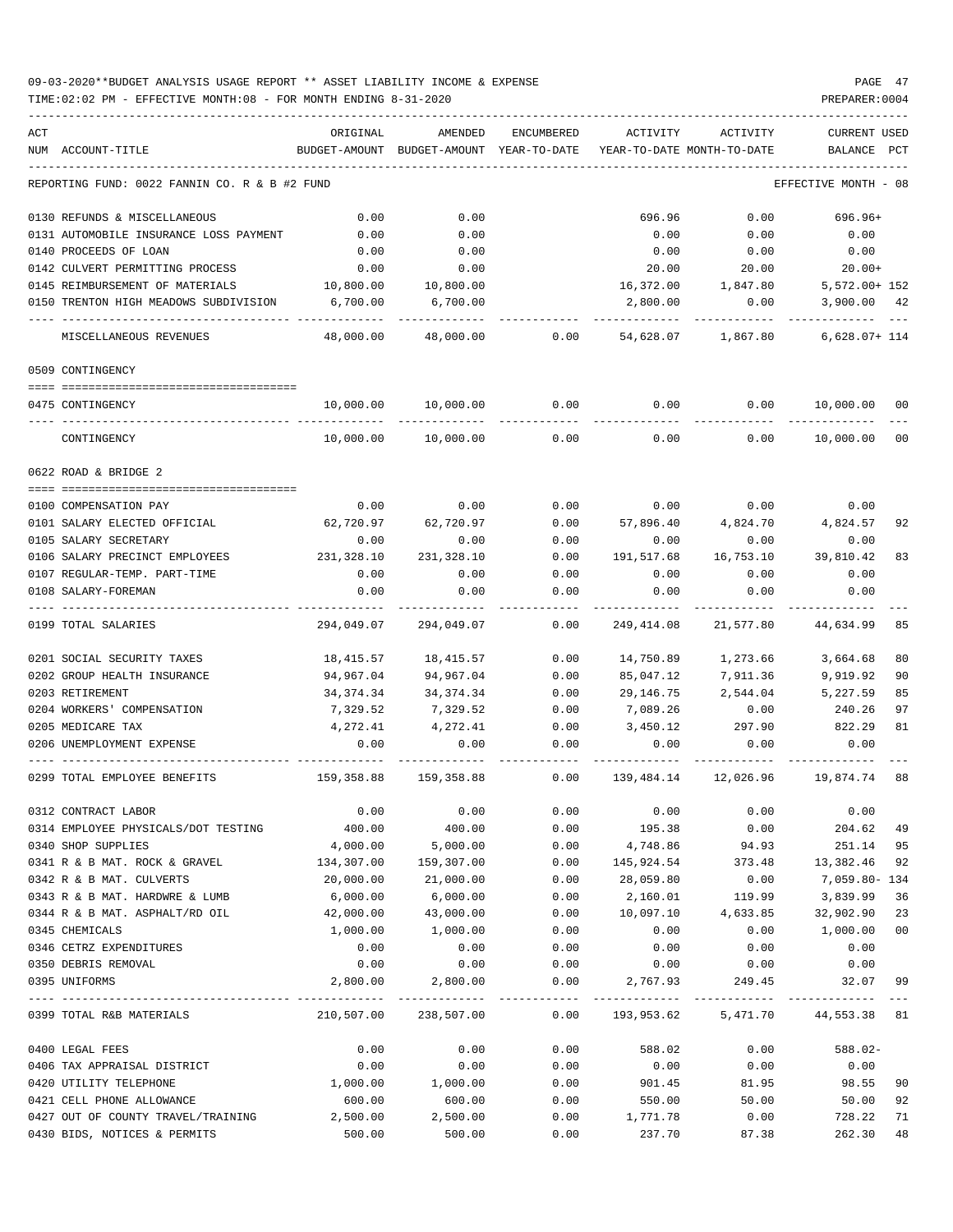| ACT | NUM ACCOUNT-TITLE                                   | ORIGINAL<br>BUDGET-AMOUNT | AMENDED<br>BUDGET-AMOUNT YEAR-TO-DATE | <b>ENCUMBERED</b> | ACTIVITY<br>YEAR-TO-DATE MONTH-TO-DATE            | ACTIVITY  | <b>CURRENT USED</b><br>BALANCE | PCT            |
|-----|-----------------------------------------------------|---------------------------|---------------------------------------|-------------------|---------------------------------------------------|-----------|--------------------------------|----------------|
|     |                                                     |                           |                                       |                   |                                                   |           |                                |                |
|     | REPORTING FUND: 0022 FANNIN CO. R & B #2 FUND       |                           |                                       |                   |                                                   |           | EFFECTIVE MONTH - 08           |                |
|     | 0435 PRINTING                                       | 100.00                    | 100.00                                | 0.00              | 0.00                                              | 0.00      | 100.00                         | 0 <sub>0</sub> |
|     | 0440 UTILITY ELECTRICITY                            | 2,000.00                  | 2,000.00                              | 0.00              | 1,510.86                                          | 149.41    | 489.14                         | 76             |
|     | 0441 UTILITY GAS                                    | 750.00                    | 750.00                                | 0.00              | 720.25                                            | 50.26     | 29.75                          | 96             |
|     | 0442 UTILITY WATER                                  | 940.00                    | 940.00                                | 0.00              | 813.97                                            | 80.96     | 126.03                         | 87             |
|     | 0443 TRASH PICKUP                                   | 1,300.00                  | 1,300.00                              | 0.00              | 694.58                                            | 0.00      | 605.42                         | 53             |
|     | 0447 REPEATER SERVICE CONTRACT                      | 730.24                    | 730.24                                | 0.00              | 547.67                                            | 0.00      | 182.57                         | 75             |
|     | 0450 R&M BUILDING                                   | 3,000.00                  | 3,000.00                              | 0.00              | 108.98                                            | 0.00      | 2,891.02                       | 0 <sub>4</sub> |
|     | 0453 COMPUTER SOFTWARE                              | 0.00                      | 0.00                                  | 0.00              | 0.00                                              | 0.00      | 0.00                           |                |
|     | 0457 R & M MACHINERY GAS & OIL                      | 70,000.00                 | 70,000.00                             | 0.00              | 56,320.64                                         | 5,461.15  | 13,679.36                      | 80             |
|     | 0458 R & M MACHINERY PARTS                          | 30,000.00                 | 66,507.50                             | 0.00              | 77,862.92                                         | 881.73    | 11,355.42- 117                 |                |
|     | 0459 R & M MACH. TIRES & TUBES                      | 15,000.00                 | 15,000.00                             | 0.00              | 11,862.97                                         | 1,390.00  | 3,137.03                       | 79             |
|     | 0460 EQUIPMENT RENTAL/LEASE                         | 50,000.00                 | 6,000.00                              | 0.00              | 6,000.00                                          | 0.00      | 0.00 100                       |                |
|     | 0480 BOND                                           | 0.00                      | 0.00                                  | 0.00              | 0.00                                              | 0.00      | 0.00                           |                |
|     | 0481 DUES                                           | 335.00                    | 335.00                                | 0.00              | 335.00                                            | 0.00      | 0.00 100                       |                |
|     | 0482 INSURANCE                                      | 9,000.00                  | 9,000.00                              | 0.00              | 7,910.96                                          | 0.00      | 1,089.04                       | 88             |
|     | 0485 PRISONER SUPPLIES                              | 0.00                      | 0.00                                  | 0.00              | 0.00                                              | 0.00      | 0.00                           |                |
|     | 0488 FANNIN RURAL RAIL DISTRICT                     | 0.00                      | 0.00                                  | 0.00              | 0.00                                              | 0.00      | 0.00                           |                |
|     | 0490 MISCELLANEOUS                                  | 1,000.00                  | 1,000.00                              | 0.00              | 0.00                                              | 0.00      | 1,000.00                       | 00             |
|     | 0491 SOIL & WATER CONSERVATION                      | 250.00                    | 250.00                                | 0.00              | 250.00                                            | 250.00    | 0.00                           | 100            |
|     | 0492 TDRA FLOOD CASH MATCH                          | 0.00                      | 0.00                                  | 0.00              | 0.00                                              | 0.00      | 0.00                           |                |
|     | 0493 TRENTON HIGH MEADOWS SUBDIVISION               | 4,000.00                  | 4,000.00                              | 0.00              | 0.00                                              | 0.00      | 4,000.00                       | 00             |
|     | 0494 FLOOD CONTROL SITE MAINTENANCE                 | 4,000.00                  | 4,000.00                              | 0.00              | 4,000.00                                          | 4,000.00  | 0.00 100                       |                |
|     | 0495 PIPELINE SALES TAX REIMBURSEMENT               | 0.00                      | 0.00                                  | 0.00              | 0.00                                              | 0.00      | 0.00                           |                |
|     | 0496 TCOG HAZARDOUS WASTEMATCH<br>----------------- | 0.00                      | 0.00                                  | 0.00              | 0.00                                              | 0.00      | 0.00                           |                |
|     | 0499 TOTAL SER.& OTHER CHARGES                      | 197,005.24 189,512.74     |                                       | 0.00              | 172,987.75                                        | 12,482.84 | 16,524.99                      | 91             |
|     | 0500 LAND                                           |                           |                                       |                   | 0.00                                              | 0.00      | 0.00                           |                |
|     | 0535 BUILDING                                       |                           |                                       |                   | 0.00                                              | 0.00      | 0.00                           |                |
|     | 0562 LAND/BUILDING                                  | 0.00                      | 0.00                                  | 0.00              | 0.00                                              | 0.00      | 0.00                           |                |
|     | 0570 COMPUTER EQUIPMENT                             | 0.00                      | 0.00                                  | 0.00              | 0.00                                              | 0.00      | 0.00                           |                |
|     | 0571 PURCHASE OF MACH./EQUIP.                       | 50,000.00                 | 29,492.50                             | 0.00              | 29,492.50                                         | 0.00      | 0.00                           | 100            |
|     | 0573 RADIO EQUIPMENT                                | 0.00                      | 0.00                                  | 0.00              | 0.00                                              | 0.00      | 0.00                           |                |
|     | 0575 LAND/BUILDING                                  |                           |                                       |                   | 0.00                                              | 0.00      | 0.00                           |                |
|     | 0580 PRECINCT BRIDGE                                | 0.00                      | 0.00                                  | 0.00              | 0.00                                              | 0.00      | 0.00                           |                |
|     | 0599 CAPITAL OUTLAY                                 |                           |                                       |                   | $50,000.00$ $29,492.50$ $0.00$ $29,492.50$ $0.00$ |           | $0.00$ 100                     |                |
|     |                                                     |                           |                                       |                   |                                                   |           |                                |                |
|     | ROAD & BRIDGE 2                                     |                           | 910,920.19 910,920.19                 |                   | 0.00 785,332.09 51,559.30 125,588.10 86           |           |                                |                |
|     | 0625 ADMINISTRATIVE OFFICE R&B #2                   |                           |                                       |                   |                                                   |           |                                |                |
|     |                                                     |                           |                                       |                   |                                                   |           |                                |                |
|     | 0105 SALARY SECRETARY                               |                           | 10, 141. 28   10, 141. 28             | 0.00              | 9,361.20                                          | 780.10    | 780.08                         | 92             |
|     | 0201 SOCIAL SECURITY TAXES                          | 628.76                    | 628.76                                | 0.00              | 416.76                                            | 33.60     | 212.00                         | 66             |
|     | 0202 GROUP HEALTH INSURANCE                         | 2,967.72                  | 2,967.72                              | 0.00              | 2,719.64                                          | 247.24    | 248.08                         | 92             |
|     | 0203 RETIREMENT                                     | 1,167.26                  | 1,167.26                              | 0.00              | 1,093.40                                          | 91.98     | 73.86                          | 94             |
|     | 0204 WORKERS' COMPENSATION                          | 42.59                     | 42.59                                 | 0.00              | 31.02                                             | 0.00      | 11.57                          | 73             |
|     | 0205 MEDICARE TAX                                   | 147.58                    | 147.58                                | 0.00              | 97.48                                             | 7.86      | 50.10                          | 66             |
|     | 0310 OFFICE SUPPLIES                                | 100.00                    | 100.00                                | 0.00              | 0.00                                              | 0.00      | 100.00                         | 0 <sub>0</sub> |
|     | 0311 POSTAL EXPENSES                                | 0.00                      | 0.00                                  | 0.00              | 0.00                                              | 0.00      | 0.00                           | 97             |
|     | 0353 COMPUTER EXPENSE                               | 500.00                    | 500.00                                | 0.00              | 483.97                                            | 0.00      | 16.03                          |                |
|     | 0427 OUT OF COUNTY TRAVEL                           | 0.00                      | 0.00                                  | 0.00              | 0.00                                              | 0.00      | 0.00                           |                |
|     | 0480 BOND                                           | 0.00                      | 0.00                                  | 0.00              | 0.00                                              | 0.00      | 0.00                           |                |
|     | 0572 OFFICE EQUIPMENT                               | 0.00                      | 0.00                                  | 0.00              | 0.00                                              | 0.00      | 0.00                           |                |
|     | 0574 COMPUTER EQUIPMENT                             | 0.00                      | 0.00                                  | 0.00              | 0.00                                              | 0.00      | 0.00                           |                |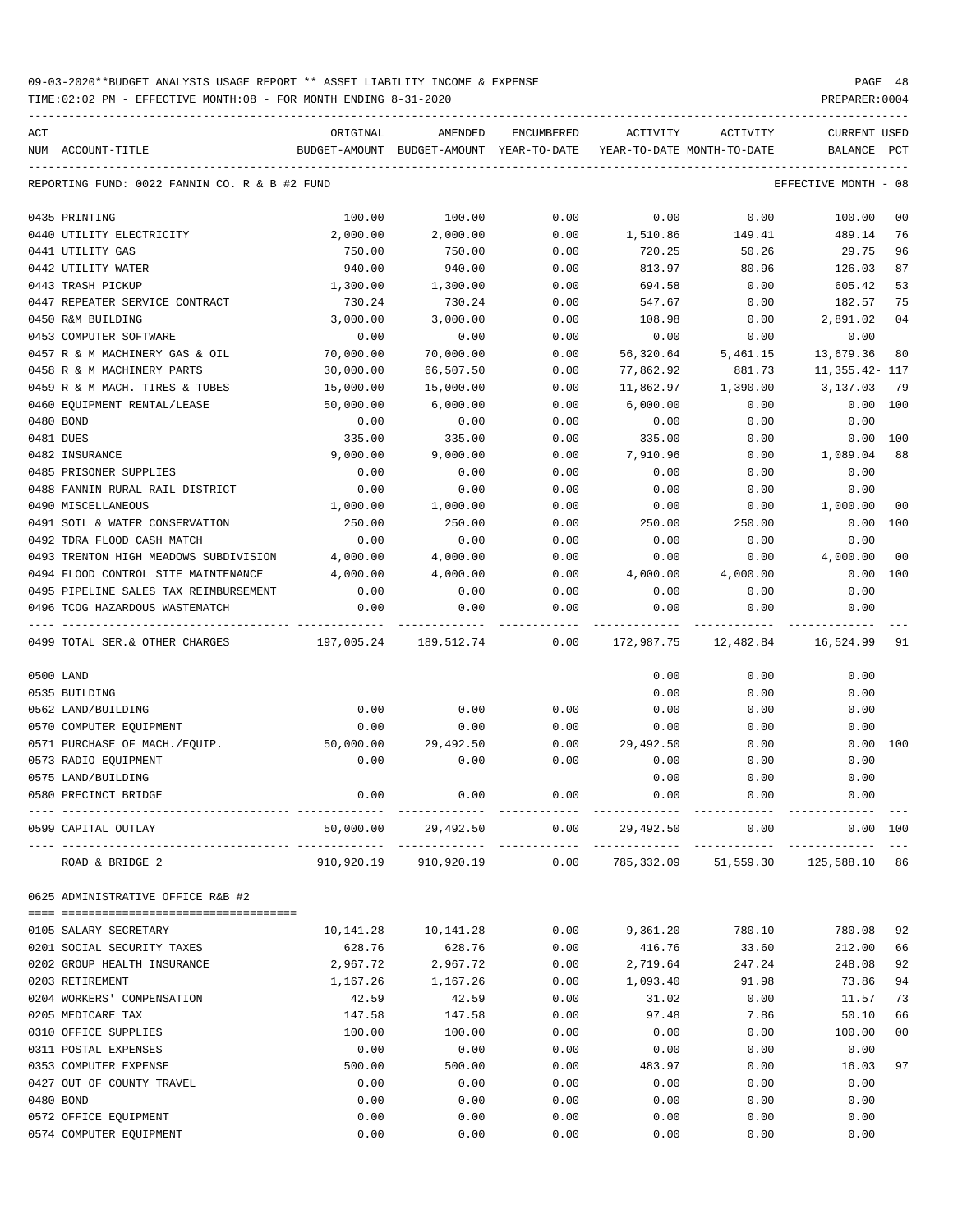|     | 09-03-2020**BUDGET ANALYSIS USAGE REPORT ** ASSET LIABILITY INCOME & EXPENSE<br>TIME:02:02 PM - EFFECTIVE MONTH:08 - FOR MONTH ENDING 8-31-2020 |                           |                          |                            |                                        |                       | PAGE 49<br>PREPARER: 0004       |
|-----|-------------------------------------------------------------------------------------------------------------------------------------------------|---------------------------|--------------------------|----------------------------|----------------------------------------|-----------------------|---------------------------------|
| ACT | NUM ACCOUNT-TITLE                                                                                                                               | ORIGINAL<br>BUDGET-AMOUNT | AMENDED<br>BUDGET-AMOUNT | ENCUMBERED<br>YEAR-TO-DATE | ACTIVITY<br>YEAR-TO-DATE MONTH-TO-DATE | ACTIVITY              | CURRENT USED<br>PCT<br>BALANCE  |
|     | REPORTING FUND: 0022 FANNIN CO. R & B #2 FUND                                                                                                   |                           |                          |                            |                                        |                       | EFFECTIVE MONTH - 08            |
|     | ADMINISTRATIVE OFFICE R&B #2                                                                                                                    | 15,695.19                 | 15,695.19                | 0.00                       |                                        |                       | 90<br>1,491.72                  |
|     | FANNIN CO. R & B #2 FUND<br>INCOME TOTALS<br><b>EXPENSE TOTALS</b>                                                                              | 936,615.38<br>936,615.38  | 936,615.38<br>936,615.38 | 0.00                       | 948,289.83<br>799,535.56               | 6,155.66<br>52,720.08 | 11,674.45+ 101<br>137,079.82 85 |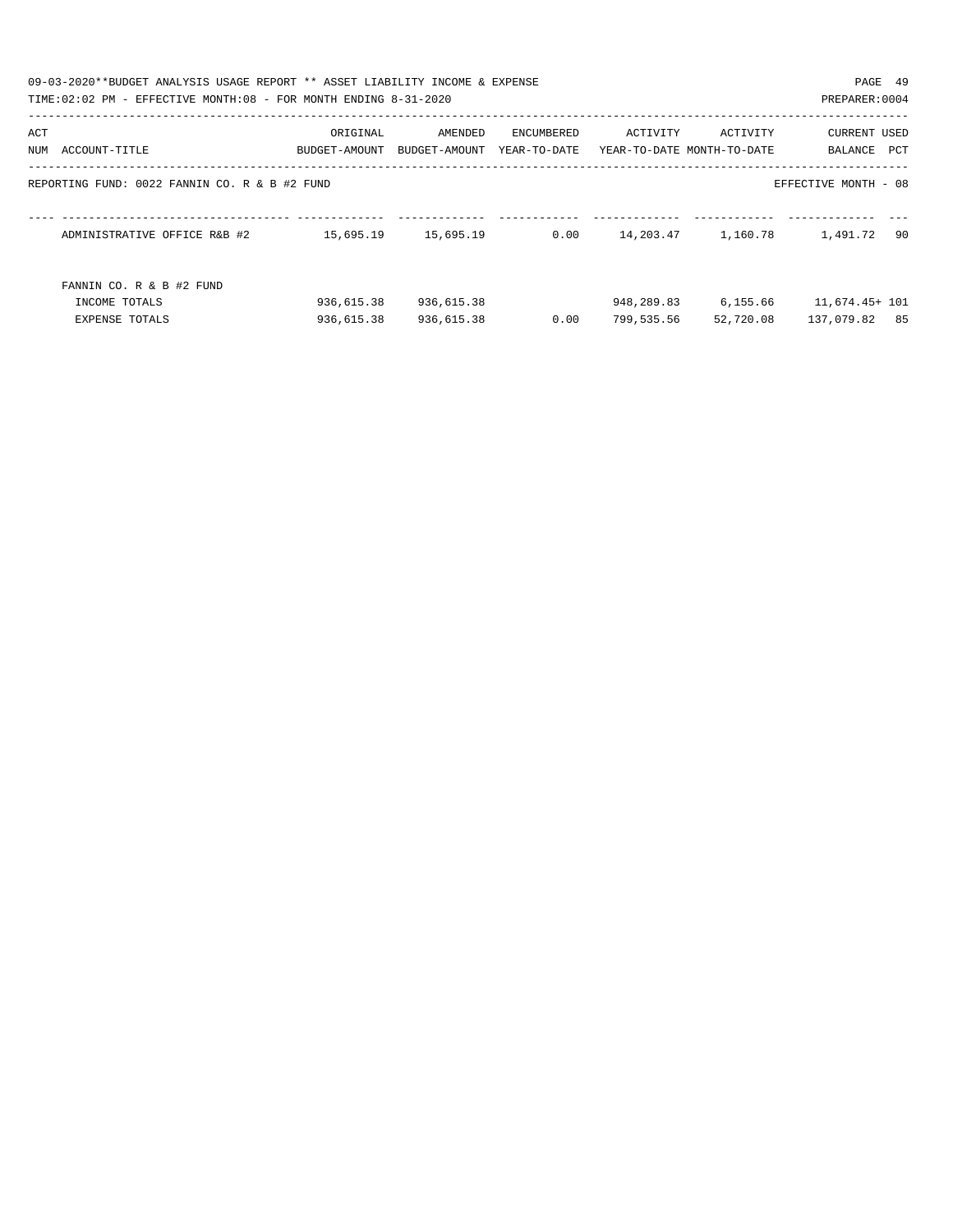|     | 09-03-2020**BUDGET ANALYSIS USAGE REPORT ** ASSET LIABILITY INCOME & EXPENSE<br>TIME: 02:02 PM - EFFECTIVE MONTH: 08 - FOR MONTH ENDING 8-31-2020 |          |                                     |              |                                                                                 |                           | PREPARER: 0004                               | PAGE 50 |
|-----|---------------------------------------------------------------------------------------------------------------------------------------------------|----------|-------------------------------------|--------------|---------------------------------------------------------------------------------|---------------------------|----------------------------------------------|---------|
| ACT | NUM ACCOUNT-TITLE                                                                                                                                 | ORIGINAL | AMENDED                             | ENCUMBERED   | ACTIVITY<br>BUDGET-AMOUNT BUDGET-AMOUNT YEAR-TO-DATE YEAR-TO-DATE MONTH-TO-DATE | ACTIVITY                  | CURRENT USED<br>BALANCE PCT                  |         |
|     | REPORTING FUND: 0023 FANNIN CO. R & B #3 FUND                                                                                                     |          |                                     |              |                                                                                 |                           | EFFECTIVE MONTH - 08                         |         |
|     | 0100 PAYROLL                                                                                                                                      |          |                                     |              |                                                                                 |                           |                                              |         |
|     | 0100 PAYROLL                                                                                                                                      |          |                                     |              | 0.00                                                                            | 0.00                      | 0.00                                         |         |
|     | PAYROLL                                                                                                                                           |          |                                     |              | 0.00                                                                            | 0.00                      | 0.00                                         |         |
|     | 0102 A/P CLEARING                                                                                                                                 |          |                                     |              |                                                                                 |                           |                                              |         |
|     | 0100 A/P CLEARING                                                                                                                                 |          |                                     |              | 0.00                                                                            | 0.00                      | 0.00                                         |         |
|     | A/P CLEARING                                                                                                                                      |          |                                     |              | 0.00                                                                            | 0.00                      | 0.00                                         |         |
|     | 0103 CASH                                                                                                                                         |          |                                     |              |                                                                                 |                           |                                              |         |
|     | 0100 R&B#3-COMBINED FUNDS CHECKING                                                                                                                |          |                                     |              |                                                                                 |                           | 82, 295.85- 66, 722.96- 324, 854.87          |         |
|     | 0175 TEXPOOL                                                                                                                                      |          |                                     |              | 403,538.20                                                                      |                           | 109.77 621,102.41                            |         |
|     | CASH                                                                                                                                              |          |                                     |              |                                                                                 | -----------               | 321, 242.35 66, 613.19 - 945, 957.28         |         |
|     | 0120 RECEIVABLES                                                                                                                                  |          |                                     |              |                                                                                 |                           |                                              |         |
|     | 0311 TAXES RECEIVABLE                                                                                                                             |          |                                     |              |                                                                                 |                           | 5,597.77 5,597.77 67,249.35                  |         |
|     | 0312 DUE FROM OTHER GOVERNMENTS                                                                                                                   |          |                                     |              |                                                                                 | 15,917.88- 15,917.88-     | 19,017.79                                    |         |
|     | 0313 DUE FROM OTHER FUNDS                                                                                                                         |          |                                     |              |                                                                                 |                           | 3,803.95 3,803.95 9,938.67                   |         |
|     | 0315 INVENTORY                                                                                                                                    |          |                                     |              |                                                                                 | $16,523.46 - 16,523.46 -$ | 39,576.00                                    |         |
|     | RECEIVABLES                                                                                                                                       |          |                                     |              |                                                                                 |                           | 23,039.62-23,039.62-135,781.81               |         |
|     | 0200 LIABILITY ACCOUNT                                                                                                                            |          |                                     |              |                                                                                 |                           |                                              |         |
|     | 0150 ACCRUED SALARY PAYABLE                                                                                                                       |          |                                     |              |                                                                                 |                           | 2, 243.98 2, 243.98 14, 948.15               |         |
|     | 0155 ACCRUED FRINGE BENEFITS                                                                                                                      |          |                                     |              |                                                                                 |                           | 1,028.06 1,028.06 7,866.06                   |         |
|     | 0200 DEFERRED TAX REVENUE                                                                                                                         |          |                                     |              | 4,075.72                                                                        | 4,075.72                  | 63,110.41                                    |         |
|     | 0900 SYSTEM ADDED LIABILITY LINE-ITEM                                                                                                             |          |                                     |              | 0.00                                                                            | 0.00                      | 0.00                                         |         |
|     | 0910 SYSTEM ADDED LIABILITY LINE-ITEM                                                                                                             |          |                                     |              |                                                                                 | $35,302.94-$ 0.00         | 35,302.94-                                   |         |
|     | LIABILITY ACCOUNT                                                                                                                                 |          |                                     |              |                                                                                 |                           | 27,955.18- 7,347.76 50,621.68                |         |
|     | 0205 SHORT-TERM LOAN                                                                                                                              |          |                                     |              |                                                                                 |                           |                                              |         |
|     | 0571 SHORT-TERM LOAN/EQUIPMENT                                                                                                                    |          | $0.00$ $0.00$ $0.00$<br>----------- | ------------ | $0.00$ 0.00<br>-----------                                                      | -----------               | 0.00                                         |         |
|     | SHORT-TERM LOAN                                                                                                                                   | 0.00     | 0.00                                | 0.00         | 0.00                                                                            | 0.00                      | 0.00                                         |         |
|     | 0231 LOANS                                                                                                                                        |          |                                     |              |                                                                                 |                           |                                              |         |
|     | 0571 LOAN OF CAPITAL EQUIP. PURCHASE                                                                                                              |          |                                     |              | 0.00                                                                            | 0.00<br>---------         | 0.00                                         |         |
|     | LOANS                                                                                                                                             |          |                                     |              | 0.00                                                                            | 0.00                      | 0.00                                         |         |
|     | 0271 EQUITY ACCOUNT                                                                                                                               |          |                                     |              |                                                                                 |                           |                                              |         |
|     | 0200 EQUITY ACCOUNT                                                                                                                               |          |                                     |              |                                                                                 |                           | 2,004.11 2,004.11 706,963.61<br>------------ |         |
|     | EQUITY ACCOUNT                                                                                                                                    |          |                                     |              | 2,004.11                                                                        | 2,004.11                  | 706,963.61                                   |         |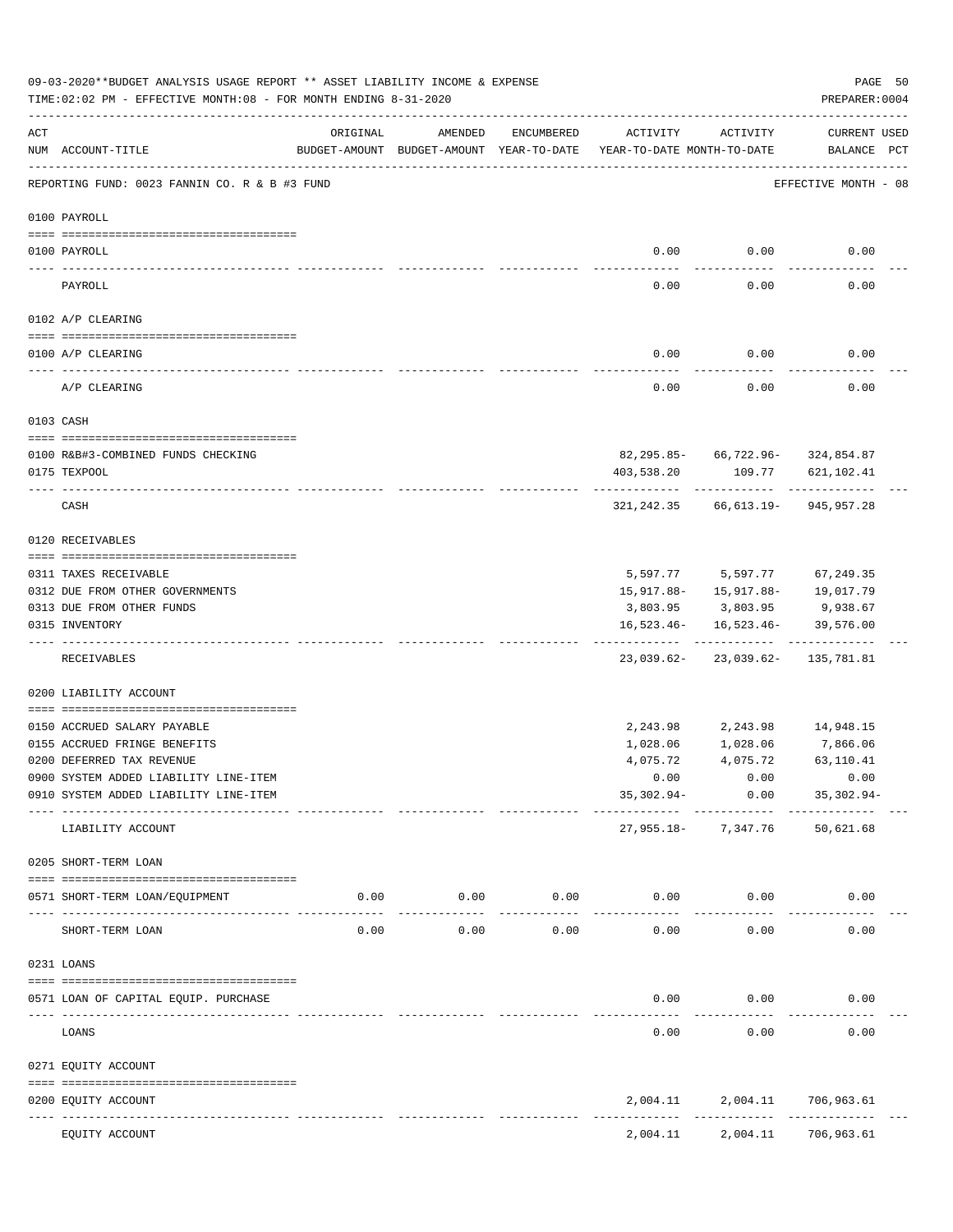|     | 09-03-2020**BUDGET ANALYSIS USAGE REPORT ** ASSET LIABILITY INCOME & EXPENSE<br>TIME: 02:02 PM - EFFECTIVE MONTH: 08 - FOR MONTH ENDING 8-31-2020 |                                                                             |                                                                                |                          |             |                                    | PAGE 51<br>PREPARER: 0004                                    |    |
|-----|---------------------------------------------------------------------------------------------------------------------------------------------------|-----------------------------------------------------------------------------|--------------------------------------------------------------------------------|--------------------------|-------------|------------------------------------|--------------------------------------------------------------|----|
| ACT | NUM ACCOUNT-TITLE                                                                                                                                 | ORIGINAL                                                                    | AMENDED<br>BUDGET-AMOUNT BUDGET-AMOUNT YEAR-TO-DATE YEAR-TO-DATE MONTH-TO-DATE | ENCUMBERED               |             | ACTIVITY ACTIVITY                  | <b>CURRENT USED</b><br>BALANCE PCT                           |    |
|     | REPORTING FUND: 0023 FANNIN CO. R & B #3 FUND                                                                                                     |                                                                             |                                                                                |                          |             |                                    | EFFECTIVE MONTH - 08                                         |    |
|     | 0300 CASH                                                                                                                                         |                                                                             |                                                                                |                          |             |                                    |                                                              |    |
|     | 0123 BEGINNING CASH BALANCE                                                                                                                       | 0.00                                                                        | 0.00                                                                           |                          |             | $0.00$ $0.00$ $0.00$ $0.00$        |                                                              |    |
|     |                                                                                                                                                   |                                                                             |                                                                                |                          |             |                                    |                                                              |    |
|     | CASH                                                                                                                                              | 0.00                                                                        |                                                                                |                          |             | $0.00$ $0.00$ $0.00$ $0.00$ $0.00$ | 0.00                                                         |    |
|     | 0310 PROPERTY TAXES                                                                                                                               |                                                                             |                                                                                |                          |             |                                    |                                                              |    |
|     | 0110 CURRENT TAXES                                                                                                                                |                                                                             | 889,902.83 889,902.83                                                          |                          |             | 896,690.27 63,044.10-              | $6,787.44+101$                                               |    |
|     | 0120 DELINQUENT TAXES                                                                                                                             | 15,900.00                                                                   | 15,900.00                                                                      |                          | 22,597.78   | 879.42                             | $6,697.78 + 142$                                             |    |
|     | PROPERTY TAXES                                                                                                                                    | __________<br>905,802.83                                                    | -----------                                                                    | 905,802.83 0.00          | ----------- | .<br>919,288.05 62,164.68-         | 13,485.22+ 101                                               |    |
|     | 0318 OTHER TAXES                                                                                                                                  |                                                                             |                                                                                |                          |             |                                    |                                                              |    |
|     | 0120 PAY N LIEU TAX/GRASSLAND                                                                                                                     |                                                                             | 2,500.00 2,500.00                                                              |                          |             |                                    | 1,831.36 0.00 668.64                                         | 73 |
|     | 0121 PAY N LIEU TAX/UPPER TRINITY 1,500.00                                                                                                        |                                                                             | 1,500.00                                                                       |                          |             | 1,196.44 0.00                      | 303.56                                                       | 80 |
|     | 0160 SALES TAX REVENUES                                                                                                                           | 65,572.88                                                                   | 65,572.88                                                                      |                          |             |                                    | 100, 361. 22   10, 542. 30   34, 788. 34+ 153                |    |
|     | OTHER TAXES                                                                                                                                       |                                                                             |                                                                                |                          |             |                                    | 69,572.88 69,572.88 0.00 103,389.02 10,542.30 33,816.14+ 149 |    |
|     | 0321 FEES OF TAX COLLECTOR                                                                                                                        |                                                                             |                                                                                |                          |             |                                    |                                                              |    |
|     | 0200 CAR REGISTRATION/SALES TAX                                                                                                                   |                                                                             |                                                                                |                          |             |                                    | $128, 298, 22$ 0.00 8, 298. $22+107$                         |    |
|     | 0300 COUNTY'S ADDITIONAL \$10                                                                                                                     | 95,000.00                                                                   | 95,000.00                                                                      |                          |             | 104, 191. 24   10, 846. 80         | 9,191.24+ 110                                                |    |
|     | FEES OF TAX COLLECTOR                                                                                                                             | 215,000.00   215,000.00      0.00   232,489.46   10,846.80   17,489.46+ 108 |                                                                                |                          |             |                                    |                                                              |    |
|     | 0330 GRANTS                                                                                                                                       |                                                                             |                                                                                |                          |             |                                    |                                                              |    |
|     | 0200 FEMA GRANT                                                                                                                                   |                                                                             | $0.00$ 30,583.64                                                               |                          |             | 30,583.64 0.00                     | $0.00$ 100                                                   |    |
|     |                                                                                                                                                   |                                                                             |                                                                                |                          |             |                                    |                                                              |    |
|     | GRANTS                                                                                                                                            | 0.00                                                                        |                                                                                | 30,583.64 0.00 30,583.64 |             | 0.00                               | 0.00 100                                                     |    |
|     | 0350 FINES                                                                                                                                        |                                                                             |                                                                                |                          |             |                                    |                                                              |    |
|     | 0403 COUNTY CLERK FINES                                                                                                                           |                                                                             | 10,000.00   10,000.00                                                          |                          |             |                                    | 10,328.47   1,216.01   328.47+ 103                           |    |
|     | 0450 DISTRICT CLERK FINES                                                                                                                         | 13,000.00                                                                   | 13,000.00                                                                      |                          |             |                                    | 11,312.76    1,074.33    1,687.24    87                      |    |
|     | 0455 J. P. #1 FINES                                                                                                                               | 3,000.00                                                                    | 3,000.00                                                                       |                          | 6,602.88    | 0.00                               | 3,602.88+220                                                 |    |
|     | 0456 J. P. #2 FINES                                                                                                                               | 2,400.00                                                                    | 2,400.00                                                                       |                          | 4,343.92    | 0.00                               | 1,943.92+181                                                 |    |
|     | 0457 J. P. #3 FINES                                                                                                                               | 4,000.00                                                                    | 4,000.00                                                                       |                          | 2,715.08    | 0.00<br>. <u>.</u> .               | 1,284.92 68<br>.                                             |    |
|     | FINES                                                                                                                                             |                                                                             | $32,400.00$ $32,400.00$ $0.00$ $35,303.11$ $2,290.34$                          |                          |             |                                    | 2,903.11+ 109                                                |    |
|     | 0360 INTEREST EARNINGS                                                                                                                            |                                                                             |                                                                                |                          |             |                                    |                                                              |    |
|     | 0100 INTEREST EARNINGS                                                                                                                            |                                                                             | 5,000.00 5,000.00                                                              |                          | 4,832.69    |                                    | 424.28 167.31 97                                             |    |
|     | INTEREST EARNINGS                                                                                                                                 |                                                                             | $5,000.00$ $5,000.00$ $0.00$ $4,832.69$                                        |                          |             | ------------                       | 424.28 167.31 97                                             |    |
|     | 0364 SALE OF ASSETS                                                                                                                               |                                                                             |                                                                                |                          |             |                                    |                                                              |    |
|     | 0162 LAND/BUILDING                                                                                                                                | 0.00                                                                        | 0.00                                                                           |                          | 0.00        | 0.00                               | 0.00                                                         |    |
|     | 0163 SALE OF EQUIPMENT                                                                                                                            | 0.00                                                                        | 76,954.64                                                                      |                          |             | 81,994.04 5,039.40                 | $5,039.40+107$                                               |    |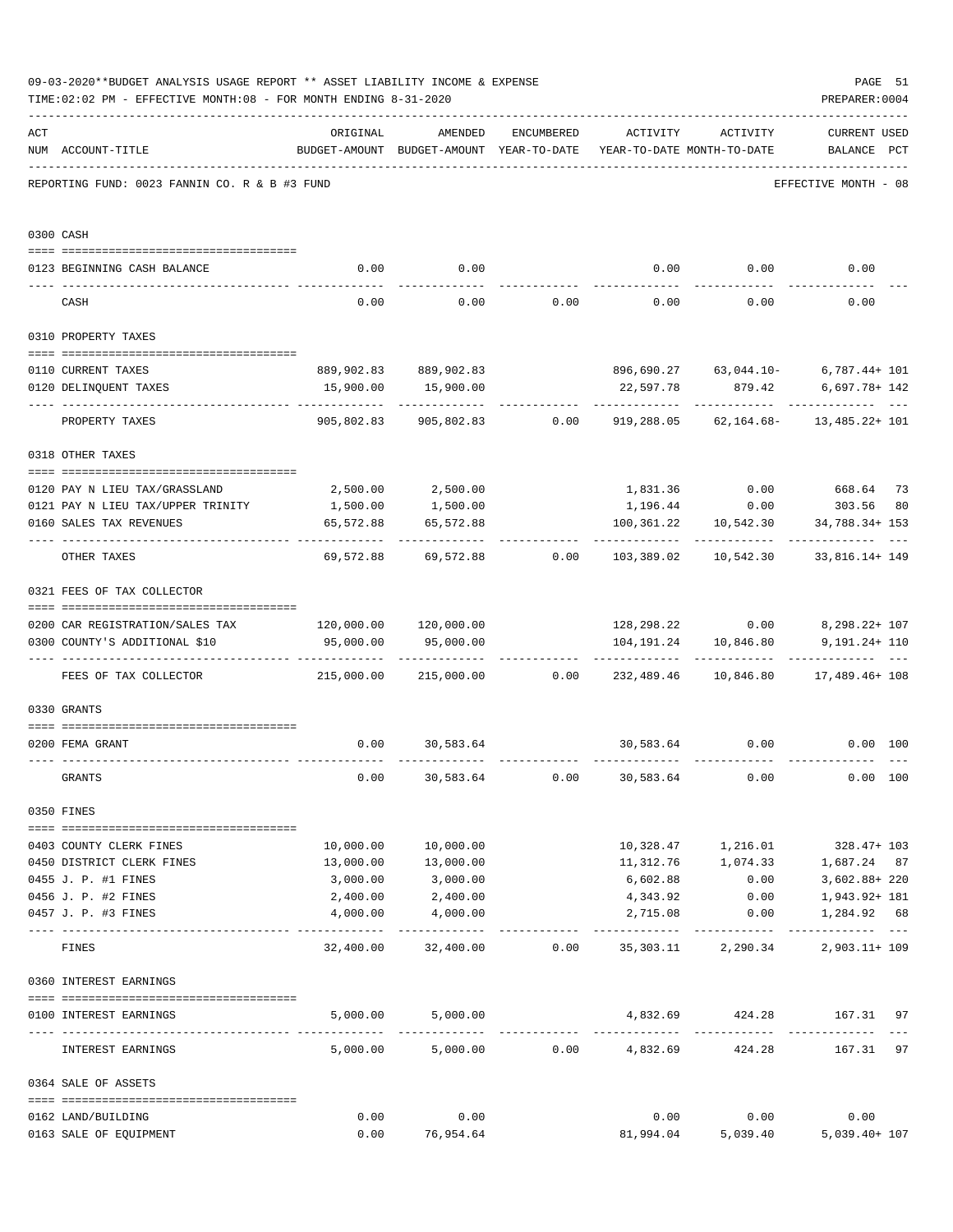| 09-03-2020**BUDGET ANALYSIS USAGE REPORT ** ASSET LIABILITY INCOME & EXPENSE |  |  |  |  |  |  | PAGE | - 52 |
|------------------------------------------------------------------------------|--|--|--|--|--|--|------|------|
|                                                                              |  |  |  |  |  |  |      |      |

| ACT | NUM ACCOUNT-TITLE                                   | ORIGINAL          | AMENDED<br>BUDGET-AMOUNT BUDGET-AMOUNT YEAR-TO-DATE | ENCUMBERED           | ACTIVITY                              | <b>ACTIVITY</b><br>YEAR-TO-DATE MONTH-TO-DATE | <b>CURRENT USED</b><br>BALANCE<br>PCT      |
|-----|-----------------------------------------------------|-------------------|-----------------------------------------------------|----------------------|---------------------------------------|-----------------------------------------------|--------------------------------------------|
|     | REPORTING FUND: 0023 FANNIN CO. R & B #3 FUND       |                   |                                                     |                      |                                       |                                               | EFFECTIVE MONTH - 08                       |
|     |                                                     |                   |                                                     |                      |                                       |                                               |                                            |
|     | SALE OF ASSETS                                      | 0.00              | 76,954.64                                           | 0.00                 | 81,994.04                             | 5,039.40                                      | $5,039.40+107$                             |
|     | 0370 MISCELLANEOUS REVENUES                         |                   |                                                     |                      |                                       |                                               |                                            |
|     | 0120 STATE LATERAL ROAD                             | 15,000.00         | 15,000.00                                           |                      | 14,781.95                             | 0.00                                          | 218.05 99                                  |
|     | 0125 TDT WEIGHT FEES                                | 20,000.00         | 20,000.00                                           |                      | 37,326.72                             | 0.00                                          | 17,326.72+ 187                             |
|     | 0130 REFUNDS & MISCELLANEOUS                        | 3,000.00          | 3,000.00                                            |                      | 3,015.65                              | 0.00                                          | $15.65 + 101$                              |
|     | 0139 RESTITUTION                                    | 0.00              | 0.00                                                |                      | 0.00                                  | 0.00                                          | 0.00                                       |
|     | 0140 PROCEEDS OF LOANS                              | 0.00              | 0.00                                                |                      | 0.00                                  | 0.00                                          | 0.00                                       |
|     | 0142 CULVERT PERMITTING PROCESS                     | 0.00              | 0.00                                                |                      | 20.00                                 | 20.00                                         | $20.00+$                                   |
|     | 0145 REIMBURSEMENT OF MATERIALS                     | 15,000.00         | 15,000.00                                           |                      | 19,260.52                             | 2,957.03                                      | $4,260.52+128$                             |
|     | MISCELLANEOUS REVENUES                              | 53,000.00         | 53,000.00                                           | 0.00                 | 74,404.84                             | 2,977.03                                      | 21, 404.84+ 140                            |
|     | 0509 CONTINGENCY                                    |                   |                                                     |                      |                                       |                                               |                                            |
|     | 0475 CONTINGENCY                                    | 0.00              | 0.00                                                | 0.00                 | 0.00                                  | 0.00                                          | 0.00                                       |
|     |                                                     |                   |                                                     |                      |                                       |                                               |                                            |
|     | CONTINGENCY                                         | 0.00              | 0.00                                                | 0.00                 | 0.00                                  | 0.00                                          | 0.00                                       |
|     | 0623 ROAD & BRIDGE 3                                |                   |                                                     |                      |                                       |                                               |                                            |
|     |                                                     |                   |                                                     |                      |                                       |                                               |                                            |
|     | 0100 COMPENSATION PAY                               | 0.00              | 0.00                                                | 0.00                 | 0.00                                  | 0.00                                          | 0.00                                       |
|     | 0101 SALARY ELECTED OFFICIAL                        | 62,720.97         | 62,720.97                                           | 0.00                 | 57,896.40                             | 4,824.70                                      | 4,824.57<br>92                             |
|     | 0105 SALARY SECRETARY                               | 11,137.40         | 11,137.40                                           | 0.00                 | 9,698.16                              | 864.00                                        | 87<br>1,439.24                             |
|     | 0106 SALARY PRECINCT EMPLOYEES                      | 274,148.45        | 274, 148. 45                                        | 0.00                 | 257,837.97                            | 20,866.62                                     | 16,310.48<br>94                            |
|     | 0107 REGULAR-TEMP. PART-TIME<br>0108 SALARY-FOREMAN | 17,031.96<br>0.00 | 17,031.96<br>0.00                                   | 0.00<br>0.00         | 3,540.00<br>0.00                      | 0.00<br>0.00                                  | 13,491.96<br>21<br>0.00                    |
|     | 0199 TOTAL SALARIES                                 | 365,038.78        | 365,038.78                                          | 0.00                 | 328,972.53                            | 26,555.32                                     | 36,066.25<br>90                            |
|     |                                                     |                   |                                                     |                      |                                       |                                               |                                            |
|     | 0201 SOCIAL SECURITY TAXES                          | 22,669.90         | 22,669.90                                           | 0.00                 | 20,030.48                             | 1,610.80                                      | 2,639.42<br>88                             |
|     | 0202 GROUP HEALTH INSURANCE                         | 106,837.92        | 106,837.92                                          | 0.00                 | 107,783.42                            | 9,888.32                                      | 945.50- 101                                |
|     | 0203 RETIREMENT                                     | 42,673.03         | 42,673.03                                           | 0.00                 | 38,016.84                             | 3,130.86                                      | 4,656.19<br>89                             |
|     | 0204 WORKERS' COMPENSATION                          | 9,194.42          | 9,194.42                                            | 0.00                 | 8,933.94                              | 0.00                                          | 260.48<br>97                               |
|     | 0205 MEDICARE TAX                                   |                   | 5,301.76 5,301.76                                   | 0.00                 | 4,684.60 376.72                       |                                               | 617.16<br>88                               |
|     | 0206 UNEMPLOYMENT EXPENSE                           | 0.00              | 0.00                                                | 0.00                 | 0.00<br>----------------------------- | 0.00                                          | 0.00<br>-------------                      |
|     | 0299 TOTAL EMPLOYEE BENEFITS                        | 186,677.03        | 186,677.03                                          | 0.00                 | 179,449.28                            | 15,006.70                                     | 7,227.75 96                                |
|     | 0310 OFFICE SUPPLIES                                | 500.00            | 500.00                                              | 0.00                 |                                       |                                               | 714.58 145.99 214.58-143                   |
|     | 0314 EMPLOYEE PHYSICALS/DOT TESTING                 | 200.00            | 200.00                                              | 0.00                 | 650.38                                | 130.00                                        | 450.38-325                                 |
|     | 0315 COPIER EXPENSE                                 | 0.00              | 0.00                                                | 0.00                 | 0.00                                  | 0.00                                          | 0.00                                       |
|     | 0340 SHOP SUPPLIES                                  | 6,500.00          | 6,500.00                                            | 0.00                 | 6,758.12                              | 47.30                                         | 258.12- 104                                |
|     | 0341 R & B MAT. ROCK & GRAVEL                       | 165,000.00        | 190,000.00                                          | 0.00                 | 169,544.50                            | 10,755.76                                     | 20,455.50 89                               |
|     | 0342 R & B MAT. CULVERTS                            | 35,000.00         | 45,800.00                                           | 0.00                 | 40,103.64                             | 0.00                                          | 5,696.36 88                                |
|     | 0343 R & B MAT. HARDWRE & LUMB                      | 5,000.00          | 5,000.00                                            | 0.00                 | 4,294.56                              | 0.00                                          | 705.44<br>86                               |
|     | 0344 R & B MAT. ASPHALT/RD OIL                      | 85,000.00         | 85,000.00                                           | 0.00                 | 34,435.70                             | 0.00                                          | 50,564.30<br>41                            |
|     | 0345 CHEMICALS                                      | 3,000.00          | 3,000.00                                            | 0.00                 | 450.00                                | 0.00                                          | 2,550.00<br>15                             |
|     | 0346 CETRZ EXPENDITURES                             | 0.00              | 0.00                                                | 0.00                 | 0.00                                  | 0.00                                          | 0.00                                       |
|     | 0350 DEBRIS REMOVAL                                 | 3,000.00          | 3,000.00                                            | 0.00                 | 1,160.35                              | 0.00                                          | 1,839.65 39                                |
|     | 0395 UNIFORMS                                       | 0.00              | 0.00<br>-------------                               | 0.00<br>------------ | 0.00                                  | 0.00<br>------------ ------------             | 0.00<br>.                                  |
|     | 0399 TOTAL R&B MATERIALS                            |                   | 303,200.00 339,000.00                               | 0.00                 |                                       |                                               | 258, 111.83   11, 079.05   80, 888.17   76 |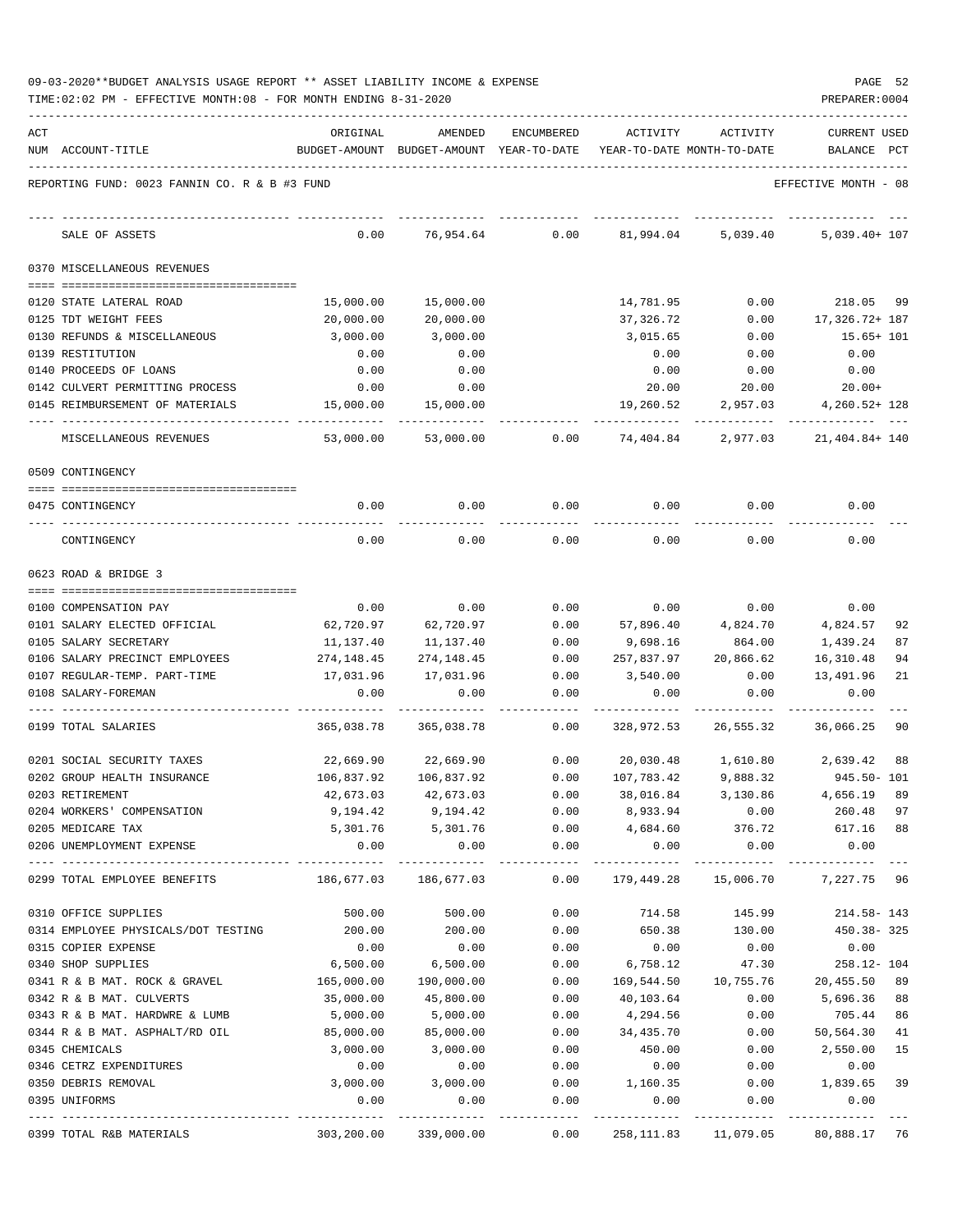| 09-03-2020**BUDGET ANALYSIS USAGE REPORT ** ASSET LIABILITY INCOME & EXPENSE | PAGE 53        |
|------------------------------------------------------------------------------|----------------|
| TIME:02:02 PM - EFFECTIVE MONTH:08 - FOR MONTH ENDING 8-31-2020              | PREPARER: 0004 |

| ACT<br>NUM ACCOUNT-TITLE                                                                                                        | ORIGINAL   | AMENDED<br>BUDGET-AMOUNT BUDGET-AMOUNT YEAR-TO-DATE | ENCUMBERED | ACTIVITY<br>YEAR-TO-DATE MONTH-TO-DATE              | ACTIVITY  | CURRENT USED<br>BALANCE | PCT |
|---------------------------------------------------------------------------------------------------------------------------------|------------|-----------------------------------------------------|------------|-----------------------------------------------------|-----------|-------------------------|-----|
|                                                                                                                                 |            |                                                     |            |                                                     |           |                         |     |
| REPORTING FUND: 0023 FANNIN CO. R & B #3 FUND                                                                                   |            |                                                     |            |                                                     |           | EFFECTIVE MONTH - 08    |     |
| 0400 LEGAL FEES                                                                                                                 | 0.00       | 0.00                                                | 0.00       | 692.96                                              | 0.00      | 692.96-                 |     |
| 0406 TAX APPRAISAL DISTRICT                                                                                                     | 0.00       | 0.00                                                | 0.00       | 0.00                                                | 0.00      | 0.00                    |     |
| 0420 UTILITY TELEPHONE                                                                                                          | 0.00       | 0.00                                                | 0.00       | 0.00                                                | 0.00      | 0.00                    |     |
| 0421 INTERNET SERVICE                                                                                                           | 1,000.00   | 1,000.00                                            | 0.00       | 901.45                                              | 81.95     | 98.55                   | 90  |
| 0423 CELL PHONE ALLOWANCE                                                                                                       | 0.00       | 0.00                                                | 0.00       | 0.00                                                | 0.00      | 0.00                    |     |
| 0427 OUT OF COUNTY TRAVEL/TRAINING                                                                                              | 3,500.00   | 3,500.00                                            | 0.00       | 1,280.23                                            | 0.00      | 2,219.77                | 37  |
| 0430 BIDS, NOTICES & PERMITS                                                                                                    | 1,400.00   | 1,400.00                                            | 0.00       | 1,152.28                                            | 87.38     | 247.72                  | 82  |
| 0435 PRINTING                                                                                                                   | 100.00     | 100.00                                              | 0.00       | 0.00                                                | 0.00      | 100.00                  | 00  |
| 0440 UTILITY ELECTRICITY                                                                                                        | 3,500.00   | 3,500.00                                            | 0.00       | 2,770.90                                            | 210.50    | 729.10                  | 79  |
| 0441 UTILITY GAS                                                                                                                | 500.00     | 500.00                                              | 0.00       | 0.00                                                | 0.00      | 500.00                  | 00  |
| 0442 UTILITY WATER                                                                                                              | 850.00     | 850.00                                              | 0.00       | 322.16                                              | 32.23     | 527.84                  | 38  |
| 0443 TRASH DUMPSTER PICKUP                                                                                                      | 1,000.00   | 1,000.00                                            | 0.00       | 938.27                                              | 181.66    | 61.73                   | 94  |
| 0447 REPEATER SERVICE CONTRACT                                                                                                  | 730.24     | 730.24                                              | 0.00       | 547.67                                              | 0.00      | 182.57                  | 75  |
| 0450 R&M BUILDING                                                                                                               | 1,500.00   | 1,500.00                                            | 0.00       | 293.47                                              | 0.00      | 1,206.53                | 20  |
| 0453 COMPUTER SOFTWARE                                                                                                          | 1,000.00   | 1,000.00                                            | 0.00       | 0.00                                                | 0.00      | 1,000.00                | 00  |
| 0457 R & M MACHINERY GAS & OIL                                                                                                  | 150,000.00 | 104,200.00                                          | 0.00       | 76,113.75                                           | 9,397.22  | 28,086.25               | 73  |
| 0458 R & M MACHINERY PARTS                                                                                                      | 100,000.00 | 140,583.64                                          | 0.00       | 126,592.69                                          | 3,607.44  | 13,990.95               | 90  |
| 0459 R & M MACH. TIRES & TUBES                                                                                                  | 25,000.00  | 25,000.00                                           | 0.00       | 20,367.81                                           | 1,309.92  | 4,632.19                | 81  |
| 0460 EQUIPMENT RENTAL/LEASE                                                                                                     | 5,000.00   | 5,000.00                                            | 0.00       | 6,000.00                                            | 0.00      | 1,000.00-120            |     |
| 0480 BOND                                                                                                                       | 150.00     | 150.00                                              | 0.00       | 150.00                                              | 0.00      | 0.00                    | 100 |
| 0481 DUES                                                                                                                       | 335.00     | 335.00                                              | 0.00       | 335.00                                              | 0.00      | 0.00 100                |     |
| 0482 INSURANCE                                                                                                                  | 10,000.00  | 10,000.00                                           | 0.00       | 8,849.96                                            | 0.00      | 1,150.04                | 88  |
| 0485 PRISONER SUPPLIES                                                                                                          | 0.00       | 0.00                                                | 0.00       | 0.00                                                | 0.00      | 0.00                    |     |
| 0488 FANNIN RURAL RAIL DISTRICT                                                                                                 | 0.00       | 0.00                                                | 0.00       | 0.00                                                | 0.00      | 0.00                    |     |
| 0490 MISCELLANEOUS                                                                                                              | 1,500.00   | 1,500.00                                            | 0.00       | 0.00                                                | 0.00      | 1,500.00                | 00  |
| 0491 SOIL & WATER CONSERVATION                                                                                                  | 250.00     | 250.00                                              | 0.00       | 250.00                                              | 250.00    | 0.00                    | 100 |
| 0492 TDRA FLOOD CASH MATCH                                                                                                      | 0.00       | 0.00                                                | 0.00       | 0.00                                                | 0.00      | 0.00                    |     |
| 0494 FLOOD CONTROL SITE MAINTENANCE                                                                                             | 0.00       | 0.00                                                | 0.00       | 0.00                                                | 0.00      | 0.00                    |     |
| 0495 PIPELINE SALES TAX REIMBURSEMENT                                                                                           | 0.00       | 0.00                                                | 0.00       | 0.00                                                | 0.00      | 0.00                    |     |
| 0496 TCOG HAZARDOUS WASTEMATCH                                                                                                  | 1,250.00   | 1,250.00                                            | 0.00       | 0.00                                                | 0.00      | 1,250.00                | 00  |
| ---- -----------------------<br>0499 TOTAL SER.& OTHER CHARGES 682 308,565.24 303,348.88 0.00 247,558.60 15,158.30 55,790.28 82 |            |                                                     |            |                                                     |           |                         |     |
| 0500 LAND                                                                                                                       |            |                                                     |            | 0.00                                                | 0.00      | 0.00                    |     |
| 0535 BUILDING                                                                                                                   |            |                                                     |            | 0.00                                                | 0.00      | 0.00                    |     |
| 0562 LAND/BUILDING                                                                                                              | 0.00       | 0.00                                                | 0.00       | 0.00                                                | 0.00      | 0.00                    |     |
| 0570 COMPUTER EQUIPMENT                                                                                                         | 0.00       | 0.00                                                | 0.00       | 0.00                                                | 0.00      | 0.00                    |     |
| 0571 PURCHASE OF MACH./EQUIP.                                                                                                   | 100,000.00 | 176,954.64                                          | 19,200.00  | 129,328.95                                          | 0.00      | 28,425.69               | 84  |
| 0572 OFFICE EQUIPMENT                                                                                                           | 0.00       | 485.00                                              | 0.00       | 485.00                                              | 0.00      | 0.00                    | 100 |
| 0573 RADIO EQUIPMENT                                                                                                            | 600.00     | 600.00                                              | 0.00       | 0.00                                                | 0.00      | 600.00                  | 00  |
| 0575 LAND/BUILDING                                                                                                              | 1,000.00   | 515.00                                              | 0.00       | 0.00                                                | 0.00      | 515.00                  | 00  |
| 0580 PRECINCT BRIDGE                                                                                                            | 0.00       | 0.00<br>.                                           | 0.00       | 0.00                                                | 0.00      | 0.00                    |     |
| 0599 CAPITAL OUTLAY                                                                                                             |            | 101,600.00  178,554.64  19,200.00  129,813.95       |            |                                                     | 0.00      | 29,540.69 83            |     |
| 0630 NOTE PAYMENT-PRINCIPAL                                                                                                     | 0.00       | 0.00                                                | 0.00       | 0.00                                                | 0.00      | 0.00                    |     |
| 0670 NOTE PAYMENT-INTEREST                                                                                                      | 0.00       | 0.00                                                | 0.00       | 0.00                                                | 0.00      | 0.00                    |     |
| ROAD & BRIDGE 3                                                                                                                 |            |                                                     |            | 1,265,081.05  1,372,619.33  19,200.00  1,143,906.19 | 67,799.37 | 209, 513. 14 85         |     |
| 0625 ADMINISTRATIVE OFFICE R&B #3                                                                                               |            |                                                     |            |                                                     |           |                         |     |
| 0105 SALARY SECRETARY                                                                                                           | 10,141.28  | 10,141.28                                           |            | $0.00$ 9,361.20                                     | 780.10    | 780.08 92               |     |

0201 SOCIAL SECURITY TAXES 628.76 628.76 0.00 416.76 33.60 212.00 66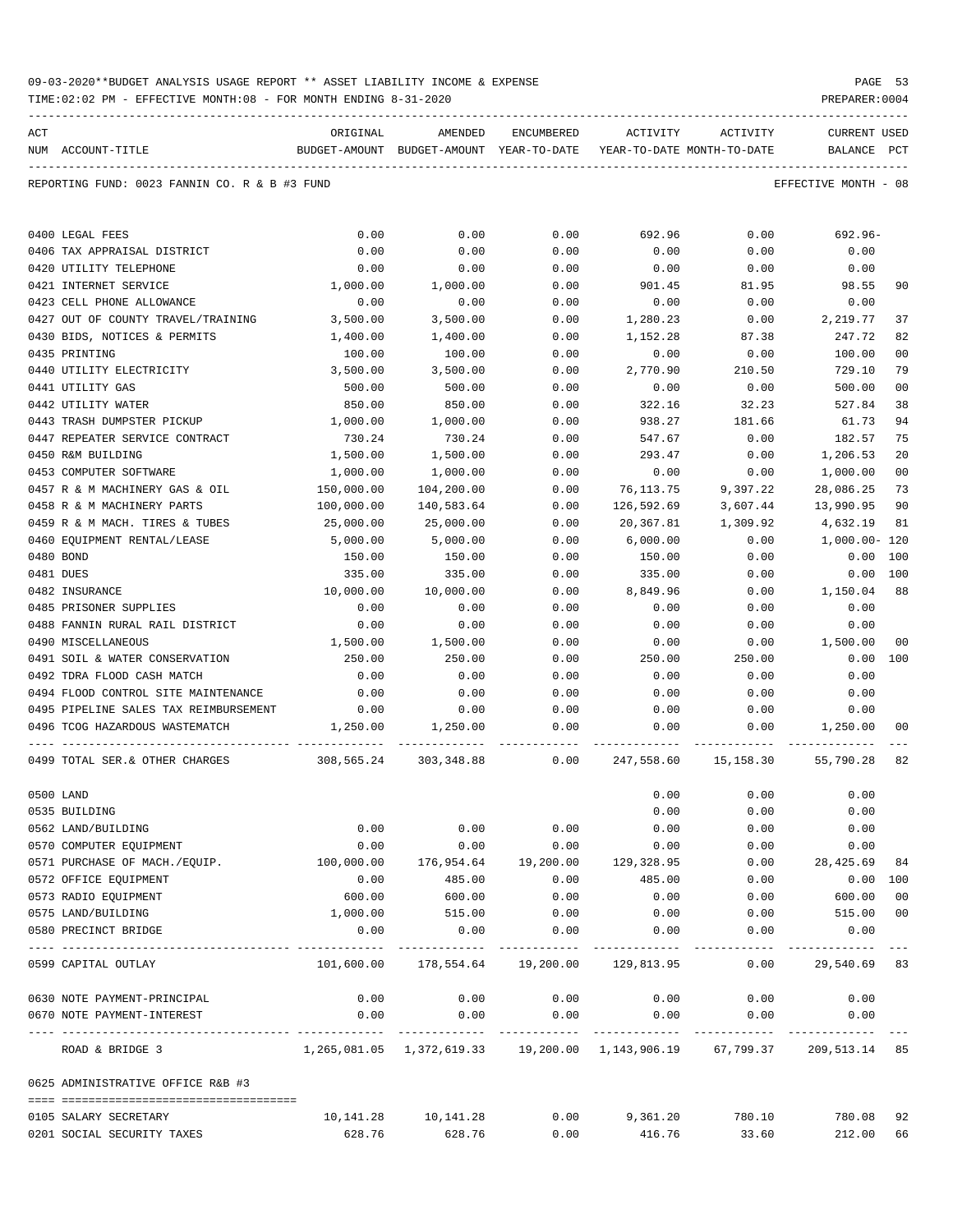TIME:02:02 PM - EFFECTIVE MONTH:08 - FOR MONTH ENDING 8-31-2020 PREPARER:0004

| ACT |                                               |                                                                     |                                                                    |      |          |             | <b>CURRENT USED</b>                                  |    |
|-----|-----------------------------------------------|---------------------------------------------------------------------|--------------------------------------------------------------------|------|----------|-------------|------------------------------------------------------|----|
|     | NUM ACCOUNT-TITLE                             | BUDGET-AMOUNT BUDGET-AMOUNT YEAR-TO-DATE YEAR-TO-DATE MONTH-TO-DATE |                                                                    |      |          |             | BALANCE PCT                                          |    |
|     | REPORTING FUND: 0023 FANNIN CO. R & B #3 FUND |                                                                     |                                                                    |      |          |             | EFFECTIVE MONTH - 08                                 |    |
|     | 0202 GROUP HEALTH INSURANCE                   |                                                                     | $2,967.72$ $2,967.72$ $0.00$ $2,719.64$                            |      |          | 247.24      | 248.08                                               | 92 |
|     | 0203 RETIREMENT                               | 1,167.26                                                            | 1,167.26                                                           | 0.00 | 1,093.40 |             | 91.98<br>73.86                                       | 94 |
|     | 0204 WORKERS' COMPENSATION                    | 42.59                                                               | 42.59                                                              | 0.00 | 31.02    | 0.00        | 11.57                                                | 73 |
|     | 0205 MEDICARE TAX                             | 147.05                                                              | 147.05                                                             | 0.00 |          | 97.48       | 7.86<br>49.57                                        | 66 |
|     | 0310 OFFICE SUPPLIES                          | 100.00                                                              | 100.00                                                             | 0.00 | 21.39    | 0.00        | 78.61                                                | 21 |
|     | 0311 POSTAL EXPENSES                          | 0.00                                                                | 0.00                                                               | 0.00 | 0.00     |             | 0.00<br>0.00                                         |    |
|     | 0353 COMPUTER EXPENSE                         | 500.00                                                              | 500.00                                                             | 0.00 | 483.97   |             | 0.00<br>16.03                                        | 97 |
|     | 0427 OUT OF COUNTY TRAVEL                     | 0.00                                                                | 0.00                                                               | 0.00 | 0.00     | 0.00        | 0.00                                                 |    |
|     | 0480 BOND                                     | 0.00                                                                | 0.00                                                               | 0.00 | 0.00     | 0.00        | 0.00                                                 |    |
|     | 0572 OFFICE EQUIPMENT                         | 0.00                                                                | 0.00                                                               | 0.00 | 0.00     | 0.00        | 0.00                                                 |    |
|     | 0574 COMPUTER EOUIPMENT                       | 0.00                                                                | 0.00                                                               | 0.00 |          | $0.00$ 0.00 | 0.00                                                 |    |
|     |                                               |                                                                     |                                                                    |      |          |             |                                                      |    |
|     | FANNIN CO. R & B #3 FUND                      |                                                                     |                                                                    |      |          |             |                                                      |    |
|     | INCOME TOTALS                                 |                                                                     |                                                                    |      |          |             | $1,482,284.85$ $30,044.53$ $9$ $9$ $93,970.86$ $107$ |    |
|     | EXPENSE TOTALS                                |                                                                     | $1,280,775.71$ $1,388,313.99$ $19,200.00$ $1,158,131.05$ 68,960.15 |      |          |             | 210,982.94 85                                        |    |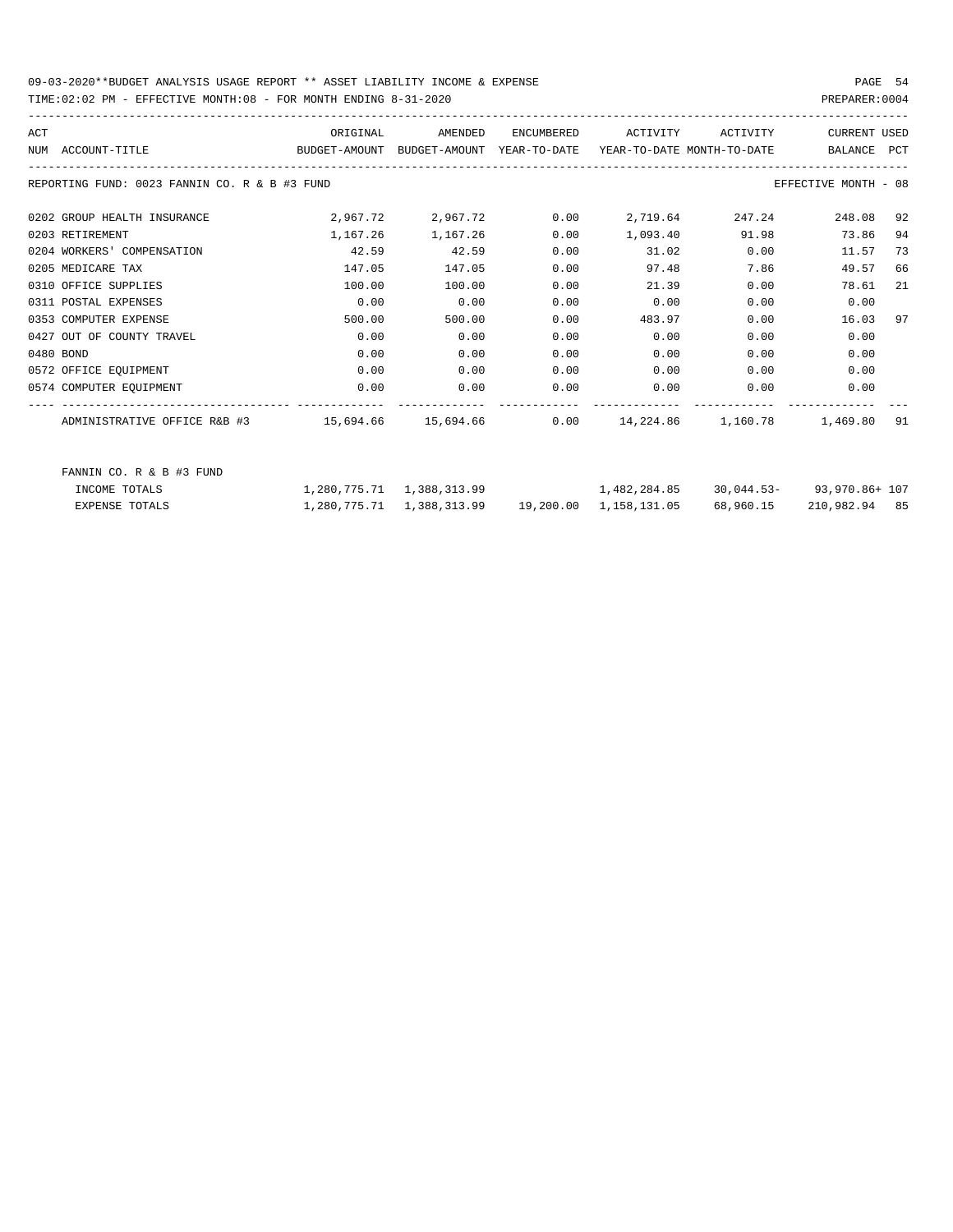|     | 09-03-2020**BUDGET ANALYSIS USAGE REPORT ** ASSET LIABILITY INCOME & EXPENSE<br>TIME: 02:02 PM - EFFECTIVE MONTH: 08 - FOR MONTH ENDING 8-31-2020 |           |                         |            |                                                                          |                                                                      | PAGE 55<br>PREPARER: 0004                   |  |
|-----|---------------------------------------------------------------------------------------------------------------------------------------------------|-----------|-------------------------|------------|--------------------------------------------------------------------------|----------------------------------------------------------------------|---------------------------------------------|--|
| ACT | NUM ACCOUNT-TITLE                                                                                                                                 | ORIGINAL  | AMENDED                 | ENCUMBERED | BUDGET-AMOUNT BUDGET-AMOUNT YEAR-TO-DATE YEAR-TO-DATE MONTH-TO-DATE      | ACTIVITY ACTIVITY                                                    | CURRENT USED<br>BALANCE PCT                 |  |
|     | REPORTING FUND: 0024 FANNIN CO. R & B #4 FUND                                                                                                     |           |                         |            |                                                                          |                                                                      | EFFECTIVE MONTH - 08                        |  |
|     | 0100 PAYROLL                                                                                                                                      |           |                         |            |                                                                          |                                                                      |                                             |  |
|     | 0100 PAYROLL                                                                                                                                      |           |                         |            |                                                                          | $11, 305.75 - 11, 305.75 - 11, 305.75 -$                             |                                             |  |
|     | PAYROLL                                                                                                                                           |           |                         |            |                                                                          | $11,305.75 - 11,305.75 - 11,305.75 -$                                |                                             |  |
|     | 0102 A/P CLEARING                                                                                                                                 |           |                         |            |                                                                          |                                                                      |                                             |  |
|     | 0100 A/P CLEARING                                                                                                                                 |           |                         |            | 0.00                                                                     | 0.00                                                                 | 0.00                                        |  |
|     | A/P CLEARING                                                                                                                                      |           |                         |            | ---------<br>0.00                                                        | ---------<br>0.00                                                    | 0.00                                        |  |
|     | 0103 CASH                                                                                                                                         |           |                         |            |                                                                          |                                                                      |                                             |  |
|     |                                                                                                                                                   |           |                         |            |                                                                          |                                                                      |                                             |  |
|     | 0100 R&B#4- COMBINED FUNDS CHECKING<br>0175 TEXPOOL                                                                                               |           |                         |            | 98,423.07-                                                               | 226,581.58 23,795.00- 323,002.36<br>19.42                            | 109,766.14                                  |  |
|     | CASH                                                                                                                                              |           |                         |            |                                                                          | 128, 158.51 23, 775.58- 432, 768.50                                  |                                             |  |
|     | 0120 RECEIVABLES                                                                                                                                  |           |                         |            |                                                                          |                                                                      |                                             |  |
|     | 0311 TAXES RECEIVABLE                                                                                                                             |           |                         |            | 3,341.04                                                                 | 3,341.04                                                             | 37,864.07                                   |  |
|     | 0312 DUE FROM OTHER GOVERNMENTS                                                                                                                   |           |                         |            |                                                                          | 9,060.78-9,060.78-10,825.36                                          |                                             |  |
|     | 0313 DUE FROM OTHER FUNDS                                                                                                                         |           |                         |            |                                                                          | 2, 165.30 2, 165.30 5, 657.34                                        |                                             |  |
|     | 0315 INVENTORY                                                                                                                                    |           |                         |            | 23,120.25-                                                               | 23,120.25-                                                           | 5,616.62                                    |  |
|     | RECEIVABLES                                                                                                                                       |           |                         |            |                                                                          | ._________     ______________<br>$26,674.69 - 26,674.69 - 59,963.39$ | ---------                                   |  |
|     | 0200 LIABILITY ACCOUNT                                                                                                                            |           |                         |            |                                                                          |                                                                      |                                             |  |
|     | 0150 ACCRUED SALARY PAYABLE                                                                                                                       |           |                         |            | 321.87                                                                   |                                                                      | 321.87 9,270.42                             |  |
|     | 0155 ACCRUED FRINGE BENEFITS                                                                                                                      |           |                         |            | 526.79                                                                   | 526.79                                                               | 5,696.90                                    |  |
|     | 0200 DEFERRED TAX REVENUE                                                                                                                         |           |                         |            | 2,474.40                                                                 | 2,474.40                                                             | 35,507.79                                   |  |
|     | 0900 SYSTEM ADDED LIABILITY LINE-ITEM                                                                                                             |           |                         |            |                                                                          | $0.00$ $0.00$ $0.00$ $0.00$                                          |                                             |  |
|     | 0910 SYSTEM ADDED LIABILITY LINE-ITEM                                                                                                             |           |                         |            |                                                                          | 19, 181.13 - 0.00 19, 181.13 -<br>--------- ----------- ----------   |                                             |  |
|     | LIABILITY ACCOUNT                                                                                                                                 |           |                         |            |                                                                          | 15,858.07-3,323.06 31,293.98                                         |                                             |  |
|     | 0271 EQUITY ACCOUNT                                                                                                                               |           |                         |            |                                                                          |                                                                      |                                             |  |
|     | 0200 EQUITY ACCOUNT                                                                                                                               |           |                         |            |                                                                          | 11,949.53- 11,949.53- 332,146.49                                     |                                             |  |
|     | EQUITY ACCOUNT                                                                                                                                    |           |                         |            |                                                                          | $11,949.53 - 11,949.53 - 332,146.49$                                 |                                             |  |
|     | 0300 TOTAL REV/TRANSFERS                                                                                                                          |           |                         |            |                                                                          |                                                                      |                                             |  |
|     | 0124 BEGINNING CASH BALANCE                                                                                                                       |           | 50,372.08 50,372.08     |            |                                                                          |                                                                      | $0.00$ $0.00$ $50,372.08$ 00                |  |
|     | TOTAL REV/TRANSFERS                                                                                                                               | 50,372.08 |                         |            | 50,372.08        0.00         0.00         0.00        50,372.08      00 |                                                                      |                                             |  |
|     | 0310 PROPERTY TAXES                                                                                                                               |           |                         |            |                                                                          |                                                                      |                                             |  |
|     |                                                                                                                                                   |           |                         |            |                                                                          |                                                                      |                                             |  |
|     | 0110 CURRENT TAXES                                                                                                                                |           | 506, 552.38 506, 552.38 |            |                                                                          |                                                                      | $510, 415.97$ $35, 886.09  3, 863.59 + 101$ |  |
|     | 0120 DELINQUENT TAXES                                                                                                                             |           | 11,000.00 11,000.00     |            | 12,863.25                                                                | 500.60                                                               | 1,863.25+ 117                               |  |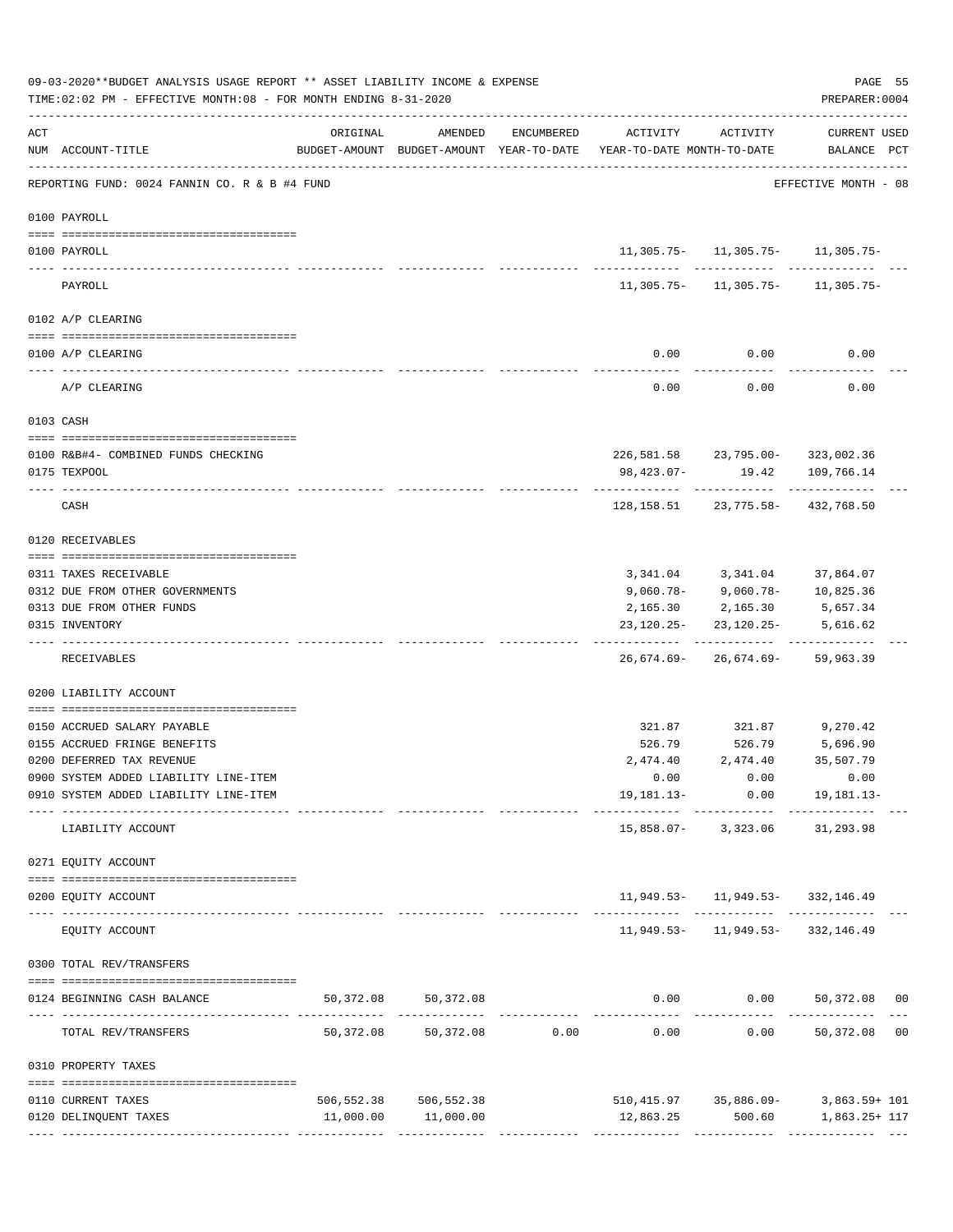|     | TIME:02:02 PM - EFFECTIVE MONTH:08 - FOR MONTH ENDING 8-31-2020 |                                                                     |                                         |                          |                |                              | PREPARER: 0004                                                     |
|-----|-----------------------------------------------------------------|---------------------------------------------------------------------|-----------------------------------------|--------------------------|----------------|------------------------------|--------------------------------------------------------------------|
| ACT |                                                                 | ORIGINAL                                                            | AMENDED                                 | ENCUMBERED               | ACTIVITY       | ACTIVITY                     | <b>CURRENT USED</b>                                                |
|     | NUM ACCOUNT-TITLE                                               | BUDGET-AMOUNT BUDGET-AMOUNT YEAR-TO-DATE YEAR-TO-DATE MONTH-TO-DATE |                                         |                          |                |                              | BALANCE PCT                                                        |
|     | REPORTING FUND: 0024 FANNIN CO. R & B #4 FUND                   |                                                                     |                                         |                          |                |                              | EFFECTIVE MONTH - 08                                               |
|     | PROPERTY TAXES                                                  |                                                                     | 517,552.38 517,552.38                   | 0.00                     |                | 523, 279. 22 35, 385. 49 -   | $5,726.84+101$                                                     |
|     | 0318 OTHER TAXES                                                |                                                                     |                                         |                          |                |                              |                                                                    |
|     | 0120 PAY N LIEU TAX/GRASSLAND                                   | 1,600.00                                                            | 1,600.00                                |                          | 1,042.45       | 0.00                         | 557.55 65                                                          |
|     | 0121 PAY N LIEU TAX/UPPER TRINITY                               | 800.00                                                              | 800.00                                  |                          | 681.04         | 0.00                         | 118.96 85                                                          |
|     | 0160 SALES TAX REVENUES                                         | 43,000.00                                                           | 43,000.00                               |                          |                |                              | 57,127.84 6,000.91 14,127.84+ 133                                  |
|     | OTHER TAXES                                                     | ------------<br>45,400.00                                           |                                         | 45,400.00 0.00           |                |                              | 58,851.33 6,000.91 13,451.33+130                                   |
|     | 0321 FEES OF TAX COLLECTOR                                      |                                                                     |                                         |                          |                |                              |                                                                    |
|     | 0200 CAR REGISTRATION/SALES TAX                                 | 74,000.00 74,000.00                                                 |                                         |                          |                |                              | 73,030.20   0.00   969.80   99                                     |
|     | 0300 COUNTY'S ADDITIONAL \$10                                   | 55,000.00                                                           | 55,000.00                               |                          | 59,307.98      |                              | 6, 174. 25 4, 307. 98 + 108                                        |
|     | ---- --------------------                                       | -------------- -------------                                        | .                                       |                          |                | ---------------------------- | -------------                                                      |
|     | FEES OF TAX COLLECTOR                                           |                                                                     |                                         |                          |                |                              | $129,000.00$ $129,000.00$ 0.00 $132,338.18$ 6,174.25 3,338.18+ 103 |
|     | 0330 GRANTS                                                     |                                                                     |                                         |                          |                |                              |                                                                    |
|     | 0200 FEMA GRANT                                                 |                                                                     | $0.00$ $54,433.72$                      |                          |                |                              | 54,433.72 0.00 0.00 100                                            |
|     | GRANTS                                                          | 0.00                                                                |                                         | 54,433.72 0.00 54,433.72 |                | 0.00                         | $0.00$ 100                                                         |
|     | 0350 FINES                                                      |                                                                     |                                         |                          |                |                              |                                                                    |
|     | 0403 COUNTY CLERK FINES                                         | 11,000.00                                                           | 11,000.00                               |                          |                | 5,879.21 692.18              | 5,120.79<br>53                                                     |
|     | 0450 DISTRICT CLERK FINES                                       | 10,000.00                                                           | 10,000.00                               |                          | 6,439.51       | 611.54                       | 3,560.49<br>64                                                     |
|     | 0455 J. P. #1 FINES                                             | 8,000.00                                                            | 8,000.00                                |                          | 3,758.52       | 0.00                         | 4,241.48<br>47                                                     |
|     | 0456 J. P. #2 FINES                                             | 2,000.00                                                            | 2,000.00                                |                          |                | 2,472.67 0.00                | 472.67+ 124                                                        |
|     | 0457 J. P. #3 FINES                                             | 2,700.00                                                            | 2,700.00                                |                          |                | 1,545.51 0.00 1,154.49       | 57                                                                 |
|     | FINES                                                           | 33,700.00                                                           |                                         | 33,700.00 0.00           |                |                              | 20,095.42 1,303.72 13,604.58 60                                    |
|     | 0360 INTEREST EARNINGS                                          |                                                                     |                                         |                          |                |                              |                                                                    |
|     | 0100 INTEREST EARNING                                           |                                                                     | 3,900.00 3,900.00                       |                          |                |                              | 2,397.36 321.20 1,502.64 61                                        |
|     | INTEREST EARNINGS                                               |                                                                     | $3,900.00$ $3,900.00$ $0.00$ $2,397.36$ |                          |                |                              | 321.20 1,502.64 61                                                 |
|     | 0364 SALE OF ASSETS                                             |                                                                     |                                         |                          |                |                              |                                                                    |
|     |                                                                 |                                                                     |                                         |                          |                |                              |                                                                    |
|     | 0162 LAND/BUILDING<br>0163 SALE OF EQUIPMENT                    |                                                                     | $0.00$ 0.00<br>2,000.00 2,000.00        |                          |                | $0.00$ $0.00$ $0.00$ $0.00$  | 9,393.37 9,393.37 7,393.37 470                                     |
|     | SALE OF ASSETS                                                  | ------------------ -------------                                    |                                         |                          |                |                              | 2,000.00 2,000.00 0.00 9,393.37 9,393.37 7,393.37 470              |
|     | 0370 MISCELLANEOUS REVENUES                                     |                                                                     |                                         |                          |                |                              |                                                                    |
|     |                                                                 |                                                                     |                                         |                          |                |                              |                                                                    |
|     | 0120 STATE LATERAL ROAD                                         | 10,100.00                                                           | 10,100.00                               |                          | 8,414.22       | 0.00                         | 1,685.78 83                                                        |
|     | 0125 TDT WEIGHT FEES                                            | 20,000.00                                                           | 20,000.00                               |                          | 21,247.21      | 0.00                         | 1,247.21+ 106                                                      |
|     | 0130 REFUNDS & MISCELLANEOUS                                    | 1,200.00                                                            | 1,200.00<br>0.00                        |                          | 633.60         | 0.00                         | 566.40 53                                                          |
|     | 0138 SALE OF SCRAP IRON<br>0140 PROCEEDS OF LOAN                | 0.00<br>0.00                                                        | 0.00                                    |                          | 866.45<br>0.00 | 0.00<br>0.00                 | $866.45+$<br>0.00                                                  |
|     | 0142 CULVERT PERMITTING PROCESS                                 | 0.00                                                                | 0.00                                    |                          | 0.00           | 0.00                         | 0.00                                                               |
|     | 0145 REIMBURSEMENT OF MATERIALS                                 | 9,000.00                                                            | 9,000.00                                |                          | 6,385.21       | 733.98                       | 2,614.79 71                                                        |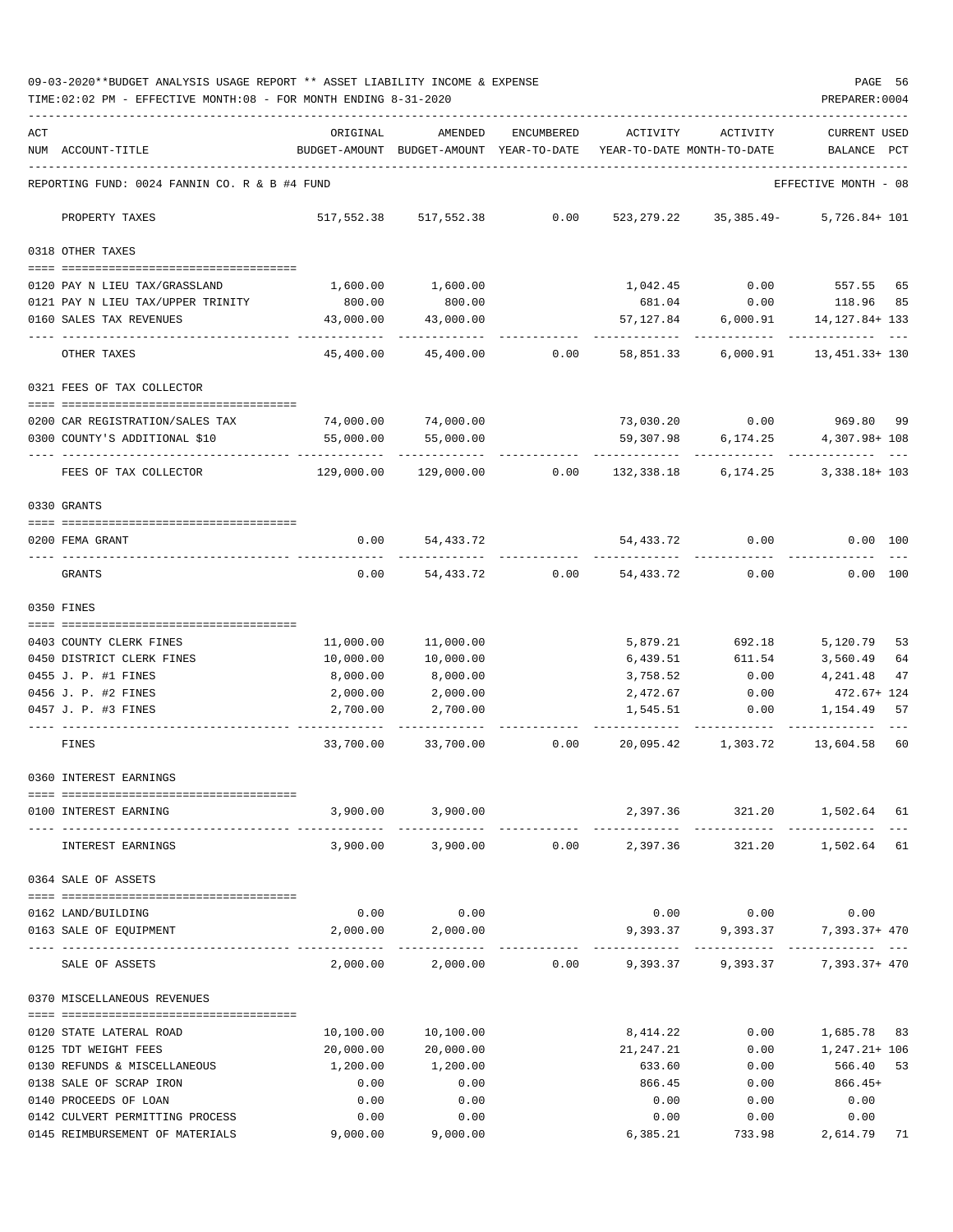| ACT |                                                                | ORIGINAL     | AMENDED                                  | ENCUMBERED          | ACTIVITY                   | ACTIVITY  | <b>CURRENT USED</b>          |     |
|-----|----------------------------------------------------------------|--------------|------------------------------------------|---------------------|----------------------------|-----------|------------------------------|-----|
|     | NUM ACCOUNT-TITLE                                              |              | BUDGET-AMOUNT BUDGET-AMOUNT YEAR-TO-DATE |                     | YEAR-TO-DATE MONTH-TO-DATE |           | BALANCE<br>$_{\rm PCT}$      |     |
|     |                                                                |              |                                          |                     |                            |           |                              |     |
|     | REPORTING FUND: 0024 FANNIN CO. R & B #4 FUND                  |              |                                          |                     |                            |           | EFFECTIVE MONTH - 08         |     |
|     | 0146 SALE OF RECYCLED MATERIALS                                | 500.00       | 500.00                                   |                     | 1,328.36                   | 575.00    | 828.36+ 266                  |     |
|     | 0147 OFFICE RENTAL                                             | 0.00         | 0.00                                     |                     | 0.00                       | 0.00      | 0.00                         |     |
|     |                                                                |              |                                          |                     |                            |           |                              |     |
|     | MISCELLANEOUS REVENUES                                         | 40,800.00    | 40,800.00                                | 0.00                | 38,875.05                  | 1,308.98  | 1,924.95                     | 95  |
|     | 0509 CONTINGENCY                                               |              |                                          |                     |                            |           |                              |     |
|     | 0475 CONTINGENCY                                               | 0.00         | 0.00                                     | 0.00                | 0.00                       | 0.00      | 0.00                         |     |
|     | CONTINGENCY                                                    | 0.00         | 0.00                                     | 0.00                | 0.00                       | 0.00      | 0.00                         |     |
|     | 0624 ROAD & BRIDGE 4                                           |              |                                          |                     |                            |           |                              |     |
|     |                                                                |              |                                          |                     |                            |           |                              |     |
|     | 0100 COMPENSATION PAY                                          | 0.00         | 0.00                                     | 0.00                | 0.00                       | 0.00      | 0.00                         |     |
|     | 0101 SALARY ELECTED OFFICIAL                                   | 62,720.97    | 62,720.97                                | 0.00                | 57,896.40                  | 4,824.70  | 4,824.57                     | 92  |
|     | 0105 SALARY SECRETARY                                          | 28,577.94    | 28,577.94                                | 0.00                | 26,379.60                  | 2,198.30  | 2,198.34                     | 92  |
|     | 0106 SALARY PRECINCT EMPLOYEES<br>0107 REGULAR-TEMP. PART-TIME | 181,580.27   | 181,580.27                               | 0.00                | 116,530.14<br>7,464.00     | 7,565.38  | 65,050.13                    | 64  |
|     | 0108 LABOR REIMBURSEMENT                                       | 0.00<br>0.00 | 0.00                                     | 0.00<br>0.00        |                            | 0.00      | $7,464.00-$                  |     |
|     |                                                                |              | 0.00                                     |                     | 0.00                       | 0.00      | 0.00                         |     |
|     | 0199 TOTAL SALARIES                                            | 272,879.18   | 272,879.18                               | 0.00                | 208, 270.14                | 14,588.38 | 64,609.04                    | 76  |
|     | 0201 SOCIAL SECURITY TAXES                                     | 16,918.51    | 16,918.51                                | 0.00                | 12,800.62                  | 893.23    | 4,117.89                     | 76  |
|     | 0202 GROUP HEALTH INSURANCE                                    | 94,967.04    | 94,967.04                                | 0.00                | 73,427.31                  | 6,180.75  | 21,539.73                    | 77  |
|     | 0203 RETIREMENT                                                | 31,899.58    | 31,899.58                                | 0.00                | 23,462.64                  | 1,719.99  | 8,436.94                     | 74  |
|     | 0204 WORKERS' COMPENSATION                                     | 5,892.97     | 5,892.97                                 | 0.00                | 5,699.46                   | 0.00      | 193.51                       | 97  |
|     | 0205 MEDICARE TAX                                              | 3,956.75     | 3,956.75                                 | 0.00                | 2,993.74                   | 208.89    | 963.01                       | 76  |
|     | 0206 UNEMPLOYMENT EXPENSE                                      | 0.00         | 0.00                                     | 0.00                | 67.75                      | 0.00      | $67.75-$                     |     |
|     |                                                                |              |                                          |                     |                            |           |                              |     |
|     | 0299 TOTAL EMPLOYEE BENEFITS                                   | 153,634.85   | 153,634.85                               | 0.00                | 118,451.52                 | 9,002.86  | 35, 183. 33                  | -77 |
|     | 0310 OFFICE SUPPLIES                                           | 250.00       | 250.00                                   | 0.00                | 61.19                      | 0.00      | 188.81                       | 24  |
|     | 0314 EMPLOYEE PHYSICALS/DOT TESTING                            | 350.00       | 350.00                                   | 0.00                | 195.36                     | 0.00      | 154.64                       | 56  |
|     | 0340 SHOP SUPPLIES                                             | 1,750.00     | 1,750.00                                 | 0.00                | 1,500.28                   | 150.35    | 249.72                       | 86  |
|     | 0341 R & B MAT. ROCK & GRAVEL                                  | 90,000.00    | 130,000.00                               | 0.00                | 128,681.69                 | 1,295.60  | 1,318.31                     | 99  |
|     | 0342 R & B MAT. CULVERTS                                       | 12,000.00    | 17,000.00                                | 0.00                | 16,863.53                  | 0.00      | 136.47 99                    |     |
|     | 0343 R & B MAT. HARDWRE & LUMB                                 | 1,500.00     | 6,459.28                                 | 0.00                | 7,077.01                   | 0.00      | $617.73 - 110$               |     |
|     | 0344 R & B MAT. ASPHALT/RD OIL                                 | 70,000.00    | 70,000.00                                | 0.00                | 68,485.34                  | 9,707.85  | 1,514.66                     | 98  |
|     | 0345 CHEMICALS                                                 | 1,500.00     | 1,500.00                                 | 0.00                | 0.00                       | 0.00      | 1,500.00                     | 00  |
|     | 0346 CETRZ EXPENDITURES                                        | 0.00         | 0.00                                     | 0.00                | 0.00                       | 0.00      | 0.00                         |     |
|     | 0350 DEBRIS REMOVAL                                            | 0.00         | 0.00                                     | 0.00                | 0.00                       | 0.00      | 0.00                         |     |
|     | 0395 EMPLOYEE UNIFORMS                                         | 2,500.00     | 2,500.00                                 | 0.00                | 2,737.31                   | 271.12    | $237.31 - 109$               |     |
|     | 0399 TOTAL R&B MATERIALS                                       | 179,850.00   | -------------<br>229,809.28              | $- - - - -$<br>0.00 | 225,601.71                 | 11,424.92 | -------------<br>4,207.57 98 |     |
|     | 0400 LEGAL FEES                                                | 0.00         | 0.00                                     | 0.00                | 0.00                       | 0.00      | 0.00                         |     |
|     | 0406 TAX APPRAISAL DISTRICT                                    | 0.00         | 0.00                                     | 0.00                | 0.00                       | 0.00      | 0.00                         |     |
|     | 0420 UTILITY TELEPHONE                                         | 0.00         | 0.00                                     | 0.00                | 0.00                       | 0.00      | 0.00                         |     |
|     | 0421 DSL INTERNET                                              | 1,000.00     | 1,000.00                                 | 0.00                | 896.25                     | 82.69     | 103.75                       | 90  |
|     | 0423 CELL PHONE ALLOWANCE                                      | 0.00         | 0.00                                     | 0.00                | 0.00                       | 0.00      | 0.00                         |     |
|     | 0427 OUT OF COUNTY TRAVEL/TRAINING                             | 4,600.00     | 4,600.00                                 | 0.00                | 2,534.94                   | 0.00      | 2,065.06                     | 55  |
|     | 0430 BIDS, NOTICES & PERMITS                                   | 300.00       | 300.00                                   | 0.00                | 151.02                     | 87.38     | 148.98                       | 50  |
|     | 0435 PRINTING                                                  | 100.00       | 100.00                                   | 0.00                | 0.00                       | 0.00      | 100.00                       | 00  |
|     | 0440 UTILITY ELECTRICITY                                       | 4,000.00     | 4,000.00                                 | 0.00                | 2,897.02                   | 251.65    | 1,102.98                     | 72  |
|     | 0441 UTILITY GAS                                               | 600.00       | 600.00                                   | 0.00                | 622.37                     | 48.76     | $22.37 - 104$                |     |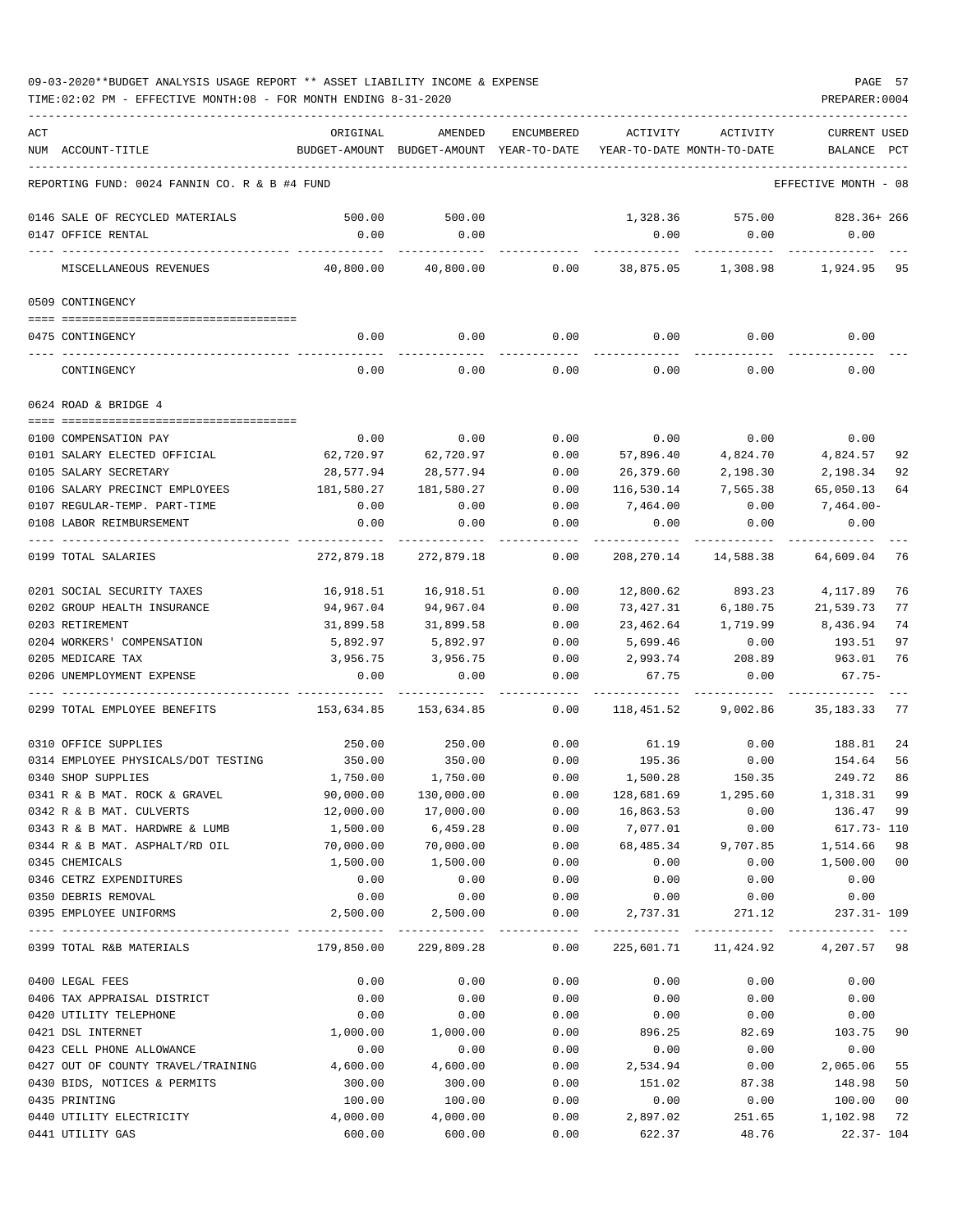| ACT |                                               | ORIGINAL                                 | AMENDED               | ENCUMBERED          | ACTIVITY                   | ACTIVITY                                                                           | CURRENT USED    |      |
|-----|-----------------------------------------------|------------------------------------------|-----------------------|---------------------|----------------------------|------------------------------------------------------------------------------------|-----------------|------|
|     | NUM ACCOUNT-TITLE                             | BUDGET-AMOUNT BUDGET-AMOUNT YEAR-TO-DATE |                       |                     | YEAR-TO-DATE MONTH-TO-DATE |                                                                                    | BALANCE         | PCT  |
|     |                                               |                                          |                       |                     |                            |                                                                                    |                 |      |
|     | REPORTING FUND: 0024 FANNIN CO. R & B #4 FUND |                                          |                       |                     |                            |                                                                                    | EFFECTIVE MONTH | - 08 |
|     | 0442 UTILITY WATER                            | 1,250.00                                 | 1,250.00              | 0.00                | 829.79                     | 127.28                                                                             | 420.21          | 66   |
|     | 0443 TRASH PICKUP                             | 2,500.00                                 | 2,500.00              | 0.00                | 1,816.00                   | 0.00                                                                               | 684.00          | 73   |
|     | 0447 REPEATER SERVICE CONTRACT                | 730.24                                   | 730.24                | 0.00                | 547.67                     | 0.00                                                                               | 182.57          | 75   |
|     | 0450 R&M BUILDING                             | 2,000.00                                 | 2,000.00              | 0.00                | 174.95                     | 0.00                                                                               | 1,825.05        | 09   |
|     | 0453 COMPUTER SOFTWARE                        | 1,500.00                                 | 1,500.00              | 0.00                | 0.00                       | 0.00                                                                               | 1,500.00        | 00   |
|     | 0457 R & M MACHINERY GAS & OIL                | 46,000.00                                | 41,040.72             | 0.00                | 25,255.34                  | 1,607.75                                                                           | 15,785.38       | 62   |
|     | 0458 R & M MACHINERY PARTS                    | 30,000.00                                | 39,433.72             | 0.00                | 44,158.44                  | 264.04                                                                             | 4,724.72- 112   |      |
|     | 0459 R & M MACH. TIRES & TUBES                | 9,000.00                                 | 9,000.00              | 0.00                | 6,591.07                   | 250.00                                                                             | 2,408.93        | 73   |
|     | 0460 EQUIPMENT RENTAL/LEASE                   | 15,000.00                                | 15,000.00             | 0.00                | 16,100.41                  | 3,000.00                                                                           | 1,100.41- 107   |      |
|     | 0480 BOND                                     | 0.00                                     | 0.00                  | 0.00                | 0.00                       | 0.00                                                                               | 0.00            |      |
|     | 0481 DUES                                     | 335.00                                   | 335.00                | 0.00                | 335.00                     | 0.00                                                                               | $0.00$ 100      |      |
|     | 0482 INSURANCE                                | 6,000.00                                 | 6,000.00              | 0.00                | 5,200.97                   | 0.00                                                                               | 799.03          | 87   |
|     | 0485 PRISONER'S SUPPLIES                      | 0.00                                     | 0.00                  | 0.00                | 0.00                       | 0.00                                                                               | 0.00            |      |
|     | 0488 FANNIN RURAL RAIL DISTRICT               | 0.00                                     | 0.00                  | 0.00                | 0.00                       | 0.00                                                                               | 0.00            |      |
|     | 0490 MISCELLANEOUS                            | 500.00                                   | 500.00                | 0.00                | 0.00                       | 0.00                                                                               | 500.00          | 00   |
|     | 0491 SOIL & WATER CONSERVATION                | 250.00                                   | 250.00                | 0.00                | 250.00                     | 250.00                                                                             | 0.00            | 100  |
|     | 0492 TDRA FLOOD CASH MATCH                    | 0.00                                     | 0.00                  | 0.00                | 0.00                       | 0.00                                                                               | 0.00            |      |
|     | 0494 FLOOD CONTROL SITE MAINTENANCE           | 0.00                                     | 0.00                  | 0.00                | 0.00                       | 0.00                                                                               | 0.00            |      |
|     | 0495 PIPELINE SALES TAX REIMBURSEMENT         | 0.00                                     | 0.00                  | 0.00                | 0.00                       | 0.00                                                                               | 0.00            |      |
|     | 0496 TCOG HAZARDOUS WASTEMATCH                | 0.00                                     | 0.00                  | 0.00                | 0.00                       | 0.00                                                                               | 0.00            |      |
|     | 0499 TOTAL SER.& OTHER CHARGES                |                                          | 125,665.24 130,139.68 |                     |                            | $0.00$ $108,361.24$ $5,969.55$ $21,778.44$                                         |                 | 83   |
|     | 0500 LAND                                     |                                          |                       |                     | 0.00                       | 0.00                                                                               | 0.00            |      |
|     | 0535 BUILDING                                 |                                          |                       |                     | 0.00                       | 0.00                                                                               | 0.00            |      |
|     | 0570 COMPUTER EQUIPMENT                       | 0.00                                     | 0.00                  | 0.00                | 0.00                       | 0.00                                                                               | 0.00            |      |
|     | 0571 PURCHASE OF MACH./EQUIP.                 |                                          | 75,000.00 75,000.00   | 0.00                | 46,689.90                  | 0.00                                                                               | 28,310.10       | 62   |
|     | 0573 RADIO EQUIPMENT                          | 0.00                                     | 0.00                  | 0.00                | 0.00                       | 0.00                                                                               | 0.00            |      |
|     | 0575 BUILDING                                 | 0.00                                     | 0.00                  | 0.00                | 0.00                       | 0.00                                                                               | 0.00            |      |
|     | 0599 CAPITAL OUTLAY                           | 75,000.00                                | 75,000.00             | 0.00                | 46,689.90                  | 0.00                                                                               | 28,310.10       | -62  |
|     | ROAD & BRIDGE 4                               |                                          |                       |                     |                            | 807,029.27 861,462.99         0.00 707,374.51         40,985.71         154,088.48 |                 | 82   |
|     | 0625 ADMINISTRATIVE OFFICE R&B #4             |                                          |                       |                     |                            |                                                                                    |                 |      |
|     |                                               |                                          |                       |                     |                            |                                                                                    |                 |      |
|     | 0105 SALARY SECRETARY                         | 10,141.28                                | 10,141.28             | 0.00                | 9,361.20                   | 780.10                                                                             | 780.08          | 92   |
|     | 0201 SOCIAL SECURITY TAXES                    | 628.76                                   | 628.76                | 0.00                | 416.76                     | 33.60                                                                              | 212.00          | 66   |
|     | 0202 GROUP HEALTH INSURANCE                   | 2,967.72                                 | 2,967.72              | 0.00                | 2,719.64                   | 247.24                                                                             | 248.08          | 92   |
|     | 0203 RETIREMENT                               | 1,167.26                                 | 1,167.26              | 0.00                | 1,093.40                   | 91.98                                                                              | 73.86           | 94   |
|     | 0204 WORKERS' COMPENSATION                    | 42.59                                    | 42.59                 | 0.00                | 31.02                      | 0.00                                                                               | 11.57           | 73   |
|     | 0205 MEDICARE TAX                             | 147.58                                   | 147.58                | 0.00                | 97.48                      | 7.86                                                                               | 50.10           | 66   |
|     | 0310 OFFICE SUPPLIES                          | 100.00                                   | 100.00                | 0.00                | 100.00                     | 100.00                                                                             | 0.00            | 100  |
|     | 0311 POSTAL EXPENSES                          | 0.00                                     | 0.00                  | 0.00                | 0.00                       | 0.00                                                                               | 0.00            |      |
|     | 0353 COMPUTER EXPENSE                         | 500.00                                   | 500.00                | 0.00                | 483.97                     | 0.00                                                                               | 16.03           | 97   |
|     | 0427 OUT OF COUNTY TRAVEL                     | 0.00                                     | 0.00                  | 0.00                | 0.00                       | 0.00                                                                               | 0.00            |      |
|     | 0480 BOND                                     | 0.00                                     | 0.00                  | 0.00                | 0.00                       | 0.00                                                                               | 0.00            |      |
|     | 0572 OFFICE EQUIPMENT                         | 0.00                                     | 0.00                  | 0.00                | 0.00                       | 0.00                                                                               | 0.00            |      |
|     | 0574 COMPUTER EQUIPMENT                       | 0.00<br>----- -------------              | 0.00                  | 0.00<br>$- - - - -$ | 0.00<br>---------          | 0.00                                                                               | 0.00            |      |
|     | ADMINISTRATIVE OFFICE R&B #4                  | 15,695.19                                | 15,695.19             | 0.00                | 14,303.47                  | 1,260.78                                                                           | 1,391.72 91     |      |

| FANNIN CO. R & B #4 FUND |            |            |            |            |           |    |
|--------------------------|------------|------------|------------|------------|-----------|----|
| INCOME TOTALS            | 822,724.46 | 877,158.18 | 839,663.65 | 10,883.06- | 37,494.53 | 96 |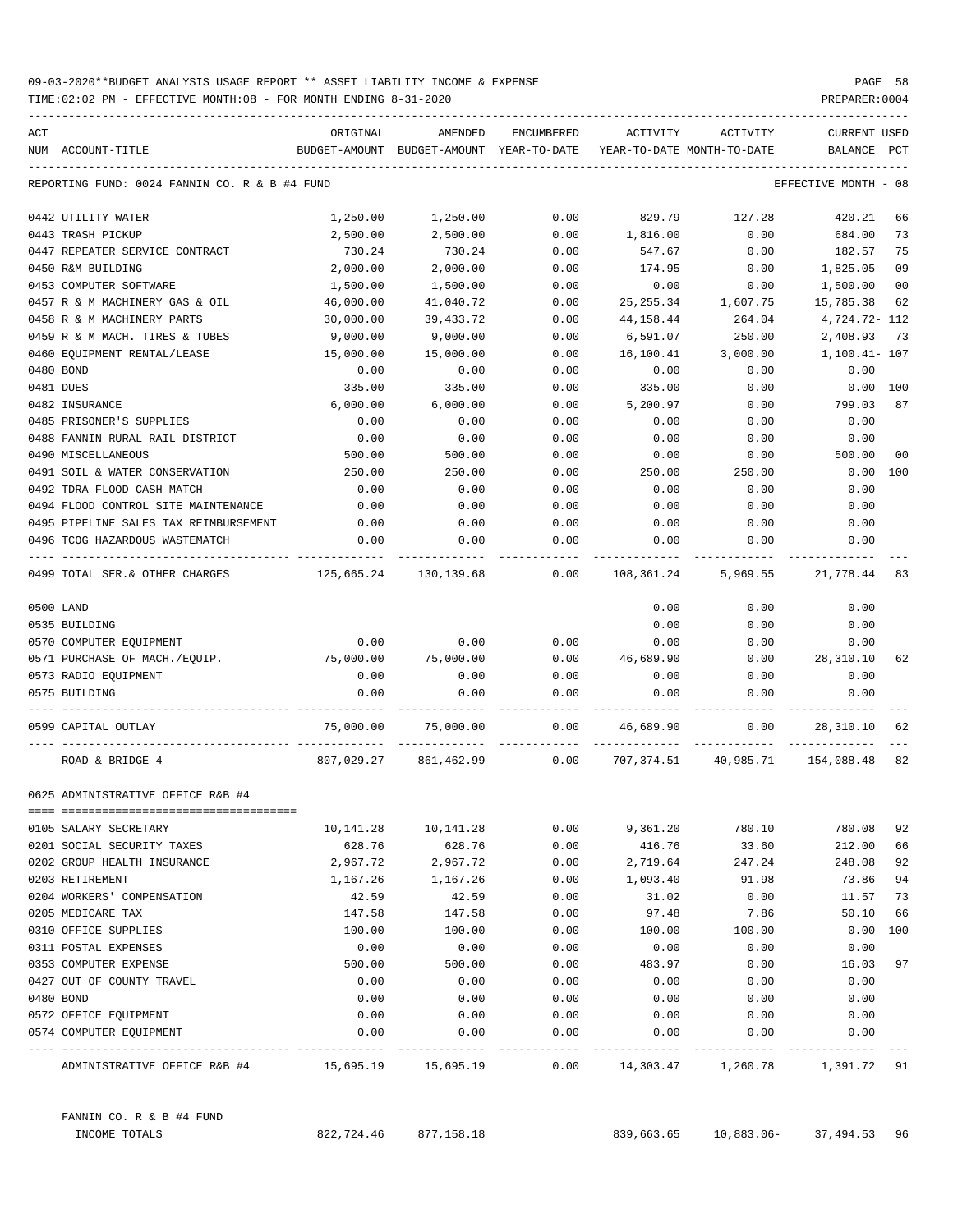| 09-03-2020**BUDGET ANALYSIS USAGE REPORT ** ASSET LIABILITY INCOME & EXPENSE<br>TIME:02:02 PM - EFFECTIVE MONTH:08 - FOR MONTH ENDING 8-31-2020 |                           |                          |                                   |            |                                        | PREPARER: 0004                 | PAGE 59    |
|-------------------------------------------------------------------------------------------------------------------------------------------------|---------------------------|--------------------------|-----------------------------------|------------|----------------------------------------|--------------------------------|------------|
| ACT<br>NUM ACCOUNT-TITLE                                                                                                                        | ORIGINAL<br>BUDGET-AMOUNT | AMENDED<br>BUDGET-AMOUNT | <b>ENCUMBERED</b><br>YEAR-TO-DATE | ACTIVITY   | ACTIVITY<br>YEAR-TO-DATE MONTH-TO-DATE | <b>CURRENT USED</b><br>BALANCE | <b>PCT</b> |
| REPORTING FUND: 0024 FANNIN CO. R & B #4 FUND                                                                                                   |                           |                          |                                   |            |                                        | EFFECTIVE MONTH - 08           |            |
| <b>EXPENSE TOTALS</b>                                                                                                                           | 822,724.46                | 877,158.18               | 0.00                              | 721,677.98 | 42,246.49                              | 155,480.20                     | 82         |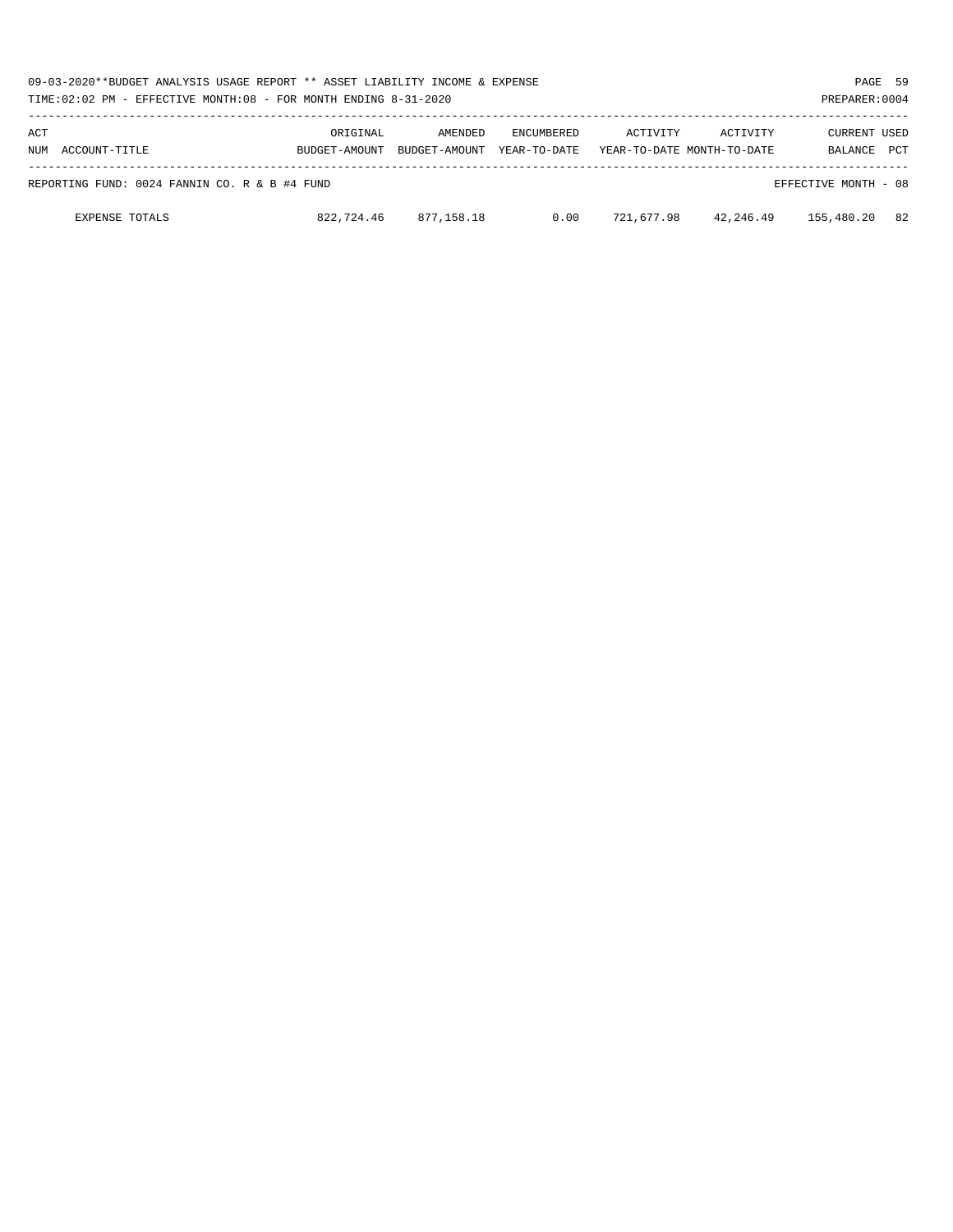|     | 09-03-2020**BUDGET ANALYSIS USAGE REPORT ** ASSET LIABILITY INCOME & EXPENSE<br>TIME:02:02 PM - EFFECTIVE MONTH:08 - FOR MONTH ENDING 8-31-2020 |                       |                                                     |            |                                        |                         | PAGE 60<br>PREPARER: 0004          |
|-----|-------------------------------------------------------------------------------------------------------------------------------------------------|-----------------------|-----------------------------------------------------|------------|----------------------------------------|-------------------------|------------------------------------|
| ACT | NUM ACCOUNT-TITLE                                                                                                                               | ORIGINAL              | AMENDED<br>BUDGET-AMOUNT BUDGET-AMOUNT YEAR-TO-DATE | ENCUMBERED | ACTIVITY<br>YEAR-TO-DATE MONTH-TO-DATE | ACTIVITY                | <b>CURRENT USED</b><br>BALANCE PCT |
|     | REPORTING FUND: 0025 FANNIN COUNTY BEES                                                                                                         | _____________________ |                                                     |            |                                        |                         | EFFECTIVE MONTH - 08               |
|     | 0103 CASH                                                                                                                                       |                       |                                                     |            |                                        |                         |                                    |
|     | 0100 BEES-COMBINED FUNDS CHECKING                                                                                                               |                       |                                                     |            |                                        | $2,177.67 - 2,177.67 -$ | 0.00                               |
|     | CASH                                                                                                                                            |                       |                                                     |            |                                        | $2,177.67 - 2,177.67 -$ | 0.00                               |
|     | 0271 EQUITY ACCOUNT                                                                                                                             |                       |                                                     |            |                                        |                         |                                    |
|     | 0200 EQUITY ACCOUNT                                                                                                                             |                       |                                                     |            | 0.00                                   | 0.00                    | 2,177.67                           |
|     | EOUITY ACCOUNT                                                                                                                                  |                       |                                                     |            | 0.00                                   | 0.00                    | 2,177.67                           |
|     | 0300 CASH                                                                                                                                       |                       |                                                     |            |                                        |                         |                                    |
|     | 0125 BEGINNING CASH BALANCE                                                                                                                     | 0.00                  | 0.00                                                |            | 0.00                                   | 0.00                    | 0.00                               |
|     | CASH                                                                                                                                            | 0.00                  | 0.00                                                | 0.00       | 0.00                                   | 0.00                    | 0.00                               |
|     | 0370 MISC. INCOME                                                                                                                               |                       |                                                     |            |                                        |                         |                                    |
|     | 0138 SALE OF SCRAP IRON                                                                                                                         | 0.00                  | 0.00                                                |            | 0.00                                   | 0.00                    | 0.00                               |
|     | 0625 DONATIONS                                                                                                                                  | 0.00                  | 0.00                                                |            | 0.00                                   | 0.00                    | 0.00                               |
|     |                                                                                                                                                 |                       |                                                     |            |                                        |                         |                                    |
|     | MISC. INCOME                                                                                                                                    | 0.00                  | 0.00                                                | 0.00       | 0.00                                   | 0.00                    | 0.00                               |
|     | 0625 FANNIN COUNTY BEES                                                                                                                         |                       |                                                     |            |                                        |                         |                                    |
|     | 0310 OFFICE SUPPLIES                                                                                                                            | 0.00                  | 0.00                                                | 0.00       | 0.00                                   | 0.00                    | 0.00                               |
|     | 0343 ROAD SIGNS                                                                                                                                 | 0.00                  | 0.00                                                | 0.00       | 0.00                                   | 0.00                    | 0.00                               |
|     | 0353 COMPUTER EXPENSE                                                                                                                           | 0.00                  | 0.00                                                | 0.00       | 0.00                                   | 0.00                    | 0.00                               |
|     | 0427 TRAVEL EXPENSE                                                                                                                             | 0.00                  | 0.00                                                | 0.00       | 0.00                                   | 0.00                    | 0.00                               |
|     | 0572 OFFICE EQUIPMENT                                                                                                                           | 0.00                  | 0.00                                                | 0.00       | 0.00                                   | 0.00                    | 0.00                               |
|     | FANNIN COUNTY BEES                                                                                                                              | 0.00                  | 0.00                                                | 0.00       | 0.00                                   | 0.00                    | 0.00                               |
|     | 0900 TRANSFERS OUT                                                                                                                              |                       |                                                     |            |                                        |                         |                                    |
|     | 0405 TRANSFERS OUT                                                                                                                              | 0.00                  | 0.00                                                | 0.00       | 2,177.67                               | 2,177.67                | $2,177.67-$                        |
|     | TRANSFERS OUT                                                                                                                                   | 0.00                  | 0.00                                                | 0.00       | 2,177.67                               | 2,177.67                | $2,177.67-$                        |
|     | FANNIN COUNTY BEES                                                                                                                              |                       |                                                     |            |                                        |                         |                                    |
|     | INCOME TOTALS                                                                                                                                   | 0.00                  | 0.00                                                |            | 0.00                                   | 0.00                    | 0.00                               |
|     | <b>EXPENSE TOTALS</b>                                                                                                                           | 0.00                  | 0.00                                                | 0.00       | 2,177.67                               | 2,177.67                | $2,177.67-$                        |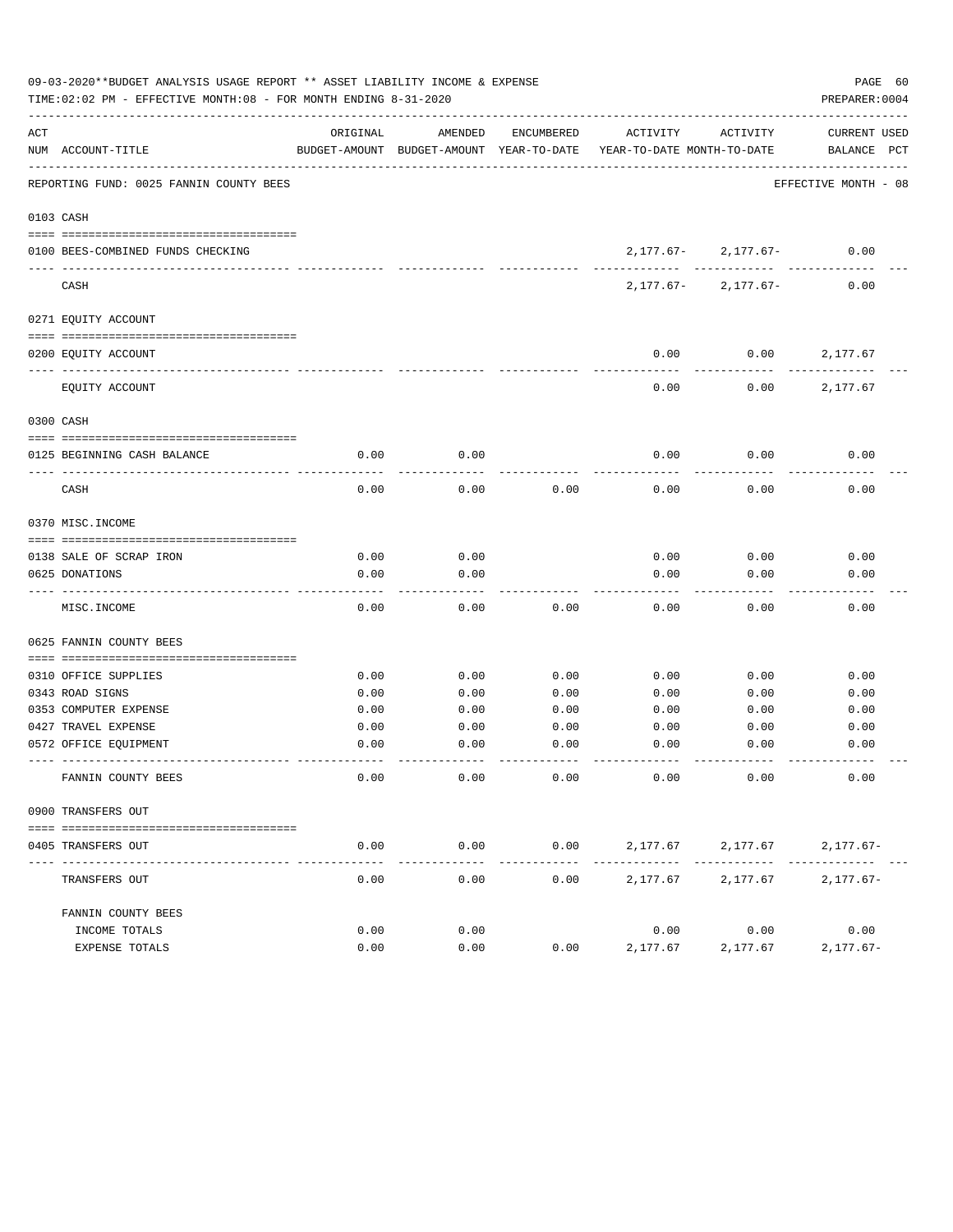|     | 09-03-2020**BUDGET ANALYSIS USAGE REPORT ** ASSET LIABILITY INCOME & EXPENSE<br>TIME:02:02 PM - EFFECTIVE MONTH:08 - FOR MONTH ENDING 8-31-2020 |                             |                                                                                |            |                   |                                         | PAGE 61<br>PREPARER: 0004                |    |
|-----|-------------------------------------------------------------------------------------------------------------------------------------------------|-----------------------------|--------------------------------------------------------------------------------|------------|-------------------|-----------------------------------------|------------------------------------------|----|
| ACT | NUM ACCOUNT-TITLE                                                                                                                               | ORIGINAL                    | AMENDED<br>BUDGET-AMOUNT BUDGET-AMOUNT YEAR-TO-DATE YEAR-TO-DATE MONTH-TO-DATE | ENCUMBERED | ACTIVITY          | ACTIVITY                                | <b>CURRENT USED</b><br>BALANCE PCT       |    |
|     | REPORTING FUND: 0026 J.P.#1 JUST.CT.TECHNOLOGY                                                                                                  |                             |                                                                                |            |                   |                                         | ----------------<br>EFFECTIVE MONTH - 08 |    |
|     | 0102 A/P CLEARING                                                                                                                               |                             |                                                                                |            |                   |                                         |                                          |    |
|     | 0100 A/P CLEARING                                                                                                                               |                             |                                                                                |            |                   | $0.00$ $0.00$                           | 0.00                                     |    |
|     | A/P CLEARING                                                                                                                                    |                             |                                                                                |            | ---------<br>0.00 | ----------<br>0.00                      | 0.00                                     |    |
|     | 0103 CASH                                                                                                                                       |                             |                                                                                |            |                   |                                         |                                          |    |
|     | 0100 J.P.#1 JUST.CT.TECH-COMB.FUND CKIN                                                                                                         |                             |                                                                                |            |                   | 1,359.89 4.13 50,862.92                 |                                          |    |
|     | CASH                                                                                                                                            |                             |                                                                                |            |                   | ------------<br>1,359.89 4.13 50,862.92 |                                          |    |
|     | 0120 RECEIVABLES                                                                                                                                |                             |                                                                                |            |                   |                                         |                                          |    |
|     | 0313 DUE FROM OTHER FUNDS                                                                                                                       |                             |                                                                                |            |                   | 288.94 288.94 437.79                    |                                          |    |
|     | RECEIVABLES                                                                                                                                     |                             |                                                                                |            | 288.94            | -----------<br>288.94                   | 437.79                                   |    |
|     | 0200 SYSTEM ADDED LIABILITY DEPARTMENT                                                                                                          |                             |                                                                                |            |                   |                                         |                                          |    |
|     | 0910 SYSTEM ADDED LIABILITY LINE-ITEM                                                                                                           |                             |                                                                                |            |                   | $30.56 - 30.56 - 30.56 -$               |                                          |    |
|     | -----------------------------<br>SYSTEM ADDED LIABILITY DEPARTMENT                                                                              |                             |                                                                                |            |                   | . <u>.</u> .<br>$30.56 - 30.56 -$       | $30.56 -$                                |    |
|     | 0271 EQUITY ACCOUNT                                                                                                                             |                             |                                                                                |            |                   |                                         |                                          |    |
|     | 0200 EQUITY ACCOUNT<br>------------------- -----------                                                                                          |                             |                                                                                |            |                   | 330.37 330.37 49,982.25                 |                                          |    |
|     | EQUITY ACCOUNT                                                                                                                                  |                             |                                                                                |            | 330.37            |                                         | 330.37 49,982.25                         |    |
|     | 0300 CASH                                                                                                                                       |                             |                                                                                |            |                   |                                         |                                          |    |
|     | 0126 BEGINNING CASH BALANCE                                                                                                                     | 0.00                        | 0.00                                                                           |            |                   | $0.00$ 0.00                             | 0.00                                     |    |
|     | CASH                                                                                                                                            | 0.00                        | 0.00                                                                           | 0.00       | 0.00              | 0.00                                    | 0.00                                     |    |
|     | 0360 INTEREST EARNINGS                                                                                                                          |                             |                                                                                |            |                   |                                         |                                          |    |
|     | 0100 INTEREST EARNINGS                                                                                                                          | 0.00                        | 0.00                                                                           |            |                   | 84.24 6.74-                             | 84.24+                                   |    |
|     | INTEREST EARNINGS                                                                                                                               | ------------<br>0.00        | -----------<br>0.00                                                            | 0.00       | 84.24             | $6.74-$                                 | $84.24+$                                 |    |
|     | 0370 MISCELLANEOUS INCOME                                                                                                                       |                             |                                                                                |            |                   |                                         |                                          |    |
|     | 0455 J.P.#1 TECHNOLOGY FEES                                                                                                                     |                             | 1,500.00 1,500.00                                                              |            |                   | 1,264.78 0.00 235.22 84                 |                                          |    |
|     | MISCELLANEOUS INCOME                                                                                                                            |                             | $1,500.00$ $1,500.00$ $0.00$ $1,264.78$                                        |            |                   | 0.00                                    | 235.22                                   | 84 |
|     | 0455 J.P.#1 TECHNOLOGY EQUIP.                                                                                                                   |                             |                                                                                |            |                   |                                         |                                          |    |
|     | 0420 OMNIBASE TELEPHONE LINE                                                                                                                    |                             | $0.00$ $0.00$ $0.00$ $0.00$                                                    |            |                   | $0.00$ 0.00                             | 0.00                                     |    |
|     | 0572 OFFICE EQUIPMENT                                                                                                                           | ------------- ------------- | 1,500.00   1,500.00   1,500.00<br>.                                            |            | 0.00              | 0.00                                    | 0.00 100                                 |    |
|     | J.P.#1 TECHNOLOGY EQUIP.                                                                                                                        | 1,500.00                    | 1,500.00                                                                       | 1,500.00   | 0.00              | 0.00                                    | 0.00 100                                 |    |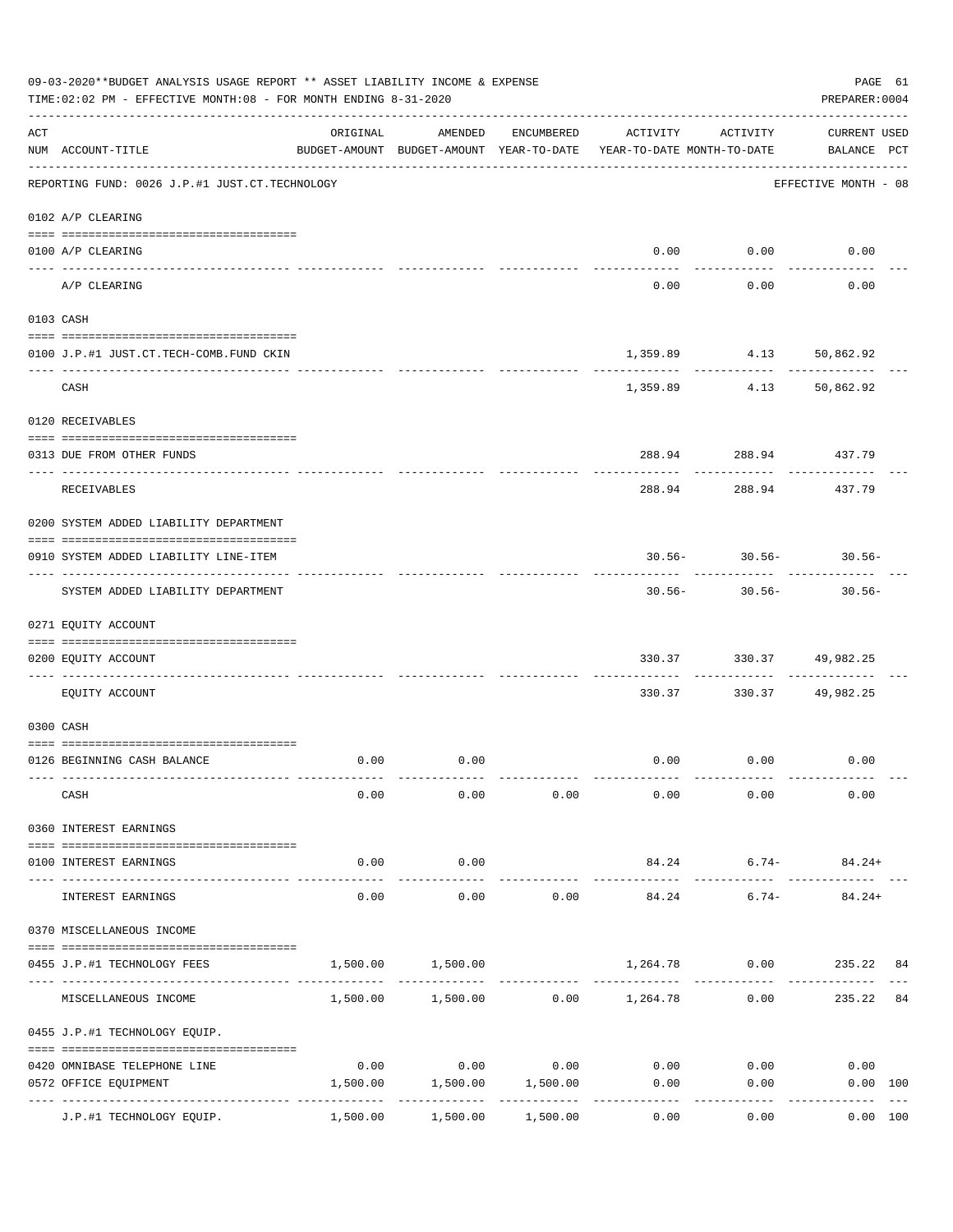| 09-03-2020**BUDGET ANALYSIS USAGE REPORT ** ASSET LIABILITY INCOME & EXPENSE |               |               |              |                            |          | PAGE 62              |     |
|------------------------------------------------------------------------------|---------------|---------------|--------------|----------------------------|----------|----------------------|-----|
| TIME: 02:02 PM - EFFECTIVE MONTH: 08 - FOR MONTH ENDING 8-31-2020            |               |               |              |                            |          | PREPARER: 0004       |     |
| ACT                                                                          | ORIGINAL      | AMENDED       | ENCUMBERED   | ACTIVITY                   | ACTIVITY | <b>CURRENT USED</b>  |     |
| NUM ACCOUNT-TITLE                                                            | BUDGET-AMOUNT | BUDGET-AMOUNT | YEAR-TO-DATE | YEAR-TO-DATE MONTH-TO-DATE |          | BALANCE              | PCT |
| REPORTING FUND: 0026 J.P.#1 JUST.CT.TECHNOLOGY                               |               |               |              |                            |          | EFFECTIVE MONTH - 08 |     |
| J.P.#1 JUST.CT.TECHNOLOGY                                                    |               |               |              |                            |          |                      |     |
| INCOME TOTALS                                                                | 1,500.00      | 1,500.00      |              | 1,349.02                   | $6.74-$  | 150.98               | 90  |
| EXPENSE TOTALS                                                               | 1,500.00      | 1,500.00      | 1,500.00     | 0.00                       | 0.00     | 0.00                 | 100 |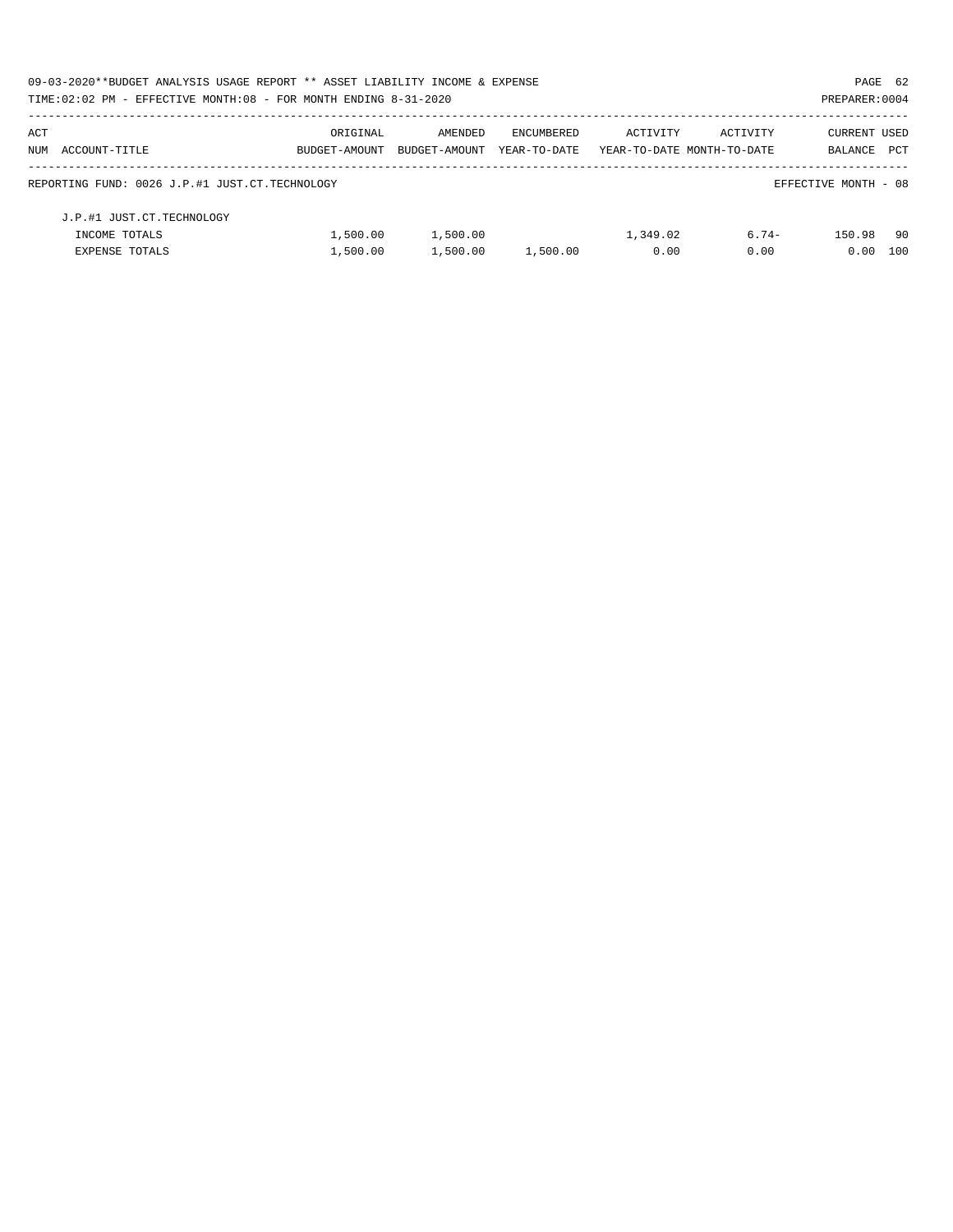|     | 09-03-2020**BUDGET ANALYSIS USAGE REPORT ** ASSET LIABILITY INCOME & EXPENSE<br>TIME: 02:02 PM - EFFECTIVE MONTH: 08 - FOR MONTH ENDING 8-31-2020<br>PREPARER: 0004 |                      |                                                                                |                     |                          |                      |                                    |                      |  |  |
|-----|---------------------------------------------------------------------------------------------------------------------------------------------------------------------|----------------------|--------------------------------------------------------------------------------|---------------------|--------------------------|----------------------|------------------------------------|----------------------|--|--|
| ACT | NUM ACCOUNT-TITLE                                                                                                                                                   | ORIGINAL             | AMENDED<br>BUDGET-AMOUNT BUDGET-AMOUNT YEAR-TO-DATE YEAR-TO-DATE MONTH-TO-DATE | ENCUMBERED          | ACTIVITY                 | ACTIVITY             | <b>CURRENT USED</b><br>BALANCE PCT |                      |  |  |
|     | REPORTING FUND: 0027 J.P.#2 JUST.CT.TECHNOLOGY                                                                                                                      |                      |                                                                                |                     |                          |                      | EFFECTIVE MONTH - 08               |                      |  |  |
|     | 0102 A/P CLEARING                                                                                                                                                   |                      |                                                                                |                     |                          |                      |                                    |                      |  |  |
|     | 0100 A/P CLEARING<br>---- --------                                                                                                                                  |                      |                                                                                |                     | 0.00                     | 0.00                 | 0.00                               |                      |  |  |
|     | A/P CLEARING                                                                                                                                                        |                      |                                                                                |                     | 0.00                     | 0.00                 | 0.00                               |                      |  |  |
|     | 0103 CASH                                                                                                                                                           |                      |                                                                                |                     |                          |                      |                                    |                      |  |  |
|     | 0100 J.P.#2 JUST.CT.TECH-COMB.FUND CKIN                                                                                                                             |                      |                                                                                |                     |                          |                      | 275.44 0.78 9,547.02               |                      |  |  |
|     | CASH                                                                                                                                                                |                      |                                                                                |                     | 275.44                   |                      | $0.78$ 9,547.02                    |                      |  |  |
|     | 0120 RECEIVABLES                                                                                                                                                    |                      |                                                                                |                     |                          |                      |                                    |                      |  |  |
|     | 0313 DUE FROM OTHER FUNDS                                                                                                                                           |                      |                                                                                |                     |                          |                      | 217.20 217.20 233.20               |                      |  |  |
|     | RECEIVABLES                                                                                                                                                         |                      |                                                                                |                     | 217.20                   | 217.20               | 233.20                             |                      |  |  |
|     | 0271 EQUITY ACCOUNT                                                                                                                                                 |                      |                                                                                |                     |                          |                      |                                    |                      |  |  |
|     | 0200 EQUITY ACCOUNT                                                                                                                                                 |                      |                                                                                |                     |                          |                      | 219.23 219.23 9,506.81             |                      |  |  |
|     | EQUITY ACCOUNT                                                                                                                                                      |                      |                                                                                |                     | 219.23                   | ---------            | 219.23 9,506.81                    |                      |  |  |
|     | 0300 CASH                                                                                                                                                           |                      |                                                                                |                     |                          |                      |                                    |                      |  |  |
|     | 0127 BEGINNING CASH BALANCE                                                                                                                                         |                      | 1,000.00 1,000.00                                                              |                     |                          |                      | $0.00$ $0.00$ $1,000.00$           | 00                   |  |  |
|     | CASH                                                                                                                                                                |                      | $1,000.00$ $1,000.00$ 0.00                                                     |                     | 0.00                     | ----------           | $0.00$ 1,000.00                    | 0 <sub>0</sub>       |  |  |
|     | 0360 INTEREST EARNINGS                                                                                                                                              |                      |                                                                                |                     |                          |                      |                                    |                      |  |  |
|     | 0100 INTEREST EARNINGS                                                                                                                                              | 0.00                 | 0.00                                                                           |                     |                          |                      | $16.13$ $1.25 16.13+$              |                      |  |  |
|     | INTEREST EARNINGS                                                                                                                                                   | 0.00                 | 0.00                                                                           | 0.00                |                          | $16.13$ $1.25-$      | $16.13+$                           |                      |  |  |
|     | 0370 MISCELLANEOUS INCOME                                                                                                                                           |                      |                                                                                |                     |                          |                      |                                    |                      |  |  |
|     | --------------------------------------<br>0456 J.P.#2 TECHNOLOGY FEES                                                                                               | 500.00               | 500.00                                                                         |                     | 257.28                   |                      | $0.00$ 242.72 51                   |                      |  |  |
|     | MISCELLANEOUS INCOME                                                                                                                                                | 500.00               | 500.00                                                                         | 0.00                | --------------<br>257.28 | ------------<br>0.00 | -------------<br>242.72            | 51                   |  |  |
|     | 0456 TECHNOLOGY EQUIPMENT                                                                                                                                           |                      |                                                                                |                     |                          |                      |                                    |                      |  |  |
|     | 0452 R & M EQUIPMENT                                                                                                                                                |                      | $0.00$ 0.00                                                                    | 0.00                |                          | $0.00$ 0.00          | 0.00                               |                      |  |  |
|     | 0572 OFFICE EQUIPMENT                                                                                                                                               | 1,500.00             | 1,500.00                                                                       | 0.00<br>----------- | 0.00                     | 0.00<br>----------   | 1,500.00                           | 0 <sub>0</sub>       |  |  |
|     | TECHNOLOGY EQUIPMENT                                                                                                                                                | 1,500.00             | 1,500.00                                                                       | 0.00                | 0.00                     | 0.00                 | 1,500.00                           | 0 <sub>0</sub>       |  |  |
|     | J.P.#2 JUST.CT.TECHNOLOGY                                                                                                                                           |                      |                                                                                |                     |                          |                      |                                    |                      |  |  |
|     | INCOME TOTALS<br>EXPENSE TOTALS                                                                                                                                     | 1,500.00<br>1,500.00 | 1,500.00<br>1,500.00                                                           | 0.00                | 273.41<br>0.00           | $1.25 -$<br>0.00     | 1,226.59<br>1,500.00               | 18<br>0 <sub>0</sub> |  |  |
|     |                                                                                                                                                                     |                      |                                                                                |                     |                          |                      |                                    |                      |  |  |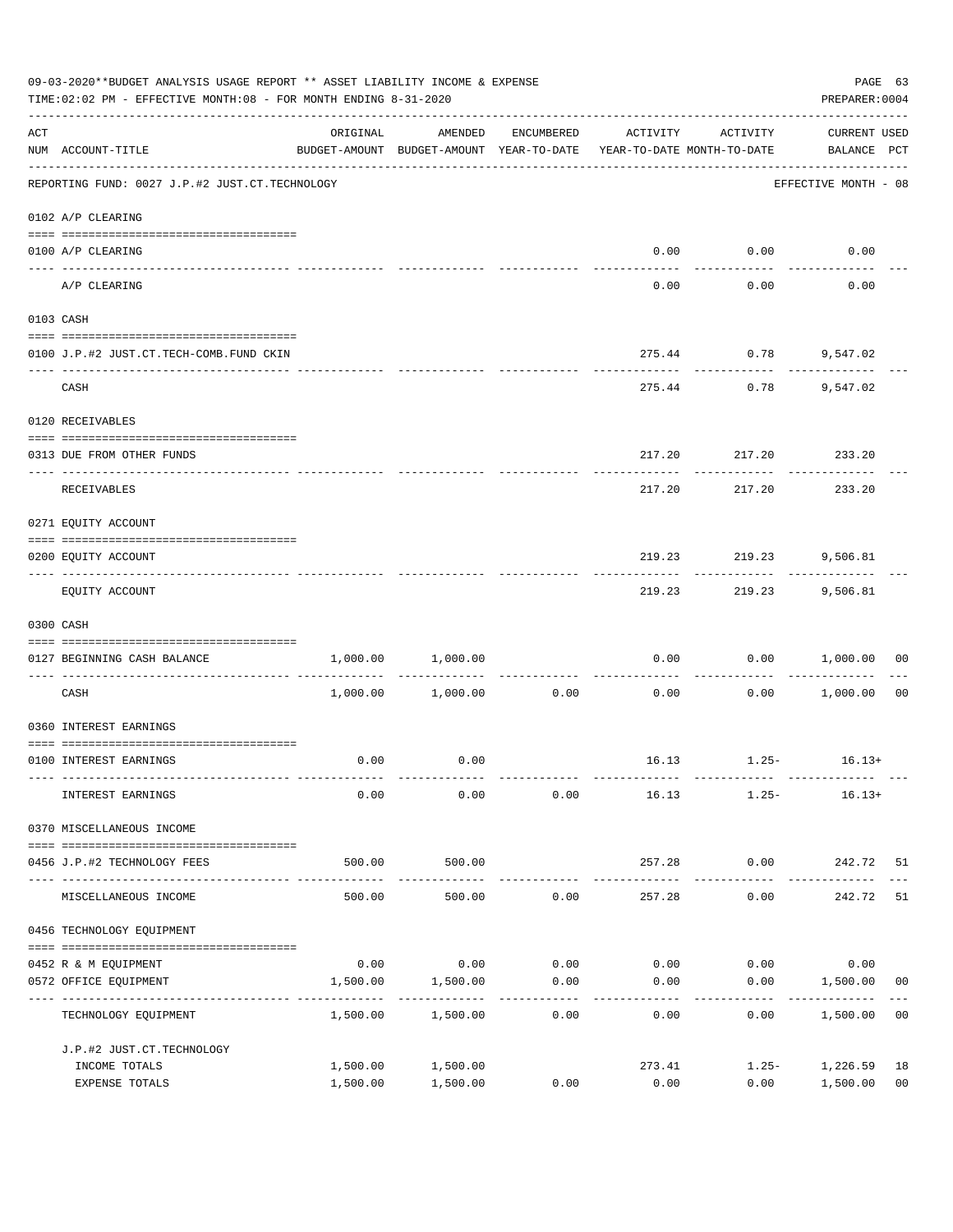|     | 09-03-2020**BUDGET ANALYSIS USAGE REPORT ** ASSET LIABILITY INCOME & EXPENSE<br>TIME: 02:02 PM - EFFECTIVE MONTH: 08 - FOR MONTH ENDING 8-31-2020 |                    |                   |            |                                                                                 |                             | PAGE 64<br>PREPARER: 0004          |                |
|-----|---------------------------------------------------------------------------------------------------------------------------------------------------|--------------------|-------------------|------------|---------------------------------------------------------------------------------|-----------------------------|------------------------------------|----------------|
| ACT | NUM ACCOUNT-TITLE                                                                                                                                 | ORIGINAL           | AMENDED           | ENCUMBERED | ACTIVITY<br>BUDGET-AMOUNT BUDGET-AMOUNT YEAR-TO-DATE YEAR-TO-DATE MONTH-TO-DATE | ACTIVITY                    | <b>CURRENT USED</b><br>BALANCE PCT |                |
|     | REPORTING FUND: 0028 J.P.#3 JUST.CT.TECHNOLOGY                                                                                                    |                    |                   |            |                                                                                 |                             | EFFECTIVE MONTH - 08               |                |
|     | 0102 A/P CLEARING                                                                                                                                 |                    |                   |            |                                                                                 |                             |                                    |                |
|     | 0100 A/P CLEARING<br>---- --------                                                                                                                |                    |                   |            |                                                                                 | $0.00$ 0.00                 | 0.00                               |                |
|     | A/P CLEARING                                                                                                                                      |                    |                   |            | 0.00                                                                            | 0.00                        | 0.00                               |                |
|     | 0103 CASH                                                                                                                                         |                    |                   |            |                                                                                 |                             |                                    |                |
|     | 0100 J.P.#3 JUST.CT.TECH-COMB.FUND CKIN                                                                                                           |                    |                   |            |                                                                                 | $482.97 - 84.46 -$          | 5,738.59                           |                |
|     | CASH                                                                                                                                              |                    |                   |            | 482.97-                                                                         | ---------<br>84.46-         | 5,738.59                           |                |
|     | 0120 RECEIVABLES                                                                                                                                  |                    |                   |            |                                                                                 |                             |                                    |                |
|     | 0313 DUE FROM OTHER FUNDS                                                                                                                         |                    |                   |            |                                                                                 | $5.43 - 5.43 - 109.75$      |                                    |                |
|     | RECEIVABLES                                                                                                                                       |                    |                   |            | $5.43-$                                                                         | $5.43-$                     | 109.75                             |                |
|     | 0200 SYSTEM ADDED LIABILITY DEPARTMENT                                                                                                            |                    |                   |            |                                                                                 |                             |                                    |                |
|     | 0910 SYSTEM ADDED LIABILITY LINE-ITEM                                                                                                             |                    |                   |            | 859.99                                                                          | 859.99                      | 859.99                             |                |
|     | SYSTEM ADDED LIABILITY DEPARTMENT                                                                                                                 |                    |                   |            | 859.99                                                                          | 859.99                      | 859.99                             |                |
|     | 0271 EQUITY ACCOUNT                                                                                                                               |                    |                   |            |                                                                                 |                             |                                    |                |
|     | 0200 EQUITY ACCOUNT                                                                                                                               |                    |                   |            | 864.07-                                                                         | 864.07-                     | 5,472.67                           |                |
|     | EQUITY ACCOUNT                                                                                                                                    |                    |                   |            |                                                                                 | 864.07- 864.07-             | 5,472.67                           |                |
|     | 0300 CASH                                                                                                                                         |                    |                   |            |                                                                                 |                             |                                    |                |
|     |                                                                                                                                                   |                    |                   |            |                                                                                 |                             |                                    |                |
|     | 0128 BEGINNING CASH                                                                                                                               |                    | 2,800.00 2,800.00 |            |                                                                                 | $0.00$ $0.00$ $2,800.00$ 00 |                                    |                |
|     | CASH                                                                                                                                              |                    |                   |            | $2,800.00$ $2,800.00$ $0.00$ $0.00$                                             | 0.00                        | 2,800.00                           | 0 <sub>0</sub> |
|     | 0360 INTEREST EARNINGS                                                                                                                            |                    |                   |            |                                                                                 |                             |                                    |                |
|     | 0100 INTEREST EARNINGS                                                                                                                            | 0.00               | 0.00<br>.         |            | 9.89<br>-------------                                                           | $0.87 -$<br>-----------     | $9.89+$<br>----------              |                |
|     | INTEREST EARNINGS                                                                                                                                 | 0.00               | 0.00              | 0.00       | 9.89                                                                            | $0.87 -$                    | $9.89+$                            |                |
|     | 0370 MISCELLANEOUS INCOME                                                                                                                         |                    |                   |            |                                                                                 |                             |                                    |                |
|     | 0456 J.P.#3 TECHNOLOGY FEES                                                                                                                       | 700.00             | 700.00            |            | 499.19                                                                          | 0.00                        | 200.81 71                          |                |
|     | MISCELLANEOUS INCOME                                                                                                                              | 700.00             | 700.00            | 0.00       | 499.19                                                                          | 0.00                        | 200.81                             | 71             |
|     | 0457 TECHNOLOGY EQUIPMENT                                                                                                                         |                    |                   |            |                                                                                 |                             |                                    |                |
|     |                                                                                                                                                   |                    |                   |            |                                                                                 |                             |                                    |                |
|     | 0423 INTERNET SERVICE<br>0572 OFFICE EQUIPMENT                                                                                                    | 460.00<br>3,040.00 | 3,040.00          | 0.00       | 0.00                                                                            | 0.00                        | 3,040.00                           | 0 <sub>0</sub> |
|     |                                                                                                                                                   |                    |                   |            |                                                                                 | -----------                 | -------------                      |                |
|     | TECHNOLOGY EQUIPMENT                                                                                                                              | 3,500.00           | 3,500.00          | 0.00       | 993.40                                                                          | 84.94                       | 2,506.60                           | 28             |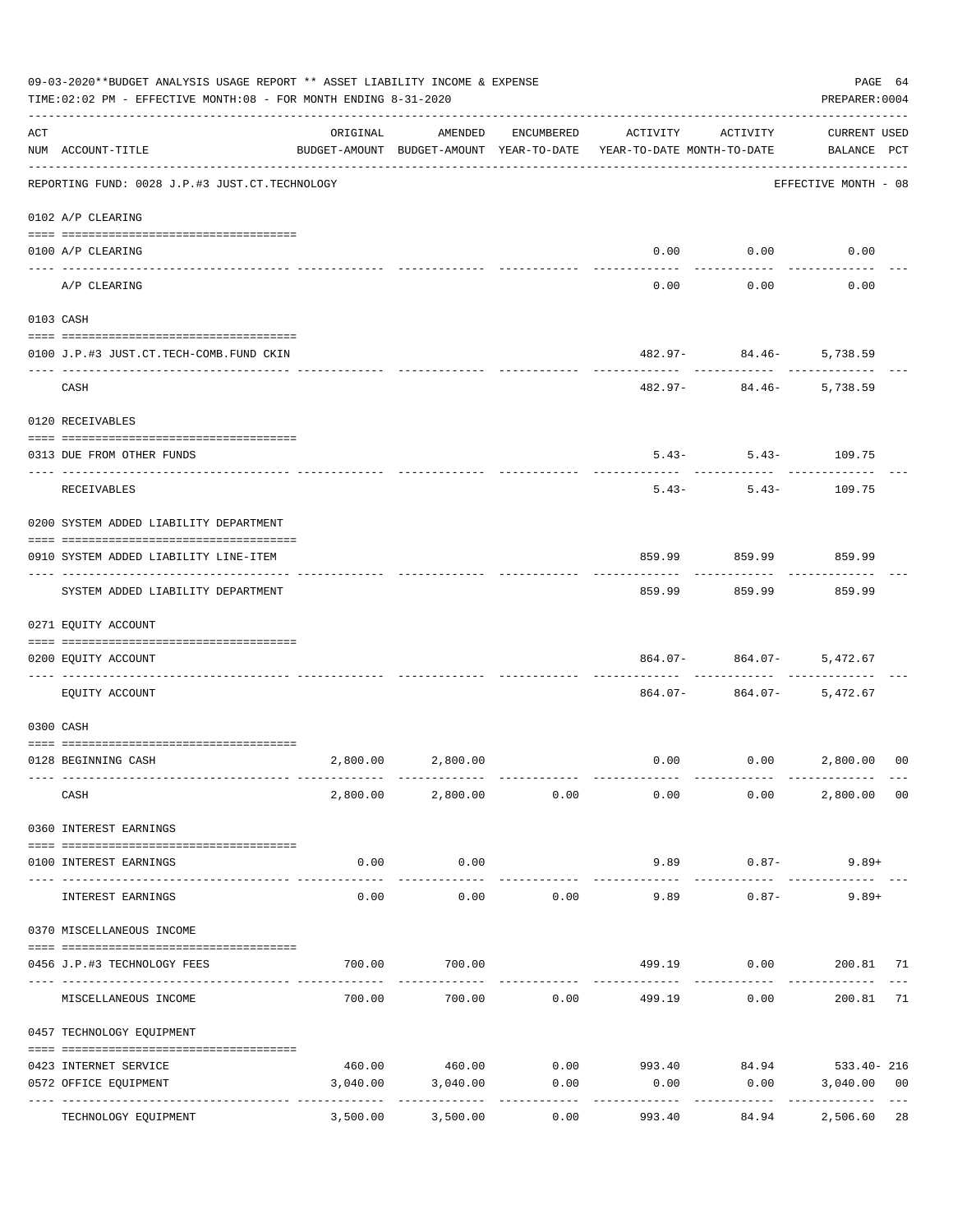|     | 09-03-2020**BUDGET ANALYSIS USAGE REPORT ** ASSET LIABILITY INCOME & EXPENSE |               |               |              |                            |          | PAGE 65              |     |
|-----|------------------------------------------------------------------------------|---------------|---------------|--------------|----------------------------|----------|----------------------|-----|
|     | TIME: 02:02 PM - EFFECTIVE MONTH: 08 - FOR MONTH ENDING 8-31-2020            |               |               |              |                            |          | PREPARER: 0004       |     |
| ACT |                                                                              | ORIGINAL      | AMENDED       | ENCUMBERED   | ACTIVITY                   | ACTIVITY | CURRENT USED         |     |
|     | NUM ACCOUNT-TITLE                                                            | BUDGET-AMOUNT | BUDGET-AMOUNT | YEAR-TO-DATE | YEAR-TO-DATE MONTH-TO-DATE |          | <b>BALANCE</b>       | PCT |
|     | REPORTING FUND: 0028 J.P.#3 JUST.CT.TECHNOLOGY                               |               |               |              |                            |          | EFFECTIVE MONTH - 08 |     |
|     | J.P.#3 JUST.CT.TECHNOLOGY                                                    |               |               |              |                            |          |                      |     |
|     | INCOME TOTALS                                                                | 3,500.00      | 3,500.00      |              | 509.08                     | $0.87 -$ | 2,990.92             | 15  |
|     | <b>EXPENSE TOTALS</b>                                                        | 3,500.00      | 3,500.00      | 0.00         | 993.40                     | 84.94    | 2,506.60             | -28 |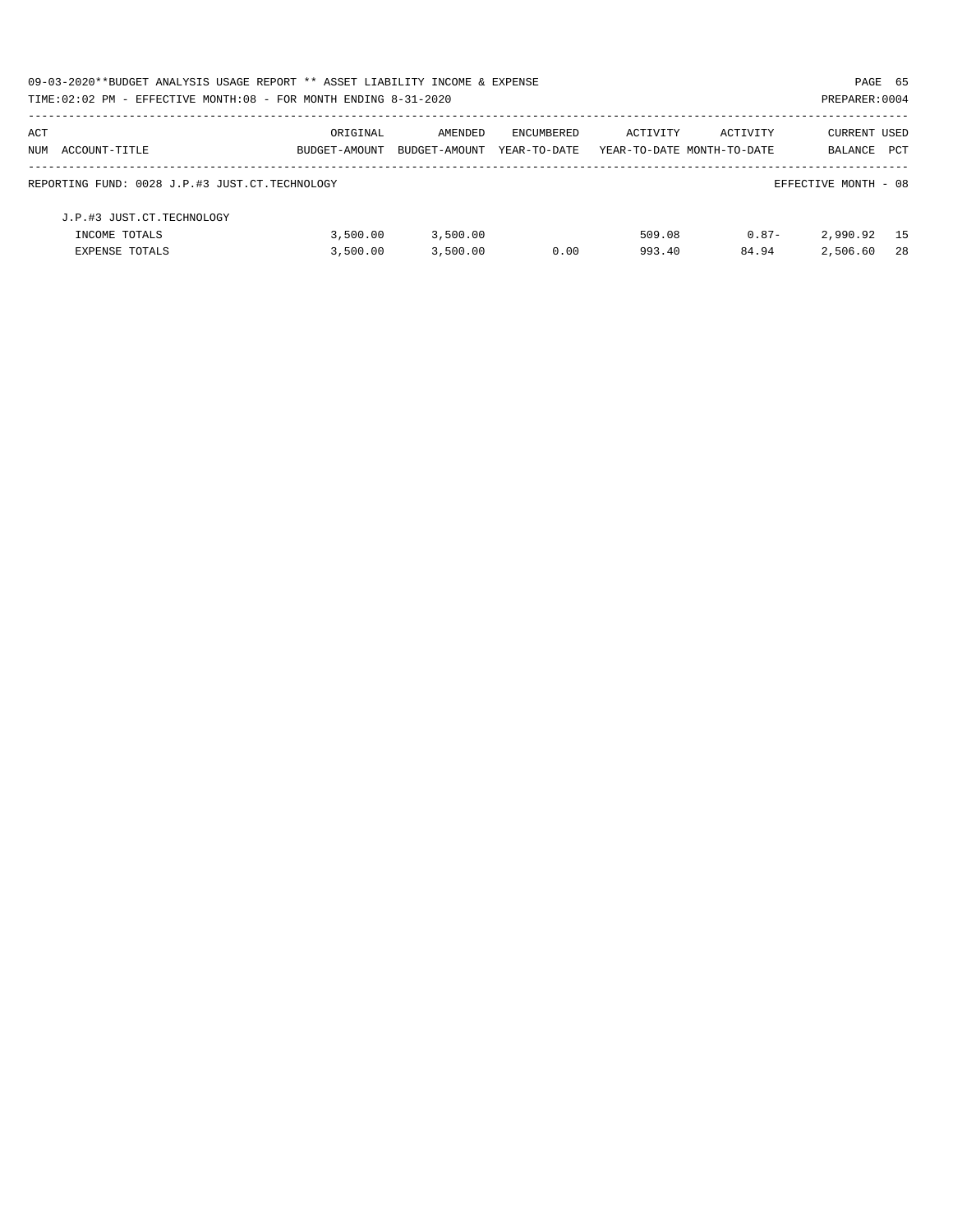|     | 09-03-2020**BUDGET ANALYSIS USAGE REPORT ** ASSET LIABILITY INCOME & EXPENSE<br>TIME:02:02 PM - EFFECTIVE MONTH:08 - FOR MONTH ENDING 8-31-2020 |          |                 |            |                                                                                 |                 | PAGE 66<br>PREPARER: 0004          |
|-----|-------------------------------------------------------------------------------------------------------------------------------------------------|----------|-----------------|------------|---------------------------------------------------------------------------------|-----------------|------------------------------------|
| ACT | NUM ACCOUNT-TITLE                                                                                                                               | ORIGINAL | AMENDED         | ENCUMBERED | ACTIVITY<br>BUDGET-AMOUNT BUDGET-AMOUNT YEAR-TO-DATE YEAR-TO-DATE MONTH-TO-DATE | ACTIVITY        | <b>CURRENT USED</b><br>BALANCE PCT |
|     | REPORTING FUND: 0030 SHERIFF WORK RELEASE                                                                                                       |          |                 |            |                                                                                 |                 | EFFECTIVE MONTH - 08               |
|     | 0103 CASH                                                                                                                                       |          |                 |            |                                                                                 |                 |                                    |
|     | 0100 SHERIFF WORK RELEASE-COMB FUND CKI                                                                                                         |          |                 |            |                                                                                 | 983.14- 983.14- | 0.00                               |
|     | CASH                                                                                                                                            |          |                 |            | 983.14-                                                                         | 983.14-         | 0.00                               |
|     | 0271 EQUITY ACCOUNT                                                                                                                             |          |                 |            |                                                                                 |                 |                                    |
|     | 0200 EQUITY ACCOUNT                                                                                                                             |          |                 |            | 0.00                                                                            | 0.00            | 983.14<br>----------               |
|     | EQUITY ACCOUNT                                                                                                                                  |          |                 |            | 0.00                                                                            | 0.00            | 983.14                             |
|     | 0360 INTEREST EARNINGS                                                                                                                          |          |                 |            |                                                                                 |                 |                                    |
|     | 0100 INTEREST EARNINGS                                                                                                                          | 0.00     | 0.00            |            | 0.00                                                                            | 0.00            | 0.00                               |
|     | INTEREST EARNINGS                                                                                                                               | 0.00     | 0.00            | 0.00       | 0.00                                                                            | 0.00            | 0.00                               |
|     | 0370 MISCELLANEOUS INCOME                                                                                                                       |          |                 |            |                                                                                 |                 |                                    |
|     | 0569 SHERIFF WORK RELEASE                                                                                                                       | 0.00     | 0.00            |            | 0.00                                                                            | 0.00            | 0.00                               |
|     | MISCELLANEOUS INCOME                                                                                                                            | 0.00     | 0.00            | 0.00       | 0.00                                                                            | 0.00            | 0.00                               |
|     | 0569 WORK RELEASE                                                                                                                               |          |                 |            |                                                                                 |                 |                                    |
|     | 0310 OFFICE SUPPLIES                                                                                                                            | 0.00     | 0.00            | 0.00       | 0.00                                                                            | 0.00            | 0.00                               |
|     | 0421 ONLINE RESEARCH                                                                                                                            | 0.00     | 0.00            | 0.00       | 0.00                                                                            | 0.00            | 0.00                               |
|     | 0571 EOUIPMENT<br>--------------------------------- ----                                                                                        | 0.00     | 0.00            | 0.00       | 0.00                                                                            | 0.00            | 0.00                               |
|     | WORK RELEASE                                                                                                                                    | 0.00     | 0.00            | 0.00       | 0.00                                                                            | 0.00            | 0.00                               |
|     | 0900 TRANSFERS OUT                                                                                                                              |          |                 |            |                                                                                 |                 |                                    |
|     | 0405 TRANSFERS OUT                                                                                                                              | 0.00     | 0.00            | 0.00       | 983.14                                                                          | 983.14          | 983.14-                            |
|     | TRANSFERS OUT                                                                                                                                   | 0.00     | -------<br>0.00 | 0.00       | 983.14                                                                          | 983.14          | $983.14-$                          |
|     | SHERIFF WORK RELEASE                                                                                                                            |          |                 |            |                                                                                 |                 |                                    |
|     | INCOME TOTALS                                                                                                                                   | 0.00     | 0.00            |            | 0.00                                                                            | 0.00            | 0.00                               |
|     | EXPENSE TOTALS                                                                                                                                  | 0.00     | 0.00            | 0.00       | 983.14                                                                          | 983.14          | $983.14-$                          |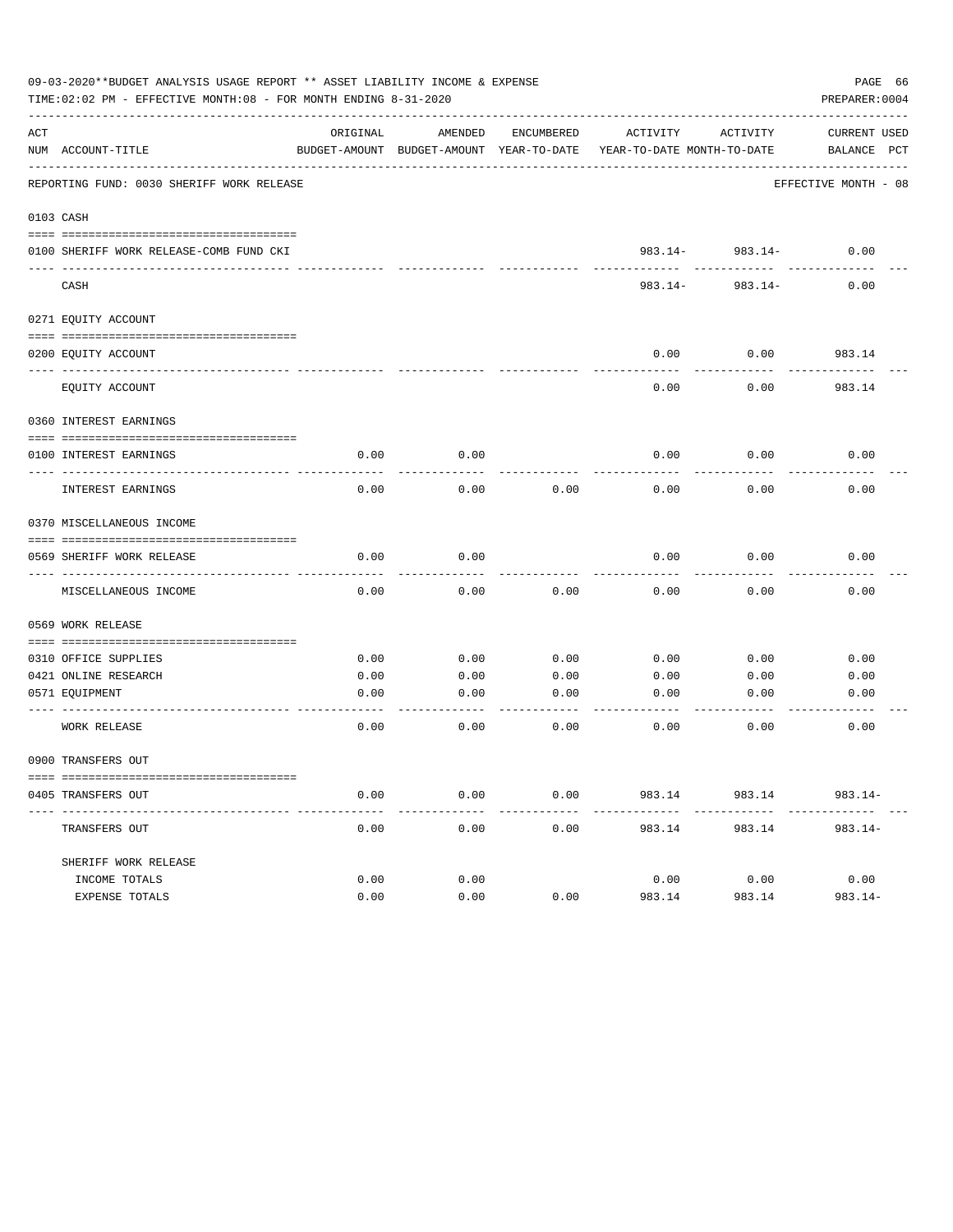|     | 09-03-2020**BUDGET ANALYSIS USAGE REPORT ** ASSET LIABILITY INCOME & EXPENSE<br>TIME: 02:02 PM - EFFECTIVE MONTH: 08 - FOR MONTH ENDING 8-31-2020 |                                                      |                                                 |               |                            |                   | PREPARER: 0004                                                          | PAGE 67        |
|-----|---------------------------------------------------------------------------------------------------------------------------------------------------|------------------------------------------------------|-------------------------------------------------|---------------|----------------------------|-------------------|-------------------------------------------------------------------------|----------------|
| ACT | NUM ACCOUNT-TITLE                                                                                                                                 | ORIGINAL<br>BUDGET-AMOUNT BUDGET-AMOUNT YEAR-TO-DATE | AMENDED                                         | ENCUMBERED    | YEAR-TO-DATE MONTH-TO-DATE | ACTIVITY ACTIVITY | <b>CURRENT USED</b><br>BALANCE PCT                                      |                |
|     | REPORTING FUND: 0031 COURTHOUSE RESTORATION FUND                                                                                                  |                                                      |                                                 |               |                            |                   | -------------------<br>EFFECTIVE MONTH - 08                             |                |
|     | 0103 CASH                                                                                                                                         |                                                      |                                                 |               |                            |                   |                                                                         |                |
|     | 0100 COURTHOUSE RESTORATION-COMB. FUND                                                                                                            |                                                      |                                                 |               |                            |                   | $0.00$ $0.00$ $115.00$                                                  |                |
|     | 0175 TEXPOOL                                                                                                                                      |                                                      |                                                 |               | 0.00                       | 0.00              | 0.00                                                                    |                |
|     | CASH                                                                                                                                              |                                                      |                                                 |               |                            | $0.00$ 0.00       | 115.00                                                                  |                |
|     | 0120 RECEIVABLES                                                                                                                                  |                                                      |                                                 |               |                            |                   |                                                                         |                |
|     | 0310 GRANT RECEIVED FROM THC<br>0313 DUE FROM OTHER FUNDS                                                                                         |                                                      |                                                 |               | 0.00                       | 0.00              | $62, 184.75 - 62, 184.75 - 49, 142.95$<br>0.00                          |                |
|     | RECEIVABLES                                                                                                                                       |                                                      |                                                 |               |                            |                   | $62, 184.75 - 62, 184.75 - 49, 142.95$                                  |                |
|     | 0200 LIABILITY ACCOUNT                                                                                                                            |                                                      |                                                 |               |                            |                   |                                                                         |                |
|     | 0900 SYSTEM ADDED LIABILITY LINE-ITEM                                                                                                             |                                                      |                                                 |               |                            |                   | 16, 253.96 - 16, 253.96 - 16, 253.96 -                                  |                |
|     | LIABILITY ACCOUNT                                                                                                                                 |                                                      |                                                 |               |                            |                   | ------------- -------------<br>$16, 253.96 - 16, 253.96 - 16, 253.96 -$ |                |
|     | 0207 LIABILITY ACCOUNT                                                                                                                            |                                                      |                                                 |               |                            |                   |                                                                         |                |
|     | 0950 DUE TO OTHER FUNDS                                                                                                                           |                                                      |                                                 |               |                            |                   | 160,470.65 160,470.65 160,470.65                                        |                |
|     | ---- --------------<br>LIABILITY ACCOUNT                                                                                                          |                                                      |                                                 |               |                            |                   | ----------- ----------- ----------<br>160,470.65 160,470.65 160,470.65  |                |
|     |                                                                                                                                                   |                                                      |                                                 |               |                            |                   |                                                                         |                |
|     | 0271 EQUITY ACCOUNT                                                                                                                               |                                                      |                                                 |               |                            |                   |                                                                         |                |
|     | 0200 EQUITY ACCOUNT                                                                                                                               |                                                      |                                                 |               |                            |                   | $206, 401.44 - 206, 401.44 - 94, 958.74 -$                              |                |
|     | EOUITY ACCOUNT                                                                                                                                    |                                                      |                                                 |               |                            |                   | 206, 401. 44-206, 401. 44-94, 958. 74-                                  |                |
|     | 0300 CASH                                                                                                                                         |                                                      |                                                 |               |                            |                   |                                                                         |                |
|     | 0131 BEGINNING CASH BALANCE                                                                                                                       | 0.00                                                 | 0.00                                            |               | 0.00                       | 0.00              | 0.00                                                                    |                |
|     | CASH                                                                                                                                              | 0.00                                                 | 0.00                                            | 0.00          | 0.00                       | 0.00              | 0.00                                                                    |                |
|     | 0330 GRANT INCOME                                                                                                                                 |                                                      |                                                 |               |                            |                   |                                                                         |                |
|     | 0510 COURTHOUSE RESTORATION                                                                                                                       |                                                      | 2,639,260.00 2,639,260.00                       |               |                            |                   | $0.00$ $0.00$ $2,639,260.00$                                            | 0 <sub>0</sub> |
|     | ---------------------<br>GRANT INCOME                                                                                                             |                                                      | -------------<br>2,639,260.00 2,639,260.00 0.00 | ------------- | 0.00                       | -----------       | <u>Liste de la calca</u><br>0.00 2,639,260.00                           | 00             |
|     | 0370 MISCELLANEOUS INCOME                                                                                                                         |                                                      |                                                 |               |                            |                   |                                                                         |                |
|     | ==================================<br>0131 RESTORATION DONATIONS                                                                                  | 0.00                                                 | 0.00                                            |               | 0.00                       | 0.00              | 0.00                                                                    |                |
|     | MISCELLANEOUS INCOME                                                                                                                              | 0.00                                                 | 0.00                                            | 0.00          | 0.00                       | 0.00              | 0.00                                                                    |                |
|     | 0509 CONTINGENCY                                                                                                                                  |                                                      |                                                 |               |                            |                   |                                                                         |                |
|     | 0475 CONTINGENCY                                                                                                                                  |                                                      | 245,080.00 245,080.00 0.00                      |               | 0.00                       |                   | 0.00 245,080.00                                                         | 00             |
|     | CONTINGENCY                                                                                                                                       |                                                      | 245,080.00 245,080.00                           | 0.00          | 0.00                       |                   | 0.00 245,080.00                                                         | 0 <sub>0</sub> |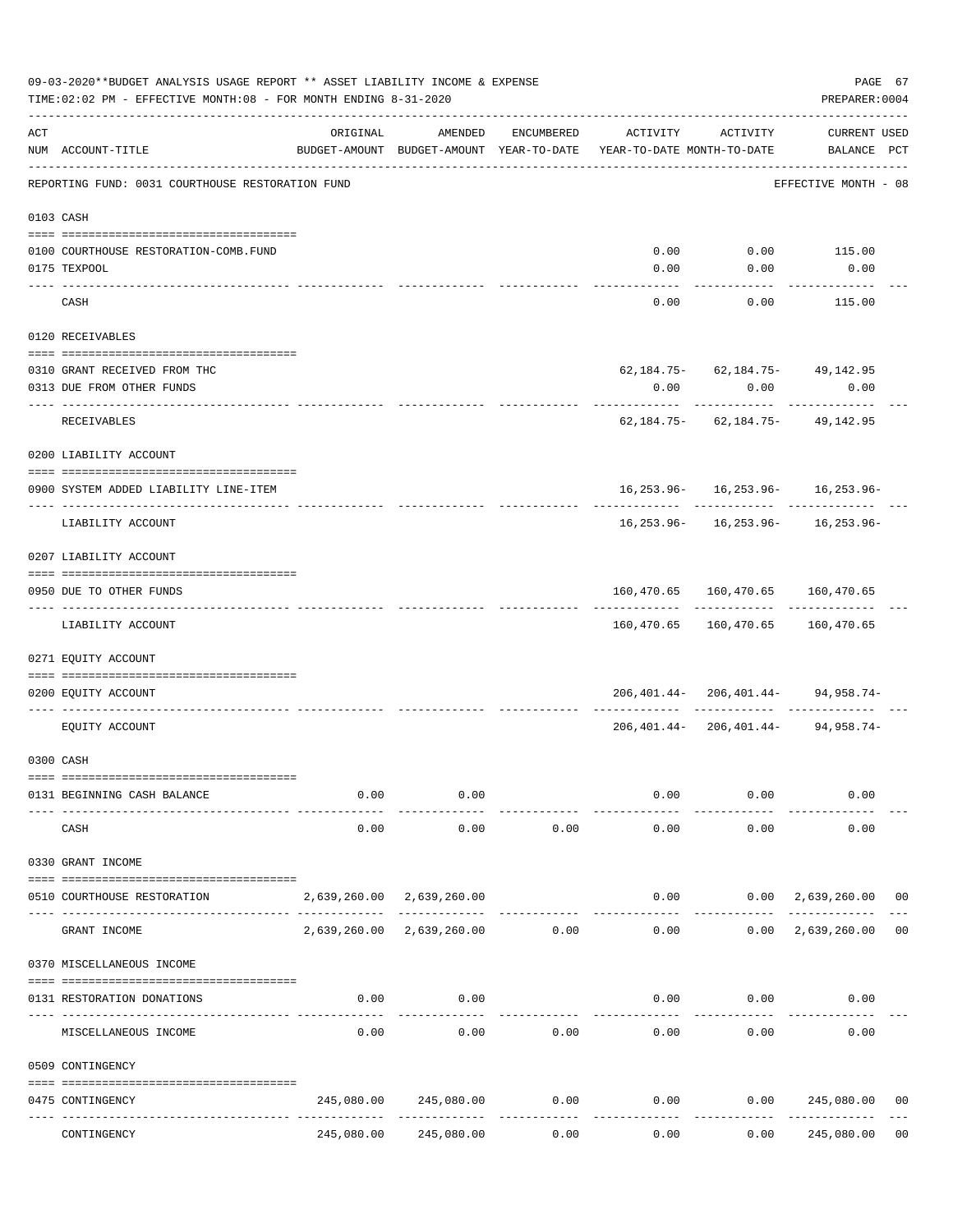| 09-03-2020**BUDGET ANALYSIS USAGE REPORT ** ASSET LIABILITY INCOME & EXPENSE | PAGE 68        |
|------------------------------------------------------------------------------|----------------|
| TIME:02:02 PM - EFFECTIVE MONTH:08 - FOR MONTH ENDING 8-31-2020              | PREPARER: 0004 |

| ACT | NUM ACCOUNT-TITLE                                                                              | BUDGET-AMOUNT BUDGET-AMOUNT YEAR-TO-DATE YEAR-TO-DATE MONTH-TO-DATE BALANCE PCT | ORIGINAL AMENDED          |                       | ENCUMBERED ACTIVITY ACTIVITY |              | CURRENT USED                                                           |  |
|-----|------------------------------------------------------------------------------------------------|---------------------------------------------------------------------------------|---------------------------|-----------------------|------------------------------|--------------|------------------------------------------------------------------------|--|
|     | REPORTING FUND: 0031 COURTHOUSE RESTORATION FUND                                               |                                                                                 |                           |                       |                              |              | EFFECTIVE MONTH - 08                                                   |  |
|     | 0510 COURTHOUSE RESTORATION PHASE 1                                                            |                                                                                 |                           |                       |                              |              |                                                                        |  |
|     | 0403 ARCHITECTURAL FEES                                                                        | 0.00                                                                            | 0.00                      | 0.00                  |                              | $0.00$ 0.00  | 0.00                                                                   |  |
|     | 0451 ASBESTOS ABATEMENT                                                                        | 0.00                                                                            | 0.00                      | 0.00                  | 0.00                         | 0.00         | 0.00                                                                   |  |
|     | 0482 DEMOLITION                                                                                | 0.00                                                                            | 0.00                      | 0.00                  | 0.00                         |              | 0.00<br>0.00                                                           |  |
|     | 0490 MISCELLANEOUS                                                                             | 0.00                                                                            | 0.00                      | 0.00                  | $0.00$ 0.00                  |              | 0.00                                                                   |  |
|     | COURTHOUSE RESTORATION PHASE 1                                                                 | 0.00                                                                            | 0.00                      | -------------<br>0.00 |                              | $0.00$ 0.00  | 0.00                                                                   |  |
|     | 0511 COURTHOUSE RESTORATION PHASE 2                                                            |                                                                                 |                           |                       |                              |              |                                                                        |  |
|     | 0165 CONSTRUCTION                                                                              |                                                                                 |                           |                       |                              |              | $2,336,180.00$ $2,336,180.00$ $0.00$ $0.00$ $0.00$ $2,336,180.00$ $00$ |  |
|     | 0403 ARCHITECTURAL FEES                                                                        |                                                                                 | 58,000.00 58,000.00       | 0.00                  | 0.00                         |              | $0.00$ 58,000.00 00                                                    |  |
|     | 0451 ASBESTOS & OTHER TESTING                                                                  | 0.00                                                                            | 0.00                      | 0.00                  |                              | 0.00         | $0.00$ 0.00                                                            |  |
|     | 0453 IT DESIGN                                                                                 | 0.00                                                                            | 0.00                      | 0.00                  | 0.00                         |              | $0.00$ 0.00                                                            |  |
|     | 0455 SECURITY                                                                                  | 0.00                                                                            | 0.00                      | 0.00                  |                              |              | $0.00$ $0.00$ $0.00$ $0.00$                                            |  |
|     | COURTHOUSE RESTORATION PHASE 2  2,394,180.00  2,394,180.00  0.00  0.00  0.00  2,394,180.00  00 |                                                                                 |                           |                       |                              | ------------ |                                                                        |  |
|     | COURTHOUSE RESTORATION FUND                                                                    |                                                                                 |                           |                       |                              |              |                                                                        |  |
|     | INCOME TOTALS                                                                                  | 2,639,260.00 2,639,260.00                                                       |                           |                       |                              |              | $0.00$ $0.00$ $2.639.260.00$ 00                                        |  |
|     | EXPENSE TOTALS                                                                                 |                                                                                 | 2,639,260.00 2,639,260.00 |                       |                              |              | $0.00$ $0.00$ $0.00$ $0.00$ $2,639,260.00$ $00$                        |  |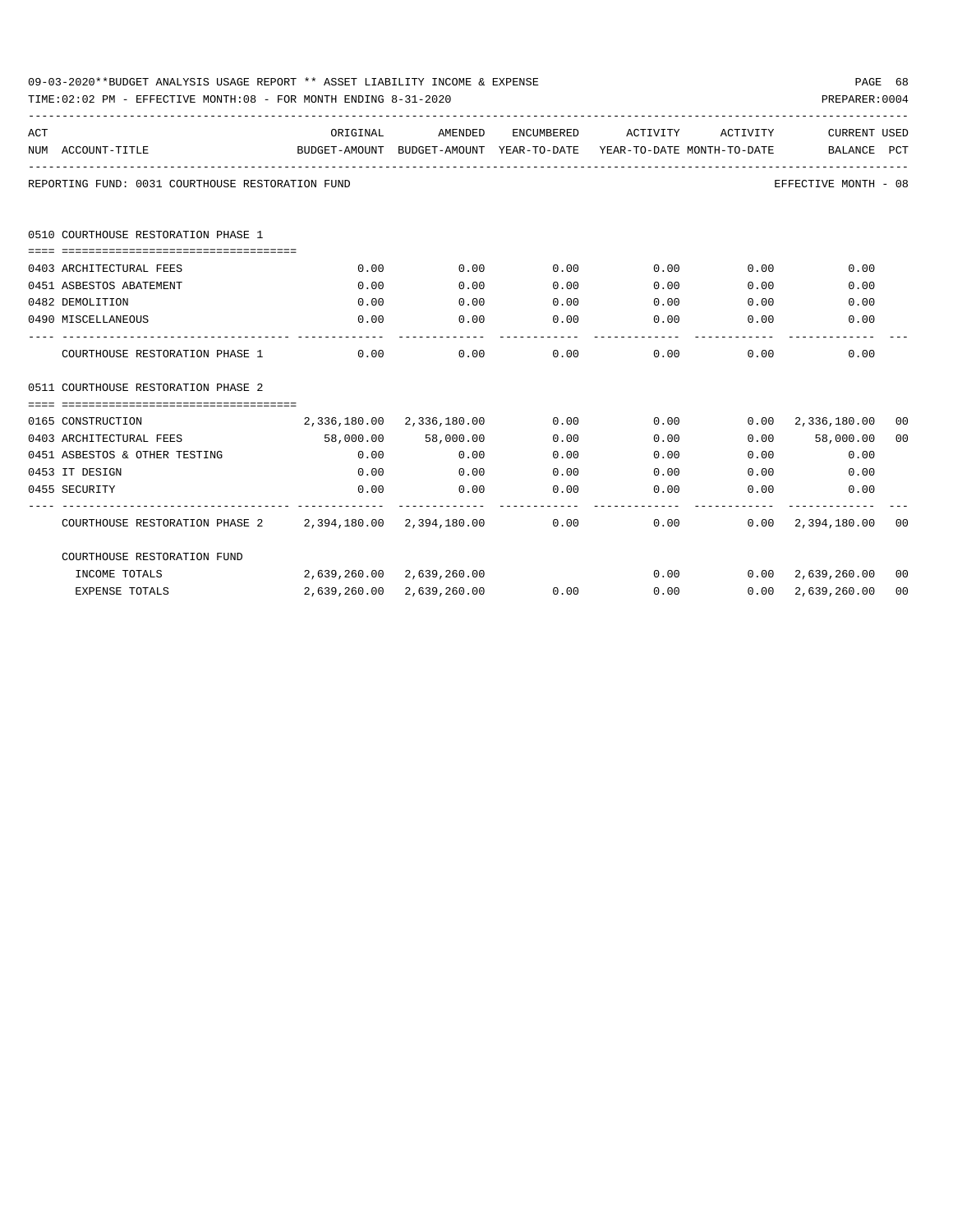| 09-03-2020**BUDGET ANALYSIS USAGE REPORT ** ASSET LIABILITY INCOME & EXPENSE<br>PAGE 69<br>TIME: 02:02 PM - EFFECTIVE MONTH: 08 - FOR MONTH ENDING 8-31-2020<br>PREPARER: 0004 |                                                                    |          |         |            |                                                                                 |                                        |                                    |                |
|--------------------------------------------------------------------------------------------------------------------------------------------------------------------------------|--------------------------------------------------------------------|----------|---------|------------|---------------------------------------------------------------------------------|----------------------------------------|------------------------------------|----------------|
| ACT                                                                                                                                                                            | NUM ACCOUNT-TITLE                                                  | ORIGINAL | AMENDED | ENCUMBERED | ACTIVITY<br>BUDGET-AMOUNT BUDGET-AMOUNT YEAR-TO-DATE YEAR-TO-DATE MONTH-TO-DATE | ACTIVITY                               | <b>CURRENT USED</b><br>BALANCE PCT |                |
|                                                                                                                                                                                | REPORTING FUND: 0033 BAIL BONDSMAN APP. FEES                       |          |         |            |                                                                                 |                                        | EFFECTIVE MONTH - 08               |                |
|                                                                                                                                                                                | 0102 A/P CLEARING                                                  |          |         |            |                                                                                 |                                        |                                    |                |
|                                                                                                                                                                                | 0100 A/P CLEARING                                                  |          |         |            | 0.00                                                                            | 0.00                                   | 0.00                               |                |
|                                                                                                                                                                                | ---- ----------<br>---------------------- --------<br>A/P CLEARING |          |         |            | 0.00                                                                            | 0.00                                   | 0.00                               |                |
|                                                                                                                                                                                | 0103 BAIL BONDSMAN AP.FEE CASH                                     |          |         |            |                                                                                 |                                        |                                    |                |
|                                                                                                                                                                                | 0100 BAIL BONDSMAN APP.-COMB FUND CKING                            |          |         |            |                                                                                 | 168.71- 0.00 8,428.03                  |                                    |                |
|                                                                                                                                                                                | ----------------------------<br>BAIL BONDSMAN AP. FEE CASH         |          |         |            |                                                                                 | ----------<br>$168.71 - 0.00$ 8,428.03 |                                    |                |
|                                                                                                                                                                                | 0271 EQUITY ACCOUNT                                                |          |         |            |                                                                                 |                                        |                                    |                |
|                                                                                                                                                                                | 0200 EQUITY ACCOUNT                                                |          |         |            | 0.00                                                                            | $0.00$ 8,596.74                        |                                    |                |
|                                                                                                                                                                                | EQUITY ACCOUNT                                                     |          |         |            | 0.00                                                                            | 0.00                                   | 8,596.74                           |                |
|                                                                                                                                                                                | 0300 CASH                                                          |          |         |            |                                                                                 |                                        |                                    |                |
|                                                                                                                                                                                | 0133 BEGINNING CASH BALANCE                                        | 0.00     | 0.00    |            | 0.00                                                                            | 0.00                                   | 0.00                               |                |
|                                                                                                                                                                                | CASH                                                               | 0.00     | 0.00    | 0.00       | 0.00                                                                            | 0.00                                   | 0.00                               |                |
|                                                                                                                                                                                | 0340 BAIL BOND APPLICATION FEE                                     |          |         |            |                                                                                 |                                        |                                    |                |
|                                                                                                                                                                                | 0480 APPLICATION FEE<br>-----------------------------------        | 500.00   | 500.00  |            | 0.00                                                                            | 0.00                                   | 500.00                             | 00             |
|                                                                                                                                                                                | BAIL BOND APPLICATION FEE                                          | 500.00   | 500.00  | 0.00       | 0.00                                                                            | 0.00                                   | 500.00                             | 0 <sub>0</sub> |
|                                                                                                                                                                                | 0498 BAIL BONDSMAN EXP.                                            |          |         |            |                                                                                 |                                        |                                    |                |
|                                                                                                                                                                                |                                                                    |          |         |            |                                                                                 |                                        |                                    |                |
|                                                                                                                                                                                | 0310 OFFICE SUPPLIES                                               |          |         |            | 500.00 500.00 6.00 168.71 0.00 331.29 34                                        |                                        |                                    |                |
|                                                                                                                                                                                | 0427 OUT OF COUNTY TRAVEL                                          | 0.00     | 0.00    | 0.00       | 0.00                                                                            | 0.00                                   | 0.00                               |                |
|                                                                                                                                                                                | BAIL BONDSMAN EXP.                                                 | 500.00   | 500.00  | 0.00       | 168.71                                                                          | 0.00                                   | 331.29                             | 34             |
|                                                                                                                                                                                | BAIL BONDSMAN APP. FEES                                            |          |         |            |                                                                                 |                                        |                                    |                |
|                                                                                                                                                                                | INCOME TOTALS                                                      | 500.00   | 500.00  |            | 0.00                                                                            | 0.00                                   | 500.00                             | 0 <sub>0</sub> |
|                                                                                                                                                                                | EXPENSE TOTALS                                                     | 500.00   | 500.00  | 0.00       | 168.71                                                                          | 0.00                                   | 331.29                             | 34             |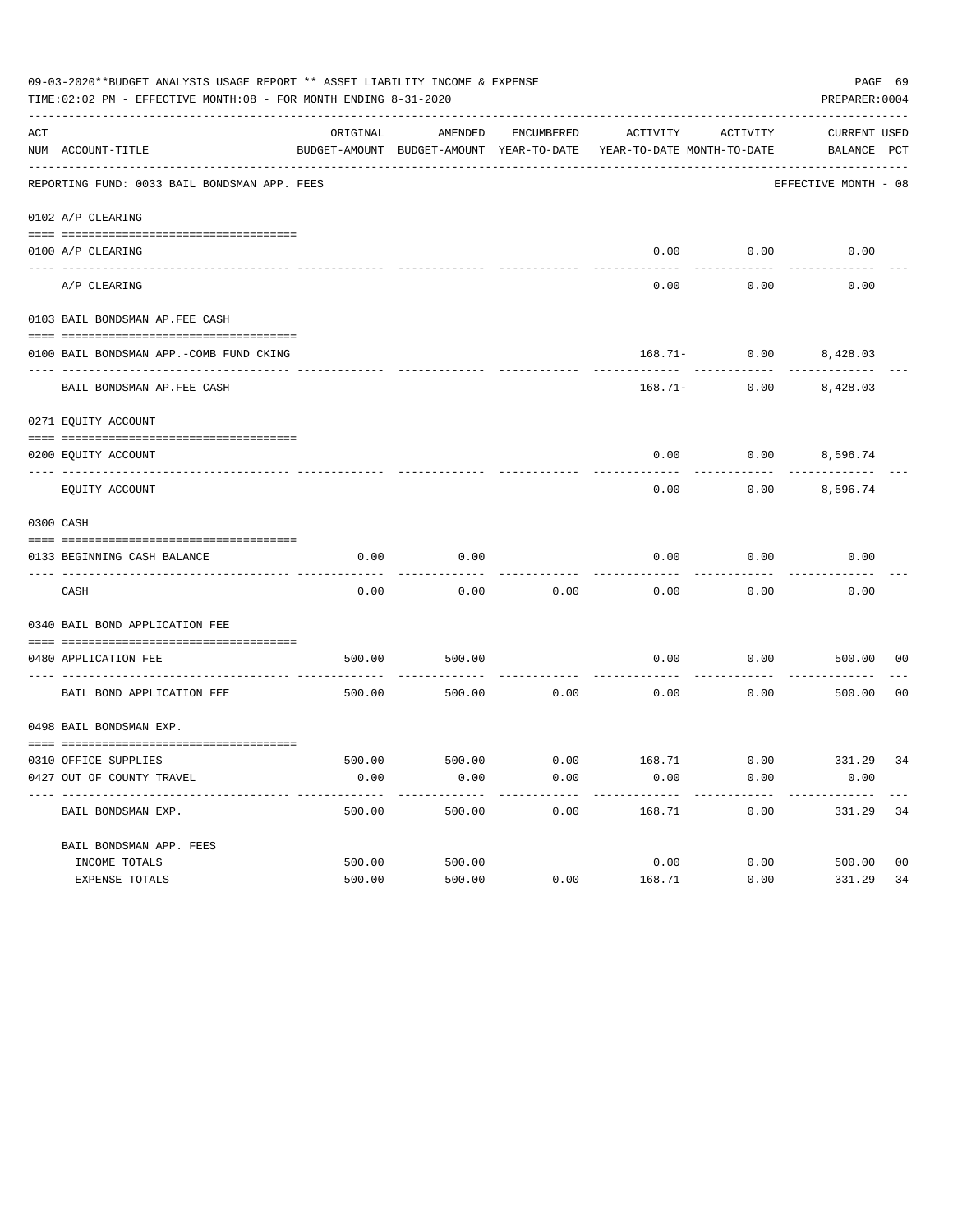| 09-03-2020**BUDGET ANALYSIS USAGE REPORT ** ASSET LIABILITY INCOME & EXPENSE<br>PAGE 70<br>TIME: 02:02 PM - EFFECTIVE MONTH: 08 - FOR MONTH ENDING 8-31-2020<br>PREPARER: 0004 |                                                                                                                                                                                                                                                                                                                                                                                                                                                                                                                     |           |                                                     |                    |                                        |                                           |                             |                |
|--------------------------------------------------------------------------------------------------------------------------------------------------------------------------------|---------------------------------------------------------------------------------------------------------------------------------------------------------------------------------------------------------------------------------------------------------------------------------------------------------------------------------------------------------------------------------------------------------------------------------------------------------------------------------------------------------------------|-----------|-----------------------------------------------------|--------------------|----------------------------------------|-------------------------------------------|-----------------------------|----------------|
| ACT                                                                                                                                                                            | NUM ACCOUNT-TITLE                                                                                                                                                                                                                                                                                                                                                                                                                                                                                                   | ORIGINAL  | AMENDED<br>BUDGET-AMOUNT BUDGET-AMOUNT YEAR-TO-DATE | ENCUMBERED         | ACTIVITY<br>YEAR-TO-DATE MONTH-TO-DATE | ACTIVITY                                  | CURRENT USED<br>BALANCE PCT |                |
|                                                                                                                                                                                | REPORTING FUND: 0034 DISTRICT CT.RECORDS ARCHIVE                                                                                                                                                                                                                                                                                                                                                                                                                                                                    |           |                                                     |                    |                                        |                                           | EFFECTIVE MONTH - 08        |                |
|                                                                                                                                                                                | 0100 PAYROLL                                                                                                                                                                                                                                                                                                                                                                                                                                                                                                        |           |                                                     |                    |                                        |                                           |                             |                |
|                                                                                                                                                                                | 0100 PAYROLL                                                                                                                                                                                                                                                                                                                                                                                                                                                                                                        |           |                                                     |                    |                                        | $0.00$ $0.00$                             | 0.00                        |                |
|                                                                                                                                                                                | ----- ----<br>PAYROLL                                                                                                                                                                                                                                                                                                                                                                                                                                                                                               |           |                                                     |                    | $-- - -$<br>0.00                       | $- - - - - - - -$<br>0.00                 | 0.00                        |                |
|                                                                                                                                                                                | 0103 CASH                                                                                                                                                                                                                                                                                                                                                                                                                                                                                                           |           |                                                     |                    |                                        |                                           |                             |                |
|                                                                                                                                                                                |                                                                                                                                                                                                                                                                                                                                                                                                                                                                                                                     |           |                                                     |                    |                                        |                                           |                             |                |
|                                                                                                                                                                                | 0100 DISTRICT CT.REC.ARCHIVE COMB.FUND                                                                                                                                                                                                                                                                                                                                                                                                                                                                              |           |                                                     |                    |                                        | 4,592.01 386.45 36,710.69<br>------------ |                             |                |
|                                                                                                                                                                                | CASH                                                                                                                                                                                                                                                                                                                                                                                                                                                                                                                |           |                                                     |                    |                                        | 4,592.01 386.45 36,710.69                 |                             |                |
|                                                                                                                                                                                | 0120 RECEIVABLES                                                                                                                                                                                                                                                                                                                                                                                                                                                                                                    |           |                                                     |                    |                                        |                                           |                             |                |
|                                                                                                                                                                                | 0313 DUE FROM OTHER FUNDS                                                                                                                                                                                                                                                                                                                                                                                                                                                                                           |           |                                                     |                    |                                        | 262.29 262.29                             | 515.26                      |                |
|                                                                                                                                                                                | RECEIVABLES                                                                                                                                                                                                                                                                                                                                                                                                                                                                                                         |           |                                                     |                    | 262.29                                 | 262.29                                    | 515.26                      |                |
|                                                                                                                                                                                | 0271 EQUITY ACCOUNT                                                                                                                                                                                                                                                                                                                                                                                                                                                                                                 |           |                                                     |                    |                                        |                                           |                             |                |
|                                                                                                                                                                                | 0200 EQUITY ACCOUNT                                                                                                                                                                                                                                                                                                                                                                                                                                                                                                 |           |                                                     |                    |                                        | 269.34 269.34 32,640.99                   |                             |                |
|                                                                                                                                                                                | ----------------------<br>EQUITY ACCOUNT                                                                                                                                                                                                                                                                                                                                                                                                                                                                            |           |                                                     |                    |                                        | -----------<br>269.34 269.34 32,640.99    | --------------              |                |
|                                                                                                                                                                                | 0300 CASH                                                                                                                                                                                                                                                                                                                                                                                                                                                                                                           |           |                                                     |                    |                                        |                                           |                             |                |
|                                                                                                                                                                                | $\begin{minipage}{0.03\textwidth} \centering \begin{tabular}{ l l l } \hline \texttt{0.03}\end{tabular} \end{minipage} \end{minipage} \begin{minipage}{0.03\textwidth} \centering \begin{tabular}{ l l l } \hline \texttt{0.03}\end{tabular} \end{minipage} \end{minipage} \begin{minipage}{0.03\textwidth} \centering \begin{tabular}{ l l l l } \hline \texttt{0.03}\end{tabular} \end{minipage} \end{minipage} \begin{minipage}{0.03\textwidth} \centering \begin{tabular}{ l l $<br>0134 BEGINNING CASH BALANCE | 25,000.00 | 25,000.00                                           |                    |                                        |                                           | $0.00$ $0.00$ $25,000.00$   | 00             |
|                                                                                                                                                                                | CASH                                                                                                                                                                                                                                                                                                                                                                                                                                                                                                                |           | 25,000.00 25,000.00                                 | 0.00               | --------------------------<br>0.00     | 0.00                                      | 25,000.00                   | 0 <sub>0</sub> |
|                                                                                                                                                                                | 0360 INTEREST INCOME                                                                                                                                                                                                                                                                                                                                                                                                                                                                                                |           |                                                     |                    |                                        |                                           |                             |                |
|                                                                                                                                                                                |                                                                                                                                                                                                                                                                                                                                                                                                                                                                                                                     | 0.00      | 0.00                                                |                    | 57.13                                  |                                           | $57.13+$                    |                |
|                                                                                                                                                                                | 0100 INTEREST INCOME                                                                                                                                                                                                                                                                                                                                                                                                                                                                                                |           |                                                     |                    |                                        | $4.09-$                                   |                             |                |
|                                                                                                                                                                                | INTEREST INCOME                                                                                                                                                                                                                                                                                                                                                                                                                                                                                                     | 0.00      |                                                     |                    | $0.00$ $0.00$ $57.13$ $4.09-$          |                                           | $57.13+$                    |                |
|                                                                                                                                                                                | 0370 MISCELLANEOUS INCOME                                                                                                                                                                                                                                                                                                                                                                                                                                                                                           |           |                                                     |                    |                                        |                                           |                             |                |
|                                                                                                                                                                                | 0450 DISTRICT CT.RECORDS ARCHIVE FEE                                                                                                                                                                                                                                                                                                                                                                                                                                                                                |           | 4,000.00 4,000.00                                   |                    |                                        | 4,527.83 383.49                           | 527.83+ 113                 |                |
|                                                                                                                                                                                | MISCELLANEOUS INCOME                                                                                                                                                                                                                                                                                                                                                                                                                                                                                                | 4,000.00  | 4,000.00                                            |                    | $0.00$ $4,527.83$                      | 383.49                                    | $527.83 + 113$              |                |
|                                                                                                                                                                                | 0450 DISTRICT CT.RECORDS ARCHIVE EQUIPM                                                                                                                                                                                                                                                                                                                                                                                                                                                                             |           |                                                     |                    |                                        |                                           |                             |                |
|                                                                                                                                                                                | 0107 SALARYTEMP/EXTRA                                                                                                                                                                                                                                                                                                                                                                                                                                                                                               | 0.00      | 0.00                                                | 0.00               | 0.00                                   | 0.00                                      | 0.00                        |                |
|                                                                                                                                                                                | 0201 SOCIAL SECURITY TAXES                                                                                                                                                                                                                                                                                                                                                                                                                                                                                          | 0.00      | 0.00                                                | 0.00               | 0.00                                   | 0.00                                      | 0.00                        |                |
|                                                                                                                                                                                | 0203 RETIREMENT                                                                                                                                                                                                                                                                                                                                                                                                                                                                                                     | 0.00      | 0.00                                                | 0.00               | 0.00                                   | 0.00                                      | 0.00                        |                |
|                                                                                                                                                                                | 0204 WORKERS COMPENSATION                                                                                                                                                                                                                                                                                                                                                                                                                                                                                           | 0.00      | 0.00                                                | 0.00               | 0.00                                   | 0.00                                      | 0.00                        |                |
|                                                                                                                                                                                | 0205 MEDICARE TAX                                                                                                                                                                                                                                                                                                                                                                                                                                                                                                   | 0.00      | 0.00                                                | 0.00               | 0.00                                   | 0.00                                      | 0.00                        |                |
|                                                                                                                                                                                | 0572 OFFICE EQUIPMENT                                                                                                                                                                                                                                                                                                                                                                                                                                                                                               | 29,000.00 | 29,000.00                                           | 0.00<br>---------- | 0.00<br>-------                        | 0.00<br>---------                         | 29,000.00<br>------------   | 00             |
|                                                                                                                                                                                | DISTRICT CT.RECORDS ARCHIVE EQUIPM 29,000.00                                                                                                                                                                                                                                                                                                                                                                                                                                                                        |           | 29,000.00                                           | 0.00               | 0.00                                   | 0.00                                      | 29,000.00                   | 0 <sub>0</sub> |
|                                                                                                                                                                                | DISTRICT CT.RECORDS ARCHIVE<br>INCOME TOTALS                                                                                                                                                                                                                                                                                                                                                                                                                                                                        | 29,000.00 | 29,000.00                                           |                    | 4,584.96                               | 379.40                                    | 24, 415.04 16               |                |
|                                                                                                                                                                                |                                                                                                                                                                                                                                                                                                                                                                                                                                                                                                                     |           |                                                     |                    |                                        |                                           |                             |                |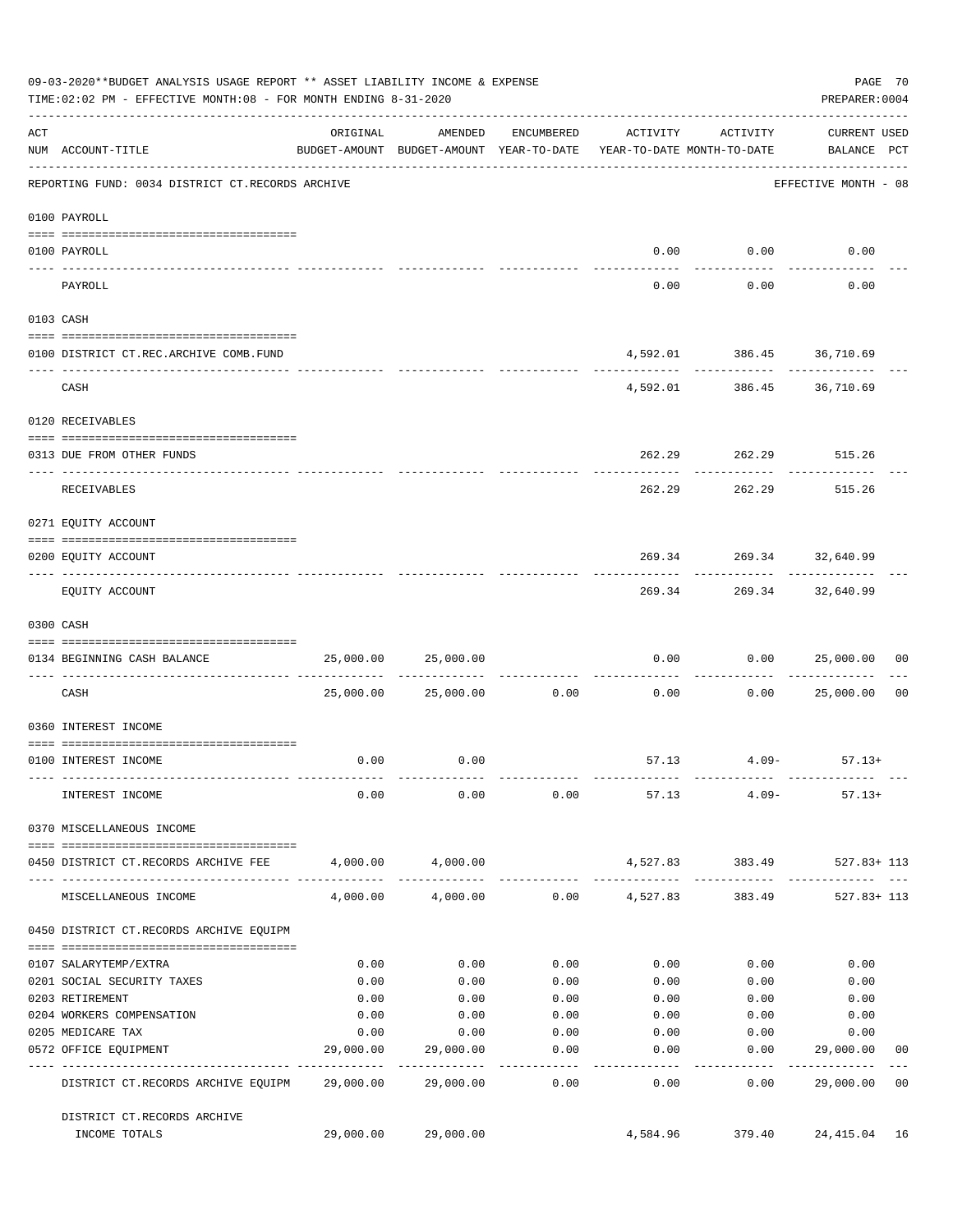| 09-03-2020**BUDGET ANALYSIS USAGE REPORT ** ASSET LIABILITY INCOME & EXPENSE<br>TIME:02:02 PM - EFFECTIVE MONTH:08 - FOR MONTH ENDING 8-31-2020 |                           |                          |                                   |          |                                        | PAGE 71<br>PREPARER: 0004             |            |
|-------------------------------------------------------------------------------------------------------------------------------------------------|---------------------------|--------------------------|-----------------------------------|----------|----------------------------------------|---------------------------------------|------------|
| ACT<br>ACCOUNT-TITLE<br>NUM                                                                                                                     | ORIGINAL<br>BUDGET-AMOUNT | AMENDED<br>BUDGET-AMOUNT | <b>ENCUMBERED</b><br>YEAR-TO-DATE | ACTIVITY | ACTIVITY<br>YEAR-TO-DATE MONTH-TO-DATE | <b>CURRENT USED</b><br><b>BALANCE</b> | <b>PCT</b> |
| REPORTING FUND: 0034 DISTRICT CT.RECORDS ARCHIVE                                                                                                |                           |                          |                                   |          |                                        | EFFECTIVE MONTH - 08                  |            |
| <b>EXPENSE TOTALS</b>                                                                                                                           | 29,000.00                 | 29,000.00                | 0.00                              | 0.00     | 0.00                                   | 29,000.00                             | - 00       |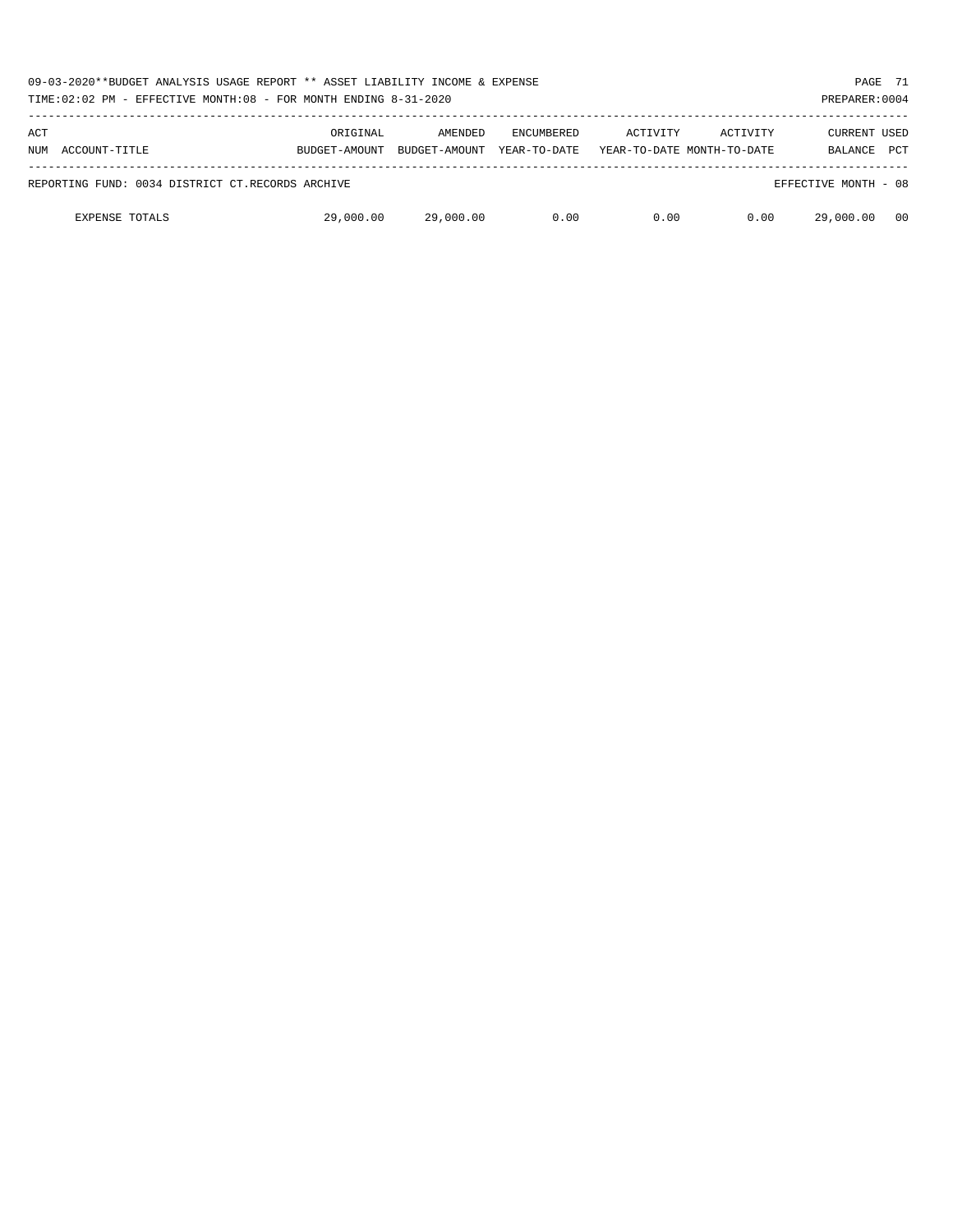|                                                                            | 09-03-2020**BUDGET ANALYSIS USAGE REPORT ** ASSET LIABILITY INCOME & EXPENSE<br>TIME: 02:02 PM - EFFECTIVE MONTH: 08 - FOR MONTH ENDING 8-31-2020 |            |                                                                                |            |          |                                                                      |                                                        |                |  |  |  |
|----------------------------------------------------------------------------|---------------------------------------------------------------------------------------------------------------------------------------------------|------------|--------------------------------------------------------------------------------|------------|----------|----------------------------------------------------------------------|--------------------------------------------------------|----------------|--|--|--|
| ACT                                                                        | NUM ACCOUNT-TITLE                                                                                                                                 | ORIGINAL   | AMENDED<br>BUDGET-AMOUNT BUDGET-AMOUNT YEAR-TO-DATE YEAR-TO-DATE MONTH-TO-DATE | ENCUMBERED | ACTIVITY | ACTIVITY                                                             | <b>CURRENT USED</b><br>BALANCE PCT<br>---------------- |                |  |  |  |
| REPORTING FUND: 0035 LAW LIBRARY FUND<br>EFFECTIVE MONTH - 08<br>0103 CASH |                                                                                                                                                   |            |                                                                                |            |          |                                                                      |                                                        |                |  |  |  |
|                                                                            |                                                                                                                                                   |            |                                                                                |            |          |                                                                      |                                                        |                |  |  |  |
|                                                                            | 0100 LAW LIBRARY-COMBINED FUND CHECKING                                                                                                           |            |                                                                                |            |          | 16,931.28 1,625.60 193,703.05                                        |                                                        |                |  |  |  |
|                                                                            | CASH                                                                                                                                              |            |                                                                                |            |          | 16,931.28 1,625.60 193,703.05                                        |                                                        |                |  |  |  |
|                                                                            | 0120 RECEIVABLES                                                                                                                                  |            |                                                                                |            |          |                                                                      |                                                        |                |  |  |  |
|                                                                            | 0313 DUE FROM OTHER FUNDS                                                                                                                         |            |                                                                                |            |          | 612.86 612.86 1,803.63                                               |                                                        |                |  |  |  |
|                                                                            | RECEIVABLES                                                                                                                                       |            |                                                                                |            |          | -----------<br>612.86 612.86 1,803.63                                |                                                        |                |  |  |  |
|                                                                            | 0200 LIABILITY ACCOUNT                                                                                                                            |            |                                                                                |            |          |                                                                      |                                                        |                |  |  |  |
|                                                                            | 0910 SYSTEM ADDED LIABILITY LI                                                                                                                    |            |                                                                                |            | 300.00   | $300.00$ 300.00                                                      |                                                        |                |  |  |  |
|                                                                            | LIABILITY ACCOUNT                                                                                                                                 |            |                                                                                |            | 300.00   | 300.00                                                               | 300.00                                                 |                |  |  |  |
|                                                                            | 0271 EQUITY ACCOUNT                                                                                                                               |            |                                                                                |            |          |                                                                      |                                                        |                |  |  |  |
|                                                                            | 0200 EQUITY ACCOUNT                                                                                                                               |            |                                                                                |            |          | 351.78 351.78 178,314.32                                             |                                                        |                |  |  |  |
|                                                                            | EQUITY ACCOUNT                                                                                                                                    |            |                                                                                |            |          | 351.78 351.78 178,314.32                                             | -------------                                          |                |  |  |  |
|                                                                            | 0340 FEES OF OFFICE                                                                                                                               |            |                                                                                |            |          |                                                                      |                                                        |                |  |  |  |
|                                                                            | 0403 COUNTY CLERK FEES                                                                                                                            |            |                                                                                |            |          |                                                                      |                                                        |                |  |  |  |
|                                                                            | 0450 DISTRICT CLERK FEES                                                                                                                          |            | 5,000.00 5,000.00<br>10,000.00 10,000.00                                       |            |          | $6,125.14$ $595.00$ $1,125.14+123$<br>11,011.71 1,015.00             | 1,011.71+ 110                                          |                |  |  |  |
|                                                                            | FEES OF OFFICE                                                                                                                                    |            |                                                                                |            |          | $15,000.00$ $15,000.00$ $0.00$ $17,136.85$ $1,610.00$ $2,136.85+114$ |                                                        |                |  |  |  |
|                                                                            | 0360 INTEREST EARNINGS                                                                                                                            |            |                                                                                |            |          |                                                                      |                                                        |                |  |  |  |
|                                                                            | 0100 INTEREST EARNINGS                                                                                                                            | 50.00      | 50.00                                                                          |            | 305.51   |                                                                      | 23.32- 255.51+ 611                                     |                |  |  |  |
|                                                                            | INTEREST EARNINGS                                                                                                                                 | 50.00      | 50.00                                                                          | 0.00       |          | 305.51                                                               | $23.32-$<br>$255.51 + 611$                             |                |  |  |  |
|                                                                            | 0475 LAW LIBRARY                                                                                                                                  |            |                                                                                |            |          |                                                                      |                                                        |                |  |  |  |
|                                                                            | 0310 OFFICE SUPPLIES                                                                                                                              | 2,000.00   | 2,000.00                                                                       | 0.00       | 550.00   | 0.00                                                                 | 1,450.00                                               | 28             |  |  |  |
|                                                                            | 0421 LEXIS NEXIS ONLINE LEGAL RESEARCH                                                                                                            | 0.00       | 0.00                                                                           | 0.00       | 0.00     | 0.00                                                                 | 0.00                                                   |                |  |  |  |
|                                                                            | 0453 R&M COMPUTER                                                                                                                                 | 1,000.00   | 1,000.00                                                                       | 0.00       | 0.00     | 0.00                                                                 | 1,000.00                                               | 0 <sub>0</sub> |  |  |  |
|                                                                            | 0574 TECHNOLOGY                                                                                                                                   | 11,350.00  | 11,350.00                                                                      | 0.00       | 0.00     | 0.00                                                                 | 11,350.00                                              | 0 <sub>0</sub> |  |  |  |
|                                                                            | 0590 LAW BOOKS                                                                                                                                    | 700.00     | 700.00                                                                         | 0.00       | 0.00     | 0.00                                                                 | 700.00                                                 | 0 <sub>0</sub> |  |  |  |
|                                                                            | LAW LIBRARY                                                                                                                                       | ---------- | ----------<br>15,050.00 15,050.00                                              | 0.00       | 550.00   | 0.00                                                                 | . _ _ _ _ _ _ _ _ _<br>14,500.00 04                    | $---$          |  |  |  |
|                                                                            | LAW LIBRARY FUND                                                                                                                                  |            |                                                                                |            |          |                                                                      |                                                        |                |  |  |  |
|                                                                            | INCOME TOTALS                                                                                                                                     |            | 15,050.00 15,050.00                                                            |            |          | 17,442.36 1,586.68                                                   | 2,392.36+ 116                                          |                |  |  |  |
|                                                                            | EXPENSE TOTALS                                                                                                                                    | 15,050.00  | 15,050.00                                                                      | 0.00       | 550.00   | 0.00                                                                 | 14,500.00 04                                           |                |  |  |  |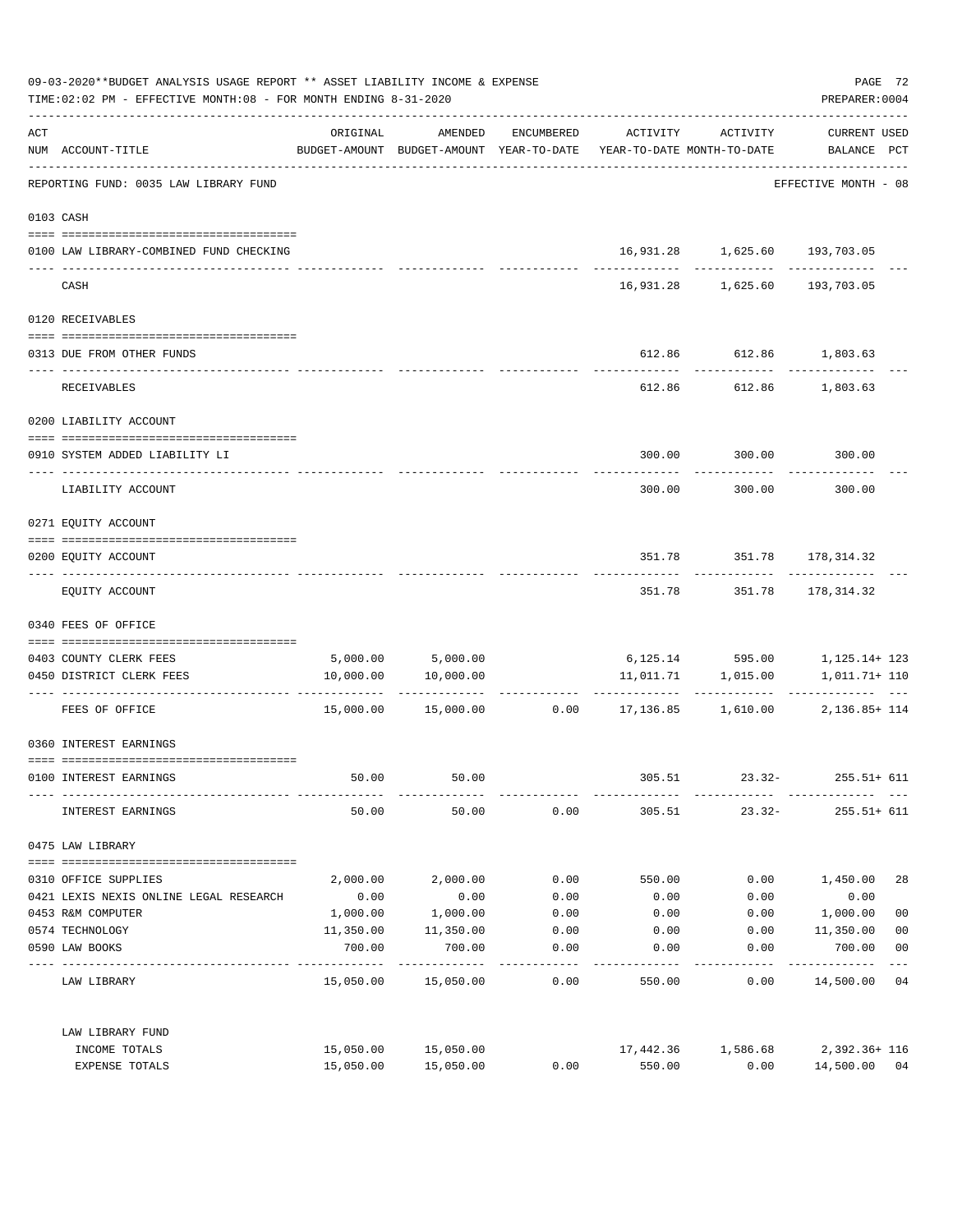|         | 09-03-2020**BUDGET ANALYSIS USAGE REPORT ** ASSET LIABILITY INCOME & EXPENSE<br>TIME: 02:02 PM - EFFECTIVE MONTH: 08 - FOR MONTH ENDING 8-31-2020<br>PREPARER: 0004 |                                                                                 |                                 |            |                         |                          |                                    |  |  |  |  |
|---------|---------------------------------------------------------------------------------------------------------------------------------------------------------------------|---------------------------------------------------------------------------------|---------------------------------|------------|-------------------------|--------------------------|------------------------------------|--|--|--|--|
| ACT     | NUM ACCOUNT-TITLE                                                                                                                                                   | ORIGINAL<br>BUDGET-AMOUNT BUDGET-AMOUNT YEAR-TO-DATE YEAR-TO-DATE MONTH-TO-DATE | AMENDED                         | ENCUMBERED | ACTIVITY                | ACTIVITY                 | <b>CURRENT USED</b><br>BALANCE PCT |  |  |  |  |
|         | REPORTING FUND: 0036 D.A. FEE ACCOUNT FUND                                                                                                                          |                                                                                 |                                 |            |                         |                          | EFFECTIVE MONTH - 08               |  |  |  |  |
|         | 0100 PAYROLL                                                                                                                                                        |                                                                                 |                                 |            |                         |                          |                                    |  |  |  |  |
| ---- -- | 0100 PAYROLL                                                                                                                                                        |                                                                                 |                                 |            | 0.00                    | $80.00 -$                | 0.00                               |  |  |  |  |
|         | PAYROLL                                                                                                                                                             |                                                                                 |                                 |            | 0.00                    | 80.00-                   | 0.00                               |  |  |  |  |
|         | 0102 A/P CLEARING                                                                                                                                                   |                                                                                 |                                 |            |                         |                          |                                    |  |  |  |  |
|         | 0100 A/P CLEARING                                                                                                                                                   |                                                                                 |                                 |            | 0.00                    | 0.00                     | 0.00                               |  |  |  |  |
|         | -----------------------<br>A/P CLEARING                                                                                                                             |                                                                                 |                                 |            | -------<br>0.00         | --------<br>0.00         | 0.00                               |  |  |  |  |
|         | 0103 CASH                                                                                                                                                           |                                                                                 |                                 |            |                         |                          |                                    |  |  |  |  |
|         |                                                                                                                                                                     |                                                                                 |                                 |            |                         |                          |                                    |  |  |  |  |
|         | 0136 D. A. FEE CASH ACCT.                                                                                                                                           |                                                                                 |                                 |            |                         | 741.99- 136.10 11,785.24 |                                    |  |  |  |  |
|         | 0236 D.A. FEE SEIZURE FUND                                                                                                                                          |                                                                                 |                                 |            | 12,638.41               | 825.28-                  | 16,094.02                          |  |  |  |  |
|         | CASH                                                                                                                                                                |                                                                                 |                                 |            | 11,896.42               | 689.18-                  | 27,879.26                          |  |  |  |  |
|         | 0200 LIABILITY ACCOUNT                                                                                                                                              |                                                                                 |                                 |            |                         |                          |                                    |  |  |  |  |
|         | 0150 ACCRUED SALARY PAYABLE                                                                                                                                         |                                                                                 |                                 |            | 62.72                   | 62.72                    | 689.96                             |  |  |  |  |
|         | 0155 ACCRUED FRINGE BENEFITS                                                                                                                                        |                                                                                 |                                 |            | 22.15                   | 22.15                    | 232.17                             |  |  |  |  |
|         | 0910 SYSTEM ADDED LIABILITY LINE-ITEM                                                                                                                               |                                                                                 |                                 |            | 0.00                    | 0.00                     | 0.00                               |  |  |  |  |
|         | LIABILITY ACCOUNT                                                                                                                                                   |                                                                                 |                                 |            | 84.87                   | 84.87                    | 922.13                             |  |  |  |  |
|         | 0271 EQUITY ACCOUNT                                                                                                                                                 |                                                                                 |                                 |            |                         |                          |                                    |  |  |  |  |
|         | 0200 EQUITY ACCOUNT                                                                                                                                                 |                                                                                 |                                 |            |                         | 84.18- 84.18- 15,061.40  |                                    |  |  |  |  |
|         | EQUITY ACCOUNT                                                                                                                                                      |                                                                                 |                                 |            | 84.18-                  | $84.18-$                 | 15,061.40                          |  |  |  |  |
|         | 0300 CASH                                                                                                                                                           |                                                                                 |                                 |            |                         |                          |                                    |  |  |  |  |
|         | 0136 BEGINNING CASH BALANCE-D.A.FEE                                                                                                                                 | 0.00                                                                            | 0.00                            |            |                         | 0.00<br>0.00             | 0.00                               |  |  |  |  |
|         | 0236 BEGINNING CASH BALANCE-SEIZURE                                                                                                                                 | 0.00                                                                            | 0.00                            |            | 0.00                    | 0.00                     | 0.00                               |  |  |  |  |
|         | CASH                                                                                                                                                                | 0.00                                                                            | ---------<br>0.00               | 0.00       | 0.00                    | 0.00                     | 0.00                               |  |  |  |  |
|         | 0340 FEES OF OFFICE                                                                                                                                                 |                                                                                 |                                 |            |                         |                          |                                    |  |  |  |  |
|         | 0475 DISTRICT ATTORNEY FEES                                                                                                                                         |                                                                                 | 3,100.00 3,100.00               |            |                         |                          | 1,145.68 138.00 1,954.32 37        |  |  |  |  |
|         |                                                                                                                                                                     |                                                                                 |                                 |            |                         |                          |                                    |  |  |  |  |
|         | FEES OF OFFICE                                                                                                                                                      |                                                                                 | 3,100.00 3,100.00 0.00 1,145.68 |            |                         |                          | 138.00 1,954.32 37                 |  |  |  |  |
|         | 0352 OTHER FORFEITURES                                                                                                                                              |                                                                                 |                                 |            |                         |                          |                                    |  |  |  |  |
|         | 0200 CONTRABAND FORFEITURE                                                                                                                                          | 0.00                                                                            | 0.00                            |            | 19,697.93               |                          | $0.00$ 19,697.93+                  |  |  |  |  |
|         | 0300 D.A. SEIZURE FUND                                                                                                                                              | 0.00                                                                            | 0.00                            |            | 0.00                    | 0.00                     | 0.00                               |  |  |  |  |
|         | OTHER FORFEITURES                                                                                                                                                   | 0.00                                                                            | ----------<br>0.00              | 0.00       | ----------<br>19,697.93 | .<br>0.00                | ----------<br>$19,697.93+$         |  |  |  |  |

0360 INTEREST EARNINGS

==== ===================================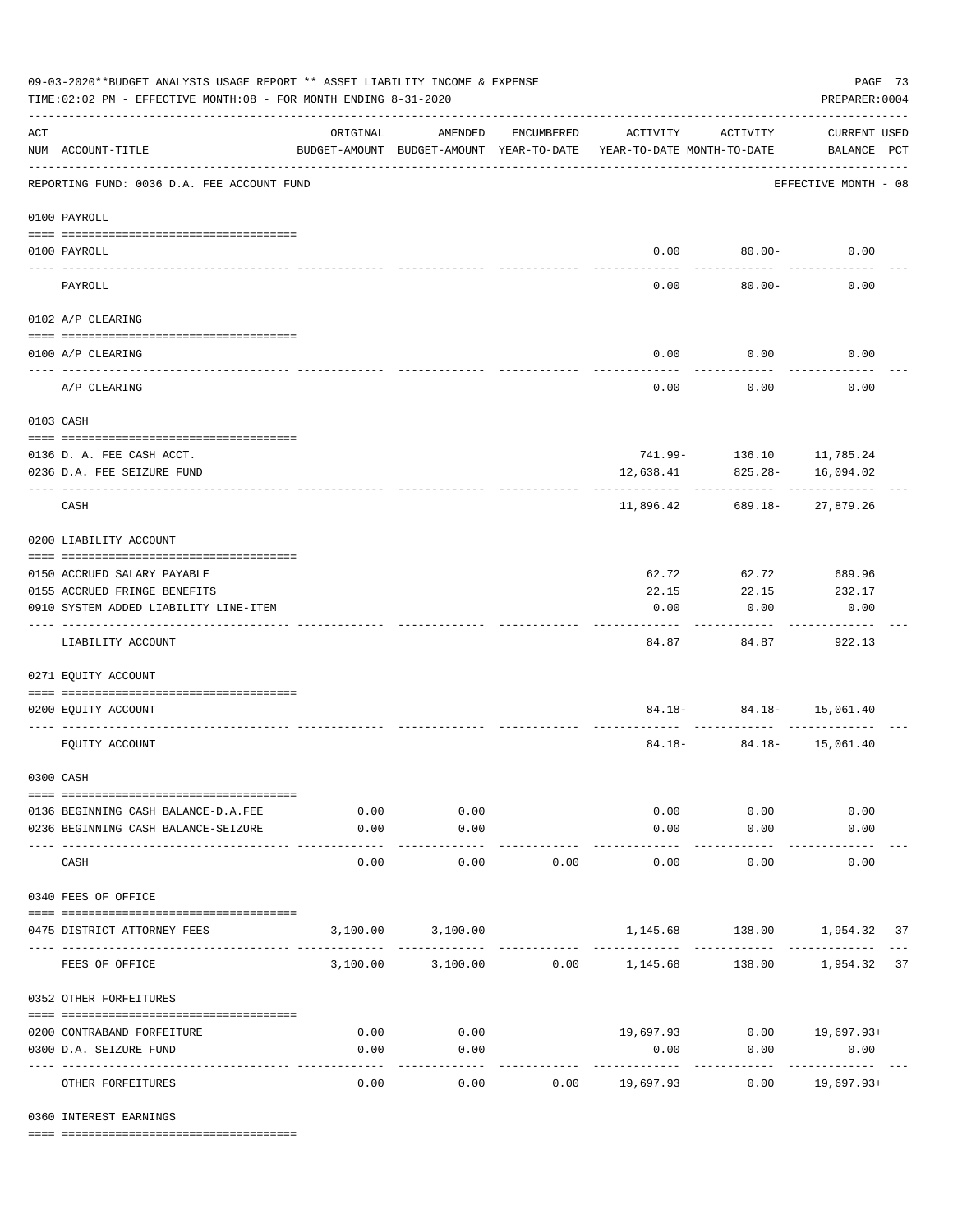| ACT |                                            | ORIGINAL | AMENDED                                  | ENCUMBERED | ACTIVITY                   | ACTIVITY | CURRENT USED         |
|-----|--------------------------------------------|----------|------------------------------------------|------------|----------------------------|----------|----------------------|
|     | NUM ACCOUNT-TITLE                          |          | BUDGET-AMOUNT BUDGET-AMOUNT YEAR-TO-DATE |            | YEAR-TO-DATE MONTH-TO-DATE |          | BALANCE<br>PCT       |
|     |                                            |          |                                          |            |                            |          |                      |
|     | REPORTING FUND: 0036 D.A. FEE ACCOUNT FUND |          |                                          |            |                            |          | EFFECTIVE MONTH - 08 |
|     | 0100 INTEREST EARNINGS-D.A. FEE            | 0.00     | 0.00                                     |            | 3.35                       | $0.44-$  | $3.35+$              |
|     | 0236 INTEREST EARNINGS-SEIZURE FUND        | 0.00     | 0.00                                     |            | 0.64                       | $0.01 -$ | $0.64+$              |
|     | INTEREST EARNINGS                          | 0.00     | ----<br>0.00                             | 0.00       | 3.99                       | $0.45 -$ | $3.99+$              |
|     | 0370 MISCELLANEOUS                         |          |                                          |            |                            |          |                      |
|     |                                            |          |                                          |            |                            |          |                      |
|     | 0130 REFUNDS & MISCELLANEOUS               | 0.00     | 0.00                                     |            | 908.93                     |          | 78.00 908.93+        |
|     | 0319 RESTITUTION                           | 0.00     | 0.00                                     |            | 7,500.00                   | 0.00     | $7,500.00+$          |
|     |                                            |          |                                          |            |                            |          |                      |
|     | MISCELLANEOUS                              | 0.00     | 0.00                                     | 0.00       | 8,408.93                   | 78.00    | $8,408.93+$          |
|     | 0475 DISTRICT ATTORNEY DEPT                |          |                                          |            |                            |          |                      |
|     | 0107 SALARY SUPPLEMENT                     | 0.00     | 0.00                                     | 0.00       | 0.00                       | 0.00     | 0.00                 |
|     | 0201 SOCIAL SECURITY TAXES                 | 0.00     | 0.00                                     | 0.00       | 0.00                       | 0.00     | 0.00                 |
|     | 0203 RETIREMENT                            | 0.00     | 0.00                                     | 0.00       | 0.00                       | 0.00     | 0.00                 |
|     | 0204 WORKERS COMPENSATION                  | 0.00     | 0.00                                     | 0.00       | 0.00                       | 0.00     | 0.00                 |
|     | 0205 MEDICARE TAX                          | 0.00     | 0.00                                     | 0.00       | 0.00                       | 0.00     | 0.00                 |
|     | 0310 OFFICE SUPPLIES                       | 0.00     | 0.00                                     | 0.00       | 0.00                       | 0.00     | 0.00                 |
|     | 0319 RESTITUTION                           | 0.00     | 0.00                                     | 0.00       | 7,500.00                   | 0.00     | $7,500.00 -$         |
|     | 0321 CONTINUING EDUCATION                  | 0.00     | 0.00                                     | 0.00       | 0.00                       | 0.00     | 0.00                 |
|     | 0353 COMPUTER EXPENSE                      | 0.00     | 0.00                                     | 0.00       | 0.00                       | 0.00     | 0.00                 |
|     | 0421 INVESTIGATOR/HOT CK. ONLINE           | 0.00     | 0.00                                     | 0.00       | 0.00                       | 0.00     | 0.00                 |
|     | 0490 MISCELLANEOUS                         | 2,100.00 | 2,100.00                                 | 0.00       | 4,021.70                   | 160.00   | 1,921.70- 192        |
|     | 0499 BANK SERVICE FEES                     | 0.00     | 0.00                                     | 0.00       | 0.00                       | 0.00     | 0.00                 |
|     | 0572 OFFICE EQUIPMENT                      | 0.00     | 0.00                                     | 0.00       | 0.00                       | 0.00     | 0.00                 |
|     | 0574 COMPUTER EOUIPMENT                    | 0.00     | 0.00                                     | 0.00       | 0.00                       | 0.00     | 0.00                 |
|     | DISTRICT ATTORNEY DEPT                     | 2,100.00 | 2,100.00                                 | 0.00       | 11,521.70                  | 160.00   | $9,421.70 - 549$     |
|     | 0477 D.A. SEIZURE                          |          |                                          |            |                            |          |                      |
|     |                                            |          |                                          |            |                            |          |                      |
|     | 0107 SALARY SUPPLEMENT                     | 0.00     | 0.00                                     | 0.00       | 4,640.96                   | 410.00   | 4,640.96-            |
|     | 0201 SOCIAL SECURITY TAXES                 | 0.00     | 0.00                                     | 0.00       | 258.46                     | 25.42    | 258.46-              |
|     | 0203 RETIREMENT                            | 0.00     | 0.00                                     | 0.00       | 537.69                     | 48.34    | $537.69 -$           |
|     | 0204 WORKERS COMPENSATION                  | 0.00     | 0.00                                     | 0.00       | 5.86                       | 0.00     | $5.86-$              |
|     | 0205 MEDICARE TAX                          | 0.00     | 0.00                                     | 0.00       | 60.41                      | 5.94     | $60.41 -$            |
|     | 0310 OFFICE SUPPLIES                       | 0.00     | 0.00                                     | 0.00       | 0.00                       | 0.00     | 0.00                 |
|     | 0321 TRAINING                              | 0.00     | 0.00                                     | 0.00       | 0.00                       | 0.00     | 0.00                 |
|     | 0470 CIVIL PROCESS                         | 0.00     | 0.00                                     | 0.00       | 0.00                       | 0.00     | 0.00                 |
|     | 0480 TOWING                                | 0.00     | 0.00                                     | 0.00       | 0.00                       | 0.00     | 0.00                 |
|     | 0490 MISCELLANEOUS                         | 1,000.00 | 1,000.00                                 | 0.00       | 335.72                     | 335.72   | 664.28<br>34         |
|     | 0499 BANK SERVICE FEES                     | 0.00     | 0.00                                     | 0.00       | 0.00                       | 0.00     | 0.00                 |
|     | 0572 OFFICE EQUIPMENT                      | 0.00     | 0.00                                     | 0.00       | 0.00                       | 0.00     | 0.00                 |
|     | 0574 COMPUTER EQUIPMENT                    | 0.00     | 0.00                                     | 0.00       | 0.00                       | 0.00     | 0.00                 |
|     | D.A. SEIZURE                               | 1,000.00 | 1,000.00                                 | 0.00       | 5,839.10                   | 825.42   | 4,839.10- 584        |
|     | 0999 ACCOUNTS PAYABLE                      |          |                                          |            |                            |          |                      |
|     | 0100 A/P CLEARING ACCOUNT                  |          |                                          |            | 0.00                       | 0.00     | 0.00                 |
|     |                                            |          |                                          |            |                            |          |                      |
|     | ACCOUNTS PAYABLE                           |          |                                          |            | 0.00                       | 0.00     | 0.00                 |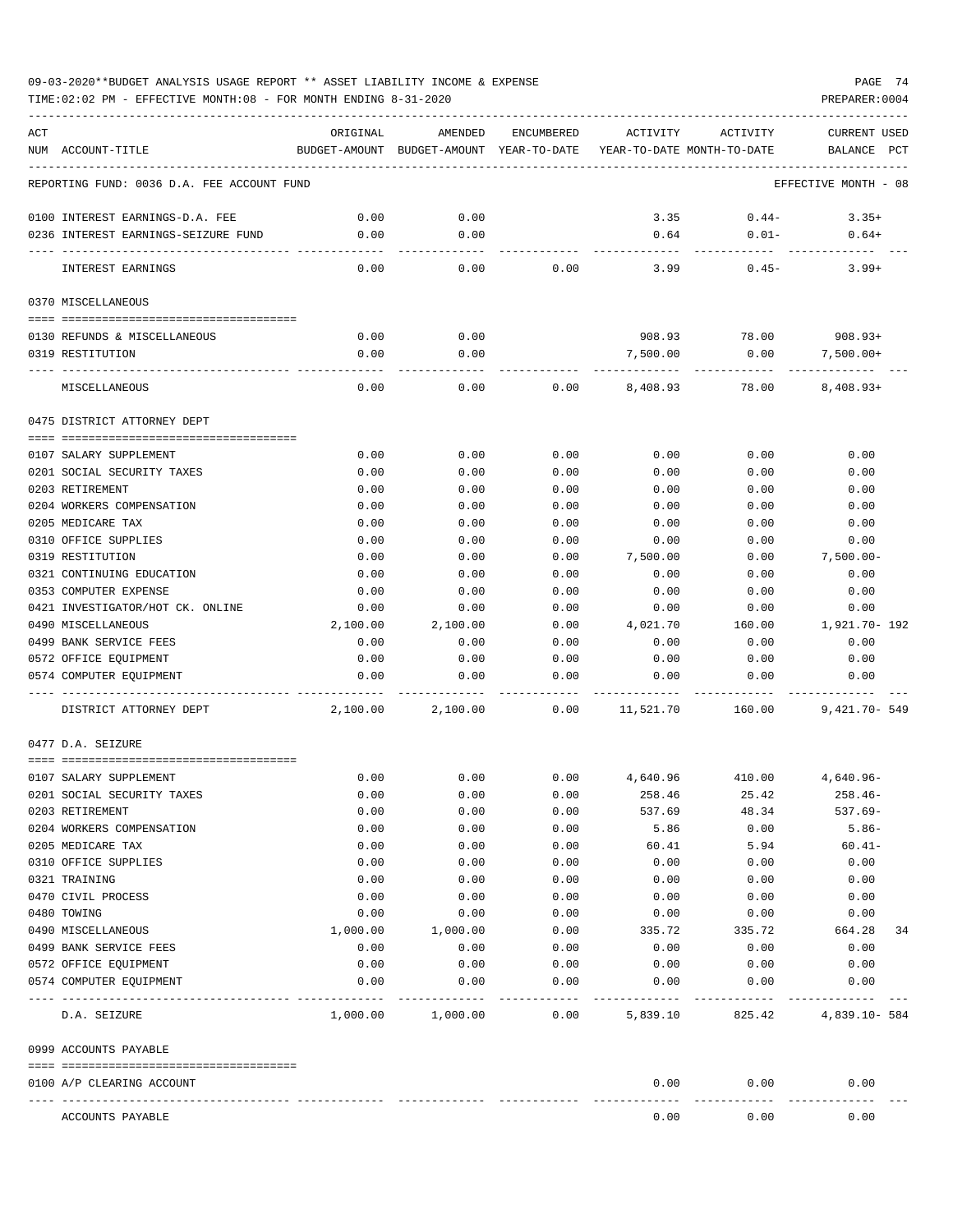| 09-03-2020**BUDGET ANALYSIS USAGE REPORT ** ASSET LIABILITY INCOME & EXPENSE |               |               |              |                            |          | PAGE 75              |     |
|------------------------------------------------------------------------------|---------------|---------------|--------------|----------------------------|----------|----------------------|-----|
| TIME:02:02 PM - EFFECTIVE MONTH:08 - FOR MONTH ENDING 8-31-2020              |               |               |              |                            |          | PREPARER: 0004       |     |
| ACT                                                                          | ORIGINAL      | AMENDED       | ENCUMBERED   | ACTIVITY                   | ACTIVITY | <b>CURRENT USED</b>  |     |
| NUM ACCOUNT-TITLE                                                            | BUDGET-AMOUNT | BUDGET-AMOUNT | YEAR-TO-DATE | YEAR-TO-DATE MONTH-TO-DATE |          | BALANCE              | PCT |
| REPORTING FUND: 0036 D.A. FEE ACCOUNT FUND                                   |               |               |              |                            |          | EFFECTIVE MONTH - 08 |     |
| D.A. FEE ACCOUNT FUND                                                        |               |               |              |                            |          |                      |     |
| INCOME TOTALS                                                                | 3,100.00      | 3,100.00      |              | 29, 256.53                 | 215.55   | $26.156.53+944$      |     |
| <b>EXPENSE TOTALS</b>                                                        | 3.100.00      | 3.100.00      | 0.00         | 17,360.80                  | 985.42   | 14,260.80- 560       |     |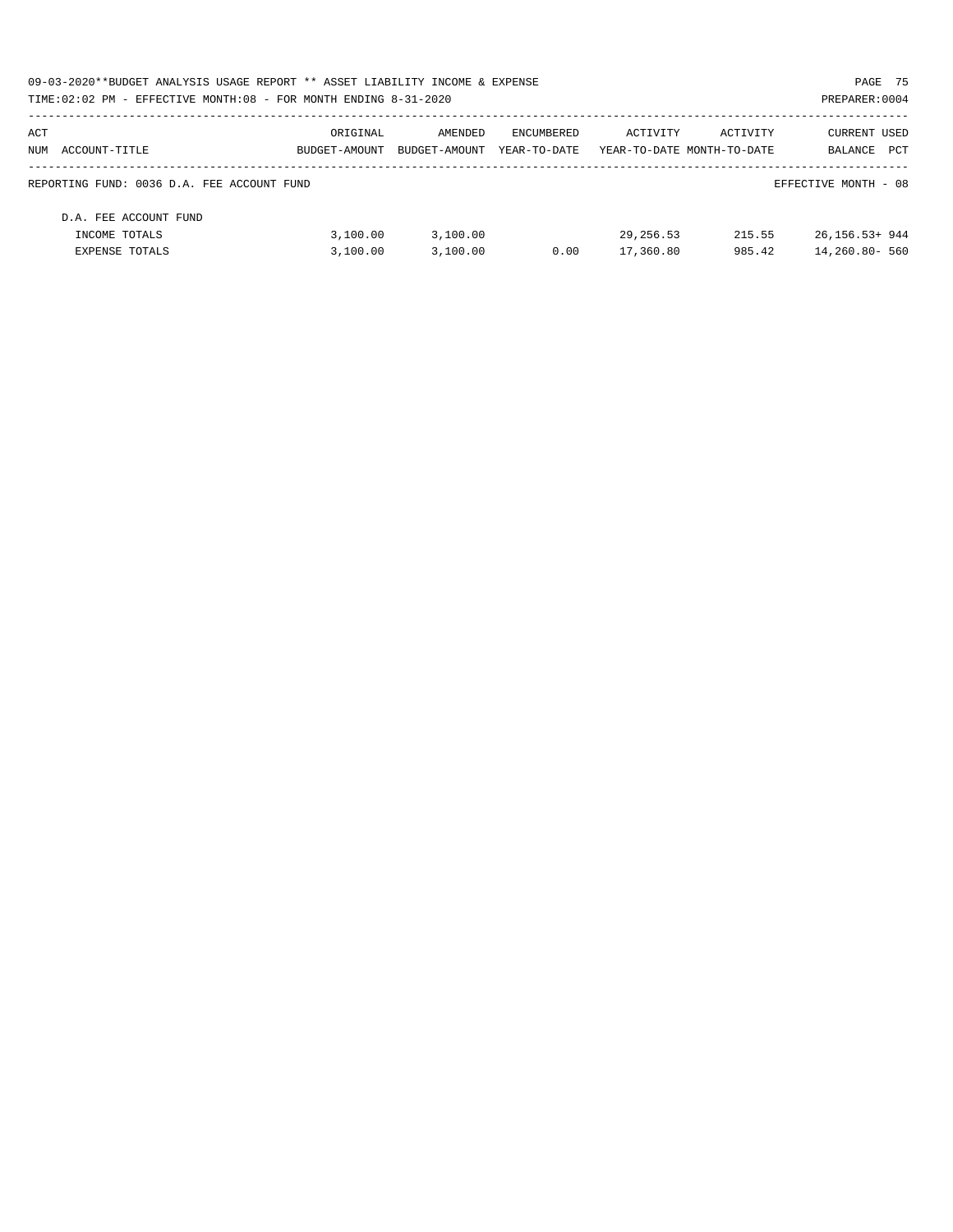|     | 09-03-2020**BUDGET ANALYSIS USAGE REPORT ** ASSET LIABILITY INCOME & EXPENSE<br>TIME:02:02 PM - EFFECTIVE MONTH:08 - FOR MONTH ENDING 8-31-2020 |              |                                                     |                   |                                        |                     | PAGE 76<br>PREPARER: 0004          |  |
|-----|-------------------------------------------------------------------------------------------------------------------------------------------------|--------------|-----------------------------------------------------|-------------------|----------------------------------------|---------------------|------------------------------------|--|
| ACT | NUM ACCOUNT-TITLE                                                                                                                               | ORIGINAL     | AMENDED<br>BUDGET-AMOUNT BUDGET-AMOUNT YEAR-TO-DATE | <b>ENCUMBERED</b> | ACTIVITY<br>YEAR-TO-DATE MONTH-TO-DATE | ACTIVITY            | <b>CURRENT USED</b><br>BALANCE PCT |  |
|     | REPORTING FUND: 0037 CONTRABAND SEIZURE                                                                                                         |              |                                                     |                   |                                        |                     | EFFECTIVE MONTH - 08               |  |
|     | 0103 CONTRABAND SEIZURE                                                                                                                         |              |                                                     |                   |                                        |                     |                                    |  |
|     | 0137 CASH-CONTRABAND SEIZURE                                                                                                                    |              |                                                     |                   | 22,704.75-                             | 0.34                | 38,825.57                          |  |
|     | CONTRABAND SEIZURE                                                                                                                              |              |                                                     |                   | 22,704.75-                             | -----------<br>0.34 | 38,825.57                          |  |
|     | 0200 LIABILITY ACCOUNT                                                                                                                          |              |                                                     |                   |                                        |                     |                                    |  |
|     | 0910 SYSTEM ADDED LIABILITY LINE-ITEM                                                                                                           |              |                                                     |                   | 0.00                                   | 0.00                | 0.00                               |  |
|     | LIABILITY ACCOUNT                                                                                                                               |              |                                                     |                   | 0.00                                   | 0.00                | 0.00                               |  |
|     | 0207 DUE TO                                                                                                                                     |              |                                                     |                   |                                        |                     |                                    |  |
|     | 0099 HELD IN TRUST                                                                                                                              |              |                                                     |                   | 22,739.94-<br>.                        | 0.00                | 36, 374. 74                        |  |
|     | DUE TO                                                                                                                                          |              |                                                     |                   | $22,739.94-$                           | 0.00                | 36, 374.74                         |  |
|     | 0271 EQUITY ACCOUNT                                                                                                                             |              |                                                     |                   |                                        |                     |                                    |  |
|     | 0200 EQUITY ACCOUNT                                                                                                                             |              |                                                     |                   | 5.29                                   | 5.29                | 2,420.93                           |  |
|     | EQUITY ACCOUNT                                                                                                                                  |              |                                                     |                   | 5.29                                   | 5.29                | 2,420.93                           |  |
|     | 0360 INTEREST EARNINGS                                                                                                                          |              |                                                     |                   |                                        |                     |                                    |  |
|     | 0100 INTEREST EARNINGS                                                                                                                          | 0.00         | 0.00                                                |                   | 29.90                                  | $4.95-$             | $29.90+$                           |  |
|     | INTEREST EARNINGS                                                                                                                               | 0.00         | 0.00                                                | 0.00              | 29.90                                  | $4.95-$             | $29.90+$                           |  |
|     | 0370 MISCELLANEOUS                                                                                                                              |              |                                                     |                   |                                        |                     |                                    |  |
|     | 0130 REFUNDS & MISCELLANEOUS                                                                                                                    | 0.00         | 0.00                                                |                   | 0.00                                   | 0.00                | 0.00                               |  |
|     | MISCELLANEOUS                                                                                                                                   | 0.00         | 0.00                                                | 0.00              | 0.00                                   | 0.00                | 0.00                               |  |
|     | CONTRABAND SEIZURE                                                                                                                              |              |                                                     |                   |                                        |                     |                                    |  |
|     | INCOME TOTALS<br><b>EXPENSE TOTALS</b>                                                                                                          | 0.00<br>0.00 | 0.00<br>0.00                                        | 0.00              | 29.90<br>0.00                          | $4.95 -$<br>0.00    | $29.90+$<br>0.00                   |  |
|     |                                                                                                                                                 |              |                                                     |                   |                                        |                     |                                    |  |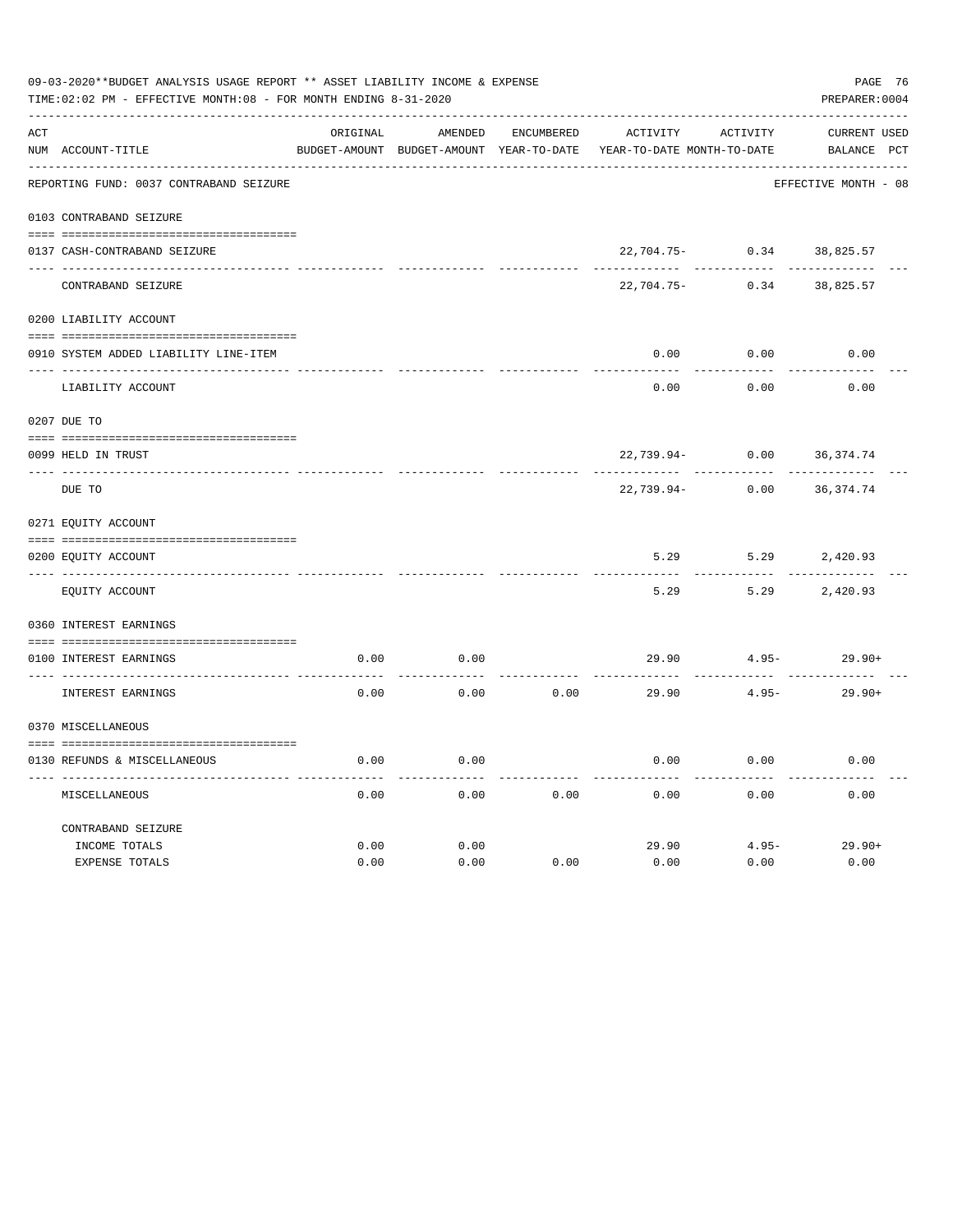|     | 09-03-2020**BUDGET ANALYSIS USAGE REPORT ** ASSET LIABILITY INCOME & EXPENSE<br>PAGE 77<br>TIME: 02:02 PM - EFFECTIVE MONTH: 08 - FOR MONTH ENDING 8-31-2020<br>PREPARER: 0004 |          |                                                                                |                  |        |                                             |                             |  |  |  |  |
|-----|--------------------------------------------------------------------------------------------------------------------------------------------------------------------------------|----------|--------------------------------------------------------------------------------|------------------|--------|---------------------------------------------|-----------------------------|--|--|--|--|
| ACT | NUM ACCOUNT-TITLE                                                                                                                                                              | ORIGINAL | AMENDED<br>BUDGET-AMOUNT BUDGET-AMOUNT YEAR-TO-DATE YEAR-TO-DATE MONTH-TO-DATE |                  |        | ENCUMBERED ACTIVITY ACTIVITY                | CURRENT USED<br>BALANCE PCT |  |  |  |  |
|     | REPORTING FUND: 0038 IHC CO-OP GIN                                                                                                                                             |          |                                                                                |                  |        |                                             | EFFECTIVE MONTH - 08        |  |  |  |  |
|     | 0102 A/P CLEARING                                                                                                                                                              |          |                                                                                |                  |        |                                             |                             |  |  |  |  |
|     | 0100 A/P CLEARING                                                                                                                                                              |          |                                                                                |                  |        | $0.00$ $0.00$ $0.00$                        |                             |  |  |  |  |
|     | A/P CLEARING                                                                                                                                                                   |          |                                                                                |                  | 0.00   | 0.00                                        | 0.00                        |  |  |  |  |
|     | 0103 IHC CO-OP GIN CASH                                                                                                                                                        |          |                                                                                |                  |        |                                             |                             |  |  |  |  |
|     | 0100 IHC CO-OP GIN-COMBINED FUND CKING                                                                                                                                         |          |                                                                                |                  |        | 1.11 0.03 521.67                            |                             |  |  |  |  |
|     | 0175 IHC CO-OP GIN TEXPOOL                                                                                                                                                     |          |                                                                                |                  | 202.06 | 3.38                                        | 19,209.30                   |  |  |  |  |
|     | IHC CO-OP GIN CASH                                                                                                                                                             |          |                                                                                |                  | 203.17 | ----------<br>3.41                          | .<br>19,730.97              |  |  |  |  |
|     | 0200 SYSTEM ADDED LIABILITY DEPARTMENT                                                                                                                                         |          |                                                                                |                  |        |                                             |                             |  |  |  |  |
|     | 0900 SYSTEM ADDED LIABILITY LINE-ITEM                                                                                                                                          |          |                                                                                |                  |        | $0.00$ $0.00$                               | 0.00                        |  |  |  |  |
|     | SYSTEM ADDED LIABILITY DEPARTMENT                                                                                                                                              |          |                                                                                |                  | 0.00   | 0.00                                        | 0.00                        |  |  |  |  |
|     | 0271 EQUITY ACCOUNT                                                                                                                                                            |          |                                                                                |                  |        |                                             |                             |  |  |  |  |
|     | 0200 EQUITY ACCOUNT                                                                                                                                                            |          |                                                                                |                  |        | $26.84 - 26.84 - 19,500.96$<br>------------ |                             |  |  |  |  |
|     | EQUITY ACCOUNT                                                                                                                                                                 |          |                                                                                |                  |        | $26.84 - 26.84 - 19,500.96$                 |                             |  |  |  |  |
|     | 0360 INTEREST EARNINGS                                                                                                                                                         |          |                                                                                |                  |        |                                             |                             |  |  |  |  |
|     | 0100 INTEREST EARNINGS                                                                                                                                                         | 0.00     | 0.00                                                                           |                  |        |                                             | 230.01 30.25 230.01+        |  |  |  |  |
|     | INTEREST EARNINGS                                                                                                                                                              | 0.00     | 0.00                                                                           |                  |        | $0.00$ 230.01 30.25                         | $230.01+$                   |  |  |  |  |
|     | 0645 CO-OP FUND                                                                                                                                                                |          |                                                                                |                  |        |                                             |                             |  |  |  |  |
|     | 0412 PRESCRIPTIONS                                                                                                                                                             | 0.00     | 0.00                                                                           | 0.00             | 0.00   | 0.00                                        | 0.00                        |  |  |  |  |
|     | 0415 LABORATORY/X-RAY                                                                                                                                                          | 0.00     | 0.00<br>$- - - - -$                                                            | 0.00<br>$-- - -$ | 0.00   | 0.00                                        | 0.00                        |  |  |  |  |
|     | CO-OP FUND                                                                                                                                                                     | 0.00     | 0.00                                                                           | 0.00             | 0.00   | 0.00                                        | 0.00                        |  |  |  |  |
|     | IHC CO-OP GIN                                                                                                                                                                  |          |                                                                                |                  |        |                                             |                             |  |  |  |  |
|     | INCOME TOTALS                                                                                                                                                                  | 0.00     | 0.00                                                                           |                  | 230.01 | 30.25                                       | $230.01+$                   |  |  |  |  |
|     | EXPENSE TOTALS                                                                                                                                                                 | 0.00     | 0.00                                                                           | 0.00             | 0.00   | 0.00                                        | 0.00                        |  |  |  |  |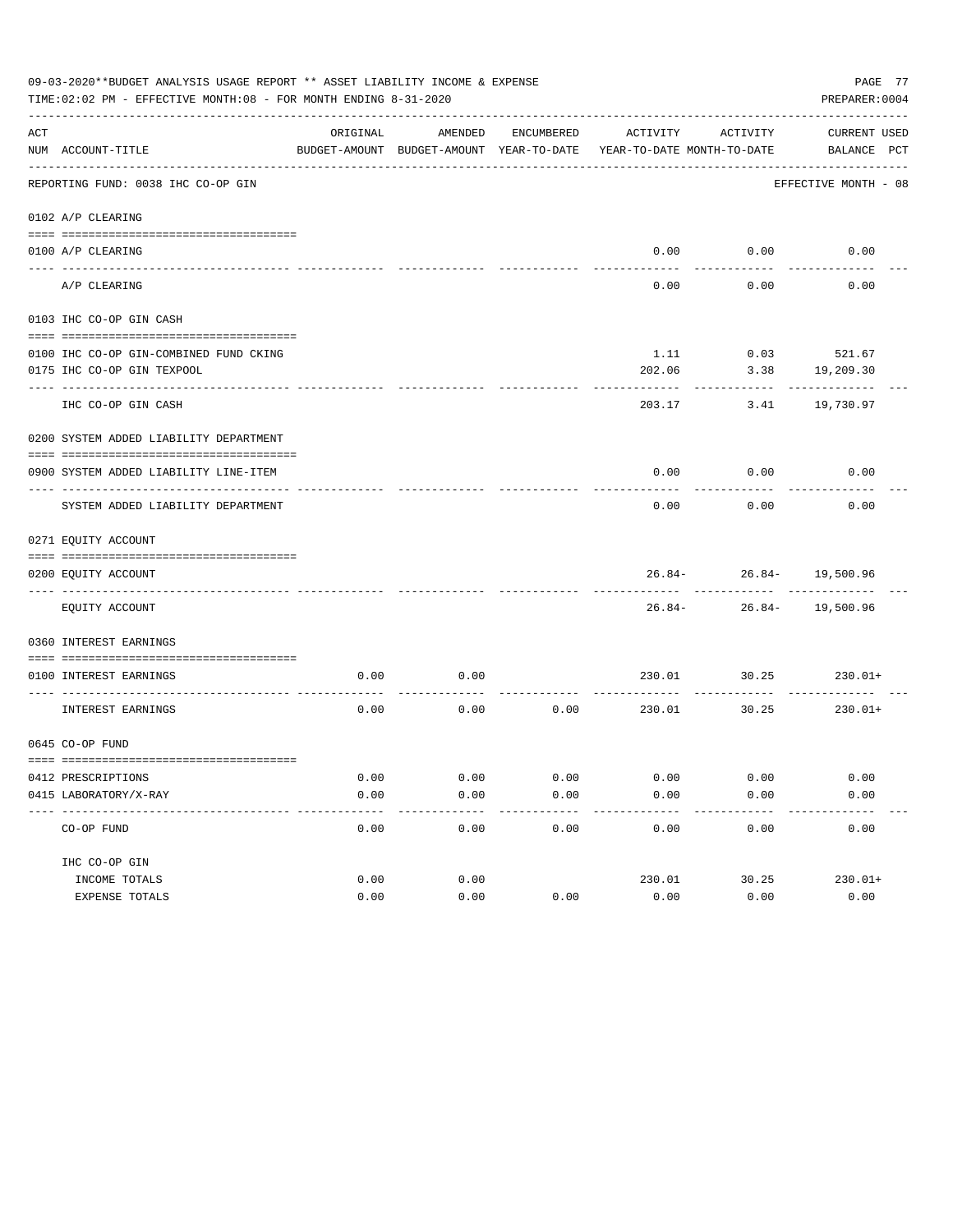| 09-03-2020**BUDGET ANALYSIS USAGE REPORT ** ASSET LIABILITY INCOME & EXPENSE<br>TIME:02:02 PM - EFFECTIVE MONTH:08 - FOR MONTH ENDING 8-31-2020 |                                                    |                                                      |                      |              |                                        |                                                 |                             |                |  |  |
|-------------------------------------------------------------------------------------------------------------------------------------------------|----------------------------------------------------|------------------------------------------------------|----------------------|--------------|----------------------------------------|-------------------------------------------------|-----------------------------|----------------|--|--|
| ACT                                                                                                                                             | NUM ACCOUNT-TITLE                                  | ORIGINAL<br>BUDGET-AMOUNT BUDGET-AMOUNT YEAR-TO-DATE | AMENDED              | ENCUMBERED   | ACTIVITY<br>YEAR-TO-DATE MONTH-TO-DATE | ACTIVITY                                        | CURRENT USED<br>BALANCE PCT |                |  |  |
|                                                                                                                                                 | REPORTING FUND: 0039 IHC B.R. COOPER               |                                                      |                      |              |                                        |                                                 | EFFECTIVE MONTH - 08        |                |  |  |
|                                                                                                                                                 | 0102 A/P CLEARING                                  |                                                      |                      |              |                                        |                                                 |                             |                |  |  |
|                                                                                                                                                 | 0100 A/P CLEARING                                  |                                                      |                      |              |                                        | $0.00$ 0.00                                     | 0.00                        |                |  |  |
|                                                                                                                                                 | ---- ---------<br>A/P CLEARING                     |                                                      |                      |              | 0.00                                   | 0.00                                            | 0.00                        |                |  |  |
|                                                                                                                                                 | 0103 IHC B.R. COOPER CASH                          |                                                      |                      |              |                                        |                                                 |                             |                |  |  |
|                                                                                                                                                 | 0100 IHC B.R. COOPER-COMB.FUND CHECKING            |                                                      |                      |              |                                        | 13,741.00- 0.03 626.43                          |                             |                |  |  |
|                                                                                                                                                 | 0175 B.R. COOPER-TEXPOOL                           |                                                      |                      |              | 67.51                                  | 1.15                                            | 6,403.89                    |                |  |  |
|                                                                                                                                                 | IHC B.R. COOPER CASH                               |                                                      |                      |              |                                        | ----------- -------------<br>$13,673.49 - 1.18$ | -------------<br>7,030.32   |                |  |  |
|                                                                                                                                                 | 0200 SYSTEM ADDED LIABILITY DEPARTMENT             |                                                      |                      |              |                                        |                                                 |                             |                |  |  |
|                                                                                                                                                 |                                                    |                                                      |                      |              |                                        |                                                 |                             |                |  |  |
|                                                                                                                                                 | 0900 SYSTEM ADDED LIABILITY LINE-ITEM              |                                                      |                      |              | 0.00                                   | 0.00                                            | 0.00                        |                |  |  |
|                                                                                                                                                 | SYSTEM ADDED LIABILITY DEPARTMENT                  |                                                      |                      |              | 0.00                                   | 0.00                                            | 0.00                        |                |  |  |
|                                                                                                                                                 | 0271 EQUITY ACCOUNT                                |                                                      |                      |              |                                        |                                                 |                             |                |  |  |
|                                                                                                                                                 | 0200 EQUITY ACCOUNT                                |                                                      |                      |              |                                        | 14.43   14.43   20,718.24                       |                             |                |  |  |
|                                                                                                                                                 | EQUITY ACCOUNT                                     |                                                      |                      |              |                                        | ---------<br>14.43    14.43    20,718.24        |                             |                |  |  |
|                                                                                                                                                 | 0300 CASH                                          |                                                      |                      |              |                                        |                                                 |                             |                |  |  |
|                                                                                                                                                 |                                                    |                                                      |                      |              |                                        |                                                 |                             |                |  |  |
|                                                                                                                                                 | 0110 UNENCUMBERED FUND BALANCE                     |                                                      | 18,000.00 18,000.00  |              | 0.00<br>-----------------------------  |                                                 | $0.00$ 18,000.00 00         |                |  |  |
|                                                                                                                                                 | CASH                                               |                                                      | 18,000.00  18,000.00 | 0.00         | 0.00                                   | 0.00                                            | 18,000.00                   | 0 <sub>0</sub> |  |  |
|                                                                                                                                                 | 0360 INTEREST EARNINGS                             |                                                      |                      |              |                                        |                                                 |                             |                |  |  |
|                                                                                                                                                 | 0100 INTEREST EARNINGS                             | 0.00                                                 | 0.00                 |              | 73.09                                  | $13.25-$                                        | $73.09+$                    |                |  |  |
|                                                                                                                                                 | INTEREST EARNINGS                                  | 0.00                                                 | 0.00                 | 0.00         | 73.09                                  | $13.25-$                                        | $73.09+$                    |                |  |  |
|                                                                                                                                                 | 0370 MISCELLANEOUS INCOME                          |                                                      |                      |              |                                        |                                                 |                             |                |  |  |
|                                                                                                                                                 | 0150 BONNIE RUTH COOPER TRUST                      | 0.00                                                 | 0.00                 |              | 1,189.91                               | 0.00                                            | $1,189.91+$                 |                |  |  |
|                                                                                                                                                 | -----------------                                  |                                                      | $- - - - -$          |              | --------------                         |                                                 |                             |                |  |  |
|                                                                                                                                                 | MISCELLANEOUS INCOME                               | 0.00                                                 | 0.00                 | 0.00         | 1,189.91                               | 0.00                                            | $1,189.91+$                 |                |  |  |
|                                                                                                                                                 | 0645 BONNIE RUTH COOPER                            |                                                      |                      |              |                                        |                                                 |                             |                |  |  |
|                                                                                                                                                 | 0404 COBRA/INSURANCE                               | 0.00                                                 | 0.00                 | 0.00         | 0.00                                   | 0.00                                            | 0.00                        |                |  |  |
|                                                                                                                                                 | 0410 CERT. REG. NURSE ANES.                        | 0.00                                                 | 0.00                 | 0.00         | 0.00                                   | 0.00                                            | 0.00                        |                |  |  |
|                                                                                                                                                 | 0411 PHYSICIAN, NON-EMERGENCY                      | 0.00                                                 | 0.00                 | 0.00         | 0.00                                   | 0.00                                            | 0.00                        |                |  |  |
|                                                                                                                                                 | 0412 PRESCRIPTIONS, DRUGS                          | 15,000.00                                            | 15,000.00            | 0.00         | 14,950.92                              | 0.00                                            | 49.08                       | 100            |  |  |
|                                                                                                                                                 | 0413 HOSPITAL-INPATIENT                            | 0.00                                                 | 0.00                 | 0.00         | 0.00                                   | 0.00                                            | 0.00                        |                |  |  |
|                                                                                                                                                 | 0414 HOSPITAL, OUTPATIENT<br>0415 LABORATORY/X-RAY | 0.00<br>3,000.00                                     | 0.00<br>3,000.00     | 0.00<br>0.00 | 0.00                                   | 0.00<br>0.00                                    | 0.00<br>3,000.00            | 0 <sub>0</sub> |  |  |
|                                                                                                                                                 | 0418 FED. QUALIFIED HEALTH CENTER                  | 0.00                                                 | 0.00                 | 0.00         | 0.00<br>0.00                           | 0.00                                            | 0.00                        |                |  |  |
|                                                                                                                                                 | 0422 AMBULATORY SURGICAL CENTER                    | 0.00                                                 | 0.00                 | 0.00         | 0.00                                   | 0.00                                            | 0.00                        |                |  |  |
|                                                                                                                                                 |                                                    |                                                      | -------------        | -----------  | -----------                            | ---------                                       | ----------                  |                |  |  |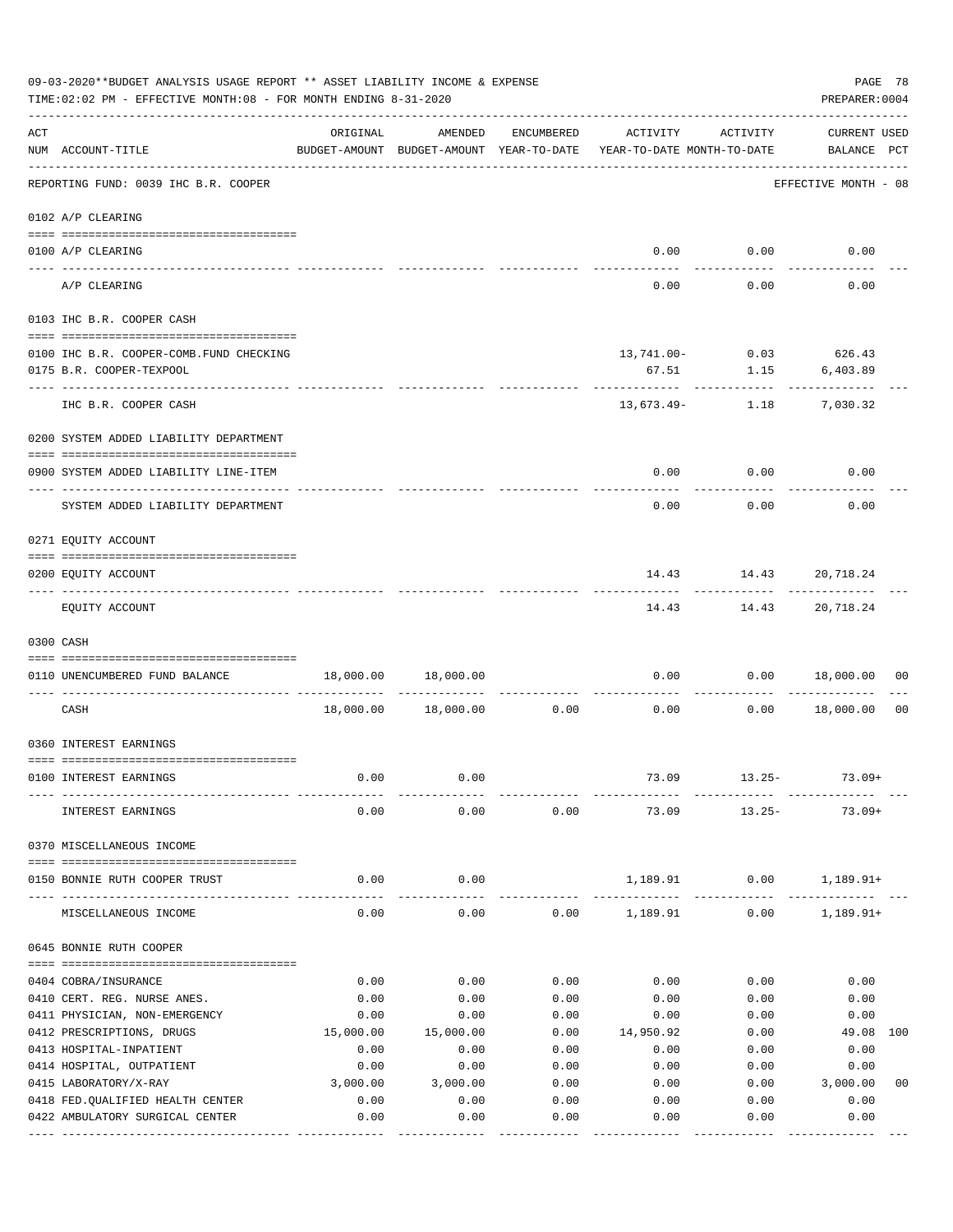| 09-03-2020**BUDGET ANALYSIS USAGE REPORT ** ASSET LIABILITY INCOME & EXPENSE | PAGE 79        |  |
|------------------------------------------------------------------------------|----------------|--|
| TIME:02:02 PM - EFFECTIVE MONTH:08 - FOR MONTH ENDING 8-31-2020              | PREPARER: 0004 |  |

| ACT<br>ACCOUNT-TITLE<br>NUM          | ORIGINAL<br>BUDGET-AMOUNT | AMENDED<br>BUDGET-AMOUNT | ENCUMBERED<br>YEAR-TO-DATE | ACTIVITY  | ACTIVITY<br>YEAR-TO-DATE MONTH-TO-DATE | <b>CURRENT USED</b><br>BALANCE | PCT |
|--------------------------------------|---------------------------|--------------------------|----------------------------|-----------|----------------------------------------|--------------------------------|-----|
| REPORTING FUND: 0039 IHC B.R. COOPER |                           |                          |                            |           |                                        | EFFECTIVE MONTH - 08           |     |
| BONNIE RUTH COOPER                   | 18,000.00                 | 18,000.00                | 0.00                       | 14,950.92 | 0.00                                   | 3,049.08                       | 83  |
| IHC B.R. COOPER                      |                           |                          |                            |           |                                        |                                |     |
| INCOME TOTALS                        | 18,000.00                 | 18,000.00                |                            | 1,263.00  | $13.25-$                               | 16,737.00                      | 07  |
| <b>EXPENSE TOTALS</b>                | 18,000.00                 | 18,000.00                | 0.00                       | 14,950.92 | 0.00                                   | 3,049.08                       | 83  |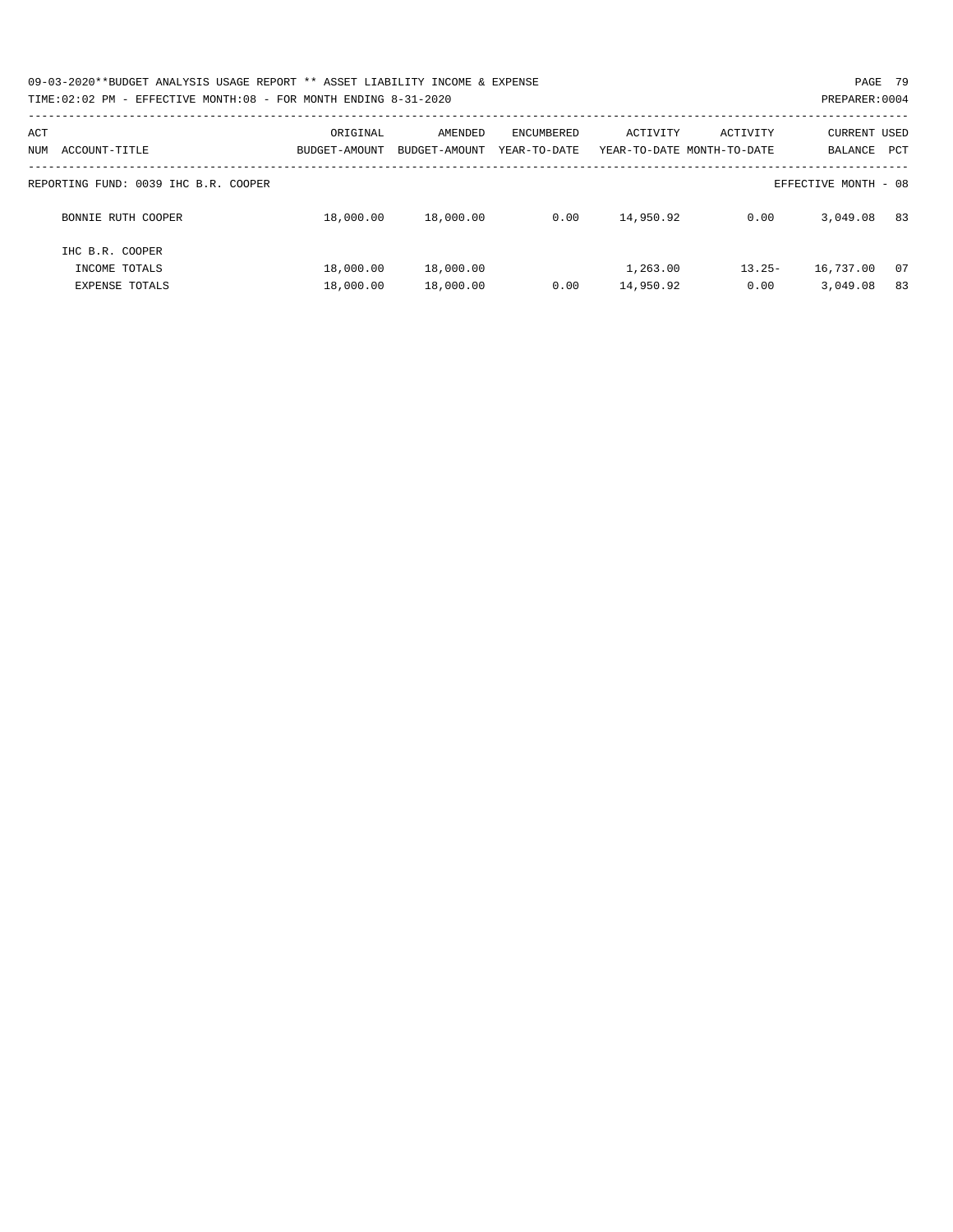| 09-03-2020**BUDGET ANALYSIS USAGE REPORT ** ASSET LIABILITY INCOME & EXPENSE<br>PAGE 80<br>TIME:02:02 PM - EFFECTIVE MONTH:08 - FOR MONTH ENDING 8-31-2020<br>PREPARER: 0004 |                                                   |               |                    |                      |                                                                                 |                                                                         |                             |  |  |
|------------------------------------------------------------------------------------------------------------------------------------------------------------------------------|---------------------------------------------------|---------------|--------------------|----------------------|---------------------------------------------------------------------------------|-------------------------------------------------------------------------|-----------------------------|--|--|
| ACT                                                                                                                                                                          | NUM ACCOUNT-TITLE                                 | ORIGINAL      | AMENDED            | ENCUMBERED           | ACTIVITY<br>BUDGET-AMOUNT BUDGET-AMOUNT YEAR-TO-DATE YEAR-TO-DATE MONTH-TO-DATE | ACTIVITY                                                                | CURRENT USED<br>BALANCE PCT |  |  |
|                                                                                                                                                                              | REPORTING FUND: 0040 NAACHO                       |               |                    |                      |                                                                                 |                                                                         | EFFECTIVE MONTH - 08        |  |  |
|                                                                                                                                                                              | 0103 CASH                                         |               |                    |                      |                                                                                 |                                                                         |                             |  |  |
|                                                                                                                                                                              | 0100 NAACHO-COMBINED FUND CKING                   |               |                    |                      |                                                                                 | 381.73- 122.71-                                                         | 0.00                        |  |  |
|                                                                                                                                                                              | CASH                                              |               |                    |                      |                                                                                 | 381.73- 122.71-                                                         | 0.00                        |  |  |
|                                                                                                                                                                              | 0200 SYSTEM ADDED LIABILITY DEPARTMENT            |               |                    |                      |                                                                                 |                                                                         |                             |  |  |
|                                                                                                                                                                              | 0910 SYSTEM ADDED LIABILITY LINE-ITEM             |               |                    |                      |                                                                                 | $9,781.36 - 9,781.36 - 9,781.36$                                        |                             |  |  |
|                                                                                                                                                                              | SYSTEM ADDED LIABILITY DEPARTMENT                 |               |                    |                      |                                                                                 | --------- ------------ ------------<br>$9,781.36 - 9,781.36 - 9,781.36$ |                             |  |  |
|                                                                                                                                                                              | 0271 EOUITY ACCOUNT                               |               |                    |                      |                                                                                 |                                                                         |                             |  |  |
|                                                                                                                                                                              | 0200 EQUITY ACCOUNT                               |               |                    |                      |                                                                                 | 9,781.36 9,781.36 10,163.09                                             |                             |  |  |
|                                                                                                                                                                              | EQUITY ACCOUNT                                    |               |                    |                      |                                                                                 | 9,781.36 9,781.36 10,163.09                                             |                             |  |  |
|                                                                                                                                                                              | 0300 CASH                                         |               |                    |                      |                                                                                 |                                                                         |                             |  |  |
|                                                                                                                                                                              | 0110 UNENCUMBERED FUND BALANCE                    | 0.00          | 0.00               |                      | 0.00                                                                            | 0.00                                                                    | 0.00                        |  |  |
|                                                                                                                                                                              | CASH                                              | 0.00          | 0.00               | 0.00                 | 0.00                                                                            | 0.00                                                                    | 0.00                        |  |  |
|                                                                                                                                                                              | 0330 GRANT INCOME                                 |               |                    |                      |                                                                                 |                                                                         |                             |  |  |
|                                                                                                                                                                              | 0410 NAACHO GRANT INCOME                          | 0.00          | 0.00               |                      | 0.00                                                                            | 0.00                                                                    | 0.00                        |  |  |
|                                                                                                                                                                              | --------------------- ---<br>GRANT INCOME         | 0.00          | 0.00               | --------- --<br>0.00 | 0.00                                                                            | 0.00                                                                    | 0.00                        |  |  |
|                                                                                                                                                                              | 0411 NACCHO                                       |               |                    |                      |                                                                                 |                                                                         |                             |  |  |
|                                                                                                                                                                              |                                                   |               |                    |                      |                                                                                 |                                                                         |                             |  |  |
|                                                                                                                                                                              | 0310 OFFICE SUPPLIES<br>0427 OUT OF COUNTY TRAVEL | 0.00<br>0.00  | 0.00               | 0.00                 | $0.00$ $0.00$ $259.02$ $0.00$ $259.02$<br>0.00                                  | 0.00                                                                    | 0.00                        |  |  |
|                                                                                                                                                                              | 0574 COMPUTER EQUIPMENT                           | 0.00          | 0.00               | 0.00<br>------       | 0.00                                                                            | 0.00                                                                    | 0.00                        |  |  |
|                                                                                                                                                                              | NACCHO                                            | 0.00          | 0.00               | 0.00                 | --------<br>259.02                                                              | $- - - - -$<br>0.00                                                     | $259.02-$                   |  |  |
|                                                                                                                                                                              | 0900 TRANSFER OUT                                 |               |                    |                      |                                                                                 |                                                                         |                             |  |  |
|                                                                                                                                                                              | 0405 TRANSFER OUT                                 | 0.00          | 0.00               | 0.00                 | 122.71                                                                          | 122.71                                                                  | $122.71-$                   |  |  |
|                                                                                                                                                                              | ---------<br>TRANSFER OUT                         | -----<br>0.00 | ----------<br>0.00 | ----------<br>0.00   | ------------<br>122.71                                                          | ------------<br>122.71                                                  | ____________<br>122.71-     |  |  |
|                                                                                                                                                                              | NAACHO                                            |               |                    |                      |                                                                                 |                                                                         |                             |  |  |
|                                                                                                                                                                              | INCOME TOTALS                                     | 0.00          | 0.00               |                      | 0.00                                                                            | 0.00                                                                    | 0.00                        |  |  |
|                                                                                                                                                                              | EXPENSE TOTALS                                    | 0.00          | 0.00               | 0.00                 | 381.73                                                                          | 122.71                                                                  | $381.73-$                   |  |  |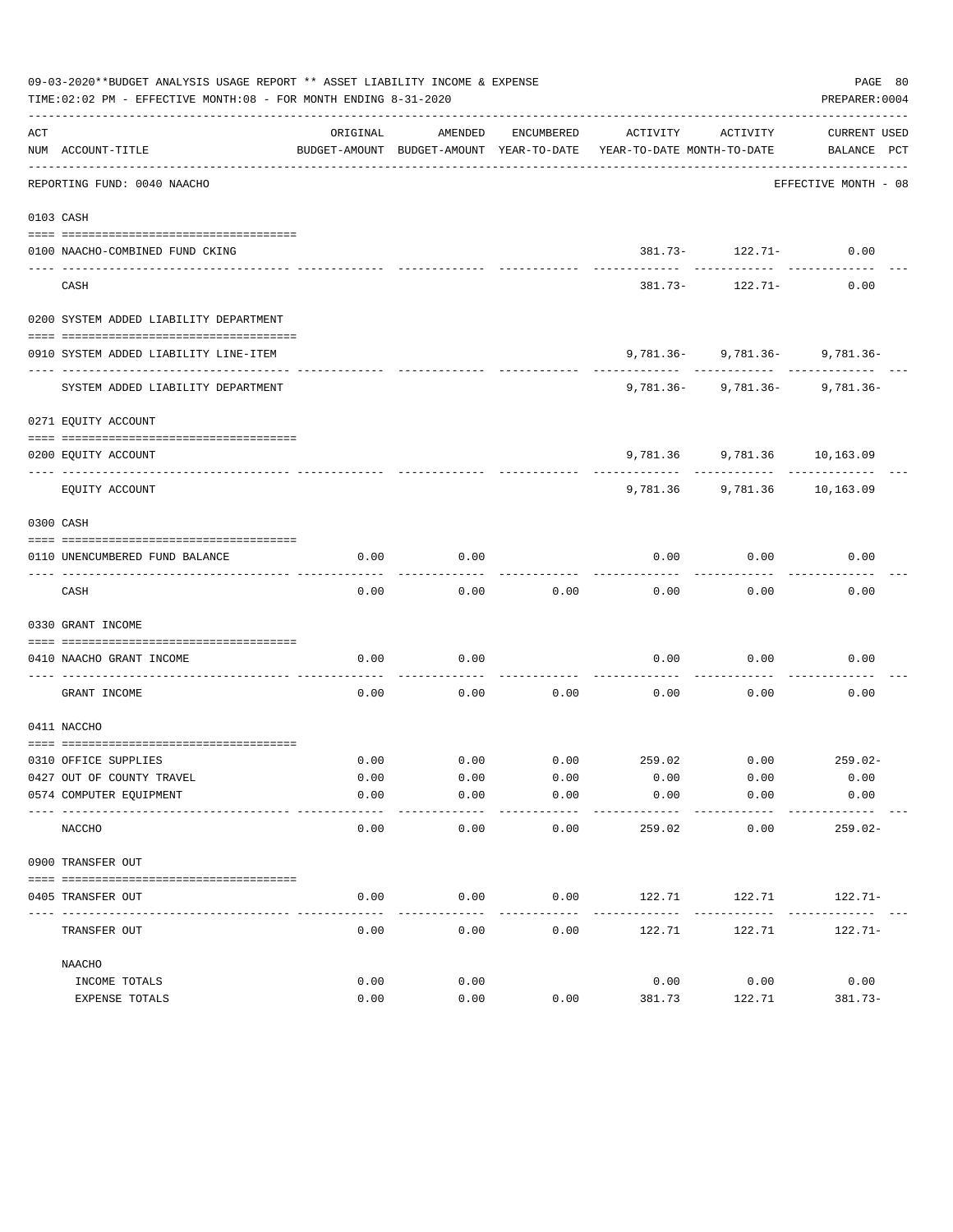|     | 09-03-2020**BUDGET ANALYSIS USAGE REPORT ** ASSET LIABILITY INCOME & EXPENSE<br>PAGE 81<br>TIME: 02:02 PM - EFFECTIVE MONTH: 08 - FOR MONTH ENDING 8-31-2020<br>PREPARER: 0004<br>----------------- |          |                                                                                |            |          |                     |                             |  |  |  |  |
|-----|-----------------------------------------------------------------------------------------------------------------------------------------------------------------------------------------------------|----------|--------------------------------------------------------------------------------|------------|----------|---------------------|-----------------------------|--|--|--|--|
| ACT | NUM ACCOUNT-TITLE                                                                                                                                                                                   | ORIGINAL | AMENDED<br>BUDGET-AMOUNT BUDGET-AMOUNT YEAR-TO-DATE YEAR-TO-DATE MONTH-TO-DATE | ENCUMBERED | ACTIVITY | ACTIVITY            | CURRENT USED<br>BALANCE PCT |  |  |  |  |
|     | REPORTING FUND: 0041 CITIZEN CORPS (CERT)                                                                                                                                                           |          |                                                                                |            |          |                     | EFFECTIVE MONTH - 08        |  |  |  |  |
|     | 0102 A/P CLEARING                                                                                                                                                                                   |          |                                                                                |            |          |                     |                             |  |  |  |  |
|     | 0100 A/P CLEARING                                                                                                                                                                                   |          |                                                                                |            | 0.00     | 0.00                | 0.00                        |  |  |  |  |
|     | ---- ---------<br>A/P CLEARING                                                                                                                                                                      |          |                                                                                |            | 0.00     | 0.00                | 0.00                        |  |  |  |  |
|     | 0103 CASH                                                                                                                                                                                           |          |                                                                                |            |          |                     |                             |  |  |  |  |
|     | 0100 CITIZEN CORPS (CERT) - COMB. FUND CKIN                                                                                                                                                         |          |                                                                                |            | 159.29   | 122.71              | 159.29                      |  |  |  |  |
|     | CASH                                                                                                                                                                                                |          |                                                                                |            | 159.29   | ---------<br>122.71 | ----------<br>159.29        |  |  |  |  |
|     | 0120 RECEIVABLES                                                                                                                                                                                    |          |                                                                                |            |          |                     |                             |  |  |  |  |
|     | 0312 DUE FROM OTHER GOVERNMENTS                                                                                                                                                                     |          |                                                                                |            | 0.00     | 0.00                | 0.00                        |  |  |  |  |
|     |                                                                                                                                                                                                     |          |                                                                                |            |          |                     |                             |  |  |  |  |
|     | RECEIVABLES                                                                                                                                                                                         |          |                                                                                |            | 0.00     | 0.00                | 0.00                        |  |  |  |  |
|     | 0200 SYSTEM ADDED LIABILITY DEPARTMENT                                                                                                                                                              |          |                                                                                |            |          |                     |                             |  |  |  |  |
|     | 0910 SYSTEM ADDED LIABILITY LINE-ITEM                                                                                                                                                               |          |                                                                                |            | 0.00     | 0.00                | 0.00                        |  |  |  |  |
|     | SYSTEM ADDED LIABILITY DEPARTMENT                                                                                                                                                                   |          |                                                                                |            | 0.00     | 0.00                | 0.00                        |  |  |  |  |
|     | 0207 DUE TO FUND                                                                                                                                                                                    |          |                                                                                |            |          |                     |                             |  |  |  |  |
|     | 0095 DUE TO OTHER FUNDS                                                                                                                                                                             |          |                                                                                |            | 0.00     | 0.00                | 0.00                        |  |  |  |  |
|     | -----------------------------------<br>DUE TO FUND                                                                                                                                                  |          |                                                                                |            | 0.00     | 0.00                | 0.00                        |  |  |  |  |
|     | 0271 EQUITY ACCOUNT                                                                                                                                                                                 |          |                                                                                |            |          |                     |                             |  |  |  |  |
|     | 0200 EQUITY ACCOUNT                                                                                                                                                                                 |          |                                                                                |            | 0.00     | 0.00                | 0.00                        |  |  |  |  |
|     | EQUITY ACCOUNT                                                                                                                                                                                      |          |                                                                                |            | 0.00     | 0.00                | 0.00                        |  |  |  |  |
|     | 0370 MISCELLANEOUS                                                                                                                                                                                  |          |                                                                                |            |          |                     |                             |  |  |  |  |
|     |                                                                                                                                                                                                     |          |                                                                                |            |          |                     |                             |  |  |  |  |
|     | 0406 DONATIONS                                                                                                                                                                                      | 0.00     | 100.00                                                                         |            | 100.00   | 0.00<br>---------   | 0.00 100                    |  |  |  |  |
|     | MISCELLANEOUS                                                                                                                                                                                       | 0.00     | 100.00                                                                         | 0.00       | 100.00   | 0.00                | 0.00 100                    |  |  |  |  |
|     | 0390 TRANSFER IN                                                                                                                                                                                    |          |                                                                                |            |          |                     |                             |  |  |  |  |
|     | 0141 TRANSFER IN                                                                                                                                                                                    | 0.00     | 0.00                                                                           |            |          | 122.71 122.71       | $122.71+$                   |  |  |  |  |
|     |                                                                                                                                                                                                     |          |                                                                                |            |          |                     |                             |  |  |  |  |
|     | TRANSFER IN                                                                                                                                                                                         | 0.00     | 0.00                                                                           | 0.00       | 122.71   | 122.71              | $122.71+$                   |  |  |  |  |
|     | 0406 CERT DONATIONS                                                                                                                                                                                 |          |                                                                                |            |          |                     |                             |  |  |  |  |
|     | 0310 SUPPLIES                                                                                                                                                                                       | 0.00     | 100.00                                                                         | 0.00       | 63.42    | 0.00                | 36.58<br>63                 |  |  |  |  |
|     | 0330 GAS & OIL                                                                                                                                                                                      | 0.00     | 0.00                                                                           | 0.00       | 0.00     | 0.00                | 0.00                        |  |  |  |  |
|     | 0427 TRAINING EXPENSE                                                                                                                                                                               | 0.00     | 0.00                                                                           | 0.00       | 0.00     | 0.00                | 0.00                        |  |  |  |  |
|     | CERT DONATIONS                                                                                                                                                                                      | 0.00     | 100.00                                                                         | 0.00       | 63.42    | 0.00                | 36.58<br>63                 |  |  |  |  |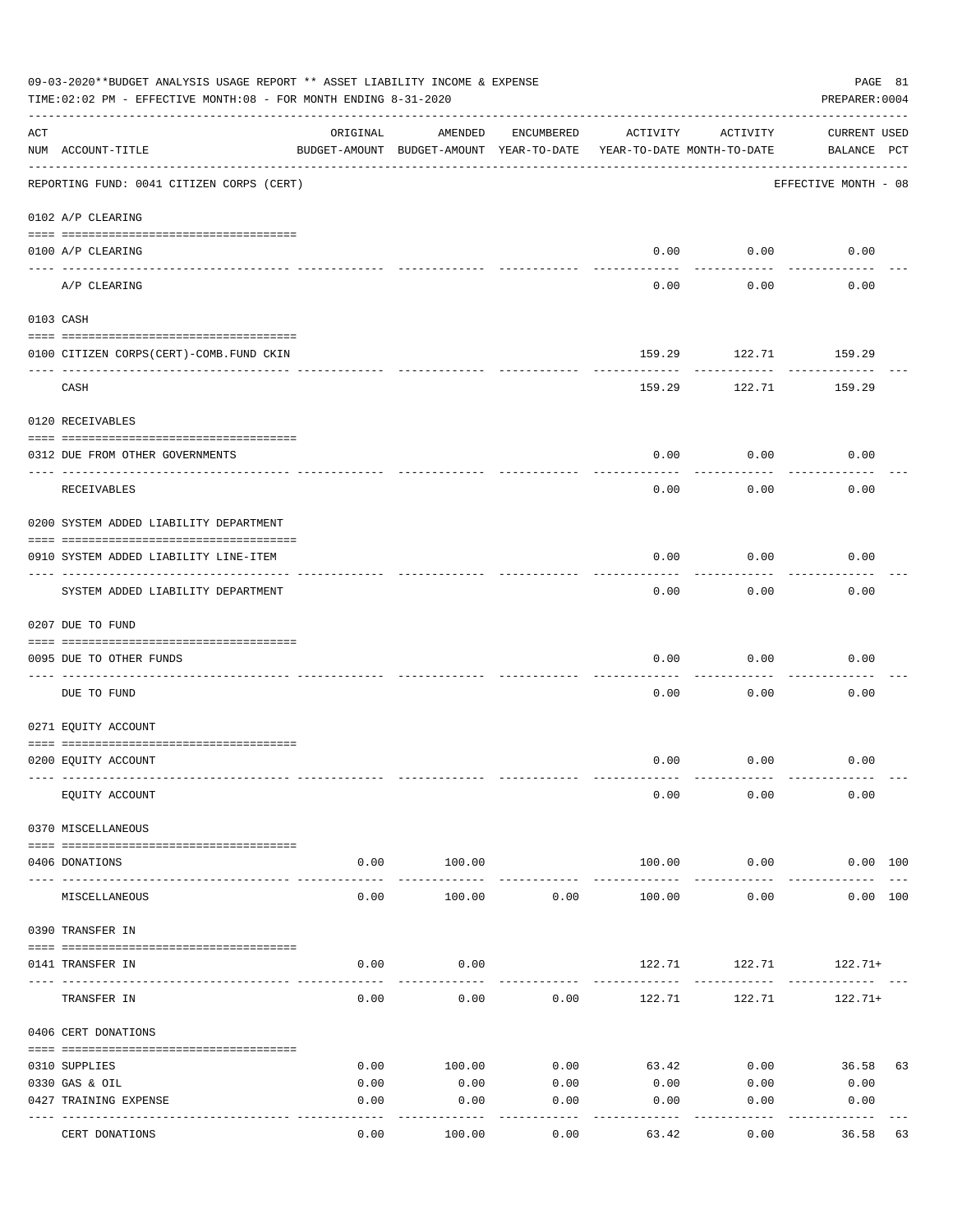| 09-03-2020**BUDGET ANALYSIS USAGE REPORT ** ASSET LIABILITY INCOME & EXPENSE<br>TIME:02:02 PM - EFFECTIVE MONTH:08 - FOR MONTH ENDING 8-31-2020<br>PREPARER: 0004 |              |                                        |            |                 |                                                     |                                       |  |  |  |
|-------------------------------------------------------------------------------------------------------------------------------------------------------------------|--------------|----------------------------------------|------------|-----------------|-----------------------------------------------------|---------------------------------------|--|--|--|
| ACT<br>NUM ACCOUNT-TITLE                                                                                                                                          | ORIGINAL     | AMENDED<br>BUDGET-AMOUNT BUDGET-AMOUNT | ENCUMBERED | ACTIVITY        | ACTIVITY<br>YEAR-TO-DATE YEAR-TO-DATE MONTH-TO-DATE | CURRENT USED<br><b>PCT</b><br>BALANCE |  |  |  |
| REPORTING FUND: 0041 CITIZEN CORPS (CERT)                                                                                                                         |              |                                        |            |                 |                                                     | EFFECTIVE MONTH - 08                  |  |  |  |
| CITIZEN CORPS (CERT)<br>INCOME TOTALS<br><b>EXPENSE TOTALS</b>                                                                                                    | 0.00<br>0.00 | 100.00<br>100.00                       | 0.00       | 222.71<br>63.42 | 122.71<br>0.00                                      | $122.71 + 223$<br>36.58 63            |  |  |  |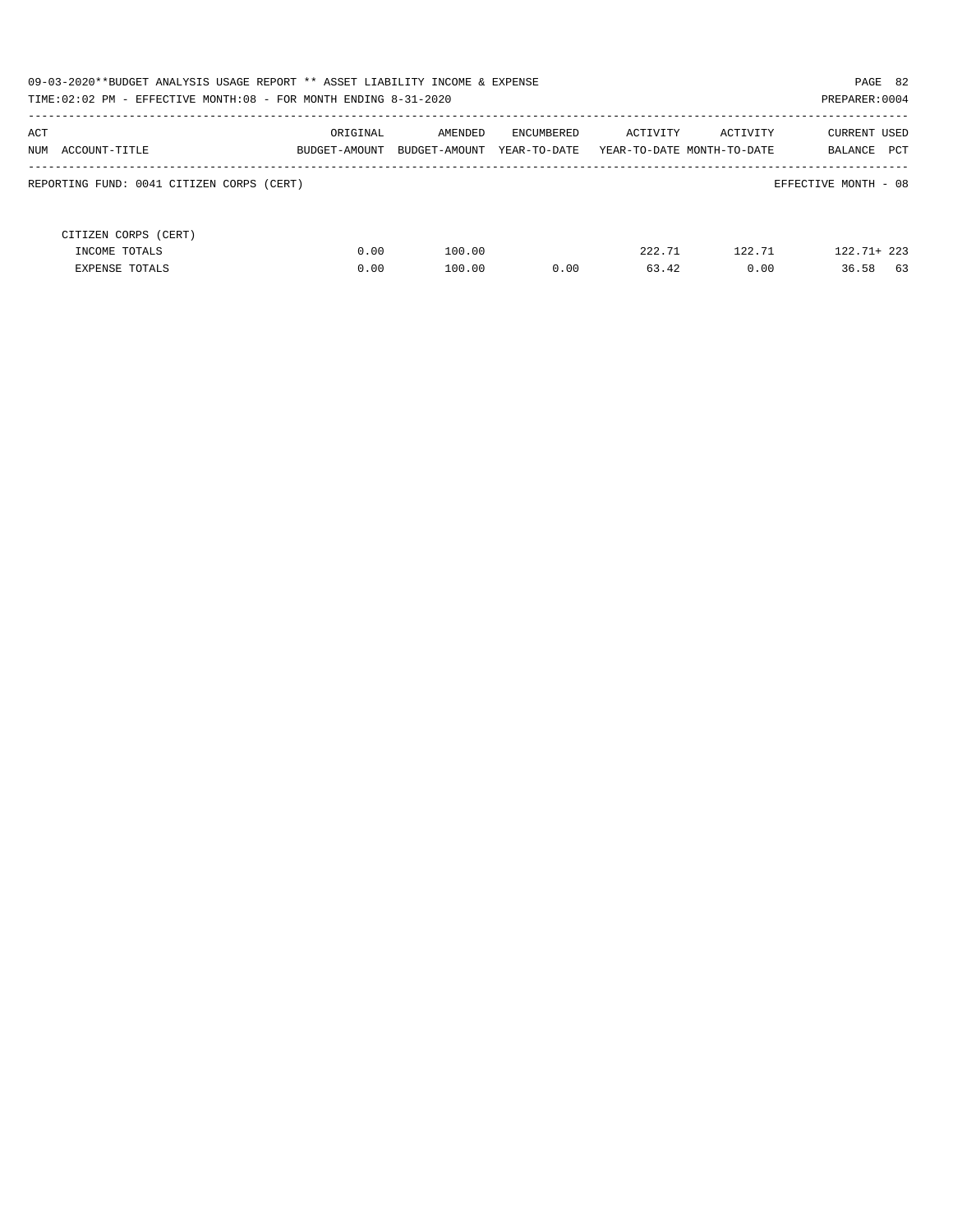| 09-03-2020**BUDGET ANALYSIS USAGE REPORT ** ASSET LIABILITY INCOME & EXPENSE<br>PAGE 83<br>TIME: 02:02 PM - EFFECTIVE MONTH: 08 - FOR MONTH ENDING 8-31-2020<br>PREPARER: 0004 |                                                        |          |                                                                                |            |          |               |                                    |  |  |  |
|--------------------------------------------------------------------------------------------------------------------------------------------------------------------------------|--------------------------------------------------------|----------|--------------------------------------------------------------------------------|------------|----------|---------------|------------------------------------|--|--|--|
| ACT                                                                                                                                                                            | NUM ACCOUNT-TITLE                                      | ORIGINAL | AMENDED<br>BUDGET-AMOUNT BUDGET-AMOUNT YEAR-TO-DATE YEAR-TO-DATE MONTH-TO-DATE | ENCUMBERED | ACTIVITY | ACTIVITY      | <b>CURRENT USED</b><br>BALANCE PCT |  |  |  |
|                                                                                                                                                                                | REPORTING FUND: 0042 HAZARD MITIGATION PLAN            |          |                                                                                |            |          |               | EFFECTIVE MONTH - 08               |  |  |  |
|                                                                                                                                                                                | 0103 CASH                                              |          |                                                                                |            |          |               |                                    |  |  |  |
|                                                                                                                                                                                | 0100 HAZARD MITIGATION-COMB.FUND CKING.                |          |                                                                                |            |          | 428.64 428.64 | 0.00                               |  |  |  |
|                                                                                                                                                                                | CASH                                                   |          |                                                                                |            | 428.64   | 428.64        | 0.00                               |  |  |  |
|                                                                                                                                                                                | 0200 SYSTEM ADDED LIABILITY DEPARTMENT                 |          |                                                                                |            |          |               |                                    |  |  |  |
|                                                                                                                                                                                | 0910 SYSTEM ADDED LIABILITY LINE-ITEM                  |          |                                                                                |            | 0.00     | 0.00          | 0.00                               |  |  |  |
|                                                                                                                                                                                | SYSTEM ADDED LIABILITY DEPARTMENT                      |          |                                                                                |            | 0.00     | 0.00          | 0.00                               |  |  |  |
|                                                                                                                                                                                | 0271 EQUITY ACCOUNT                                    |          |                                                                                |            |          |               |                                    |  |  |  |
|                                                                                                                                                                                | 0200 EQUITY ACCOUNT                                    |          |                                                                                |            | 0.00     | 0.00          | 428.64-                            |  |  |  |
|                                                                                                                                                                                | EQUITY ACCOUNT                                         |          |                                                                                |            | 0.00     | 0.00          | $428.64-$                          |  |  |  |
|                                                                                                                                                                                | 0330 GRANT INCOME                                      |          |                                                                                |            |          |               |                                    |  |  |  |
|                                                                                                                                                                                | 0477 HAZARD MITIGATION DR-1999                         | 0.00     | 0.00                                                                           |            | 0.00     | 0.00          | 0.00                               |  |  |  |
|                                                                                                                                                                                | GRANT INCOME                                           | 0.00     | 0.00                                                                           | 0.00       | 0.00     | 0.00          | 0.00                               |  |  |  |
|                                                                                                                                                                                | 0390 TRANSFERS IN                                      |          |                                                                                |            |          |               |                                    |  |  |  |
|                                                                                                                                                                                | 0140 TRANSFERS IN                                      | 0.00     | 0.00                                                                           |            | 428.64   | 428.64        | 428.64+                            |  |  |  |
|                                                                                                                                                                                | TRANSFERS IN                                           | 0.00     | 0.00                                                                           | 0.00       | 428.64   | 428.64        | $428.64+$                          |  |  |  |
|                                                                                                                                                                                | 0477 HAZARD MITIGATION GRANT                           |          |                                                                                |            |          |               |                                    |  |  |  |
|                                                                                                                                                                                | 0310 OFFICE SUPPLIES                                   | 0.00     | 0.00                                                                           | 0.00       |          | $0.00$ 0.00   | 0.00                               |  |  |  |
|                                                                                                                                                                                | 0415 CONSULTANT                                        | 0.00     | 0.00                                                                           | 0.00       | 0.00     | 0.00          | 0.00                               |  |  |  |
|                                                                                                                                                                                | 0427 TRAVEL AND TRAINING                               | 0.00     | 0.00                                                                           | 0.00       | 0.00     | 0.00          | 0.00                               |  |  |  |
|                                                                                                                                                                                | 0574 COMPUTER EQUIPMENT<br>--------------------------- | 0.00     | 0.00                                                                           | 0.00       | 0.00     | 0.00          | 0.00                               |  |  |  |
|                                                                                                                                                                                | HAZARD MITIGATION GRANT                                | 0.00     | 0.00                                                                           | 0.00       | 0.00     | 0.00          | 0.00                               |  |  |  |
|                                                                                                                                                                                | HAZARD MITIGATION PLAN                                 |          |                                                                                |            |          |               |                                    |  |  |  |
|                                                                                                                                                                                | INCOME TOTALS                                          | 0.00     | 0.00                                                                           |            | 428.64   | 428.64        | $428.64+$                          |  |  |  |
|                                                                                                                                                                                | EXPENSE TOTALS                                         | 0.00     | 0.00                                                                           | 0.00       | 0.00     | 0.00          | 0.00                               |  |  |  |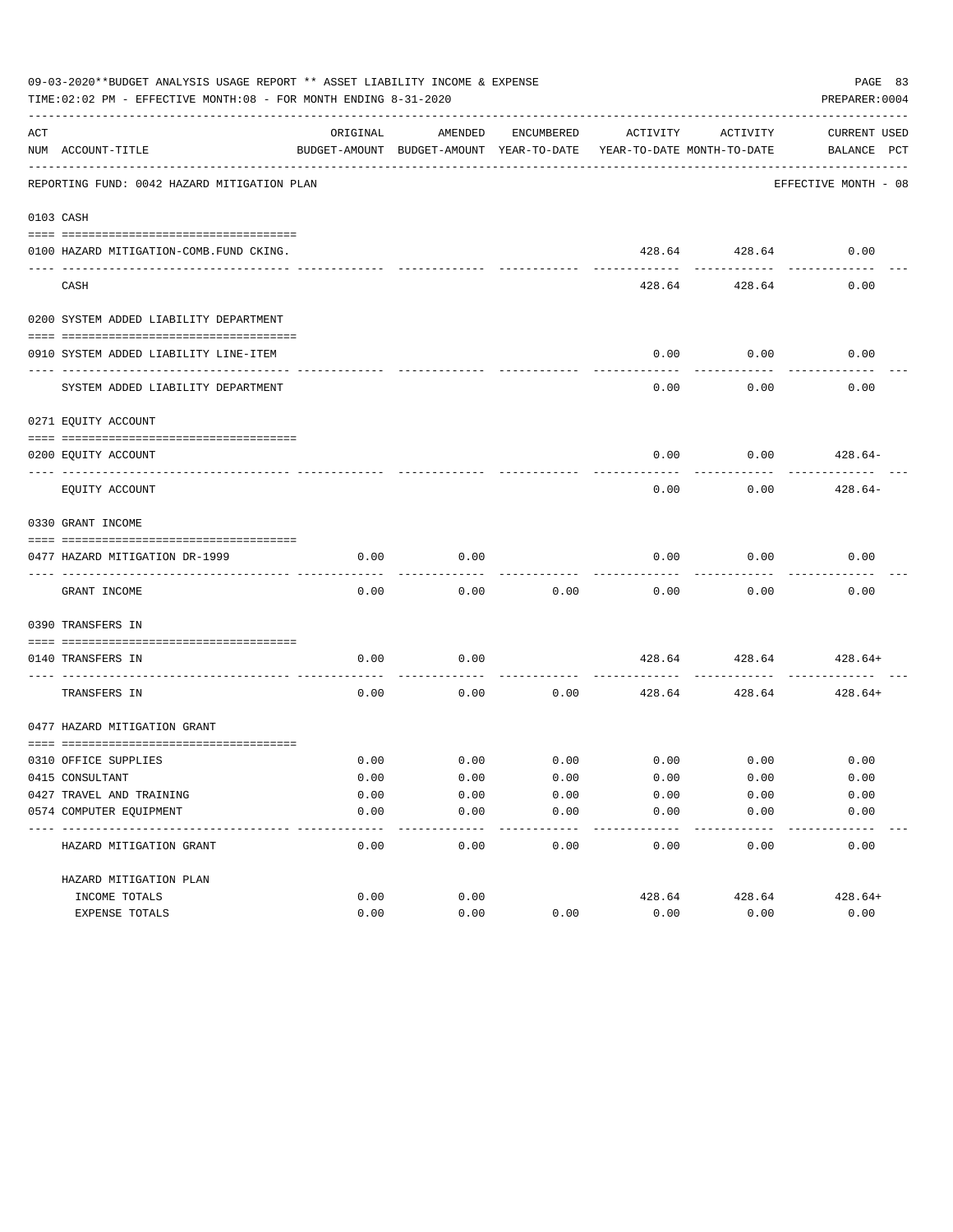| 09-03-2020**BUDGET ANALYSIS USAGE REPORT ** ASSET LIABILITY INCOME & EXPENSE<br>PREPARER: 0004<br>TIME:02:02 PM - EFFECTIVE MONTH:08 - FOR MONTH ENDING 8-31-2020 |                                                   |              |                                                     |                   |                                        |                                       |                                    |  |  |  |
|-------------------------------------------------------------------------------------------------------------------------------------------------------------------|---------------------------------------------------|--------------|-----------------------------------------------------|-------------------|----------------------------------------|---------------------------------------|------------------------------------|--|--|--|
| ACT                                                                                                                                                               | NUM ACCOUNT-TITLE                                 | ORIGINAL     | AMENDED<br>BUDGET-AMOUNT BUDGET-AMOUNT YEAR-TO-DATE | ENCUMBERED        | ACTIVITY<br>YEAR-TO-DATE MONTH-TO-DATE | ACTIVITY                              | <b>CURRENT USED</b><br>BALANCE PCT |  |  |  |
|                                                                                                                                                                   | REPORTING FUND: 0043 CARES ACT-CORONAVIRUS RELIEF |              |                                                     |                   |                                        |                                       | EFFECTIVE MONTH - 08               |  |  |  |
|                                                                                                                                                                   | 0100 PAYROLL                                      |              |                                                     |                   |                                        |                                       |                                    |  |  |  |
|                                                                                                                                                                   | 0100 PAYROLL                                      |              |                                                     |                   | 0.00                                   | 0.00                                  | 0.00                               |  |  |  |
|                                                                                                                                                                   | PAYROLL                                           |              |                                                     |                   | 0.00                                   | 0.00                                  | 0.00                               |  |  |  |
|                                                                                                                                                                   | 0103 CASH                                         |              |                                                     |                   |                                        |                                       |                                    |  |  |  |
|                                                                                                                                                                   | 0100 CARES ACT-COMB FUND CKING                    |              |                                                     |                   |                                        | 183,055.38    1,915.79-    183,055.38 |                                    |  |  |  |
|                                                                                                                                                                   | CASH                                              |              |                                                     |                   |                                        | 183,055.38    1,915.79-    183,055.38 |                                    |  |  |  |
|                                                                                                                                                                   | 0200 SYSTEM ADDED LIABILITY DEPARTMENT            |              |                                                     |                   |                                        |                                       |                                    |  |  |  |
|                                                                                                                                                                   | 0910 SYSTEM ADDED LIABILITY LINE-ITEM             |              |                                                     |                   | 0.00                                   | 0.00                                  | 0.00                               |  |  |  |
|                                                                                                                                                                   | SYSTEM ADDED LIABILITY DEPARTMENT                 |              |                                                     |                   | 0.00                                   | 0.00                                  | 0.00                               |  |  |  |
|                                                                                                                                                                   | 0271 EQUITY ACCOUNT                               |              |                                                     |                   |                                        |                                       |                                    |  |  |  |
|                                                                                                                                                                   | 0200 EQUITY ACCOUNT                               |              |                                                     |                   | 0.00                                   | 0.00                                  | 0.00                               |  |  |  |
|                                                                                                                                                                   | EQUITY ACCOUNT                                    |              |                                                     |                   | 0.00                                   | 0.00                                  | 0.00                               |  |  |  |
|                                                                                                                                                                   | 0330 GRANT INCOME                                 |              |                                                     |                   |                                        |                                       |                                    |  |  |  |
|                                                                                                                                                                   | 0477 CORONAVIRUS RELIEF FUND                      | 0.00         | 0.00                                                |                   | 187,869.00                             | 0.00                                  | 187,869.00+                        |  |  |  |
|                                                                                                                                                                   | GRANT INCOME                                      | 0.00         | 0.00                                                | 0.00              | 187,869.00                             | 0.00                                  | 187,869.00+                        |  |  |  |
|                                                                                                                                                                   | 0413 CORONAVIRUS GRANT 2020                       |              |                                                     |                   |                                        |                                       |                                    |  |  |  |
|                                                                                                                                                                   |                                                   |              |                                                     |                   |                                        |                                       |                                    |  |  |  |
|                                                                                                                                                                   | 0104 SALARIES DEPUTIES<br>0109 SALARY ELECTIONS   | 0.00<br>0.00 | 0.00<br>0.00                                        | 0.00<br>0.00      | 1,108.00                               | $0.00$ 0.00<br>1,108.00               | 0.00<br>$1,108.00 -$               |  |  |  |
|                                                                                                                                                                   | 0201 SOCIAL SECURITY TAXES                        | 0.00         | 0.00                                                | 0.00              | 0.00                                   | 0.00                                  | 0.00                               |  |  |  |
|                                                                                                                                                                   | 0202 GROUP HEALTH INSURANCE                       | 0.00         | 0.00                                                | 0.00              | 0.00                                   | 0.00                                  | 0.00                               |  |  |  |
|                                                                                                                                                                   | 0203 RETIREMENT                                   | 0.00         | 0.00                                                | 0.00              | 0.00                                   | 0.00                                  | 0.00                               |  |  |  |
|                                                                                                                                                                   | 0204 WORKERS COMPENSATION                         | 0.00         | 0.00                                                | 0.00              | 0.00                                   | 0.00                                  | 0.00                               |  |  |  |
|                                                                                                                                                                   | 0205 MEDICARE TAX                                 | 0.00         | 0.00                                                | 0.00              | 0.00                                   | 0.00                                  | 0.00                               |  |  |  |
|                                                                                                                                                                   | 0396 LABORATORY/TESTING                           | 0.00         | 0.00                                                | 0.00              | 0.00                                   | 0.00                                  | 0.00                               |  |  |  |
|                                                                                                                                                                   | 0397 SANITIZING SUPPLIES                          | 0.00         | 0.00                                                | 0.00              | 671.93                                 | 369.36                                | $671.93 -$                         |  |  |  |
|                                                                                                                                                                   | 0398 PERSONAL PROTECTIVE EQUIPMENT                | 0.00         | 0.00                                                | 0.00              | 1,523.26                               | 1,190.00                              | 1,523.26-                          |  |  |  |
|                                                                                                                                                                   | 0399 OFFICE PROTECTION                            | 0.00         | 0.00                                                | 0.00              | 1,510.43                               | 1,510.43                              | $1,510.43-$                        |  |  |  |
|                                                                                                                                                                   | 0442 OTHER PROFESSIONAL SERVICES                  | 0.00         | 0.00                                                | 0.00              | 0.00                                   | 0.00                                  | 0.00                               |  |  |  |
|                                                                                                                                                                   | 0495 LOCAL DONATIONS                              |              |                                                     |                   |                                        |                                       |                                    |  |  |  |
|                                                                                                                                                                   |                                                   | 0.00         | 0.00                                                | 0.00              | 0.00                                   | 0.00                                  | 0.00                               |  |  |  |
|                                                                                                                                                                   | 0572 OFFICE EQUIPMENT                             | 0.00         | 0.00<br>-----                                       | 0.00<br>$- - - -$ | 0.00<br>---------                      | 0.00<br>------------                  | 0.00<br>-------------              |  |  |  |
|                                                                                                                                                                   | CORONAVIRUS GRANT 2020                            | 0.00         | 0.00                                                | 0.00              |                                        | 4,813.62 4,177.79 4,813.62-           |                                    |  |  |  |
|                                                                                                                                                                   | 0477 CORONAVIRUS GRANT 2020                       |              |                                                     |                   |                                        |                                       |                                    |  |  |  |
|                                                                                                                                                                   | 0104 SALARIES DEPUTIES                            | 0.00         | 0.00                                                | 0.00              | 0.00                                   | 0.00                                  | 0.00                               |  |  |  |
|                                                                                                                                                                   | 0109 SALARY ELECTIONS                             | 0.00         | 0.00                                                | 0.00              | 0.00                                   | $1,108.00 -$                          | 0.00                               |  |  |  |
|                                                                                                                                                                   | 0201 SOCIAL SECURITY TAXES                        | 0.00         | 0.00                                                | 0.00              | 0.00                                   | 0.00                                  | 0.00                               |  |  |  |
|                                                                                                                                                                   | 0202 GROUP HEALTH INSURANCE                       | 0.00         | 0.00                                                | 0.00              | 0.00                                   | 0.00                                  | 0.00                               |  |  |  |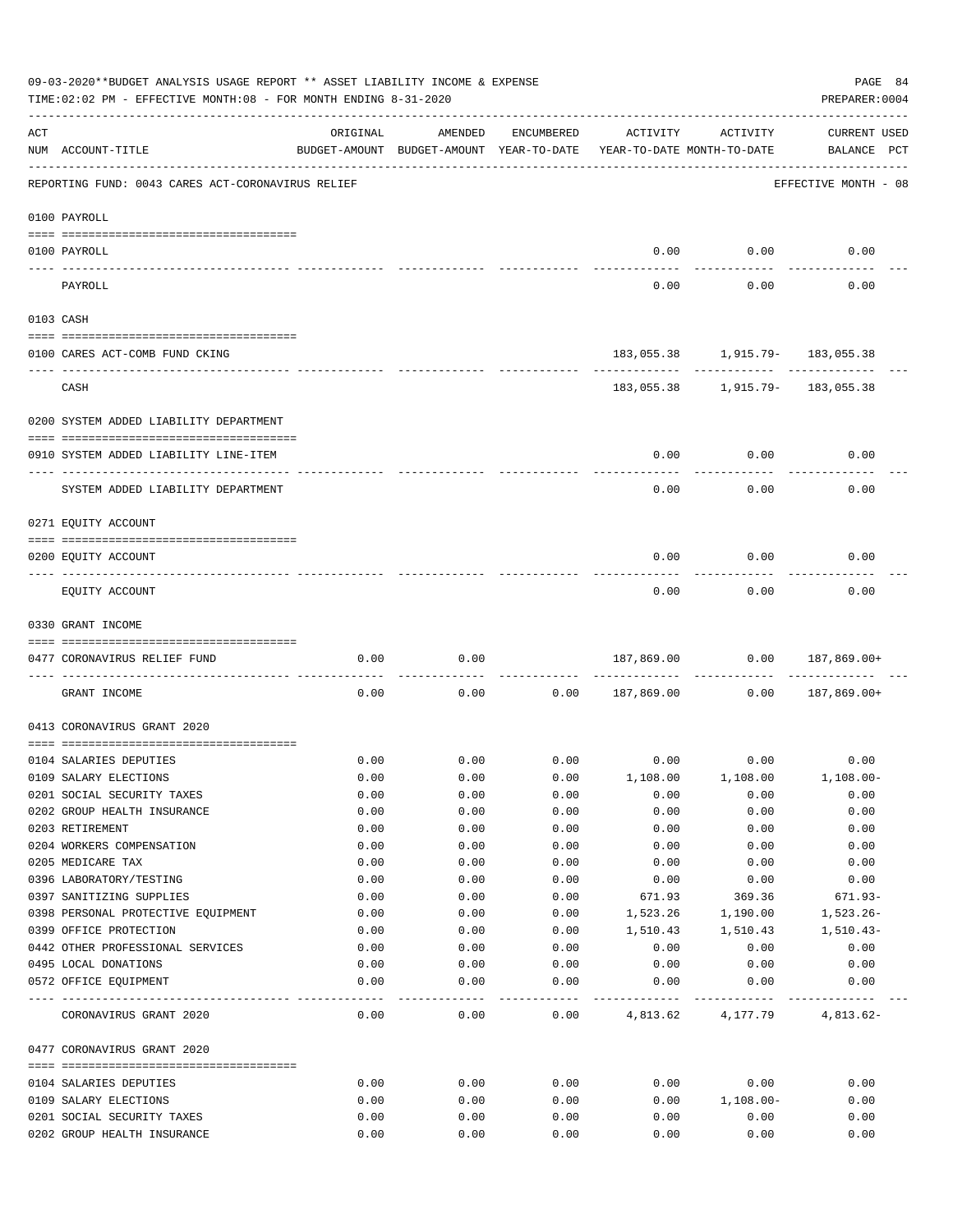| ACT | NUM ACCOUNT-TITLE<br>BUDGET-AMOUNT BUDGET-AMOUNT YEAR-TO-DATE YEAR-TO-DATE_MONTH-TO-DATE | ORIGINAL | AMENDED | ENCUMBERED    | ACTIVITY                           | ACTIVITY     | <b>CURRENT USED</b><br>BALANCE PCT |
|-----|------------------------------------------------------------------------------------------|----------|---------|---------------|------------------------------------|--------------|------------------------------------|
|     |                                                                                          |          |         |               |                                    |              |                                    |
|     | REPORTING FUND: 0043 CARES ACT-CORONAVIRUS RELIEF                                        |          |         |               |                                    |              | EFFECTIVE MONTH - 08               |
|     | 0203 RETIREMENT                                                                          | 0.00     | 0.00    | 0.00          | 0.00                               | 0.00         | 0.00                               |
|     | 0204 WORKERS COMPENSATION                                                                | 0.00     | 0.00    | 0.00          | 0.00                               | 0.00         | 0.00                               |
|     | 0205 MEDICARE TAX                                                                        | 0.00     | 0.00    | 0.00          | 0.00                               | 0.00         | 0.00                               |
|     | 0396 LABORATORY/TESTING                                                                  | 0.00     | 0.00    | 0.00          | 0.00                               | 0.00         | 0.00                               |
|     | 0397 SANITIZING SUPPLIES                                                                 | 0.00     | 0.00    | 0.00          | 0.00                               | 0.00         | 0.00                               |
|     | 0398 PERSONAL PROTECTIVE EOUIPMENT                                                       | 0.00     | 0.00    | 0.00          | 0.00                               | 0.00         | 0.00                               |
|     | 0399 OFFICE PROTECTION                                                                   | 0.00     | 0.00    | 0.00          | 0.00                               | 1,154.00-    | 0.00                               |
|     | 0442 OTHER PROFESSIONAL SERVICES                                                         | 0.00     | 0.00    | 0.00          | 0.00                               | 0.00         | 0.00                               |
|     | 0495 LOCAL DONATIONS                                                                     | 0.00     | 0.00    | 0.00          | 0.00                               | 0.00         | 0.00                               |
|     | 0572 OFFICE EOUIPMENT                                                                    | 0.00     | 0.00    | 0.00          |                                    | 0.00         | 0.00<br>0.00                       |
|     | CORONAVIRUS GRANT 2020                                                                   | 0.00     | 0.00    | _____________ | 0.00<br>0.00                       | $2.262.00 -$ | 0.00                               |
|     | CARES ACT-CORONAVIRUS RELIEF                                                             |          |         |               |                                    |              |                                    |
|     | INCOME TOTALS                                                                            | 0.00     | 0.00    |               | $187,869.00$ $0.00$ $187,869.00+$  |              |                                    |
|     | <b>EXPENSE TOTALS</b>                                                                    | 0.00     | 0.00    |               | $0.00$ 4,813.62 1,915.79 4,813.62- |              |                                    |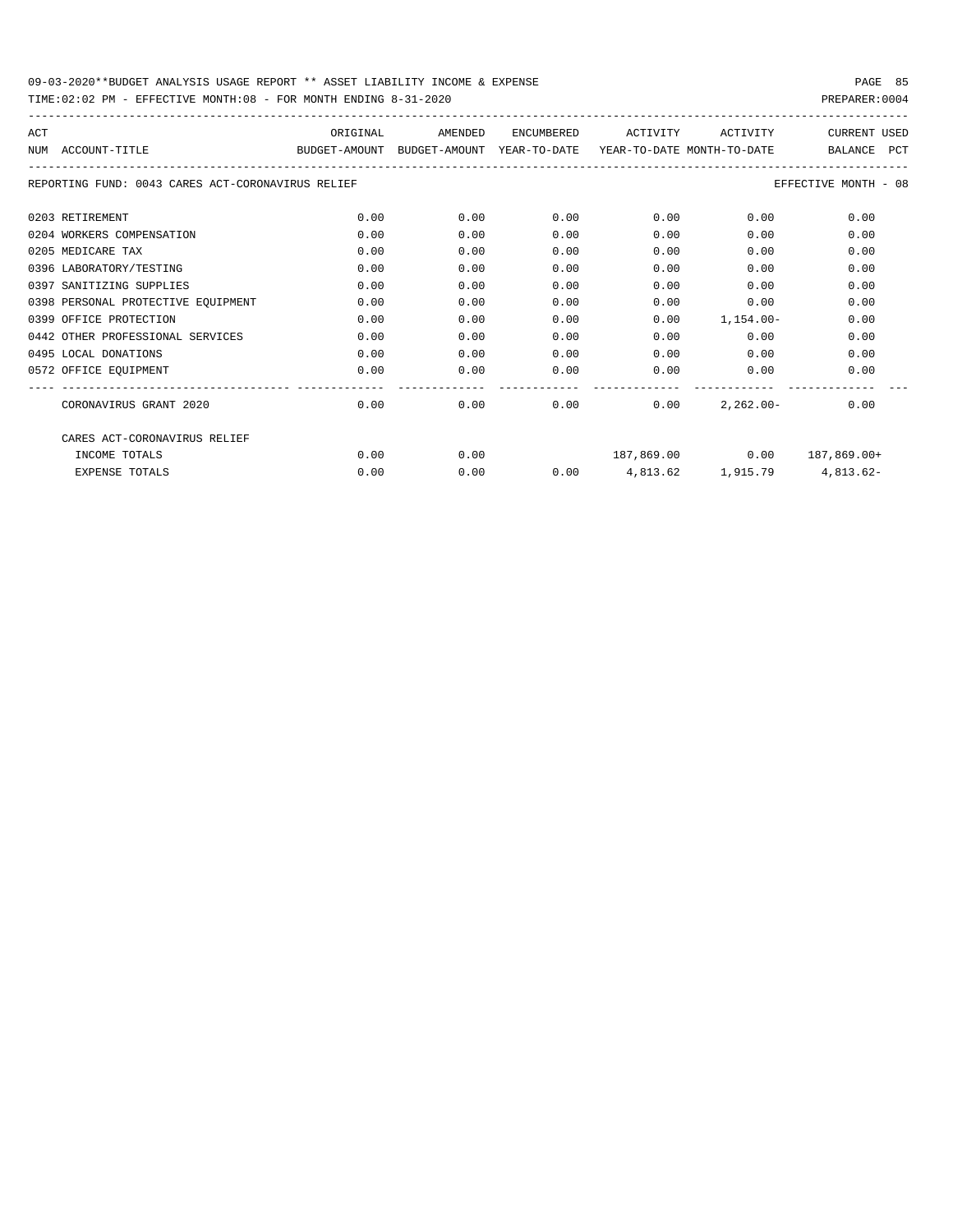|     | 09-03-2020**BUDGET ANALYSIS USAGE REPORT ** ASSET LIABILITY INCOME & EXPENSE<br>TIME:02:02 PM - EFFECTIVE MONTH:08 - FOR MONTH ENDING 8-31-2020 |          |                                                     |              |                                        |           | PAGE 86<br>PREPARER: 0004          |
|-----|-------------------------------------------------------------------------------------------------------------------------------------------------|----------|-----------------------------------------------------|--------------|----------------------------------------|-----------|------------------------------------|
| ACT | NUM ACCOUNT-TITLE                                                                                                                               | ORIGINAL | AMENDED<br>BUDGET-AMOUNT BUDGET-AMOUNT YEAR-TO-DATE | ENCUMBERED   | ACTIVITY<br>YEAR-TO-DATE MONTH-TO-DATE | ACTIVITY  | <b>CURRENT USED</b><br>BALANCE PCT |
|     | REPORTING FUND: 0044 HOMELAND SECURITY                                                                                                          |          |                                                     |              |                                        |           | EFFECTIVE MONTH - 08               |
|     | 0102 A/P CLEARING                                                                                                                               |          |                                                     |              |                                        |           |                                    |
|     | 0100 A/P CLEARING<br>---- ----------                                                                                                            |          |                                                     |              | 0.00                                   | 0.00      | 0.00                               |
|     | A/P CLEARING                                                                                                                                    |          |                                                     |              | 0.00                                   | 0.00      | 0.00                               |
|     | 0103 CASH                                                                                                                                       |          |                                                     |              |                                        |           |                                    |
|     | 0100 HOMELAND SECURITY-COMB.FUND CHKING                                                                                                         |          |                                                     |              | 0.00                                   | 0.00      | 0.00                               |
|     | CASH                                                                                                                                            |          |                                                     |              | 0.00                                   | 0.00      | 0.00                               |
|     | 0120 RECEIVABLES                                                                                                                                |          |                                                     |              |                                        |           |                                    |
|     |                                                                                                                                                 |          |                                                     |              | 0.00                                   | 0.00      | 0.00                               |
|     | 0312 DUE FROM OTHER GOVERNMENT                                                                                                                  |          |                                                     |              |                                        |           |                                    |
|     | RECEIVABLES                                                                                                                                     |          |                                                     |              | 0.00                                   | 0.00      | 0.00                               |
|     | 0200 SYSTEM ADDED LIABILITY DEPARTMENT                                                                                                          |          |                                                     |              |                                        |           |                                    |
|     | 0910 SYSTEM ADDED LIABILITY LINE-ITEM                                                                                                           |          |                                                     |              | 0.00                                   | 0.00      | 0.00                               |
|     | SYSTEM ADDED LIABILITY DEPARTMENT                                                                                                               |          |                                                     |              | 0.00                                   | 0.00      | 0.00                               |
|     | 0207 DUE TO FUND                                                                                                                                |          |                                                     |              |                                        |           |                                    |
|     | 0095 DUE TO OTHER FUNDS                                                                                                                         |          |                                                     |              | 0.00                                   | 0.00      | 0.00                               |
|     | DUE TO FUND                                                                                                                                     |          |                                                     |              | 0.00                                   | 0.00      | 0.00                               |
|     | 0271 EQUITY ACCOUNT                                                                                                                             |          |                                                     |              |                                        |           |                                    |
|     | 0200 EQUITY ACCOUNT                                                                                                                             |          |                                                     |              | 0.00                                   | 0.00      | 0.00                               |
|     | EQUITY ACCOUNT                                                                                                                                  |          |                                                     |              | 0.00                                   | 0.00      | 0.00                               |
|     | 0330 GRANTS                                                                                                                                     |          |                                                     |              |                                        |           |                                    |
|     | 0423 2016 HOMELAND SECURITY                                                                                                                     | 0.00     | 0.00                                                |              | 0.00                                   | 0.00      | 0.00                               |
|     | GRANTS                                                                                                                                          | 0.00     | 0.00                                                | 0.00         | 0.00                                   | 0.00      | 0.00                               |
|     | 0412 HOMELAND SECURITY                                                                                                                          |          |                                                     |              |                                        |           |                                    |
|     | 0578 2011 EQUIPMENT                                                                                                                             | 0.00     | 0.00                                                | 0.00         | 0.00                                   | 0.00      | 0.00                               |
|     | 0579 2012 EQUIPMENT                                                                                                                             | 0.00     | 0.00                                                | 0.00         | 0.00                                   | 0.00      | 0.00                               |
|     | 0580 2013 EQUIPMENT                                                                                                                             | 0.00     | 0.00                                                | 0.00         | 0.00                                   | 0.00      | 0.00                               |
|     | 0581 2014 EQUIPMENT                                                                                                                             | 0.00     | 0.00                                                | 0.00         | 0.00                                   | 0.00      | 0.00                               |
|     | 0582 2015 EQUIPMENT                                                                                                                             | 0.00     | 0.00                                                | 0.00         | 0.00                                   | 0.00      | 0.00                               |
|     | 0583 2016 EQUIPMENT                                                                                                                             | 0.00     | 0.00                                                | 0.00         | 0.00                                   | 0.00      | 0.00                               |
|     | HOMELAND SECURITY                                                                                                                               | 0.00     | - - - -<br>0.00                                     | ----<br>0.00 | $---$<br>0.00                          | .<br>0.00 | 0.00                               |
|     | HOMELAND SECURITY                                                                                                                               |          |                                                     |              |                                        |           |                                    |
|     | INCOME TOTALS                                                                                                                                   | 0.00     | 0.00                                                |              | 0.00                                   | 0.00      | 0.00                               |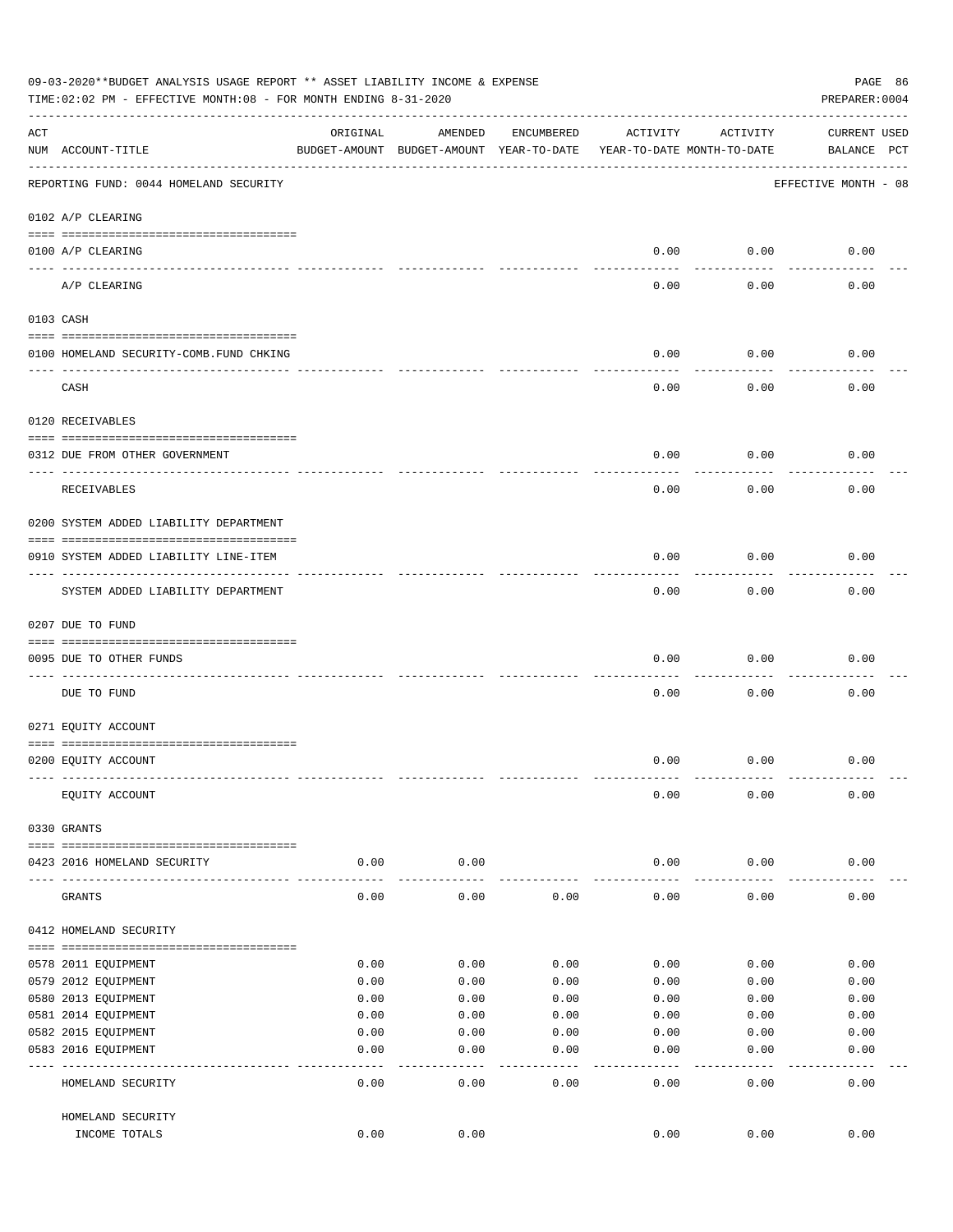| 09-03-2020**BUDGET ANALYSIS USAGE REPORT ** ASSET LIABILITY INCOME & EXPENSE<br>TIME:02:02 PM - EFFECTIVE MONTH:08 - FOR MONTH ENDING 8-31-2020<br>PREPARER: 0004 |          |                                        |                                   |                                        |          |                                              |  |  |
|-------------------------------------------------------------------------------------------------------------------------------------------------------------------|----------|----------------------------------------|-----------------------------------|----------------------------------------|----------|----------------------------------------------|--|--|
| ACT<br>NUM ACCOUNT-TITLE                                                                                                                                          | ORIGINAL | AMENDED<br>BUDGET-AMOUNT BUDGET-AMOUNT | <b>ENCUMBERED</b><br>YEAR-TO-DATE | ACTIVITY<br>YEAR-TO-DATE MONTH-TO-DATE | ACTIVITY | <b>CURRENT USED</b><br><b>PCT</b><br>BALANCE |  |  |
| REPORTING FUND: 0044 HOMELAND SECURITY                                                                                                                            |          |                                        |                                   |                                        |          | EFFECTIVE MONTH - 08                         |  |  |
| <b>EXPENSE TOTALS</b>                                                                                                                                             | 0.00     | 0.00                                   | 0.00                              | 0.00                                   | 0.00     | 0.00                                         |  |  |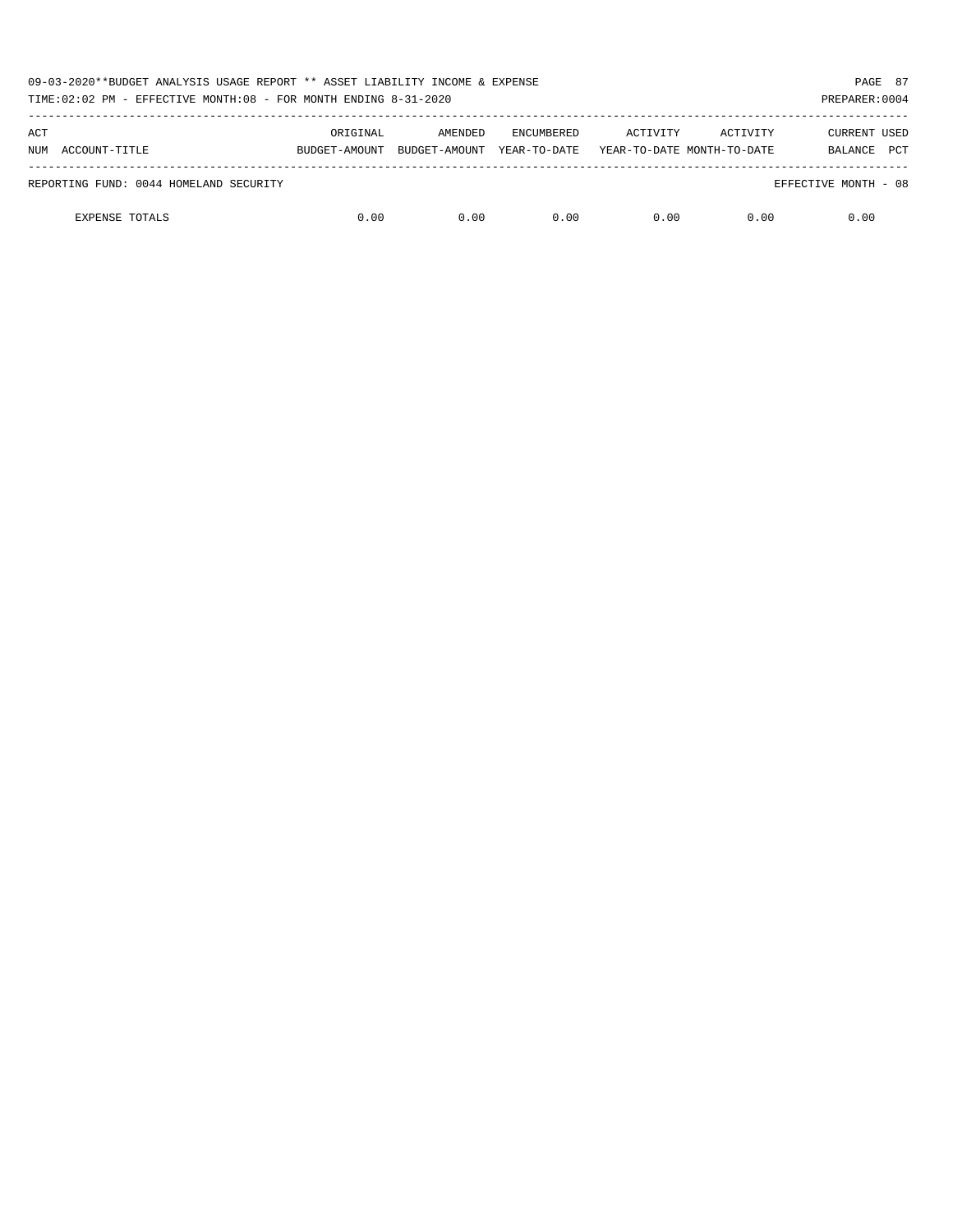|     | 09-03-2020**BUDGET ANALYSIS USAGE REPORT ** ASSET LIABILITY INCOME & EXPENSE<br>TIME: 02:02 PM - EFFECTIVE MONTH: 08 - FOR MONTH ENDING 8-31-2020 |              |                                                                                |            |                            |                                           | PAGE 88<br>PREPARER: 0004                          |  |
|-----|---------------------------------------------------------------------------------------------------------------------------------------------------|--------------|--------------------------------------------------------------------------------|------------|----------------------------|-------------------------------------------|----------------------------------------------------|--|
| ACT | NUM ACCOUNT-TITLE                                                                                                                                 | ORIGINAL     | AMENDED<br>BUDGET-AMOUNT BUDGET-AMOUNT YEAR-TO-DATE YEAR-TO-DATE MONTH-TO-DATE | ENCUMBERED | ACTIVITY                   | ACTIVITY                                  | <b>CURRENT USED</b><br>BALANCE PCT                 |  |
|     | REPORTING FUND: 0045 CHAPTER 19 FUNDS                                                                                                             |              |                                                                                |            |                            |                                           | EFFECTIVE MONTH - 08                               |  |
|     | 0100 PAYROLL                                                                                                                                      |              |                                                                                |            |                            |                                           |                                                    |  |
|     | 0100 PAYROLL                                                                                                                                      |              |                                                                                |            | 0.00                       | 0.00                                      | 0.00                                               |  |
|     | PAYROLL                                                                                                                                           |              |                                                                                |            | 0.00                       | 0.00                                      | 0.00                                               |  |
|     | 0103 CASH                                                                                                                                         |              |                                                                                |            |                            |                                           |                                                    |  |
|     | 0100 CHAPTER 19-COMBINED FUNDS CHECKING                                                                                                           |              |                                                                                |            |                            | 35,007.88 120.00- 34,938.98               |                                                    |  |
|     | CASH                                                                                                                                              |              |                                                                                |            |                            | 35,007.88 120.00- 34,938.98               |                                                    |  |
|     | 0120 RECEIVABLES                                                                                                                                  |              |                                                                                |            |                            |                                           |                                                    |  |
|     | 0312 DUE FROM OTHER GOVERNMENT                                                                                                                    |              |                                                                                |            |                            | $0.00$ 0.00                               | 0.00                                               |  |
|     | RECEIVABLES                                                                                                                                       |              |                                                                                |            | 0.00                       | 0.00                                      | 0.00                                               |  |
|     | 0200 SYSTEM ADDED LIABILITY DEPARTMENT                                                                                                            |              |                                                                                |            |                            |                                           |                                                    |  |
|     | 0150 ACCRUED SALARY PAYABLE                                                                                                                       |              |                                                                                |            |                            | 470.00  470.00  772.00                    |                                                    |  |
|     | 0155 ACCRUED FRINGE BENEFITS                                                                                                                      |              |                                                                                |            | 35.96                      | 35.96                                     | 35.96                                              |  |
|     | 0910 SYSTEM ADDED LIABILITY LINE-ITEM                                                                                                             |              |                                                                                |            | $3,975.00 -$               | 3,975.00-                                 | $3,975.00 -$                                       |  |
|     | SYSTEM ADDED LIABILITY DEPARTMENT                                                                                                                 |              |                                                                                |            |                            | $3,469.04 - 3,469.04 - 3,167.04 -$        |                                                    |  |
|     | 0207 DUE TO FUND                                                                                                                                  |              |                                                                                |            |                            |                                           |                                                    |  |
|     | 0095 DUE TO OTHER FUNDS                                                                                                                           |              |                                                                                |            | 0.00                       | 0.00                                      | 0.00                                               |  |
|     | DUE TO FUND                                                                                                                                       |              |                                                                                |            | 0.00                       | 0.00                                      | 0.00                                               |  |
|     | 0271 EQUITY ACCOUNT                                                                                                                               |              |                                                                                |            |                            |                                           |                                                    |  |
|     | 0200 EQUITY ACCOUNT                                                                                                                               |              |                                                                                |            | 3,469.04                   | 3,469.04                                  | 3,098.14                                           |  |
|     | EQUITY ACCOUNT                                                                                                                                    |              |                                                                                |            |                            | -----------<br>3,469.04 3,469.04 3,098.14 |                                                    |  |
|     | 0330 GRANT INCOME                                                                                                                                 |              |                                                                                |            |                            |                                           |                                                    |  |
|     |                                                                                                                                                   |              |                                                                                |            |                            |                                           |                                                    |  |
|     | 0403 CHAPTER 19 FUNDS                                                                                                                             | 0.00         | 1,205.96                                                                       |            | 1,274.86                   | 0.00                                      | $68.90 + 106$                                      |  |
|     | 0404 CHAPTER 19 MATCHING FUNDS<br>0477 HAVA CARES ACT FEDERAL SHARE                                                                               | 0.00<br>0.00 | 0.00<br>0.00                                                                   |            | 3,198.92<br>31,989.21      | 0.00<br>0.00                              | 3,198.92+<br>$31,989.21+$                          |  |
|     | GRANT INCOME                                                                                                                                      | 0.00         | 1,205.96                                                                       | 0.00       | -------------<br>36,462.99 | ------------<br>0.00                      | . _ _ _ _ _ _ _ _ _ _ _ _ _ _<br>$35, 257.03 + 24$ |  |
|     | 0403 CHAPTER 19 FUNDS                                                                                                                             |              |                                                                                |            |                            |                                           |                                                    |  |
|     | 0103 SALARY                                                                                                                                       | 0.00         | 470.00                                                                         | 0.00       | 470.00                     | 0.00                                      | 0.00 100                                           |  |
|     | 0201 SOCIAL SECURITY                                                                                                                              | 0.00         | 29.14                                                                          | 0.00       | 29.14                      | 0.00                                      | 0.00 100                                           |  |
|     | 0204 WORKERS COMPENSATION                                                                                                                         | 0.00         | 0.00                                                                           | 0.00       | 0.00                       | 0.00                                      | 0.00                                               |  |
|     | 0205 MEDICARE TAX                                                                                                                                 | 0.00         | 6.82                                                                           | 0.00       | 6.82                       | 0.00                                      | 0.00 100                                           |  |
|     | 0310 OFFICE SUPPLIES                                                                                                                              | 0.00         | 700.00                                                                         | 0.00       | 700.00                     | 0.00                                      | 0.00 100                                           |  |
|     | 0427 TRAVEL AND TRAINING                                                                                                                          | 0.00         | 0.00                                                                           | 0.00       | 0.00                       | 0.00                                      | 0.00                                               |  |
|     | 0481 DUES                                                                                                                                         | 0.00         | 0.00                                                                           | 0.00       | 0.00                       | 0.00                                      | 0.00                                               |  |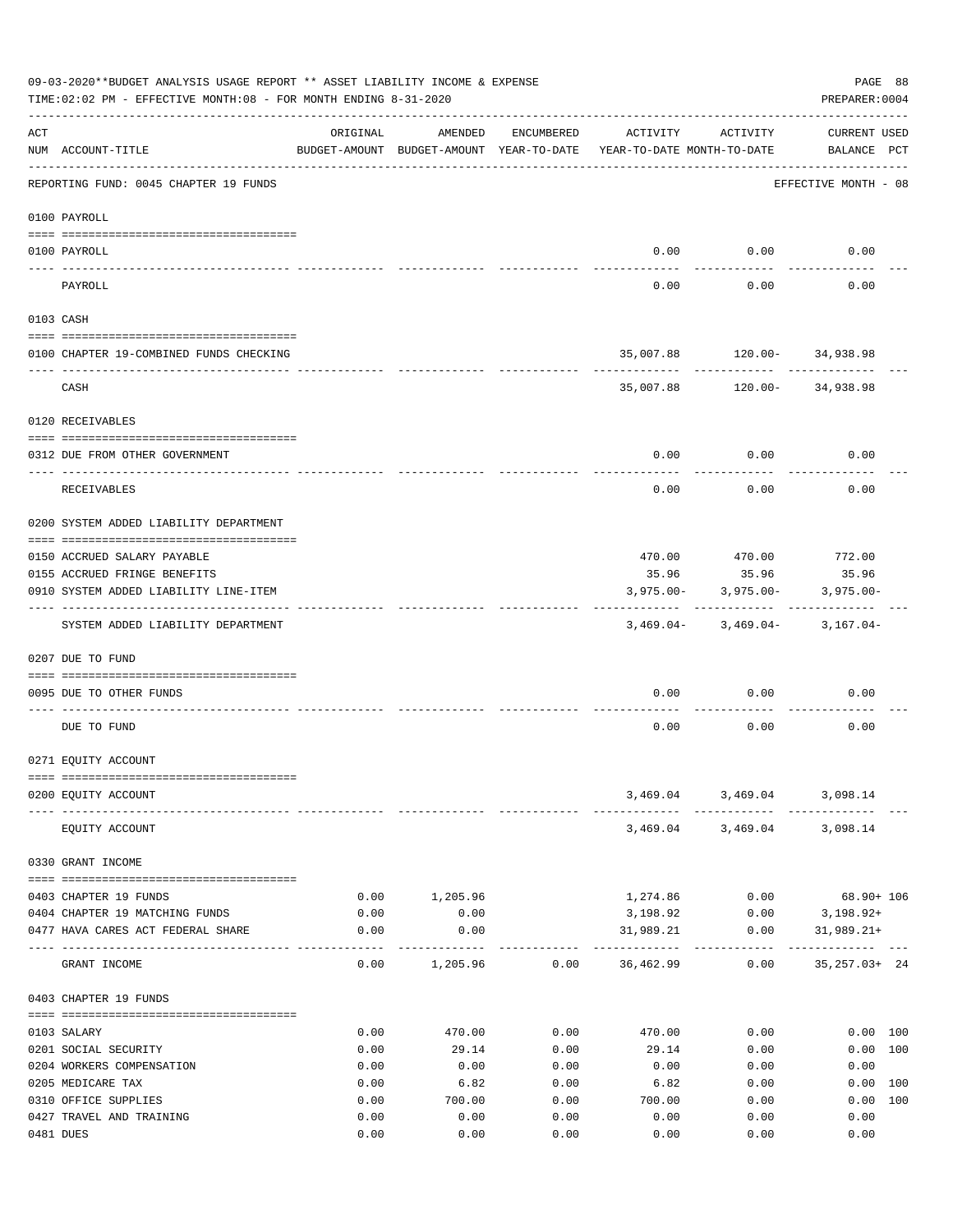| ACT |                                                                                          | ORIGINAL | AMENDED       | ENCUMBERED | ACTIVITY ACTIVITY                      |        | CURRENT USED                      |
|-----|------------------------------------------------------------------------------------------|----------|---------------|------------|----------------------------------------|--------|-----------------------------------|
|     | NUM ACCOUNT-TITLE<br>BUDGET-AMOUNT BUDGET-AMOUNT YEAR-TO-DATE YEAR-TO-DATE MONTH-TO-DATE |          |               |            |                                        |        | BALANCE PCT                       |
|     | REPORTING FUND: 0045 CHAPTER 19 FUNDS                                                    |          |               |            |                                        |        | EFFECTIVE MONTH - 08              |
|     | 0572 OFFICE EQUIPMENT                                                                    | 0.00     | 0.00          | 0.00       | 0.00                                   |        | $0.00$ and $0.00$<br>0.00         |
|     | 0573 ELECTION EQUIPMENT                                                                  | 0.00     | 0.00          | 0.00       | 0.00                                   |        | $0.00$ and $0.00$<br>0.00         |
|     | 0574 COMPUTER EQUIPMENT                                                                  | 0.00     | 0.00          |            | $0.00$ $0.00$ $0.00$ $0.00$            |        | 0.00                              |
|     | CHAPTER 19 FUNDS                                                                         |          |               |            | $0.00$ 1,205.96 $0.00$ 1,205.96 $0.00$ |        | $0.00$ 100                        |
|     | 0478 HAVA CARES ACT CORONAVIRUS RELIEF                                                   |          |               |            |                                        |        |                                   |
|     | ====================================                                                     |          |               |            |                                        |        |                                   |
|     | 0310 OFFICE SUPPLIES                                                                     | 0.00     | 0.00          |            | $0.00$ 120.00 120.00                   |        | 120.00-                           |
|     | 0397 SANITIZING SUPPLIES                                                                 | 0.00     | 0.00          | 0.00       | 129.15 0.00                            |        | $129.15-$                         |
|     | HAVA CARES ACT CORONAVIRUS RELIEF                                                        |          | 0.00          | 0.00       | 0.00<br>249.15                         | 120.00 | $249.15-$                         |
|     | CHAPTER 19 FUNDS                                                                         |          |               |            |                                        |        |                                   |
|     | INCOME TOTALS                                                                            |          | 0.00 1,205.96 |            |                                        |        | 36,462.99 0.00 35,257.03+ 24      |
|     | <b>EXPENSE TOTALS</b>                                                                    | 0.00     | 1,205.96      |            |                                        |        | $0.00$ 1,455.11 120.00 249.15-121 |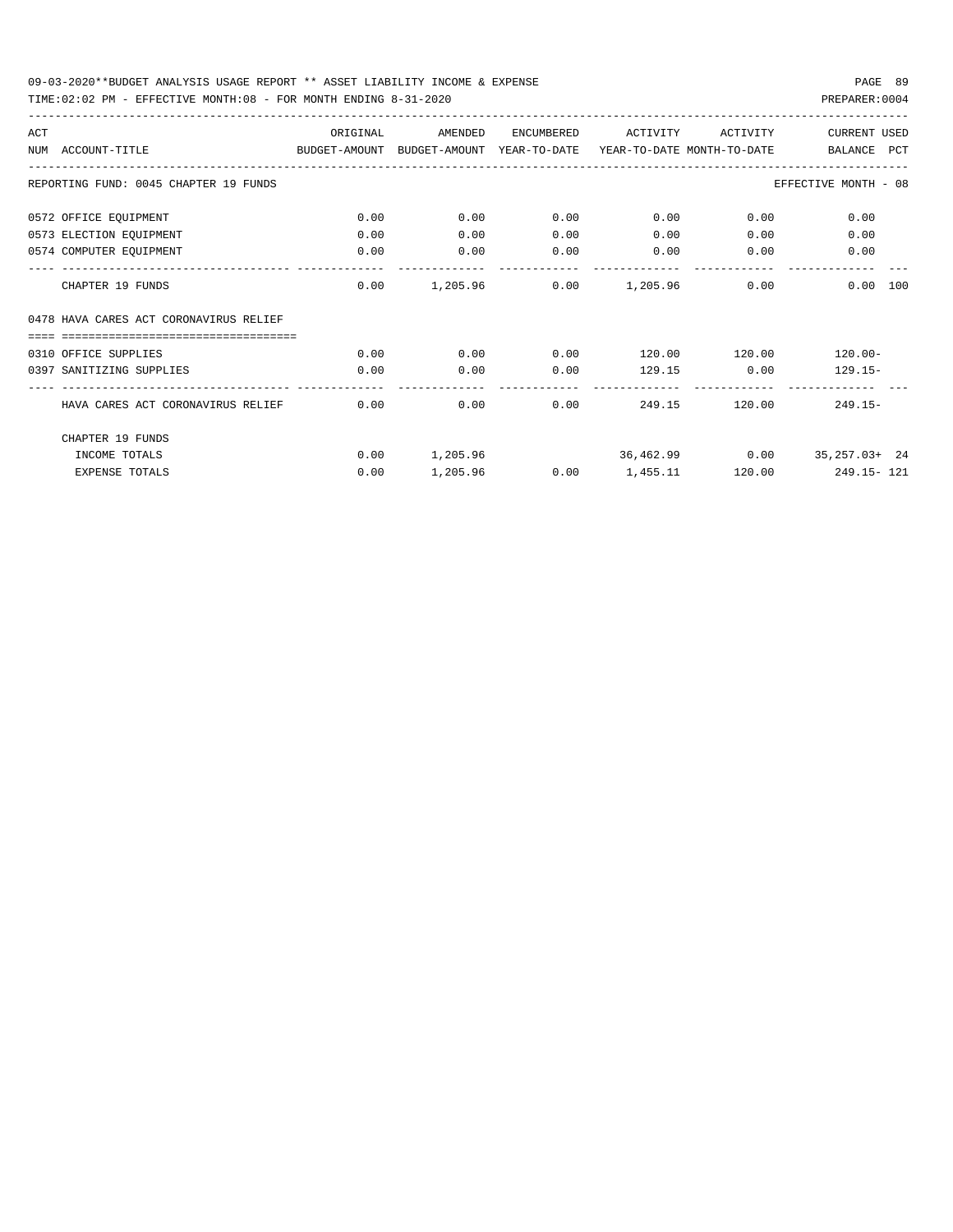|     | 09-03-2020**BUDGET ANALYSIS USAGE REPORT ** ASSET LIABILITY INCOME & EXPENSE<br>TIME: 02:02 PM - EFFECTIVE MONTH: 08 - FOR MONTH ENDING 8-31-2020 |              |                        |            |                                                                                 |                            |                                    |                |  |  |
|-----|---------------------------------------------------------------------------------------------------------------------------------------------------|--------------|------------------------|------------|---------------------------------------------------------------------------------|----------------------------|------------------------------------|----------------|--|--|
| ACT | NUM ACCOUNT-TITLE                                                                                                                                 | ORIGINAL     | AMENDED                | ENCUMBERED | ACTIVITY<br>BUDGET-AMOUNT BUDGET-AMOUNT YEAR-TO-DATE YEAR-TO-DATE MONTH-TO-DATE | ACTIVITY                   | <b>CURRENT USED</b><br>BALANCE PCT |                |  |  |
|     | REPORTING FUND: 0046 SAFE ROOM REIMBURSEMENT PROGRAM                                                                                              |              |                        |            |                                                                                 |                            | EFFECTIVE MONTH - 08               |                |  |  |
|     | 0103 CASH                                                                                                                                         |              |                        |            |                                                                                 |                            |                                    |                |  |  |
|     | 0100 SAFE ROOM REIMB.PROG.-COMB.FUNDS                                                                                                             |              |                        |            |                                                                                 | 1,316.03 0.00              | 9,081.70                           |                |  |  |
|     | CASH                                                                                                                                              |              |                        |            |                                                                                 | 1,316.03 0.00              | 9,081.70                           |                |  |  |
|     | 0120 RECEIVABLES                                                                                                                                  |              |                        |            |                                                                                 |                            |                                    |                |  |  |
|     | 0312 DUE FROM OTHER GOVERNMENTS                                                                                                                   |              |                        |            | 0.00                                                                            | 0.00                       | 0.00                               |                |  |  |
|     | RECEIVABLES                                                                                                                                       |              |                        |            | 0.00                                                                            | 0.00                       | 0.00                               |                |  |  |
|     | 0200 SYSTEM ADDED LIABILITY DEPARTMENT                                                                                                            |              |                        |            |                                                                                 |                            |                                    |                |  |  |
|     | 0910 SYSTEM ADDED LIABILITY LINE-ITEM                                                                                                             |              |                        |            |                                                                                 | $774.92 - 774.92 - 774.92$ |                                    |                |  |  |
|     | SYSTEM ADDED LIABILITY DEPARTMENT                                                                                                                 |              |                        |            | 774.92-                                                                         | 774.92-                    | $774.92 -$                         |                |  |  |
|     | 0271 EQUITY ACCOUNT                                                                                                                               |              |                        |            |                                                                                 |                            |                                    |                |  |  |
|     | 0200 EQUITY ACCOUNT                                                                                                                               |              |                        |            | 774.92                                                                          | 774.92                     | 8,540.59                           |                |  |  |
|     | EQUITY ACCOUNT                                                                                                                                    |              |                        |            | 774.92                                                                          |                            | 774.92 8,540.59                    |                |  |  |
|     | 0300 CASH                                                                                                                                         |              |                        |            |                                                                                 |                            |                                    |                |  |  |
|     | 0146 BEGINNING CASH BALANCE                                                                                                                       | 0.00         | 0.00                   |            | 0.00                                                                            | 0.00                       | 0.00                               |                |  |  |
|     | CASH                                                                                                                                              | 0.00         | 0.00                   | 0.00       | 0.00                                                                            | 0.00                       | 0.00                               |                |  |  |
|     | 0330 GRANT INCOME                                                                                                                                 |              |                        |            |                                                                                 |                            |                                    |                |  |  |
|     | 0475 SAFE ROOM REIMBURSEMENT DR-4029                                                                                                              | 0.00         | 26,283.94              |            |                                                                                 | 26,283.94 0.00             | $0.00$ 100                         |                |  |  |
|     | 0476 ADMINISTRATIVE FEE                                                                                                                           | 0.00         | 1,400.00               |            | 1,400.00                                                                        | 0.00                       |                                    | 0.00 100       |  |  |
|     | GRANT INCOME                                                                                                                                      | 0.00         | 27,683.94              |            | $0.00$ 27,683.94                                                                | 0.00                       |                                    | 0.00 100       |  |  |
|     | 0475 SAFE ROOM REIMBURSEMENT PROGRAM                                                                                                              |              |                        |            |                                                                                 |                            |                                    |                |  |  |
|     | 0310 OFFICE SUPPLIES                                                                                                                              | 0.00         | 1,400.00               | 0.00       | 83.97                                                                           | 0.00                       | 1,316.03 06                        |                |  |  |
|     | 0314 SAFE ROOM REIMBURSEMENT                                                                                                                      | 0.00         | 26, 283.94             | 0.00       | 26,283.94                                                                       | 0.00                       |                                    | 0.00 100       |  |  |
|     | 0330 GAS/OIL                                                                                                                                      | 0.00         | 0.00                   | 0.00       | 0.00                                                                            | 0.00                       | 0.00                               |                |  |  |
|     | 0427 OUT OF COUNTY TRAVEL                                                                                                                         | 0.00         | 0.00                   | 0.00       | 0.00                                                                            | 0.00                       | 0.00                               |                |  |  |
|     | 0454 R&M AUTO                                                                                                                                     | 0.00         | 0.00                   | 0.00       | 0.00                                                                            | 0.00                       | 0.00                               |                |  |  |
|     | 0573 RADIO EQUIPMENT                                                                                                                              | 0.00         | 0.00                   | 0.00       | 0.00                                                                            | 0.00                       | 0.00                               |                |  |  |
|     | 0574 COMPUTER EQUIPMENT                                                                                                                           | 0.00         | 0.00                   | 0.00       | 0.00                                                                            | 0.00                       | 0.00                               |                |  |  |
|     | SAFE ROOM REIMBURSEMENT PROGRAM                                                                                                                   | 0.00         | 27,683.94              | 0.00       | 26,367.91                                                                       | 0.00                       | 1,316.03                           | 95             |  |  |
|     | SAFE ROOM REIMBURSEMENT PROGRAM                                                                                                                   |              |                        |            |                                                                                 |                            |                                    |                |  |  |
|     | INCOME TOTALS<br>EXPENSE TOTALS                                                                                                                   | 0.00<br>0.00 | 27,683.94<br>27,683.94 | 0.00       | 27,683.94<br>26,367.91                                                          | 0.00<br>0.00               | 1,316.03                           | 0.00 100<br>95 |  |  |
|     |                                                                                                                                                   |              |                        |            |                                                                                 |                            |                                    |                |  |  |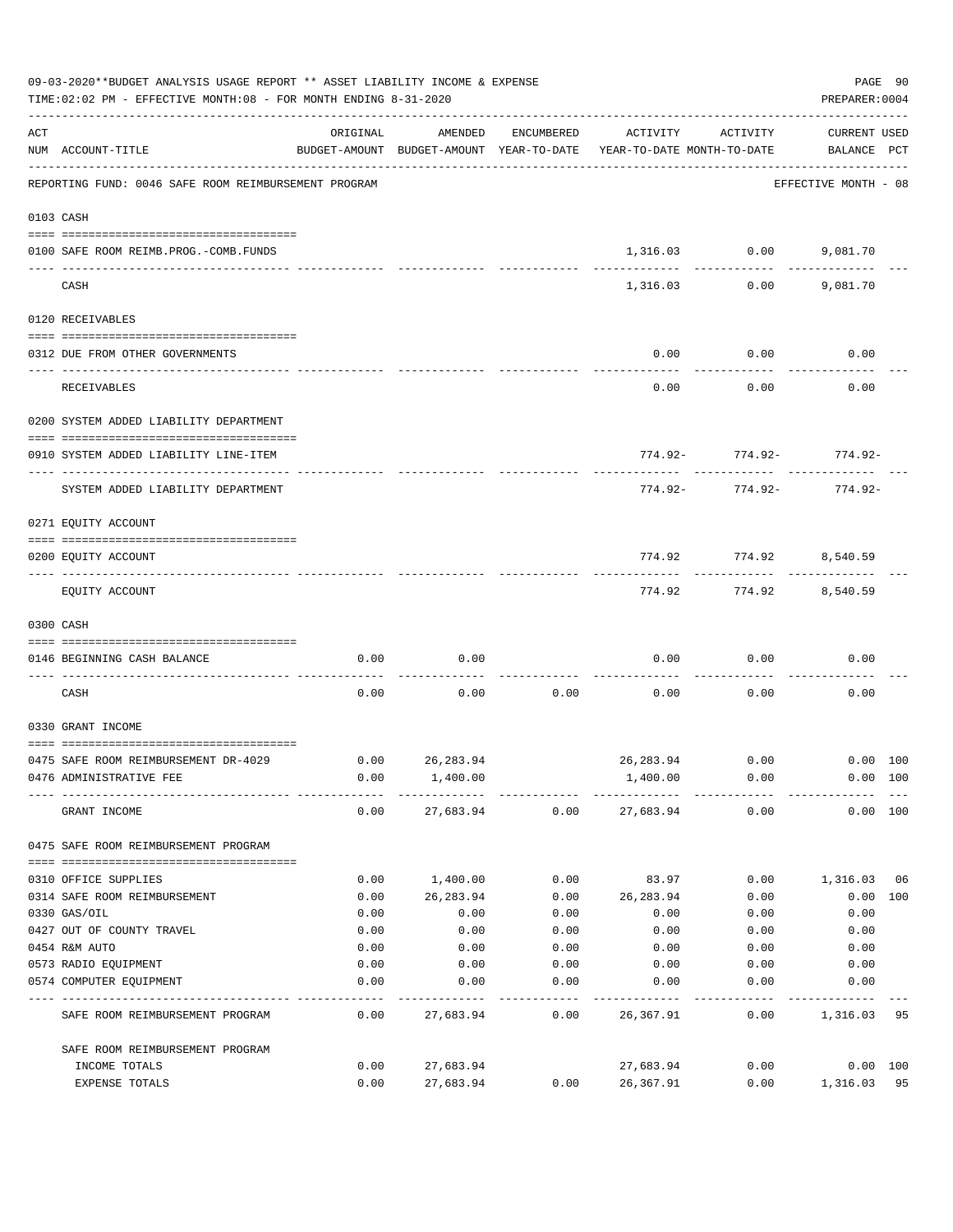|     | 09-03-2020**BUDGET ANALYSIS USAGE REPORT ** ASSET LIABILITY INCOME & EXPENSE<br>TIME: 02:02 PM - EFFECTIVE MONTH: 08 - FOR MONTH ENDING 8-31-2020 |                   |                                                     |                      |                                                |                                                                          | PAGE 91<br>PREPARER: 0004   |    |
|-----|---------------------------------------------------------------------------------------------------------------------------------------------------|-------------------|-----------------------------------------------------|----------------------|------------------------------------------------|--------------------------------------------------------------------------|-----------------------------|----|
| ACT | NUM ACCOUNT-TITLE                                                                                                                                 | ORIGINAL          | AMENDED<br>BUDGET-AMOUNT BUDGET-AMOUNT YEAR-TO-DATE | ENCUMBERED           | ACTIVITY<br>YEAR-TO-DATE MONTH-TO-DATE         | ACTIVITY                                                                 | CURRENT USED<br>BALANCE PCT |    |
|     | REPORTING FUND: 0048 ELECTION EQUIPMENT FUND                                                                                                      |                   |                                                     |                      |                                                |                                                                          | EFFECTIVE MONTH - 08        |    |
|     | 0103 CASH                                                                                                                                         |                   |                                                     |                      |                                                |                                                                          |                             |    |
|     |                                                                                                                                                   |                   |                                                     |                      |                                                |                                                                          |                             |    |
|     | 0100 ELECTION EQUIP.FUND-COMBINED FUNDS<br>_____________________________                                                                          |                   |                                                     |                      | ----------------------------                   | 119,962.36   0.00   158,546.95                                           | ---------                   |    |
|     | CASH                                                                                                                                              |                   |                                                     |                      | 119,962.36                                     | 0.00                                                                     | 158,546.95                  |    |
|     | 0200 SYSTEM ADDED LIABILITY DEPARTMENT                                                                                                            |                   |                                                     |                      |                                                |                                                                          |                             |    |
|     |                                                                                                                                                   |                   |                                                     |                      |                                                |                                                                          |                             |    |
|     | 0910 SYSTEM ADDED LIABILITY LINE-ITEM                                                                                                             |                   |                                                     |                      |                                                | $1,191.29 - 1,191.29 - 1,191.29 -$<br>---------- ----------- ----------- |                             |    |
|     | SYSTEM ADDED LIABILITY DEPARTMENT                                                                                                                 |                   |                                                     |                      |                                                | $1,191.29 - 1,191.29 - 1,191.29 -$                                       |                             |    |
|     | 0271 EOUITY ACCOUNT                                                                                                                               |                   |                                                     |                      |                                                |                                                                          |                             |    |
|     |                                                                                                                                                   |                   |                                                     |                      |                                                |                                                                          |                             |    |
|     | 0200 EQUITY ACCOUNT                                                                                                                               |                   |                                                     |                      |                                                | 1, 191. 29 1, 191. 29 39, 775. 88<br>------------- -------------         |                             |    |
|     | EQUITY ACCOUNT                                                                                                                                    |                   |                                                     |                      |                                                | 1, 191. 29 1, 191. 29 39, 775. 88                                        |                             |    |
|     | 0300 CASH                                                                                                                                         |                   |                                                     |                      |                                                |                                                                          |                             |    |
|     |                                                                                                                                                   |                   |                                                     |                      |                                                |                                                                          |                             |    |
|     | 0148 BEGINNING CASH BALANCE                                                                                                                       | 11,000.00         | 11,000.00                                           |                      | 0.00                                           | $0.00$ $11,000.00$ 00<br>----------                                      |                             |    |
|     | CASH                                                                                                                                              |                   | 11,000.00    11,000.00    0.00                      |                      | 0.00                                           |                                                                          | $0.00$ $11,000.00$ 00       |    |
|     | 0330 GRANTS                                                                                                                                       |                   |                                                     |                      |                                                |                                                                          |                             |    |
|     | 0404 HAVA ELECTION SECURITY                                                                                                                       | 0.00              | 0.00                                                |                      |                                                |                                                                          |                             |    |
|     | _________________________________<br>GRANTS                                                                                                       | 0.00              | -----------<br>0.00                                 |                      | ---------------------------<br>0.00 120,000.00 | 0.00                                                                     | 120,000.00+                 |    |
|     | 0340 INCOME                                                                                                                                       |                   |                                                     |                      |                                                |                                                                          |                             |    |
|     |                                                                                                                                                   |                   |                                                     |                      |                                                |                                                                          |                             |    |
|     | 0130 REFUNDS & MISCELLANEOUS                                                                                                                      | 0.00              | 0.00                                                |                      |                                                | $0.00$ $0.00$                                                            | 0.00                        |    |
|     | 0403 CONTRACT ADMINISTRATIVE FEE                                                                                                                  | 0.00              | 225.00                                              |                      | 225.00                                         | 0.00                                                                     | 0.00 100                    |    |
|     | 0484 ELECTION REIMBURSEMENT                                                                                                                       | 4,000.00          | 3,775.00                                            |                      | 565.00                                         | 0.00                                                                     | 3,210.00 15                 |    |
|     | INCOME                                                                                                                                            | 4,000.00          | 4,000.00                                            | ------------<br>0.00 | 790.00                                         | ------------<br>0.00                                                     | 3,210.00                    | 20 |
|     | 0403 ELECTION EQUIPMENT FUND                                                                                                                      |                   |                                                     |                      |                                                |                                                                          |                             |    |
|     |                                                                                                                                                   |                   |                                                     |                      |                                                |                                                                          |                             |    |
|     | 0421 ELECTION INTERNET                                                                                                                            | 0.00              | 0.00                                                | 0.00                 | 0.00                                           | 0.00                                                                     | 0.00                        |    |
|     | 0485 LICENSE/SUPPORT<br>0573 ELECTION EQUIPMENT                                                                                                   | 0.00<br>15,000.00 | 0.00<br>15,000.00                                   | 0.00<br>0.00         | 0.00<br>827.64                                 | 0.00<br>0.00                                                             | 0.00<br>14,172.36           | 06 |
|     |                                                                                                                                                   |                   | ______________                                      | -----------          |                                                | ---------                                                                | ------------                |    |
|     | ELECTION EQUIPMENT FUND                                                                                                                           |                   | 15,000.00  15,000.00                                | 0.00                 | 827.64                                         | 0.00                                                                     | 14, 172. 36 06              |    |
|     | ELECTION EQUIPMENT FUND                                                                                                                           |                   |                                                     |                      |                                                |                                                                          |                             |    |
|     | INCOME TOTALS                                                                                                                                     | 15,000.00         | 15,000.00                                           | 0.00                 | 120,790.00<br>827.64                           | 0.00<br>0.00                                                             | 105,790.00+ 805             |    |
|     | EXPENSE TOTALS                                                                                                                                    | 15,000.00         | 15,000.00                                           |                      |                                                |                                                                          | 14,172.36 06                |    |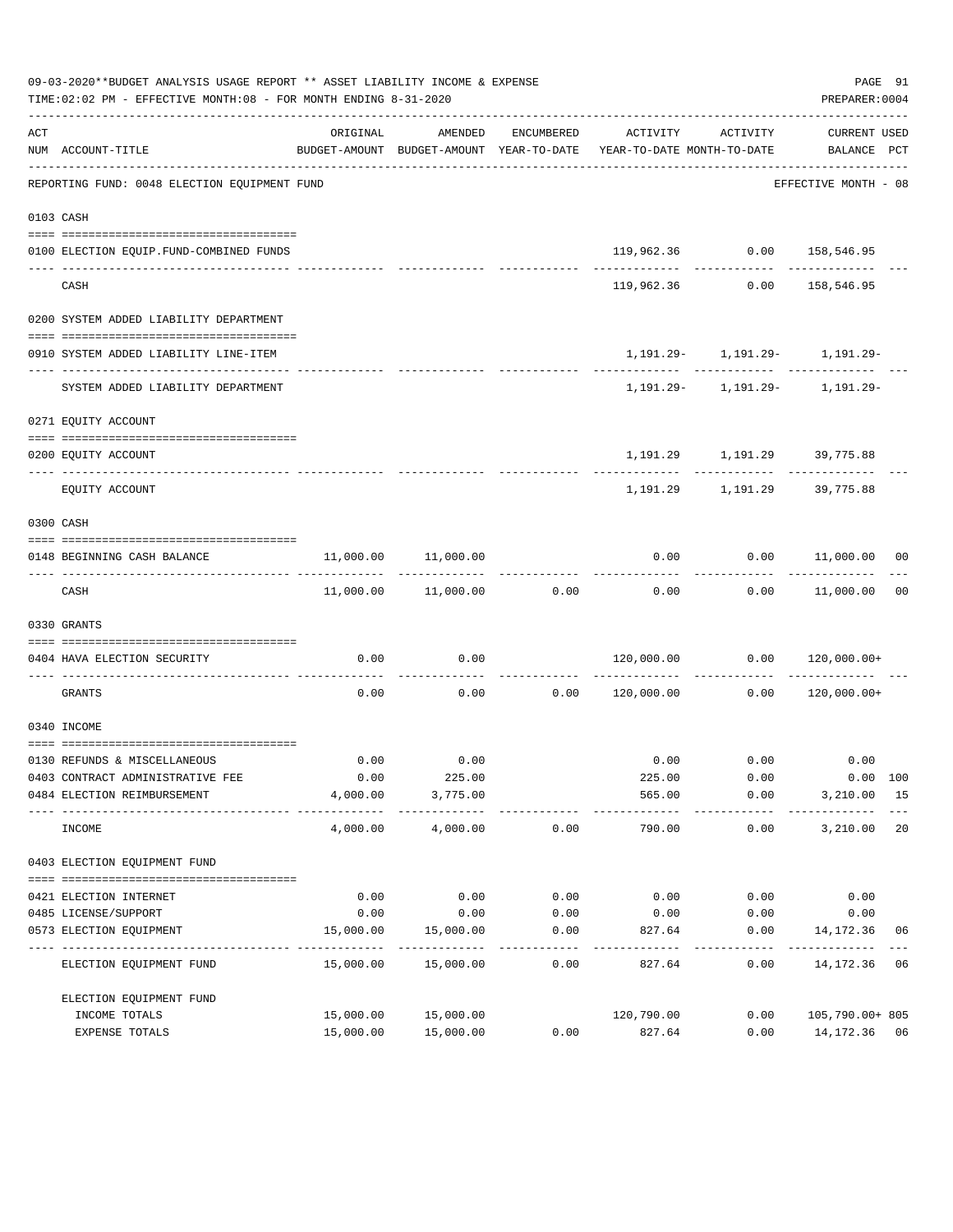|          | 09-03-2020**BUDGET ANALYSIS USAGE REPORT ** ASSET LIABILITY INCOME & EXPENSE<br>TIME: 02:02 PM - EFFECTIVE MONTH: 08 - FOR MONTH ENDING 8-31-2020 |          |                                                     |            |                                        |             | PAGE 92<br>PREPARER: 0004          |
|----------|---------------------------------------------------------------------------------------------------------------------------------------------------|----------|-----------------------------------------------------|------------|----------------------------------------|-------------|------------------------------------|
| ACT      | NUM ACCOUNT-TITLE                                                                                                                                 | ORIGINAL | AMENDED<br>BUDGET-AMOUNT BUDGET-AMOUNT YEAR-TO-DATE | ENCUMBERED | ACTIVITY<br>YEAR-TO-DATE MONTH-TO-DATE | ACTIVITY    | <b>CURRENT USED</b><br>BALANCE PCT |
|          | REPORTING FUND: 0049 INVESTIGATOR/LEOSE GRANT                                                                                                     |          |                                                     |            |                                        |             | EFFECTIVE MONTH - 08               |
|          | 0100 PAYROLL                                                                                                                                      |          |                                                     |            |                                        |             |                                    |
|          | 0100 PAYROLL                                                                                                                                      |          |                                                     |            | 0.00                                   | 0.00        | 0.00                               |
| -------- | PAYROLL                                                                                                                                           |          |                                                     |            | 0.00                                   | 0.00        | 0.00                               |
|          | 0103 CASH                                                                                                                                         |          |                                                     |            |                                        |             |                                    |
|          | 0100 INVESTIGATOR/LEOSE-COMB.FUNDS                                                                                                                |          |                                                     |            | 3.70                                   | 0.00        | 685.36                             |
|          | CASH                                                                                                                                              |          |                                                     |            | 3.70                                   | 0.00        | 685.36                             |
|          | 0271 EQUITY ACCOUNT                                                                                                                               |          |                                                     |            |                                        |             |                                    |
|          | 0200 EQUITY ACCOUNT                                                                                                                               |          |                                                     |            | 0.00                                   | 0.00        | 681.66                             |
|          | EQUITY ACCOUNT                                                                                                                                    |          |                                                     |            | 0.00                                   | 0.00        | 681.66                             |
|          | 0300 CASH                                                                                                                                         |          |                                                     |            |                                        |             |                                    |
|          | 0149 BEGINNING CASH BALANCE                                                                                                                       | 0.00     | 681.66                                              |            | 0.00                                   | 0.00        | 681.66 00                          |
|          | CASH                                                                                                                                              | 0.00     | 681.66                                              | 0.00       | 0.00                                   | 0.00        | 681.66<br>00                       |
|          | 0330 GRANT INCOME                                                                                                                                 |          |                                                     |            |                                        |             |                                    |
|          | 0475 INVESTIGATOR/LEOSE GRANT                                                                                                                     | 0.00     | 0.00                                                |            | 685.36                                 | 0.00        | 685.36+                            |
|          | GRANT INCOME                                                                                                                                      | 0.00     | 0.00                                                | 0.00       | 685.36                                 | 0.00        | 685.36+                            |
|          | 0475 INVESTIGATOR/LEOSE                                                                                                                           |          |                                                     |            |                                        |             |                                    |
|          | 0103 SALARY                                                                                                                                       | 0.00     | 0.00                                                | 0.00       |                                        | $0.00$ 0.00 | 0.00                               |
|          | 0201 SOCIAL SECURITY                                                                                                                              | 0.00     | 0.00                                                | 0.00       | 0.00                                   | 0.00        | 0.00                               |
|          | 0202 GROUP HEALTH INSURANCE                                                                                                                       | 0.00     | 0.00                                                | 0.00       | 0.00                                   | 0.00        | 0.00                               |
|          | 0203 RETIREMENT                                                                                                                                   | 0.00     | 0.00                                                | 0.00       | 0.00                                   | 0.00        | 0.00                               |
|          | 0204 WORKER'S COMPENSATION                                                                                                                        | 0.00     | 0.00                                                | 0.00       | 0.00                                   | 0.00        | 0.00                               |
|          | 0205 MEDICARE TAX                                                                                                                                 | 0.00     | 0.00                                                | 0.00       | 0.00                                   | 0.00        | 0.00                               |
|          | 0310 OFFICE SUPPLIES                                                                                                                              | 0.00     | 0.00                                                | 0.00       | 0.00                                   | 0.00        | 0.00                               |
|          | 0427 TRAINING/TUITION/OUT OF COUNTY                                                                                                               | 0.00     | 681.66                                              | 0.00       | 681.66                                 | 0.00        | 0.00 100                           |
|          | 0572 OFFICE EQUIPMENT                                                                                                                             | 0.00     | 0.00                                                | 0.00       | 0.00                                   | 0.00        | 0.00                               |
|          | 0574 COMPUTER EQUIPMENT                                                                                                                           | 0.00     | 0.00                                                | 0.00       | 0.00                                   | 0.00        | 0.00                               |
|          | INVESTIGATOR/LEOSE                                                                                                                                | 0.00     | 681.66                                              | 0.00       | 681.66                                 | 0.00        | 0.00 100                           |
|          | INVESTIGATOR/LEOSE GRANT                                                                                                                          |          |                                                     |            |                                        |             |                                    |
|          | INCOME TOTALS                                                                                                                                     | 0.00     | 681.66                                              |            | 685.36                                 | 0.00        | $3.70 + 101$                       |
|          | EXPENSE TOTALS                                                                                                                                    | 0.00     | 681.66                                              | 0.00       | 681.66                                 | 0.00        | 0.00 100                           |
|          |                                                                                                                                                   |          |                                                     |            |                                        |             |                                    |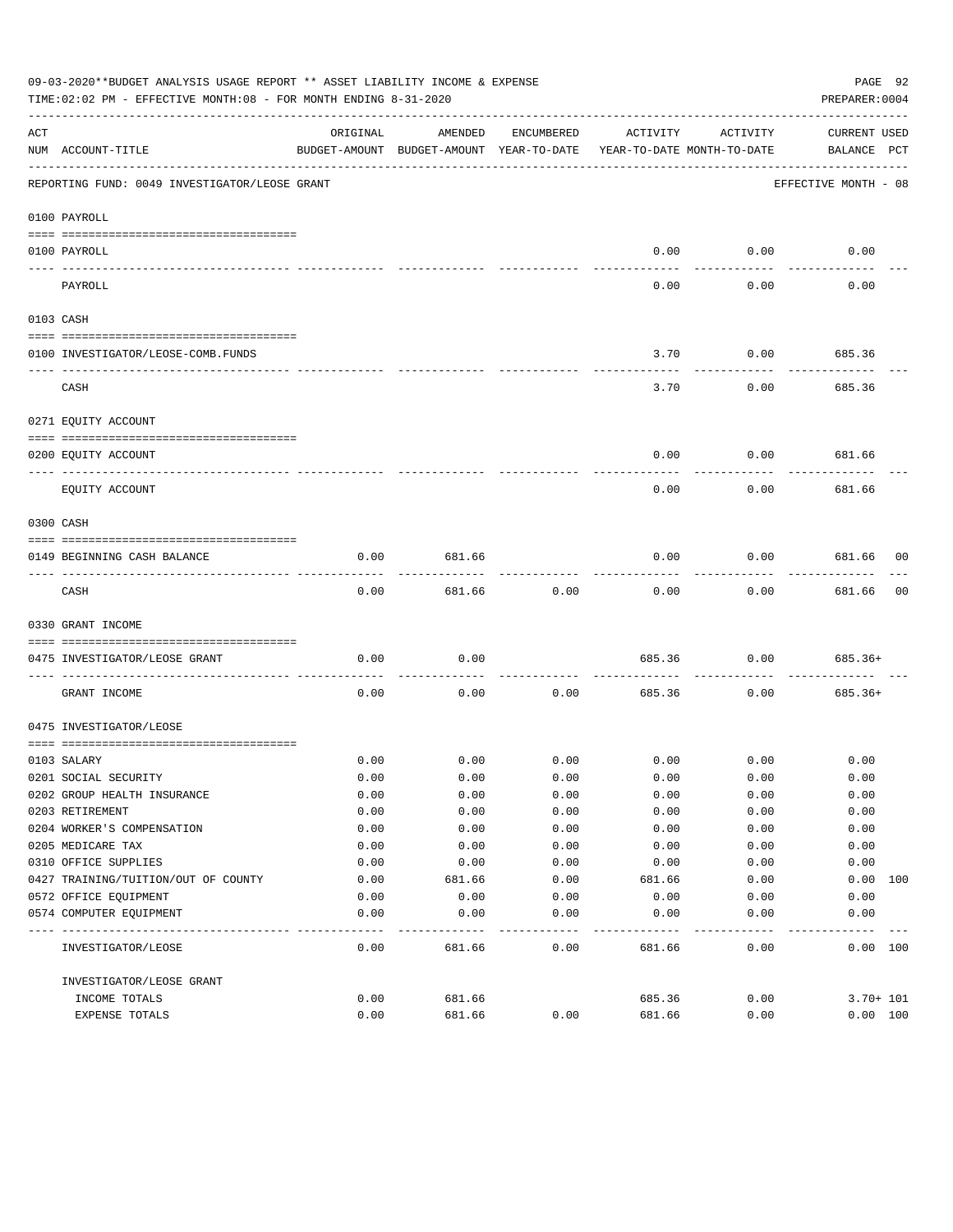|     | 09-03-2020**BUDGET ANALYSIS USAGE REPORT ** ASSET LIABILITY INCOME & EXPENSE<br>TIME: 02:02 PM - EFFECTIVE MONTH: 08 - FOR MONTH ENDING 8-31-2020 |          |                                                     |            |                                        |          | PAGE 93<br>PREPARER: 0004          |
|-----|---------------------------------------------------------------------------------------------------------------------------------------------------|----------|-----------------------------------------------------|------------|----------------------------------------|----------|------------------------------------|
| ACT | NUM ACCOUNT-TITLE                                                                                                                                 | ORIGINAL | AMENDED<br>BUDGET-AMOUNT BUDGET-AMOUNT YEAR-TO-DATE | ENCUMBERED | ACTIVITY<br>YEAR-TO-DATE MONTH-TO-DATE | ACTIVITY | <b>CURRENT USED</b><br>BALANCE PCT |
|     | REPORTING FUND: 0050 ELECTION SUPPORT                                                                                                             |          |                                                     |            |                                        |          | EFFECTIVE MONTH - 08               |
|     | 0103 CASH                                                                                                                                         |          |                                                     |            |                                        |          |                                    |
|     | 0100 ELECTION SUPPORT FUND-COMB.FUNDS                                                                                                             |          |                                                     |            | 0.00                                   | 0.00     | 0.00                               |
|     | CASH                                                                                                                                              |          |                                                     |            | 0.00                                   | 0.00     | 0.00                               |
|     | 0200 SYSTEM ADDED LIABILITY DEPARTMENT                                                                                                            |          |                                                     |            |                                        |          |                                    |
|     | 0910 SYSTEM ADDED LIABILITY LINE-ITEM                                                                                                             |          |                                                     |            | 0.00                                   | 0.00     | 0.00                               |
|     | SYSTEM ADDED LIABILITY DEPARTMENT                                                                                                                 |          |                                                     |            | 0.00                                   | 0.00     | 0.00                               |
|     | 0271 EQUITY ACCOUNT                                                                                                                               |          |                                                     |            |                                        |          |                                    |
|     | 0200 EQUITY ACCOUNT                                                                                                                               |          |                                                     |            | 0.00                                   | 0.00     | 0.00                               |
|     | EQUITY ACCOUNT                                                                                                                                    |          |                                                     |            | 0.00                                   | 0.00     | 0.00                               |
|     | 0300 CASH                                                                                                                                         |          |                                                     |            |                                        |          |                                    |
|     | 0150 BEGINNING CASH BALANCE                                                                                                                       | 0.00     | 0.00                                                |            | 0.00                                   | 0.00     | 0.00                               |
|     | CASH                                                                                                                                              | 0.00     | 0.00                                                | 0.00       | 0.00                                   | 0.00     | 0.00                               |
|     | 0370 MISCELLANEOUS INCOME                                                                                                                         |          |                                                     |            |                                        |          |                                    |
|     | 0403 LOCAL FUNDING                                                                                                                                | 0.00     | 0.00                                                |            | 0.00                                   | 0.00     | 0.00                               |
|     | MISCELLANEOUS INCOME                                                                                                                              | 0.00     | 0.00                                                | 0.00       | 0.00                                   | 0.00     | 0.00                               |
|     | 0403 ELECTION SUPPORT                                                                                                                             |          |                                                     |            |                                        |          |                                    |
|     | 0310 OFFICE SUPPLIES                                                                                                                              | 0.00     | 0.00                                                | 0.00       | 0.00                                   | 0.00     | 0.00                               |
|     | 0311 POSTAGE                                                                                                                                      | 0.00     | 0.00                                                | 0.00       | 0.00                                   | 0.00     | 0.00                               |
|     | 0427 TRAVEL/TRAINING                                                                                                                              | 0.00     | 0.00                                                | 0.00       | 0.00                                   | 0.00     | 0.00                               |
|     | 0430 BIDS AND NOTICES                                                                                                                             | 0.00     | 0.00                                                | 0.00       | 0.00                                   | 0.00     | 0.00                               |
|     | 0573 ELECTION EQUIPMENT                                                                                                                           | 0.00     | 0.00                                                | 0.00       | 0.00                                   | 0.00     | 0.00                               |
|     | ELECTION SUPPORT                                                                                                                                  | 0.00     | 0.00                                                | 0.00       | 0.00                                   | 0.00     | 0.00                               |
|     | ELECTION SUPPORT                                                                                                                                  |          |                                                     |            |                                        |          |                                    |
|     | INCOME TOTALS                                                                                                                                     | 0.00     | 0.00                                                |            | 0.00                                   | 0.00     | 0.00                               |
|     | EXPENSE TOTALS                                                                                                                                    | 0.00     | 0.00                                                | 0.00       | 0.00                                   | 0.00     | 0.00                               |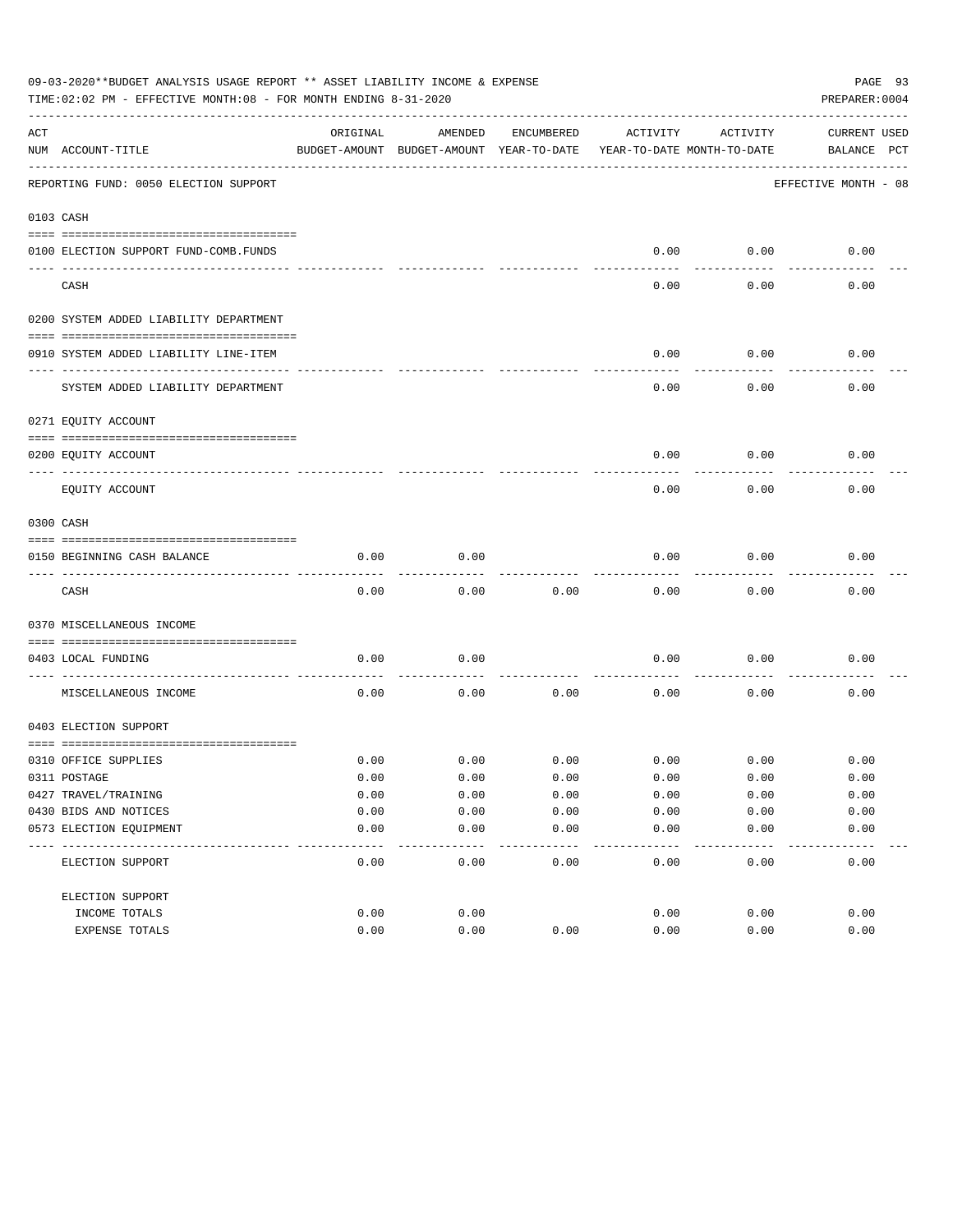|     | 09-03-2020**BUDGET ANALYSIS USAGE REPORT ** ASSET LIABILITY INCOME & EXPENSE<br>TIME: 02:02 PM - EFFECTIVE MONTH: 08 - FOR MONTH ENDING 8-31-2020 |          |                                                     |                   |          |                                        | PAGE 94<br>PREPARER: 0004          |                |
|-----|---------------------------------------------------------------------------------------------------------------------------------------------------|----------|-----------------------------------------------------|-------------------|----------|----------------------------------------|------------------------------------|----------------|
| ACT | NUM ACCOUNT-TITLE                                                                                                                                 | ORIGINAL | AMENDED<br>BUDGET-AMOUNT BUDGET-AMOUNT YEAR-TO-DATE | <b>ENCUMBERED</b> | ACTIVITY | ACTIVITY<br>YEAR-TO-DATE MONTH-TO-DATE | <b>CURRENT USED</b><br>BALANCE PCT |                |
|     | REPORTING FUND: 0051 CO.CLERK CO.& DIST.CT. TECHNOLOGY                                                                                            |          |                                                     |                   |          |                                        | EFFECTIVE MONTH - 08               |                |
|     | 0103 CASH                                                                                                                                         |          |                                                     |                   |          |                                        |                                    |                |
|     | 0100 CO.CLK.CO.& DIST.CT.TECHNOLOGY-COM                                                                                                           |          |                                                     |                   | 437.05   |                                        | 40.94 7,951.01                     |                |
|     | CASH                                                                                                                                              |          |                                                     |                   | 437.05   | 40.94                                  | 7,951.01                           |                |
|     | 0120 RECEIVABLES                                                                                                                                  |          |                                                     |                   |          |                                        |                                    |                |
|     | 0313 DUE FROM OTHER FUNDS                                                                                                                         |          |                                                     |                   | 0.44     | 0.44                                   | 60.36                              |                |
|     | RECEIVABLES                                                                                                                                       |          |                                                     |                   | 0.44     | 0.44                                   | 60.36                              |                |
|     | 0271 EQUITY ACCOUNT                                                                                                                               |          |                                                     |                   |          |                                        |                                    |                |
|     | 0200 EQUITY ACCOUNT                                                                                                                               |          |                                                     |                   | 0.44     | 0.44                                   | 7,574.32                           |                |
|     | ---- ------------<br>EQUITY ACCOUNT                                                                                                               |          |                                                     |                   | 0.44     | 0.44                                   | 7,574.32                           |                |
|     | 0300 CASH                                                                                                                                         |          |                                                     |                   |          |                                        |                                    |                |
|     | 0151 BEGINNING CASH BALANCE                                                                                                                       | 2,400.00 | 2,400.00                                            |                   | 0.00     | 0.00                                   | 2,400.00                           | 0 <sub>0</sub> |
|     | CASH                                                                                                                                              | 2,400.00 | 2,400.00                                            | 0.00              | 0.00     | 0.00                                   | 2,400.00                           | 0 <sup>0</sup> |
|     | 0370 CO.CLK.MISCELLANEOUS INCOME                                                                                                                  |          |                                                     |                   |          |                                        |                                    |                |
|     | 0440 CO.CLK.CO.& DIST.CT.TECHNOLOGY FEE                                                                                                           | 600.00   | 600.00                                              |                   | 437.05   | 40.94                                  | 162.95 73                          |                |
|     | CO. CLK. MISCELLANEOUS INCOME                                                                                                                     | 600.00   | 600.00                                              | 0.00              | 437.05   | ---------<br>40.94                     | 162.95                             | 73             |
|     | 0440 CO.CLK.COURT TECHNOLOGY EQUIPMENT                                                                                                            |          |                                                     |                   |          |                                        |                                    |                |
|     | 0572 OFFICE EOUIPMENT                                                                                                                             | 3,000.00 | 3,000.00                                            | 0.00              | 0.00     | 0.00                                   | 3,000.00                           | 0 <sub>0</sub> |
|     | CO.CLK.COURT TECHNOLOGY EQUIPMENT                                                                                                                 | 3,000.00 | 3,000.00                                            | 0.00              | 0.00     | 0.00                                   | 3,000.00                           | 0 <sub>0</sub> |
|     | CO.CLERK CO.& DIST.CT. TECHNOLOGY                                                                                                                 |          |                                                     |                   |          |                                        |                                    |                |
|     | INCOME TOTALS                                                                                                                                     | 3,000.00 | 3,000.00                                            |                   | 437.05   |                                        | 40.94 2,562.95                     | 15             |
|     | <b>EXPENSE TOTALS</b>                                                                                                                             | 3,000.00 | 3,000.00                                            | 0.00              | 0.00     | 0.00                                   | 3,000.00                           | 0 <sub>0</sub> |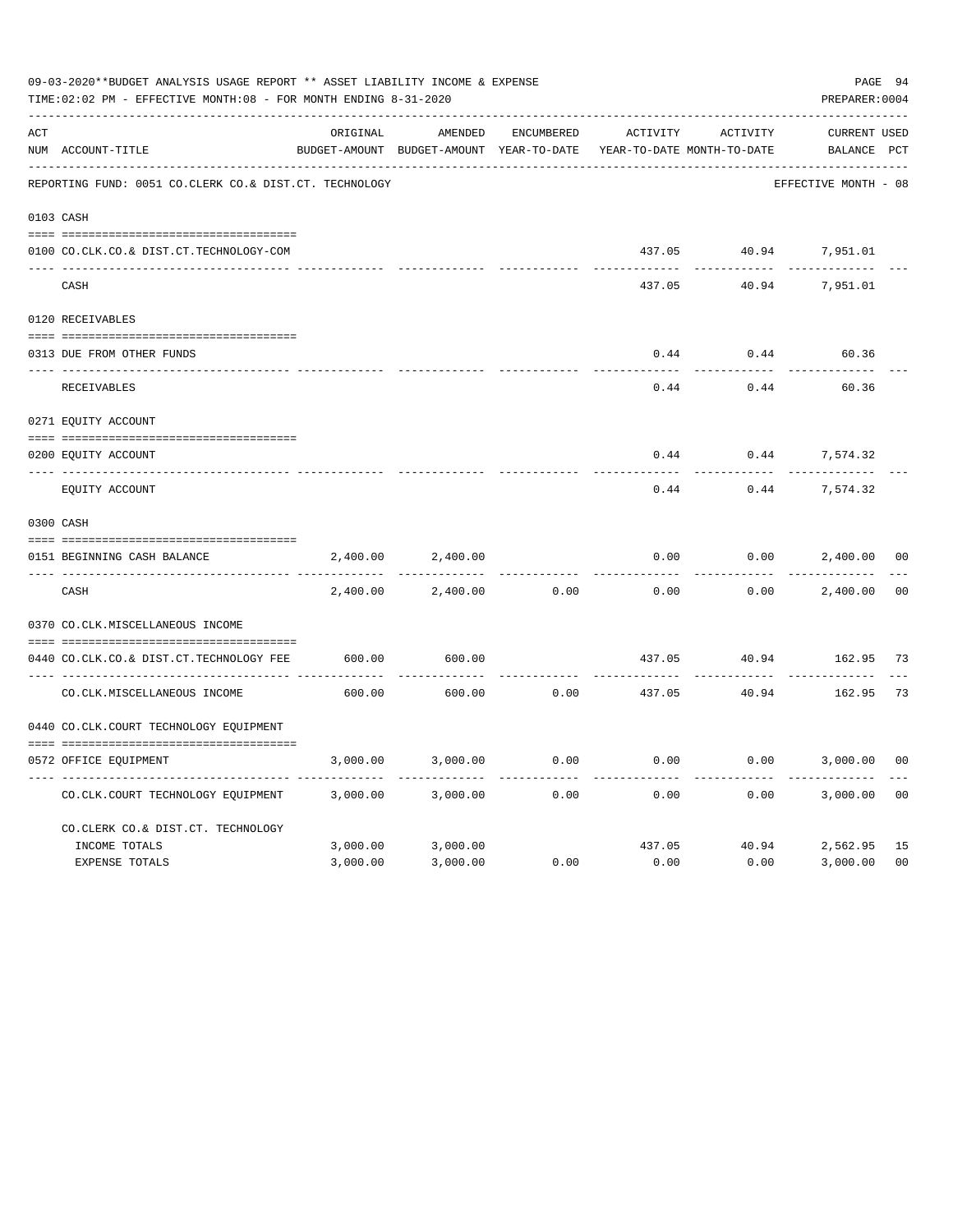|     | 09-03-2020**BUDGET ANALYSIS USAGE REPORT ** ASSET LIABILITY INCOME & EXPENSE<br>TIME:02:02 PM - EFFECTIVE MONTH:08 - FOR MONTH ENDING 8-31-2020<br>PREPARER: 0004 |          |              |                            |                       |                                 |                                                                                                 |  |  |  |
|-----|-------------------------------------------------------------------------------------------------------------------------------------------------------------------|----------|--------------|----------------------------|-----------------------|---------------------------------|-------------------------------------------------------------------------------------------------|--|--|--|
| ACT | NUM ACCOUNT-TITLE                                                                                                                                                 | ORIGINAL | AMENDED      | ENCUMBERED                 | ACTIVITY              | ACTIVITY                        | CURRENT USED<br>BUDGET-AMOUNT BUDGET-AMOUNT YEAR-TO-DATE YEAR-TO-DATE MONTH-TO-DATE BALANCE PCT |  |  |  |
|     | REPORTING FUND: 0052 CO.CLK.COURT RECORDS PRESERVATION                                                                                                            |          |              |                            |                       |                                 | EFFECTIVE MONTH - 08                                                                            |  |  |  |
|     | 0103 CASH                                                                                                                                                         |          |              |                            |                       |                                 |                                                                                                 |  |  |  |
|     | 0100 CO.CLK.COURT RECORDS PRESERVATION-                                                                                                                           |          |              |                            |                       | 1,787.90    161.31    16,323.79 |                                                                                                 |  |  |  |
|     | CASH                                                                                                                                                              |          |              |                            | ---------<br>1,787.90 | ------------                    | -----------<br>161.31 16,323.79                                                                 |  |  |  |
|     | 0120 RECEIVABLES                                                                                                                                                  |          |              |                            |                       |                                 |                                                                                                 |  |  |  |
|     | 0313 DUE FROM OTHER FUNDS                                                                                                                                         |          |              |                            |                       | 60.00 60.00 180.00              |                                                                                                 |  |  |  |
|     | <b>RECEIVABLES</b>                                                                                                                                                |          |              |                            | 60.00                 | . <u>.</u>                      | -----------<br>60.00 180.00                                                                     |  |  |  |
|     | 0200 SYSTEM ADDED LIABILITY DEPARTMENT                                                                                                                            |          |              |                            |                       |                                 |                                                                                                 |  |  |  |
|     | 0910 SYSTEM ADDED LIABILITY LINE-ITEM                                                                                                                             |          |              |                            |                       | 619.64 619.64 619.64            |                                                                                                 |  |  |  |
|     | SYSTEM ADDED LIABILITY DEPARTMENT                                                                                                                                 |          |              |                            | 619.64                | 619.64                          | 619.64                                                                                          |  |  |  |
|     | 0271 EQUITY ACCOUNT                                                                                                                                               |          |              |                            |                       |                                 |                                                                                                 |  |  |  |
|     | 0200 EQUITY ACCOUNT                                                                                                                                               |          |              |                            |                       | $556.42 - 556.42 - 14,099.47$   |                                                                                                 |  |  |  |
|     | EQUITY ACCOUNT                                                                                                                                                    |          |              |                            |                       | $556.42 - 556.42 - 14,099.47$   |                                                                                                 |  |  |  |
|     | 0360 INTEREST EARNINGS                                                                                                                                            |          |              |                            |                       |                                 |                                                                                                 |  |  |  |
|     | 0100 INTEREST EARNINGS                                                                                                                                            | 0.00     | 0.00         |                            |                       | $24.64$ 1.91- 24.64+            |                                                                                                 |  |  |  |
|     | INTEREST EARNINGS                                                                                                                                                 | 0.00     |              | -----------<br>$0.00$ 0.00 |                       | $24.64$ 1.91-                   | $24.64+$                                                                                        |  |  |  |
|     | 0370 CO.CLK.MISCELLANEOUS INCOME                                                                                                                                  |          |              |                            |                       |                                 |                                                                                                 |  |  |  |
|     | 0133 CO.CLK.COURT RECORDS PRESERVATION                                                                                                                            | 0.00     | 0.00         |                            |                       | 1,760.04    160.00    1,760.04+ |                                                                                                 |  |  |  |
|     | CO. CLK. MISCELLANEOUS INCOME                                                                                                                                     | 0.00     | 0.00         | 0.00                       | 1,760.04              | 160.00                          | $1,760.04+$                                                                                     |  |  |  |
|     | 0449 CO.CLK.COURT RECORDS PRES.EOUIPMEN                                                                                                                           |          |              |                            |                       |                                 |                                                                                                 |  |  |  |
|     | 0572 OFFICE EQUIPMENT                                                                                                                                             | 0.00     | 0.00         | 0.00                       | $0.00$ 0.00           |                                 | 0.00                                                                                            |  |  |  |
|     | CO. CLK. COURT RECORDS PRES. EQUIPMEN                                                                                                                             | 0.00     | 0.00         | -------------<br>0.00      | 0.00                  | 0.00                            | 0.00                                                                                            |  |  |  |
|     | CO. CLK. COURT RECORDS PRESERVATION                                                                                                                               |          |              |                            |                       |                                 |                                                                                                 |  |  |  |
|     | INCOME TOTALS                                                                                                                                                     | 0.00     | 0.00<br>0.00 |                            | 1,784.68<br>0.00      | 158.09<br>0.00                  | 1,784.68+<br>0.00                                                                               |  |  |  |
|     | EXPENSE TOTALS                                                                                                                                                    | 0.00     |              | 0.00                       |                       |                                 |                                                                                                 |  |  |  |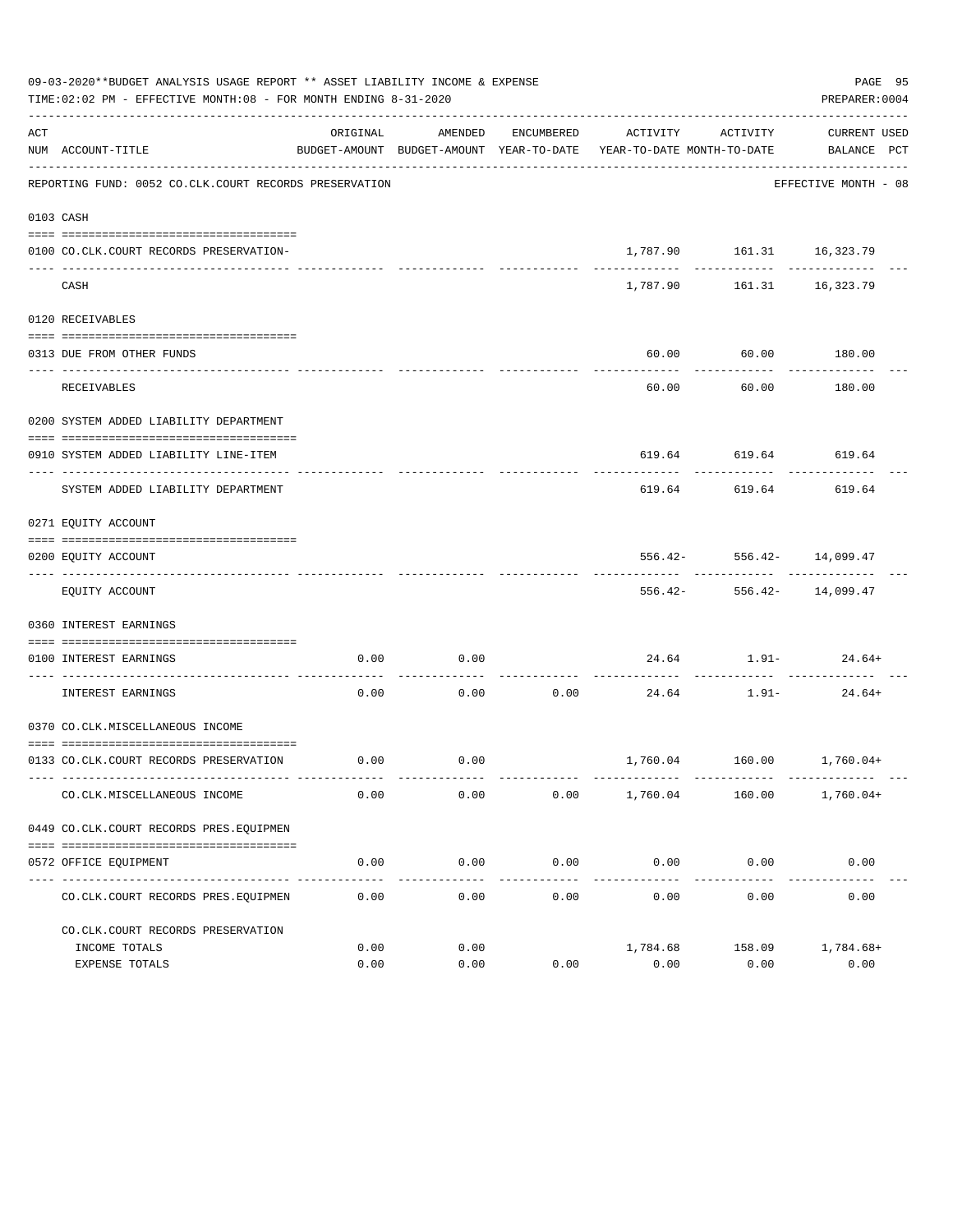|     | 09-03-2020**BUDGET ANALYSIS USAGE REPORT ** ASSET LIABILITY INCOME & EXPENSE<br>TIME:02:02 PM - EFFECTIVE MONTH:08 - FOR MONTH ENDING 8-31-2020 |            |                               |                       |                                                                                 |                                              | PAGE 96<br>PREPARER: 0004   |             |
|-----|-------------------------------------------------------------------------------------------------------------------------------------------------|------------|-------------------------------|-----------------------|---------------------------------------------------------------------------------|----------------------------------------------|-----------------------------|-------------|
| ACT | NUM ACCOUNT-TITLE                                                                                                                               | ORIGINAL   | AMENDED                       | ENCUMBERED            | ACTIVITY<br>BUDGET-AMOUNT BUDGET-AMOUNT YEAR-TO-DATE YEAR-TO-DATE_MONTH-TO-DATE | ACTIVITY                                     | CURRENT USED<br>BALANCE PCT |             |
|     | REPORTING FUND: 0053 CO.CLERK RECORDS ARCHIVE                                                                                                   |            |                               |                       |                                                                                 |                                              | EFFECTIVE MONTH - 08        |             |
|     | 0103 CASH                                                                                                                                       |            |                               |                       |                                                                                 |                                              |                             |             |
|     | 0100 CO.CLK.REC.ARCHIVE -COMB.FUNDS CKI                                                                                                         |            |                               |                       |                                                                                 | 40,916.29    1,815.70-    324,799.77         |                             |             |
|     | CASH                                                                                                                                            |            |                               |                       |                                                                                 | _________ ______________ ________            |                             |             |
|     | 0120 RECEIVABLES                                                                                                                                |            |                               |                       |                                                                                 |                                              |                             |             |
|     | 0313 DUE FROM OTHER FUNDS                                                                                                                       |            |                               |                       |                                                                                 | 1,150.00   1,150.00   7,350.00               |                             |             |
|     | RECEIVABLES                                                                                                                                     |            |                               |                       |                                                                                 | 1,150.00 1,150.00 7,350.00                   |                             |             |
|     | 0200 SYSTEM ADDED LIABILITY DEPARTMENT                                                                                                          |            |                               |                       |                                                                                 |                                              |                             |             |
|     | 0910 SYSTEM ADDED LIABILITY LINE-ITEM                                                                                                           |            |                               |                       |                                                                                 | 32,895.20 37,392.00 32,895.20                |                             |             |
|     | SYSTEM ADDED LIABILITY DEPARTMENT                                                                                                               |            |                               |                       |                                                                                 | 32,895.20 37,392.00 32,895.20                |                             |             |
|     | 0271 EQUITY ACCOUNT                                                                                                                             |            |                               |                       |                                                                                 |                                              |                             |             |
|     | 0200 EQUITY ACCOUNT                                                                                                                             |            |                               |                       |                                                                                 | 36, 242.00 - 36, 242.00 - 253, 841.48        |                             |             |
|     | EQUITY ACCOUNT                                                                                                                                  |            |                               |                       |                                                                                 | 36, 242.00 - 36, 242.00 - 253, 841.48        |                             |             |
|     | 0300 CASH                                                                                                                                       |            |                               |                       |                                                                                 |                                              |                             |             |
|     | 0153 BEGINNING CASH BALANCE                                                                                                                     |            | 115,000.00 115,000.00         |                       |                                                                                 | $0.00$ $0.00$ $115,000.00$ 00<br>----------- |                             |             |
|     | CASH                                                                                                                                            |            |                               |                       | $115,000.00$ $115,000.00$ 0.00 0.00 0.00                                        |                                              | $0.00$ 115,000.00 00        |             |
|     | 0370 MISCELLANEOUS INCOME                                                                                                                       |            |                               |                       |                                                                                 |                                              |                             |             |
|     | 0133 CO.CLERK RECORDS ARCHIVE FEE 25,000.00 25,000.00                                                                                           |            |                               |                       |                                                                                 | 73,280.04 8,410.00 48,280.04+293             |                             |             |
|     | MISCELLANEOUS INCOME                                                                                                                            | 25,000.00  | 25,000.00                     | 0.00                  |                                                                                 | 73,280.04 8,410.00 48,280.04+293             |                             |             |
|     | 0403 CO. CLERK RECORDS ARCHIVE                                                                                                                  |            |                               |                       |                                                                                 |                                              |                             |             |
|     |                                                                                                                                                 |            |                               |                       |                                                                                 |                                              |                             |             |
|     | 0437 DIGITAL IMAGING<br>0490 CO. CLERK MISCELLANEOUS                                                                                            | 0.00       | 140,000.00 140,000.00<br>0.00 | 0.00                  | $0.00$ 27,866.95 10,225.70 112,133.05 20<br>0.00                                | 0.00                                         | 0.00                        |             |
|     | CO. CLERK RECORDS ARCHIVE                                                                                                                       | 140,000.00 | 140,000.00                    | -------------<br>0.00 | --------------<br>27,866.95                                                     | 10,225.70                                    | 112,133.05                  | $  -$<br>20 |
|     | CO. CLERK RECORDS ARCHIVE                                                                                                                       |            |                               |                       |                                                                                 |                                              |                             |             |
|     | INCOME TOTALS                                                                                                                                   | 140,000.00 | 140,000.00                    |                       |                                                                                 | 73,280.04 8,410.00 66,719.96                 |                             | 52          |
|     | EXPENSE TOTALS                                                                                                                                  |            | 140,000.00 140,000.00         | 0.00                  | 27,866.95                                                                       | 10,225.70                                    | 112,133.05                  | 20          |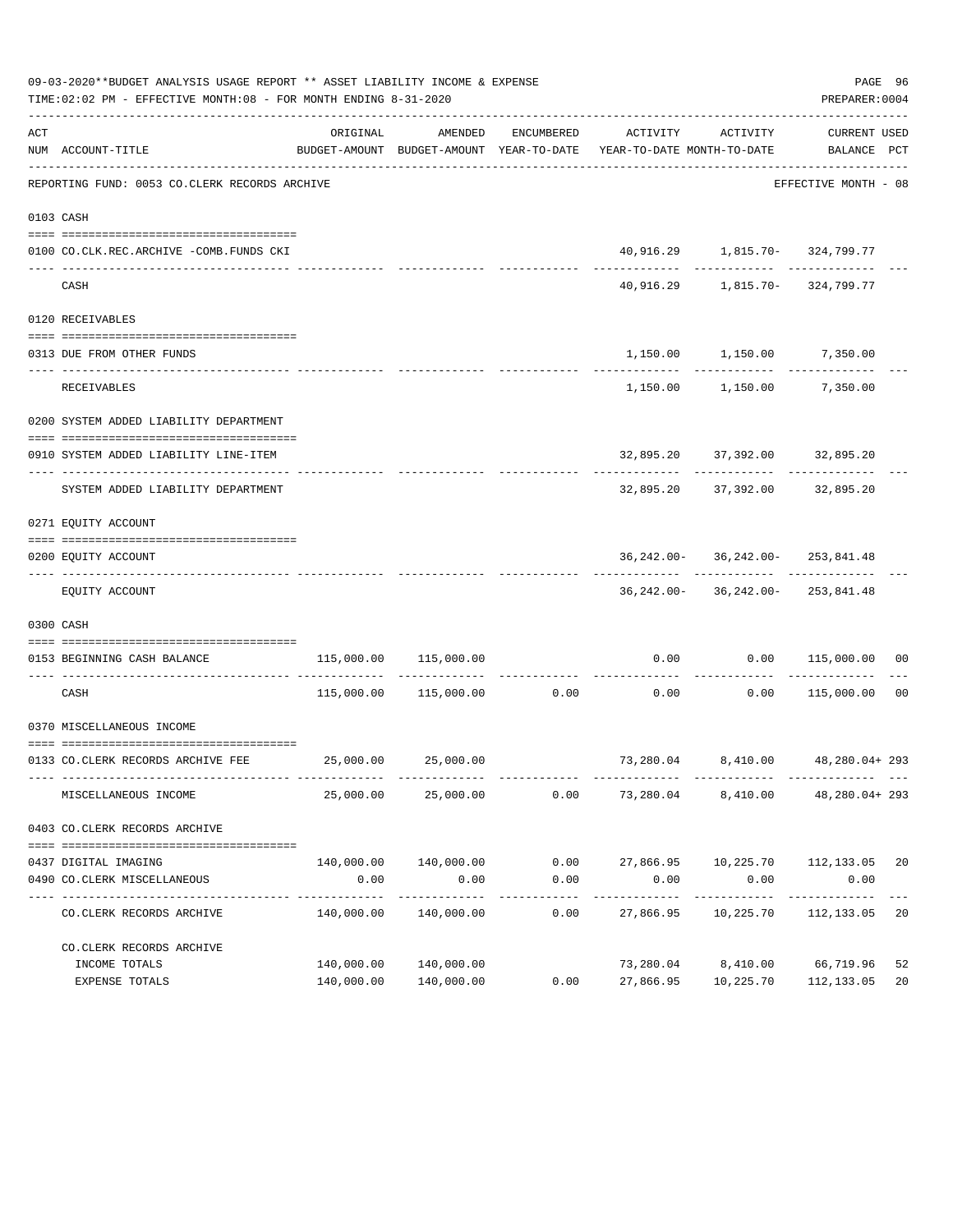|                | 09-03-2020**BUDGET ANALYSIS USAGE REPORT ** ASSET LIABILITY INCOME & EXPENSE<br>TIME: 02:02 PM - EFFECTIVE MONTH: 08 - FOR MONTH ENDING 8-31-2020                                                                                                                                                                                                                                                                                                                                                                                      |          |                                                     |                   |                                        |                   | PAGE 97<br>PREPARER: 0004          |
|----------------|----------------------------------------------------------------------------------------------------------------------------------------------------------------------------------------------------------------------------------------------------------------------------------------------------------------------------------------------------------------------------------------------------------------------------------------------------------------------------------------------------------------------------------------|----------|-----------------------------------------------------|-------------------|----------------------------------------|-------------------|------------------------------------|
| $\mathtt{ACT}$ | NUM ACCOUNT-TITLE                                                                                                                                                                                                                                                                                                                                                                                                                                                                                                                      | ORIGINAL | AMENDED<br>BUDGET-AMOUNT BUDGET-AMOUNT YEAR-TO-DATE | ENCUMBERED        | ACTIVITY<br>YEAR-TO-DATE MONTH-TO-DATE | ACTIVITY          | <b>CURRENT USED</b><br>BALANCE PCT |
|                | REPORTING FUND: 0055 F.C. LAW ENFORCEMENT EDUCATION                                                                                                                                                                                                                                                                                                                                                                                                                                                                                    |          |                                                     |                   |                                        |                   | EFFECTIVE MONTH - 08               |
|                | 0102 A/P CLEARING                                                                                                                                                                                                                                                                                                                                                                                                                                                                                                                      |          |                                                     |                   |                                        |                   |                                    |
|                | 0100 A/P CLEARING<br>---- ---------                                                                                                                                                                                                                                                                                                                                                                                                                                                                                                    |          |                                                     |                   | 0.00                                   | 0.00              | 0.00                               |
|                | A/P CLEARING                                                                                                                                                                                                                                                                                                                                                                                                                                                                                                                           |          |                                                     |                   | 0.00                                   | 0.00              | 0.00                               |
|                | 0103 CASH                                                                                                                                                                                                                                                                                                                                                                                                                                                                                                                              |          |                                                     |                   |                                        |                   |                                    |
|                | 0155 F.C. LAW ENFORCEMENT EDUCATION                                                                                                                                                                                                                                                                                                                                                                                                                                                                                                    |          |                                                     |                   | 0.03                                   | 0.00              | 0.09                               |
|                | CASH                                                                                                                                                                                                                                                                                                                                                                                                                                                                                                                                   |          |                                                     |                   | 0.03                                   | 0.00              | 0.09                               |
|                | 0200 LIABILITY ACCOUNT                                                                                                                                                                                                                                                                                                                                                                                                                                                                                                                 |          |                                                     |                   |                                        |                   |                                    |
|                | 0910 SYSTEM ADDED LIABILITY LINE-ITEM                                                                                                                                                                                                                                                                                                                                                                                                                                                                                                  |          |                                                     |                   | 0.00                                   | 0.00              | 0.00                               |
|                | LIABILITY ACCOUNT                                                                                                                                                                                                                                                                                                                                                                                                                                                                                                                      |          |                                                     |                   | 0.00                                   | 0.00              | 0.00                               |
|                | 0271 EQUITY ACCOUNT                                                                                                                                                                                                                                                                                                                                                                                                                                                                                                                    |          |                                                     |                   |                                        |                   |                                    |
|                | 0200 EQUITY ACCOUNT                                                                                                                                                                                                                                                                                                                                                                                                                                                                                                                    |          |                                                     |                   | 0.00                                   | 0.00              | 0.06                               |
|                | EQUITY ACCOUNT                                                                                                                                                                                                                                                                                                                                                                                                                                                                                                                         |          |                                                     |                   | 0.00                                   | 0.00              | 0.06                               |
|                | 0300 CASH                                                                                                                                                                                                                                                                                                                                                                                                                                                                                                                              |          |                                                     |                   |                                        |                   |                                    |
|                | 0156 BEGINNING CASH BALANCE                                                                                                                                                                                                                                                                                                                                                                                                                                                                                                            | 0.00     | 0.00                                                |                   | 0.00                                   | 0.00              | 0.00                               |
|                | CASH                                                                                                                                                                                                                                                                                                                                                                                                                                                                                                                                   | 0.00     | 0.00                                                | 0.00              | 0.00                                   | 0.00              | 0.00                               |
|                | 0360 INTEREST EARNINGS                                                                                                                                                                                                                                                                                                                                                                                                                                                                                                                 |          |                                                     |                   |                                        |                   |                                    |
|                | 0100 INTEREST EARNINGS                                                                                                                                                                                                                                                                                                                                                                                                                                                                                                                 | 0.00     | 0.00                                                |                   | 0.09                                   | 0.00              | $0.09+$                            |
|                | INTEREST EARNINGS                                                                                                                                                                                                                                                                                                                                                                                                                                                                                                                      | 0.00     | 0.00                                                | 0.00              | 0.09                                   | 0.00              | $0.09+$                            |
|                | 0370 MISCELLANEOUS                                                                                                                                                                                                                                                                                                                                                                                                                                                                                                                     |          |                                                     |                   |                                        |                   |                                    |
|                | $\begin{minipage}{0.03\textwidth} \centering \begin{tabular}{ l l l } \hline \texttt{0.03\textwidth} \centering \end{tabular} \end{minipage} \begin{minipage}{0.03\textwidth} \centering \begin{tabular}{ l l l } \hline \texttt{0.03\textwidth} \centering \end{tabular} \end{minipage} \end{minipage} \begin{minipage}{0.03\textwidth} \centering \begin{tabular}{ l l l l } \hline \texttt{0.03\textwidth} \centering \end{tabular} \end{minipage} \end{minipage} \begin{minipage}{0.03\textwidth}$<br>0130 REFUNDS & MISCELLANEOUS | 0.00     | 0.00                                                |                   |                                        | $0.00$ 0.00       | 0.00                               |
|                | 0160 PEACE OFFICER ALLOCATION                                                                                                                                                                                                                                                                                                                                                                                                                                                                                                          | 1,800.00 | 1,800.00                                            |                   | 2,186.44                               | 0.00              | 386.44+ 121                        |
|                | MISCELLANEOUS                                                                                                                                                                                                                                                                                                                                                                                                                                                                                                                          |          | 1,800.00 1,800.00                                   |                   | $0.00$ 2,186.44                        | 0.00              | 386.44+ 121                        |
|                | 0560 LAW ENFORCEMENT EDUCATION                                                                                                                                                                                                                                                                                                                                                                                                                                                                                                         |          |                                                     |                   |                                        |                   |                                    |
|                | 0427 OUT OF COUNTY TRAVEL                                                                                                                                                                                                                                                                                                                                                                                                                                                                                                              | 0.00     | 0.00                                                |                   |                                        |                   | $0.00$ $0.00$ $0.00$ $0.00$ $0.00$ |
|                | 0428 TRAINING & TUITION                                                                                                                                                                                                                                                                                                                                                                                                                                                                                                                |          | 1,800.00    1,800.00                                |                   |                                        |                   | $0.00$ 2,186.50 0.00 386.50 121    |
|                | 0435 PRINTING                                                                                                                                                                                                                                                                                                                                                                                                                                                                                                                          | 0.00     | 0.00                                                | 0.00              | 0.00                                   | 0.00              | 0.00                               |
|                | 0490 MISCELLANEOUS                                                                                                                                                                                                                                                                                                                                                                                                                                                                                                                     | 0.00     | 0.00<br>----------                                  | 0.00<br>--------- | 0.00<br>----------                     | 0.00<br>--------- | 0.00<br>---------- ---             |
|                | LAW ENFORCEMENT EDUCATION                                                                                                                                                                                                                                                                                                                                                                                                                                                                                                              |          | 1,800.00 1,800.00                                   | 0.00              | 2,186.50                               | 0.00              | 386.50-121                         |
|                | 0999 ACCOUNTS PAYABLE                                                                                                                                                                                                                                                                                                                                                                                                                                                                                                                  |          |                                                     |                   |                                        |                   |                                    |
|                | 0100 A/P CLEARING ACCOUNT                                                                                                                                                                                                                                                                                                                                                                                                                                                                                                              |          |                                                     |                   | 0.00                                   | 0.00              | 0.00                               |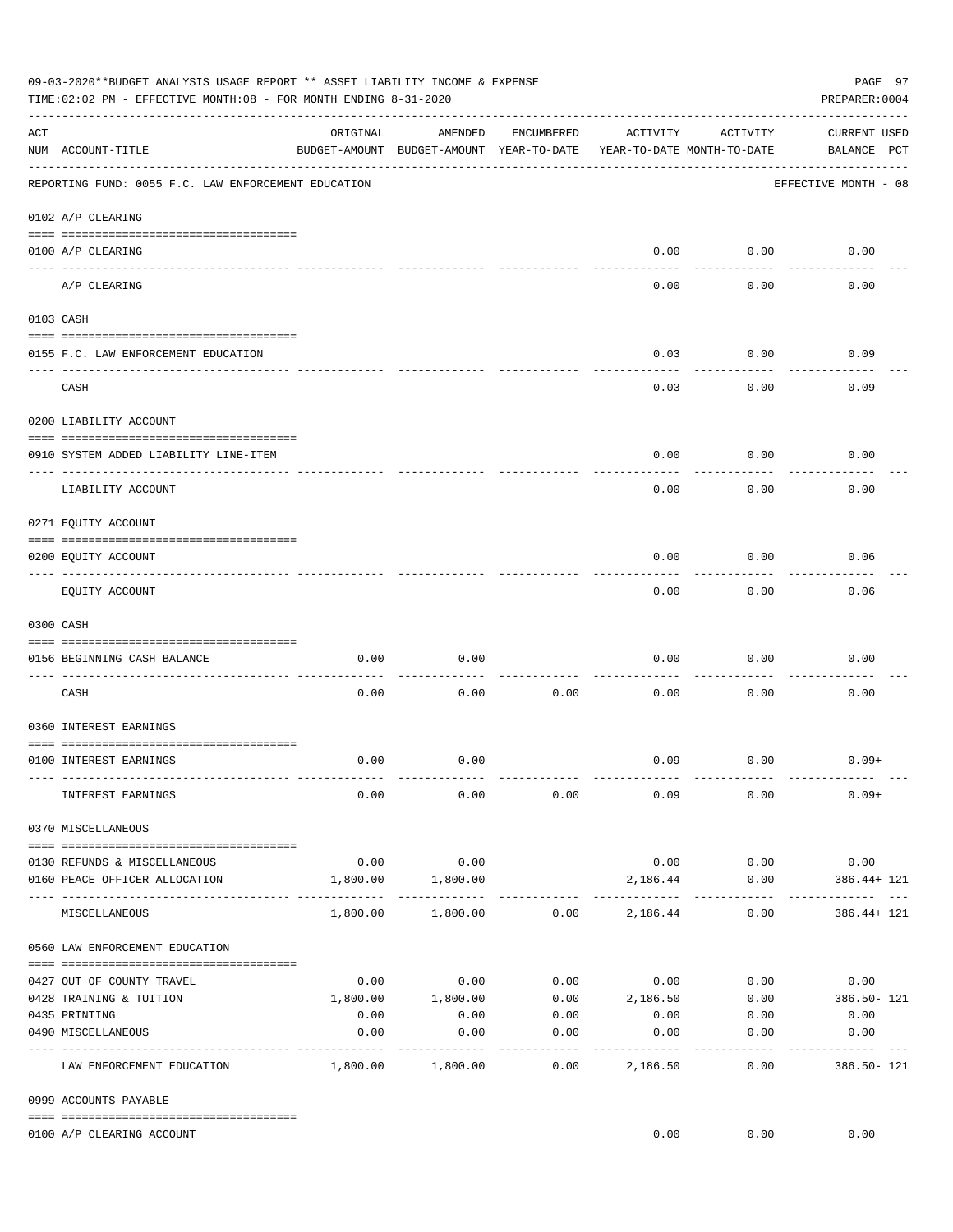|     | 09-03-2020**BUDGET ANALYSIS USAGE REPORT ** ASSET LIABILITY INCOME & EXPENSE<br>TIME:02:02 PM - EFFECTIVE MONTH:08 - FOR MONTH ENDING 8-31-2020 |                           |                          |                            |                                        |          | PAGE 98<br>PREPARER: 0004      |
|-----|-------------------------------------------------------------------------------------------------------------------------------------------------|---------------------------|--------------------------|----------------------------|----------------------------------------|----------|--------------------------------|
| ACT | NUM ACCOUNT-TITLE                                                                                                                               | ORIGINAL<br>BUDGET-AMOUNT | AMENDED<br>BUDGET-AMOUNT | ENCUMBERED<br>YEAR-TO-DATE | ACTIVITY<br>YEAR-TO-DATE MONTH-TO-DATE | ACTIVITY | CURRENT USED<br>PCT<br>BALANCE |
|     | REPORTING FUND: 0055 F.C. LAW ENFORCEMENT EDUCATION                                                                                             |                           |                          |                            |                                        |          | EFFECTIVE MONTH - 08           |
|     | ACCOUNTS PAYABLE                                                                                                                                |                           |                          |                            | 0.00                                   | 0.00     | 0.00                           |
|     | F.C. LAW ENFORCEMENT EDUCATION                                                                                                                  |                           |                          |                            |                                        |          |                                |
|     | INCOME TOTALS                                                                                                                                   | 1,800.00                  | 1,800.00                 |                            | 2,186.53                               | 0.00     | $386.53 + 121$                 |
|     | EXPENSE TOTALS                                                                                                                                  | 1,800.00                  | 1,800.00                 | 0.00                       | 2,186.50                               | 0.00     | 386.50- 121                    |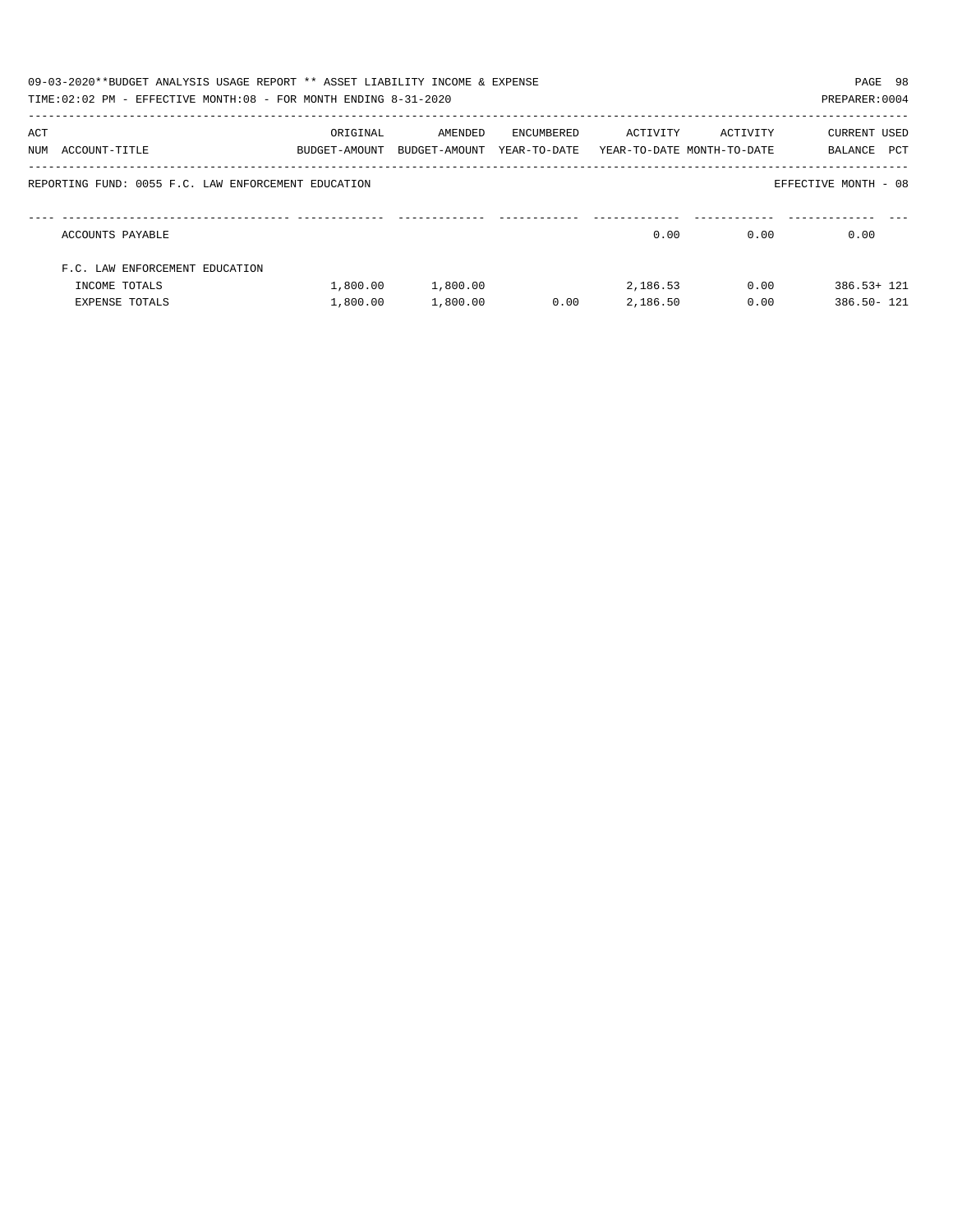|                    | 09-03-2020**BUDGET ANALYSIS USAGE REPORT ** ASSET LIABILITY INCOME & EXPENSE<br>TIME: 02:02 PM - EFFECTIVE MONTH: 08 - FOR MONTH ENDING 8-31-2020 |                                                      |         |            |                                        |                       | PAGE 99<br>PREPARER: 0004               |
|--------------------|---------------------------------------------------------------------------------------------------------------------------------------------------|------------------------------------------------------|---------|------------|----------------------------------------|-----------------------|-----------------------------------------|
| $\mathop{\rm ACT}$ | NUM ACCOUNT-TITLE                                                                                                                                 | ORIGINAL<br>BUDGET-AMOUNT BUDGET-AMOUNT YEAR-TO-DATE | AMENDED | ENCUMBERED | ACTIVITY<br>YEAR-TO-DATE MONTH-TO-DATE | ACTIVITY              | <b>CURRENT USED</b><br>BALANCE PCT      |
|                    | REPORTING FUND: 0056 F C SHERIFF FORFEITURE                                                                                                       |                                                      |         |            |                                        |                       | EFFECTIVE MONTH - 08                    |
|                    | 0100 PAYROLL                                                                                                                                      |                                                      |         |            |                                        |                       |                                         |
| $- - - - - - - -$  | 0100 PAYROLL                                                                                                                                      |                                                      |         |            |                                        | $0.00$ $0.00$         | 0.00                                    |
|                    | PAYROLL                                                                                                                                           |                                                      |         |            | 0.00                                   | 0.00                  | 0.00                                    |
|                    | 0102 A/P CLEARING                                                                                                                                 |                                                      |         |            |                                        |                       |                                         |
|                    | 0100 A/P CLEARING                                                                                                                                 |                                                      |         |            | 0.00                                   | 0.00                  | 0.00                                    |
|                    | A/P CLEARING                                                                                                                                      |                                                      |         |            | 0.00                                   | 0.00                  | 0.00                                    |
|                    | 0103 CASH                                                                                                                                         |                                                      |         |            |                                        |                       |                                         |
|                    |                                                                                                                                                   |                                                      |         |            |                                        |                       |                                         |
|                    | 0156 CASH-F C SHERIFF FORFEITURE                                                                                                                  |                                                      |         |            |                                        |                       | $17, 147, 12 - 15, 889.04 - 25, 598.80$ |
|                    | 0159 CASH-FEDERAL FORFEITURE                                                                                                                      |                                                      |         |            |                                        |                       | 121,038.74 118,393.83 123,363.88        |
|                    | CASH                                                                                                                                              |                                                      |         |            |                                        | 103,891.62 102,504.79 | 148,962.68                              |
|                    | 0200 LIABILITY ACCOUNT                                                                                                                            |                                                      |         |            |                                        |                       |                                         |
|                    | 0910 SYSTEM ADDED LIABILITY LINE-ITEM                                                                                                             |                                                      |         |            | 0.00                                   | 0.00                  | 0.00                                    |
|                    | LIABILITY ACCOUNT                                                                                                                                 |                                                      |         |            | 0.00                                   | 0.00                  | 0.00                                    |
|                    | 0271 EQUITY ACCOUNT                                                                                                                               |                                                      |         |            |                                        |                       |                                         |
|                    | 0200 EQUITY ACCOUNT                                                                                                                               |                                                      |         |            | 3.75                                   | 3.75                  | 45,074.81                               |
|                    | EQUITY ACCOUNT                                                                                                                                    |                                                      |         |            | 3.75                                   | 3.75                  | 45,074.81                               |
|                    | 0300 CASH                                                                                                                                         |                                                      |         |            |                                        |                       |                                         |
|                    | 0156 BEGINNING CASH BALANCE                                                                                                                       | 0.00                                                 | 0.00    |            | 0.00                                   | 0.00                  | 0.00                                    |
|                    | CASH                                                                                                                                              | 0.00                                                 | 0.00    | 0.00       | 0.00                                   | 0.00                  | 0.00                                    |
|                    | 0330 GRANTS                                                                                                                                       |                                                      |         |            |                                        |                       |                                         |
|                    | 0560 BULLETPROOF VEST PARTNERSHIP                                                                                                                 | 0.00                                                 | 0.00    |            | 0.00                                   | 0.00                  | 0.00                                    |
|                    | GRANTS                                                                                                                                            | 0.00                                                 | 0.00    | 0.00       | 0.00                                   | 0.00                  | 0.00                                    |
|                    | 0352 OTHER FOREITURES                                                                                                                             |                                                      |         |            |                                        |                       |                                         |
|                    | 0200 CONTRABAND FOREITURE                                                                                                                         | 0.00                                                 | 0.00    |            |                                        |                       | 43,368.65 0.00 43,368.65+               |
|                    | 0300 PLEA BARGAIN AGREEMENT                                                                                                                       | 0.00                                                 | 0.00    |            | 0.00                                   | 0.00                  | 0.00                                    |
|                    | 0432 LIVESTOCK SEIZURE                                                                                                                            | 0.00                                                 | 0.00    |            | 0.00                                   | 0.00                  | 0.00                                    |
|                    | OTHER FOREITURES                                                                                                                                  | 0.00                                                 | 0.00    | 0.00       | ---------<br>43,368.65                 | 0.00                  | $43,368.65+$                            |
|                    | 0355 FEDERAL FORFEITURE FUNDS                                                                                                                     |                                                      |         |            |                                        |                       |                                         |
|                    |                                                                                                                                                   |                                                      |         |            |                                        |                       |                                         |
|                    | 0560 FEDERAL FORFEITURE FUNDS                                                                                                                     | 0.00                                                 | 0.00    |            |                                        |                       | 122,387.39 118,393.79 122,387.39+       |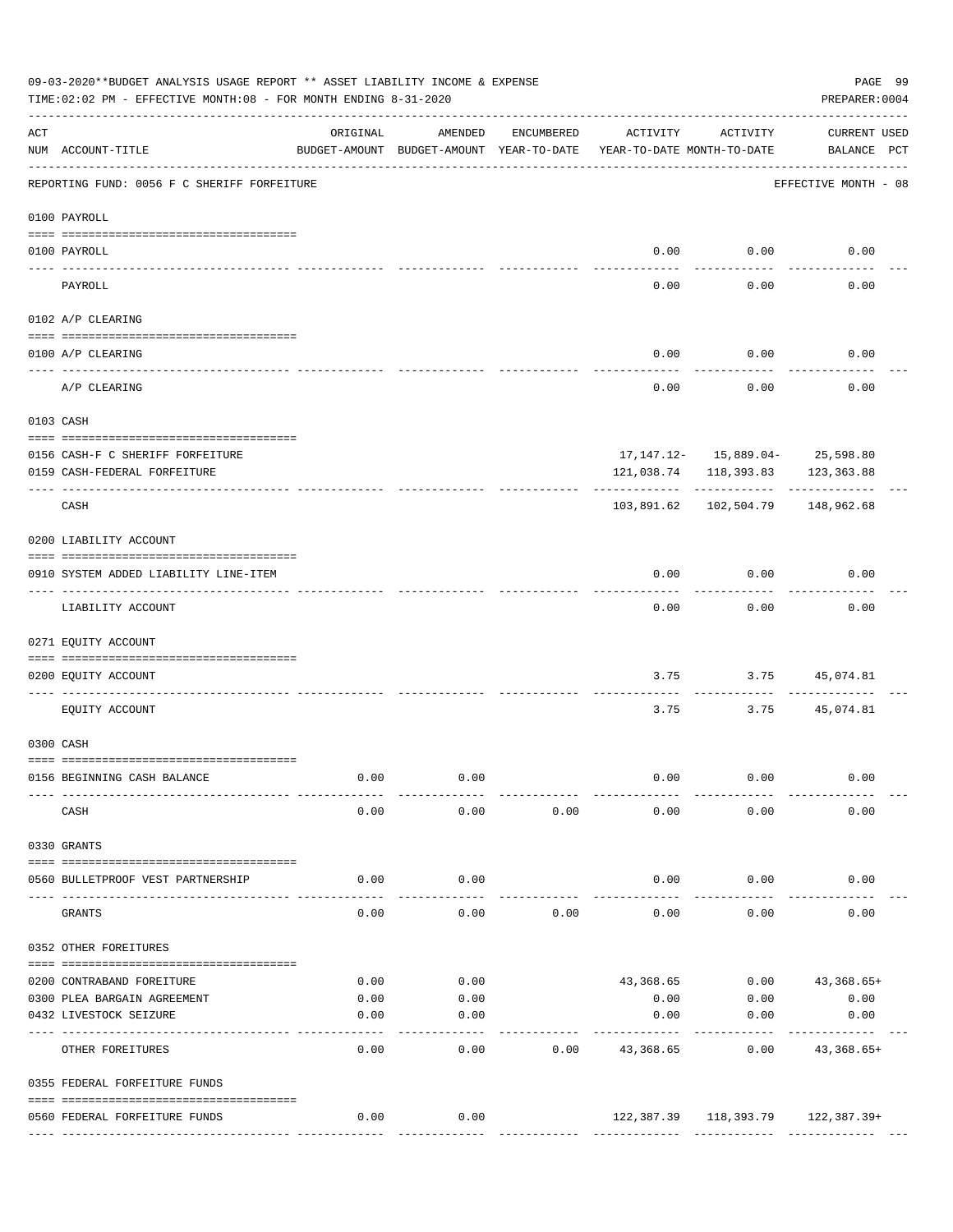TIME:02:02 PM - EFFECTIVE MONTH:08 - FOR MONTH ENDING 8-31-2020 PREPARER:0004

| ACT | NUM ACCOUNT-TITLE                              | ORIGINAL     | AMENDED<br>BUDGET-AMOUNT BUDGET-AMOUNT YEAR-TO-DATE | ENCUMBERED                | ACTIVITY<br>YEAR-TO-DATE MONTH-TO-DATE | ACTIVITY                 | <b>CURRENT USED</b><br>BALANCE<br>PCT |
|-----|------------------------------------------------|--------------|-----------------------------------------------------|---------------------------|----------------------------------------|--------------------------|---------------------------------------|
|     | REPORTING FUND: 0056 F C SHERIFF FORFEITURE    |              |                                                     |                           |                                        |                          | EFFECTIVE MONTH - 08                  |
|     | FEDERAL FORFEITURE FUNDS                       | 0.00         | 0.00                                                | 0.00                      | 122,387.39                             |                          |                                       |
|     | 0360 INTEREST EARNINGS                         |              |                                                     |                           |                                        |                          |                                       |
|     | 0100 INTEREST EARNINGS-SO FORFEITURE           | 0.00         | 0.00                                                |                           | 23.71                                  | $3.35-$                  | $23.71+$                              |
|     | 0159 INTEREST EARNINGS-FEDERAL FORF            | 0.00         | 0.00                                                |                           | 0.00                                   | 0.00                     | 0.00                                  |
|     |                                                |              |                                                     |                           |                                        |                          |                                       |
|     | INTEREST EARNINGS                              | 0.00         | 0.00                                                | 0.00                      | 23.71                                  | $3.35 -$                 | $23.71+$                              |
|     | 0370 MISCELLANEOUS                             |              |                                                     |                           |                                        |                          |                                       |
|     | 0108 FEDERAL OT REIMBURSEMENT                  | 0.00         | 0.00                                                |                           | 0.00                                   | 0.00                     | 0.00                                  |
|     | 0130 REFUNDS & MISCELLANEOUS                   | 0.00         | 0.00                                                |                           | 2,720.00                               | 0.00                     | $2,720.00+$                           |
|     |                                                |              |                                                     |                           |                                        |                          |                                       |
|     | MISCELLANEOUS                                  | 0.00         | 0.00                                                | 0.00                      | 2,720.00                               | 0.00                     | $2.720.00+$                           |
|     | 0390 TRANSFERS                                 |              |                                                     |                           |                                        |                          |                                       |
|     |                                                |              |                                                     |                           |                                        |                          |                                       |
|     | 0140 TRANSFERS IN                              | 0.00         | 0.00                                                |                           | 0.00                                   | 0.00                     | 0.00                                  |
|     | TRANSFERS                                      | 0.00         | 0.00                                                | 0.00                      | 0.00                                   | 0.00                     | 0.00                                  |
|     | 0560 F C SHERIFF FORFEITURE                    |              |                                                     |                           |                                        |                          |                                       |
|     |                                                |              |                                                     |                           |                                        |                          |                                       |
|     | 0108 SALARY                                    | 0.00         | 0.00                                                | 0.00                      | 0.00                                   | 0.00                     | 0.00                                  |
|     | 0201 SOCIAL SECURITY TAXES                     | 0.00         | 0.00                                                | 0.00                      | 0.00                                   | 0.00                     | 0.00                                  |
|     | 0202 GROUP HEALTH INSURANCE                    | 0.00         | 0.00                                                | 0.00                      | 0.00                                   | 0.00                     | 0.00                                  |
|     | 0203 RETIREMENT                                | 0.00         | 0.00                                                | 0.00                      | 0.00                                   | 0.00                     | 0.00                                  |
|     | 0204 WORKERS COMPENSATION<br>0205 MEDICARE TAX | 0.00         | 0.00                                                | 0.00                      | 0.00                                   | 0.00                     | 0.00                                  |
|     | 0310 SUPPLIES                                  | 0.00<br>0.00 | 0.00<br>0.00                                        | 0.00<br>0.00              | 0.00<br>807.24                         | 0.00<br>607.24           | 0.00<br>$807.24-$                     |
|     | 0316 EMPLOYEE AWARDS BANOUET                   | 0.00         | 0.00                                                | 0.00                      | 0.00                                   | 0.00                     | 0.00                                  |
|     | 0320 WEAPON SUPPLIES                           | 0.00         | 0.00                                                | 0.00                      | 3,061.10                               | 0.00                     | $3,061.10 -$                          |
|     | 0395 UNIFORMS/PROT.VESTS                       | 0.00         | 0.00                                                | 0.00                      | 5,213.62                               | 0.00                     | $5, 213.62 -$                         |
|     | 0423 INTERNET SERVICE                          | 0.00         | 0.00                                                | 0.00                      | 0.00                                   | 0.00                     | 0.00                                  |
|     | 0427 OUT OF COUNTY TRAVEL                      | 0.00         | 0.00                                                | 0.00                      | 0.00                                   | 0.00                     | 0.00                                  |
|     | 0428 TRAINING & TUITION                        | 0.00         | 0.00                                                | 0.00                      | 1,830.00                               | 0.00                     | $1,830.00 -$                          |
|     | 0451 SECURE BUILDING MATERIALS                 | 0.00         | 0.00                                                | 0.00                      | 258.15                                 | 0.00                     | $258.15-$                             |
|     | 0452 R & M EQUIPMENT                           | 0.00         | 0.00                                                | 0.00                      | 0.00                                   | 0.00                     | 0.00                                  |
|     | 0454 R&M AUTO                                  | 0.00         | 0.00                                                | 0.00                      | 0.00                                   | 0.00                     | 0.00                                  |
|     | 0460 EQUIPMENT RENTAL/LEASE                    | 0.00         | 0.00                                                | 0.00                      | 575.00                                 | 575.00                   | $575.00 -$                            |
|     | 0490 MISCELLANEOUS                             | 0.00         | 0.00                                                | 0.00                      | 0.00                                   | 0.00                     | 0.00                                  |
|     | 0495 NARCOTICS AND/OR OTHER INVESTIGATI        | 0.00         | 0.00                                                | 0.00                      | 3,000.00                               | 1,500.00                 | $3,000.00-$                           |
|     | 0499 BANK SERVICE FEES                         | 0.00         | 0.00                                                | 0.00                      | 0.00                                   | 0.00                     | 0.00                                  |
|     | 0571 AUTOMOBILES                               | 0.00         | 0.00                                                | 0.00                      | 0.00                                   | 0.00                     | 0.00                                  |
|     | 0572 OFFICE EQUIPMENT                          | 0.00         | 0.00                                                | 0.00                      | 10,203.99                              | 0.00                     | $10, 203.99 -$                        |
|     | 0573 TELEPHONE/RADIO EQUIPMENT                 | 0.00         | 0.00                                                | 0.00                      | 7,166.00                               | 7,166.00                 | 7,166.00-                             |
|     | 0574 TECHNOLOGY<br>0579 WEAPONS                | 0.00<br>0.00 | 0.00<br>0.00                                        | 0.00<br>0.00              | 22,656.78                              | 6,041.16<br>0.00         | $22,656.78-$                          |
|     | 0580 INVESTIGATIVE EQUIPMENT                   | 0.00         | 0.00                                                | 0.00                      | 3,342.00<br>5,148.00                   | 0.00                     | 3,342.00-<br>$5,148.00 -$             |
|     | F C SHERIFF FORFEITURE                         | 0.00         | $- - - - -$<br>0.00                                 | $--- - - - - - -$<br>0.00 | 63,261.88                              | -----------<br>15,889.40 | -----------<br>63,261.88-             |

0565 INVESTIGATOR CRIMES AGAINST CHILDR

==== ===================================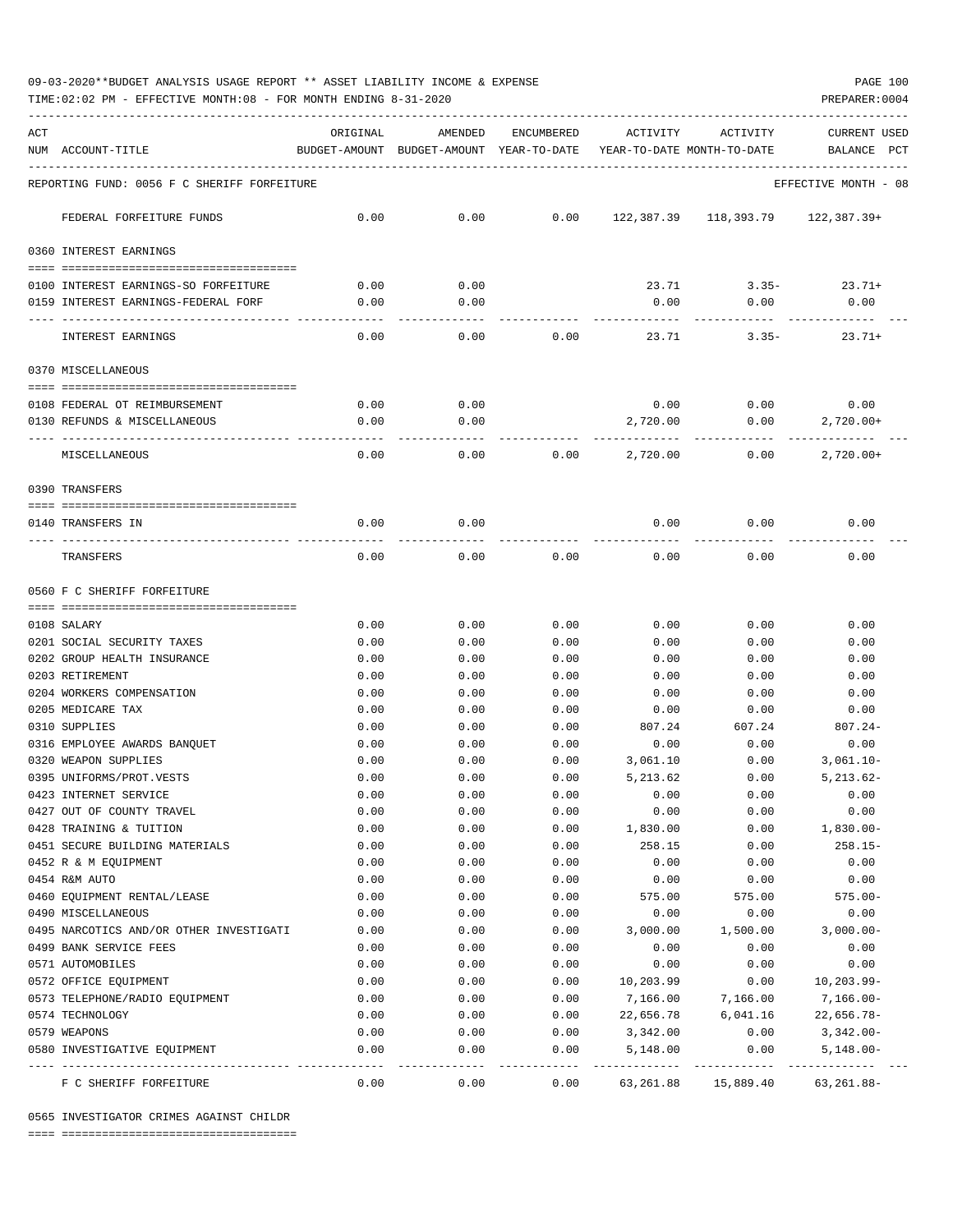| ACT |                                             | ORIGINAL | AMENDED                                                             | ENCUMBERED | ACTIVITY            | ACTIVITY                                | CURRENT USED         |  |
|-----|---------------------------------------------|----------|---------------------------------------------------------------------|------------|---------------------|-----------------------------------------|----------------------|--|
|     | NUM ACCOUNT-TITLE                           |          | BUDGET-AMOUNT BUDGET-AMOUNT YEAR-TO-DATE YEAR-TO-DATE_MONTH-TO-DATE |            |                     |                                         | BALANCE PCT          |  |
|     | REPORTING FUND: 0056 F C SHERIFF FORFEITURE |          |                                                                     |            |                     |                                         | EFFECTIVE MONTH - 08 |  |
|     | 0108 SALARY                                 | 0.00     | 0.00                                                                | 0.00       | 0.00                | 0.00                                    | 0.00                 |  |
|     | 0201 SOCIAL SECURITY TAXES                  | 0.00     | 0.00                                                                | 0.00       | 0.00                | 0.00                                    | 0.00                 |  |
|     | 0202 GROUP HEALTH INSURANCE                 | 0.00     | 0.00                                                                | 0.00       | 0.00                | 0.00                                    | 0.00                 |  |
|     | 0203 RETIREMENT                             | 0.00     | 0.00                                                                | 0.00       | 0.00                | 0.00                                    | 0.00                 |  |
|     | 0204 WORKERS COMPENSATION                   | 0.00     | 0.00                                                                | 0.00       | 0.00                | 0.00                                    | 0.00                 |  |
|     | 0205 MEDICARE TAX                           | 0.00     | 0.00                                                                | 0.00       | 0.00                | 0.00                                    | 0.00                 |  |
|     | INVESTIGATOR CRIMES AGAINST CHILDR          | 0.00     | 0.00                                                                | 0.00       | 0.00                | 0.00                                    | 0.00                 |  |
|     | 0570 FEDERAL FORFEITURE FUNDS               |          |                                                                     |            |                     |                                         |                      |  |
|     | 0310 OFFICE & MISC. SUPPLIES                | 0.00     | 0.00                                                                | 0.00       | 0.00                | 0.00                                    | 0.00                 |  |
|     | 0395 UNIFORMS/PROT. VESTS/BADGES            | 0.00     | 0.00                                                                | 0.00       | 0.00                | 0.00                                    | 0.00                 |  |
|     | 0571 AUTOMOBILES                            | 0.00     | 0.00                                                                | 0.00       | 0.00                | 0.00                                    | 0.00                 |  |
|     | 0572 EQUIPMENT                              | 0.00     | 0.00                                                                | 0.00       | 0.00                | 0.00                                    | 0.00                 |  |
|     | 0574 TECHNOLOGY                             | 0.00     | 0.00                                                                | 0.00       | 1,350.00            |                                         | $0.00$ 1,350.00-     |  |
|     | 0579 WEAPONS                                | 0.00     | 0.00                                                                | 0.00       | 0.00                | 0.00                                    | 0.00                 |  |
|     | FEDERAL FORFEITURE FUNDS                    | 0.00     | 0.00                                                                |            | $0.00$ 1,350.00     |                                         | $0.00$ 1,350.00-     |  |
|     | 0999 ACCOUNTS PAYABLE                       |          |                                                                     |            |                     |                                         |                      |  |
|     | 0100 A/P CLEARING ACCOUNT                   |          |                                                                     |            | 0.00                | 0.00                                    | 0.00                 |  |
|     | ACCOUNTS PAYABLE                            |          |                                                                     |            | -----------<br>0.00 | ---------                               | 0.00<br>0.00         |  |
|     | F C SHERIFF FORFEITURE                      |          |                                                                     |            |                     |                                         |                      |  |
|     | INCOME TOTALS                               | 0.00     | 0.00                                                                |            |                     | 168, 499. 75 118, 390. 44 168, 499. 75+ |                      |  |
|     | <b>EXPENSE TOTALS</b>                       | 0.00     | 0.00                                                                | 0.00       |                     | 64,611.88 15,889.40                     | 64,611.88-           |  |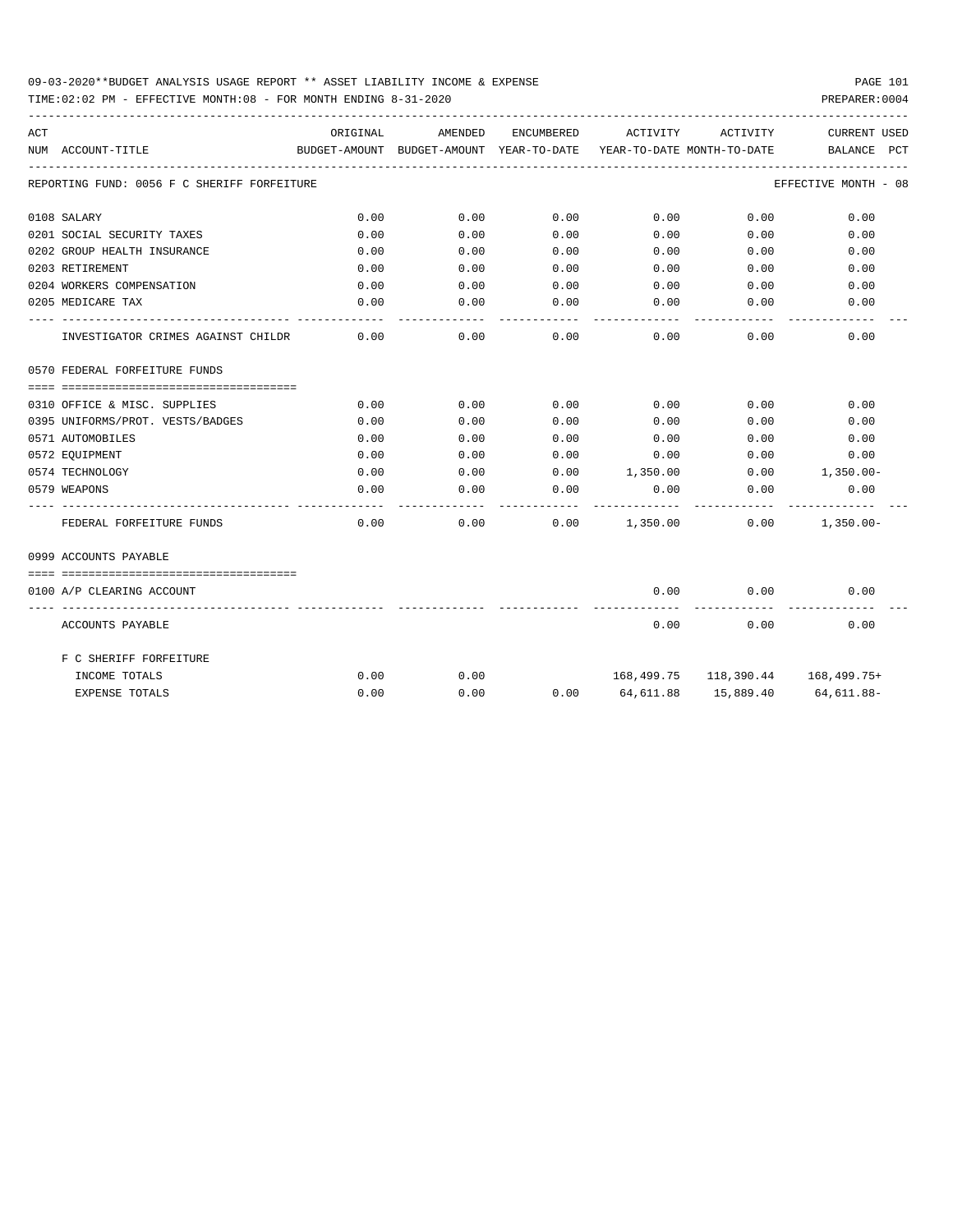|     | 09-03-2020**BUDGET ANALYSIS USAGE REPORT ** ASSET LIABILITY INCOME & EXPENSE<br>TIME:02:02 PM - EFFECTIVE MONTH:08 - FOR MONTH ENDING 8-31-2020 |              |                                                     |                  |                                        |                        | PAGE 102<br>PREPARER: 0004         |  |
|-----|-------------------------------------------------------------------------------------------------------------------------------------------------|--------------|-----------------------------------------------------|------------------|----------------------------------------|------------------------|------------------------------------|--|
| ACT | NUM ACCOUNT-TITLE                                                                                                                               | ORIGINAL     | AMENDED<br>BUDGET-AMOUNT BUDGET-AMOUNT YEAR-TO-DATE | ENCUMBERED       | ACTIVITY<br>YEAR-TO-DATE MONTH-TO-DATE | ACTIVITY               | <b>CURRENT USED</b><br>BALANCE PCT |  |
|     | REPORTING FUND: 0057 SHERIFF K-9 UNIT                                                                                                           |              |                                                     |                  |                                        |                        | EFFECTIVE MONTH - 08               |  |
|     | 0103 CASH                                                                                                                                       |              |                                                     |                  |                                        |                        |                                    |  |
|     | 0100 SHERIFF K-9 UNIT-COMB. FUND CHECKIN                                                                                                        |              |                                                     |                  | $49.11 -$                              | $49.11 -$              | 0.00                               |  |
|     | CASH                                                                                                                                            |              |                                                     |                  | $49.11 -$                              | ---------<br>$49.11 -$ | 0.00                               |  |
|     | 0200 SYSTEM ADDED LIABILITY DEPARTMENT                                                                                                          |              |                                                     |                  |                                        |                        |                                    |  |
|     | 0910 SYSTEM ADDED LIABILITY LINE-ITEM                                                                                                           |              |                                                     |                  | 0.00                                   | 0.00                   | 0.00                               |  |
|     | SYSTEM ADDED LIABILITY DEPARTMENT                                                                                                               |              |                                                     |                  | 0.00                                   | 0.00                   | 0.00                               |  |
|     | 0271 EQUITY ACCOUNT                                                                                                                             |              |                                                     |                  |                                        |                        |                                    |  |
|     | 0200 EQUITY ACCOUNT                                                                                                                             |              |                                                     |                  | 0.00                                   | 0.00                   | 49.11                              |  |
|     |                                                                                                                                                 |              |                                                     |                  |                                        |                        |                                    |  |
|     | EQUITY ACCOUNT                                                                                                                                  |              |                                                     |                  | 0.00                                   | 0.00                   | 49.11                              |  |
|     | 0300 CASH                                                                                                                                       |              |                                                     |                  |                                        |                        |                                    |  |
|     | 0157 BEGINNING CASH BALANCE                                                                                                                     | 0.00         | 0.00                                                |                  | 0.00                                   | 0.00                   | 0.00                               |  |
|     | CASH                                                                                                                                            | 0.00         | 0.00                                                | 0.00             | 0.00                                   | 0.00                   | 0.00                               |  |
|     | 0360 INTEREST INCOME                                                                                                                            |              |                                                     |                  |                                        |                        |                                    |  |
|     | 0100 INTEREST EARNINGS                                                                                                                          | 0.00         | 0.00                                                |                  | 0.00                                   | 0.00                   | 0.00                               |  |
|     | INTEREST INCOME                                                                                                                                 | 0.00         | 0.00                                                | 0.00             | 0.00                                   | 0.00                   | 0.00                               |  |
|     | 0370 MISCELLANEOUS INCOME                                                                                                                       |              |                                                     |                  |                                        |                        |                                    |  |
|     | 0560 SHERIFF K-9 UNIT                                                                                                                           | 0.00         | 0.00                                                |                  | 0.00                                   | 0.00                   | 0.00                               |  |
|     | MISCELLANEOUS INCOME                                                                                                                            | 0.00         |                                                     | 0.00             | 0.00                                   | 0.00                   | 0.00                               |  |
|     |                                                                                                                                                 |              | 0.00                                                |                  |                                        |                        |                                    |  |
|     | 0560 SHERIFF K-9 UNIT                                                                                                                           |              |                                                     |                  |                                        |                        |                                    |  |
|     | 0310 SUPPLIES                                                                                                                                   | 0.00         | 0.00                                                | 0.00             | 0.00                                   | 0.00                   | 0.00                               |  |
|     | 0395 UNIFORMS                                                                                                                                   | 0.00         | 0.00                                                | 0.00             | 0.00                                   | 0.00                   | 0.00                               |  |
|     | 0427 OUT OF COUNTY TRAVEL                                                                                                                       | 0.00         | 0.00                                                | 0.00             | 0.00                                   | 0.00                   | 0.00                               |  |
|     | 0428 TRAINING/TUITION<br>0571 EQUIPMENT                                                                                                         | 0.00<br>0.00 | 0.00<br>0.00                                        | 0.00<br>0.00     | 0.00<br>0.00                           | 0.00<br>0.00           | 0.00<br>0.00                       |  |
|     | 0580 PURCHASE OF ANIMAL                                                                                                                         | 0.00         | 0.00                                                | 0.00             | 0.00                                   | 0.00                   | 0.00                               |  |
|     | SHERIFF K-9 UNIT                                                                                                                                | 0.00         | 0.00                                                | 0.00             | 0.00                                   | 0.00                   | 0.00                               |  |
|     | 0900 TRANSFERS OUT                                                                                                                              |              |                                                     |                  |                                        |                        |                                    |  |
|     | 0405 TRANSFERS OUT                                                                                                                              | 0.00         | 0.00                                                | 0.00             | 49.11 49.11                            |                        | $49.11 -$                          |  |
|     | TRANSFERS OUT                                                                                                                                   | 0.00         | --------<br>0.00                                    | --------<br>0.00 | ---------<br>49.11                     | 49.11                  | $49.11 -$                          |  |
|     | SHERIFF K-9 UNIT                                                                                                                                |              |                                                     |                  |                                        |                        |                                    |  |
|     | INCOME TOTALS                                                                                                                                   | 0.00         | 0.00                                                |                  | 0.00                                   | 0.00                   | 0.00                               |  |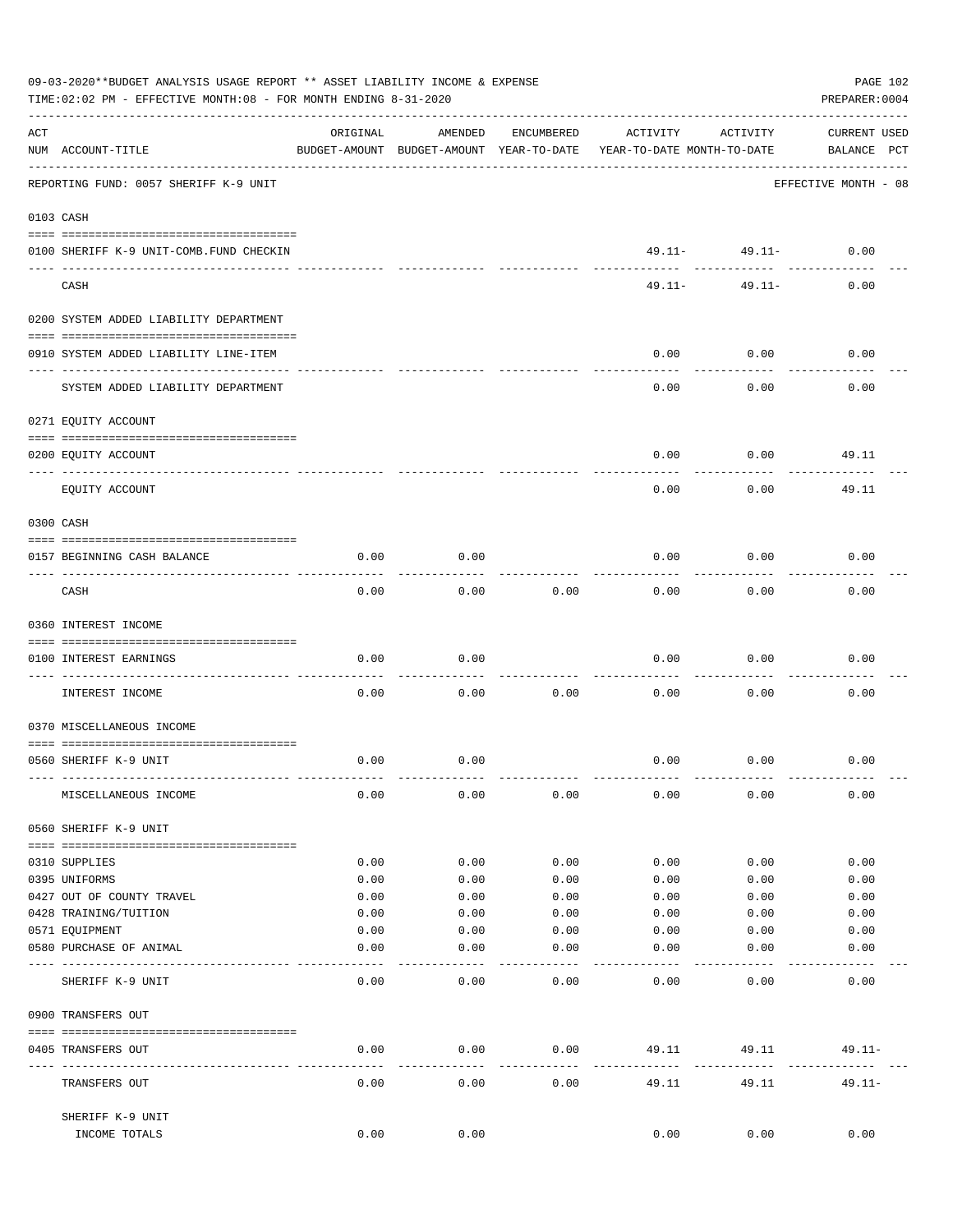| 09-03-2020**BUDGET ANALYSIS USAGE REPORT ** ASSET LIABILITY INCOME & EXPENSE<br>TIME:02:02 PM - EFFECTIVE MONTH:08 - FOR MONTH ENDING 8-31-2020 | PAGE 103<br>PREPARER: 0004 |                          |                                   |          |                                        |                                       |
|-------------------------------------------------------------------------------------------------------------------------------------------------|----------------------------|--------------------------|-----------------------------------|----------|----------------------------------------|---------------------------------------|
| ACT<br>NUM ACCOUNT-TITLE                                                                                                                        | ORIGINAL<br>BUDGET-AMOUNT  | AMENDED<br>BUDGET-AMOUNT | <b>ENCUMBERED</b><br>YEAR-TO-DATE | ACTIVITY | ACTIVITY<br>YEAR-TO-DATE MONTH-TO-DATE | CURRENT USED<br><b>PCT</b><br>BALANCE |
| REPORTING FUND: 0057 SHERIFF K-9 UNIT                                                                                                           |                            |                          |                                   |          |                                        | EFFECTIVE MONTH - 08                  |
| <b>EXPENSE TOTALS</b>                                                                                                                           | 0.00                       | 0.00                     | 0.00                              | 49.11    | 49.11                                  | $49.11 -$                             |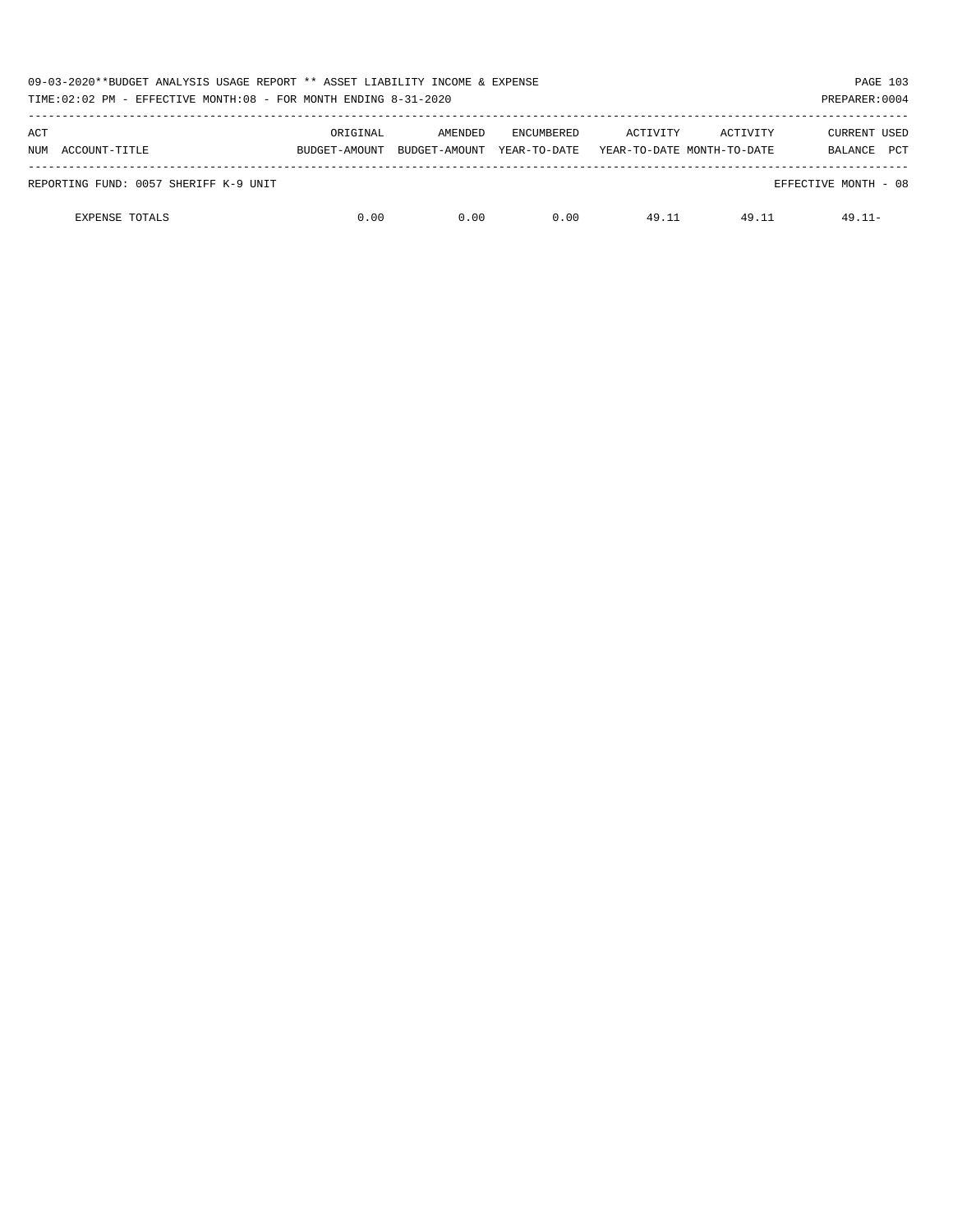|     | 09-03-2020**BUDGET ANALYSIS USAGE REPORT ** ASSET LIABILITY INCOME & EXPENSE<br>TIME: 02:02 PM - EFFECTIVE MONTH: 08 - FOR MONTH ENDING 8-31-2020 |                    |                       |                    |                                                                                 |                                                                | PAGE 104<br>PREPARER: 0004         |    |
|-----|---------------------------------------------------------------------------------------------------------------------------------------------------|--------------------|-----------------------|--------------------|---------------------------------------------------------------------------------|----------------------------------------------------------------|------------------------------------|----|
| ACT | NUM ACCOUNT-TITLE                                                                                                                                 | ORIGINAL           |                       | AMENDED ENCUMBERED | ACTIVITY<br>BUDGET-AMOUNT BUDGET-AMOUNT YEAR-TO-DATE YEAR-TO-DATE MONTH-TO-DATE | ACTIVITY                                                       | <b>CURRENT USED</b><br>BALANCE PCT |    |
|     | REPORTING FUND: 0059 SPECIALTY COURT PROGRAM                                                                                                      |                    |                       |                    |                                                                                 |                                                                | EFFECTIVE MONTH - 08               |    |
|     | 0103 CASH                                                                                                                                         |                    |                       |                    |                                                                                 |                                                                |                                    |    |
|     | 0100 DRUG COURT-COMBINED FUNDS                                                                                                                    |                    |                       |                    |                                                                                 | 1,483.05- 962.27 29,557.99                                     |                                    |    |
|     | CASH                                                                                                                                              |                    |                       |                    |                                                                                 | ---------- ------------<br>1,483.05 - 962.27 29,557.99         | __________                         |    |
|     |                                                                                                                                                   |                    |                       |                    |                                                                                 |                                                                |                                    |    |
|     | 0120 RECEIVABLES                                                                                                                                  |                    |                       |                    |                                                                                 |                                                                |                                    |    |
|     | 0313 DUE FROM OTHER FUNDS                                                                                                                         |                    |                       |                    |                                                                                 | $61.13 - 61.13 - 262.92$<br>--------- ------------ ----------- |                                    |    |
|     | RECEIVABLES                                                                                                                                       |                    |                       |                    |                                                                                 | $61.13 - 61.13 - 262.92$                                       |                                    |    |
|     | 0200 SYSTEM ADDED LIABILITY DEPARTMENT                                                                                                            |                    |                       |                    |                                                                                 |                                                                |                                    |    |
|     | 0910 SYSTEM ADDED LIABILITY LINE-ITEM                                                                                                             |                    |                       |                    |                                                                                 | 1,277.50- 365.00 1,277.50-                                     |                                    |    |
|     | SYSTEM ADDED LIABILITY DEPARTMENT                                                                                                                 |                    |                       |                    |                                                                                 | $1,277.50 - 365.00$ $1,277.50 -$                               |                                    |    |
|     | 0271 EQUITY ACCOUNT                                                                                                                               |                    |                       |                    |                                                                                 |                                                                |                                    |    |
|     | 0200 EQUITY ACCOUNT                                                                                                                               |                    |                       |                    |                                                                                 | $419.25 - 419.25 - 30.945.84$                                  |                                    |    |
|     | EQUITY ACCOUNT                                                                                                                                    |                    |                       |                    |                                                                                 | $419.25 - 419.25 - 30.945.84$                                  |                                    |    |
|     | 0300 CASH                                                                                                                                         |                    |                       |                    |                                                                                 |                                                                |                                    |    |
|     | 0159 BEGINNING CASH BALANCE                                                                                                                       | 0.00               | 0.00                  |                    | 0.00                                                                            | 0.00                                                           | 0.00                               |    |
|     |                                                                                                                                                   |                    |                       | ---------- -       |                                                                                 |                                                                |                                    |    |
|     | CASH                                                                                                                                              | 0.00               | 0.00                  | 0.00               | 0.00                                                                            | 0.00                                                           | 0.00                               |    |
|     | 0360 INTEREST EARNINGS                                                                                                                            |                    |                       |                    |                                                                                 |                                                                |                                    |    |
|     | 0100 INTEREST EARNINGS                                                                                                                            | 0.00               | 0.00                  |                    |                                                                                 | $49.29$ $4.55 49.29+$                                          |                                    |    |
|     | INTEREST EARNINGS                                                                                                                                 | 0.00               | 0.00                  | 0.00               |                                                                                 | $49.29$ $4.55 49.29+$                                          |                                    |    |
|     | 0370 DRUG COURT INCOME                                                                                                                            |                    |                       |                    |                                                                                 |                                                                |                                    |    |
|     | 0130 REFUNDS & MISCELLANEOUS                                                                                                                      | 0.00               | 0.00                  |                    | 540.00                                                                          | 540.00                                                         | 540.00+                            |    |
|     | 0425 DRUG COURT FEE                                                                                                                               |                    | $4,000.00$ $4,000.00$ |                    | 2,911.56                                                                        |                                                                | 376.27 1,088.44 73                 |    |
|     | 0426 SPECIALTY COURT<br>----------------- --                                                                                                      | 0.00<br>---------- | 0.00<br>-----------   |                    | 417.22<br>-----------                                                           | 43.67<br>------------                                          | $417.22+$<br>-------------         |    |
|     | DRUG COURT INCOME                                                                                                                                 | 4,000.00           | 4,000.00              |                    | $0.00$ 3,868.78                                                                 | 959.94                                                         | 131.22                             | 97 |
|     | 0425 DRUG COURT EXPENSE                                                                                                                           |                    |                       |                    |                                                                                 |                                                                |                                    |    |
|     | 0433 DRUG COURT PROGRAMS                                                                                                                          |                    |                       |                    | $600.00$ $600.00$ $0.00$ $1,933.00$ $0.00$ $1,333.00$ $322$                     |                                                                |                                    |    |
|     | 0437 ATTORNEY FEES DRUG COURT                                                                                                                     | 3,400.00           | 3,400.00              | 0.00               | 1,282.50                                                                        | 0.00                                                           | 2,117.50                           | 38 |
|     | 0439 INVESTIGATOR EXPENSE                                                                                                                         | 0.00               | 0.00                  | 0.00               | 0.00                                                                            | 0.00                                                           | 0.00                               |    |
|     | 0442 PROFESSIONAL SERVICES                                                                                                                        | 0.00<br>---------- | 0.00<br>----------    | 0.00<br>---------  | 550.00<br>---------                                                             | 0.00<br>$- - - - - - - -$                                      | $550.00 -$<br>----------           |    |
|     | DRUG COURT EXPENSE                                                                                                                                | 4,000.00           | 4,000.00              | 0.00               | 3,765.50                                                                        | 0.00                                                           | 234.50                             | 94 |
|     | SPECIALTY COURT PROGRAM<br>INCOME TOTALS                                                                                                          | 4,000.00           | 4,000.00              |                    | 3,918.07                                                                        | 955.39                                                         | 81.93                              | 98 |
|     |                                                                                                                                                   |                    |                       |                    |                                                                                 |                                                                |                                    |    |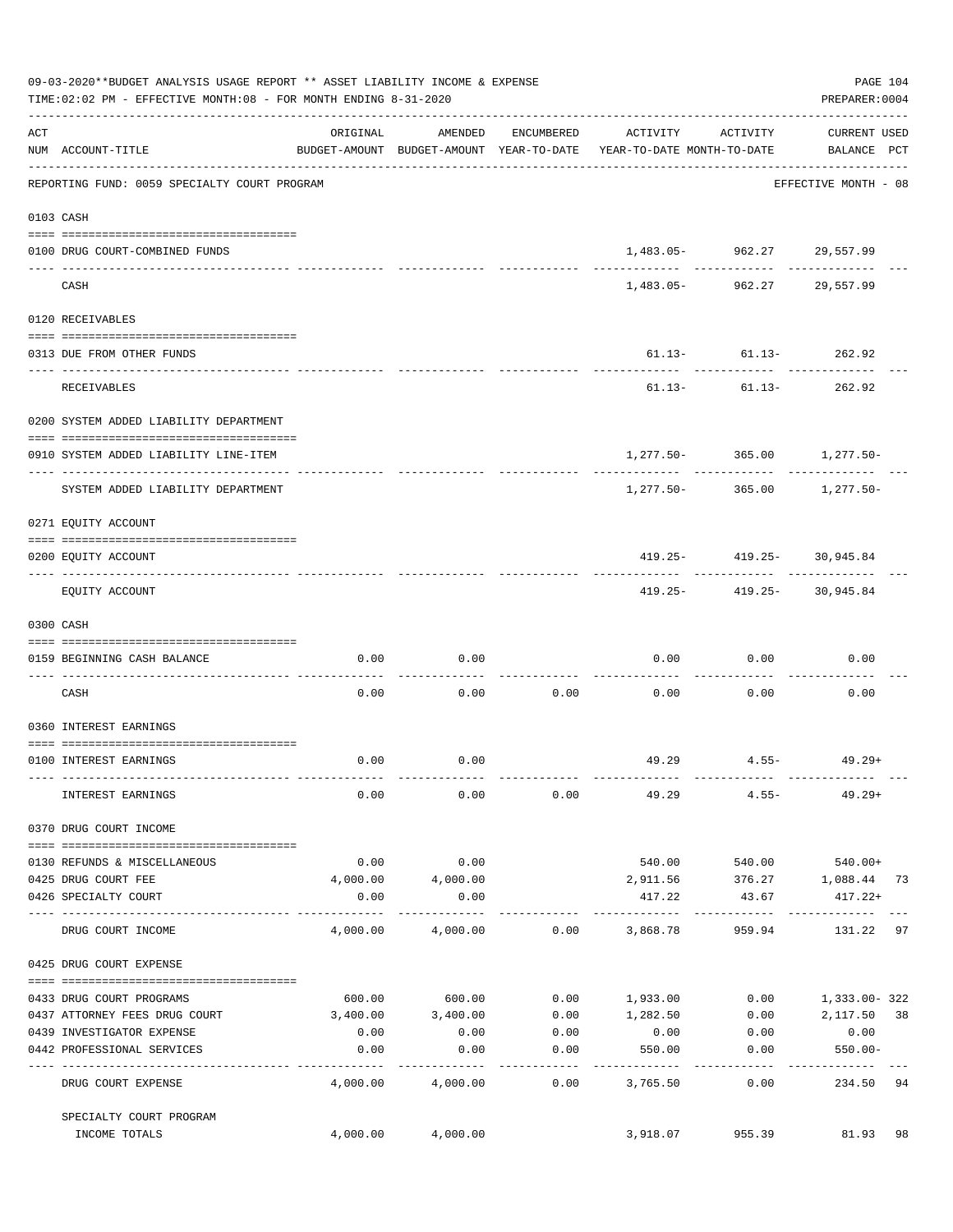| 09-03-2020**BUDGET ANALYSIS USAGE REPORT ** ASSET LIABILITY INCOME & EXPENSE<br>TIME:02:02 PM - EFFECTIVE MONTH:08 - FOR MONTH ENDING 8-31-2020 |                           |                          |                                   |                                        |          | PREPARER: 0004          | PAGE 105   |
|-------------------------------------------------------------------------------------------------------------------------------------------------|---------------------------|--------------------------|-----------------------------------|----------------------------------------|----------|-------------------------|------------|
| ACT<br>NUM ACCOUNT-TITLE                                                                                                                        | ORIGINAL<br>BUDGET-AMOUNT | AMENDED<br>BUDGET-AMOUNT | <b>ENCUMBERED</b><br>YEAR-TO-DATE | ACTIVITY<br>YEAR-TO-DATE MONTH-TO-DATE | ACTIVITY | CURRENT USED<br>BALANCE | <b>PCT</b> |
| REPORTING FUND: 0059 SPECIALTY COURT PROGRAM                                                                                                    |                           |                          |                                   |                                        |          | EFFECTIVE MONTH - 08    |            |
| <b>EXPENSE TOTALS</b>                                                                                                                           | 4,000.00                  | 4,000.00                 | 0.00                              | 3,765.50                               | 0.00     | 234.50                  | 94         |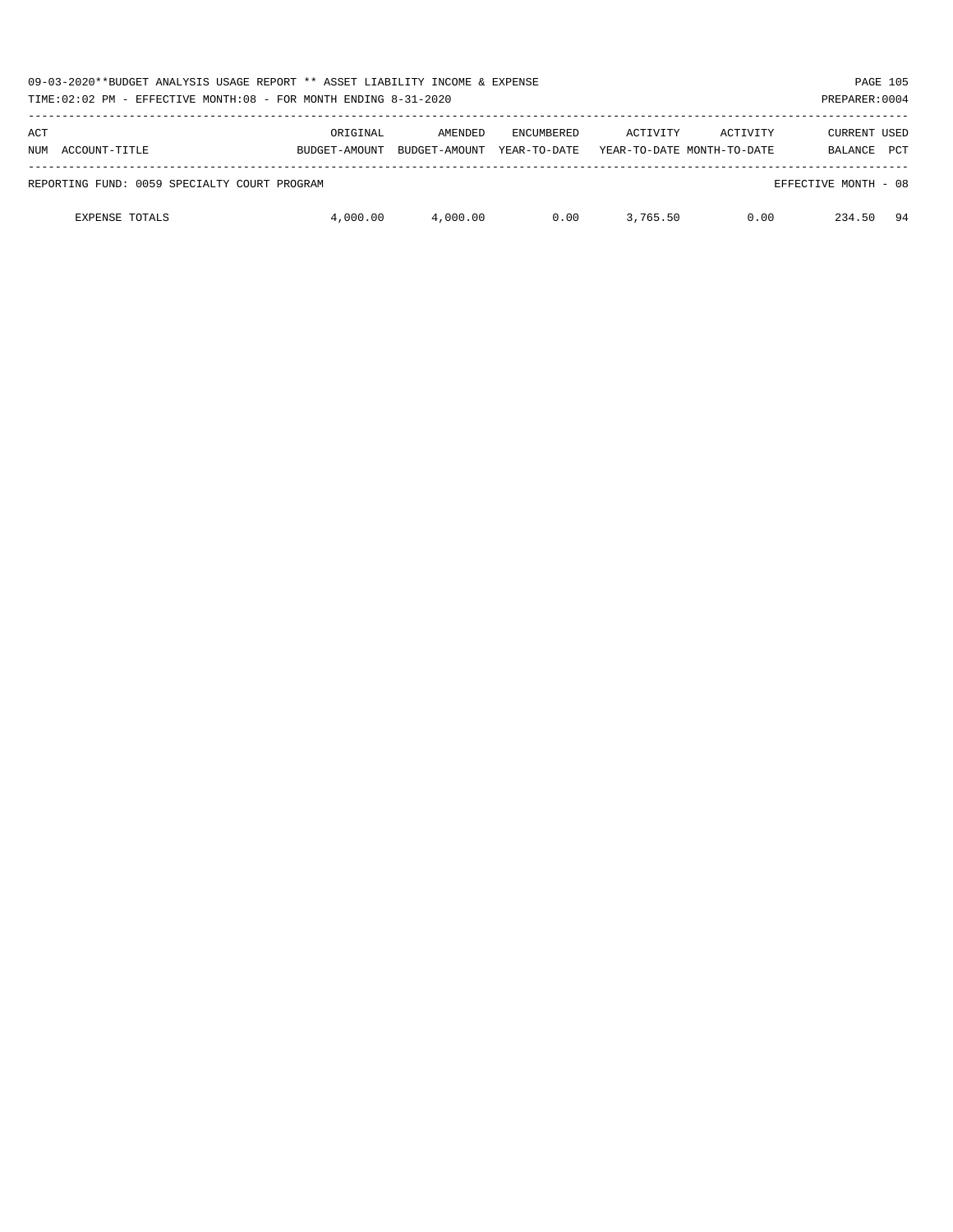|     | 09-03-2020**BUDGET ANALYSIS USAGE REPORT ** ASSET LIABILITY INCOME & EXPENSE<br>TIME: 02:02 PM - EFFECTIVE MONTH: 08 - FOR MONTH ENDING 8-31-2020 |                 |                                 |            |                                                                     |                                      |                                                                             |  |  |  |
|-----|---------------------------------------------------------------------------------------------------------------------------------------------------|-----------------|---------------------------------|------------|---------------------------------------------------------------------|--------------------------------------|-----------------------------------------------------------------------------|--|--|--|
| ACT | NUM ACCOUNT-TITLE                                                                                                                                 | ORIGINAL        | AMENDED                         | ENCUMBERED | BUDGET-AMOUNT BUDGET-AMOUNT YEAR-TO-DATE YEAR-TO-DATE MONTH-TO-DATE | ACTIVITY ACTIVITY                    | <b>CURRENT USED</b><br>BALANCE PCT                                          |  |  |  |
|     | REPORTING FUND: 0060 SINKING FUND                                                                                                                 |                 |                                 |            |                                                                     |                                      | EFFECTIVE MONTH - 08                                                        |  |  |  |
|     | 0103 CASH                                                                                                                                         |                 |                                 |            |                                                                     |                                      |                                                                             |  |  |  |
|     |                                                                                                                                                   |                 |                                 |            |                                                                     |                                      |                                                                             |  |  |  |
|     | 0100 SINKING-COMBINED FUND CHECKING                                                                                                               |                 |                                 |            |                                                                     | 87,895.66 112,513.60- 240,606.53     |                                                                             |  |  |  |
|     | 0175 TEXPOOL                                                                                                                                      |                 |                                 |            | 0.00                                                                | 0.00                                 | 0.00                                                                        |  |  |  |
|     | CASH                                                                                                                                              |                 |                                 |            |                                                                     | 87,895.66 112,513.60- 240,606.53     |                                                                             |  |  |  |
|     | 0120 RECEIVABLES                                                                                                                                  |                 |                                 |            |                                                                     |                                      |                                                                             |  |  |  |
|     |                                                                                                                                                   |                 |                                 |            |                                                                     |                                      |                                                                             |  |  |  |
|     | 0311 TAXES RECEIVABLE                                                                                                                             |                 |                                 |            |                                                                     | 7,980.96 7,980.96 18,250.88          |                                                                             |  |  |  |
|     | 0312 DUE FROM OTHER GOVERNMENT                                                                                                                    |                 |                                 |            | 45.22                                                               | 45.22                                | 78.56                                                                       |  |  |  |
|     | 0313 DUE FROM OTHER FUNDS                                                                                                                         |                 |                                 |            | 0.00                                                                | 0.00                                 | 0.00                                                                        |  |  |  |
|     | RECEIVABLES                                                                                                                                       |                 |                                 |            | 8,026.18                                                            | ---------<br>8,026.18                | 18,329.44                                                                   |  |  |  |
|     | 0200 LIABILITY ACCOUNT                                                                                                                            |                 |                                 |            |                                                                     |                                      |                                                                             |  |  |  |
|     |                                                                                                                                                   |                 |                                 |            |                                                                     |                                      |                                                                             |  |  |  |
|     | 0200 DEFERRED REVENUE                                                                                                                             |                 |                                 |            |                                                                     | 7,358.40 7,358.40 16,699.66          |                                                                             |  |  |  |
|     | 0910 SYSTEM ADDED LIABILITY LINE-ITEM                                                                                                             |                 |                                 |            | 0.00                                                                | 0.00<br>.                            | 0.00                                                                        |  |  |  |
|     | LIABILITY ACCOUNT                                                                                                                                 |                 |                                 |            |                                                                     | 7,358.40 7,358.40 16,699.66          |                                                                             |  |  |  |
|     | 0207 DUE TO FUND                                                                                                                                  |                 |                                 |            |                                                                     |                                      |                                                                             |  |  |  |
|     | 0990 DUE TO OTHERS                                                                                                                                |                 |                                 |            | 0.00                                                                | 0.00                                 | 0.00                                                                        |  |  |  |
|     | DUE TO FUND                                                                                                                                       |                 |                                 |            | 0.00                                                                | 0.00                                 | 0.00                                                                        |  |  |  |
|     | 0271 EQUITY ACCOUNT                                                                                                                               |                 |                                 |            |                                                                     |                                      |                                                                             |  |  |  |
|     |                                                                                                                                                   |                 |                                 |            |                                                                     |                                      |                                                                             |  |  |  |
|     | 0200 EQUITY ACCOUNT                                                                                                                               |                 |                                 |            |                                                                     | $16,872.62 - 16,872.62 - 136,800.25$ |                                                                             |  |  |  |
|     | EQUITY ACCOUNT                                                                                                                                    |                 |                                 |            |                                                                     | 16,872.62- 16,872.62- 136,800.25     |                                                                             |  |  |  |
|     | 0300 CASH                                                                                                                                         |                 |                                 |            |                                                                     |                                      |                                                                             |  |  |  |
|     |                                                                                                                                                   |                 |                                 |            |                                                                     |                                      |                                                                             |  |  |  |
|     | 0110 BEGINNING CASH BALANCE                                                                                                                       | 0.00            | 0.00                            |            |                                                                     | $0.00$ 0.00                          | 0.00                                                                        |  |  |  |
|     | CASH                                                                                                                                              | -------<br>0.00 | ---------<br>0.00               | 0.00       | 0.00                                                                | 0.00                                 | 0.00                                                                        |  |  |  |
|     | 0310 PROPERTY TAXES                                                                                                                               |                 |                                 |            |                                                                     |                                      |                                                                             |  |  |  |
|     |                                                                                                                                                   |                 |                                 |            |                                                                     |                                      |                                                                             |  |  |  |
|     | 0110 CURRENT TAXES<br>0120 DELINQUENT TAXES                                                                                                       |                 | 854,993.92 854,993.92<br>500.00 |            |                                                                     | 862,883.14 4,749.96                  | 7,889.22+ 101<br>7,823.15+ 665                                              |  |  |  |
|     |                                                                                                                                                   | 500.00          |                                 |            | 8,323.15                                                            | 314.34<br>----------                 |                                                                             |  |  |  |
|     | PROPERTY TAXES                                                                                                                                    |                 |                                 |            |                                                                     |                                      | 855,493.92   855,493.92      0.00   871,206.29    5,064.30   15,712.37+ 102 |  |  |  |
|     | 0318 OTHER TAXES                                                                                                                                  |                 |                                 |            |                                                                     |                                      |                                                                             |  |  |  |
|     | 0120 PAY N LIEU TAX/GRASSLAND                                                                                                                     | 0.00            | 0.00                            |            | 935.06                                                              |                                      | $0.00$ 935.06+                                                              |  |  |  |
|     | 0121 PAY N LIEU TAX/UPPER TRINITY                                                                                                                 | 0.00            | 0.00                            |            | 144.00                                                              | 0.00                                 | 144.00+                                                                     |  |  |  |
|     |                                                                                                                                                   | --------        | ----------                      |            | ------------                                                        | -----------                          | .                                                                           |  |  |  |
|     | OTHER TAXES                                                                                                                                       | 0.00            | 0.00                            | 0.00       | 1,079.06                                                            | 0.00                                 | 1,079.06+                                                                   |  |  |  |

0360 INTEREST EARNINGS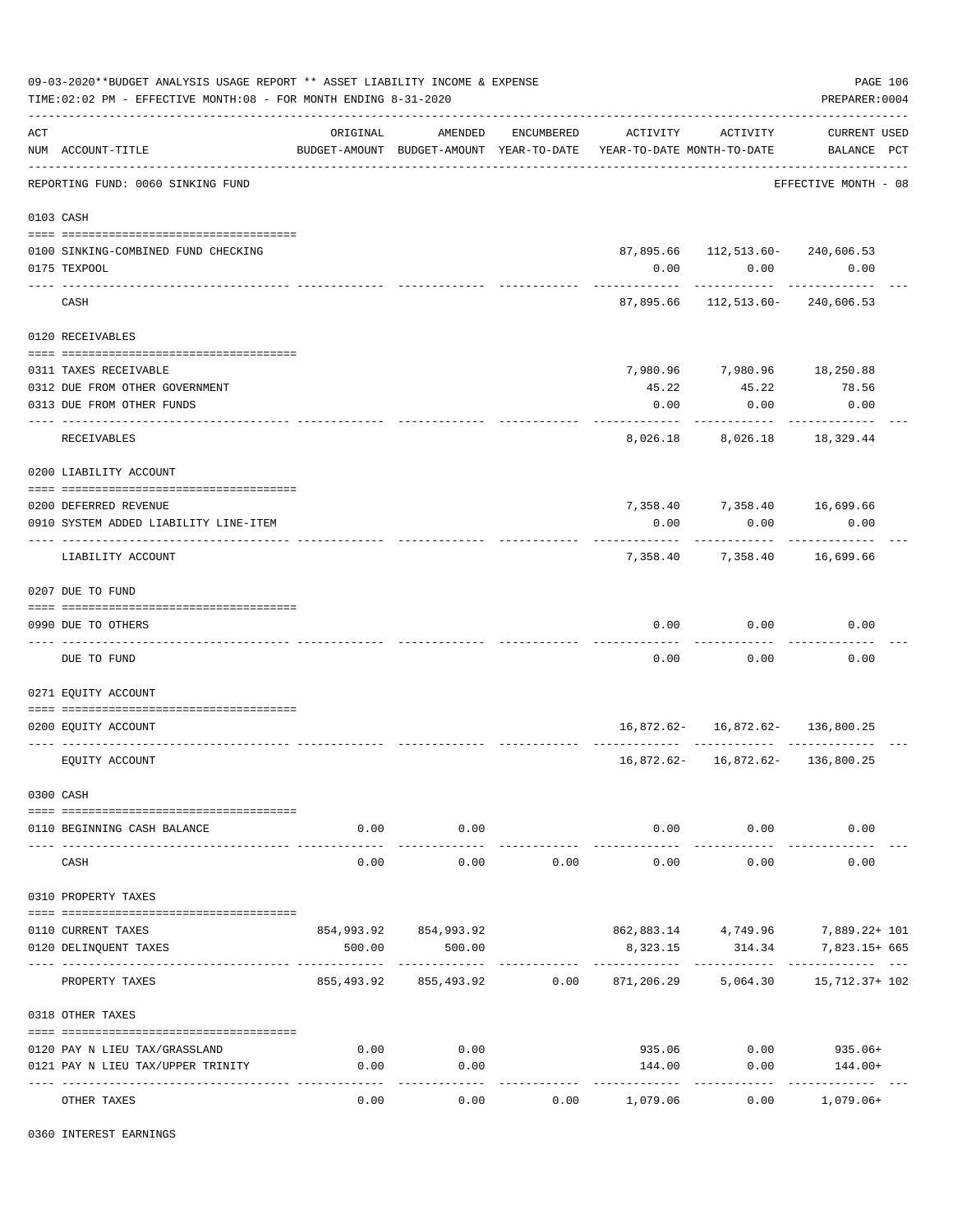| 09-03-2020**BUDGET ANALYSIS USAGE REPORT ** ASSET LIABILITY INCOME & EXPENSE | <b>PAGE 107</b> |
|------------------------------------------------------------------------------|-----------------|
| TIME:02:02 PM - EFFECTIVE MONTH:08 - FOR MONTH ENDING 8-31-2020              | PREPARER: 0004  |

| ACT |                                         | ORIGINAL      | AMENDED                    | <b>ENCUMBERED</b> | ACTIVITY                   | ACTIVITY             | <b>CURRENT USED</b>  |     |
|-----|-----------------------------------------|---------------|----------------------------|-------------------|----------------------------|----------------------|----------------------|-----|
|     | NUM ACCOUNT-TITLE                       | BUDGET-AMOUNT | BUDGET-AMOUNT YEAR-TO-DATE |                   | YEAR-TO-DATE MONTH-TO-DATE |                      | BALANCE              | PCT |
|     | REPORTING FUND: 0060 SINKING FUND       |               |                            |                   |                            |                      | EFFECTIVE MONTH - 08 |     |
|     |                                         |               |                            |                   |                            |                      |                      |     |
|     | 0100 INTEREST EARNINGS                  | 0.00          | 0.00                       |                   | 0.00                       | 0.00                 | 0.00                 |     |
|     | 0200 INTEREST, 2017 GO BONDS            | 0.00          | 0.00                       |                   | 0.00                       | 0.00                 | 0.00                 |     |
|     | 0300 INTEREST, 2018 GO BONDS            | 0.00          | 0.00                       |                   | 0.00                       | 0.00                 | 0.00                 |     |
|     | 0400 INTEREST, 2020 CO BONDS            | 0.00          | 0.00                       |                   | 5,812.19                   | 0.00                 | $5,812.19+$          |     |
|     | INTEREST EARNINGS                       | 0.00          | 0.00                       | 0.00              | 5,812.19                   | 0.00                 | $5,812.19+$          |     |
|     | 0370 MISCELLANEOUS                      |               |                            |                   |                            |                      |                      |     |
|     |                                         |               |                            |                   |                            |                      |                      |     |
|     | 0130 REFUNDS & MISCELLANEOUS            | 0.00          | 0.00                       |                   | 0.00                       | 0.00                 | 0.00                 |     |
|     | MISCELLANEOUS                           | 0.00          | 0.00                       | 0.00              | 0.00                       | 0.00                 | 0.00                 |     |
|     | 0620 DEBT SERVICE                       |               |                            |                   |                            |                      |                      |     |
|     |                                         |               |                            |                   |                            |                      |                      |     |
|     | 0309 ANNUAL PAYING AGENT REGISTRAR FEES | 500.00        | 786.48                     | 0.00              | 786.48                     | 200.00               | 0.00 100             |     |
|     | 0400 BOND LEGAL FEES                    | 0.00          | 0.00                       | 0.00              | 0.00                       | 0.00                 | 0.00                 |     |
|     | 0401 CONTINUING DISCLOSURE FEES         | 2,250.00      | 2,250.00                   | 0.00              | 2,250.00                   | 0.00                 | 0.00 100             |     |
|     | 0490 MISCELLANEOUS                      | 83,118.92     | 82,832.44                  | 0.00              | 0.00                       | 0.00                 | 82,832.44            | 00  |
|     | 0627 PRINCIPAL, 2017 GO BONDS           | 170,000.00    | 170,000.00                 | 0.00              | 170,000.00                 | 0.00                 | 0.00                 | 100 |
|     | 0630 PRINCIPAL, 2018 GO BONDS           | 40,000.00     | 40,000.00                  | 0.00              | 40,000.00                  | 0.00                 | 0.00                 | 100 |
|     | 0631 PRINCIPAL, 2020 CO BONDS           | 0.00          | 0.00                       | 0.00              | 0.00                       | 0.00                 | 0.00                 |     |
|     | DEBT SERVICE                            | 295,868.92    | 295,868.92                 | 0.00              | 213,036.48                 | 200.00               | 82,832.44 72         |     |
|     | 0660 DEBT SERVICE INTEREST              |               |                            |                   |                            |                      |                      |     |
|     |                                         |               |                            |                   |                            |                      |                      |     |
|     | 0667 INTEREST, 2017 GO BONDS            | 203,075.00    | 203,075.00                 | 0.00              |                            | 203,075.00 99,837.50 | 0.00 100             |     |
|     | 0670 INTEREST, 2018 GO BONDS            | 356,550.00    | 356,550.00                 | 0.00              | 356,550.00                 | 0.00                 | 0.00 100             |     |
|     | 0671 INTEREST, 2020 CO BONDS            | 0.00          | 0.00                       | 0.00              | 0.00                       | 0.00                 | 0.00                 |     |
|     | DEBT SERVICE INTEREST                   | 559,625.00    | 559,625.00                 | 0.00              | 559,625.00                 | 99,837.50            | 0.00 100             |     |
|     | SINKING FUND                            |               |                            |                   |                            |                      |                      |     |
|     | INCOME TOTALS                           | 855,493.92    | 855,493.92                 |                   |                            | 878,097.54 5,064.30  | 22,603.62+ 103       |     |
|     | EXPENSE TOTALS                          | 855,493.92    | 855, 493.92                | 0.00              | 772,661.48                 | 100,037.50           | 82,832.44            | 90  |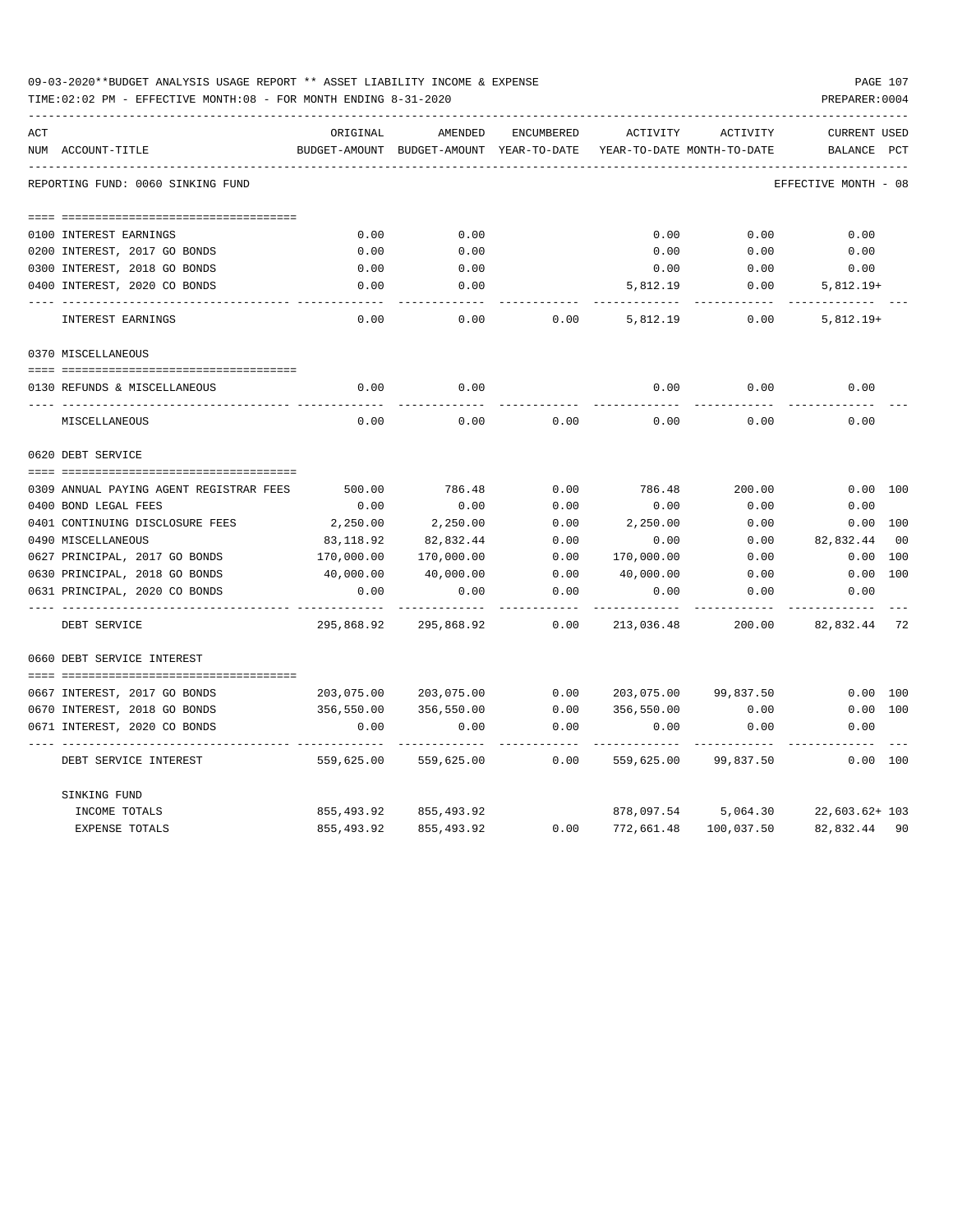|     | 09-03-2020**BUDGET ANALYSIS USAGE REPORT ** ASSET LIABILITY INCOME & EXPENSE<br>TIME: 02:02 PM - EFFECTIVE MONTH: 08 - FOR MONTH ENDING 8-31-2020 |          |                   |            |                                                                                 |            | PAGE 108<br>PREPARER: 0004         |                |
|-----|---------------------------------------------------------------------------------------------------------------------------------------------------|----------|-------------------|------------|---------------------------------------------------------------------------------|------------|------------------------------------|----------------|
| ACT | NUM ACCOUNT-TITLE                                                                                                                                 | ORIGINAL | AMENDED           | ENCUMBERED | ACTIVITY<br>BUDGET-AMOUNT BUDGET-AMOUNT YEAR-TO-DATE YEAR-TO-DATE MONTH-TO-DATE | ACTIVITY   | <b>CURRENT USED</b><br>BALANCE PCT |                |
|     | REPORTING FUND: 0061 DIST.CLK.CO.&DIST.CT.TECH.-COMB.FUN                                                                                          |          |                   |            |                                                                                 |            | EFFECTIVE MONTH - 08               |                |
|     | 0103 CASH                                                                                                                                         |          |                   |            |                                                                                 |            |                                    |                |
|     | 0100 DIST.CLK.CO.& DIST.CT.TECH.-COMBIN                                                                                                           |          |                   |            |                                                                                 |            | 511.41 48.12 3,804.56              |                |
|     | CASH                                                                                                                                              |          |                   |            | 511.41                                                                          | 48.12      | 3,804.56                           |                |
|     | 0120 RECEIVABLES                                                                                                                                  |          |                   |            |                                                                                 |            |                                    |                |
|     | 0313 DUE FROM OTHER FUNDS                                                                                                                         |          |                   |            | 12.21-                                                                          | $12.21-$   | 27.72                              |                |
|     | RECEIVABLES                                                                                                                                       |          |                   |            | 12.21-                                                                          | 12.21-     | 27.72                              |                |
|     | 0271 EQUITY ACCOUNT                                                                                                                               |          |                   |            |                                                                                 |            |                                    |                |
|     | 0200 EQUITY ACCOUNT                                                                                                                               |          |                   |            | 12.21-                                                                          | $12.21-$   | 3,320.87                           |                |
|     | EQUITY ACCOUNT                                                                                                                                    |          |                   |            | 12.21-                                                                          |            | 12.21- 3,320.87                    |                |
|     | 0300 CASH                                                                                                                                         |          |                   |            |                                                                                 |            |                                    |                |
|     | 0161 BEGINNING CASH BALANCE                                                                                                                       | 2,800.00 | 2,800.00          |            | 0.00                                                                            | 0.00       | 2,800.00                           | 0 <sup>0</sup> |
|     | CASH                                                                                                                                              | 2,800.00 | 2,800.00          | 0.00       | 0.00                                                                            | 0.00       | 2,800.00                           | 0 <sub>0</sub> |
|     | 0370 DIST.CLK.MISCELLANEOUS INCOME                                                                                                                |          |                   |            |                                                                                 |            |                                    |                |
|     | 0440 DIST.CLK.CO.& DIST.CT.TECHNOLOGY F                                                                                                           | 0.00     | 0.00              |            |                                                                                 |            | 511.41 48.12 511.41+               |                |
|     | DIST.CLK.MISCELLANEOUS INCOME                                                                                                                     | 0.00     | .<br>0.00         | 0.00       |                                                                                 | ---------- | $511.41$ $48.12$ $511.41+$         |                |
|     | 0440 DIST.CLK.COURT TECHNOLOGY EQUIPMEN                                                                                                           |          |                   |            |                                                                                 |            |                                    |                |
|     | 0572 OFFICE EQUIPMENT                                                                                                                             |          | 2,800.00 2,800.00 | 0.00       | 0.00                                                                            | 0.00       | 2,800.00                           | 0 <sub>0</sub> |
|     | DIST.CLK.COURT TECHNOLOGY EQUIPMEN                                                                                                                | 2,800.00 | 2,800.00          | 0.00       | ---------<br>0.00                                                               | 0.00       | 2,800.00                           | 0 <sub>0</sub> |
|     | DIST.CLK.CO.&DIST.CT.TECH.-COMB.FU                                                                                                                |          |                   |            |                                                                                 |            |                                    |                |
|     | INCOME TOTALS                                                                                                                                     | 2,800.00 | 2,800.00          |            |                                                                                 |            | 511.41 48.12 2,288.59              | 18             |
|     | EXPENSE TOTALS                                                                                                                                    | 2,800.00 | 2,800.00          | 0.00       | 0.00                                                                            | 0.00       | 2,800.00                           | 0 <sub>0</sub> |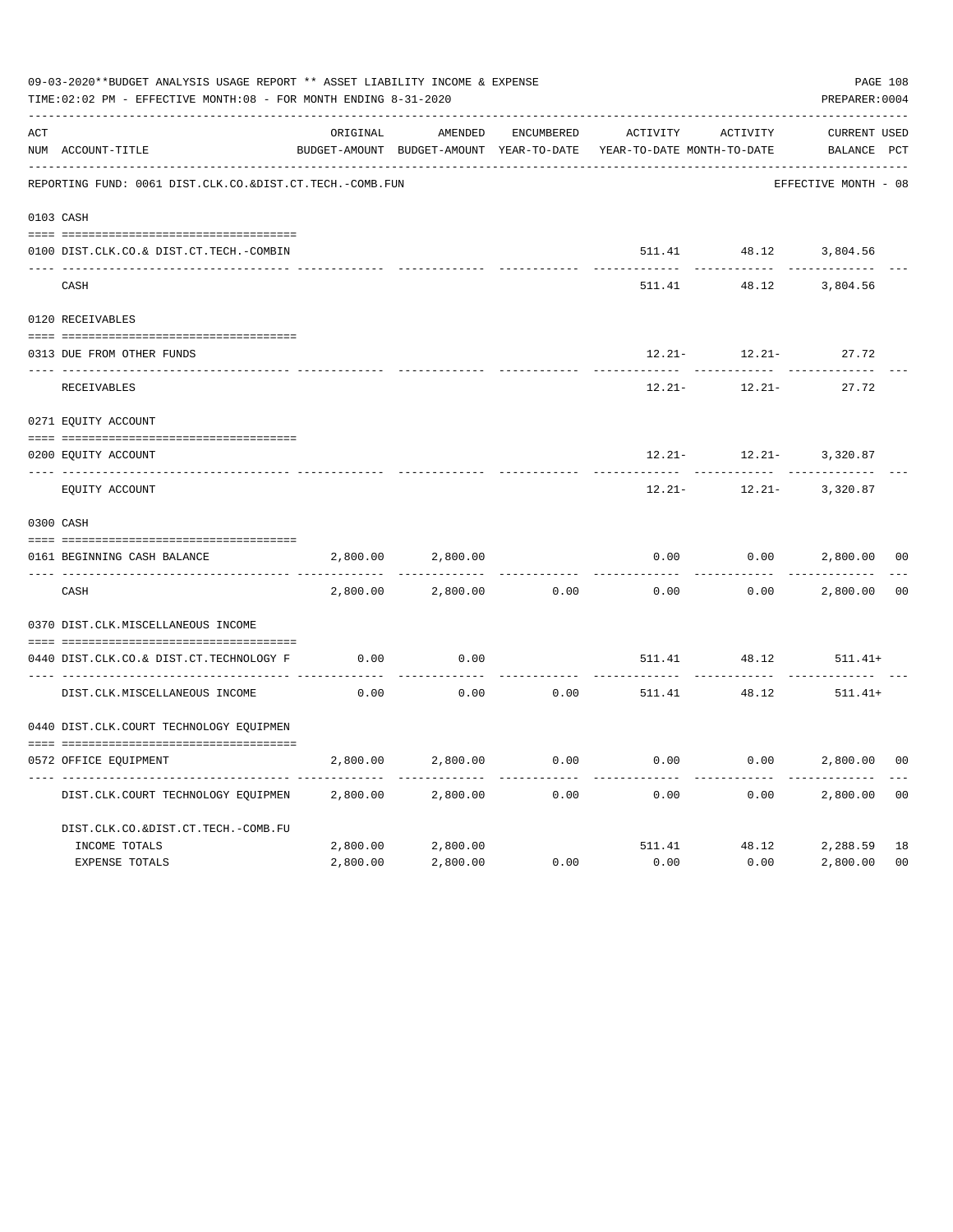|     | 09-03-2020**BUDGET ANALYSIS USAGE REPORT ** ASSET LIABILITY INCOME & EXPENSE<br>TIME:02:02 PM - EFFECTIVE MONTH:08 - FOR MONTH ENDING 8-31-2020 |                        |                          |             |                                                                                 |                                                          | PAGE 109<br>PREPARER: 0004   |                |
|-----|-------------------------------------------------------------------------------------------------------------------------------------------------|------------------------|--------------------------|-------------|---------------------------------------------------------------------------------|----------------------------------------------------------|------------------------------|----------------|
| ACT | NUM ACCOUNT-TITLE                                                                                                                               | ORIGINAL               | AMENDED                  | ENCUMBERED  | BUDGET-AMOUNT BUDGET-AMOUNT YEAR-TO-DATE YEAR-TO-DATE MONTH-TO-DATE BALANCE PCT | ACTIVITY ACTIVITY                                        | CURRENT USED                 |                |
|     | REPORTING FUND: 0062 DIST.CLK.COURT RECORDS PRESERVATION                                                                                        |                        |                          |             |                                                                                 |                                                          | EFFECTIVE MONTH - 08         |                |
|     | 0103 CASH                                                                                                                                       |                        |                          |             |                                                                                 |                                                          |                              |                |
|     | 0100 DIST.CLK.COURT RECORDS PRESERVATIO                                                                                                         |                        |                          |             |                                                                                 | 3,465.65 293.64 37,534.51                                |                              |                |
|     | CASH                                                                                                                                            |                        |                          |             | ----------                                                                      | ------------- -------------<br>3,465.65 293.64 37,534.51 |                              |                |
|     | 0120 RECEIVABLES                                                                                                                                |                        |                          |             |                                                                                 |                                                          |                              |                |
|     | 0313 DUE FROM OTHER FUNDS                                                                                                                       |                        |                          |             |                                                                                 | 163.08 163.08 385.33                                     |                              |                |
|     | <b>RECEIVABLES</b>                                                                                                                              |                        |                          |             |                                                                                 | ------------<br>163.08 163.08 385.33                     | -----------                  |                |
|     | 0271 EQUITY ACCOUNT                                                                                                                             |                        |                          |             |                                                                                 |                                                          |                              |                |
|     | 0200 EQUITY ACCOUNT                                                                                                                             |                        |                          |             |                                                                                 | 170.55 170.55 34,461.66                                  |                              |                |
|     | EQUITY ACCOUNT                                                                                                                                  |                        |                          |             | 170.55                                                                          |                                                          | 170.55 34,461.66             |                |
|     | 0300 CASH                                                                                                                                       |                        |                          |             |                                                                                 |                                                          |                              |                |
|     | 0162 BEGINNING CASH BALANCE                                                                                                                     |                        | 27,500.00 27,500.00      |             |                                                                                 |                                                          | $0.00$ $0.00$ $27,500.00$ 00 |                |
|     | CASH                                                                                                                                            |                        | 27,500.00 27,500.00 0.00 |             | 0.00                                                                            |                                                          | $0.00$ 27,500.00 00          |                |
|     | 0360 INTEREST EARNINGS                                                                                                                          |                        |                          |             |                                                                                 |                                                          |                              |                |
|     | 0100 INTEREST EARNINGS                                                                                                                          | 0.00                   | 0.00                     |             |                                                                                 |                                                          | 59.61 4.43- 59.61+           |                |
|     | INTEREST EARNINGS                                                                                                                               | 0.00                   |                          | $0.00$ 0.00 | ----------- --------------                                                      | 59.61 4.43-                                              | 59.61+                       |                |
|     | 0370 DIST.CLK.COURT MISCELLAEOUS INCOME                                                                                                         |                        |                          |             |                                                                                 |                                                          |                              |                |
|     | 0133 DIST.CLK.COURT RECORDS PRESERVATIO 2,500.00 2,500.00                                                                                       |                        |                          |             |                                                                                 |                                                          | 3,398.57 290.60 898.57+136   |                |
|     | DIST.CLK.COURT MISCELLAEOUS INCOME                                                                                                              | 2,500.00               | 2,500.00                 | 0.00        | 3,398.57                                                                        | 290.60                                                   | 898.57+ 136                  |                |
|     | 0449 DIST.CLK.RECORDS PRES.EQUIPMENT                                                                                                            |                        |                          |             |                                                                                 |                                                          |                              |                |
|     | 0572 OFFICE EQUIPMENT                                                                                                                           | 30,000.00              | 30,000.00                | 0.00        | 0.00                                                                            | 0.00                                                     | 30,000.00 00                 |                |
|     | DIST.CLK.RECORDS PRES.EQUIPMENT                                                                                                                 | 30,000.00              | 30,000.00                | 0.00        | -------------<br>0.00                                                           | 0.00                                                     | 30,000.00                    | 0 <sub>0</sub> |
|     | DIST.CLK.COURT RECORDS PRESERVATIO                                                                                                              |                        |                          |             |                                                                                 |                                                          |                              |                |
|     | INCOME TOTALS<br>EXPENSE TOTALS                                                                                                                 | 30,000.00<br>30,000.00 | 30,000.00<br>30,000.00   | 0.00        | 3,458.18<br>0.00                                                                | 286.17<br>0.00                                           | 26,541.82 12<br>30,000.00    | 0 <sub>0</sub> |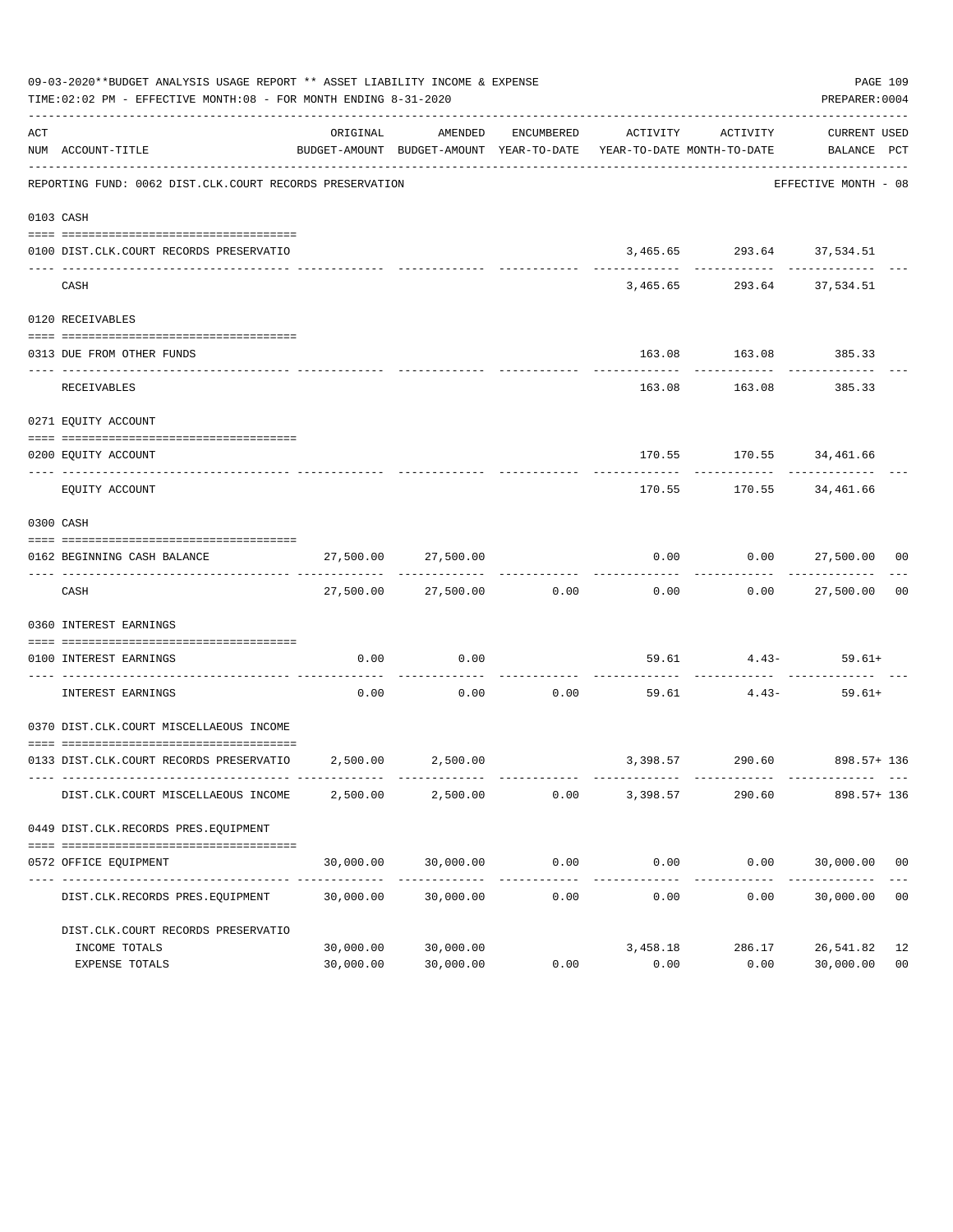|     | 09-03-2020**BUDGET ANALYSIS USAGE REPORT ** ASSET LIABILITY INCOME & EXPENSE<br>TIME:02:02 PM - EFFECTIVE MONTH:08 - FOR MONTH ENDING 8-31-2020 |                     |                                                     |                   |                         |                                                 | PAGE 110<br>PREPARER: 0004  |
|-----|-------------------------------------------------------------------------------------------------------------------------------------------------|---------------------|-----------------------------------------------------|-------------------|-------------------------|-------------------------------------------------|-----------------------------|
| ACT | NUM ACCOUNT-TITLE                                                                                                                               | ORIGINAL            | AMENDED<br>BUDGET-AMOUNT BUDGET-AMOUNT YEAR-TO-DATE | ENCUMBERED        |                         | ACTIVITY ACTIVITY<br>YEAR-TO-DATE MONTH-TO-DATE | CURRENT USED<br>BALANCE PCT |
|     | REPORTING FUND: 0063 LAW ENF. EDUCATION CONST.#1                                                                                                |                     |                                                     |                   |                         |                                                 | EFFECTIVE MONTH - 08        |
|     | 0103 CASH                                                                                                                                       |                     |                                                     |                   |                         |                                                 |                             |
|     | 0100 LEOSE CONST.#1-COMBINED FUNDS CHEC                                                                                                         |                     |                                                     |                   |                         | 685.17 0.00 2,373.57                            |                             |
|     |                                                                                                                                                 |                     |                                                     |                   |                         |                                                 |                             |
|     | CASH                                                                                                                                            |                     |                                                     |                   | 685.17                  |                                                 | $0.00$ 2,373.57             |
|     | 0200 LIABILITY ACCOUNT                                                                                                                          |                     |                                                     |                   |                         |                                                 |                             |
|     |                                                                                                                                                 |                     |                                                     |                   |                         |                                                 |                             |
|     | 0910 SYSTEM ADDED LIABILITY LINE ITEM                                                                                                           |                     |                                                     |                   | 0.00<br>$- - - - - - -$ | 0.00<br>---------                               | 0.00                        |
|     | LIABILITY ACCOUNT                                                                                                                               |                     |                                                     |                   | 0.00                    | 0.00                                            | 0.00                        |
|     | 0271 EQUITY ACCOUNT                                                                                                                             |                     |                                                     |                   |                         |                                                 |                             |
|     | 0200 EOUITY ACCOUNT                                                                                                                             |                     |                                                     |                   |                         | $0.00$ $0.00$ $1,688.40$                        |                             |
|     | EQUITY ACCOUNT                                                                                                                                  |                     |                                                     |                   | 0.00                    |                                                 | $0.00$ 1,688.40             |
|     | 0300 CASH                                                                                                                                       |                     |                                                     |                   |                         |                                                 |                             |
|     | 0151 BEGINNING CASH BALANCE                                                                                                                     | 0.00                | 0.00                                                |                   | 0.00                    | 0.00                                            | 0.00                        |
|     | CASH                                                                                                                                            | 0.00                | 0.00                                                | 0.00              | 0.00                    | ---------<br>0.00                               | 0.00                        |
|     | 0370 MISCELLANEOUS INCOME                                                                                                                       |                     |                                                     |                   |                         |                                                 |                             |
|     |                                                                                                                                                 |                     |                                                     |                   |                         |                                                 |                             |
|     | 0130 REFUNDS & MISCELLANEOUS                                                                                                                    | 0.00                | 0.00                                                |                   |                         | $0.00$ 0.00                                     | 0.00                        |
|     | 0160 PEACE OFFICER ALLOCATION                                                                                                                   | 678.30              | 678.30                                              |                   | 685.17                  | 0.00                                            | $6.87 + 101$                |
|     | MISCELLANEOUS INCOME                                                                                                                            | 678.30              | 678.30                                              | 0.00              | 685.17                  | 0.00                                            | $6.87 + 101$                |
|     | 0551 LAW ENFORCEMENT EDUCATION                                                                                                                  |                     |                                                     |                   |                         |                                                 |                             |
|     |                                                                                                                                                 |                     |                                                     |                   |                         |                                                 |                             |
|     | 0427 OUT OF COUNTY TRAVEL                                                                                                                       | 678.30              | 678.30                                              | 0.00              | 0.00                    | 0.00                                            | 678.30 00                   |
|     | 0428 TRAINING & TUITION                                                                                                                         | 0.00                | 0.00                                                | 0.00              | 0.00                    | 0.00                                            | 0.00                        |
|     | ----------------------------------- --<br>LAW ENFORCEMENT EDUCATION                                                                             | ---------<br>678.30 | -----------<br>678.30                               | ---------<br>0.00 | ------------<br>0.00    | ----------<br>0.00                              | -------------<br>678.30 00  |
|     | LAW ENF. EDUCATION CONST. #1                                                                                                                    |                     |                                                     |                   |                         |                                                 |                             |
|     | INCOME TOTALS                                                                                                                                   | 678.30              | 678.30                                              |                   | 685.17                  | 0.00                                            | $6.87 + 101$                |
|     | EXPENSE TOTALS                                                                                                                                  | 678.30              | 678.30                                              | 0.00              | 0.00                    | 0.00                                            | 0 <sub>0</sub><br>678.30    |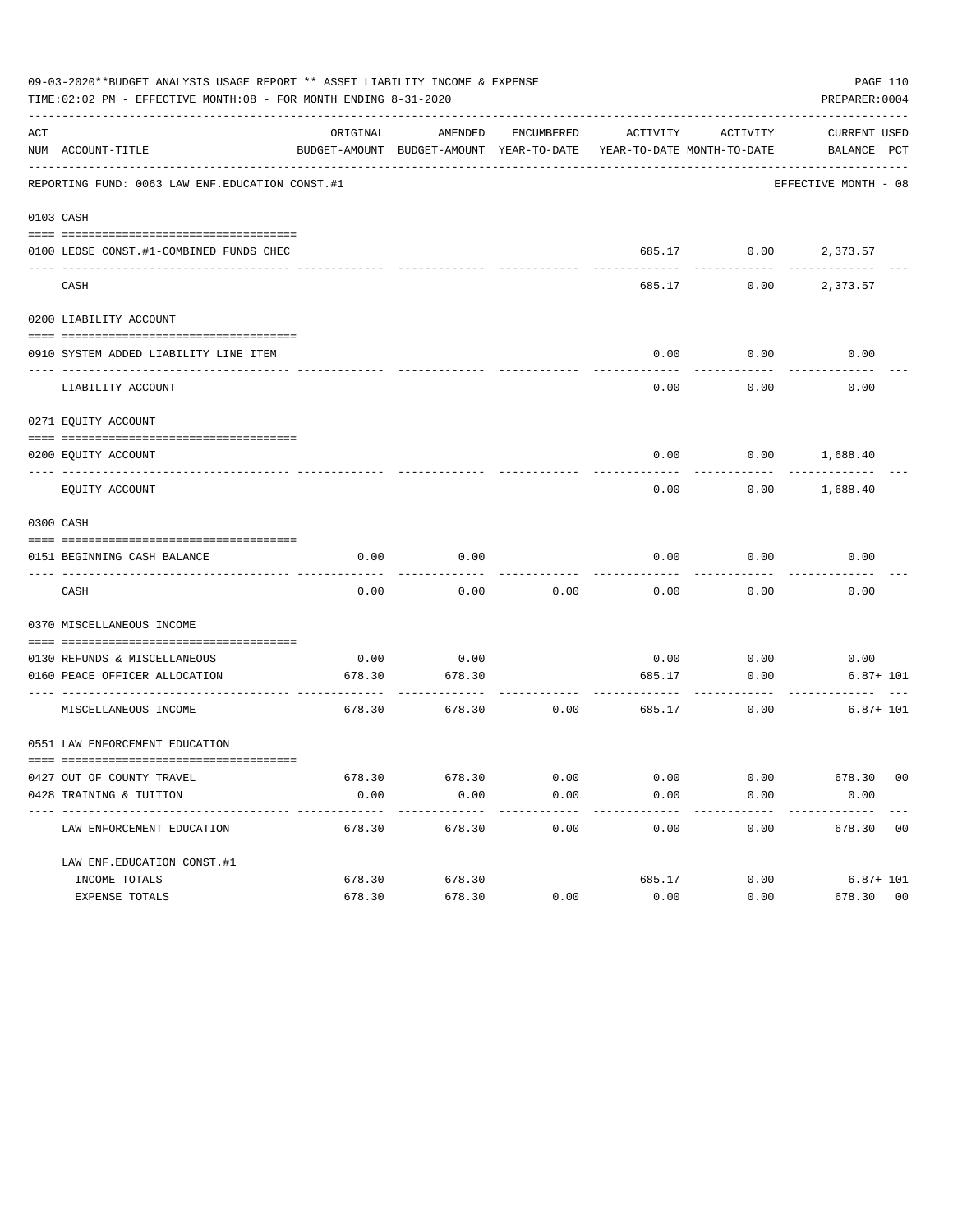| 09-03-2020**BUDGET ANALYSIS USAGE REPORT ** ASSET LIABILITY INCOME & EXPENSE<br>PAGE 111<br>TIME:02:02 PM - EFFECTIVE MONTH:08 - FOR MONTH ENDING 8-31-2020<br>PREPARER: 0004 |                                                                      |                      |                                                     |                   |                            |                      |                             |  |  |  |  |
|-------------------------------------------------------------------------------------------------------------------------------------------------------------------------------|----------------------------------------------------------------------|----------------------|-----------------------------------------------------|-------------------|----------------------------|----------------------|-----------------------------|--|--|--|--|
| ACT                                                                                                                                                                           | NUM ACCOUNT-TITLE                                                    | ORIGINAL             | AMENDED<br>BUDGET-AMOUNT BUDGET-AMOUNT YEAR-TO-DATE | ENCUMBERED        | YEAR-TO-DATE MONTH-TO-DATE | ACTIVITY ACTIVITY    | CURRENT USED<br>BALANCE PCT |  |  |  |  |
|                                                                                                                                                                               | REPORTING FUND: 0064 LAW ENF. EDUCATION CONST.#2                     |                      |                                                     |                   |                            |                      | EFFECTIVE MONTH - 08        |  |  |  |  |
|                                                                                                                                                                               | 0103 CASH                                                            |                      |                                                     |                   |                            |                      |                             |  |  |  |  |
|                                                                                                                                                                               |                                                                      |                      |                                                     |                   |                            |                      |                             |  |  |  |  |
|                                                                                                                                                                               | 0100 LEOSE CONST.#2-COMBINED FUNDS CHEC                              |                      |                                                     |                   |                            |                      | 685.17 0.00 1,040.35        |  |  |  |  |
|                                                                                                                                                                               | CASH                                                                 |                      |                                                     |                   | 685.17                     |                      | $0.00$ 1,040.35             |  |  |  |  |
|                                                                                                                                                                               | 0200 LIABILITY ACCOUNT                                               |                      |                                                     |                   |                            |                      |                             |  |  |  |  |
|                                                                                                                                                                               |                                                                      |                      |                                                     |                   |                            |                      |                             |  |  |  |  |
|                                                                                                                                                                               | 0910 SYSTEM ADDED LIABILITY LINE ITEM                                |                      |                                                     |                   | 0.00                       | 0.00                 | 0.00                        |  |  |  |  |
|                                                                                                                                                                               | LIABILITY ACCOUNT                                                    |                      |                                                     |                   | .<br>0.00                  | ---------<br>0.00    | 0.00                        |  |  |  |  |
|                                                                                                                                                                               | 0271 EQUITY ACCOUNT                                                  |                      |                                                     |                   |                            |                      |                             |  |  |  |  |
|                                                                                                                                                                               | 0200 EOUITY ACCOUNT                                                  |                      |                                                     |                   | 0.00                       |                      | $0.00$ 355.18               |  |  |  |  |
|                                                                                                                                                                               | EQUITY ACCOUNT                                                       |                      |                                                     |                   | 0.00                       | 0.00                 | 355.18                      |  |  |  |  |
|                                                                                                                                                                               | 0300 CASH                                                            |                      |                                                     |                   |                            |                      |                             |  |  |  |  |
|                                                                                                                                                                               | 0152 BEGINNING CASH BALANCE                                          | 0.00                 | 0.00                                                |                   | 0.00                       | 0.00<br>---------    | 0.00                        |  |  |  |  |
|                                                                                                                                                                               | CASH                                                                 | 0.00                 | 0.00                                                | 0.00              | 0.00                       | 0.00                 | 0.00                        |  |  |  |  |
|                                                                                                                                                                               | 0370 MISCELLANEOUS INCOME                                            |                      |                                                     |                   |                            |                      |                             |  |  |  |  |
|                                                                                                                                                                               | 0130 REFUNDS & MISCELLANEOUS                                         | 0.00                 | 0.00                                                |                   |                            | $0.00$ 0.00          | 0.00                        |  |  |  |  |
|                                                                                                                                                                               | 0160 PEACE OFFICER ALLOCATION                                        | 678.48               | 678.48                                              |                   | 685.17                     | 0.00                 | $6.69 + 101$                |  |  |  |  |
|                                                                                                                                                                               | MISCELLANEOUS INCOME                                                 | 678.48               | 678.48                                              | 0.00              | 685.17                     | 0.00                 | $6.69 + 101$                |  |  |  |  |
|                                                                                                                                                                               | 0552 LAW ENFORCEMENT EDUCATION                                       |                      |                                                     |                   |                            |                      |                             |  |  |  |  |
|                                                                                                                                                                               | 0427 OUT OF COUNTY TRAVEL                                            | 678.48               | 678.48                                              | 0.00              | 0.00                       | 0.00                 | 678.48 00                   |  |  |  |  |
|                                                                                                                                                                               | 0428 TRAINING & TUITION                                              | 0.00                 | 0.00                                                | 0.00              | 0.00                       | 0.00                 | 0.00                        |  |  |  |  |
|                                                                                                                                                                               | ----------------------------------- ---<br>LAW ENFORCEMENT EDUCATION | ----------<br>678.48 | -------------<br>678.48                             | ---------<br>0.00 | -------------<br>0.00      | ------------<br>0.00 | -------------<br>678.48 00  |  |  |  |  |
|                                                                                                                                                                               | LAW ENF. EDUCATION CONST. #2                                         |                      |                                                     |                   |                            |                      |                             |  |  |  |  |
|                                                                                                                                                                               | INCOME TOTALS                                                        | 678.48               | 678.48                                              |                   | 685.17                     | 0.00                 | $6.69 + 101$                |  |  |  |  |
|                                                                                                                                                                               | EXPENSE TOTALS                                                       | 678.48               | 678.48                                              | 0.00              | 0.00                       | 0.00                 | 0 <sub>0</sub><br>678.48    |  |  |  |  |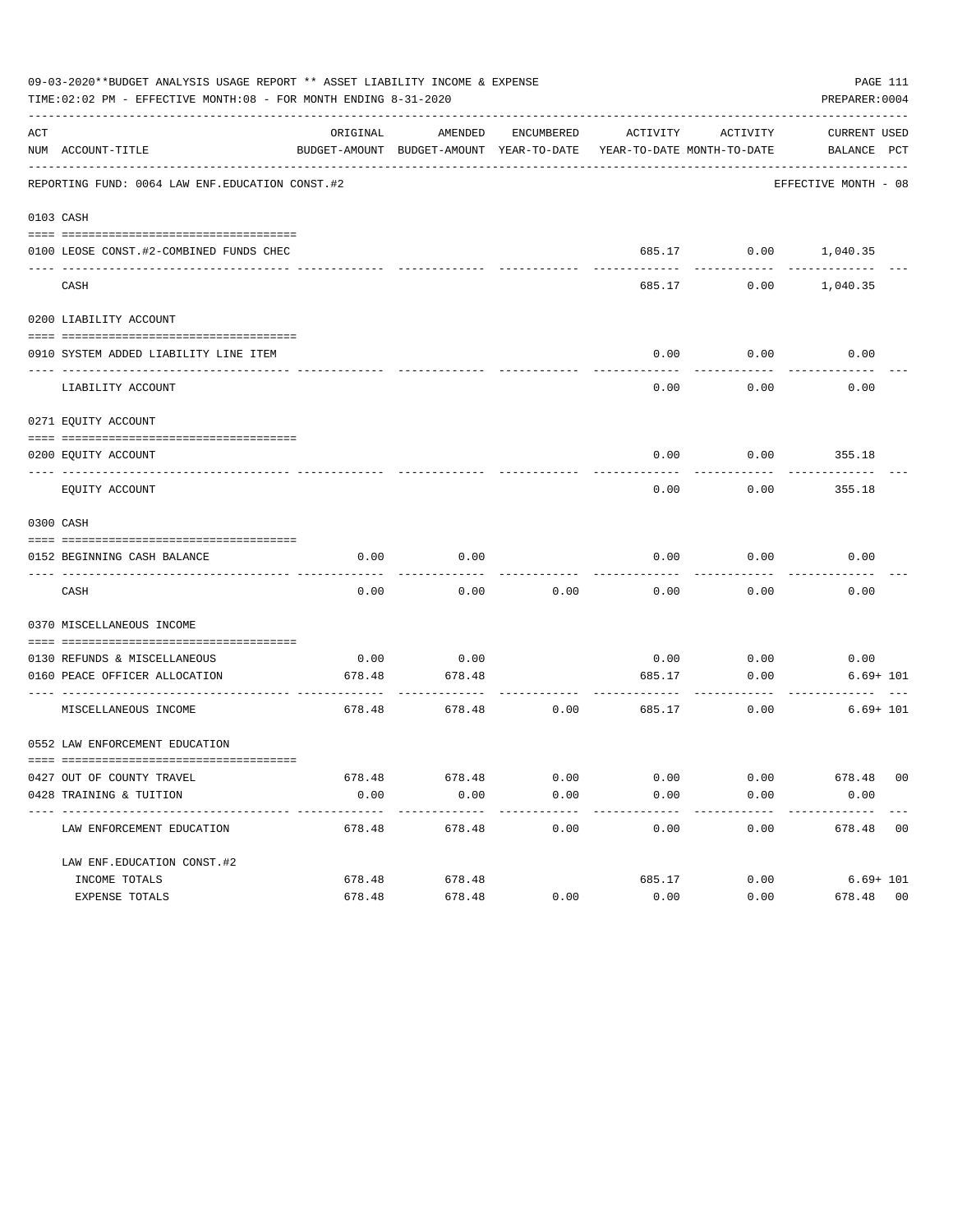|     | 09-03-2020**BUDGET ANALYSIS USAGE REPORT ** ASSET LIABILITY INCOME & EXPENSE<br>TIME: 02:02 PM - EFFECTIVE MONTH: 08 - FOR MONTH ENDING 8-31-2020 |                    |                                                     |                      |                                        |                      | PAGE 112<br>PREPARER: 0004  |
|-----|---------------------------------------------------------------------------------------------------------------------------------------------------|--------------------|-----------------------------------------------------|----------------------|----------------------------------------|----------------------|-----------------------------|
| ACT | NUM ACCOUNT-TITLE                                                                                                                                 | ORIGINAL           | AMENDED<br>BUDGET-AMOUNT BUDGET-AMOUNT YEAR-TO-DATE | ENCUMBERED           | ACTIVITY<br>YEAR-TO-DATE MONTH-TO-DATE | ACTIVITY             | CURRENT USED<br>BALANCE PCT |
|     | REPORTING FUND: 0065 LAW ENF. EDUCATION CONST.#3                                                                                                  |                    |                                                     |                      |                                        |                      | EFFECTIVE MONTH - 08        |
|     | 0103 CASH                                                                                                                                         |                    |                                                     |                      |                                        |                      |                             |
|     | 0100 LEOSE CONST.#3-COMBINED FUNDS CHEC                                                                                                           |                    |                                                     |                      |                                        | 685.17 0.00 3,376.80 |                             |
|     | CASH                                                                                                                                              |                    |                                                     |                      | 685.17                                 | 0.00                 | 3,376.80                    |
|     | 0200 LIABILITY ACCOUNT                                                                                                                            |                    |                                                     |                      |                                        |                      |                             |
|     | 0910 SYSTEM ADDED LIABILITY LINE ITEM                                                                                                             |                    |                                                     |                      | 0.00                                   | 0.00                 | 0.00                        |
|     | LIABILITY ACCOUNT                                                                                                                                 |                    |                                                     |                      | 0.00                                   | 0.00                 | 0.00                        |
|     | 0271 EQUITY ACCOUNT                                                                                                                               |                    |                                                     |                      |                                        |                      |                             |
|     | 0200 EOUITY ACCOUNT                                                                                                                               |                    |                                                     |                      | 0.00                                   |                      | $0.00$ 2,691.63             |
|     | EQUITY ACCOUNT                                                                                                                                    |                    |                                                     |                      | 0.00                                   |                      | $0.00$ 2,691.63             |
|     | 0300 CASH                                                                                                                                         |                    |                                                     |                      |                                        |                      |                             |
|     | 0153 BEGINNING CASH BALANCE                                                                                                                       | 0.00               | 0.00                                                |                      | 0.00                                   | 0.00                 | 0.00                        |
|     | CASH                                                                                                                                              | 0.00               | 0.00                                                | 0.00                 | 0.00                                   | 0.00                 | 0.00                        |
|     | 0370 MISCELLANEOUS                                                                                                                                |                    |                                                     |                      |                                        |                      |                             |
|     |                                                                                                                                                   |                    |                                                     |                      |                                        |                      |                             |
|     | 0130 REFUNDS & MISCELLANEOUS                                                                                                                      | 0.00               | 0.00                                                |                      | 0.00                                   | 0.00                 | 0.00                        |
|     | 0160 PEACE OFFICER ALLOCATION                                                                                                                     | 678.30             | 678.30                                              |                      | 685.17                                 | 0.00                 | $6.87 + 101$                |
|     | MISCELLANEOUS                                                                                                                                     | 678.30             | 678.30                                              | 0.00                 | 685.17                                 | 0.00                 | $6.87 + 101$                |
|     | 0553 LAW ENFORCEMENT EDUCATION                                                                                                                    |                    |                                                     |                      |                                        |                      |                             |
|     |                                                                                                                                                   |                    |                                                     |                      |                                        |                      |                             |
|     | 0427 OUT OF COUNTY TRAVEL                                                                                                                         | 678.30             | 678.30                                              | 0.00                 | 0.00                                   | 0.00                 | 678.30 00                   |
|     | 0428 TRAINING & TUITION                                                                                                                           | 0.00<br>---------- | 0.00<br>-------------                               | 0.00<br>------------ | 0.00<br>-------------                  | 0.00<br>------------ | 0.00<br>-------------       |
|     | LAW ENFORCEMENT EDUCATION                                                                                                                         | 678.30             | 678.30                                              | 0.00                 | 0.00                                   | 0.00                 | 678.30 00                   |
|     | LAW ENF. EDUCATION CONST. #3                                                                                                                      |                    |                                                     |                      |                                        |                      |                             |
|     | INCOME TOTALS                                                                                                                                     | 678.30             | 678.30                                              |                      | 685.17                                 | 0.00                 | $6.87 + 101$                |
|     | <b>EXPENSE TOTALS</b>                                                                                                                             | 678.30             | 678.30                                              | 0.00                 | 0.00                                   | 0.00                 | 678.30 00                   |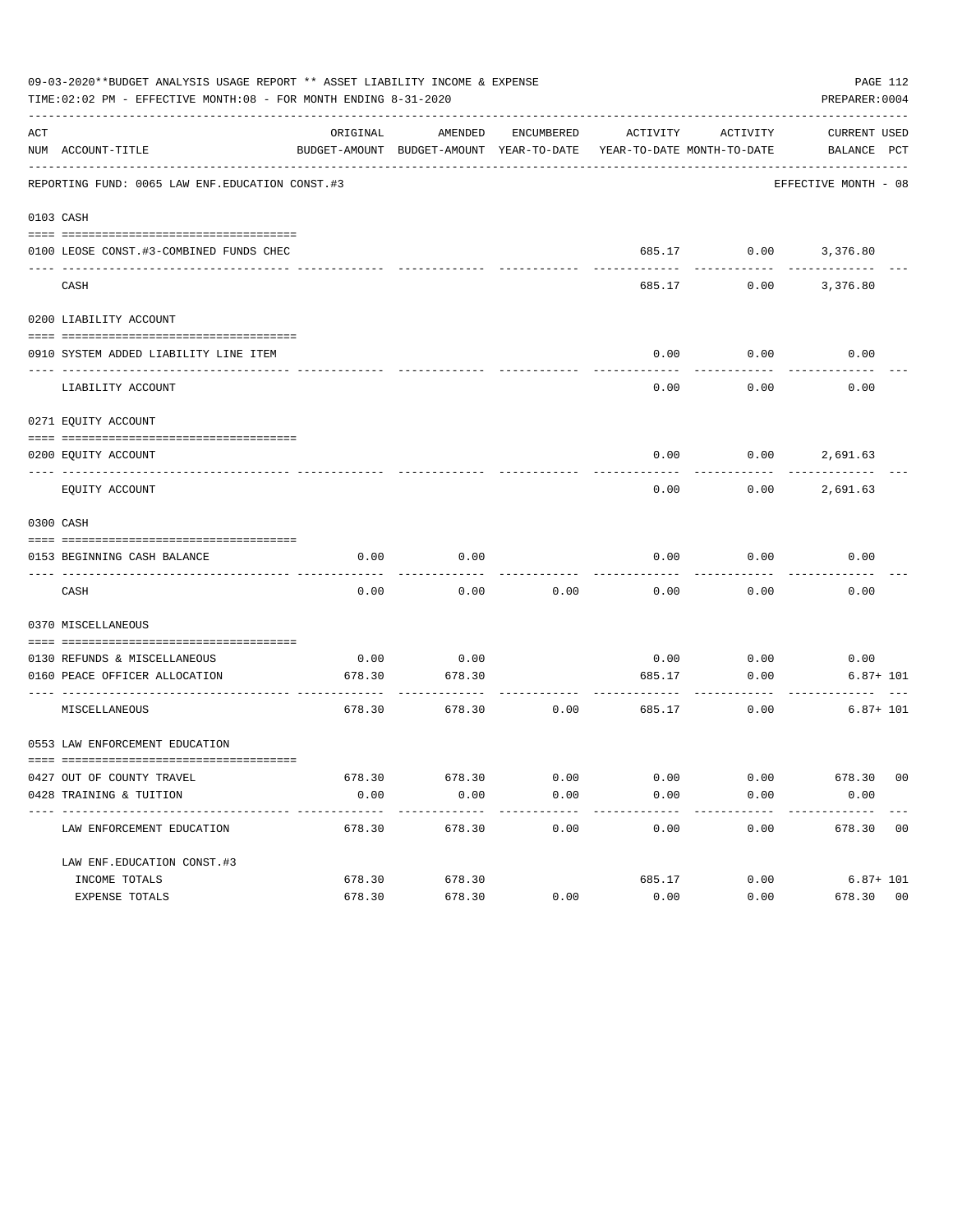|     | 09-03-2020**BUDGET ANALYSIS USAGE REPORT ** ASSET LIABILITY INCOME & EXPENSE<br>TIME: 02:02 PM - EFFECTIVE MONTH: 08 - FOR MONTH ENDING 8-31-2020 |                |                                                     |            |                                        |                       | PREPARER: 0004                           | PAGE 113 |
|-----|---------------------------------------------------------------------------------------------------------------------------------------------------|----------------|-----------------------------------------------------|------------|----------------------------------------|-----------------------|------------------------------------------|----------|
| ACT | NUM ACCOUNT-TITLE                                                                                                                                 | ORIGINAL       | AMENDED<br>BUDGET-AMOUNT BUDGET-AMOUNT YEAR-TO-DATE | ENCUMBERED | ACTIVITY<br>YEAR-TO-DATE MONTH-TO-DATE | ACTIVITY              | <b>CURRENT USED</b><br>BALANCE PCT       |          |
|     | REPORTING FUND: 0066 2017 GO BONDS-CONSTRUCTION FUND                                                                                              |                |                                                     |            |                                        |                       | EFFECTIVE MONTH - 08                     |          |
|     | 0103 CASH                                                                                                                                         |                |                                                     |            |                                        |                       |                                          |          |
|     | 0100 GO BONDS CONST. 2017-COMBINED FUNDS                                                                                                          |                |                                                     |            | 444,468.35                             |                       | $0.00$ 1,668.94                          |          |
|     | 0166 ICS DEPOSIT                                                                                                                                  |                |                                                     |            | 5,161,482.88-                          | 12.09                 | 12.09                                    |          |
|     | 0175 TEXPOOL                                                                                                                                      |                |                                                     |            | 0.00                                   | 0.00                  | 0.00                                     |          |
|     | CASH                                                                                                                                              |                |                                                     |            |                                        |                       | 4,717,014.53- 12.09 1,681.03             |          |
|     | 0120 DUE FROM OTHER FUNDS                                                                                                                         |                |                                                     |            |                                        |                       |                                          |          |
|     |                                                                                                                                                   |                |                                                     |            |                                        |                       |                                          |          |
|     | 0313 DUE FROM OTHER FUNDS<br>---- -----------------------                                                                                         |                |                                                     |            |                                        |                       | 160,470.65 160,470.65 160,470.65         |          |
|     | DUE FROM OTHER FUNDS                                                                                                                              |                |                                                     |            |                                        | 160,470.65 160,470.65 | 160,470.65                               |          |
|     | 0200 LIABILITY ACCOUNT                                                                                                                            |                |                                                     |            |                                        |                       |                                          |          |
|     | 0910 SYSTEM ADDED LIABILITY LINE-ITEM                                                                                                             |                |                                                     |            |                                        |                       | $118,487.23 - 26,292.88 - 118,487.23 -$  |          |
|     | 0920 RETAINAGE PAYABLE                                                                                                                            |                |                                                     |            | 19,591.05                              |                       | 19,591.05    19,591.05                   |          |
|     | LIABILITY ACCOUNT                                                                                                                                 |                |                                                     |            |                                        |                       | 98,896.18- 6,701.83- 98,896.18-          |          |
|     | 0207 DUE TO FUND                                                                                                                                  |                |                                                     |            |                                        |                       |                                          |          |
|     |                                                                                                                                                   |                |                                                     |            |                                        |                       |                                          |          |
|     | 0990 DUE TO OTHERS                                                                                                                                |                |                                                     |            | 0.00                                   | 0.00                  | 0.00                                     |          |
|     | DUE TO FUND                                                                                                                                       |                |                                                     |            | 0.00                                   | 0.00                  | 0.00                                     |          |
|     | 0231 2017 GO BONDS PAYABLE                                                                                                                        |                |                                                     |            |                                        |                       |                                          |          |
|     | 0200 2017 GO BONDS PAYABLE                                                                                                                        |                |                                                     |            | 0.00                                   | 0.00                  | 0.00                                     |          |
|     | 2017 GO BONDS PAYABLE                                                                                                                             |                |                                                     |            | 0.00                                   | 0.00                  | 0.00                                     |          |
|     | 0271 EQUITY ACCOUNT                                                                                                                               |                |                                                     |            |                                        |                       |                                          |          |
|     | 0200 EQUITY ACCOUNT                                                                                                                               |                |                                                     |            |                                        |                       | 171,676.67    171,676.67    4,890,372.23 |          |
|     | EQUITY ACCOUNT                                                                                                                                    |                |                                                     |            |                                        | ______________        | 171,676.67    171,676.67    4,890,372.23 |          |
|     | 0300 CASH                                                                                                                                         |                |                                                     |            |                                        |                       |                                          |          |
|     | 0166 BEGINNING CASH BALANCE                                                                                                                       |                | 5,099,948.00 5,099,948.00                           |            |                                        |                       | $0.00$ $0.00$ $5,099,948.00$ $00$        |          |
|     | CASH                                                                                                                                              |                | 5,099,948.00 5,099,948.00 0.00                      |            | ------------ -------------<br>0.00     | ----------            | $0.00$ 5,099,948.00 00                   |          |
|     | 0360 INTEREST EARNINGS                                                                                                                            |                |                                                     |            |                                        |                       |                                          |          |
|     |                                                                                                                                                   |                |                                                     |            |                                        |                       |                                          |          |
|     | 0100 INTEREST EARNINGS LEGEND BANK<br>0166 INTEREST EARNINGS ICS                                                                                  | 0.00<br>0.00   | 0.00<br>0.00                                        |            | 17,268.32                              | $0.00$ 0.00           | 0.00<br>$4,492.10 - 17,268.32 +$         |          |
|     | INTEREST EARNINGS                                                                                                                                 | ------<br>0.00 | .<br>0.00                                           |            |                                        |                       | $0.00$ 17,268.32 $4,492.10$ - 17,268.32+ |          |
|     | 0370 MISCELLANEOUS                                                                                                                                |                |                                                     |            |                                        |                       |                                          |          |
|     |                                                                                                                                                   | 0.00           | 0.00                                                |            | 0.00                                   | 0.00                  | 0.00                                     |          |
|     | 0130 REFUNDS & MISCELLANEOUS                                                                                                                      |                |                                                     |            |                                        |                       |                                          |          |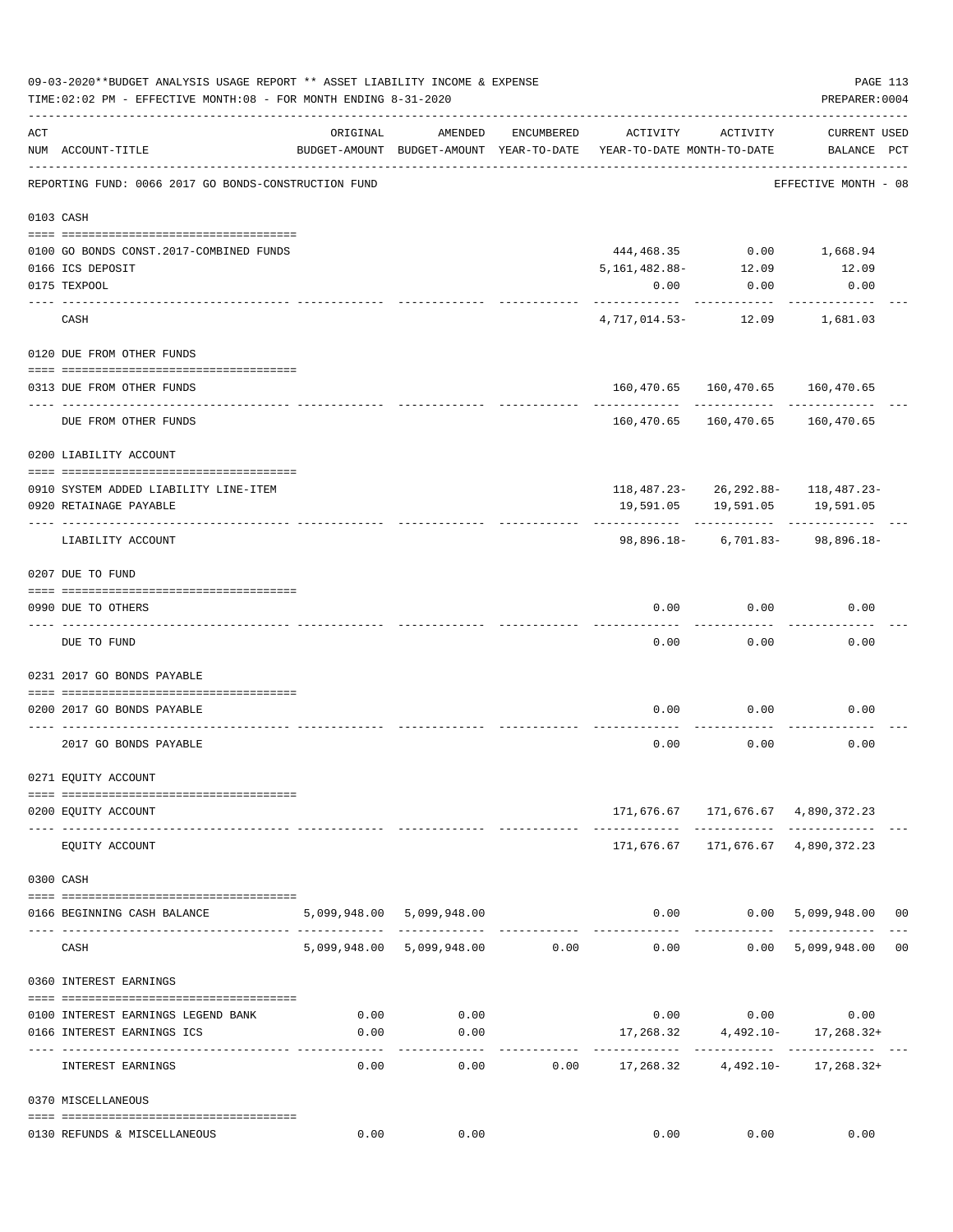|  |  |  | 09-03-2020**BUDGET ANALYSIS USAGE REPORT ** ASSET LIABILITY INCOME & EXPENSE |  | PAGE 114 |  |
|--|--|--|------------------------------------------------------------------------------|--|----------|--|
|  |  |  |                                                                              |  |          |  |

| ACT | NUM ACCOUNT-TITLE                                         | ORIGINAL<br>BUDGET-AMOUNT | AMENDED<br>BUDGET-AMOUNT YEAR-TO-DATE | ENCUMBERED   | ACTIVITY<br>YEAR-TO-DATE MONTH-TO-DATE | ACTIVITY     | <b>CURRENT USED</b><br>BALANCE | PCT |
|-----|-----------------------------------------------------------|---------------------------|---------------------------------------|--------------|----------------------------------------|--------------|--------------------------------|-----|
|     | REPORTING FUND: 0066 2017 GO BONDS-CONSTRUCTION FUND      |                           |                                       |              |                                        |              | EFFECTIVE MONTH - 08           |     |
|     |                                                           |                           |                                       |              |                                        |              |                                |     |
|     | MISCELLANEOUS                                             | 0.00                      | 0.00                                  | 0.00         | 0.00                                   | 0.00         | 0.00                           |     |
|     | 0509 CONTINGENCY                                          |                           |                                       |              |                                        |              |                                |     |
|     |                                                           |                           |                                       |              |                                        |              |                                |     |
|     | 0475 CONTINGENCY                                          | 440,000.00                | 440,000.00                            | 0.00         | 0.00                                   | 0.00         | 440,000.00                     | 00  |
|     | CONTINGENCY                                               | 440,000.00                | 440,000.00                            | 0.00         | 0.00                                   | 0.00         | 440,000.00                     | 00  |
|     | 0666 COURTHOUSE CONSTRUCTION PHASE 1                      |                           |                                       |              |                                        |              |                                |     |
|     |                                                           |                           |                                       |              |                                        |              |                                |     |
|     | 0165 CONSTRUCTION                                         | 0.00                      | 0.00                                  | 0.00         | 0.00                                   | 0.00         | 0.00                           |     |
|     | 0400 ATTORNEY FEES                                        | 0.00                      | 0.00                                  | 0.00         | 0.00                                   | 0.00         | 0.00                           |     |
|     | 0402 ENGINEERING                                          | 0.00                      | 0.00                                  | 0.00         | 0.00                                   | 0.00         | 0.00                           |     |
|     | 0403 ARCHITECTURAL FEES                                   | 0.00                      | 0.00                                  | 0.00         | 0.00                                   | 0.00         | 0.00                           |     |
|     | 0426 PROFESSIONAL FEES                                    | 0.00                      | 0.00                                  | 0.00         | 0.00                                   | 0.00         | 0.00                           |     |
|     | 0430 BIDS & NOTICES                                       | 0.00                      | 0.00                                  | 0.00         | 0.00                                   | 0.00         | 0.00                           |     |
|     | 0450 R & M BUILDINGS                                      | 0.00                      | 0.00                                  | 0.00         | 0.00                                   | 0.00         | 0.00                           |     |
|     | 0451 ASBESTOS ABATEMENT                                   | 0.00                      | 0.00                                  | 0.00         | 0.00                                   | 0.00         | 0.00                           |     |
|     | 0453 IT DESIGN/SECURITY DESIGN                            | 0.00                      | 0.00                                  | 0.00         | 0.00                                   | 0.00         | 0.00                           |     |
|     | 0482 DEMOLITION                                           | 0.00                      | 0.00                                  | 0.00         | 0.00                                   | 0.00         | 0.00                           |     |
|     | 0490 MISCELLANEOUS                                        | 0.00                      | 0.00                                  | 0.00         | 0.00                                   | 0.00         | 0.00                           |     |
|     | 0535 BUILDING                                             | 0.00                      | 0.00                                  | 0.00         | 0.00                                   | 0.00         | 0.00                           |     |
|     | 0574 TECHNOLOGY                                           | 0.00                      | 0.00                                  | 0.00         | 0.00                                   | 0.00         | 0.00                           |     |
|     | 0695 SURVEYING                                            | 0.00                      | 0.00                                  | 0.00         | 0.00                                   | 0.00         | 0.00                           |     |
|     | COURTHOUSE CONSTRUCTION PHASE 1                           | 0.00                      | 0.00                                  | 0.00         | 0.00                                   | 0.00         | 0.00                           |     |
|     | 0667 COURTHOUSE CONSTRUCTION PHASE 2                      |                           |                                       |              |                                        |              |                                |     |
|     | 0165 CONSTRUCTION                                         | 3,917,448.00              | 2,547,775.50                          | 0.00         | 2,547,775.50                           | 0.00         | 0.00 100                       |     |
|     | 0167 CONSTRUCTION MANAGER AGENT                           | 726,000.00                | 738,520.31                            | 0.00         | 738,520.31                             | 0.00         | 0.00                           | 100 |
|     | 0168 MASONRY AND STONE                                    | 0.00                      | 1,264,143.73                          | 0.00         | 1,264,143.73                           | 0.00         | 0.00 100                       |     |
|     | 0400 ATTORNEY FEES                                        | 0.00                      | 0.00                                  | 0.00         | 0.00                                   | 0.00         | 0.00                           |     |
|     | 0403 ARCHITECTURAL FEES                                   | 0.00                      | 56,875.00                             | 0.00         | 56,875.00                              | 0.00         | 0.00                           | 100 |
|     | 0421 INTERNET SERVICES                                    | 0.00                      | 0.00                                  | 0.00         | 0.00                                   | 0.00         | 0.00                           |     |
|     | 0426 PROFESSIONAL FEES                                    | 0.00                      | 28,570.00                             | 0.00         | 28,570.00                              | 0.00         | 0.00 100                       |     |
|     | 0430 BIDS, NOTICES & PERMITS                              | 0.00                      | 7,394.97                              | 0.00         | 7,394.97                               | 0.00         | 0.00 100                       |     |
|     | 0440 UTILITIES ELECTRICITY                                | 0.00                      | 0.00                                  | 0.00         | 0.00                                   | 0.00         | 0.00                           |     |
|     | 0442 UTILITIES WATER                                      | 0.00                      | 0.00                                  | 0.00         | 0.00                                   | 0.00         | 0.00                           |     |
|     | 0443 TRASH PICK UP                                        | 0.00                      | 3,266.75                              | 0.00         | 3,266.75                               | 0.00         | 0.00 100                       |     |
|     | 0451 ASBESTOS & OTHER TESTING                             | 16,500.00                 | 13,355.31                             | 0.00         | 0.00                                   | 0.00         | 13,355.31                      | 00  |
|     | 0453 IT DESIGN/SECURITY DESIGN                            | 0.00                      | 0.00                                  | 0.00         | 0.00                                   | 0.00         | 0.00                           |     |
|     | 0455 SECURITY                                             | 0.00                      | 0.00                                  | 0.00         | 0.00                                   | 0.00         | 0.00                           |     |
|     | 0470 OFFICE LEASE                                         | 0.00                      | 0.00                                  | 0.00         | 0.00                                   | 0.00         | 0.00                           |     |
|     | 0490 MISCELLANEOUS<br>0574 TECHNOLOGY                     | 0.00<br>0.00              | 46.43<br>0.00                         | 0.00<br>0.00 | 46.43<br>0.00                          | 0.00<br>0.00 | 0.00 100<br>0.00               |     |
|     | COURTHOUSE CONSTRUCTION PHASE 2 4,659,948.00 4,659,948.00 |                           |                                       | $---$        | $0.00 \quad 4,646,592.69$              | 0.00         | 13,355.31 100                  |     |
|     | 2017 GO BONDS-CONSTRUCTION FUND                           |                           |                                       |              |                                        |              |                                |     |
|     | INCOME TOTALS                                             | 5,099,948.00              | 5,099,948.00                          |              | 17,268.32                              |              | 4,492.10- 5,082,679.68 00      |     |
|     | EXPENSE TOTALS                                            |                           | 5,099,948.00 5,099,948.00             |              | $0.00 \quad 4,646,592.69$              | 0.00         | 453,355.31                     | 91  |
|     |                                                           |                           |                                       |              |                                        |              |                                |     |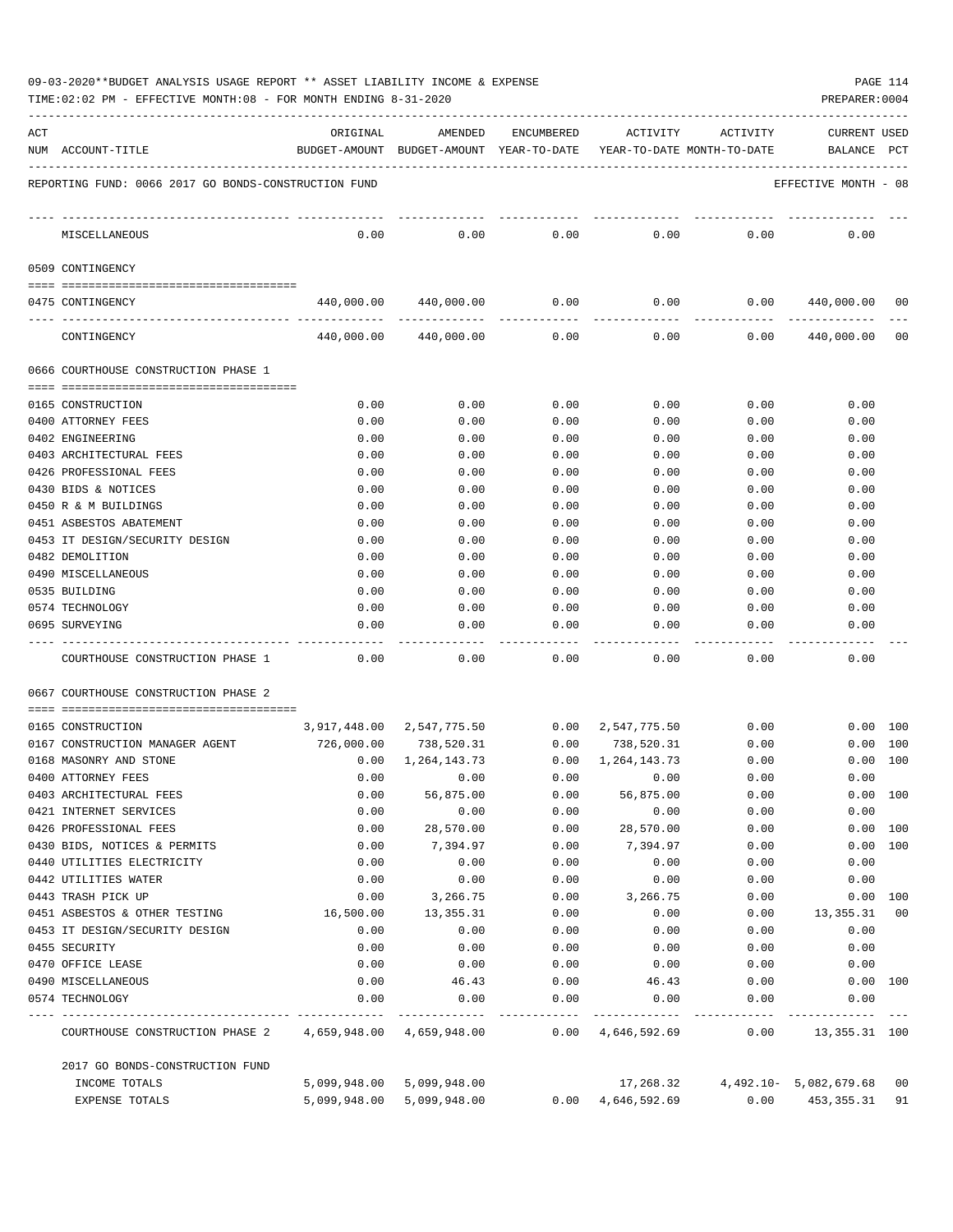|     | 09-03-2020**BUDGET ANALYSIS USAGE REPORT ** ASSET LIABILITY INCOME & EXPENSE<br>TIME:02:02 PM - EFFECTIVE MONTH:08 - FOR MONTH ENDING 8-31-2020 |           |                                                     |            |                                                         |                                              | PREPARER: 0004              | PAGE 115 |
|-----|-------------------------------------------------------------------------------------------------------------------------------------------------|-----------|-----------------------------------------------------|------------|---------------------------------------------------------|----------------------------------------------|-----------------------------|----------|
| ACT | NUM ACCOUNT-TITLE                                                                                                                               | ORIGINAL  | AMENDED<br>BUDGET-AMOUNT BUDGET-AMOUNT YEAR-TO-DATE | ENCUMBERED | ACTIVITY<br>YEAR-TO-DATE MONTH-TO-DATE                  | ACTIVITY                                     | CURRENT USED<br>BALANCE PCT |          |
|     | REPORTING FUND: 0067 F.C. DETENTION CENTER ANNUAL PAYMEN                                                                                        |           |                                                     |            |                                                         |                                              | EFFECTIVE MONTH - 08        |          |
|     | 0103 CASH                                                                                                                                       |           |                                                     |            |                                                         |                                              |                             |          |
|     | 0100 ANNUAL PAYMENT-COMBINED FUND CKING                                                                                                         |           |                                                     |            |                                                         | 3,793.31 9,947.50 13,291.35                  |                             |          |
|     | CASH                                                                                                                                            |           |                                                     |            |                                                         | -------------<br>3,793.31 9,947.50 13,291.35 | ___________                 |          |
|     | 0200 SYSTEM ADDED LIABILITY DEPARTMENT                                                                                                          |           |                                                     |            |                                                         |                                              |                             |          |
|     | 0910 SYSTEM ADDED LIABILITY LINE-ITEM                                                                                                           |           |                                                     |            |                                                         | $530.00 - 0.00$                              | $530.00 -$                  |          |
|     | SYSTEM ADDED LIABILITY DEPARTMENT                                                                                                               |           |                                                     |            | $530.00 -$                                              | ---------<br>0.00                            | $530.00 -$                  |          |
|     | 0271 EQUITY ACCOUNT                                                                                                                             |           |                                                     |            |                                                         |                                              |                             |          |
|     | 0200 EQUITY ACCOUNT                                                                                                                             |           |                                                     |            | 0.00                                                    |                                              | $0.00$ 9,498.04             |          |
|     | EQUITY ACCOUNT                                                                                                                                  |           |                                                     |            | 0.00                                                    | 0.00                                         | 9,498.04                    |          |
|     | 0300 CASH                                                                                                                                       |           |                                                     |            |                                                         |                                              |                             |          |
|     | 0110 UNENCUMBERED FUND BALANCE                                                                                                                  | 0.00      | 0.00                                                |            | 0.00                                                    | 0.00                                         | 0.00                        |          |
|     | CASH                                                                                                                                            | 0.00      | 0.00                                                | 0.00       | 0.00                                                    | 0.00                                         | 0.00                        |          |
|     | 0319 ANNUAL PAYMENT INCOME                                                                                                                      |           |                                                     |            |                                                         |                                              |                             |          |
|     | 0551 ANNUAL PAYMENT                                                                                                                             | 10,000.00 | 10,000.00                                           |            |                                                         | 10,000.00 10,000.00                          | 0.00 100                    |          |
|     | .<br>ANNUAL PAYMENT INCOME                                                                                                                      | 10,000.00 | 10,000.00                                           |            | 0.00 10,000.00                                          | 10,000.00                                    | 0.00 100                    |          |
|     | 0560 F.C. SHERIFF ANNUAL PAYMENT                                                                                                                |           |                                                     |            |                                                         |                                              |                             |          |
|     |                                                                                                                                                 |           |                                                     |            | $10,000.00$ $10,000.00$ 0.00 5,676.69 52.50 4,323.31 57 |                                              |                             |          |
|     | 0428 TRAINING & TUITION<br>0580 INVESTIGATIVE EQUIPMENT                                                                                         | 0.00      | 0.00                                                | 0.00       | 0.00                                                    | 0.00                                         | 0.00                        |          |
|     | F.C. SHERIFF ANNUAL PAYMENT                                                                                                                     | 10,000.00 | 10,000.00                                           | 0.00       | 5,676.69                                                | 52.50                                        | 4,323.31                    | 57       |
|     | F.C. DETENTION CENTER ANNUAL PAYME                                                                                                              |           |                                                     |            |                                                         |                                              |                             |          |
|     | INCOME TOTALS                                                                                                                                   | 10,000.00 | 10,000.00                                           |            | 10,000.00                                               | 10,000.00                                    | 0.00 100                    |          |
|     | EXPENSE TOTALS                                                                                                                                  | 10,000.00 | 10,000.00                                           | 0.00       | 5,676.69                                                | 52.50                                        | 4,323.31                    | 57       |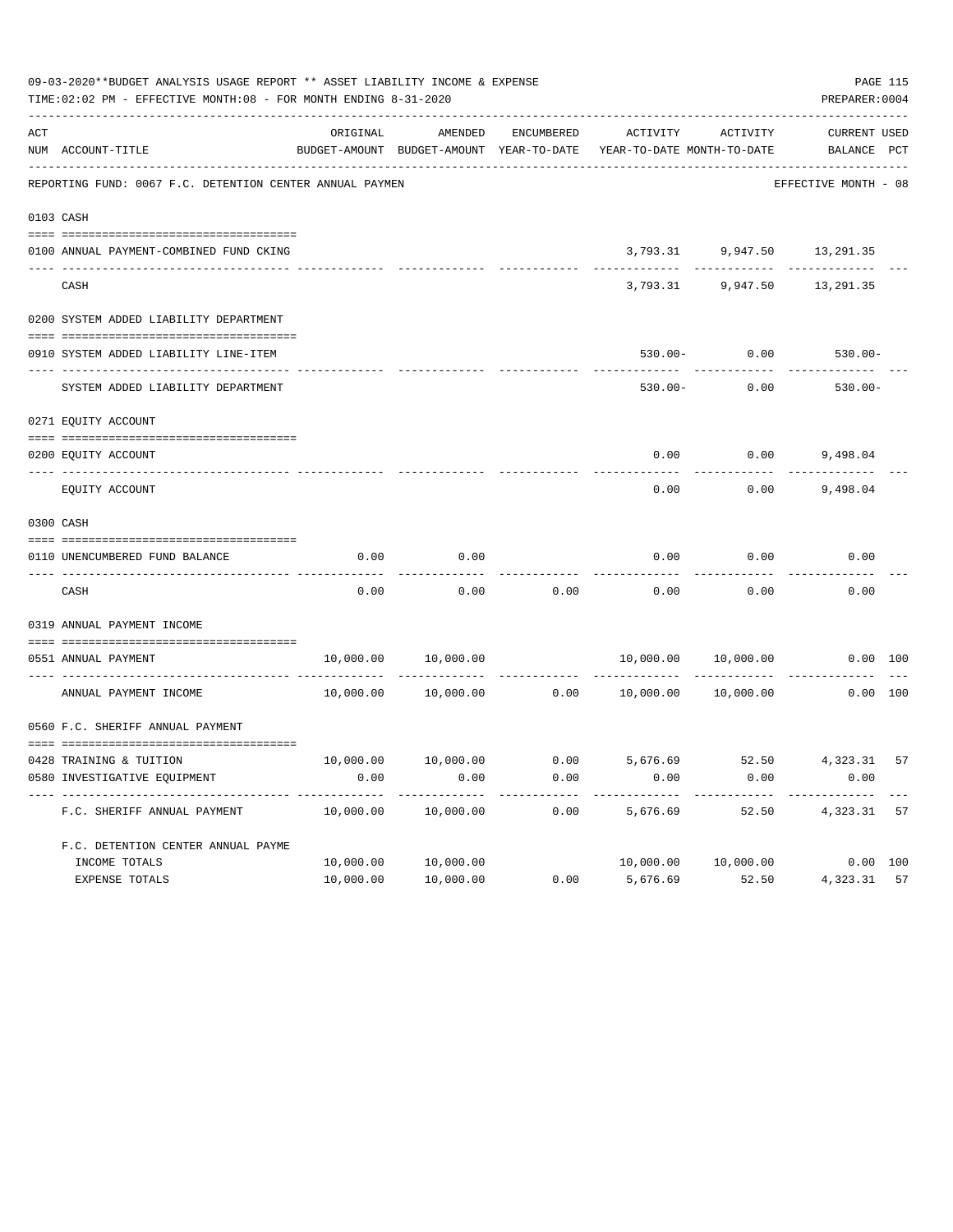|     | 09-03-2020**BUDGET ANALYSIS USAGE REPORT ** ASSET LIABILITY INCOME & EXPENSE<br>TIME: 02:02 PM - EFFECTIVE MONTH: 08 - FOR MONTH ENDING 8-31-2020 |          |                                                                                |            |                                                    |                                     | PREPARER: 0004                                                | PAGE 116       |
|-----|---------------------------------------------------------------------------------------------------------------------------------------------------|----------|--------------------------------------------------------------------------------|------------|----------------------------------------------------|-------------------------------------|---------------------------------------------------------------|----------------|
| ACT | NUM ACCOUNT-TITLE                                                                                                                                 | ORIGINAL | AMENDED<br>BUDGET-AMOUNT BUDGET-AMOUNT YEAR-TO-DATE YEAR-TO-DATE MONTH-TO-DATE | ENCUMBERED | ACTIVITY                                           | ACTIVITY                            | <b>CURRENT USED</b><br>BALANCE PCT                            |                |
|     | REPORTING FUND: 0068 2018 GO BONDS-CONSTRUCTION FUND                                                                                              |          |                                                                                |            |                                                    |                                     | EFFECTIVE MONTH - 08                                          |                |
|     | 0103 CASH                                                                                                                                         |          |                                                                                |            |                                                    |                                     |                                                               |                |
|     | 0100 GO BONDS CONST. 2018-COMB. FUNDS CHE                                                                                                         |          |                                                                                |            |                                                    |                                     | $0.00$ $0.00$ $0.00$                                          |                |
|     | 0168 BUSINESS MONEY FUND ACCOUNT                                                                                                                  |          |                                                                                |            |                                                    |                                     | 3, 033, 222. 96 - 1, 051, 516. 32 - 3, 293, 383. 03           |                |
|     | 0175 TEXPOOL                                                                                                                                      |          |                                                                                |            |                                                    | $0.00$ $0.00$                       | 0.00                                                          |                |
|     | CASH                                                                                                                                              |          |                                                                                |            |                                                    |                                     | 3, 033, 222.96 - 1, 051, 516.32 - 3, 293, 383.03              |                |
|     | 0200 LIABILITY ACCOUNT                                                                                                                            |          |                                                                                |            |                                                    |                                     |                                                               |                |
|     | 0910 SYSTEM ADDED LIABILITY LINE -ITEM                                                                                                            |          |                                                                                |            |                                                    | $0.00$ 0.00                         | 0.00                                                          |                |
|     | LIABILITY ACCOUNT                                                                                                                                 |          |                                                                                |            | 0.00                                               | ----------<br>0.00                  | 0.00                                                          |                |
|     | 0231 2018 GO BONDS PAYABLE                                                                                                                        |          |                                                                                |            |                                                    |                                     |                                                               |                |
|     | 0200 2018 GO BONDS PAYABLE                                                                                                                        |          |                                                                                |            |                                                    | $6, 250, 000.00 - 6, 250, 000.00 -$ | 0.00                                                          |                |
|     | 2018 GO BONDS PAYABLE                                                                                                                             |          |                                                                                |            |                                                    | $6, 250, 000.00 - 6, 250, 000.00 -$ | 0.00                                                          |                |
|     | 0271 EQUITY ACCOUNT                                                                                                                               |          |                                                                                |            |                                                    |                                     |                                                               |                |
|     | 0200 EQUITY ACCOUNT                                                                                                                               |          |                                                                                |            |                                                    |                                     | 6, 261, 552.56 6, 261, 552.56 6, 338, 158.55<br>------------- |                |
|     | EQUITY ACCOUNT                                                                                                                                    |          |                                                                                |            |                                                    |                                     | 6, 261, 552.56 6, 261, 552.56 6, 338, 158.55                  |                |
|     | 0300 CASH                                                                                                                                         |          |                                                                                |            |                                                    |                                     |                                                               |                |
|     | 0168 BEGINNING CASH BALANCE                                                                                                                       |          | $0.00 \quad 4,000,000.00$                                                      |            | ----------------------------                       | -----------                         | $0.00$ $0.00$ $4,000,000.00$                                  | 00             |
|     | CASH                                                                                                                                              | 0.00     |                                                                                |            | $4,000,000.00$ $0.00$ $0.00$ $0.00$ $4,000,000.00$ |                                     |                                                               | 0 <sub>0</sub> |
|     | 0360 INTEREST EARNINGS                                                                                                                            |          |                                                                                |            |                                                    |                                     |                                                               |                |
|     | 0100 INTEREST EARNING LEGEND BANK                                                                                                                 | 0.00     | 0.00                                                                           |            |                                                    | 0.00<br>0.00                        | 0.00                                                          |                |
|     | 0168 INTEREST EARNINGS BUSINESS MONEY F                                                                                                           | 0.00     | 0.00<br>-------                                                                |            | -------------                                      |                                     | 58,534.06   10,478.10   58,534.06+                            |                |
|     | INTEREST EARNINGS                                                                                                                                 | 0.00     | 0.00                                                                           | 0.00       | 58,534.06                                          | 10,478.10-                          | 58,534.06+                                                    |                |
|     | 0370 MISCELLANEOUS                                                                                                                                |          |                                                                                |            |                                                    |                                     |                                                               |                |
|     | 0130 REFUNDS & MISCELLANEOUS                                                                                                                      | 0.00     | 0.00                                                                           |            |                                                    | $0.00$ 0.00                         | 0.00                                                          |                |
|     | MISCELLANEOUS                                                                                                                                     | 0.00     | 0.00                                                                           | 0.00       | 0.00                                               | 0.00                                | 0.00                                                          |                |
|     | 0509 CONTINGENCY                                                                                                                                  |          |                                                                                |            |                                                    |                                     |                                                               |                |
|     | 0475 CONTINGENCY                                                                                                                                  | 0.00     | 0.00                                                                           | 0.00       | 0.00                                               | 0.00                                | 0.00                                                          |                |
|     | CONTINGENCY                                                                                                                                       | 0.00     | 0.00                                                                           | 0.00       | 0.00                                               | 0.00                                | 0.00                                                          |                |
|     | 0668 COURTHOUSE CONSTRUCTION PHASE 2                                                                                                              |          |                                                                                |            |                                                    |                                     |                                                               |                |
|     | 0165 CONSTRUCTION                                                                                                                                 |          | $0.00 \quad 2,267,771.60$                                                      |            | 0.00 1,889,381.58 452,369.75 378,390.02            |                                     |                                                               | 83             |
|     | 0167 CONSTRUCTION MANAGER AGENT                                                                                                                   |          | 0.00 184,000.00                                                                | 0.00       | 73, 216. 21 73, 216. 21                            |                                     | 110,783.79                                                    | 40             |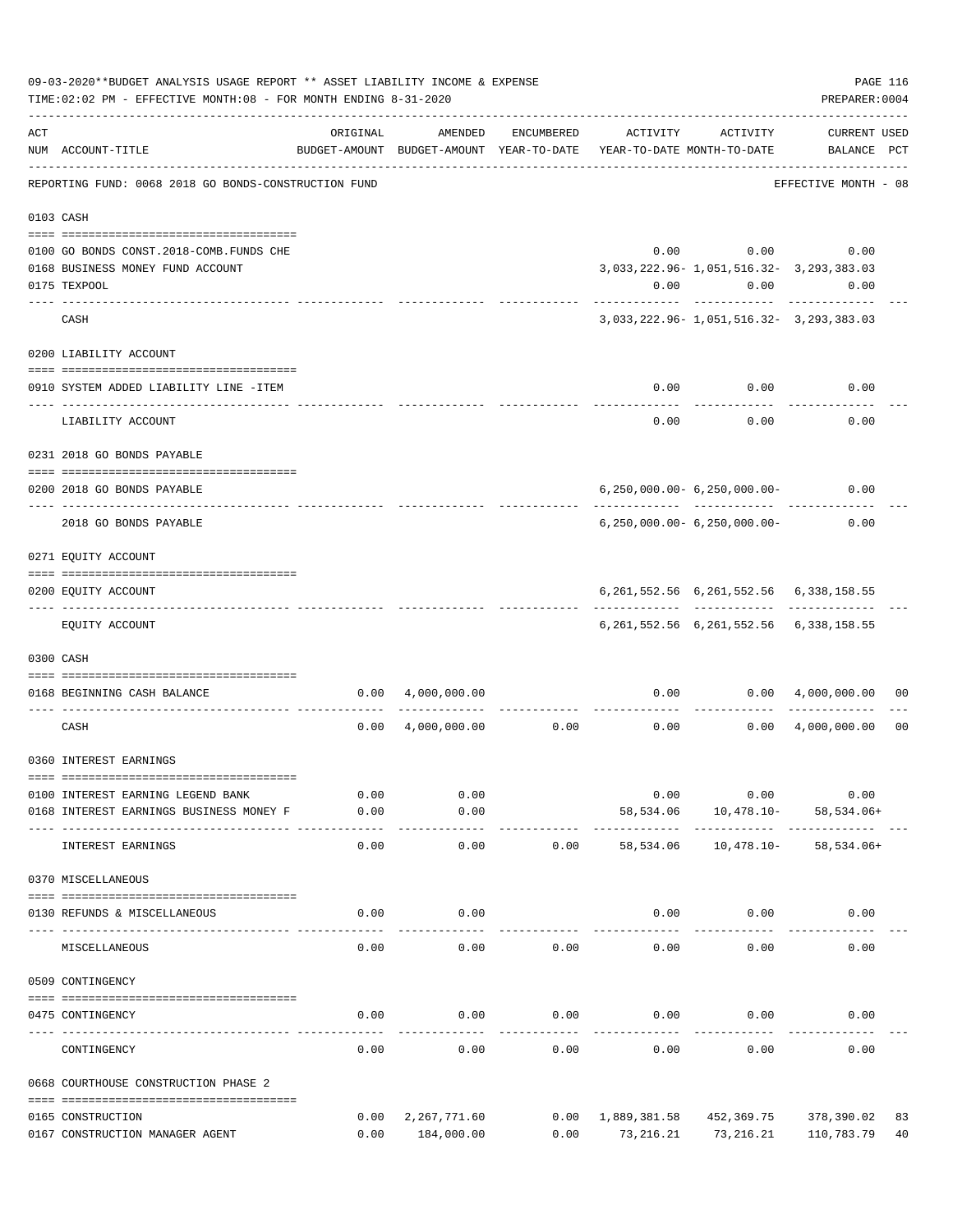### 09-03-2020\*\*BUDGET ANALYSIS USAGE REPORT \*\* ASSET LIABILITY INCOME & EXPENSE PAGE 117 TIME:02:02 PM - EFFECTIVE MONTH:08 - FOR MONTH ENDING 8-31-2020

| ACT |                                                                                          | ORIGINAL | AMENDED      | ENCUMBERED | ACTIVITY  | ACTIVITY                                                               | <b>CURRENT USED</b>      |    |
|-----|------------------------------------------------------------------------------------------|----------|--------------|------------|-----------|------------------------------------------------------------------------|--------------------------|----|
|     | BUDGET-AMOUNT BUDGET-AMOUNT YEAR-TO-DATE YEAR-TO-DATE_MONTH-TO-DATE<br>NUM ACCOUNT-TITLE |          |              |            |           |                                                                        | BALANCE PCT              |    |
|     |                                                                                          |          |              |            |           |                                                                        |                          |    |
|     | REPORTING FUND: 0068 2018 GO BONDS-CONSTRUCTION FUND                                     |          |              |            |           |                                                                        | EFFECTIVE MONTH - 08     |    |
|     | 0168 MASONRY AND STONE                                                                   | 0.00     |              |            |           |                                                                        | 516,250.36 387,640.66 74 |    |
|     | 0400 ATTORNEY FEES                                                                       | 0.00     | 0.00         | 0.00       | 0.00      | 0.00                                                                   | 0.00                     |    |
|     | 0402 ENGINEERING                                                                         | 0.00     | 0.00         | 0.00       | 0.00      | $0.00$ 0.00                                                            |                          |    |
|     | 0403 ARCHITECTURAL FEES                                                                  | 0.00     | 41,000.00    | 0.00       | 24,375.00 | 8,125.00                                                               | 16,625.00                | 59 |
|     | 0426 PROFESSIONAL FEES                                                                   | 0.00     | 3,428.40     | 0.00       | 1,714.20  |                                                                        | 1,714.20 1,714.20        | 50 |
|     | 0430 BIDS, NOTICES & PERMITS                                                             | 0.00     | 0.00         | 0.00       | 0.00      | 0.00                                                                   | 0.00                     |    |
|     | 0443 TRASH PICK UP                                                                       | 0.00     | 3,800.00     | 0.00       | 2,263.25  |                                                                        | 915.26 1,536.75          | 60 |
|     | 0450 R & M BUILDINGS                                                                     | 0.00     | 0.00         | 0.00       | 0.00      | 0.00                                                                   | 0.00                     |    |
|     | 0490 MISCELLANEOUS                                                                       | 0.00     | 0.00         | 0.00       | 0.00      | 0.00                                                                   | 0.00                     |    |
|     | 0535 BUILDING                                                                            | 0.00     | 0.00         | 0.00       | 0.00      | 0.00                                                                   | 0.00                     |    |
|     | 0695 SURVEYING                                                                           | 0.00     | 0.00         | 0.00       | 0.00      | 0.00                                                                   | 0.00                     |    |
|     | COURTHOUSE CONSTRUCTION PHASE 2                                                          | 0.00     |              |            |           |                                                                        |                          |    |
|     | 2018 GO BONDS-CONSTRUCTION FUND                                                          |          |              |            |           |                                                                        |                          |    |
|     | INCOME TOTALS                                                                            | 0.00     | 4,000,000.00 |            |           | $58,534.06$ 10,478.10- 3,941,465.94 01                                 |                          |    |
|     | <b>EXPENSE TOTALS</b>                                                                    | 0.00     | 4,000,000.00 |            |           | $0.00 \quad 3.103.309.58 \quad 1.052.590.78 \quad 896.690.42 \quad 78$ |                          |    |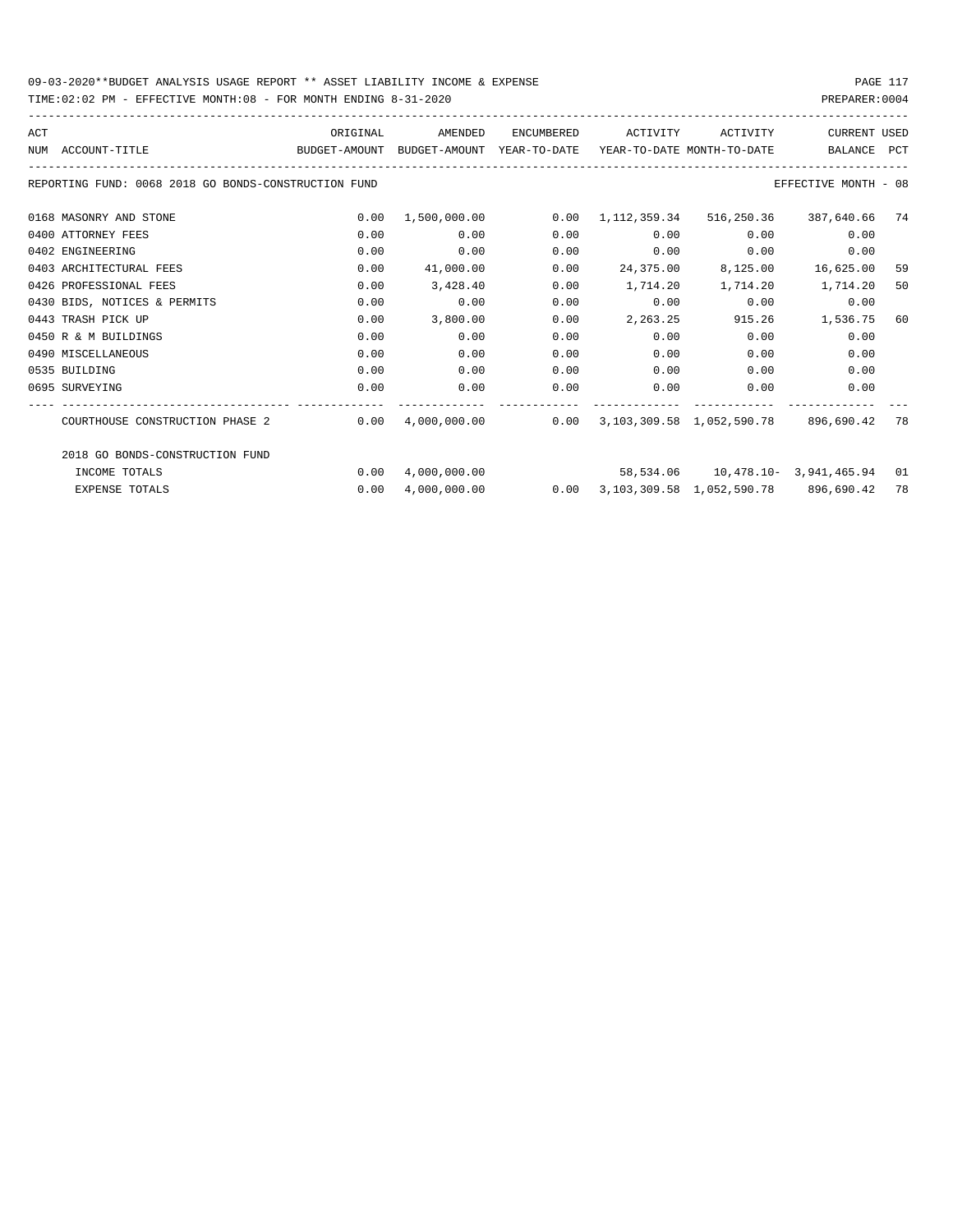|     | 09-03-2020**BUDGET ANALYSIS USAGE REPORT ** ASSET LIABILITY INCOME & EXPENSE<br>TIME:02:02 PM - EFFECTIVE MONTH:08 - FOR MONTH ENDING 8-31-2020 |               |                                                     |              |                           |                                        | PREPARER: 0004                                  | PAGE 118 |
|-----|-------------------------------------------------------------------------------------------------------------------------------------------------|---------------|-----------------------------------------------------|--------------|---------------------------|----------------------------------------|-------------------------------------------------|----------|
| ACT | NUM ACCOUNT-TITLE                                                                                                                               | ORIGINAL      | AMENDED<br>BUDGET-AMOUNT BUDGET-AMOUNT YEAR-TO-DATE | ENCUMBERED   | ACTIVITY                  | ACTIVITY<br>YEAR-TO-DATE MONTH-TO-DATE | <b>CURRENT USED</b><br>BALANCE PCT              |          |
|     | REPORTING FUND: 0069 2020 CO BONDS-CONSTRUCTION FUND                                                                                            |               |                                                     |              |                           |                                        | EFFECTIVE MONTH - 08                            |          |
|     | 0103 CASH                                                                                                                                       |               |                                                     |              |                           |                                        |                                                 |          |
|     |                                                                                                                                                 |               |                                                     |              |                           |                                        |                                                 |          |
|     | 0120 CO BONDS CONST. 2020-COMB. FUNDS CHE                                                                                                       |               |                                                     |              | 100.05                    |                                        | $0.01$ 100.05                                   |          |
|     | 0169 ICS DEPOSIT                                                                                                                                |               |                                                     |              | 9,901,898.86              |                                        | $0.00$ 9,901,898.86                             |          |
|     | 0175 TEXPOOL                                                                                                                                    |               |                                                     |              | 0.00                      |                                        | $0.00$ 0.00                                     |          |
|     | CASH                                                                                                                                            |               |                                                     |              |                           |                                        |                                                 |          |
|     | 0200 LIABILITY ACCOUNT                                                                                                                          |               |                                                     |              |                           |                                        |                                                 |          |
|     |                                                                                                                                                 |               |                                                     |              |                           |                                        |                                                 |          |
|     | 0910 SYSTEM ADDED LIABILITY LINE-ITEM                                                                                                           |               |                                                     |              | 0.00                      | 0.00                                   | 0.00                                            |          |
|     | LIABILITY ACCOUNT                                                                                                                               |               |                                                     |              | 0.00                      | 0.00                                   | 0.00                                            |          |
|     | 0271 EQUITY ACCOUNT                                                                                                                             |               |                                                     |              |                           |                                        |                                                 |          |
|     | 0200 EQUITY ACCOUNT                                                                                                                             |               |                                                     |              | 0.00                      | 0.00                                   | 0.00                                            |          |
|     | EQUITY ACCOUNT                                                                                                                                  |               |                                                     |              | 0.00                      | 0.00                                   | 0.00                                            |          |
|     | 0300 CASH                                                                                                                                       |               |                                                     |              |                           |                                        |                                                 |          |
|     |                                                                                                                                                 |               |                                                     |              |                           |                                        |                                                 |          |
|     | 0168 BEGINNING CASH BALANCE<br>-------------------------------                                                                                  | 0.00          | 0.00                                                |              | 0.00                      | 0.00                                   | 0.00                                            |          |
|     | CASH                                                                                                                                            | 0.00          | 0.00                                                | 0.00         | 0.00                      | 0.00                                   | 0.00                                            |          |
|     | 0350 2020 CO BONDS                                                                                                                              |               |                                                     |              |                           |                                        |                                                 |          |
|     | 0169 2020 CO BOND PROCEEDS                                                                                                                      | 0.00          | 0.00                                                |              |                           |                                        |                                                 |          |
|     | 2020 CO BONDS                                                                                                                                   | 0.00          | 0.00                                                |              |                           |                                        | $0.00 \t 9,900,000.00 \t 0.00 \t 9,900,000.00+$ |          |
|     | 0360 INTEREST EARNINGS                                                                                                                          |               |                                                     |              |                           |                                        |                                                 |          |
|     |                                                                                                                                                 |               |                                                     |              |                           |                                        |                                                 |          |
|     | 0100 INTEREST EARNING LEGEND BANK                                                                                                               | 0.00          | 0.00                                                |              | 0.00                      | 0.00                                   | 0.00                                            |          |
|     | 0160 2020 CO'S CERT. INTEREST & SINKING                                                                                                         | 0.00          | 0.00                                                |              | 0.00                      | 0.00                                   | 0.00                                            |          |
|     | 0169 INTEREST EARNINGS ICS<br>---- ----------------------------                                                                                 | 0.00<br>----- | 0.00<br>$- - - - -$                                 |              | 1,898.91<br>------------- | 0.01<br>------------                   | $1,898.91+$<br>------------                     |          |
|     | INTEREST EARNINGS                                                                                                                               | 0.00          | 0.00                                                | 0.00         | 1,898.91                  | 0.01                                   | $1,898.91+$                                     |          |
|     | 0370 MISCELLANEOUS                                                                                                                              |               |                                                     |              |                           |                                        |                                                 |          |
|     | 0130 REFUNDS & MISCELLANEOUS                                                                                                                    | 0.00          | 0.00                                                |              | 100.00                    | 0.00                                   | $100.00+$                                       |          |
|     | MISCELLANEOUS                                                                                                                                   | 0.00          | 0.00                                                | 0.00         | 100.00                    | 0.00                                   | $100.00+$                                       |          |
|     | 0509 CONTINGENCY                                                                                                                                |               |                                                     |              |                           |                                        |                                                 |          |
|     |                                                                                                                                                 |               |                                                     |              |                           |                                        |                                                 |          |
|     | 0475 CONTINGENCY<br>----- --------                                                                                                              | 0.00          | 0.00                                                | 0.00         | 0.00                      | 0.00                                   | 0.00                                            |          |
|     | CONTINGENCY                                                                                                                                     | 0.00          | 0.00                                                | 0.00         | 0.00                      | 0.00                                   | 0.00                                            |          |
|     | 0669 COURTHOUSE CONSTRUCTION PHASE 2                                                                                                            |               |                                                     |              |                           |                                        |                                                 |          |
|     | 0165 CONSTRUCTION                                                                                                                               | 0.00          |                                                     | 0.00<br>0.00 |                           | 0.00<br>0.00                           | 0.00                                            |          |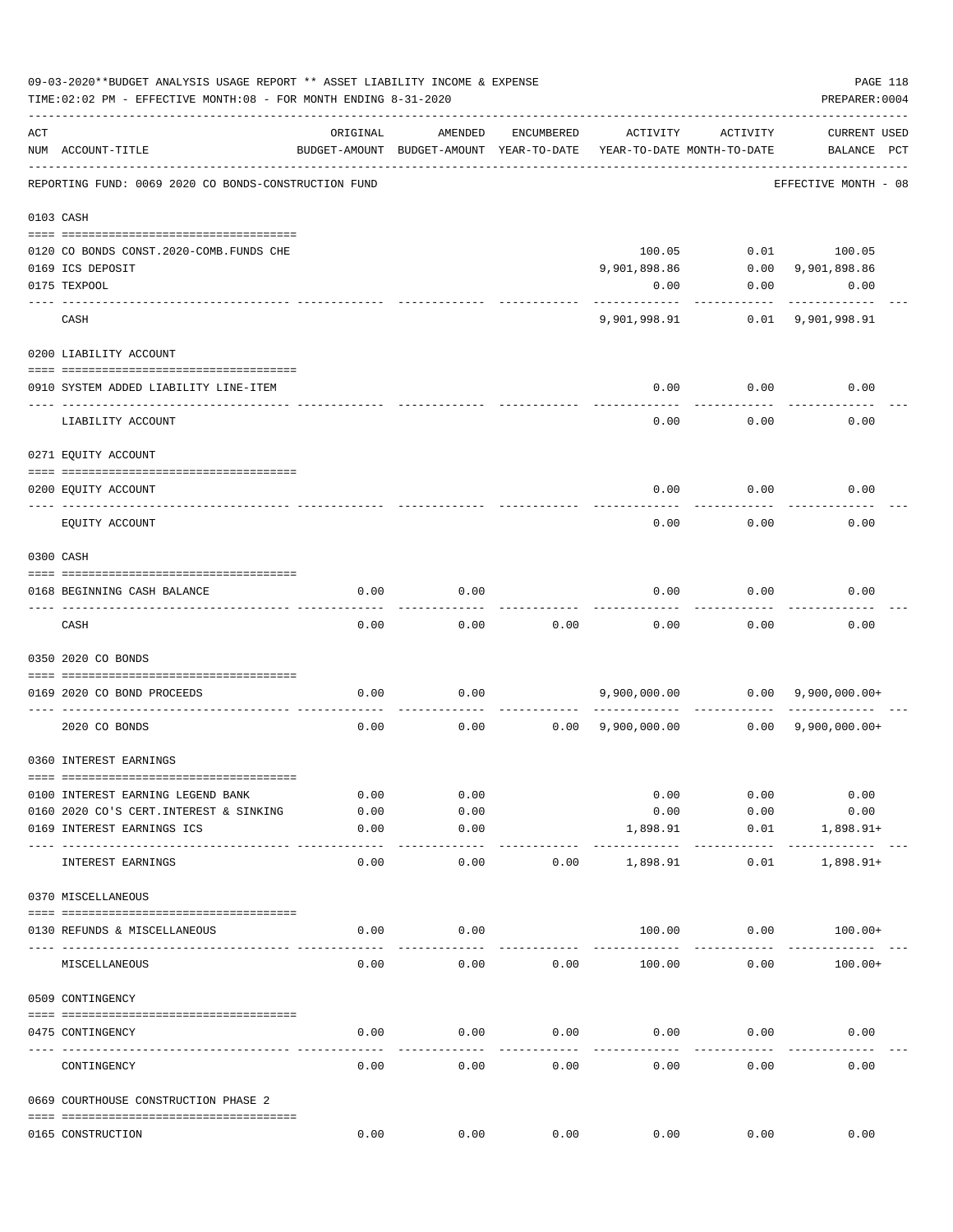| ACT                                                  | ORIGINAL      | AMENDED       | <b>ENCUMBERED</b> | ACTIVITY                   | ACTIVITY | <b>CURRENT USED</b>          |
|------------------------------------------------------|---------------|---------------|-------------------|----------------------------|----------|------------------------------|
| NUM<br>ACCOUNT-TITLE                                 | BUDGET-AMOUNT | BUDGET-AMOUNT | YEAR-TO-DATE      | YEAR-TO-DATE MONTH-TO-DATE |          | <b>PCT</b><br><b>BALANCE</b> |
|                                                      |               |               |                   |                            |          |                              |
| REPORTING FUND: 0069 2020 CO BONDS-CONSTRUCTION FUND |               |               |                   |                            |          | EFFECTIVE MONTH - 08         |
|                                                      |               |               |                   |                            |          |                              |
| 0167 CONSTRUCTION MANAGER AGENT                      | 0.00          | 0.00          | 0.00              | 0.00                       | 0.00     | 0.00                         |
| 0168 MASONRY AND STONE                               | 0.00          | 0.00          | 0.00              | 0.00                       | 0.00     | 0.00                         |
| 0403 ARCHITECTURAL FEES                              | 0.00          | 0.00          | 0.00              | 0.00                       | 0.00     | 0.00                         |
| 0426 PROFESSIONAL FEES                               | 0.00          | 0.00          | 0.00              | 0.00                       | 0.00     | 0.00                         |
| 0430 BIDS & NOTICES                                  | 0.00          | 0.00          | 0.00              | 0.00                       | 0.00     | 0.00                         |
| 0443 TRASH PICK UP                                   | 0.00          | 0.00          | 0.00              | 0.00                       | 0.00     | 0.00                         |
| 0453 IT DESIGN/SECURITY DESIGN                       | 0.00          | 0.00          | 0.00              | 0.00                       | 0.00     | 0.00                         |
| 0455 SECURITY                                        | 0.00          | 0.00          | 0.00              | 0.00                       | 0.00     | 0.00                         |
|                                                      |               |               |                   |                            |          |                              |
| COURTHOUSE CONSTRUCTION PHASE 2                      | 0.00          | 0.00          | 0.00              | 0.00                       | 0.00     | 0.00                         |
| 2020 CO BONDS-CONSTRUCTION FUND                      |               |               |                   |                            |          |                              |
| INCOME TOTALS                                        | 0.00          | 0.00          |                   | 9,901,998.91               | 0.01     | $9,901,998.91+$              |
| <b>EXPENSE TOTALS</b>                                | 0.00          | 0.00          | 0.00              | 0.00                       | 0.00     | 0.00                         |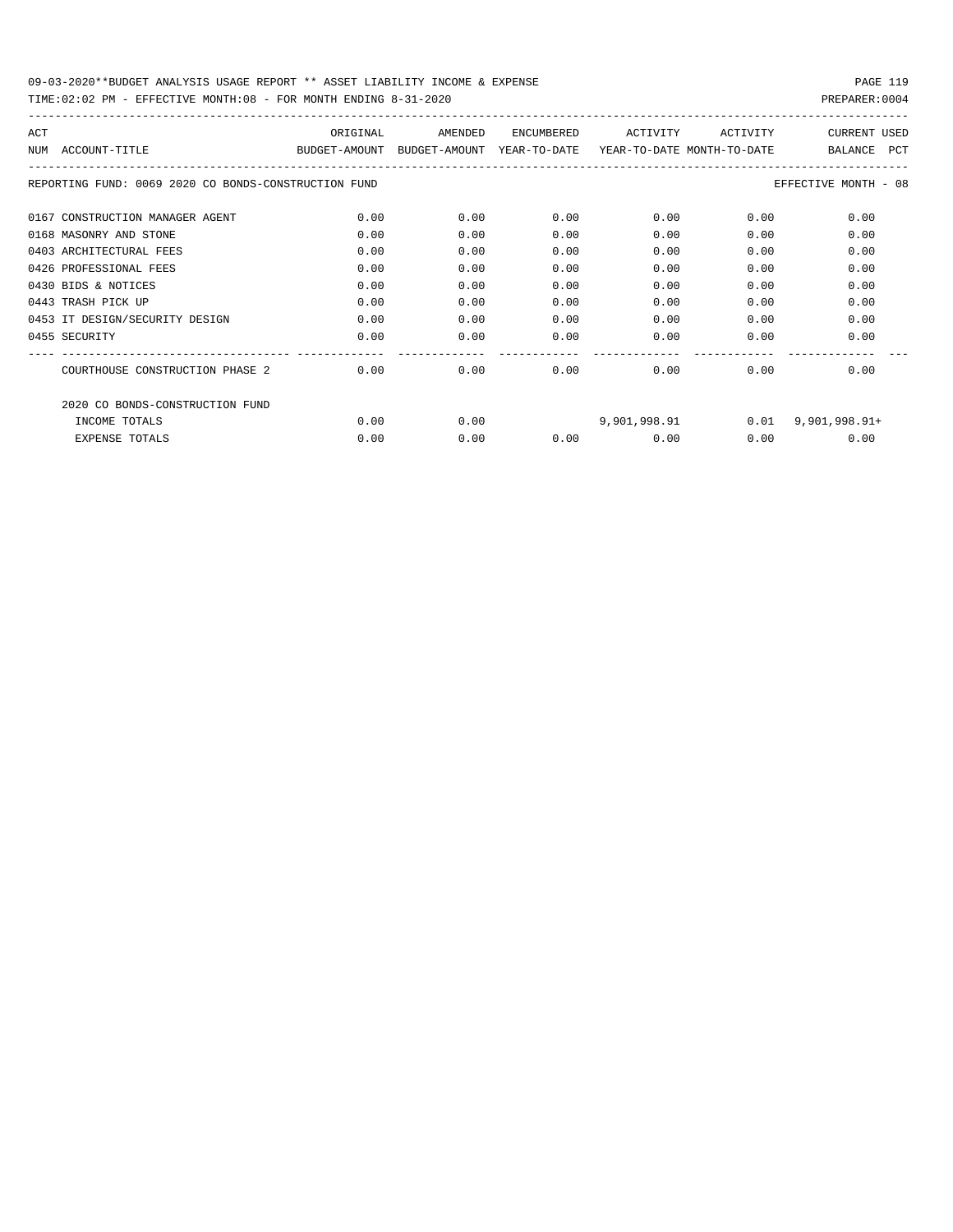|     | 09-03-2020**BUDGET ANALYSIS USAGE REPORT ** ASSET LIABILITY INCOME & EXPENSE<br>TIME: 02:02 PM - EFFECTIVE MONTH: 08 - FOR MONTH ENDING 8-31-2020 |          |                     |            |                                                                                 |              | PAGE 120<br>PREPARER: 0004         |
|-----|---------------------------------------------------------------------------------------------------------------------------------------------------|----------|---------------------|------------|---------------------------------------------------------------------------------|--------------|------------------------------------|
| ACT | NUM ACCOUNT-TITLE                                                                                                                                 | ORIGINAL | AMENDED             | ENCUMBERED | ACTIVITY<br>BUDGET-AMOUNT BUDGET-AMOUNT YEAR-TO-DATE YEAR-TO-DATE MONTH-TO-DATE | ACTIVITY     | <b>CURRENT USED</b><br>BALANCE PCT |
|     | REPORTING FUND: 0070 RIGHT OF WAY FUND                                                                                                            |          |                     |            |                                                                                 |              | EFFECTIVE MONTH - 08               |
|     | 0102 A/P CLEARING                                                                                                                                 |          |                     |            |                                                                                 |              |                                    |
|     | 0100 A/P CLEARING                                                                                                                                 |          |                     |            | 0.00                                                                            | 0.00         | 0.00                               |
|     | ---- --------<br>A/P CLEARING                                                                                                                     |          |                     |            | 0.00                                                                            | 0.00         | 0.00                               |
|     | 0103 CASH                                                                                                                                         |          |                     |            |                                                                                 |              |                                    |
|     | 0100 RIGHT OF WAY-COMBINED FUND CHECKIN                                                                                                           |          |                     |            | 30.65                                                                           |              | 1.31 16,115.96                     |
|     | 0170 RIGHT OF WAY CASH ACCT.                                                                                                                      |          |                     |            | 0.00                                                                            | 0.00         | 0.00                               |
|     | 0175 TEXPOOL                                                                                                                                      |          |                     |            | 892.86                                                                          | 15.04        | 84,858.93                          |
|     | CASH                                                                                                                                              |          |                     |            | 923.51                                                                          | 16.35        | 100,974.89                         |
|     | 0133 ADVANCE TO FUND                                                                                                                              |          |                     |            |                                                                                 |              |                                    |
|     | 0010 ADVANCE TO GENERAL                                                                                                                           |          |                     |            | 0.00                                                                            | 0.00         | 0.00                               |
|     | 0021 ADVANCE TO R&B #1                                                                                                                            |          |                     |            | 0.00                                                                            | 0.00         | 0.00                               |
|     | 0022 ADVANCE TO R&B #2                                                                                                                            |          |                     |            | 0.00                                                                            | 0.00         | 0.00                               |
|     | ADVANCE TO FUND                                                                                                                                   |          |                     |            | 0.00                                                                            | 0.00         | 0.00                               |
|     | 0200 LIABILITY ACCOUNT                                                                                                                            |          |                     |            |                                                                                 |              |                                    |
|     |                                                                                                                                                   |          |                     |            |                                                                                 |              |                                    |
|     | 0900 SYSTEM ADDED LIABILITY LINE-ITEM<br>0910 SYSTEM ADDED LIABILITY LINE-ITEM                                                                    |          |                     |            | 0.00<br>0.00                                                                    | 0.00<br>0.00 | 0.00<br>0.00                       |
|     |                                                                                                                                                   |          |                     |            |                                                                                 |              |                                    |
|     | LIABILITY ACCOUNT                                                                                                                                 |          |                     |            | 0.00                                                                            | 0.00         | 0.00                               |
|     | 0271 EQUITY ACCOUNT                                                                                                                               |          |                     |            |                                                                                 |              |                                    |
|     |                                                                                                                                                   |          |                     |            |                                                                                 |              |                                    |
|     | 0200 EQUITY ACCOUNT                                                                                                                               |          |                     |            |                                                                                 |              | $115.32 - 115.32 - 99.936.06$      |
|     | EQUITY ACCOUNT                                                                                                                                    |          |                     |            |                                                                                 |              | 115.32- 115.32- 99,936.06          |
|     | 0360 INTEREST EARNINGS                                                                                                                            |          |                     |            |                                                                                 |              |                                    |
|     | 0100 INTEREST EARNINGS                                                                                                                            | 0.00     | 0.00<br>----------- |            |                                                                                 |              | 1,038.83 131.67 1,038.83+          |
|     | INTEREST EARNINGS                                                                                                                                 | 0.00     | 0.00                |            | $0.00$ 1,038.83                                                                 |              | 131.67 1,038.83+                   |
|     | 0622 RIGHT OF WAY                                                                                                                                 |          |                     |            |                                                                                 |              |                                    |
|     | 0399 CLAIM SETTLEMENTS                                                                                                                            | 0.00     | 0.00                | 0.00       | 0.00                                                                            | 0.00         | 0.00                               |
|     | 0426 APPRAISAL FEES                                                                                                                               | 0.00     | 0.00                | 0.00       | 0.00                                                                            | 0.00         | 0.00                               |
|     | 0429 RELOCATING UTILITIES                                                                                                                         | 0.00     | 0.00                | 0.00       | 0.00                                                                            | 0.00         | 0.00                               |
|     | 0449 CONTRACT EXPENSES FOR FM87 R.O.W.                                                                                                            | 0.00     | 0.00                | 0.00       | 0.00                                                                            | 0.00         | 0.00                               |
|     | RIGHT OF WAY                                                                                                                                      | 0.00     | 0.00                | 0.00       | 0.00                                                                            | 0.00         | 0.00                               |
|     | 0629 RIGHT OF WAY                                                                                                                                 |          |                     |            |                                                                                 |              |                                    |
|     | 0500 RIGHT OF WAY PUR HWY #82                                                                                                                     | 0.00     | 0.00                | 0.00       | 0.00                                                                            | 0.00         | 0.00                               |
|     | 0501 RIGHT OF WAY PURCHASE FM #87                                                                                                                 | 0.00     | 0.00                | 0.00       | 0.00                                                                            | 0.00         | 0.00                               |
|     | 0502 RIGHT OF WAY PURCHASE HWY #121                                                                                                               | 0.00     | 0.00                | 0.00       | 0.00                                                                            | 0.00         | 0.00                               |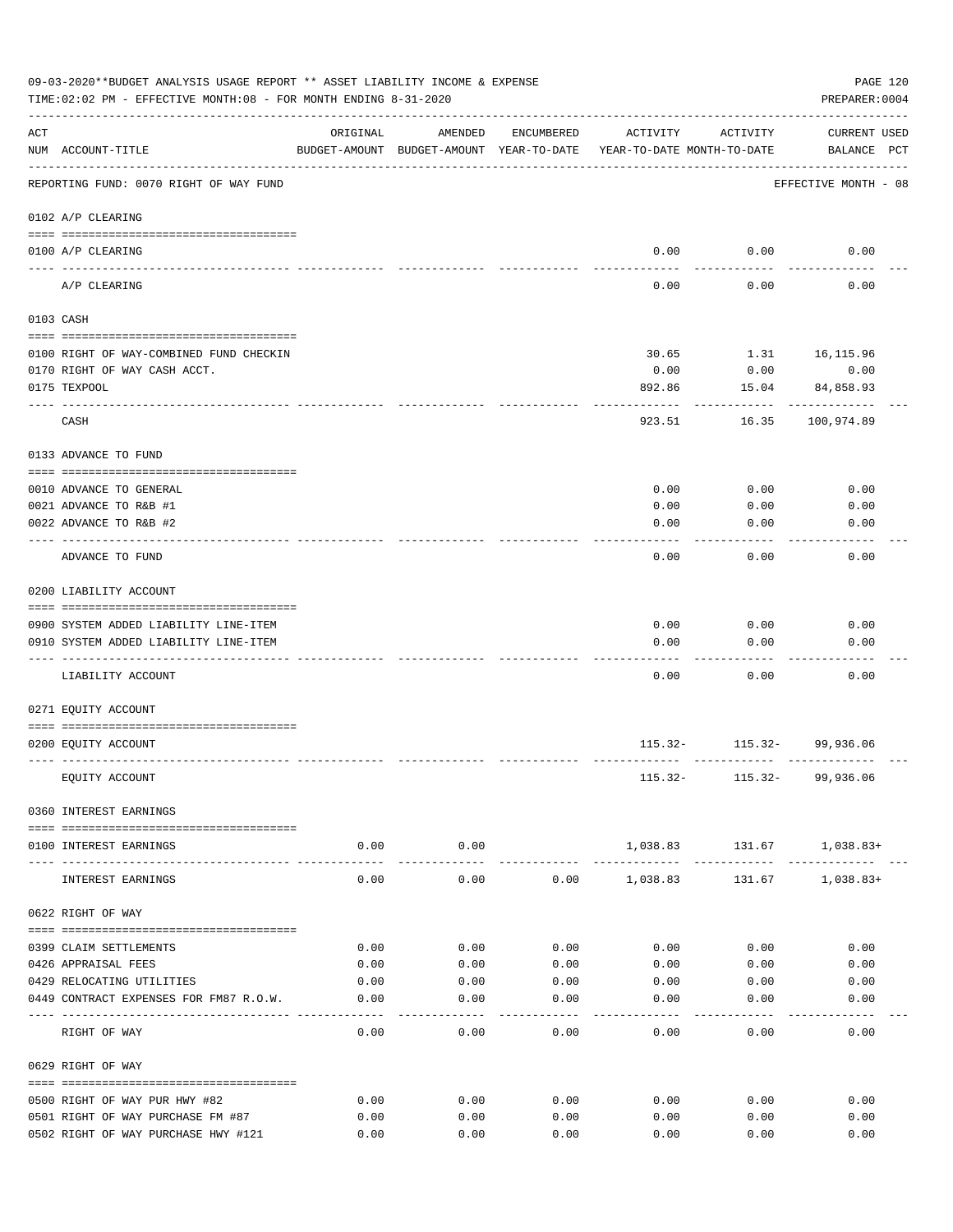| PAGE 121<br>09-03-2020**BUDGET ANALYSIS USAGE REPORT ** ASSET LIABILITY INCOME & EXPENSE |          |         |            |             |          |                           |  |  |  |  |
|------------------------------------------------------------------------------------------|----------|---------|------------|-------------|----------|---------------------------|--|--|--|--|
| TIME: 02:02 PM - EFFECTIVE MONTH: 08 - FOR MONTH ENDING 8-31-2020                        |          |         |            |             |          | PREPARER: 0004            |  |  |  |  |
| ACT                                                                                      | ORIGINAL | AMENDED | ENCUMBERED | ACTIVITY    | ACTIVITY | <b>CURRENT USED</b>       |  |  |  |  |
| BUDGET-AMOUNT BUDGET-AMOUNT YEAR-TO-DATE YEAR-TO-DATE_MONTH-TO-DATE<br>NUM ACCOUNT-TITLE |          |         |            |             |          | BALANCE PCT               |  |  |  |  |
| REPORTING FUND: 0070 RIGHT OF WAY FUND                                                   |          |         |            |             |          | EFFECTIVE MONTH - 08      |  |  |  |  |
| 0503 RIGHT OF WAY PURCHASE HWY.78 0.00                                                   |          | 0.00    | 0.00       | $0.00$ 0.00 |          | 0.00                      |  |  |  |  |
| RIGHT OF WAY                                                                             | 0.00     | 0.00    | 0.00       |             | 0.00     | 0.00<br>0.00              |  |  |  |  |
| 0999 ACCOUNTS PAYABLE                                                                    |          |         |            |             |          |                           |  |  |  |  |
| 0100 A/P CLEARING ACCOUNT                                                                |          |         |            | 0.00        | 0.00     | 0.00                      |  |  |  |  |
| ACCOUNTS PAYABLE                                                                         |          |         |            | 0.00        | 0.00     | 0.00                      |  |  |  |  |
| RIGHT OF WAY FUND                                                                        |          |         |            |             |          |                           |  |  |  |  |
| INCOME TOTALS                                                                            | 0.00     | 0.00    |            |             |          | 1,038.83 131.67 1,038.83+ |  |  |  |  |
| <b>EXPENSE TOTALS</b>                                                                    | 0.00     | 0.00    | 0.00       | 0.00        | 0.00     | 0.00                      |  |  |  |  |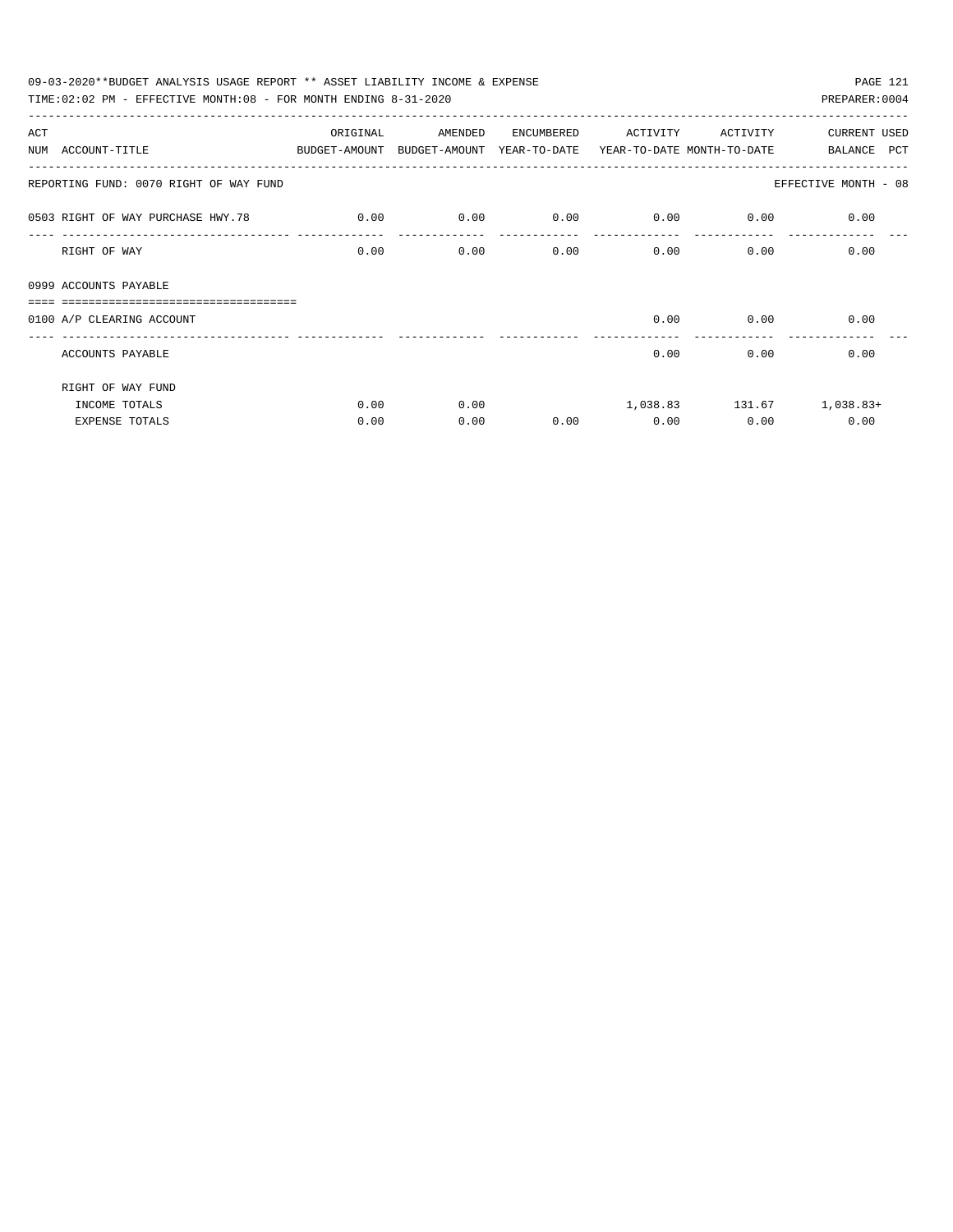|     | 09-03-2020**BUDGET ANALYSIS USAGE REPORT ** ASSET LIABILITY INCOME & EXPENSE<br>TIME:02:02 PM - EFFECTIVE MONTH:08 - FOR MONTH ENDING 8-31-2020 |                                                      |         |            |          |                                        | PAGE 122<br>PREPARER: 0004         |
|-----|-------------------------------------------------------------------------------------------------------------------------------------------------|------------------------------------------------------|---------|------------|----------|----------------------------------------|------------------------------------|
| ACT | NUM ACCOUNT-TITLE                                                                                                                               | ORIGINAL<br>BUDGET-AMOUNT BUDGET-AMOUNT YEAR-TO-DATE | AMENDED | ENCUMBERED | ACTIVITY | ACTIVITY<br>YEAR-TO-DATE MONTH-TO-DATE | <b>CURRENT USED</b><br>BALANCE PCT |
|     | REPORTING FUND: 0071 INVESTIGATOR CRIMES AGAINST WOMEN                                                                                          |                                                      |         |            |          |                                        | EFFECTIVE MONTH - 08               |
|     | 0100 PAYROLL                                                                                                                                    |                                                      |         |            |          |                                        |                                    |
|     | 0100 PAYROLL                                                                                                                                    |                                                      |         |            | 0.00     | 0.00                                   | 0.00                               |
|     | ---- ----<br>PAYROLL                                                                                                                            |                                                      |         |            | 0.00     | 0.00                                   | 0.00                               |
|     | 0103 CASH                                                                                                                                       |                                                      |         |            |          |                                        |                                    |
|     | 0100 INV. CRIMES AGAINST WOMEN-COMB. FUND                                                                                                       |                                                      |         |            | 0.00     | 0.00                                   | 0.00                               |
|     | CASH                                                                                                                                            |                                                      |         |            | 0.00     | 0.00                                   | 0.00                               |
|     | 0120 RECEIVABLES                                                                                                                                |                                                      |         |            |          |                                        |                                    |
|     | 0312 DUE FROM OTHER GOVERNMENTS                                                                                                                 |                                                      |         |            | 0.00     | 0.00                                   | 0.00                               |
|     | RECEIVABLES                                                                                                                                     |                                                      |         |            | 0.00     | 0.00                                   | 0.00                               |
|     | 0200 SYSTEM ADDED LIABILITY DEPARTMENT                                                                                                          |                                                      |         |            |          |                                        |                                    |
|     | 0910 SYSTEM ADDED LIABILITY LINE-ITEM                                                                                                           |                                                      |         |            | 0.00     | 0.00                                   | 0.00                               |
|     | SYSTEM ADDED LIABILITY DEPARTMENT                                                                                                               |                                                      |         |            | 0.00     | 0.00                                   | 0.00                               |
|     | 0271 EQUITY ACCOUNT                                                                                                                             |                                                      |         |            |          |                                        |                                    |
|     | 0200 EQUITY ACCOUNT                                                                                                                             |                                                      |         |            | 0.00     | 0.00                                   | 0.00                               |
|     | EQUITY ACCOUNT                                                                                                                                  |                                                      |         |            | 0.00     | 0.00                                   | 0.00                               |
|     | 0330 GRANT INCOME                                                                                                                               |                                                      |         |            |          |                                        |                                    |
|     | 0475 INVESTIGATOR CRIMES AGAINST WOMEN                                                                                                          | 0.00                                                 | 0.00    |            | 0.00     | 0.00                                   | 0.00                               |
|     | GRANT INCOME                                                                                                                                    | 0.00                                                 | 0.00    | 0.00       | 0.00     | 0.00                                   | 0.00                               |
|     | 0475 INVESTIGATOR CRIMES AGAINST WOMEN                                                                                                          |                                                      |         |            |          |                                        |                                    |
|     | 0108 SALARY                                                                                                                                     | 0.00                                                 | 0.00    | 0.00       | 0.00     | 0.00                                   | 0.00                               |
|     | 0201 SOCIAL SECURITY TAXES                                                                                                                      | 0.00                                                 | 0.00    | 0.00       | 0.00     | 0.00                                   | 0.00                               |
|     | 0202 GROUP HEALTH INSURANCE                                                                                                                     | 0.00                                                 | 0.00    | 0.00       | 0.00     | 0.00                                   | 0.00                               |
|     | 0203 RETIREMENT                                                                                                                                 | 0.00                                                 | 0.00    | 0.00       | 0.00     | 0.00                                   | 0.00                               |
|     | 0204 WORKERS COMPENSATION                                                                                                                       | 0.00                                                 | 0.00    | 0.00       | 0.00     | 0.00                                   | 0.00                               |
|     | 0205 MEDICARE TAX                                                                                                                               | 0.00                                                 | 0.00    | 0.00       | 0.00     | 0.00                                   | 0.00                               |
|     | INVESTIGATOR CRIMES AGAINST WOMEN                                                                                                               | 0.00                                                 | 0.00    | 0.00       | 0.00     | 0.00                                   | 0.00                               |
|     | INVESTIGATOR CRIMES AGAINST WOMEN                                                                                                               |                                                      |         |            |          |                                        |                                    |
|     | INCOME TOTALS                                                                                                                                   | 0.00                                                 | 0.00    |            | 0.00     | 0.00                                   | 0.00                               |
|     | EXPENSE TOTALS                                                                                                                                  | 0.00                                                 | 0.00    | 0.00       | 0.00     | 0.00                                   | 0.00                               |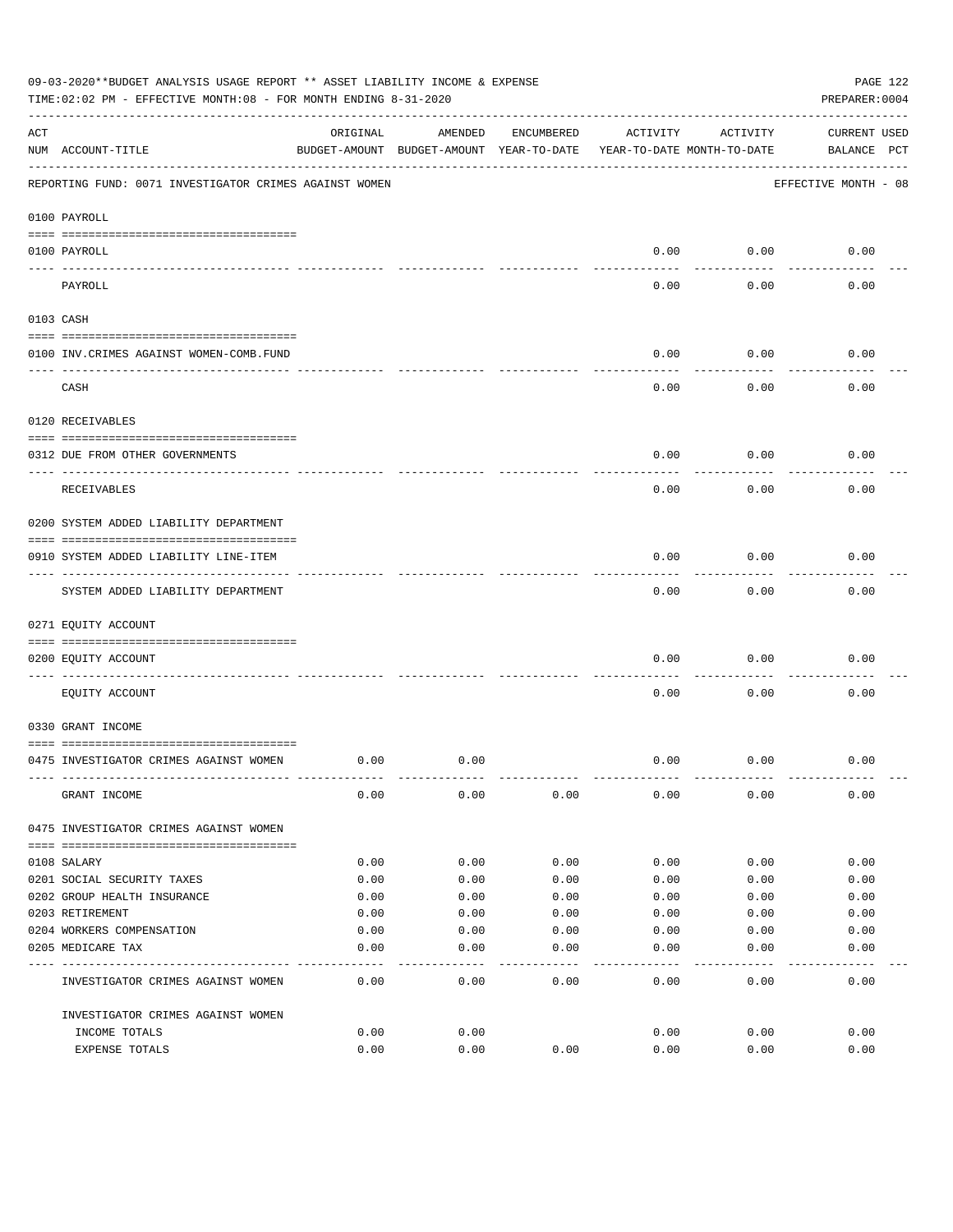|     | 09-03-2020**BUDGET ANALYSIS USAGE REPORT ** ASSET LIABILITY INCOME & EXPENSE<br>TIME:02:02 PM - EFFECTIVE MONTH:08 - FOR MONTH ENDING 8-31-2020 |          |                                                     |            |                                        |          | PAGE 123<br>PREPARER: 0004         |
|-----|-------------------------------------------------------------------------------------------------------------------------------------------------|----------|-----------------------------------------------------|------------|----------------------------------------|----------|------------------------------------|
| ACT | NUM ACCOUNT-TITLE                                                                                                                               | ORIGINAL | AMENDED<br>BUDGET-AMOUNT BUDGET-AMOUNT YEAR-TO-DATE | ENCUMBERED | ACTIVITY<br>YEAR-TO-DATE MONTH-TO-DATE | ACTIVITY | <b>CURRENT USED</b><br>BALANCE PCT |
|     | REPORTING FUND: 0072 INVESTIGATOR CRIMES AGAINST CHILDRE                                                                                        |          |                                                     |            |                                        |          | EFFECTIVE MONTH - 08               |
|     | 0100 PAYROLL                                                                                                                                    |          |                                                     |            |                                        |          |                                    |
|     | 0100 PAYROLL<br>---- ----                                                                                                                       |          |                                                     |            | 0.00                                   | 0.00     | 0.00                               |
|     | PAYROLL                                                                                                                                         |          |                                                     |            | 0.00                                   | 0.00     | 0.00                               |
|     | 0103 CASH                                                                                                                                       |          |                                                     |            |                                        |          |                                    |
|     | 0100 INV. CRIMES AGAINST CHILDREN-COMB.F                                                                                                        |          |                                                     |            | 0.00                                   | 0.00     | 0.00                               |
|     | CASH                                                                                                                                            |          |                                                     |            | 0.00                                   | 0.00     | 0.00                               |
|     | 0120 RECEIVABLES                                                                                                                                |          |                                                     |            |                                        |          |                                    |
|     | 0312 DUE FROM OTHER GOVERNMENTS                                                                                                                 |          |                                                     |            | 0.00                                   | 0.00     | 0.00                               |
|     | RECEIVABLES                                                                                                                                     |          |                                                     |            | 0.00                                   | 0.00     | 0.00                               |
|     | 0200 SYSTEM ADDED LIABILITY DEPARTMENT                                                                                                          |          |                                                     |            |                                        |          |                                    |
|     | 0910 SYSTEM ADDEND LIABILITY LINE-ITEM                                                                                                          |          |                                                     |            | 0.00                                   | 0.00     | 0.00                               |
|     | SYSTEM ADDED LIABILITY DEPARTMENT                                                                                                               |          |                                                     |            | 0.00                                   | 0.00     | 0.00                               |
|     | 0271 EQUITY ACCOUNT                                                                                                                             |          |                                                     |            |                                        |          |                                    |
|     | 0200 EQUITY ACCOUNT                                                                                                                             |          |                                                     |            | 0.00                                   | 0.00     | 0.00                               |
|     | EQUITY ACCOUNT                                                                                                                                  |          |                                                     |            | 0.00                                   | 0.00     | 0.00                               |
|     | 0330 GRANT INCOME                                                                                                                               |          |                                                     |            |                                        |          |                                    |
|     | 0560 INVESTIGATOR CRIMES AGAINST CHILDR                                                                                                         | 0.00     | 0.00                                                |            | 0.00                                   | 0.00     | 0.00                               |
|     | GRANT INCOME                                                                                                                                    | 0.00     | 0.00                                                | 0.00       | 0.00                                   | 0.00     | 0.00                               |
|     | 0560 INVESTIGATOR CRIMES AGAINST CHILDR                                                                                                         |          |                                                     |            |                                        |          |                                    |
|     | 0108 SALARY                                                                                                                                     | 0.00     | 0.00                                                | 0.00       | 0.00                                   | 0.00     | 0.00                               |
|     | 0201 SOCIAL SECURITY TAXES                                                                                                                      | 0.00     | 0.00                                                | 0.00       | 0.00                                   | 0.00     | 0.00                               |
|     | 0202 GROUP HEALTH INSURANCE                                                                                                                     | 0.00     | 0.00                                                | 0.00       | 0.00                                   | 0.00     | 0.00                               |
|     | 0203 RETIREMENT                                                                                                                                 | 0.00     | 0.00                                                | 0.00       | 0.00                                   | 0.00     | 0.00                               |
|     | 0204 WORKERS COMPENSATION                                                                                                                       | 0.00     | 0.00                                                | 0.00       | 0.00                                   | 0.00     | 0.00                               |
|     | 0205 MEDICARE TAX                                                                                                                               | 0.00     | 0.00                                                | 0.00       | 0.00                                   | 0.00     | 0.00                               |
|     | INVESTIGATOR CRIMES AGAINST CHILDR                                                                                                              | 0.00     | 0.00                                                | 0.00       | 0.00                                   | 0.00     | 0.00                               |
|     | INVESTIGATOR CRIMES AGAINST CHILDR                                                                                                              |          |                                                     |            |                                        |          |                                    |
|     | INCOME TOTALS                                                                                                                                   | 0.00     | 0.00                                                |            | 0.00                                   | 0.00     | 0.00                               |
|     | EXPENSE TOTALS                                                                                                                                  | 0.00     | 0.00                                                | 0.00       | 0.00                                   | 0.00     | 0.00                               |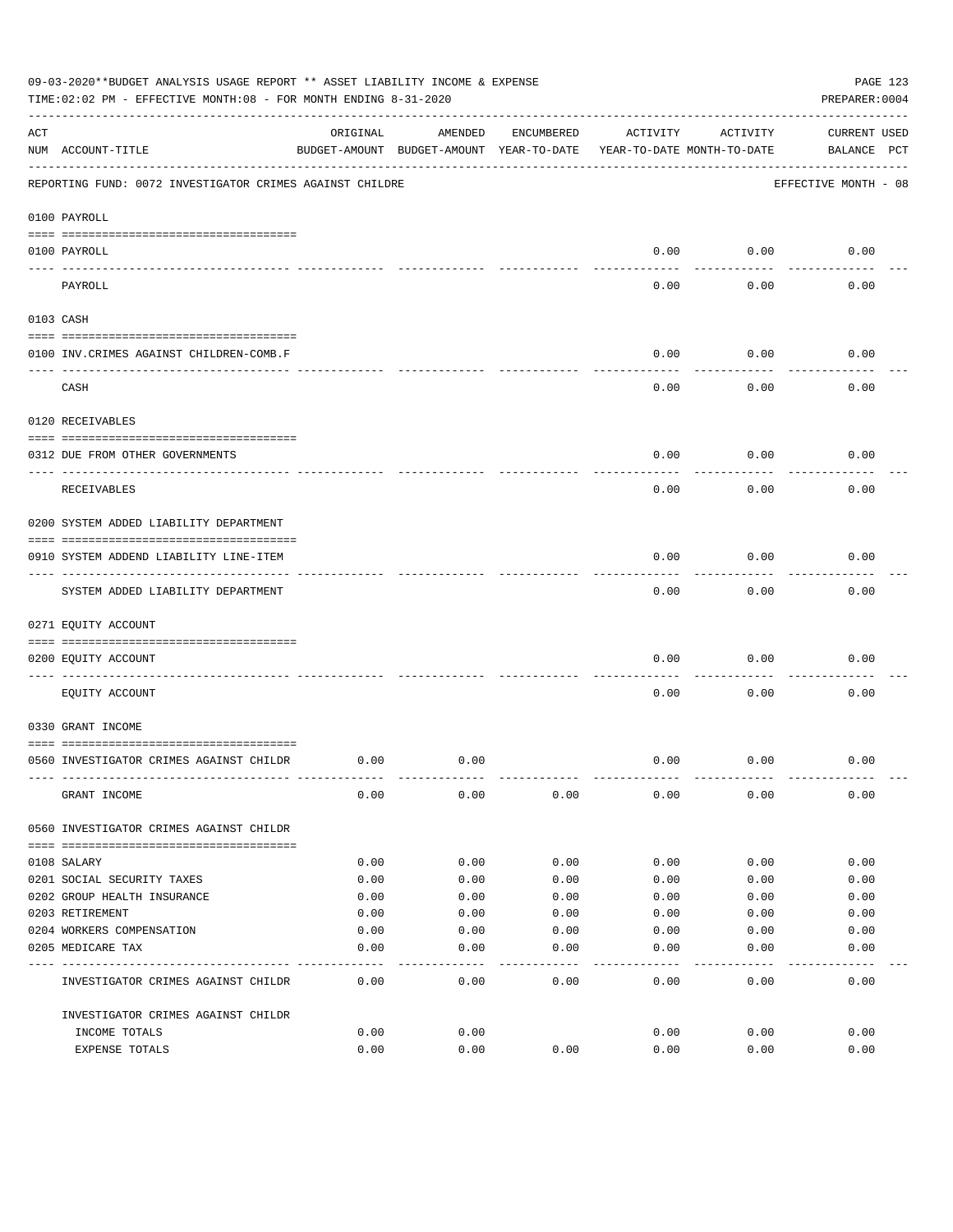|     | 09-03-2020**BUDGET ANALYSIS USAGE REPORT ** ASSET LIABILITY INCOME & EXPENSE<br>TIME: 02:02 PM - EFFECTIVE MONTH: 08 - FOR MONTH ENDING 8-31-2020 |          |                                                     |                   |                                        |          | PREPARER: 0004              | PAGE 124 |
|-----|---------------------------------------------------------------------------------------------------------------------------------------------------|----------|-----------------------------------------------------|-------------------|----------------------------------------|----------|-----------------------------|----------|
| ACT | NUM ACCOUNT-TITLE                                                                                                                                 | ORIGINAL | AMENDED<br>BUDGET-AMOUNT BUDGET-AMOUNT YEAR-TO-DATE | <b>ENCUMBERED</b> | ACTIVITY<br>YEAR-TO-DATE MONTH-TO-DATE | ACTIVITY | CURRENT USED<br>BALANCE PCT |          |
|     | REPORTING FUND: 0078 RAW WATER PIPELINE PCTS.2,3,4                                                                                                |          |                                                     |                   |                                        |          | EFFECTIVE MONTH - 08        |          |
|     | 0103 CASH                                                                                                                                         |          |                                                     |                   |                                        |          |                             |          |
|     | 0100 RAW WATER PIPELINE-COMB.FUNDS CKIN                                                                                                           |          |                                                     |                   | 149,960.69-                            | 0.00     | 39.31                       |          |
|     | CASH                                                                                                                                              |          |                                                     |                   | 149,960.69-                            | 0.00     | 39.31                       |          |
|     | 0200 SYSTEM ADDED LIABILITY DEPT.                                                                                                                 |          |                                                     |                   |                                        |          |                             |          |
|     | 0910 SYSTEM ADDED LIABILITY LINE ITEM                                                                                                             |          |                                                     |                   | 0.00                                   | 0.00     | 0.00                        |          |
|     | SYSTEM ADDED LIABILITY DEPT.                                                                                                                      |          |                                                     |                   | 0.00                                   | 0.00     | 0.00                        |          |
|     | 0271 EQUITY ACCOUNT                                                                                                                               |          |                                                     |                   |                                        |          |                             |          |
|     | 0200 EQUITY ACCOUNT                                                                                                                               |          |                                                     |                   | 0.00                                   | 0.00     | 150,000.00                  |          |
|     | ---- -----------------<br>EQUITY ACCOUNT                                                                                                          |          |                                                     |                   | 0.00                                   | 0.00     | 150,000.00                  |          |
|     | 0300 CASH                                                                                                                                         |          |                                                     |                   |                                        |          |                             |          |
|     | 0120 UNENCUMBERED FUND BALANCE                                                                                                                    | 0.00     | 0.00                                                |                   | 0.00                                   | 0.00     | 0.00                        |          |
|     | CASH                                                                                                                                              | 0.00     | 0.00                                                | 0.00              | 0.00                                   | 0.00     | 0.00                        |          |
|     | 0319 RAW WATER PIPELINE                                                                                                                           |          |                                                     |                   |                                        |          |                             |          |
|     | 0179 FOR MAINTENANCE OF ROADS                                                                                                                     | 0.00     | 0.00                                                | 0.00              | 0.00                                   | 0.00     | 0.00                        |          |
|     | RAW WATER PIPELINE                                                                                                                                | 0.00     | 0.00                                                | 0.00              | 0.00                                   | 0.00     | 0.00                        |          |
|     | 0628 ROAD & BRIDGE 2,3,4 EXPENSES                                                                                                                 |          |                                                     |                   |                                        |          |                             |          |
|     | 0341 R & B MAT. ROCK & GRAVEL                                                                                                                     | 0.00     | 0.00                                                | 0.00              | 149,960.69                             | 0.00     | 149,960.69-                 |          |
|     | ROAD & BRIDGE 2, 3, 4 EXPENSES                                                                                                                    | 0.00     | 0.00                                                | 0.00              | 149,960.69                             | 0.00     | 149,960.69-                 |          |
|     | RAW WATER PIPELINE PCTS. 2, 3, 4                                                                                                                  |          |                                                     |                   |                                        |          |                             |          |
|     | INCOME TOTALS                                                                                                                                     | 0.00     | 0.00                                                |                   | 0.00                                   | 0.00     | 0.00                        |          |
|     | <b>EXPENSE TOTALS</b>                                                                                                                             | 0.00     | 0.00                                                | 0.00              | 149,960.69                             | 0.00     | 149,960.69-                 |          |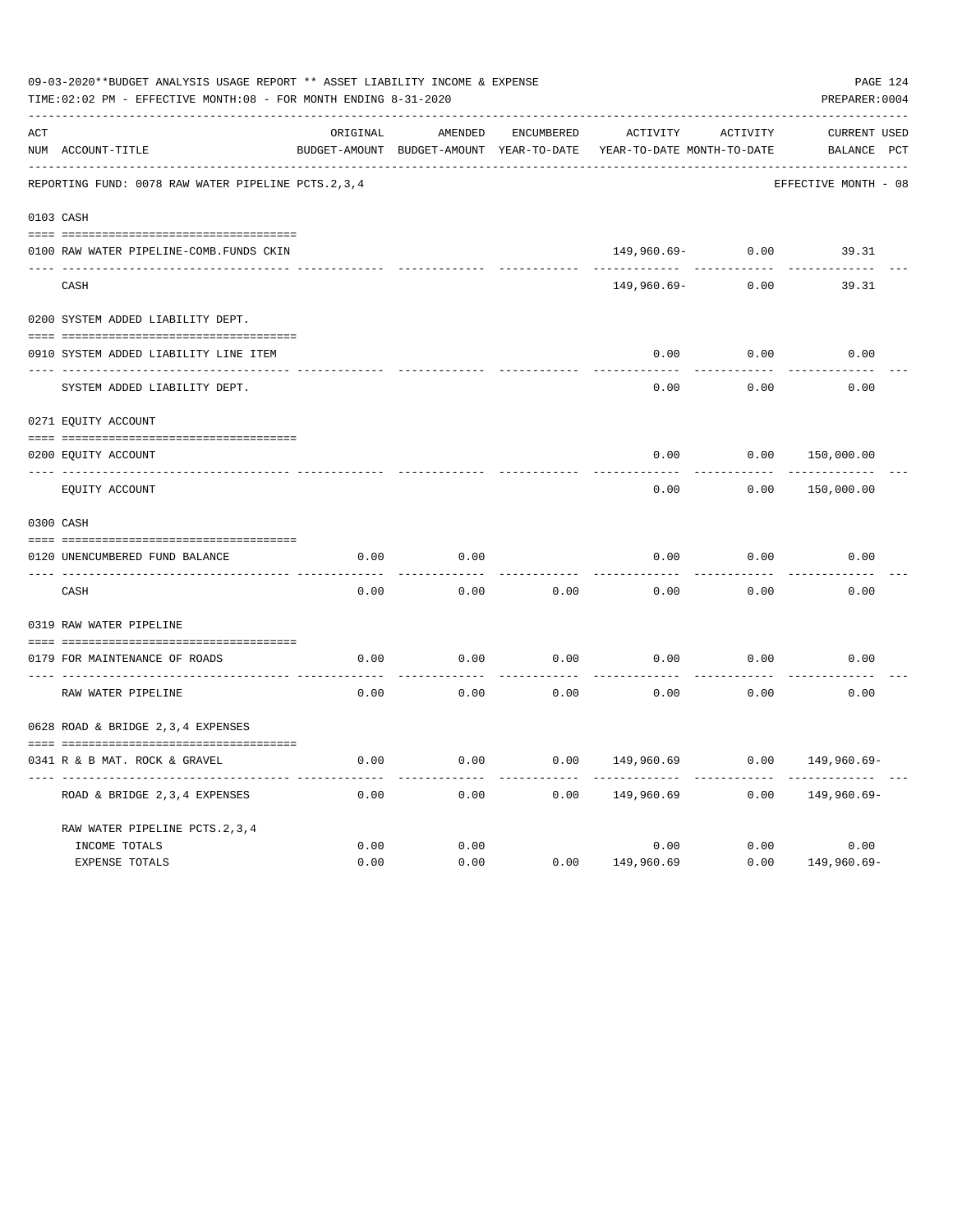|     | 09-03-2020**BUDGET ANALYSIS USAGE REPORT ** ASSET LIABILITY INCOME & EXPENSE<br>TIME: 02:02 PM - EFFECTIVE MONTH: 08 - FOR MONTH ENDING 8-31-2020 |              |                |             |                                                                                 |                                        | PAGE 125<br>PREPARER: 0004                                                |
|-----|---------------------------------------------------------------------------------------------------------------------------------------------------|--------------|----------------|-------------|---------------------------------------------------------------------------------|----------------------------------------|---------------------------------------------------------------------------|
| ACT | NUM ACCOUNT-TITLE                                                                                                                                 | ORIGINAL     | AMENDED        | ENCUMBERED  | ACTIVITY<br>BUDGET-AMOUNT BUDGET-AMOUNT YEAR-TO-DATE YEAR-TO-DATE MONTH-TO-DATE | ACTIVITY                               | CURRENT USED<br>BALANCE PCT                                               |
|     | REPORTING FUND: 0079 RAW WATER PIPELINE FUND PCT 2                                                                                                |              |                |             |                                                                                 |                                        | EFFECTIVE MONTH - 08                                                      |
|     | 0103 CASH                                                                                                                                         |              |                |             |                                                                                 |                                        |                                                                           |
|     | 0100 RAW WATER PIPELINE-COMBINED FUNDS                                                                                                            |              |                |             |                                                                                 | $63, 564.41 - 10, 814.41 - 11, 435.59$ |                                                                           |
|     | CASH                                                                                                                                              |              | -------------  | ---------   |                                                                                 | $63,564.41 - 10,814.41 - 11,435.59$    |                                                                           |
|     | 0200 SYSTEM ADDED LIABILITY DEPT.                                                                                                                 |              |                |             |                                                                                 |                                        |                                                                           |
|     | 0910 SYSTEM ADD LIABILITY LINE ITEM                                                                                                               |              |                |             | 0.00                                                                            | 0.00                                   | 0.00                                                                      |
|     | ---------------------<br>SYSTEM ADDED LIABILITY DEPT.                                                                                             |              |                |             | 0.00                                                                            | ---------<br>0.00                      | 0.00                                                                      |
|     | 0271 EQUITY ACCOUNT                                                                                                                               |              |                |             |                                                                                 |                                        |                                                                           |
|     | 0200 EQUITY ACCOUNT                                                                                                                               |              |                |             | 0.00                                                                            | 0.00                                   | 75,000.00                                                                 |
|     | EQUITY ACCOUNT                                                                                                                                    |              |                |             | 0.00                                                                            | 0.00                                   | 75,000.00                                                                 |
|     | 0300 CASH                                                                                                                                         |              |                |             |                                                                                 |                                        |                                                                           |
|     | 0122 UNENCUMBERED FUND BALANCE                                                                                                                    | 0.00         | 0.00           |             | 0.00                                                                            | 0.00                                   | 0.00                                                                      |
|     | CASH                                                                                                                                              | 0.00         | 0.00           | 0.00        | 0.00                                                                            | 0.00                                   | 0.00                                                                      |
|     | 0319 RAW WATER PIPELINE                                                                                                                           |              |                |             |                                                                                 |                                        |                                                                           |
|     | 0179 FOR MAINTENANCE OF ROADS                                                                                                                     | 0.00         | 21,500.00      |             | 22,250.00                                                                       | 0.00                                   | 750.00+ 103                                                               |
|     | RAW WATER PIPELINE                                                                                                                                | 0.00         | 21,500.00 0.00 | ----------- | 22,250.00                                                                       | ----------<br>0.00                     | 750.00+ 103                                                               |
|     | 0622 ROAD & BRIDGE #2 RAW WATER PIPELIN                                                                                                           |              |                |             |                                                                                 |                                        |                                                                           |
|     |                                                                                                                                                   |              |                |             |                                                                                 |                                        |                                                                           |
|     | 0341 R & B MAT. ROCK & GRAVEL<br>0571 PURCHASE OF MACH/EQUIPMENT                                                                                  | 0.00<br>0.00 | 0.00           | 0.00        | 75,000.00                                                                       | 0.00                                   | 21,500.00   0.00   10,814.41   10,814.41   10,685.59   50<br>$75,000.00-$ |
|     | ROAD & BRIDGE #2 RAW WATER PIPELIN                                                                                                                | 0.00         | 21,500.00      | 0.00        | 85,814.41                                                                       | ---------<br>10,814.41                 | 64, 314. 41- 399                                                          |
|     | RAW WATER PIPELINE FUND PCT 2                                                                                                                     |              |                |             |                                                                                 |                                        |                                                                           |
|     | INCOME TOTALS                                                                                                                                     | 0.00         | 21,500.00      |             | 22,250.00                                                                       | 0.00                                   | 750.00+ 103                                                               |
|     | EXPENSE TOTALS                                                                                                                                    | 0.00         | 21,500.00      | 0.00        | 85,814.41                                                                       | 10,814.41                              | 64, 314. 41- 399                                                          |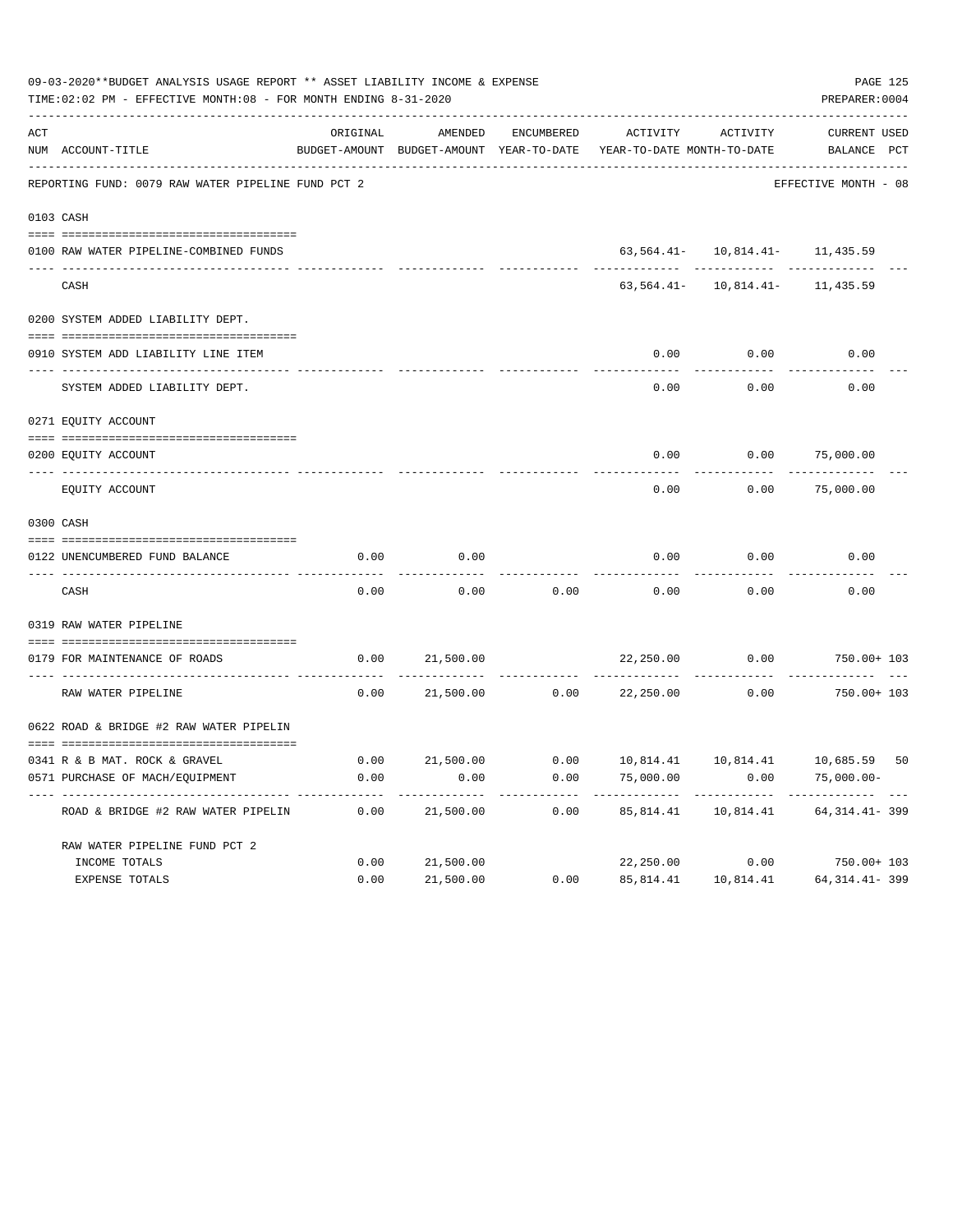| 09-03-2020**BUDGET ANALYSIS USAGE REPORT ** ASSET LIABILITY INCOME & EXPENSE<br>PAGE 126<br>TIME:02:02 PM - EFFECTIVE MONTH:08 - FOR MONTH ENDING 8-31-2020<br>PREPARER: 0004 |                                                     |          |                                          |            |          |                            |                      |  |  |  |
|-------------------------------------------------------------------------------------------------------------------------------------------------------------------------------|-----------------------------------------------------|----------|------------------------------------------|------------|----------|----------------------------|----------------------|--|--|--|
| ACT                                                                                                                                                                           |                                                     | ORIGINAL | AMENDED                                  | ENCUMBERED | ACTIVITY | ACTIVITY                   | <b>CURRENT USED</b>  |  |  |  |
|                                                                                                                                                                               | NUM ACCOUNT-TITLE                                   |          | BUDGET-AMOUNT BUDGET-AMOUNT YEAR-TO-DATE |            |          | YEAR-TO-DATE MONTH-TO-DATE | BALANCE PCT          |  |  |  |
|                                                                                                                                                                               | REPORTING FUND: 0080 VETERANS COURT PROGRAM         |          |                                          |            |          |                            | EFFECTIVE MONTH - 08 |  |  |  |
|                                                                                                                                                                               | 0103 CASH                                           |          |                                          |            |          |                            |                      |  |  |  |
|                                                                                                                                                                               | 0180 CASH-VETERANS COURT PROGRAM                    |          |                                          |            | 0.00     | 0.00                       | 600.00               |  |  |  |
| ---- --                                                                                                                                                                       | CASH                                                |          |                                          |            | 0.00     | 0.00                       | 600.00               |  |  |  |
|                                                                                                                                                                               | 0200 LIABILITY ACCOUNT                              |          |                                          |            |          |                            |                      |  |  |  |
|                                                                                                                                                                               | 0910 SYSTEM ADDED LIABILITY LINE-ITEM               |          |                                          |            | 0.00     | 0.00                       | 0.00                 |  |  |  |
|                                                                                                                                                                               | LIABILITY ACCOUNT                                   |          |                                          |            | 0.00     | 0.00                       | 0.00                 |  |  |  |
|                                                                                                                                                                               | 0271 EQUITY ACCOUNT                                 |          |                                          |            |          |                            |                      |  |  |  |
|                                                                                                                                                                               | 0200 EQUITY ACCOUNT                                 |          |                                          |            | 0.00     | 0.00                       | 600.00               |  |  |  |
|                                                                                                                                                                               | EQUITY ACCOUNT                                      |          |                                          |            | 0.00     | 0.00                       | 600.00               |  |  |  |
|                                                                                                                                                                               | 0300 CASH                                           |          |                                          |            |          |                            |                      |  |  |  |
|                                                                                                                                                                               | 0180 BEGINNING CASH BALANCE                         | 0.00     | 0.00                                     |            | 0.00     | 0.00                       | 0.00                 |  |  |  |
|                                                                                                                                                                               | CASH                                                | 0.00     | 0.00                                     | 0.00       | 0.00     | 0.00                       | 0.00                 |  |  |  |
|                                                                                                                                                                               | 0370 VETERANS COURT INCOME                          |          |                                          |            |          |                            |                      |  |  |  |
|                                                                                                                                                                               | 0130 MISCELLANEOUS                                  | 0.00     | 0.00                                     |            | 0.00     | 0.00                       | 0.00                 |  |  |  |
|                                                                                                                                                                               | 0180 PROGRAM FEES<br>------------------------ ----- | 0.00     | 0.00                                     |            | 0.00     | 0.00                       | 0.00                 |  |  |  |
|                                                                                                                                                                               | VETERANS COURT INCOME                               | 0.00     | 0.00                                     | 0.00       | 0.00     | 0.00                       | 0.00                 |  |  |  |
|                                                                                                                                                                               | 0570 VETERANS COURT EXPENSE                         |          |                                          |            |          |                            |                      |  |  |  |
|                                                                                                                                                                               | 0490 MISCELLANEOUS                                  | 0.00     | 0.00                                     | 0.00       | 0.00     | 0.00                       | 0.00                 |  |  |  |
|                                                                                                                                                                               | VETERANS COURT EXPENSE                              | 0.00     | 0.00                                     | 0.00       | 0.00     | 0.00                       | 0.00                 |  |  |  |
|                                                                                                                                                                               | VETERANS COURT PROGRAM                              |          |                                          |            |          |                            |                      |  |  |  |
|                                                                                                                                                                               | INCOME TOTALS                                       | 0.00     | 0.00                                     |            | 0.00     | 0.00                       | 0.00                 |  |  |  |
|                                                                                                                                                                               | EXPENSE TOTALS                                      | 0.00     | 0.00                                     | 0.00       | 0.00     | 0.00                       | 0.00                 |  |  |  |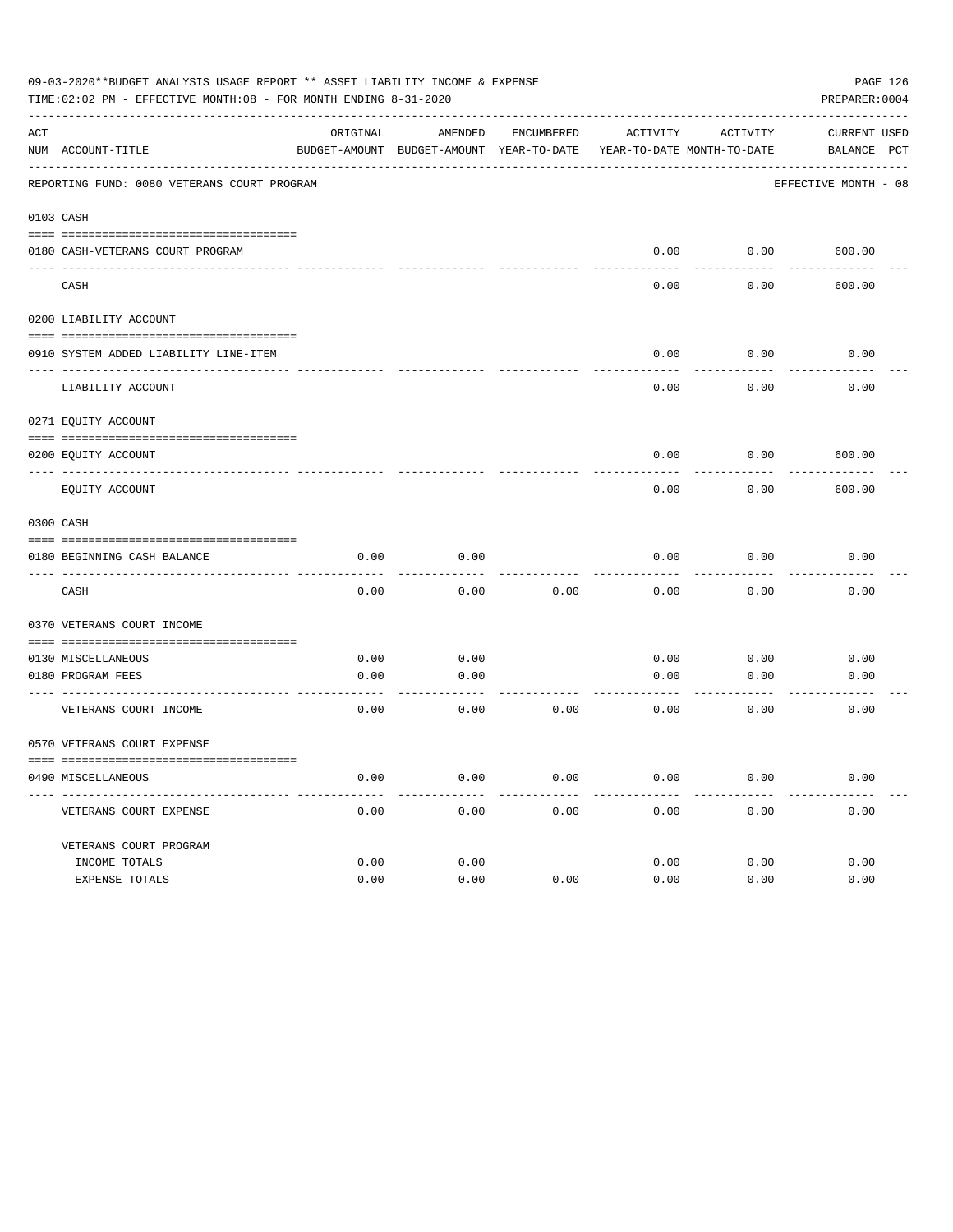|     | 09-03-2020**BUDGET ANALYSIS USAGE REPORT ** ASSET LIABILITY INCOME & EXPENSE<br>TIME: 02:02 PM - EFFECTIVE MONTH: 08 - FOR MONTH ENDING 8-31-2020 |            |                                                     |            |                                        |                                       | PREPARER: 0004                     | PAGE 127       |
|-----|---------------------------------------------------------------------------------------------------------------------------------------------------|------------|-----------------------------------------------------|------------|----------------------------------------|---------------------------------------|------------------------------------|----------------|
| ACT | NUM ACCOUNT-TITLE                                                                                                                                 | ORIGINAL   | AMENDED<br>BUDGET-AMOUNT BUDGET-AMOUNT YEAR-TO-DATE | ENCUMBERED | ACTIVITY<br>YEAR-TO-DATE MONTH-TO-DATE | ACTIVITY                              | <b>CURRENT USED</b><br>BALANCE PCT |                |
|     | REPORTING FUND: 0081 LAKE ROAD IMPACT FUND                                                                                                        |            |                                                     |            |                                        |                                       | EFFECTIVE MONTH - 08               |                |
|     | 0103 CASH                                                                                                                                         |            |                                                     |            |                                        |                                       |                                    |                |
|     |                                                                                                                                                   |            |                                                     |            |                                        | 100,000.00   0.00   104,021.21        |                                    |                |
|     | 0100 LAKE-COMBINED FUNDS CHECKING                                                                                                                 |            |                                                     |            |                                        |                                       |                                    |                |
|     | CASH                                                                                                                                              |            |                                                     |            | 100,000.00                             | 0.00                                  | 104,021.21                         |                |
|     | 0200 SYSTEM ADDED LIABILITY DEPT.                                                                                                                 |            |                                                     |            |                                        |                                       |                                    |                |
|     | 0910 SYSTEM ADDED LIABILITY LINE ITEM                                                                                                             |            |                                                     |            | 30,992.00                              | 30,992.00                             | 30,992.00                          |                |
|     | SYSTEM ADDED LIABILITY DEPT.                                                                                                                      |            |                                                     |            | 30,992.00                              | 30,992.00                             | 30,992.00                          |                |
|     | 0271 EQUITY ACCOUNT                                                                                                                               |            |                                                     |            |                                        |                                       |                                    |                |
|     | 0200 EQUITY ACCOUNT                                                                                                                               |            |                                                     |            |                                        | $30,992.00 - 30,992.00 - 26,970.79 -$ |                                    |                |
|     |                                                                                                                                                   |            |                                                     |            |                                        |                                       |                                    |                |
|     | EQUITY ACCOUNT                                                                                                                                    |            |                                                     |            |                                        | $30,992.00 - 30,992.00 - 26,970.79 -$ |                                    |                |
|     | 0300 CASH                                                                                                                                         |            |                                                     |            |                                        |                                       |                                    |                |
|     | 0110 UNENCUMBERED FUND BALANCE                                                                                                                    | 0.00       | 0.00                                                |            | 0.00                                   | 0.00                                  | 0.00                               |                |
|     | CASH                                                                                                                                              | 0.00       | 0.00                                                | 0.00       | 0.00                                   | 0.00                                  | 0.00                               |                |
|     | 0318 NORTH TEX MUNICIPAL WATER DIST                                                                                                               |            |                                                     |            |                                        |                                       |                                    |                |
|     | 0181 YEAR 1 PAYMENT                                                                                                                               | 0.00       | 0.00                                                |            | 0.00                                   | 0.00                                  | 0.00                               |                |
|     | 0182 YEAR 2 PAYMENT                                                                                                                               | 100,000.00 | 100,000.00                                          |            | 100,000.00                             | 0.00                                  | 0.00 100                           |                |
|     | 0183 YEAR 3 PAYMENT                                                                                                                               | 0.00       | 0.00                                                |            | 0.00                                   | 0.00                                  | 0.00                               |                |
|     | NORTH TEX MUNICIPAL WATER DIST $100,000.00$ $100,000.00$                                                                                          |            |                                                     | 0.00       | 100,000.00                             | 0.00                                  | 0.00 100                           |                |
|     | 0590 MISCELLANEOUS                                                                                                                                |            |                                                     |            |                                        |                                       |                                    |                |
|     | 0490 MISCELLANEOUS                                                                                                                                | 100,000.00 | 100,000.00                                          | 0.00       | 0.00                                   | 0.00                                  | 100,000.00                         | 0 <sub>0</sub> |
|     | 0576 LUCAS CHEST COMPRESSION SYSTEM                                                                                                               | 0.00       | 0.00                                                | 0.00       | 0.00                                   | 0.00                                  | 0.00                               |                |
|     | 0579 WEAPONS/TASERS                                                                                                                               | 0.00       | 0.00                                                | 0.00       | 0.00                                   | 0.00                                  | 0.00                               |                |
|     | -----------<br>MISCELLANEOUS                                                                                                                      | 100,000.00 | ----------<br>100,000.00                            | 0.00       | 0.00                                   | 0.00                                  | 100,000.00                         | 00             |
|     | LAKE ROAD IMPACT FUND                                                                                                                             |            |                                                     |            |                                        |                                       |                                    |                |
|     | INCOME TOTALS                                                                                                                                     | 100,000.00 | 100,000.00                                          |            | 100,000.00                             | 0.00                                  | 0.00 100                           |                |
|     | EXPENSE TOTALS                                                                                                                                    | 100,000.00 | 100,000.00                                          | 0.00       | 0.00                                   | 0.00                                  | 100,000.00                         | 0 <sub>0</sub> |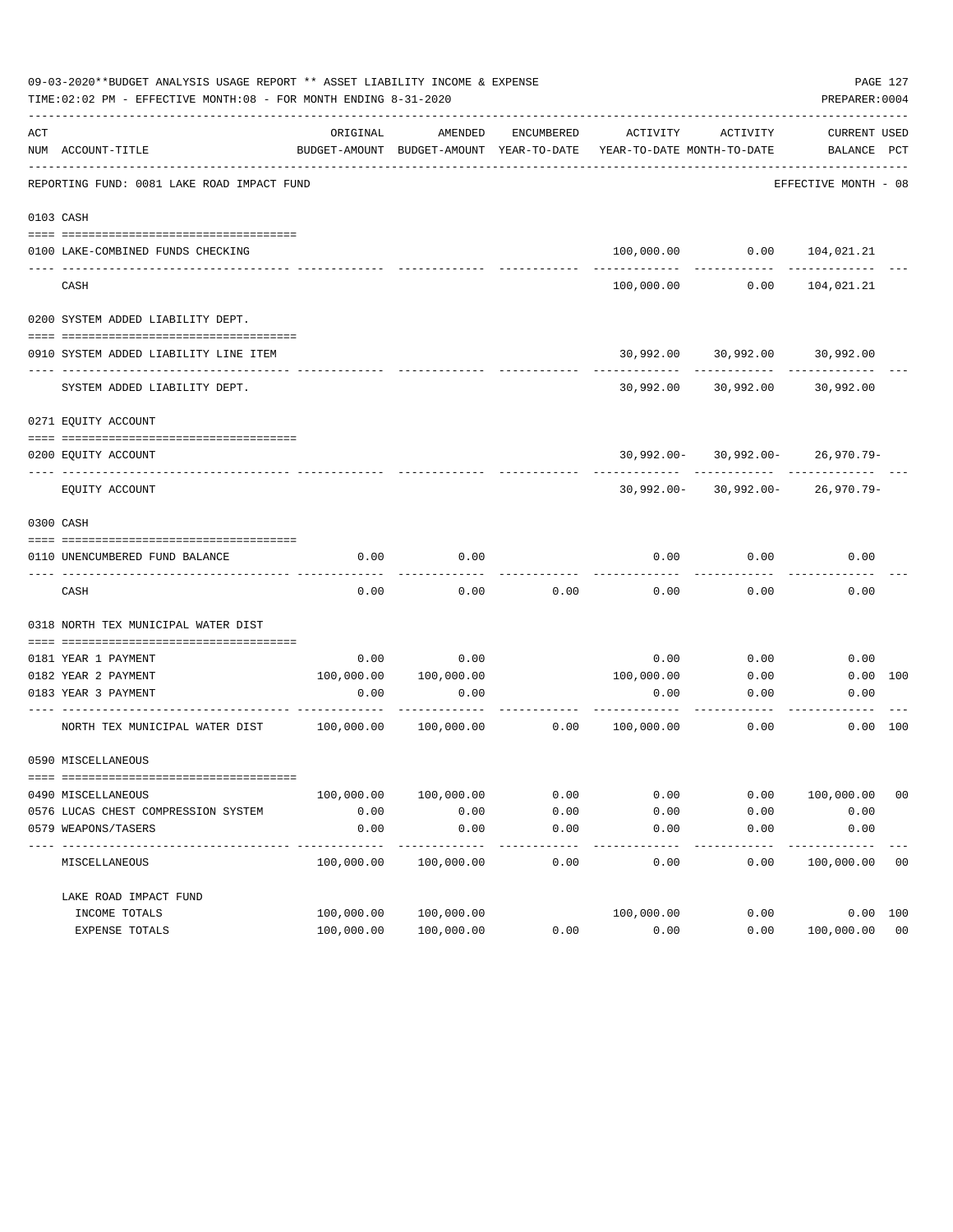|     | 09-03-2020**BUDGET ANALYSIS USAGE REPORT ** ASSET LIABILITY INCOME & EXPENSE<br>TIME:02:02 PM - EFFECTIVE MONTH:08 - FOR MONTH ENDING 8-31-2020 |                                                 |                                                     |                   |                                        |                                                                          | PREPARER: 0004              | PAGE 128 |
|-----|-------------------------------------------------------------------------------------------------------------------------------------------------|-------------------------------------------------|-----------------------------------------------------|-------------------|----------------------------------------|--------------------------------------------------------------------------|-----------------------------|----------|
| ACT | NUM ACCOUNT-TITLE                                                                                                                               | ORIGINAL                                        | AMENDED<br>BUDGET-AMOUNT BUDGET-AMOUNT YEAR-TO-DATE | ENCUMBERED        | ACTIVITY<br>YEAR-TO-DATE MONTH-TO-DATE | ACTIVITY                                                                 | CURRENT USED<br>BALANCE PCT |          |
|     | REPORTING FUND: 0082 LAKE ROAD IMPACT FUND PCT.3                                                                                                |                                                 |                                                     |                   |                                        |                                                                          | EFFECTIVE MONTH - 08        |          |
|     | 0103 CASH                                                                                                                                       |                                                 |                                                     |                   |                                        |                                                                          |                             |          |
|     | 0100 LAKE PCT 3-COMBINED FUNDS CKING                                                                                                            |                                                 |                                                     |                   |                                        | 154, 597.81 - 25, 426.20 - 410, 780.93                                   |                             |          |
|     | CASH                                                                                                                                            |                                                 |                                                     |                   |                                        | ------------- ------------ --------<br>154,597.81- 25,426.20- 410,780.93 |                             |          |
|     | 0200 SYSTEM ADDED LIABILITY DEPT.                                                                                                               |                                                 |                                                     |                   |                                        |                                                                          |                             |          |
|     | 0910 SYSTEM ADDED LIABILITY LINE ITEM                                                                                                           |                                                 |                                                     |                   | 0.00                                   | 0.00                                                                     | 0.00                        |          |
|     | SYSTEM ADDED LIABILITY DEPT.                                                                                                                    |                                                 |                                                     |                   | 0.00                                   | 0.00                                                                     | 0.00                        |          |
|     | 0271 EQUITY ACCOUNT                                                                                                                             |                                                 |                                                     |                   |                                        |                                                                          |                             |          |
|     | 0200 EQUITY ACCOUNT                                                                                                                             |                                                 |                                                     |                   | 0.00                                   |                                                                          | $0.00$ 565,378.74           |          |
|     | -------------------- --------<br>EOUITY ACCOUNT                                                                                                 |                                                 |                                                     |                   | 0.00                                   | 0.00                                                                     | ---------<br>565,378.74     |          |
|     | 0300 CASH                                                                                                                                       |                                                 |                                                     |                   |                                        |                                                                          |                             |          |
|     | 0123 UNENCUMBERED FUND BALANCE                                                                                                                  | 461,338.00                                      | 461,338.00                                          |                   | 0.00                                   |                                                                          | 0.0000461,338.00000         |          |
|     | CASH                                                                                                                                            |                                                 | 461,338.00 461,338.00                               | 0.00              | 0.00                                   |                                                                          | $0.00$ $461,338.00$         | 00       |
|     | 0318 NORTH TEX MUNICIPAL WATER DIST                                                                                                             |                                                 |                                                     |                   |                                        |                                                                          |                             |          |
|     | 0182 YEAR 1 PAYMENT<br>----------------------------------                                                                                       | 0.00                                            | 0.00                                                |                   | 0.00                                   | 0.00                                                                     | 0.00                        |          |
|     | NORTH TEX MUNICIPAL WATER DIST                                                                                                                  | 0.00                                            | 0.00                                                | 0.00              | 0.00                                   | 0.00                                                                     | 0.00                        |          |
|     | 0319 RAW WATER PIPELINE                                                                                                                         |                                                 |                                                     |                   |                                        |                                                                          |                             |          |
|     | 0182 FOR MAINTENANCE OF ROADS                                                                                                                   | 0.00                                            | 0.00                                                |                   |                                        | $0.00$ $0.00$                                                            | 0.00                        |          |
|     | RAW WATER PIPELINE                                                                                                                              | 0.00                                            | 0.00                                                | 0.00              | 0.00                                   | 0.00                                                                     | 0.00                        |          |
|     | 0623 ROAD & BRIDGE #3 LAKE ROAD EXPENSE                                                                                                         |                                                 |                                                     |                   |                                        |                                                                          |                             |          |
|     | 0341 R & B MAT. ROCK & GRAVEL                                                                                                                   |                                                 | 50,000.00 50,000.00                                 |                   |                                        | $0.00$ $106,693.82$ $6,913.40$                                           | 56,693.82- 213              |          |
|     | 0344 R & B MAT. ASPHALT/ROAD OIL                                                                                                                | 0.00                                            | 0.00                                                | 0.00              |                                        | $0.00$ $0.00$                                                            | 0.00                        |          |
|     | 0490 MISCELLANEOUS                                                                                                                              | 411,338.00<br>----- ------------- ------------- | 411,338.00                                          | 0.00<br>--------- | 0.00                                   | 0.00<br>-----------                                                      | 411,338.00 00               |          |
|     | ROAD & BRIDGE #3 LAKE ROAD EXPENSE                                                                                                              |                                                 | 461,338.00 461,338.00                               | 0.00              |                                        | 106,693.82 6,913.40                                                      | 354,644.18                  | 23       |
|     | 0626 ROAD & BRIDGE #3 RAW WATER PIPELIN                                                                                                         |                                                 |                                                     |                   |                                        |                                                                          |                             |          |
|     | 0457 R & M MACHINERY GAS & OIL                                                                                                                  | 0.00                                            | 0.00                                                |                   |                                        | $0.00$ $0.00$ $0.00$ $0.00$ $0.00$                                       |                             |          |
|     | 0458 R & M MACHINERY PARTS                                                                                                                      | 0.00                                            | 0.00                                                |                   |                                        | $0.00$ $32,569.26$ $3,178.07$ $32,569.26$                                |                             |          |
|     | 0460 EQUIPMENT RENTAL/LEASE                                                                                                                     | 0.00                                            | 0.00                                                | 0.00              |                                        | $15,334.73$ $15,334.73$ $15,334.73$                                      |                             |          |
|     | 0571 PURCHASE OF MACH/EQUIPMENT                                                                                                                 | 0.00                                            | 0.00                                                | 0.00              | 0.00                                   | 0.00<br>----------                                                       | 0.00<br>----------          |          |
|     | ROAD & BRIDGE #3 RAW WATER PIPELIN                                                                                                              | 0.00                                            | 0.00                                                | 0.00              | 47,903.99                              | 18,512.80                                                                | 47,903.99-                  |          |
|     | LAKE ROAD IMPACT FUND PCT.3<br>INCOME TOTALS                                                                                                    |                                                 | 461,338.00 461,338.00                               |                   | 0.00                                   | 0.00                                                                     | 461,338.00                  | 00       |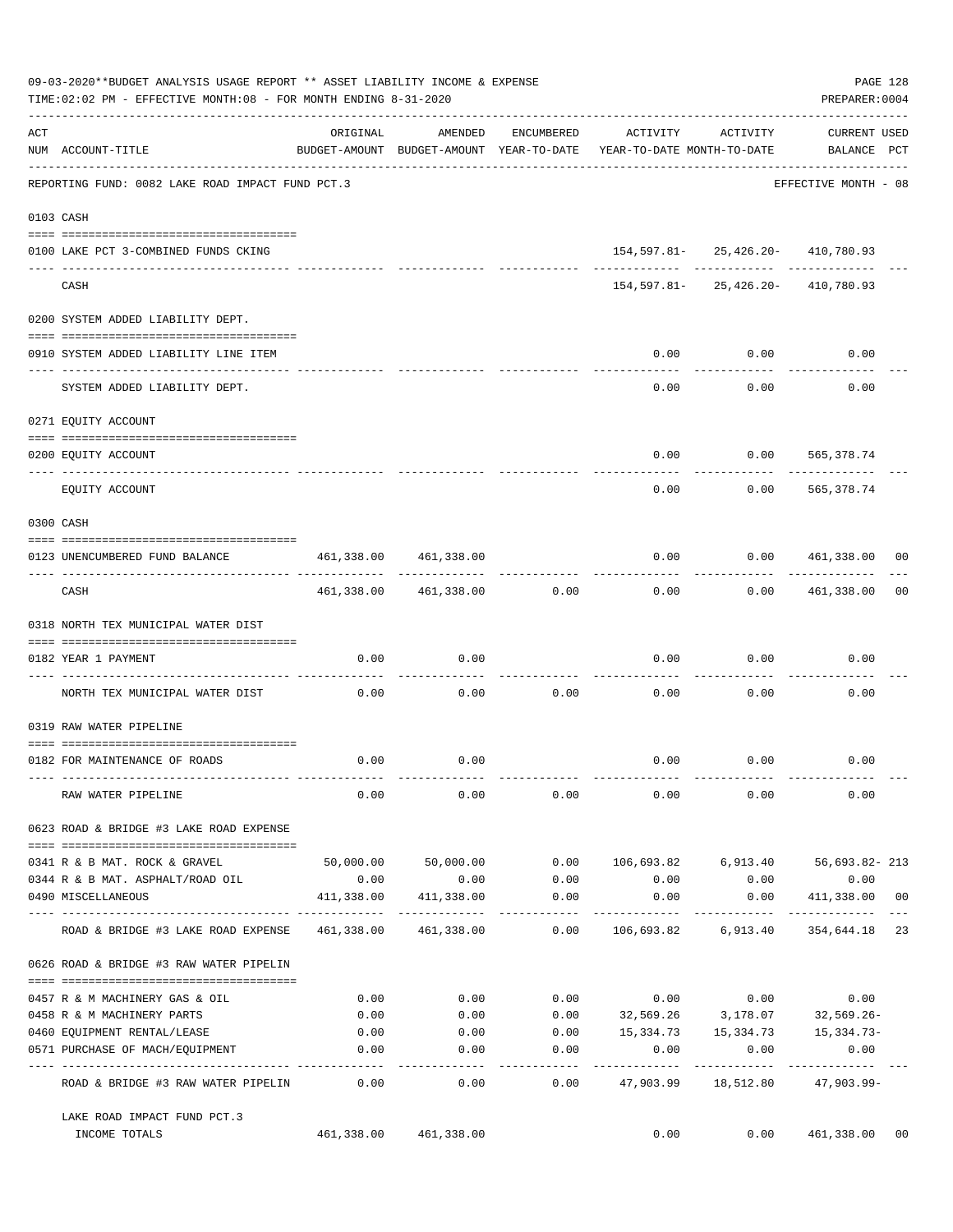| 09-03-2020**BUDGET ANALYSIS USAGE REPORT ** ASSET LIABILITY INCOME & EXPENSE<br>TIME:02:02 PM - EFFECTIVE MONTH:08 - FOR MONTH ENDING 8-31-2020 |                           |                          |                                   |            |                                        | PREPARER: 0004                 | PAGE 129   |
|-------------------------------------------------------------------------------------------------------------------------------------------------|---------------------------|--------------------------|-----------------------------------|------------|----------------------------------------|--------------------------------|------------|
| ACT<br>NUM ACCOUNT-TITLE                                                                                                                        | ORIGINAL<br>BUDGET-AMOUNT | AMENDED<br>BUDGET-AMOUNT | <b>ENCUMBERED</b><br>YEAR-TO-DATE | ACTIVITY   | ACTIVITY<br>YEAR-TO-DATE MONTH-TO-DATE | <b>CURRENT USED</b><br>BALANCE | <b>PCT</b> |
| REPORTING FUND: 0082 LAKE ROAD IMPACT FUND PCT.3                                                                                                |                           |                          |                                   |            |                                        | EFFECTIVE MONTH - 08           |            |
| <b>EXPENSE TOTALS</b>                                                                                                                           | 461,338.00                | 461,338.00               | 0.00                              | 154,597.81 | 25,426.20                              | 306,740.19                     | 34         |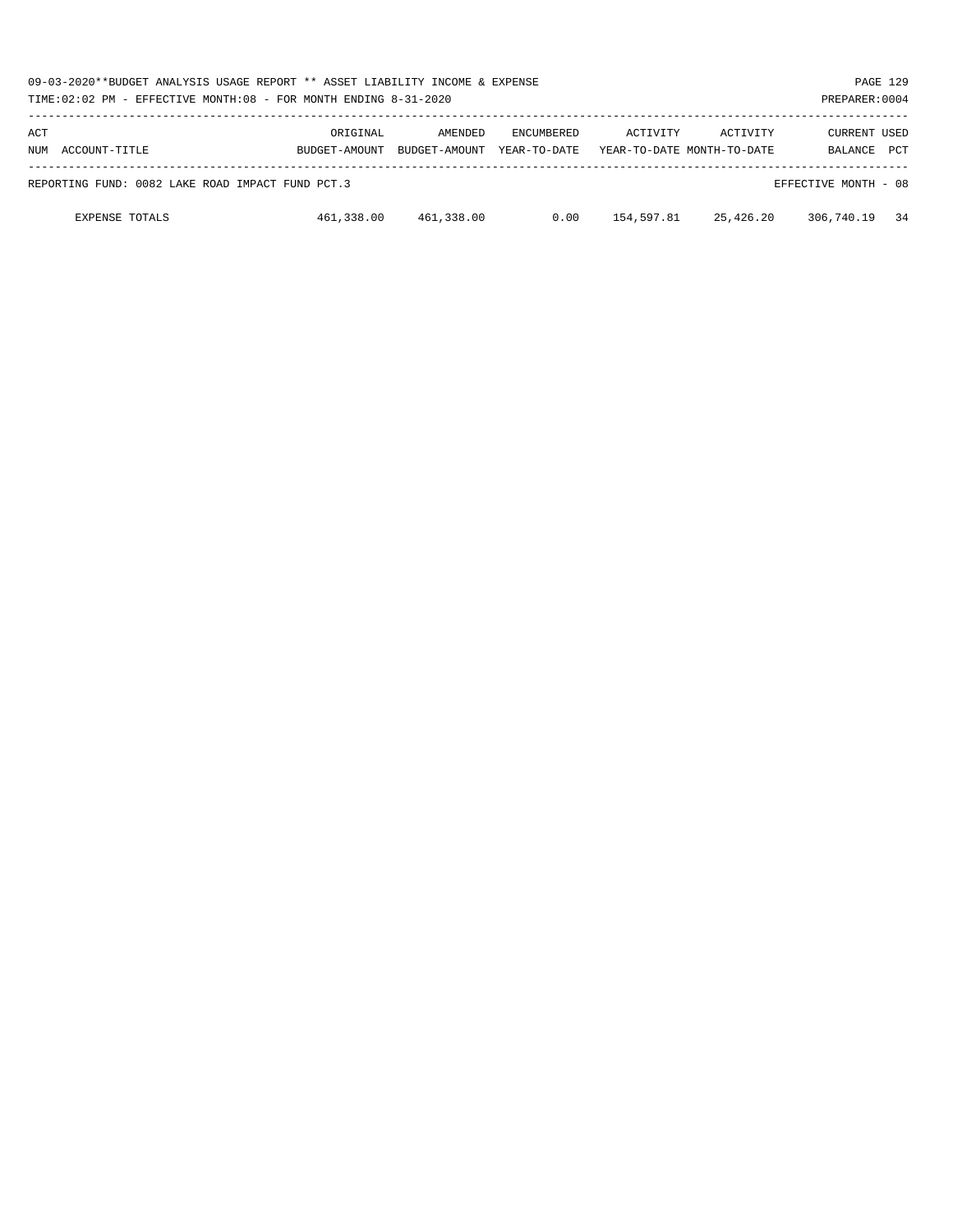|     | 09-03-2020**BUDGET ANALYSIS USAGE REPORT ** ASSET LIABILITY INCOME & EXPENSE<br>TIME: 02:02 PM - EFFECTIVE MONTH: 08 - FOR MONTH ENDING 8-31-2020 |            |                            |            |                                                                                 |                                      | PAGE 130<br>PREPARER: 0004         |                |
|-----|---------------------------------------------------------------------------------------------------------------------------------------------------|------------|----------------------------|------------|---------------------------------------------------------------------------------|--------------------------------------|------------------------------------|----------------|
| ACT | NUM ACCOUNT-TITLE                                                                                                                                 | ORIGINAL   | AMENDED                    | ENCUMBERED | ACTIVITY<br>BUDGET-AMOUNT BUDGET-AMOUNT YEAR-TO-DATE YEAR-TO-DATE MONTH-TO-DATE | ACTIVITY                             | <b>CURRENT USED</b><br>BALANCE PCT |                |
|     | REPORTING FUND: 0083 LAKE ROAD IMPACT FUND PCT.4                                                                                                  |            |                            |            |                                                                                 |                                      | EFFECTIVE MONTH - 08               |                |
|     | 0103 CASH                                                                                                                                         |            |                            |            |                                                                                 |                                      |                                    |                |
|     | 0100 LAKE PCT 4-COMBINED FUNDS CKING                                                                                                              |            |                            |            |                                                                                 | 89,635.76-25,724.00-391,477.29       |                                    |                |
|     | CASH                                                                                                                                              |            |                            |            |                                                                                 | $89,635.76 - 25,724.00 - 391,477.29$ |                                    |                |
|     | 0200 SYSTEM ADDED LIABILITY DEPT.                                                                                                                 |            |                            |            |                                                                                 |                                      |                                    |                |
|     | 0910 SYSTEM ADDED LIABILITY LINE ITEM                                                                                                             |            |                            |            | 0.00                                                                            | 0.00                                 | 0.00                               |                |
|     | SYSTEM ADDED LIABILITY DEPT.                                                                                                                      |            |                            |            | 0.00                                                                            | 0.00                                 | 0.00                               |                |
|     | 0271 EQUITY ACCOUNT                                                                                                                               |            |                            |            |                                                                                 |                                      |                                    |                |
|     | 0200 EQUITY ACCOUNT                                                                                                                               |            |                            |            | 0.00                                                                            | 0.0000481,113.05                     |                                    |                |
|     | EQUITY ACCOUNT                                                                                                                                    |            |                            |            | -----<br>0.00                                                                   | . <u>.</u> .<br>0.00                 | ------------<br>481,113.05         |                |
|     | 0300 CASH                                                                                                                                         |            |                            |            |                                                                                 |                                      |                                    |                |
|     | 0124 UNENCUMBERED FUND BALANCE                                                                                                                    | 336,148.00 | 336,148.00                 |            | 0.00                                                                            |                                      | $0.00$ 336,148.00                  | 00             |
|     | CASH                                                                                                                                              |            | 336,148.00 336,148.00      | 0.00       | 0.00                                                                            |                                      | $0.00$ 336,148.00                  | 0 <sub>0</sub> |
|     | 0318 NORTH TEXAS MUNICIPAL WATER DIST                                                                                                             |            |                            |            |                                                                                 |                                      |                                    |                |
|     | 0183 YEAR 1 PAYMENT                                                                                                                               | 0.00       | 0.00                       |            | 0.00                                                                            | 0.00                                 | 0.00                               |                |
|     | NORTH TEXAS MUNICIPAL WATER DIST                                                                                                                  | 0.00       | 0.00                       | 0.00       | 0.00                                                                            | 0.00                                 | 0.00                               |                |
|     | 0319 RAW WATER PIPELINE                                                                                                                           |            |                            |            |                                                                                 |                                      |                                    |                |
|     | 0183 FOR MAINTENANCE OF ROADS                                                                                                                     | 0.00       | 0.00                       |            |                                                                                 | $0.00$ $0.00$                        | 0.00                               |                |
|     | RAW WATER PIPELINE                                                                                                                                | 0.00       | 0.00                       | 0.00       | 0.00                                                                            | 0.00                                 | 0.00                               |                |
|     | 0624 ROAD & BRIDGE #4 LAKE ROAD EXPENSE                                                                                                           |            |                            |            |                                                                                 |                                      |                                    |                |
|     | 0341 R & B MAT. ROCK & GRAVEL                                                                                                                     | 50,000.00  | 50,000.00                  | 0.00       | 32,369.61                                                                       | 16,723.40                            | 17,630.39 65                       |                |
|     | 0344 R & B MAT. ASPHALT/ROAD OIL                                                                                                                  | 20,000.00  | 20,000.00                  | 0.00       | 27,000.60                                                                       | 9,000.60                             | 7,000.60- 135                      |                |
|     | 0460 EQUIPMENT RENTAL/LEASE                                                                                                                       | 0.00       | 13,830.82                  |            | $0.00$ 29,865.55                                                                |                                      | $0.00$ $16,034.73 - 216$           |                |
|     | 0490 MISCELLANEOUS                                                                                                                                |            | 216,148.00 202,317.18 0.00 |            | 400.00                                                                          | 0.0000001,917.18                     |                                    | 0 <sub>0</sub> |
|     | 0571 PURCHASE OF MACH./EQUIP.                                                                                                                     |            | 50,000.00 50,000.00        | 0.00       | 0.00<br>------------                                                            | 0.00<br>------------                 | 50,000.00<br>.                     | 0 <sub>0</sub> |
|     | ROAD & BRIDGE #4 LAKE ROAD EXPENSE 336,148.00 336,148.00 0.00 89,635.76 25,724.00 246,512.24 27                                                   |            |                            |            |                                                                                 |                                      |                                    |                |
|     | 0627 ROAD & BRIDGE #4 RAW WATER PIPELIN                                                                                                           |            |                            |            |                                                                                 |                                      |                                    |                |
|     | 0106 SALARY PRECINCT EMPLOYEE                                                                                                                     | 0.00       | 0.00                       | 0.00       | 0.00                                                                            | 0.00                                 | 0.00                               |                |
|     | 0201 SOCIAL SECURITY TAXES                                                                                                                        | 0.00       | 0.00                       | 0.00       | 0.00                                                                            | 0.00                                 | 0.00                               |                |
|     | 0202 GROUP HEALTH INSURANCE                                                                                                                       | 0.00       | 0.00                       | 0.00       | 0.00                                                                            | 0.00                                 | 0.00                               |                |
|     | 0203 RETIREMENT                                                                                                                                   | 0.00       | 0.00                       | 0.00       | 0.00                                                                            | 0.00                                 | 0.00                               |                |
|     | 0204 WORKERS COMPENSATION                                                                                                                         | 0.00       | 0.00                       | 0.00       | 0.00                                                                            | 0.00                                 | 0.00                               |                |
|     | 0205 MEDICARE TAX                                                                                                                                 | 0.00       | 0.00                       | 0.00       | 0.00                                                                            | 0.00                                 | 0.00                               |                |
|     | 0457 R & M MACHINERY GAS & OIL                                                                                                                    | 0.00       | 0.00                       | 0.00       | 0.00                                                                            | 0.00                                 | 0.00                               |                |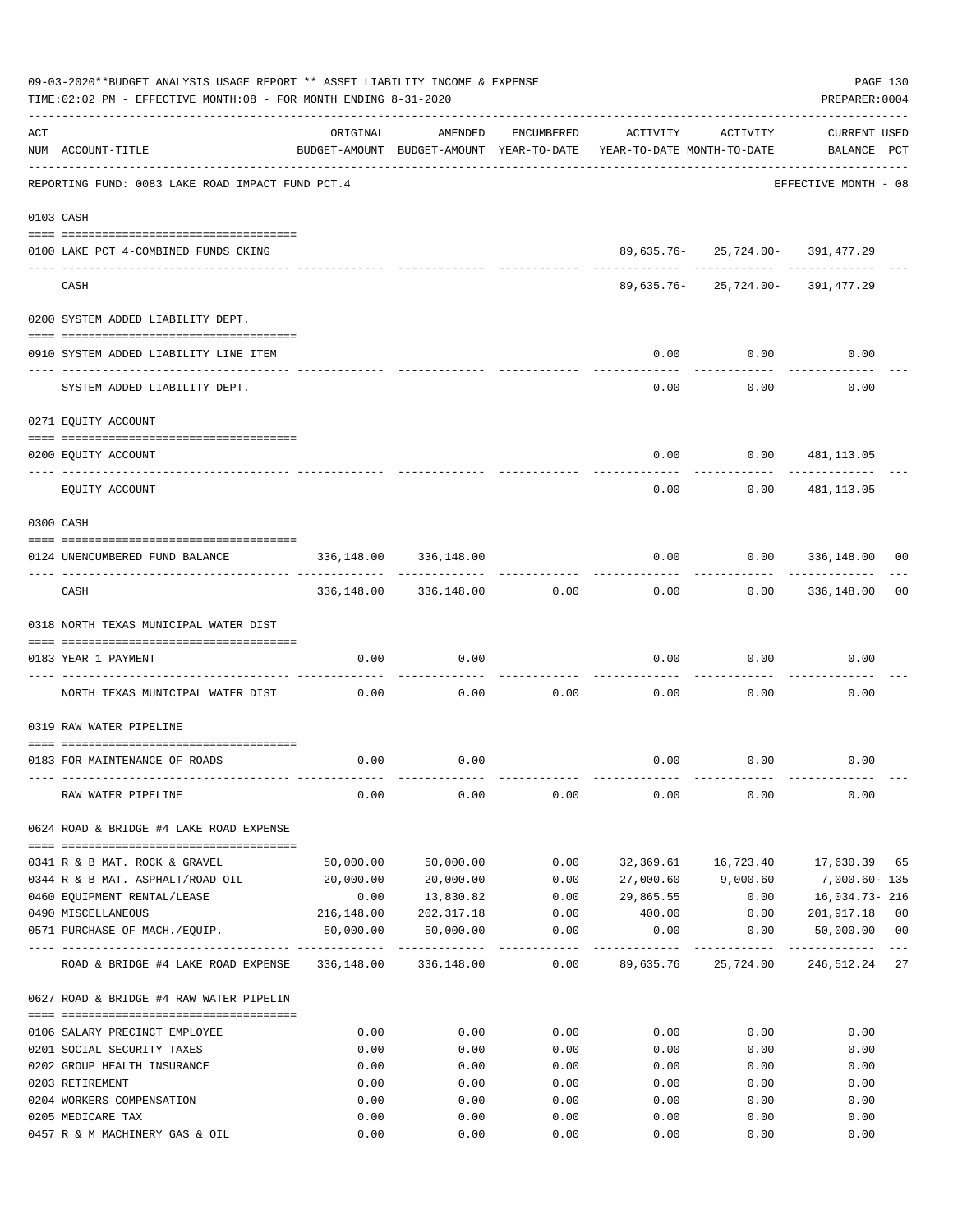| ACT |                                                  | ORIGINAL      | AMENDED       | ENCUMBERED   | ACTIVITY                   | ACTIVITY  | <b>CURRENT USED</b>  |            |
|-----|--------------------------------------------------|---------------|---------------|--------------|----------------------------|-----------|----------------------|------------|
| NUM | ACCOUNT-TITLE                                    | BUDGET-AMOUNT | BUDGET-AMOUNT | YEAR-TO-DATE | YEAR-TO-DATE MONTH-TO-DATE |           | <b>BALANCE</b>       | <b>PCT</b> |
|     | REPORTING FUND: 0083 LAKE ROAD IMPACT FUND PCT.4 |               |               |              |                            |           | EFFECTIVE MONTH - 08 |            |
|     | 0458 R & M MACHINERY PARTS                       | 0.00          | 0.00          | 0.00         | 0.00                       | 0.00      | 0.00                 |            |
|     | 0460 EQUIPMENT RENTAL/LEASE                      | 0.00          | 0.00          | 0.00         | 0.00                       | 0.00      | 0.00                 |            |
|     | 0571 PURCHASE OF MACH/EOUIPMENT                  | 0.00          | 0.00          | 0.00         | 0.00                       | 0.00      | 0.00                 |            |
|     | ROAD & BRIDGE #4 RAW WATER PIPELIN               | 0.00          | 0.00          | 0.00         | 0.00                       | 0.00      | 0.00                 |            |
|     | LAKE ROAD IMPACT FUND PCT. 4                     |               |               |              |                            |           |                      |            |
|     | INCOME TOTALS                                    | 336,148.00    | 336,148.00    |              | 0.00                       | 0.00      | 336,148.00           | 00         |
|     | <b>EXPENSE TOTALS</b>                            | 336,148.00    | 336,148.00    | 0.00         | 89,635.76                  | 25,724.00 | 246,512.24           | 27         |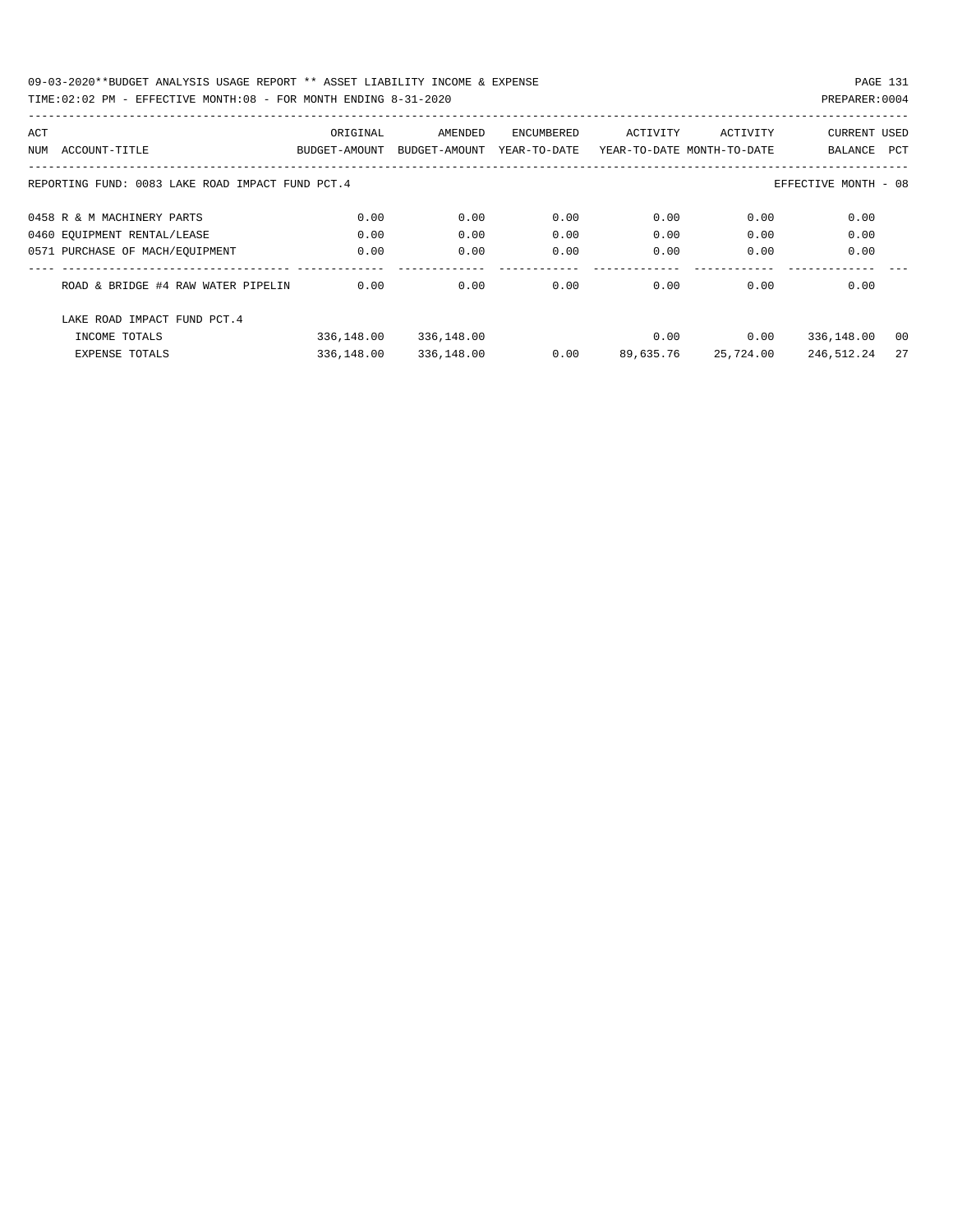|     | 09-03-2020**BUDGET ANALYSIS USAGE REPORT ** ASSET LIABILITY INCOME & EXPENSE<br>TIME: 02:02 PM - EFFECTIVE MONTH: 08 - FOR MONTH ENDING 8-31-2020 |                            |                          |            |                                                                                 |                                    | PAGE 132<br>PREPARER: 0004         |                |
|-----|---------------------------------------------------------------------------------------------------------------------------------------------------|----------------------------|--------------------------|------------|---------------------------------------------------------------------------------|------------------------------------|------------------------------------|----------------|
| ACT | NUM ACCOUNT-TITLE                                                                                                                                 | ORIGINAL                   | AMENDED                  | ENCUMBERED | ACTIVITY<br>BUDGET-AMOUNT BUDGET-AMOUNT YEAR-TO-DATE YEAR-TO-DATE MONTH-TO-DATE | ACTIVITY                           | CURRENT USED<br>BALANCE PCT        |                |
|     | REPORTING FUND: 0084 BOIS D'ARC LAKE RESERVOIR                                                                                                    |                            |                          |            |                                                                                 |                                    | EFFECTIVE MONTH - 08               |                |
|     | 0100 PAYROLL                                                                                                                                      |                            |                          |            |                                                                                 |                                    |                                    |                |
|     | 0100 PAYROLL                                                                                                                                      |                            |                          |            | 0.00                                                                            | 0.00                               | 0.00                               |                |
|     | ---- ----<br>PAYROLL                                                                                                                              |                            |                          |            | 0.00                                                                            | 0.00                               | 0.00                               |                |
|     | 0103 CASH                                                                                                                                         |                            |                          |            |                                                                                 |                                    |                                    |                |
|     | 0100 BOIS D'ARC-COMBINED FUNDS CHECKING                                                                                                           |                            |                          |            |                                                                                 |                                    | 541, 757.95- 4, 314.26- 7, 782.86- |                |
|     | CASH                                                                                                                                              |                            |                          |            |                                                                                 |                                    | 541, 757.95- 4, 314.26- 7, 782.86- |                |
|     | 0200 SYSTEM ADDED LIABILITY DEPT.                                                                                                                 |                            |                          |            |                                                                                 |                                    |                                    |                |
|     | 0150 ACCRUED SALARY PAYABLE                                                                                                                       |                            |                          |            |                                                                                 | 3, 264.36 3, 264.36 3, 264.36      |                                    |                |
|     | 0155 ACCRUED FRINGE BENEFITS                                                                                                                      |                            |                          |            |                                                                                 | 1,702.08 1,702.08                  | 1,702.08                           |                |
|     | 0910 SYSTEM ADDED LIABILITY LINE ITEM                                                                                                             |                            |                          |            | $50,527.35-$                                                                    | 0.00                               | $50, 527.35 -$                     |                |
|     |                                                                                                                                                   |                            |                          |            |                                                                                 |                                    |                                    |                |
|     | SYSTEM ADDED LIABILITY DEPT.                                                                                                                      |                            |                          |            |                                                                                 | 45,560.91- 4,966.44                | 45,560.91-                         |                |
|     | 0271 EQUITY ACCOUNT                                                                                                                               |                            |                          |            |                                                                                 |                                    |                                    |                |
|     | 0200 EQUITY ACCOUNT                                                                                                                               |                            |                          |            |                                                                                 | $4,966.44 - 4,966.44 - 529,008.65$ |                                    |                |
|     | EQUITY ACCOUNT                                                                                                                                    |                            |                          |            |                                                                                 | $4,966.44 - 4,966.44 - 529,008.65$ |                                    |                |
|     | 0300 CASH                                                                                                                                         |                            |                          |            |                                                                                 |                                    |                                    |                |
|     | 0110 UNENCUMBERED FUND BALANCE                                                                                                                    | 0.00                       | 0.00                     |            | 0.00                                                                            | 0.00                               | 0.00                               |                |
|     | CASH                                                                                                                                              | 0.00                       | 0.00                     | 0.00       | 0.00                                                                            | 0.00                               | 0.00                               |                |
|     | 0318 NORTH TEXAS MUNICIPAL WATER DIST                                                                                                             |                            |                          |            |                                                                                 |                                    |                                    |                |
|     |                                                                                                                                                   |                            |                          |            |                                                                                 |                                    |                                    |                |
|     | 0184 PERSONNEL INCOME YEAR 1<br>0185 EMERGENCY RADIO IMP. INC. YEAR 1                                                                             | 0.00                       | 0.00                     |            | 0.00                                                                            | 0.00                               | 0.00                               |                |
|     | 0186 VEHICLE OR SPEC EQUIP INC YEAR 1                                                                                                             | 0.00<br>0.00               | 0.00<br>0.00             |            | 0.00<br>0.00                                                                    | 0.00<br>0.00                       | 0.00<br>0.00                       |                |
|     | 0250 DRUG SCREENING/PSYCHOLOGICAL INC Y                                                                                                           | 0.00                       | 0.00                     |            | 0.00                                                                            | 0.00                               | 0.00                               |                |
|     | 0395 UNIFORMS INCOME YEAR 1                                                                                                                       | 0.00                       | 0.00                     |            | 0.00                                                                            | 0.00                               | 0.00                               |                |
|     | 0427 TRAINING INCOME YEAR 1                                                                                                                       | 0.00                       | 0.00                     |            | 0.00                                                                            | 0.00                               | 0.00                               |                |
|     | NORTH TEXAS MUNICIPAL WATER DIST                                                                                                                  | 0.00                       | 0.00                     | 0.00       | 0.00                                                                            | 0.00                               | 0.00                               |                |
|     | 0319 NORTH TEXAS MUNICIPAL WATER DIST                                                                                                             |                            |                          |            |                                                                                 |                                    |                                    |                |
|     |                                                                                                                                                   |                            |                          |            |                                                                                 |                                    |                                    |                |
|     | 0184 PERSONNEL INCOME YEAR 2                                                                                                                      | 108,852.00                 | 108,852.00               |            | 0.00                                                                            | 0.00                               | 108,852.00                         | 00             |
|     | 0186 VEHICLE OR SPEC EQUIP INC YEAR 2                                                                                                             | 256,000.00                 | 256,000.00               |            | 0.00                                                                            | 0.00                               | 256,000.00                         | 0 <sub>0</sub> |
|     | 0250 DRUG SCREEN/PSYCHOLOGICAL INC YE                                                                                                             | 600.00                     | 600.00                   |            | 0.00                                                                            | 0.00                               | 600.00                             | 00             |
|     | 0395 UNIFORMS INCOME YEAR 2                                                                                                                       | 2,048.00                   | 2,048.00                 |            | 0.00                                                                            | 0.00                               | 2,048.00                           | 0 <sub>0</sub> |
|     | 0427 TRAINING INCOME YEAR 2                                                                                                                       | 10,000.00                  | 10,000.00                |            | 0.00                                                                            | 0.00                               | 10,000.00                          | 0 <sub>0</sub> |
|     | 0454 R & M EQUIPMENT INCOME YEAR 2                                                                                                                | 20,000.00<br>------------- | 20,000.00<br>----------- |            | 0.00                                                                            | 0.00                               | 20,000.00                          | 00             |
|     | NORTH TEXAS MUNICIPAL WATER DIST                                                                                                                  | 397,500.00                 | 397,500.00               | 0.00       | 0.00                                                                            | 0.00                               | 397,500.00                         | 0 <sub>0</sub> |

0370 COUNTY FUNDING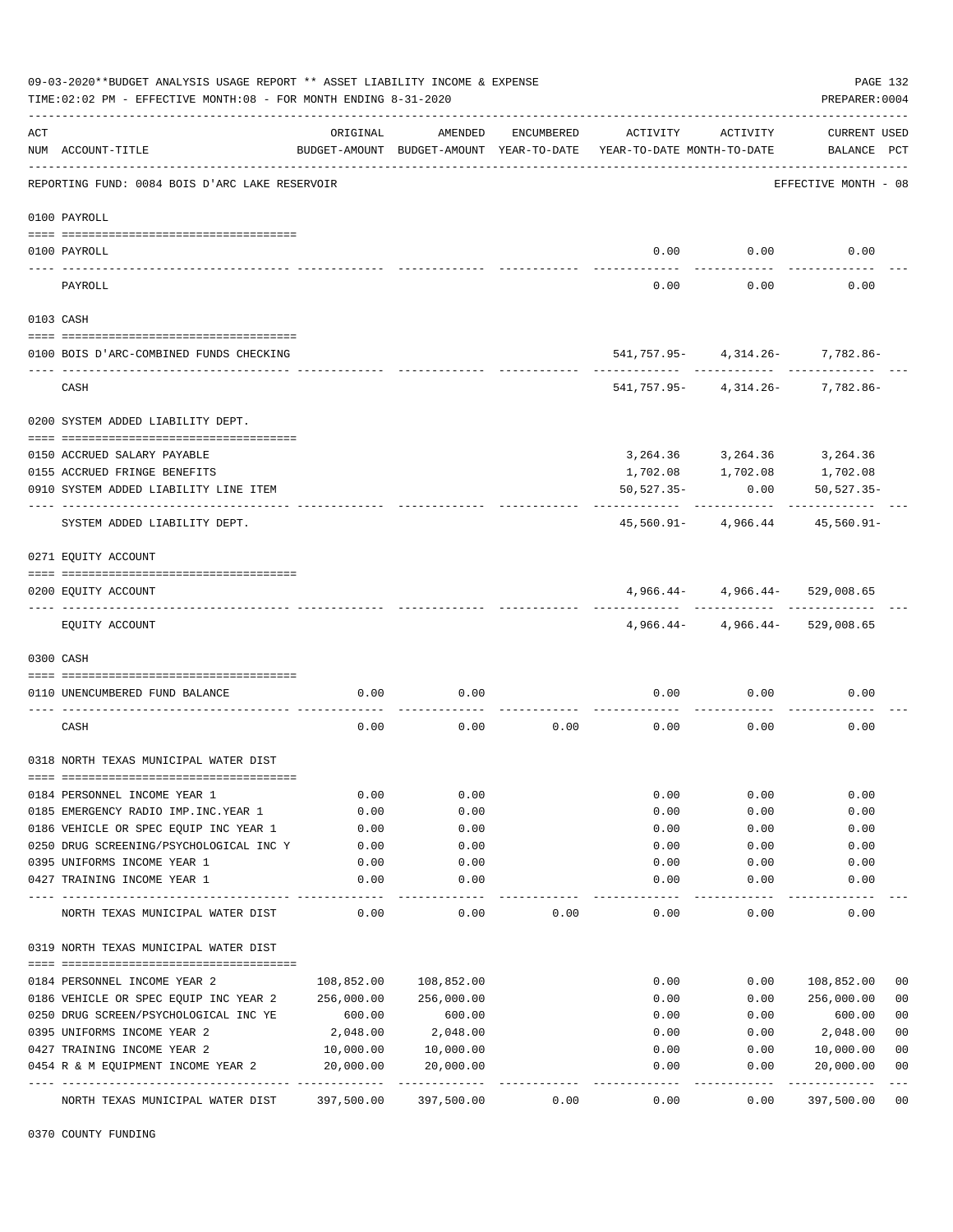|     | 09-03-2020**BUDGET ANALYSIS USAGE REPORT ** ASSET LIABILITY INCOME & EXPENSE<br>TIME: 02:02 PM - EFFECTIVE MONTH: 08 - FOR MONTH ENDING 8-31-2020 |                            |                                                     |            |                                        |               | PREPARER: 0004                 | PAGE 133       |
|-----|---------------------------------------------------------------------------------------------------------------------------------------------------|----------------------------|-----------------------------------------------------|------------|----------------------------------------|---------------|--------------------------------|----------------|
| ACT | NUM ACCOUNT-TITLE                                                                                                                                 | ORIGINAL                   | AMENDED<br>BUDGET-AMOUNT BUDGET-AMOUNT YEAR-TO-DATE | ENCUMBERED | ACTIVITY<br>YEAR-TO-DATE MONTH-TO-DATE | ACTIVITY      | <b>CURRENT USED</b><br>BALANCE | $_{\rm PCT}$   |
|     | REPORTING FUND: 0084 BOIS D'ARC LAKE RESERVOIR                                                                                                    |                            |                                                     |            |                                        |               | EFFECTIVE MONTH - 08           |                |
|     |                                                                                                                                                   |                            |                                                     |            |                                        |               |                                |                |
|     | 0184 LOCAL FUNDING                                                                                                                                | 30,298.17                  | 30,298.17                                           |            | 0.00                                   | 0.00          | 30,298.17                      | $_{00}$        |
|     | --- ---------------------------<br>COUNTY FUNDING                                                                                                 | -------------<br>30,298.17 | -----------<br>30,298.17                            | 0.00       | 0.00                                   | -----<br>0.00 | ----------<br>30,298.17        | 00             |
|     | 0560 BOIS D'ARC LAKE EXPENSES                                                                                                                     |                            |                                                     |            |                                        |               |                                |                |
|     | 0104 SALARIES DEPUTIES                                                                                                                            | 91,592.31                  | 91,592.31                                           | 0.00       | 61,681.65                              | 2,813.02      | 29,910.66                      | 67             |
|     | 0201 SOCIAL SECURITY TAXES                                                                                                                        | 5,678.72                   | 5,678.72                                            | 0.00       | 3,819.99                               | 174.40        | 1,858.73                       | 67             |
|     | 0202 GROUP HEALTH INSURANCE                                                                                                                       | 23,741.76                  | 23,741.76                                           | 0.00       | 13,911.99                              | 954.41        | 9,829.77                       | 59             |
|     | 0203 RETIREMENT                                                                                                                                   | 10,542.27                  | 10,542.27                                           | 0.00       | 7,193.28                               | 331.65        | 3,348.99                       | 68             |
|     | 0204 WORKERS' COMPENSATION                                                                                                                        | 2,015.03                   | 2,015.03                                            | 0.00       | 1,399.42                               | 0.00          | 615.61                         | 69             |
|     | 0205 MEDICARE TAX                                                                                                                                 | 1,328.08                   | 1,328.08                                            | 0.00       | 893.27                                 | 40.78         | 434.81                         | 67             |
|     | 0206 UNEMPLOYMENT EXPENSE                                                                                                                         | 0.00                       | 0.00                                                | 0.00       | 0.00                                   | 0.00          | 0.00                           |                |
|     | 0250 EMPLOYEE PHYSICALS                                                                                                                           | 600.00                     | 600.00                                              | 0.00       | 0.00                                   | 0.00          | 600.00                         | 00             |
|     | 0320 WEAPONS SUPPLIES                                                                                                                             | 0.00                       | 0.00                                                | 0.00       | 393.60                                 | 0.00          | $393.60 -$                     |                |
|     | 0321 PATROL SUPPLIES                                                                                                                              | 0.00                       | 0.00                                                | 0.00       | 0.00                                   | 0.00          | 0.00                           |                |
|     | 0395 UNIFORMS/OTHER                                                                                                                               | 2,000.00                   | 2,000.00                                            | 0.00       | 0.00                                   | 0.00          | 2,000.00                       | 00             |
|     | 0421 CELL PHONE                                                                                                                                   | 300.00                     | 300.00                                              | 0.00       | 0.00                                   | 0.00          | 300.00                         | 0 <sub>0</sub> |
|     | 0422 R & M RADIO                                                                                                                                  | 0.00                       | 0.00                                                | 0.00       | 0.00                                   | 0.00          | 0.00                           |                |
|     | 0427 TRAVEL AND TRAINING                                                                                                                          | 10,000.00                  | 10,000.00                                           | 0.00       | 0.00                                   | 0.00          | 10,000.00                      | 0 <sub>0</sub> |
|     | 0447 RADIO LICENSES                                                                                                                               | 0.00                       | 0.00                                                | 0.00       | 485.00                                 | 0.00          | $485.00 -$                     |                |
|     | 0452 R & M EQUIPMENT                                                                                                                              | 24,000.00                  | 24,000.00                                           | 0.00       | 0.00                                   | 0.00          | 24,000.00                      | 00             |
|     | 0453 TYLER/CAD MAINTENANCE                                                                                                                        | 0.00                       | 0.00                                                | 0.00       | 0.00                                   | 0.00          | 0.00                           |                |
|     | 0454 R & M AUTO, BOATS, ATV                                                                                                                       | 0.00                       | 0.00                                                | 0.00       | 0.00                                   | 0.00          | 0.00                           |                |
|     | 0487 AUTO & OTHER EQUIPMENT INSURANCE                                                                                                             | 0.00                       | 0.00                                                | 0.00       | 0.00                                   | 0.00          | 0.00                           |                |
|     | 0488 LAW ENFORCEMENT INSURANCE                                                                                                                    | 0.00                       | 0.00                                                | 0.00       | 0.00                                   | 0.00          | 0.00                           |                |
|     | 0573 EMERGENCY RADIO IMPROVEMENTS                                                                                                                 | 0.00                       | 0.00                                                | 0.00       | 399,800.00                             | 0.00          | $399,800.00 -$                 |                |
|     | 0574 TECHNOLOGY                                                                                                                                   | 0.00                       | 0.00                                                | 0.00       | 0.00                                   | 0.00          | 0.00                           |                |
|     | 0575 PURCHASE AUTOS, BOATS, ATV'S                                                                                                                 | 256,000.00                 | 256,000.00                                          | 0.00       | 1,652.40                               | 0.00          | 254,347.60                     | 01             |
|     | 0579 WEAPONS                                                                                                                                      | 0.00                       | 0.00                                                | 0.00       | 0.00                                   | 0.00          | 0.00                           |                |
|     | BOIS D'ARC LAKE EXPENSES                                                                                                                          | 427,798.17                 | 427,798.17                                          | 0.00       | 491,230.60                             | 4,314.26      | 63, 432. 43- 115               |                |
|     | BOIS D'ARC LAKE RESERVOIR                                                                                                                         |                            |                                                     |            |                                        |               |                                |                |
|     | INCOME TOTALS                                                                                                                                     | 427,798.17                 | 427,798.17                                          |            | 0.00                                   | 0.00          | 427,798.17 00                  |                |
|     | <b>EXPENSE TOTALS</b>                                                                                                                             | 427,798.17                 | 427,798.17                                          | 0.00       | 491,230.60                             | 4,314.26      | 63, 432. 43- 115               |                |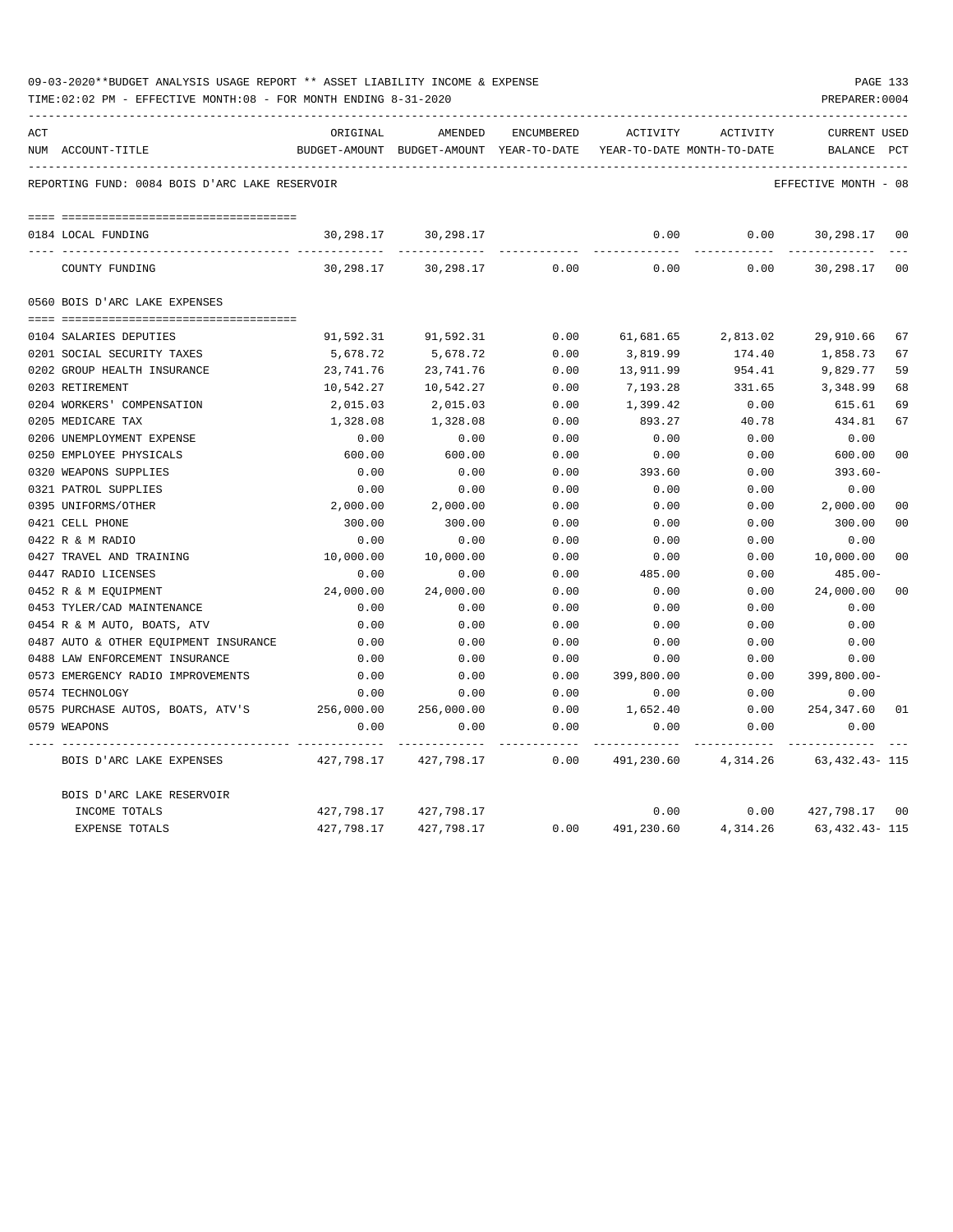|     | 09-03-2020**BUDGET ANALYSIS USAGE REPORT ** ASSET LIABILITY INCOME & EXPENSE<br>TIME: 02:02 PM - EFFECTIVE MONTH: 08 - FOR MONTH ENDING 8-31-2020 |          |          |            |                                                                                 |                         |                                    |                |  |  |
|-----|---------------------------------------------------------------------------------------------------------------------------------------------------|----------|----------|------------|---------------------------------------------------------------------------------|-------------------------|------------------------------------|----------------|--|--|
| ACT | NUM ACCOUNT-TITLE                                                                                                                                 | ORIGINAL | AMENDED  | ENCUMBERED | ACTIVITY<br>BUDGET-AMOUNT BUDGET-AMOUNT YEAR-TO-DATE YEAR-TO-DATE MONTH-TO-DATE | ACTIVITY                | <b>CURRENT USED</b><br>BALANCE PCT |                |  |  |
|     | REPORTING FUND: 0085 LAKE FANNIN                                                                                                                  |          |          |            |                                                                                 |                         | EFFECTIVE MONTH - 08               |                |  |  |
|     | 0103 CASH                                                                                                                                         |          |          |            |                                                                                 |                         |                                    |                |  |  |
|     | 0100 LAKE FANNIN-COMBINED FUNDS CHECKIN                                                                                                           |          |          |            |                                                                                 | 1, 192. 14 - 1, 331. 65 | 2,392.90                           |                |  |  |
|     | CASH                                                                                                                                              |          |          |            |                                                                                 | 1, 192. 14 - 1, 331. 65 | 2,392.90                           |                |  |  |
|     | 0200 SYSTEM ADDED LIABILITY DEPARTMENT                                                                                                            |          |          |            |                                                                                 |                         |                                    |                |  |  |
|     | 0910 SYSTEM ADDED LIABILITY LINE-ITEM                                                                                                             |          |          |            |                                                                                 |                         | 388.75- 0.00 388.75-               |                |  |  |
|     | SYSTEM ADDED LIABILITY DEPARTMENT                                                                                                                 |          |          |            | $388.75 -$                                                                      | 0.00                    | 388.75-                            |                |  |  |
|     | 0271 EQUITY ACCOUNT                                                                                                                               |          |          |            |                                                                                 |                         |                                    |                |  |  |
|     | 0200 EQUITY ACCOUNT                                                                                                                               |          |          |            | 0.00                                                                            | 0.00                    | 3,585.04                           |                |  |  |
|     | EQUITY ACCOUNT                                                                                                                                    |          |          |            | 0.00                                                                            | 0.00                    | 3,585.04                           |                |  |  |
|     | 0300 CASH                                                                                                                                         |          |          |            |                                                                                 |                         |                                    |                |  |  |
|     | 0110 UNENCUMBERED FUND BALANCE                                                                                                                    | 0.00     | 0.00     |            | 0.00                                                                            | 0.00                    | 0.00                               |                |  |  |
|     | CASH                                                                                                                                              | 0.00     | 0.00     | 0.00       | 0.00                                                                            | 0.00                    | 0.00                               |                |  |  |
|     | 0370 MISCELLANEOUS                                                                                                                                |          |          |            |                                                                                 |                         |                                    |                |  |  |
|     | 0150 DONATIONS                                                                                                                                    | 2,000.00 | 2,000.00 |            | 570.00                                                                          | 570.00                  | 1,430.00                           | 29             |  |  |
|     | 0183 VOLUNTEER MEMBERSHIP FEES                                                                                                                    | 0.00     | 0.00     |            | 385.00                                                                          | 25.00                   | 385.00+                            |                |  |  |
|     | 0184 LOCAL FUNDING                                                                                                                                | 5,000.00 | 5,000.00 |            | 0.00                                                                            | 0.00                    | 5,000.00                           | 00             |  |  |
|     | 0185 RENTAL FEE                                                                                                                                   | 1,000.00 | 1,000.00 |            | 1,725.00                                                                        | 912.50                  | 725.00+ 173                        |                |  |  |
|     | 0186 DEPOSIT FEE                                                                                                                                  | 1,000.00 | 1,000.00 |            | 600.00                                                                          | 0.00                    | 400.00                             | 60             |  |  |
|     | MISCELLANEOUS                                                                                                                                     | 9,000.00 | 9,000.00 | 0.00       | 3,280.00                                                                        | 1,507.50                | 5,720.00                           | 36             |  |  |
|     | 0520 LAKE FANNIN EXPENSES                                                                                                                         |          |          |            |                                                                                 |                         |                                    |                |  |  |
|     | 0186 DEPOSIT REFUND                                                                                                                               | 1,000.00 | 1,000.00 | 0.00       | 450.00                                                                          | 0.00                    | 550.00                             | 45             |  |  |
|     | 0341 R & M ROADS                                                                                                                                  | 0.00     | 0.00     | 0.00       | 0.00                                                                            | 0.00                    | 0.00                               |                |  |  |
|     | 0342 R & M CAMPGROUNDS                                                                                                                            | 875.00   | 175.00   | 0.00       | 0.00                                                                            | 0.00                    | 175.00                             | 0 <sub>0</sub> |  |  |
|     | 0343 R & M DAM                                                                                                                                    | 2,000.00 | 2,000.00 | 0.00       | 0.00                                                                            | 0.00                    | 2,000.00                           | 0 <sub>0</sub> |  |  |
|     | 0440 UTILITIES ELECTRICITY                                                                                                                        | 300.00   | 400.00   | 0.00       | 355.93                                                                          | 69.91                   | 44.07                              | 89             |  |  |
|     | 0442 UTILITIES WATER                                                                                                                              | 600.00   | 586.99   | 0.00       | 388.55                                                                          | 35.94                   | 198.44                             | 66             |  |  |
|     | 0443 TRASH PICK-UP                                                                                                                                | 0.00     | 686.25   | 0.00       | 616.25                                                                          | 70.00                   | 70.00                              | 90             |  |  |
|     | 0450 R & M BUILDINGS                                                                                                                              | 2,000.00 | 2,000.00 | 0.00       | 120.90                                                                          | 0.00                    | 1,879.10                           | 06             |  |  |
|     | 0484 GENERAL LIABILITY INSURANCE                                                                                                                  | 2,225.00 | 2,104.00 | 0.00       | 2,104.00                                                                        | 0.00                    | 0.00 100                           |                |  |  |
|     | 0490 MISCELLANEOUS EXPENSE                                                                                                                        | 0.00     | 47.76    | 0.00       | 47.76                                                                           | 0.00                    | 0.00 100                           |                |  |  |
|     | LAKE FANNIN EXPENSES                                                                                                                              | 9,000.00 | 9,000.00 | 0.00       | 4,083.39                                                                        | 175.85                  | 4,916.61 45                        |                |  |  |
|     | LAKE FANNIN                                                                                                                                       |          |          |            |                                                                                 |                         |                                    |                |  |  |
|     | INCOME TOTALS                                                                                                                                     | 9,000.00 | 9,000.00 |            | 3,280.00                                                                        | 1,507.50                | 5,720.00                           | 36             |  |  |
|     | EXPENSE TOTALS                                                                                                                                    | 9,000.00 | 9,000.00 | 0.00       | 4,083.39                                                                        | 175.85                  | 4,916.61                           | 45             |  |  |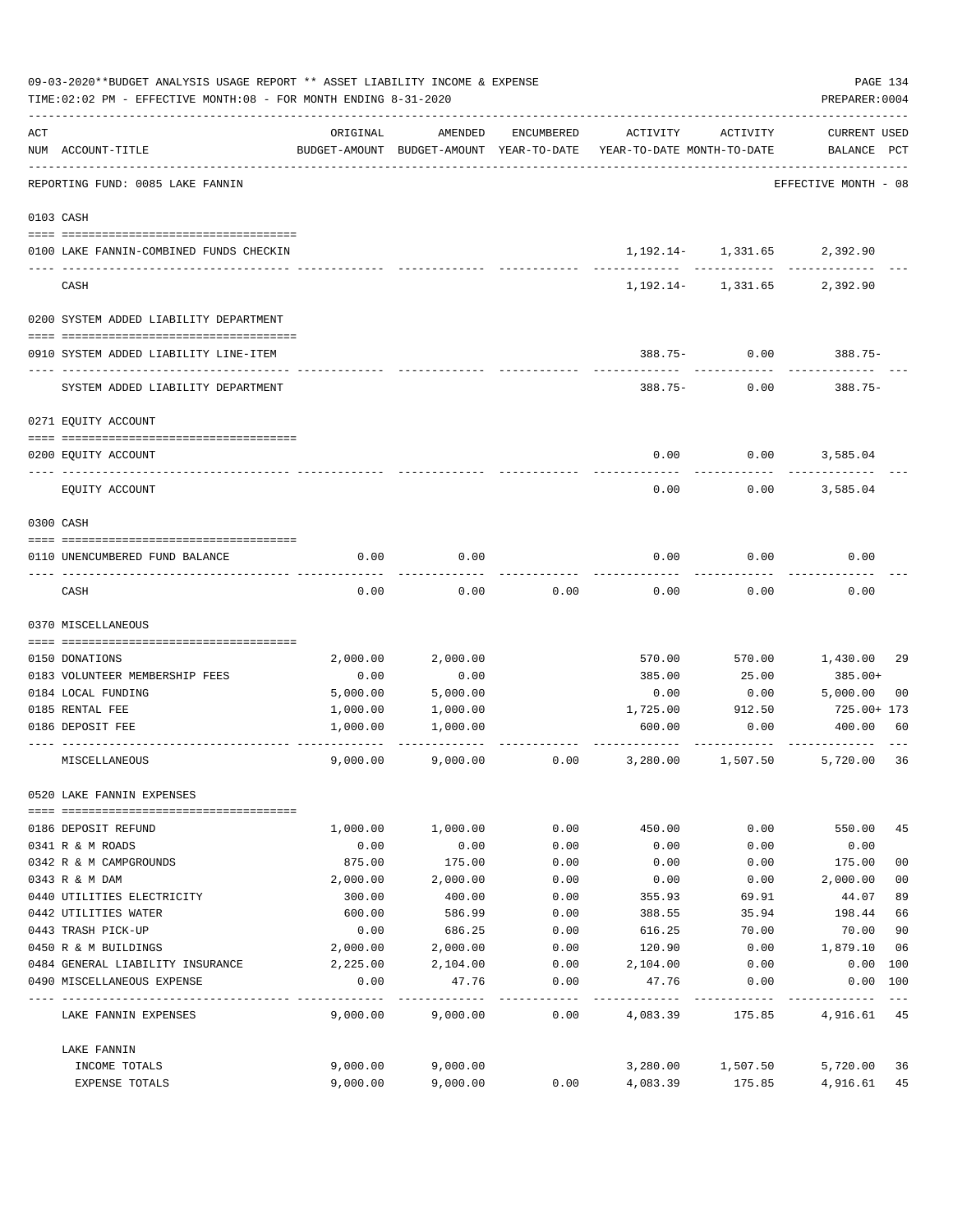|           | 09-03-2020**BUDGET ANALYSIS USAGE REPORT ** ASSET LIABILITY INCOME & EXPENSE<br>TIME:02:02 PM - EFFECTIVE MONTH:08 - FOR MONTH ENDING 8-31-2020 |              |                        |                      |                                                                                 |                              | PAGE 135<br>PREPARER: 0004  |  |
|-----------|-------------------------------------------------------------------------------------------------------------------------------------------------|--------------|------------------------|----------------------|---------------------------------------------------------------------------------|------------------------------|-----------------------------|--|
| ACT       | NUM ACCOUNT-TITLE                                                                                                                               | ORIGINAL     | AMENDED                | ENCUMBERED           | ACTIVITY<br>BUDGET-AMOUNT BUDGET-AMOUNT YEAR-TO-DATE YEAR-TO-DATE MONTH-TO-DATE | ACTIVITY                     | CURRENT USED<br>BALANCE PCT |  |
|           | REPORTING FUND: 0086 SHERIFF'S OFFICE TECHNOLOGY                                                                                                |              |                        |                      |                                                                                 |                              | EFFECTIVE MONTH - 08        |  |
| 0103 CASH |                                                                                                                                                 |              |                        |                      |                                                                                 |                              |                             |  |
|           | 0100 TECHNOLOGY FUNDS CHECKING                                                                                                                  |              |                        |                      |                                                                                 | $2,884.60 - 0.00$ $2,351.32$ |                             |  |
|           | CASH                                                                                                                                            |              |                        |                      | 2,884.60-                                                                       |                              | $0.00$ 2,351.32             |  |
|           | 0200 SYSTEM ADDED LIABILITY DEPT.                                                                                                               |              |                        |                      |                                                                                 |                              |                             |  |
|           | 0910 SYSTEM ADDED LIABILITY ITEM                                                                                                                |              |                        |                      | 0.00                                                                            | 0.00                         | 0.00                        |  |
|           | SYSTEM ADDED LIABILITY DEPT.                                                                                                                    |              |                        |                      | 0.00                                                                            | 0.00                         | 0.00                        |  |
|           | 0271 EQUITY ACCOUNT                                                                                                                             |              |                        |                      |                                                                                 |                              |                             |  |
|           | 0200 EQUITY ACCOUNT                                                                                                                             |              |                        |                      | 0.00                                                                            | $0.00$ 5, 235.92             |                             |  |
|           | EQUITY ACCOUNT                                                                                                                                  |              |                        |                      | -----<br>0.00                                                                   |                              | $0.00$ 5,235.92             |  |
| 0300 CASH |                                                                                                                                                 |              |                        |                      |                                                                                 |                              |                             |  |
|           | 0110 UNENCUMBERED FUND BALANCE                                                                                                                  | 0.00         | 2,884.60               |                      | 0.00                                                                            | $0.00$ 2,884.60 00           |                             |  |
|           | CASH                                                                                                                                            | 0.00         |                        | 2,884.60 0.00        | 0.00                                                                            |                              | $0.00$ 2,884.60 00          |  |
|           | 0319 TECHNOLOGY                                                                                                                                 |              |                        |                      |                                                                                 |                              |                             |  |
|           | 0420 SECURUS SIGNING BONUS                                                                                                                      | 0.00         | 0.00                   |                      | 0.00                                                                            | $0.00$ 0.00                  |                             |  |
|           | TECHNOLOGY                                                                                                                                      | 0.00         | 0.00                   | 0.00                 | ---------- -------------<br>0.00                                                | 0.00                         | 0.00                        |  |
|           | 0370 MISCELLANEOUS                                                                                                                              |              |                        |                      |                                                                                 |                              |                             |  |
|           | 0130 REFUNDS & MISCELLANEOUS                                                                                                                    | 0.00         | 0.00                   |                      |                                                                                 | $0.00$ $0.00$ $0.00$ $0.00$  |                             |  |
|           | MISCELLANEOUS                                                                                                                                   | 0.00         | 0.00                   | 0.00                 | 0.00                                                                            | 0.00                         | 0.00                        |  |
|           | 0560 SHERIFF'S OFFICE TECHNOLOGY                                                                                                                |              |                        |                      |                                                                                 |                              |                             |  |
|           | 0573 EMERGENCY RADIOS                                                                                                                           | 0.00         | 2,884.60<br>---------- | 0.00<br>------------ | ------------- ------------                                                      | 2,884.60 0.00                | 0.00 100<br>. <u>.</u>      |  |
|           | SHERIFF'S OFFICE TECHNOLOGY                                                                                                                     | 0.00         | 2,884.60               | 0.00                 | 2,884.60                                                                        | 0.00                         | 0.00 100                    |  |
|           | SHERIFF'S OFFICE TECHNOLOGY                                                                                                                     |              |                        |                      |                                                                                 |                              |                             |  |
|           | INCOME TOTALS<br>EXPENSE TOTALS                                                                                                                 | 0.00<br>0.00 | 2,884.60<br>2,884.60   | 0.00                 | 0.00<br>2,884.60                                                                | 0.00<br>0.00                 | 2,884.60 00<br>0.00 100     |  |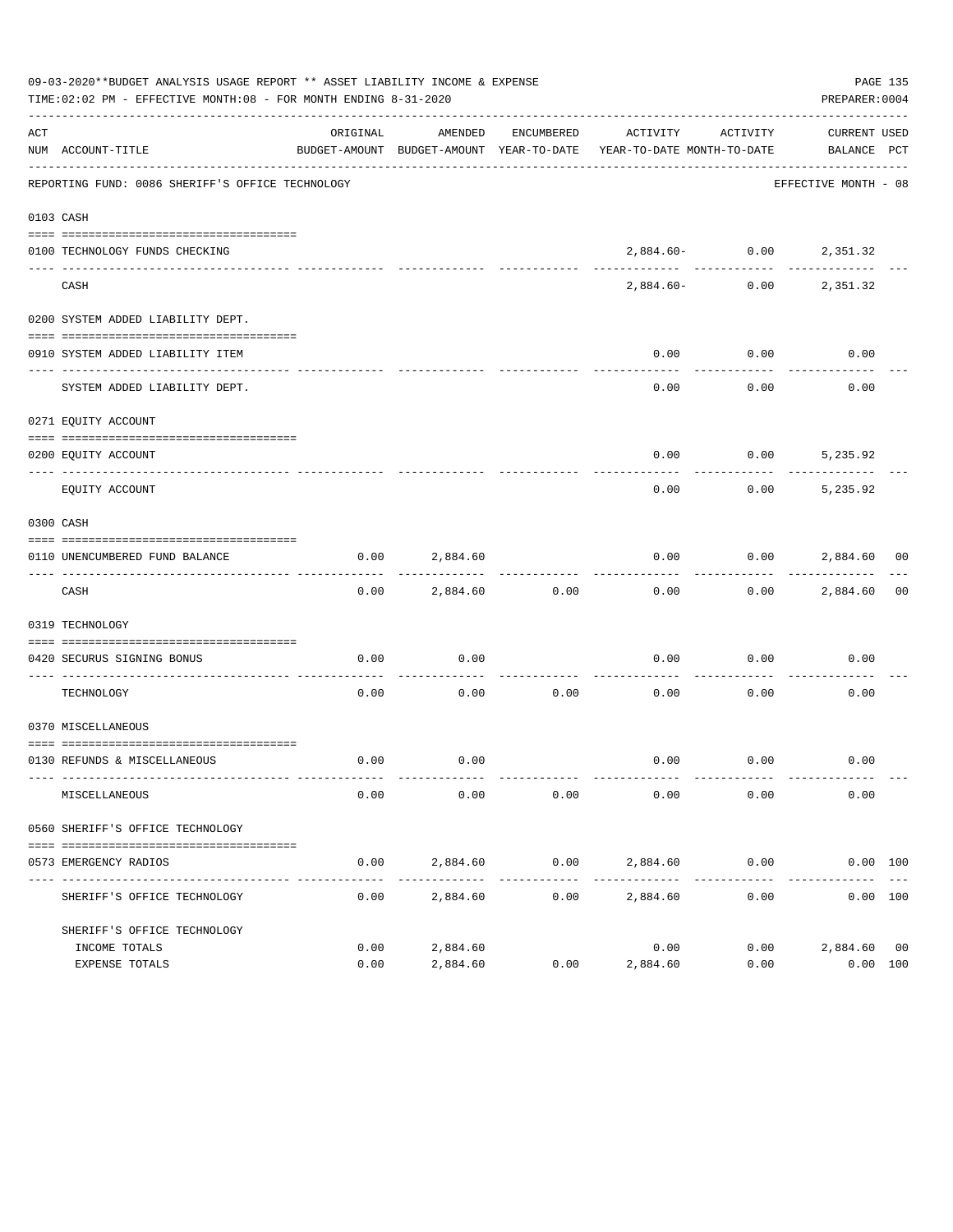|     | 09-03-2020**BUDGET ANALYSIS USAGE REPORT ** ASSET LIABILITY INCOME & EXPENSE<br>TIME:02:02 PM - EFFECTIVE MONTH:08 - FOR MONTH ENDING 8-31-2020 |          |                                                                                |              |          |                                        | PAGE 136<br>PREPARER: 0004         |
|-----|-------------------------------------------------------------------------------------------------------------------------------------------------|----------|--------------------------------------------------------------------------------|--------------|----------|----------------------------------------|------------------------------------|
| ACT | NUM ACCOUNT-TITLE                                                                                                                               | ORIGINAL | AMENDED<br>BUDGET-AMOUNT BUDGET-AMOUNT YEAR-TO-DATE YEAR-TO-DATE MONTH-TO-DATE | ENCUMBERED   | ACTIVITY | ACTIVITY                               | <b>CURRENT USED</b><br>BALANCE PCT |
|     | -----------------------------<br>REPORTING FUND: 0087 JUVENILE PROBATION                                                                        |          |                                                                                |              |          |                                        | EFFECTIVE MONTH - 08               |
|     | 0103 CASH                                                                                                                                       |          |                                                                                |              |          |                                        |                                    |
|     |                                                                                                                                                 |          |                                                                                |              |          |                                        |                                    |
|     | 0187 CASH-JUVENILE PROBATION                                                                                                                    |          |                                                                                |              |          | 1,009.15 209.91 3,344.92<br>---------- |                                    |
|     | CASH                                                                                                                                            |          |                                                                                |              | 1,009.15 |                                        | 209.91 3,344.92                    |
|     | 0200 SYSTEM ADDED LIABILITY DEPARTMENT                                                                                                          |          |                                                                                |              |          |                                        |                                    |
|     |                                                                                                                                                 |          |                                                                                |              |          |                                        |                                    |
|     | 0910 SYSTEM ADDED LIABILITY LINE-ITEM                                                                                                           |          |                                                                                |              | 90.00    | 0.00                                   | 90.00                              |
|     | SYSTEM ADDED LIABILITY DEPARTMENT                                                                                                               |          |                                                                                |              | 90.00    | 0.00                                   | 90.00                              |
|     | 0202 ACCOUNTS PAYABLE                                                                                                                           |          |                                                                                |              |          |                                        |                                    |
|     |                                                                                                                                                 |          |                                                                                |              |          |                                        |                                    |
|     | 0319 A/P RESTITUTION-JUVENILE PROBATION                                                                                                         |          |                                                                                |              | 0.00     | 0.00                                   | 0.00                               |
|     | ACCOUNTS PAYABLE                                                                                                                                |          |                                                                                |              | 0.00     | 0.00                                   | 0.00                               |
|     | 0271 EQUITY                                                                                                                                     |          |                                                                                |              |          |                                        |                                    |
|     |                                                                                                                                                 |          |                                                                                |              |          |                                        |                                    |
|     | 0200 EQUITY ACCOUNT                                                                                                                             |          |                                                                                |              | 0.00     | 0.00                                   | 2,335.77                           |
|     | EQUITY                                                                                                                                          |          |                                                                                |              | 0.00     | 0.00                                   | 2,335.77                           |
|     | 0340 FEES OF OFFICE                                                                                                                             |          |                                                                                |              |          |                                        |                                    |
|     |                                                                                                                                                 |          |                                                                                |              |          |                                        |                                    |
|     | 0575 JUVENILE PROBATION FEES                                                                                                                    | 1,500.00 | 1,500.00                                                                       |              | 1,535.00 | 360.00                                 | 35.00+ 102                         |
|     | 0576 JUVENILE PROBATION RESTITUTION                                                                                                             | 2,000.00 | 2,000.00                                                                       |              | 2,049.00 | 368.00                                 | 49.00+ 102                         |
|     | 0577 JUVENILE PROBATION COURT COSTS                                                                                                             | 800.00   | 800.00                                                                         |              | 40.00    | 20.00                                  | 760.00 05                          |
|     | 0578 FEES RECEIVED FOR OTHER COUNTIES<br>0579 REIMBURSEMENT OF EXPENSES                                                                         | 0.00     | 0.00                                                                           |              | 0.00     | 0.00                                   | 0.00                               |
|     |                                                                                                                                                 | 0.00     | 0.00                                                                           |              | 142.00   | 32.00                                  | 142.00+                            |
|     | FEES OF OFFICE                                                                                                                                  | 4,300.00 | 4,300.00                                                                       | 0.00         | 3,766.00 | 780.00                                 | 534.00<br>88                       |
|     | 0575 JUVENILE PROBATION                                                                                                                         |          |                                                                                |              |          |                                        |                                    |
|     | 0310 OFFICE SUPP./MISC.                                                                                                                         | 1,400.00 | 1,400.00                                                                       | 0.00         | 757.85   | 182.09                                 | 642.15<br>54                       |
|     | 0319 RESTITUTION                                                                                                                                | 1,000.00 | 1,200.00                                                                       | 0.00         | 2,049.00 | 368.00                                 | 849.00- 171                        |
|     | 0320 COURT COSTS                                                                                                                                | 260.00   | 260.00                                                                         | 0.00         | 40.00    | 20.00                                  | 220.00<br>15                       |
|     | 0321 REIMBURSEMENT OF FEES FOR OTHER CO                                                                                                         | 0.00     | 0.00                                                                           | 0.00         | 0.00     | 0.00                                   | 0.00                               |
|     | 0353 COMPUTER EXPENSE                                                                                                                           | 1,640.00 | 1,440.00                                                                       | 0.00         | 0.00     | 0.00                                   | 0 <sub>0</sub><br>1,440.00         |
|     | 0416 STRUCTURAL FAMILY THERAPY                                                                                                                  | 0.00     | 0.00                                                                           | 0.00         | 0.00     | 0.00                                   | 0.00                               |
|     | 0427 TRAVEL AND TRAINING                                                                                                                        | 0.00     | 0.00                                                                           | 0.00         | 0.00     | 0.00                                   | 0.00                               |
|     | <b>JUVENILE PROBATION</b>                                                                                                                       | 4,300.00 | 4,300.00                                                                       | ----<br>0.00 | 2,846.85 | 570.09                                 | 1,453.15<br>66                     |
|     | JUVENILE PROBATION                                                                                                                              |          |                                                                                |              |          |                                        |                                    |
|     | INCOME TOTALS                                                                                                                                   | 4,300.00 | 4,300.00                                                                       |              | 3,766.00 | 780.00                                 | 534.00<br>88                       |
|     | <b>EXPENSE TOTALS</b>                                                                                                                           | 4,300.00 | 4,300.00                                                                       | 0.00         | 2,846.85 | 570.09                                 | 1,453.15<br>66                     |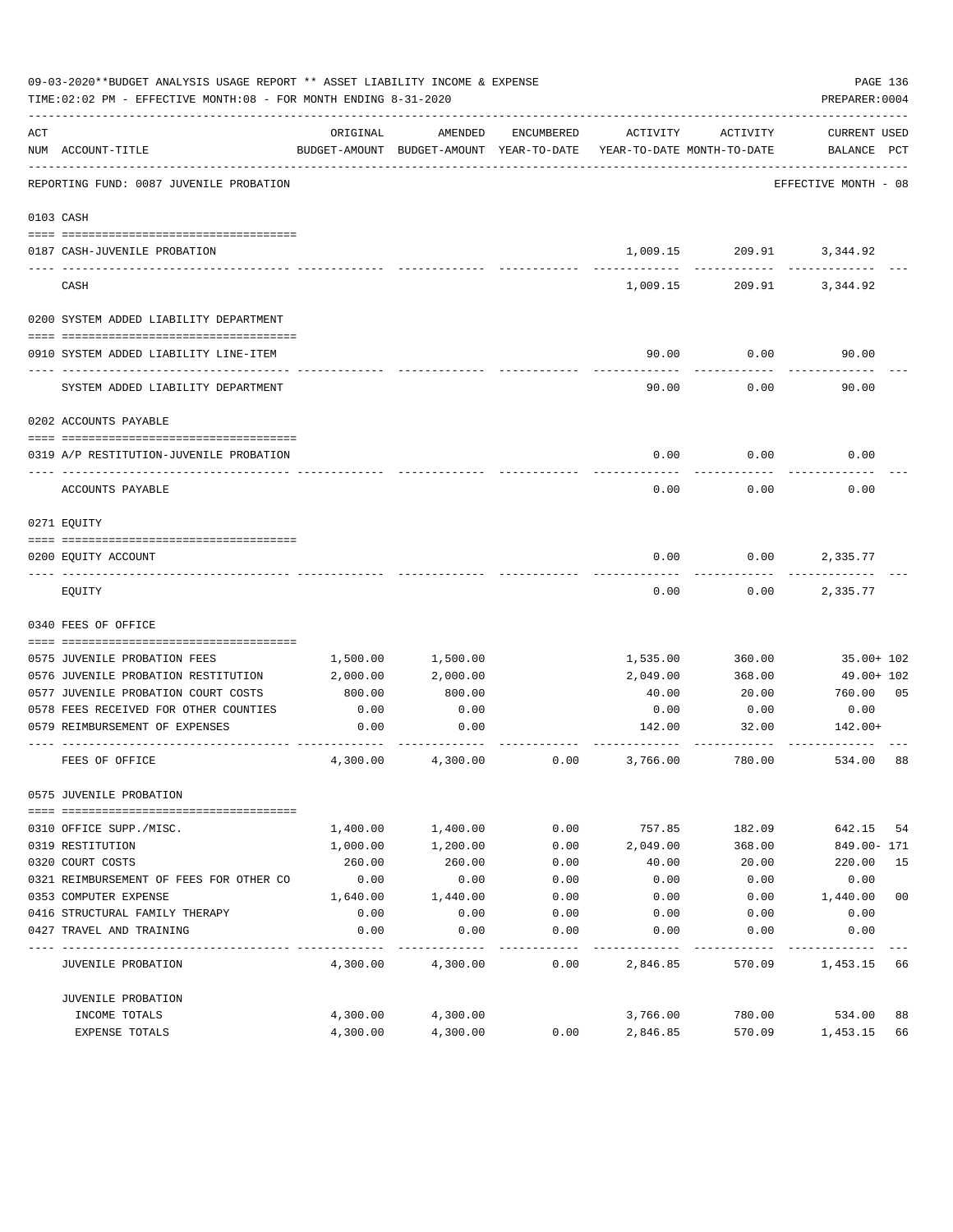|     | 09-03-2020**BUDGET ANALYSIS USAGE REPORT ** ASSET LIABILITY INCOME & EXPENSE<br>TIME: 02:02 PM - EFFECTIVE MONTH: 08 - FOR MONTH ENDING 8-31-2020 |          |                                                                     |                   |          |          | PAGE 137<br>PREPARER: 0004 |
|-----|---------------------------------------------------------------------------------------------------------------------------------------------------|----------|---------------------------------------------------------------------|-------------------|----------|----------|----------------------------|
| ACT |                                                                                                                                                   | ORIGINAL | AMENDED                                                             | ENCUMBERED        | ACTIVITY | ACTIVITY | <b>CURRENT USED</b>        |
|     | NUM ACCOUNT-TITLE                                                                                                                                 |          | BUDGET-AMOUNT BUDGET-AMOUNT YEAR-TO-DATE YEAR-TO-DATE MONTH-TO-DATE |                   |          |          | BALANCE PCT                |
|     | REPORTING FUND: 0088 IHC NEEDS/OR OTHER RELATED HEALTHCA                                                                                          |          |                                                                     |                   |          |          | EFFECTIVE MONTH - 08       |
|     | 0103 CASH                                                                                                                                         |          |                                                                     |                   |          |          |                            |
|     |                                                                                                                                                   |          |                                                                     |                   |          |          |                            |
|     | 0100 IHC - COMBINED FUNDS CHECKING                                                                                                                |          |                                                                     |                   | 0.00     | 0.00     | 0.00                       |
|     | CASH                                                                                                                                              |          |                                                                     |                   | 0.00     | 0.00     | 0.00                       |
|     | 0271 EQUITY ACCOUNT                                                                                                                               |          |                                                                     |                   |          |          |                            |
|     | 0200 EQUITY ACCOUNT                                                                                                                               |          |                                                                     |                   | 0.00     | 0.00     | 0.00                       |
|     | _____ _______________________________<br>EQUITY ACCOUNT                                                                                           |          |                                                                     |                   | 0.00     | 0.00     | 0.00                       |
|     | 0367 HOSPITAL AUTHORITY - IHC                                                                                                                     |          |                                                                     |                   |          |          |                            |
|     |                                                                                                                                                   |          |                                                                     |                   |          |          |                            |
|     | 0100 HOSPITAL QUARTERLY PAYMENT                                                                                                                   | 0.00     | 0.00                                                                |                   | 0.00     | 0.00     | 0.00                       |
|     | HOSPITAL AUTHORITY - IHC                                                                                                                          | 0.00     | 0.00                                                                | 0.00              | 0.00     | 0.00     | 0.00                       |
|     | 0645 INDIGENT CARE                                                                                                                                |          |                                                                     |                   |          |          |                            |
|     |                                                                                                                                                   |          |                                                                     |                   |          |          |                            |
|     | 0409 DIABETIC SUPPLIES                                                                                                                            | 0.00     | 0.00                                                                | 0.00              | 0.00     | 0.00     | 0.00                       |
|     | 0410 CERT. REG. NURSE ANES.                                                                                                                       | 0.00     | 0.00                                                                | 0.00              | 0.00     | 0.00     | 0.00                       |
|     | 0411 PHYSICIAN, NON-EMERGENCY                                                                                                                     | 0.00     | 0.00                                                                | 0.00              | 0.00     | 0.00     | 0.00                       |
|     | 0412 PRESCRIPTIONS, DRUGS                                                                                                                         | 0.00     | 0.00                                                                | 0.00              | 0.00     | 0.00     | 0.00                       |
|     | 0413 HOSPITAL, INPATIENT                                                                                                                          | 0.00     | 0.00                                                                | 0.00              | 0.00     | 0.00     | 0.00                       |
|     | 0414 HOSPITAL, OUTPATIENT                                                                                                                         | 0.00     | 0.00                                                                | 0.00              | 0.00     | 0.00     | 0.00                       |
|     | 0415 LABORATORY/X-RAY                                                                                                                             | 0.00     | 0.00                                                                | 0.00              | 0.00     | 0.00     | 0.00                       |
|     | 0418 FED. OUALIFIED HEALTH CENTER                                                                                                                 | 0.00     | 0.00                                                                | 0.00              | 0.00     | 0.00     | 0.00                       |
|     | 0420 RURAL HEALTH CLINIC                                                                                                                          | 0.00     | 0.00                                                                | 0.00              | 0.00     | 0.00     | 0.00                       |
|     | 0422 AMBULATORY SURGICAL CENTER                                                                                                                   | 0.00     | 0.00                                                                | 0.00              | 0.00     | 0.00     | 0.00                       |
|     | 0423 MEDICAL EQUIP. PURCHASE                                                                                                                      | 0.00     | 0.00                                                                | 0.00              | 0.00     | 0.00     | 0.00                       |
|     | INDIGENT CARE                                                                                                                                     | 0.00     | 0.00                                                                | $- - - -$<br>0.00 | 0.00     | 0.00     | -----<br>0.00              |
|     | IHC NEEDS/OR OTHER RELATED HEALTHC                                                                                                                |          |                                                                     |                   |          |          |                            |
|     | INCOME TOTALS                                                                                                                                     | 0.00     | 0.00                                                                |                   | 0.00     | 0.00     | 0.00                       |
|     | <b>EXPENSE TOTALS</b>                                                                                                                             | 0.00     | 0.00                                                                | 0.00              | 0.00     | 0.00     | 0.00                       |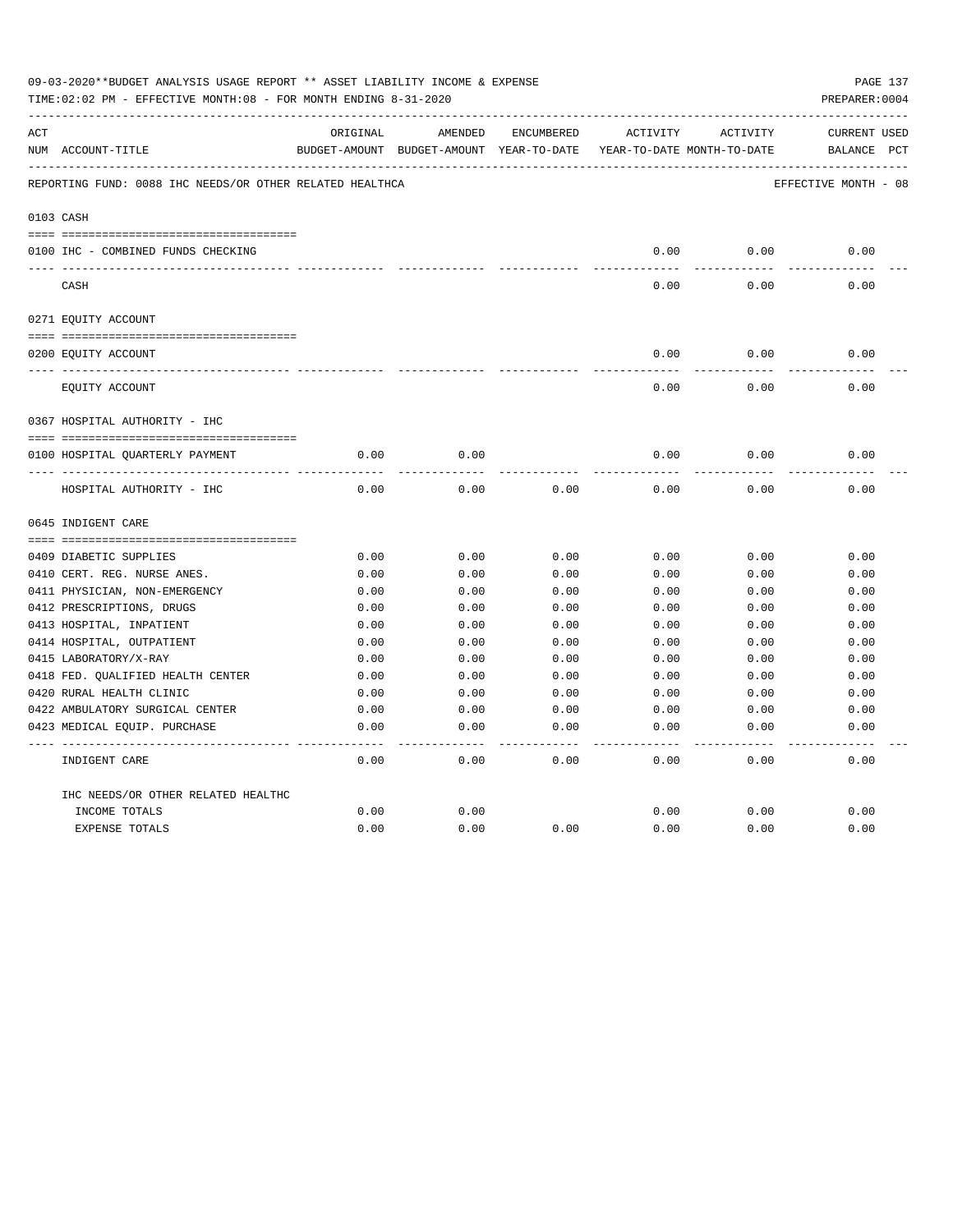|          | 09-03-2020**BUDGET ANALYSIS USAGE REPORT ** ASSET LIABILITY INCOME & EXPENSE<br>TIME: 02:02 PM - EFFECTIVE MONTH: 08 - FOR MONTH ENDING 8-31-2020 |            |            |            |                                                                                 |                                 | PREPARER: 0004                     | PAGE 138 |
|----------|---------------------------------------------------------------------------------------------------------------------------------------------------|------------|------------|------------|---------------------------------------------------------------------------------|---------------------------------|------------------------------------|----------|
| ACT      | NUM ACCOUNT-TITLE                                                                                                                                 | ORIGINAL   | AMENDED    | ENCUMBERED | ACTIVITY<br>BUDGET-AMOUNT BUDGET-AMOUNT YEAR-TO-DATE YEAR-TO-DATE MONTH-TO-DATE | ACTIVITY                        | <b>CURRENT USED</b><br>BALANCE PCT |          |
|          | REPORTING FUND: 0089 TEXAS JUVENILE JUSTICE DEPT.                                                                                                 |            |            |            |                                                                                 |                                 | EFFECTIVE MONTH - 08               |          |
|          | 0100 PAYROLL                                                                                                                                      |            |            |            |                                                                                 |                                 |                                    |          |
|          | 0100 PAYROLL                                                                                                                                      |            |            |            | 0.00                                                                            | 0.00                            | 0.00                               |          |
| ---- --- | PAYROLL                                                                                                                                           |            |            |            | 0.00                                                                            | 0.00                            | 0.00                               |          |
|          | 0103 CASH                                                                                                                                         |            |            |            |                                                                                 |                                 |                                    |          |
|          | 0689 CASH-STRUCTURAL FAM.THER.GRANT OOG                                                                                                           |            |            |            | 0.00                                                                            | 12,500.00                       | 0.00                               |          |
|          | 0988 CASH-LOCAL FUNDS CARRIED FORWARD                                                                                                             |            |            |            | 4,168.16                                                                        | 0.00                            | 25,906.04                          |          |
|          | 0992 CASH-INTEREST INCOME                                                                                                                         |            |            |            | 68.21                                                                           | 0.89                            | 13,282.83                          |          |
|          | 0993 CASH-BASIC PROBATION SUPERVISION                                                                                                             |            |            |            | 12,691.14-                                                                      | 7,778.68-                       | 0.00                               |          |
|          | 0994 CASH-COMMUNITY PROGRAMS                                                                                                                      |            |            |            | 7,222.60-                                                                       | 437.23-                         | 0.00                               |          |
|          | 0995 CASH-LOCAL FUNDING FY 2020                                                                                                                   |            |            |            |                                                                                 | 29,631.28 19,106.64-            | 28,940.02                          |          |
|          | 0996 CASH-PRE/POST ADJUDICATION                                                                                                                   |            |            |            | 573.84-                                                                         | 36.89-                          | 0.00                               |          |
|          | 0997 CASH-COMMITMENT DIVERSION                                                                                                                    |            |            |            | 903.04-                                                                         | 54.37-                          | 0.00                               |          |
|          | 0998 CASH-MENTAL HEALTH SERVICES                                                                                                                  |            |            |            |                                                                                 | $1,748.50 - 4,178.79 -$         | 0.00                               |          |
|          | 0999 CASH-REGIONALS DIVERSIONS ALTERNAT                                                                                                           |            |            |            | $3,000.00-$                                                                     | 0.00                            | 0.00                               |          |
|          |                                                                                                                                                   |            |            |            |                                                                                 | -----------                     | .                                  |          |
|          | CASH                                                                                                                                              |            |            |            |                                                                                 | $7,728.53$ 19,091.71- 68,128.89 |                                    |          |
|          | 0220 DEFERRED REVENUE                                                                                                                             |            |            |            |                                                                                 |                                 |                                    |          |
|          |                                                                                                                                                   |            |            |            |                                                                                 |                                 |                                    |          |
|          | 0189 DEFERRED REVENUE                                                                                                                             |            |            |            | 0.00                                                                            | 0.00                            | 0.00                               |          |
|          | DEFERRED REVENUE                                                                                                                                  |            |            |            | 0.00                                                                            | 0.00                            | 0.00                               |          |
|          | 0271 EQUITY ACCOUNT                                                                                                                               |            |            |            |                                                                                 |                                 |                                    |          |
|          | 0200 EQUITY ACCOUNT                                                                                                                               |            |            |            | 0.00                                                                            | 0.00                            | 60,400.36                          |          |
|          | EQUITY ACCOUNT                                                                                                                                    |            |            |            | 0.00                                                                            | 0.00                            | 60,400.36                          |          |
|          | 0300 CASH                                                                                                                                         |            |            |            |                                                                                 |                                 |                                    |          |
|          |                                                                                                                                                   | 0.00       | 0.00       |            | 0.00                                                                            | 0.00                            | 0.00                               |          |
|          | 0110 UNENCUMBERED FUND BALANCE                                                                                                                    |            |            |            |                                                                                 |                                 |                                    |          |
|          | CASH                                                                                                                                              | 0.00       | 0.00       | 0.00       | 0.00                                                                            | 0.00                            | 0.00                               |          |
|          | 0330 GRANTS                                                                                                                                       |            |            |            |                                                                                 |                                 |                                    |          |
|          | 0908 STRUCTURAL FAM. THER. GRANT OOG                                                                                                              | 0.00       | 50,000.00  |            | 50,000.00                                                                       | 12,500.00                       | $0.00$ 100                         |          |
|          | 0915 BASIC PROBATION SUPERVISION                                                                                                                  | 129,929.00 | 129,929.00 |            | 108,274.00                                                                      | 10,827.00                       | 21,655.00                          | 83       |
|          | 0916 COMMUNITY PROGRAMS                                                                                                                           | 80,000.00  | 80,000.00  |            | 66,666.00                                                                       | 6,667.00                        | 13,334.00                          | 83       |
|          | 0917 PRE/POST ADJUDICATION                                                                                                                        | 6,354.00   | 6,354.00   |            | 5,295.00                                                                        | 529.00                          | 1,059.00                           | 83       |
|          | 0918 COMMITMENT DIVERSION                                                                                                                         | 10,000.00  | 10,000.00  |            | 8,334.00                                                                        | 833.00                          | 1,666.00                           | 83       |
|          | 0919 MENTAL HEALTH SERVICES                                                                                                                       | 11,754.00  | 11,754.00  |            | 9,795.00                                                                        | 979.00 1,959.00                 |                                    | 83       |
|          | 0920 REGIONAL DIVERSIONS ALTERNATIVES                                                                                                             | 0.00       | 0.00       |            | 0.00                                                                            | 0.00                            | 0.00                               |          |
|          |                                                                                                                                                   | .          |            |            | .                                                                               |                                 |                                    |          |
|          | GRANTS                                                                                                                                            | 238,037.00 | 288,037.00 | 0.00       | 248,364.00                                                                      | 32,335.00                       | 39,673.00                          | 86       |
|          | 0360 INTEREST INCOME                                                                                                                              |            |            |            |                                                                                 |                                 |                                    |          |
|          |                                                                                                                                                   |            |            |            |                                                                                 |                                 |                                    |          |
|          | 0189 INTEREST INCOME                                                                                                                              | 0.00       | 0.00       |            | 68.21                                                                           | 0.89                            | $68.21+$                           |          |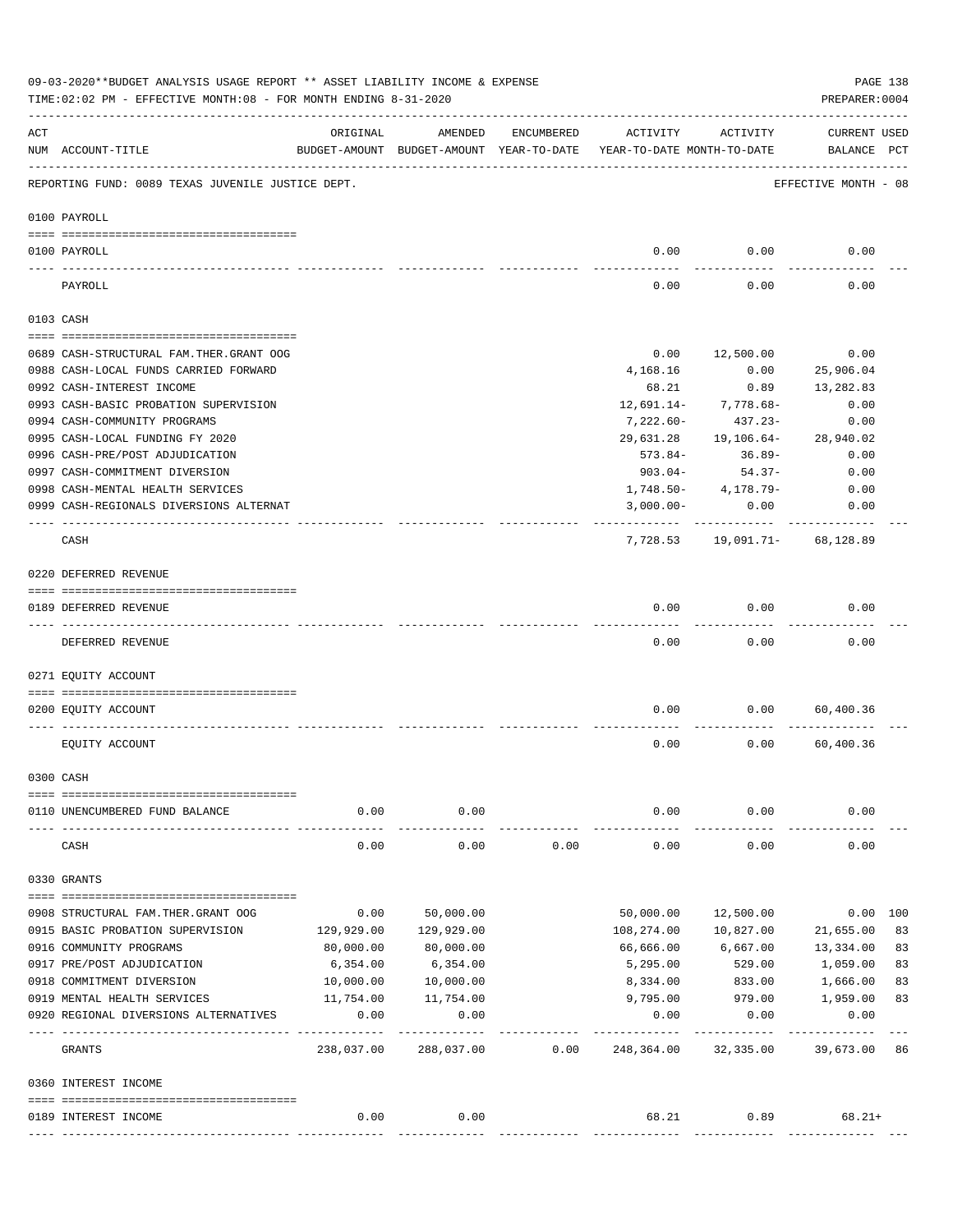TIME:02:02 PM - EFFECTIVE MONTH:08 - FOR MONTH ENDING 8-31-2020

| ACT |                                                            | ORIGINAL            | AMENDED                                  | ENCUMBERED   | ACTIVITY                   | ACTIVITY        | CURRENT USED         |          |
|-----|------------------------------------------------------------|---------------------|------------------------------------------|--------------|----------------------------|-----------------|----------------------|----------|
| NUM | ACCOUNT-TITLE                                              |                     | BUDGET-AMOUNT BUDGET-AMOUNT YEAR-TO-DATE |              | YEAR-TO-DATE MONTH-TO-DATE |                 | BALANCE              | PCT      |
|     | REPORTING FUND: 0089 TEXAS JUVENILE JUSTICE DEPT.          |                     |                                          |              |                            |                 | EFFECTIVE MONTH - 08 |          |
|     | INTEREST INCOME                                            | 0.00                | 0.00                                     | 0.00         | 68.21                      | 0.89            | $68.21+$             |          |
|     | 0370 MISCELLANEOUS                                         |                     |                                          |              |                            |                 |                      |          |
|     | 0130 REFUNDS & MISCELLANEOUS                               | 0.00                | 0.00                                     |              | 0.00                       | 0.00            | 0.00                 |          |
|     | 0988 LOCAL FUNDS CARRIED FORWARD                           | 0.00                | 15,540.00                                |              | 19,880.00                  | 0.00            | 4,340.00+ 128        |          |
|     | 0995 LOCAL FUNDING                                         | 184,000.00          | 184,000.00                               |              | 184,000.00                 | 0.00            | $0.00$ 100           |          |
|     | MISCELLANEOUS                                              |                     | 184,000.00    199,540.00                 | 0.00         | 203,880.00                 | 0.00            | 4,340.00+ 102        |          |
|     | 0581 STRUCTURAL FAMILY THERAPY OOG                         |                     |                                          |              |                            |                 |                      |          |
|     | 0416 STRUCTURAL FAMILY THERAPY                             | 0.00                | 50,000.00                                | 0.00         | 50,000.00                  | 0.00            | 0.00 100             |          |
|     | STRUCTURAL FAMILY THERAPY OOG                              | 0.00                | 50,000.00                                | 0.00         | 50,000.00                  | 0.00            | 0.00 100             |          |
|     | 0588 INTEREST INCOME EXPENSE                               |                     |                                          |              |                            |                 |                      |          |
|     |                                                            |                     |                                          |              |                            |                 |                      |          |
|     | 0103 SALARY COMM.CORR.OFFICERS<br>0201 SOCIAL SECURITY TAX | 0.00<br>0.00        | 0.00<br>0.00                             | 0.00<br>0.00 | 0.00<br>0.00               | 0.00<br>0.00    | 0.00<br>0.00         |          |
|     | 0202 GROUP HEALTH INSURANCE                                | 0.00                | 0.00                                     | 0.00         | 0.00                       | 0.00            | 0.00                 |          |
|     | 0203 RETIREMENT                                            | 0.00                | 0.00                                     | 0.00         | 0.00                       | 0.00            | 0.00                 |          |
|     | 0204 WORKERS COMPENSATION                                  | 0.00                | 0.00                                     | 0.00         | 0.00                       | 0.00            | 0.00                 |          |
|     | 0205 MEDICARE TAX                                          | 0.00                | 0.00                                     | 0.00         | 0.00                       | 0.00            | 0.00                 |          |
|     | 0310 OFFICE SUPPLIES                                       | 0.00                | 0.00                                     | 0.00         | 0.00                       | 0.00            | 0.00                 |          |
|     | 0574 COMPUTER EQUIPMENT                                    | 0.00                | 0.00                                     | 0.00         | 0.00                       | 0.00            | 0.00                 |          |
|     | INTEREST INCOME EXPENSE                                    | 0.00                | 0.00                                     | 0.00         | 0.00                       | 0.00            | 0.00                 |          |
|     | 0589 REGIONAL DIVERSIONS ALTERNATIVES                      |                     |                                          |              |                            |                 |                      |          |
|     | 0416 STRUCTURAL FAMILY THERAPY                             | 0.00                | 0.00                                     | 0.00         | 0.00                       | 0.00            | 0.00                 |          |
|     | 0453 COMPUTER SOFTWARE                                     | 0.00                | 0.00                                     | 0.00         | 3,000.00                   | 0.00            | $3,000.00 -$         |          |
|     | 0469 UNEXPENDED FUNDS                                      | 0.00                | 0.00                                     | 0.00         | 0.00                       | 0.00            | 0.00                 |          |
|     | REGIONAL DIVERSIONS ALTERNATIVES                           | 0.00                | 0.00                                     | 0.00         | 3,000.00                   | 0.00            | $3,000.00-$          |          |
|     | 0590 BASIC PROBATION SUPERVISION                           |                     |                                          |              |                            |                 |                      |          |
|     | 0102 SALARY APPOINTED OFFICIAL                             | 35,556.13           | 35,556.13                                | 0.00         | 32,820.96                  | 2,735.08        | 2,735.17             | 92       |
|     | 0103 SALARY COMM.CORR.OFFICERS                             | 44,290.98           | 44,290.98                                | 0.00         | 40,884.00                  | 3,407.00        | 3,406.98             | 92       |
|     | 0201 SOCIAL SECURITY TAX                                   | 4,950.52            | 4,950.52                                 | 0.00         | 4,450.42                   | 369.96          | 500.10               | 90       |
|     | 0202 GROUP HEALTH INSURANCE                                | 18,730.26           | 18,730.26                                | 0.00         | 16,317.18                  | 1,483.38        | 2,413.08             | 87       |
|     | 0203 RETIREMENT                                            | 9,302.19            | 9,302.19                                 | 0.00         | 8,608.30                   | 724.16          | 693.89               | 93       |
|     | 0204 WORKERS COMPENSATION                                  | 1,012.14            | 1,012.14                                 | 0.00         | 689.76                     | 0.00            | 322.38               | 68       |
|     | 0205 MEDICARE TAX                                          | 1,157.78            | 1,157.78                                 | 0.00         | 1,040.78                   | 86.52           | 117.00               | 90       |
|     | 0310 OFFICE SUPPLIES                                       | 1,704.00            | 1,704.00                                 | 0.00         | 1,487.37                   | 1,320.37        | 216.63               | 87       |
|     | 0311 POSTAGE                                               | 200.00              | 200.00                                   | 0.00         | 149.70                     | 149.70          | 50.30                | 75       |
|     | 0420 PHONE/INTERNET                                        | 1,500.00            | 1,500.00                                 | 0.00         | 877.58                     | 82.69           | 622.42               | 59       |
|     | 0421 CELL PHONE<br>0427 TRAVEL AND TRAINING                | 400.00<br>10,000.00 | 400.00<br>10,000.00                      | 0.00<br>0.00 | 356.95<br>4,315.63         | 32.87<br>206.44 | 43.05<br>5,684.37    | 89<br>43 |
|     | 0435 PRINTING                                              | 600.00              | 600.00                                   | 0.00         | 350.65                     | 350.65          | 249.35               | 58       |
|     | 0469 UNEXPENDED FUNDS                                      | 0.00                | 0.00                                     | 0.00         | 0.00                       | 0.00            | 0.00                 |          |
|     | 0471 TRANSFER TO PPA FOR DETENTION CENT                    | 0.00                | 0.00                                     | 0.00         | 8,156.86                   | 8,156.86        | $8,156.86 -$         |          |

0499 BANK SERVICE FEES 66.00 SERS 525.00 525.00 0.00 459.00 0.00 0.00 66.00 87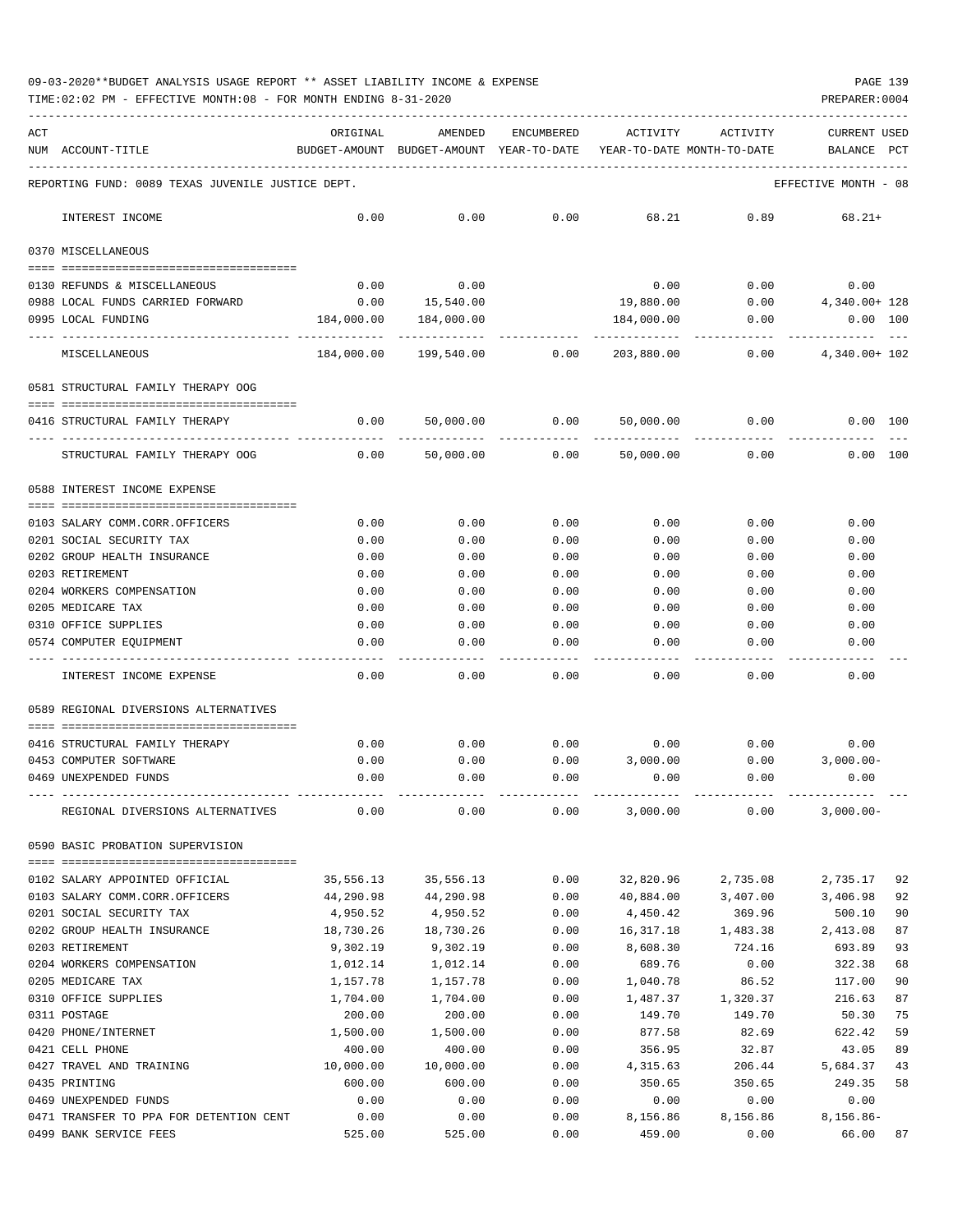| ACT | NUM ACCOUNT-TITLE                                                | ORIGINAL           | AMENDED<br>BUDGET-AMOUNT BUDGET-AMOUNT YEAR-TO-DATE | ENCUMBERED   | ACTIVITY<br>YEAR-TO-DATE MONTH-TO-DATE | ACTIVITY                                           | <b>CURRENT USED</b><br>BALANCE<br>PCT |
|-----|------------------------------------------------------------------|--------------------|-----------------------------------------------------|--------------|----------------------------------------|----------------------------------------------------|---------------------------------------|
|     | REPORTING FUND: 0089 TEXAS JUVENILE JUSTICE DEPT.                |                    |                                                     |              |                                        |                                                    | EFFECTIVE MONTH - 08                  |
|     | BASIC PROBATION SUPERVISION                                      | 129,929.00         | 129,929.00                                          | 0.00         | 120,965.14                             | 19,105.68                                          | 8,963.86<br>93                        |
|     | 0591 COMMUNITY PROGRAMS                                          |                    |                                                     |              |                                        |                                                    |                                       |
|     |                                                                  |                    |                                                     |              |                                        |                                                    |                                       |
|     | 0102 SALARY APPOINTED OFFICIAL                                   | 24,734.70          | 24,734.70                                           | 0.00         | 22,831.92                              | 1,902.66                                           | 1,902.78<br>92                        |
|     | 0103 SALARY COMM.CORR.OFFICERS                                   | 30,811.11          | 30,811.11                                           | 0.00         | 28,440.96                              | 2,370.08                                           | 2,370.15<br>92                        |
|     | 0201 SOCIAL SECURITY TAX                                         | 3,443.84           | 3,443.84                                            | 0.00         | 3,095.63                               | 257.34                                             | 348.21<br>90                          |
|     | 0202 GROUP HEALTH INSURANCE                                      | 13,111.18          | 13,111.18                                           | 0.00         | 11,350.02                              | 1,031.82                                           | 1,761.16<br>87                        |
|     | 0203 RETIREMENT<br>0204 WORKERS COMPENSATION                     | 6,471.09<br>622.67 | 6,471.09<br>622.67                                  | 0.00<br>0.00 | 5,987.87<br>479.82                     | 503.72<br>0.00                                     | 93<br>483.22<br>142.85<br>77          |
|     | 0205 MEDICARE TAX                                                | 805.41             | 805.41                                              | 0.00         | 723.95                                 | 60.18                                              | 90<br>81.46                           |
|     | 0469 UNEXPENDED FUNDS                                            | 0.00               | 0.00                                                | 0.00         | 0.00                                   | 0.00                                               | 0.00                                  |
|     | 0471 TRANSFER TO PPA FOR DETENTION CENT                          | 0.00               | 0.00                                                | 0.00         | 978.43                                 | 978.43                                             | 978.43-                               |
|     | COMMUNITY PROGRAMS                                               | 80,000.00          | 80,000.00                                           | 0.00         | 73,888.60                              | 7,104.23                                           | 6,111.40 92                           |
|     | 0592 PRE/POST ADJUDICATION FACILITIES                            |                    |                                                     |              |                                        |                                                    |                                       |
|     |                                                                  |                    |                                                     |              |                                        |                                                    |                                       |
|     | 0102 SALARY APPOINTED OFFICIAL<br>0103 SALARY COMM.CORR.OFFICERS | 1,964.55           | 1,964.55                                            | 0.00<br>0.00 | 1,813.44<br>2,258.88                   | 151.12<br>188.24                                   | 92<br>151.11<br>92<br>188.29          |
|     | 0201 SOCIAL SECURITY TAX                                         | 2,447.17<br>273.53 | 2,447.17<br>273.53                                  | 0.00         | 245.43                                 | 20.40                                              | 28.10<br>90                           |
|     | 0202 GROUP HEALTH INSURANCE                                      | 1,055.87           | 1,055.87                                            | 0.00         | 900.90                                 | 81.90                                              | 154.97<br>85                          |
|     | 0203 RETIREMENT                                                  | 513.97             | 513.97                                              | 0.00         | 475.14                                 | 39.98                                              | 38.83<br>92                           |
|     | 0204 WORKERS COMPENSATION                                        | 34.94              | 34.94                                               | 0.00         | 38.12                                  | 0.00                                               | 3.18–109                              |
|     | 0205 MEDICARE TAX                                                | 63.97              | 63.97                                               | 0.00         | 57.46                                  | 4.78                                               | 6.51<br>90                            |
|     | 0408 DETENTION                                                   | 0.00               | 0.00                                                | 0.00         | 79.47                                  | 79.47                                              | 79.47-                                |
|     | 0469 UNEXPENDED FUNDS                                            | 0.00               | 0.00                                                | 0.00         | 0.00                                   | 0.00                                               | 0.00                                  |
|     | PRE/POST ADJUDICATION FACILITIES                                 | 6,354.00           | 6,354.00                                            | 0.00         | 5,868.84                               | 565.89                                             | 485.16<br>92                          |
|     | 0593 COMMITMENT DIVERSION                                        |                    |                                                     |              |                                        |                                                    |                                       |
|     | 0102 SALARY APPOINTED OFFICIAL                                   |                    | 3,091.84 3,091.84                                   | 0.00         | 2,854.08                               | 237.84                                             | 237.76<br>92                          |
|     | 0103 SALARY COMM.CORR.OFFICERS                                   | 3,851.39           | 3,851.39                                            | 0.00         | 3,555.12                               | 296.26                                             | 296.27<br>92                          |
|     | 0201 SOCIAL SECURITY TAX                                         | 430.48             | 430.48                                              | 0.00         | 387.09                                 | 32.18                                              | 43.39<br>90                           |
|     | 0202 GROUP HEALTH INSURANCE                                      | 1,498.41           | 1,498.41                                            | 0.00         | 1,419.66                               | 129.06                                             | 95<br>78.75                           |
|     | 0203 RETIREMENT                                                  | 808.89             | 808.89                                              | 0.00         | 748.93                                 | 63.00                                              | 59.96<br>93                           |
|     | 0204 WORKERS COMPENSATION                                        | 218.31             | 218.31                                              | 0.00         | 59.98                                  | 0.00                                               | 158.33<br>27                          |
|     | 0205 MEDICARE TAX                                                | 100.68             | 100.68                                              | 0.00         | 90.69                                  | 7.54                                               | 9.99<br>90                            |
|     | 0415 RESIDENTIAL PLACEMENT                                       | 0.00               | 0.00                                                | 0.00         | 0.00                                   | 0.00                                               | 0.00                                  |
|     | 0469 UNEXPENDED FUNDS                                            | 0.00               | 0.00                                                | 0.00         | 0.00                                   | 0.00                                               | 0.00                                  |
|     | 0471 TRANSFER TO PPA FOR DETENTION CENT                          | 0.00               | 0.00                                                | 0.00         | 121.49                                 | 121.49                                             | 121.49-                               |
|     | COMMITMENT DIVERSION                                             |                    |                                                     |              |                                        | $10,000.00$ $10,000.00$ $0.00$ $9,237.04$ $887.37$ | 762.96 92                             |
|     | 0594 MENTAL HEALTH SERVICES                                      |                    |                                                     |              |                                        |                                                    |                                       |
|     | 0102 SALARY APPOINTED OFFICIAL                                   | 851.49             | 851.49                                              | 0.00         | 786.00                                 | 65.50                                              | 65.49 92                              |
|     | 0103 SALARY COMM.CORR.OFFICERS                                   | 1,060.67           | 1,060.67                                            | 0.00         | 979.20                                 | 81.60                                              | 81.47<br>92                           |
|     | 0201 SOCIAL SECURITY TAX                                         | 118.55             | 118.55                                              | 0.00         | 107.05                                 | 8.90                                               | 11.50<br>90                           |
|     | 0202 GROUP HEALTH INSURANCE                                      | 374.61             | 374.61                                              | 0.00         | 391.38                                 | 35.58                                              | $16.77 - 104$                         |
|     | 0203 RETIREMENT                                                  | 222.77             | 222.77                                              | 0.00         | 206.53                                 | 17.38                                              | 16.24<br>93                           |
|     | 0204 WORKERS COMPENSATION                                        | 98.18              | 98.18                                               | 0.00         | 16.52                                  | 0.00                                               | 81.66<br>17                           |
|     | 0205 MEDICARE TAX                                                | 27.73              | 27.73                                               | 0.00         | 25.07                                  | 2.08                                               | 2.66<br>90                            |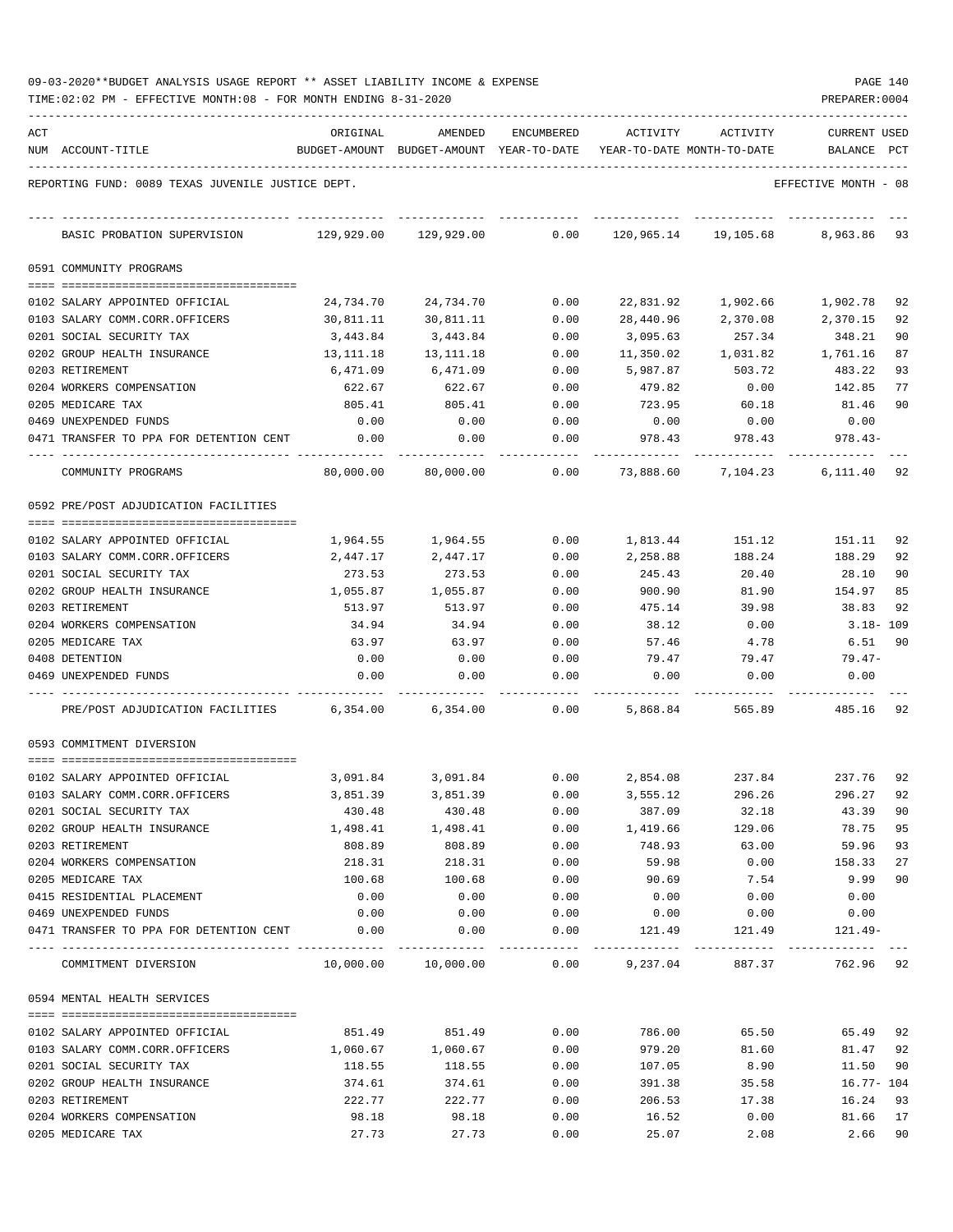| ACT |                                                         | ORIGINAL           | AMENDED                                  | ENCUMBERED   | ACTIVITY           | ACTIVITY                   | <b>CURRENT USED</b>  |                |
|-----|---------------------------------------------------------|--------------------|------------------------------------------|--------------|--------------------|----------------------------|----------------------|----------------|
|     | NUM ACCOUNT-TITLE                                       |                    | BUDGET-AMOUNT BUDGET-AMOUNT YEAR-TO-DATE |              |                    | YEAR-TO-DATE MONTH-TO-DATE | BALANCE              | PCT            |
|     | REPORTING FUND: 0089 TEXAS JUVENILE JUSTICE DEPT.       |                    |                                          |              |                    |                            | EFFECTIVE MONTH - 08 |                |
|     | 0413 PSYCHOLOGICAL                                      | 4,500.00           | 4,500.00                                 | 0.00         | 4,225.00           | 0.00                       | 275.00               | 94             |
|     | 0414 COUNSELING                                         | 4,500.00           | 4,500.00                                 | 0.00         | 630.00             | 270.00                     | 3,870.00             | 14             |
|     | 0415 RESIDENTIAL PLACEMENT                              | 0.00               | 0.00                                     | 0.00         | 0.00               | 0.00                       | 0.00                 |                |
|     | 0469 UNEXPENDED FUNDS                                   | 0.00               | 0.00                                     | 0.00         | 0.00               | 0.00                       | 0.00                 |                |
|     | 0471 TRANSFER TO PPA FOR DETENTION CENT                 | 0.00               | 0.00                                     | 0.00         | 4,176.75           | 4,176.75                   | $4,176.75-$          |                |
|     | MENTAL HEALTH SERVICES                                  | 11,754.00          | 11,754.00                                | 0.00         | 11,543.50          | 4,657.79                   | 210.50               | 98             |
|     | 0994 LOCAL FUNDS CARRIED FORWARD                        |                    |                                          |              |                    |                            |                      |                |
|     |                                                         |                    |                                          |              |                    |                            |                      |                |
|     | 0415 RESIDENTIAL PLACEMENT                              | 0.00               | 15,540.00                                |              | $0.00$ 15,540.00   | 0.00                       | $0.00$ 100           |                |
|     | 0488 LAW ENFORCEMENT INSURANCE                          | 0.00               | 0.00                                     | 0.00         | 694.44             | 0.00                       | $694.44-$            |                |
|     | LOCAL FUNDS CARRIED FORWARD                             | 0.00               | 15,540.00                                | 0.00         | 16,234.44          | 0.00                       | 694.44- 104          |                |
|     | 0995 LOCAL FUNDING                                      |                    |                                          |              |                    |                            |                      |                |
|     |                                                         |                    |                                          |              |                    |                            |                      |                |
|     | 0102 SALARY APPOINTED OFFICIAL                          | 4,913.55           | 4,913.55                                 | 0.00         | 4,535.52           | 377.96                     | 378.03               | 92<br>92       |
|     | 0103 SALARY COMM.CORR.OFFICERS<br>0105 OFFICE MANAGER   | 6,120.63<br>0.00   | 6,120.63<br>0.00                         | 0.00<br>0.00 | 5,649.84<br>0.00   | 470.82<br>0.00             | 470.79<br>0.00       |                |
|     |                                                         |                    |                                          |              |                    |                            | 69.38                | 90             |
|     | 0201 SOCIAL SECURITY TAX<br>0202 GROUP HEALTH INSURANCE | 684.12<br>2,622.24 | 684.12<br>2,622.24                       | 0.00<br>0.00 | 614.74<br>2,255.22 | 51.10<br>205.02            | 367.02               | 86             |
|     | 0203 RETIREMENT                                         | 1,285.48           | 1,285.48                                 | 0.00         | 1,189.45           | 100.06                     | 96.03                | 93             |
|     | 0204 WORKERS COMPENSATION                               | 105.98             | 105.98                                   | 0.00         | 95.32              | 0.00                       | 10.66                | 90             |
|     | 0205 MEDICARE TAX                                       | 160.00             | 160.00                                   | 0.00         | 143.67             | 11.94                      | 16.33                | 90             |
|     | 0401 AUDIT EXPENSE                                      | 6,000.00           | 0.00                                     | 0.00         | 0.00               | 0.00                       | 0.00                 |                |
|     | 0404 DETENTION OPERATING COST FY20                      | 152,108.00         | 158,108.00                               | 0.00         | 139,362.36         | 17,889.74                  | 18,745.64            | 88             |
|     | 0405 DETENTION OPERATING COST FY19                      | 0.00               | 0.00                                     | 0.00         | 0.00               | 0.00                       | 0.00                 |                |
|     | 0414 COUNSELING                                         | 0.00               | 0.00                                     | 0.00         | 0.00               | 0.00                       | 0.00                 |                |
|     | 0415 RESIDENTIAL PLACEMENT                              | 10,000.00          | 10,000.00                                | 0.00         | 0.00               | 0.00                       | 10,000.00            | 0 <sub>0</sub> |
|     | 0416 STRUCTURAL FAMILY THERAPY                          | 0.00               | 0.00                                     | 0.00         | 0.00               | 0.00                       | 0.00                 |                |
|     | 0427 TRAVEL AND TRAINING                                | 0.00               | 0.00                                     | 0.00         | 0.00               | 0.00                       | 0.00                 |                |
|     | 0453 COMPUTER SOFTWARE                                  | 0.00               | 0.00                                     | 0.00         | 0.00               | 0.00                       | 0.00                 |                |
|     | LOCAL FUNDING                                           | 184,000.00         | 184,000.00                               | 0.00         | 153,846.12         | 19,106.64                  | 30,153.88            | 84             |
|     | TEXAS JUVENILE JUSTICE DEPT.                            |                    |                                          |              |                    |                            |                      |                |
|     | INCOME TOTALS                                           | 422,037.00         | 487,577.00                               |              | 452,312.21         | 32,335.89                  | 35,264.79            | 93             |
|     | EXPENSE TOTALS                                          | 422,037.00         | 487,577.00                               | 0.00         | 444,583.68         | 51,427.60                  | 42,993.32            | 91             |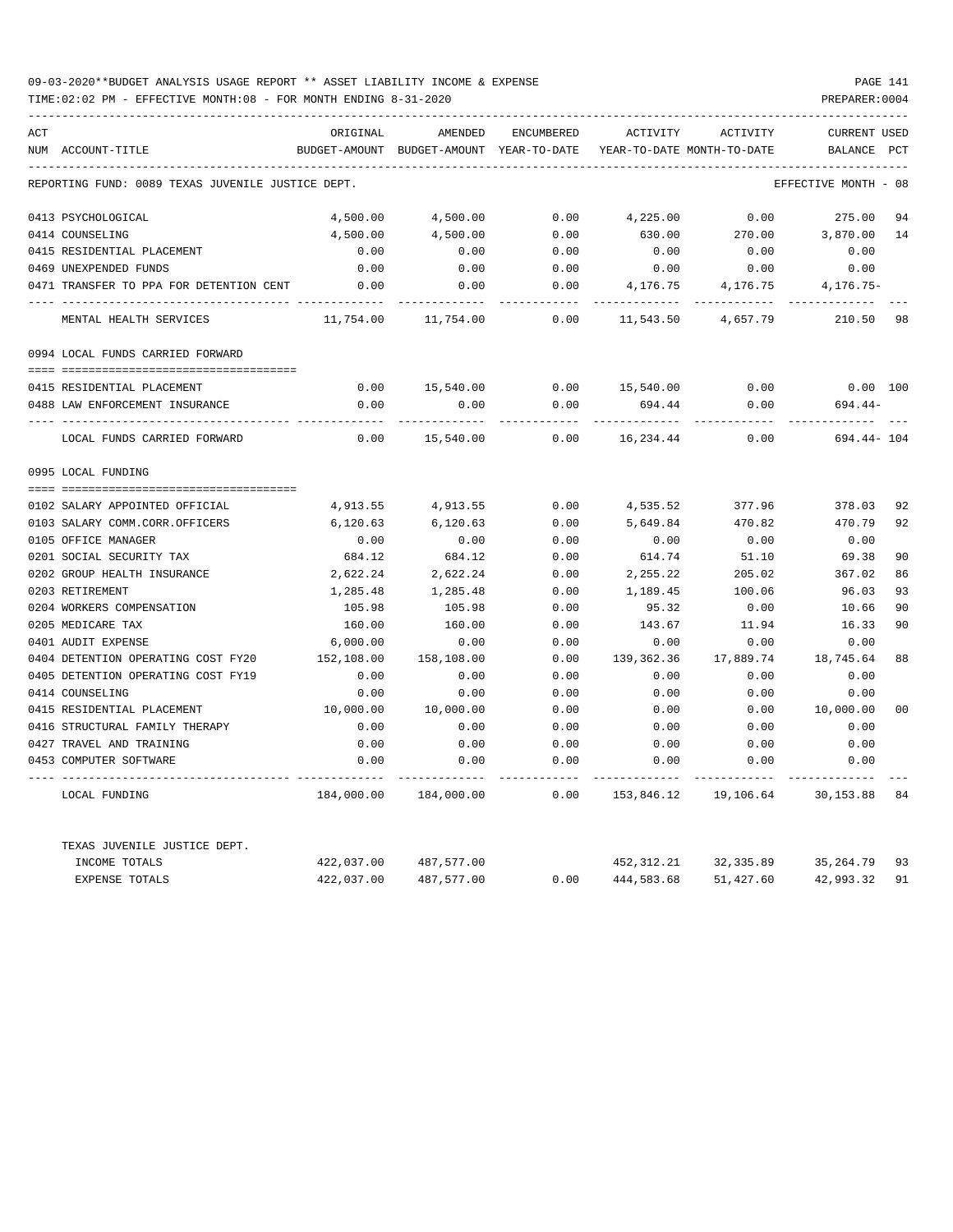|     | 09-03-2020**BUDGET ANALYSIS USAGE REPORT ** ASSET LIABILITY INCOME & EXPENSE<br>TIME: 02:02 PM - EFFECTIVE MONTH: 08 - FOR MONTH ENDING 8-31-2020 |          |                                                     |            |                       |                                        | PAGE 142<br>PREPARER: 0004         |                |
|-----|---------------------------------------------------------------------------------------------------------------------------------------------------|----------|-----------------------------------------------------|------------|-----------------------|----------------------------------------|------------------------------------|----------------|
| ACT | NUM ACCOUNT-TITLE                                                                                                                                 | ORIGINAL | AMENDED<br>BUDGET-AMOUNT BUDGET-AMOUNT YEAR-TO-DATE | ENCUMBERED | ACTIVITY              | ACTIVITY<br>YEAR-TO-DATE MONTH-TO-DATE | <b>CURRENT USED</b><br>BALANCE PCT |                |
|     | REPORTING FUND: 0092 STATZER FUND                                                                                                                 |          |                                                     |            |                       |                                        | EFFECTIVE MONTH - 08               |                |
|     | 0103 CASH                                                                                                                                         |          |                                                     |            |                       |                                        |                                    |                |
|     | 0100 STATZER-COMBINED FUNDS CHECKING<br>0175 TEXPOOL                                                                                              |          |                                                     |            | 767.89<br>435.58      | 7.29                                   | 758.30 6,080.58<br>41,391.89       |                |
|     | CASH                                                                                                                                              |          |                                                     |            | 1,203.47              | 765.59                                 | 47,472.47                          |                |
|     | 0200 SYSTEM ADDED LIABILITY DEPARTMENT                                                                                                            |          |                                                     |            |                       |                                        |                                    |                |
|     | 0900 SYSTEM ADDED LIABILITY LINE-ITEM                                                                                                             |          |                                                     |            | 0.00                  | 0.00                                   | 0.00                               |                |
|     | 0910 SYSTEM ADDED LIABILITY LINE-ITEM                                                                                                             |          |                                                     |            | 0.00                  | 0.00                                   | 0.00                               |                |
|     | SYSTEM ADDED LIABILITY DEPARTMENT                                                                                                                 |          |                                                     |            | 0.00                  | 0.00                                   | 0.00                               |                |
|     | 0271 EQUITY ACCOUNT                                                                                                                               |          |                                                     |            |                       |                                        |                                    |                |
|     | 0200 EQUITY ACCOUNT                                                                                                                               |          |                                                     |            | 74.04                 |                                        | 74.04 46,343.04                    |                |
|     | EQUITY ACCOUNT                                                                                                                                    |          |                                                     |            | 74.04                 |                                        | 74.04 46,343.04                    |                |
|     | 0360 INTEREST EARNINGS                                                                                                                            |          |                                                     |            |                       |                                        |                                    |                |
|     | 0100 INTEREST EARNINGS                                                                                                                            | 50.00    | 50.00                                               |            | 371.58                |                                        | 66.30- 321.58+743                  |                |
|     | 0350 GOV. COMMODITY PROG. ASCS                                                                                                                    | 0.00     | 0.00                                                |            | 0.00                  | 0.00                                   | 0.00                               |                |
|     | INTEREST EARNINGS                                                                                                                                 | 50.00    | 50.00                                               | 0.00       | 371.58                | 66.30-                                 | 321.58+ 743                        |                |
|     | 0370 RENT                                                                                                                                         |          |                                                     |            |                       |                                        |                                    |                |
|     |                                                                                                                                                   |          |                                                     |            |                       |                                        |                                    |                |
|     | 0100 RENT                                                                                                                                         | 757.85   | 757.85                                              |            |                       | 757.85 757.85                          | 0.00 100                           |                |
|     | 0130 REFUNDS & MISCELLANEOUS                                                                                                                      | 0.00     | 0.00                                                |            | 0.00                  | 0.00                                   | 0.00                               |                |
|     | RENT                                                                                                                                              | 757.85   | 757.85                                              | 0.00       | 757.85                | 757.85                                 | 0.00 100                           |                |
|     | 0700 STATZER FARM                                                                                                                                 |          |                                                     |            |                       |                                        |                                    |                |
|     | 0310 OFFICE SUPPLIES                                                                                                                              | 0.00     | 0.00                                                | 0.00       | 0.00                  | 0.00                                   | 0.00                               |                |
|     | 0430 BIDS AND NOTICES                                                                                                                             | 110.00   | 110.00                                              | 0.00       | 0.00                  | 0.00                                   | 110.00                             | 0 <sub>0</sub> |
|     | 0484 APPRAISALS                                                                                                                                   | 0.00     | 0.00                                                | 0.00       | 0.00                  | 0.00                                   | 0.00                               |                |
|     | 0490 LITERACY COUNCIL DONATION                                                                                                                    | 697.85   | 697.85                                              | 0.00       | 0.00                  | 0.00                                   | 697.85                             | 0 <sub>0</sub> |
|     | STATZER FARM                                                                                                                                      | 807.85   | 807.85                                              | 0.00       | 0.00                  | 0.00                                   | 807.85                             | 0 <sub>0</sub> |
|     | 0999 ACCOUNTS PAYABLE                                                                                                                             |          |                                                     |            |                       |                                        |                                    |                |
|     | 0100 A/P CLEARING ACCOUNT                                                                                                                         |          |                                                     |            | 0.00                  | 0.00                                   | 0.00                               |                |
|     | ACCOUNTS PAYABLE                                                                                                                                  |          |                                                     |            | $- - - - - -$<br>0.00 | ----------<br>0.00                     | ------------<br>0.00               |                |
|     | STATZER FUND                                                                                                                                      |          |                                                     |            |                       |                                        |                                    |                |
|     | INCOME TOTALS                                                                                                                                     | 807.85   | 807.85                                              |            | 1,129.43              | 691.55                                 | 321.58+ 140                        |                |
|     | EXPENSE TOTALS                                                                                                                                    | 807.85   | 807.85                                              | 0.00       | 0.00                  | 0.00                                   | 807.85                             | 00             |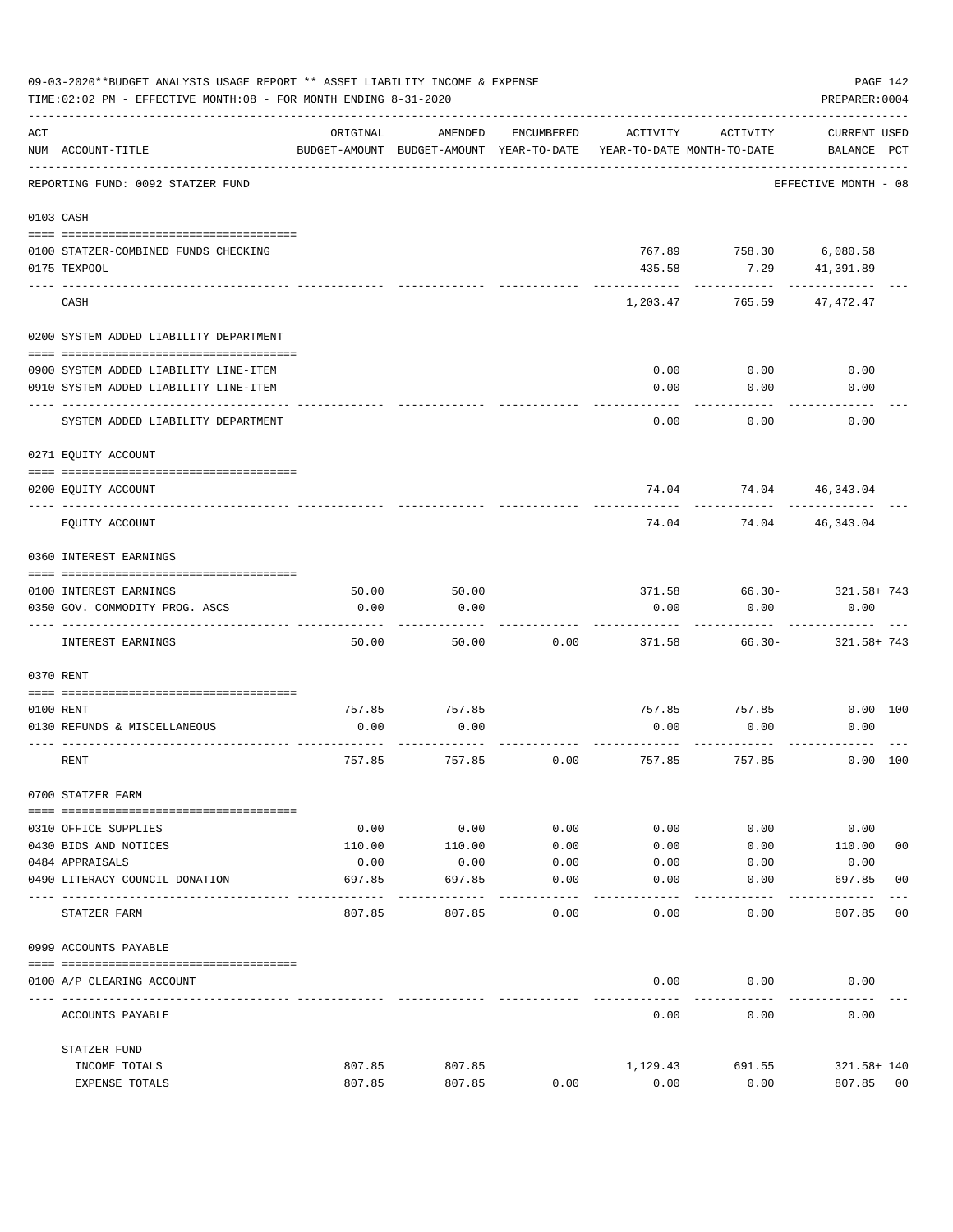| 09-03-2020**BUDGET ANALYSIS USAGE REPORT ** ASSET LIABILITY INCOME & EXPENSE<br>PAGE 143<br>TIME: 02:02 PM - EFFECTIVE MONTH: 08 - FOR MONTH ENDING 8-31-2020<br>PREPARER: 0004 |                                                             |          |          |            |                                                                                 |                   |                             |          |
|---------------------------------------------------------------------------------------------------------------------------------------------------------------------------------|-------------------------------------------------------------|----------|----------|------------|---------------------------------------------------------------------------------|-------------------|-----------------------------|----------|
| ACT                                                                                                                                                                             | NUM ACCOUNT-TITLE                                           | ORIGINAL | AMENDED  | ENCUMBERED | ACTIVITY<br>BUDGET-AMOUNT BUDGET-AMOUNT YEAR-TO-DATE YEAR-TO-DATE MONTH-TO-DATE | ACTIVITY          | CURRENT USED<br>BALANCE PCT |          |
|                                                                                                                                                                                 | REPORTING FUND: 0093 TX. COMM. DEVELOPMENT PGM              |          |          |            |                                                                                 |                   | EFFECTIVE MONTH - 08        |          |
|                                                                                                                                                                                 | 0103 CASH                                                   |          |          |            |                                                                                 |                   |                             |          |
|                                                                                                                                                                                 | 0909 CASH- #7219149 HICKORY CREEK                           |          |          |            | 0.00                                                                            |                   | $0.00$ 100.00               |          |
|                                                                                                                                                                                 | CASH                                                        |          |          |            | -----<br>0.00                                                                   | ---------<br>0.00 | 100.00                      |          |
|                                                                                                                                                                                 | 0120 RECEIVABLES                                            |          |          |            |                                                                                 |                   |                             |          |
|                                                                                                                                                                                 | 0312 DUE FROM OTHER GOVERNMENT                              |          |          |            | 0.00                                                                            | 0.00              | 0.00                        |          |
|                                                                                                                                                                                 | RECEIVABLES                                                 |          |          |            | 0.00                                                                            | ---------<br>0.00 | 0.00                        |          |
|                                                                                                                                                                                 | 0200 LIABILITY ACCOUNT                                      |          |          |            |                                                                                 |                   |                             |          |
|                                                                                                                                                                                 | 0910 SYSTEM ADDED LIABILITY<br>---- ---------------         |          |          |            | 0.00                                                                            | 0.00              | 0.00                        |          |
|                                                                                                                                                                                 | LIABILITY ACCOUNT                                           |          |          |            | 0.00                                                                            | 0.00              | 0.00                        |          |
|                                                                                                                                                                                 | 0271 EQUITY ACCOUNT                                         |          |          |            |                                                                                 |                   |                             |          |
|                                                                                                                                                                                 | 0200 EQUITY ACCOUNT<br>------------------------------       |          |          |            | 0.00                                                                            | 0.00<br>--------- | 100.00<br>----------        |          |
|                                                                                                                                                                                 | EQUITY ACCOUNT                                              |          |          |            | 0.00                                                                            | 0.00              | 100.00                      |          |
|                                                                                                                                                                                 | 0330 GRANT INCOME                                           |          |          |            |                                                                                 |                   |                             |          |
|                                                                                                                                                                                 | 0909 GRANT #7219149 HICKORY CREEK<br>---------------------- | 0.00     | 8,100.00 |            |                                                                                 | 8,100.00 0.00     |                             | 0.00 100 |
|                                                                                                                                                                                 | GRANT INCOME                                                | 0.00     | 8,100.00 | 0.00       | 8,100.00                                                                        | 0.00              |                             | 0.00 100 |
|                                                                                                                                                                                 | 0370 REFUNDS & MISCELLANEOUS                                |          |          |            |                                                                                 |                   |                             |          |
|                                                                                                                                                                                 | 0130 REFUNDS & MISCELLANEOUS                                | 0.00     | 0.00     |            |                                                                                 | $0.00$ $0.00$     | 0.00                        |          |
|                                                                                                                                                                                 | REFUNDS & MISCELLANEOUS                                     | 0.00     | 0.00     | 0.00       | 0.00                                                                            | 0.00              | 0.00                        |          |
|                                                                                                                                                                                 | 0909 GRANT #7219149 HICKORY CREEK                           |          |          |            |                                                                                 |                   |                             |          |
|                                                                                                                                                                                 | 0414 GRANT ADMINISTRATION                                   | 0.00     | 8,100.00 | 0.00       | 8,100.00                                                                        | 0.00              |                             | 0.00 100 |
|                                                                                                                                                                                 | 0415 CONSTRUCTION EXPENSE                                   | 0.00     | 0.00     | 0.00       | 0.00                                                                            | 0.00              | 0.00                        |          |
|                                                                                                                                                                                 | 0416 ENGINEERING                                            | 0.00     | 0.00     | 0.00       | 0.00<br>$- - - - - - -$                                                         | 0.00              | 0.00                        |          |
|                                                                                                                                                                                 | GRANT #7219149 HICKORY CREEK                                | 0.00     | 8,100.00 | 0.00       | 8,100.00                                                                        | 0.00              |                             | 0.00 100 |
|                                                                                                                                                                                 | TX. COMM. DEVELOPMENT PGM                                   |          |          |            |                                                                                 |                   |                             |          |
|                                                                                                                                                                                 | INCOME TOTALS                                               | 0.00     | 8,100.00 |            | 8,100.00                                                                        | 0.00              |                             | 0.00 100 |
|                                                                                                                                                                                 | EXPENSE TOTALS                                              | 0.00     | 8,100.00 | 0.00       | 8,100.00                                                                        | 0.00              |                             | 0.00 100 |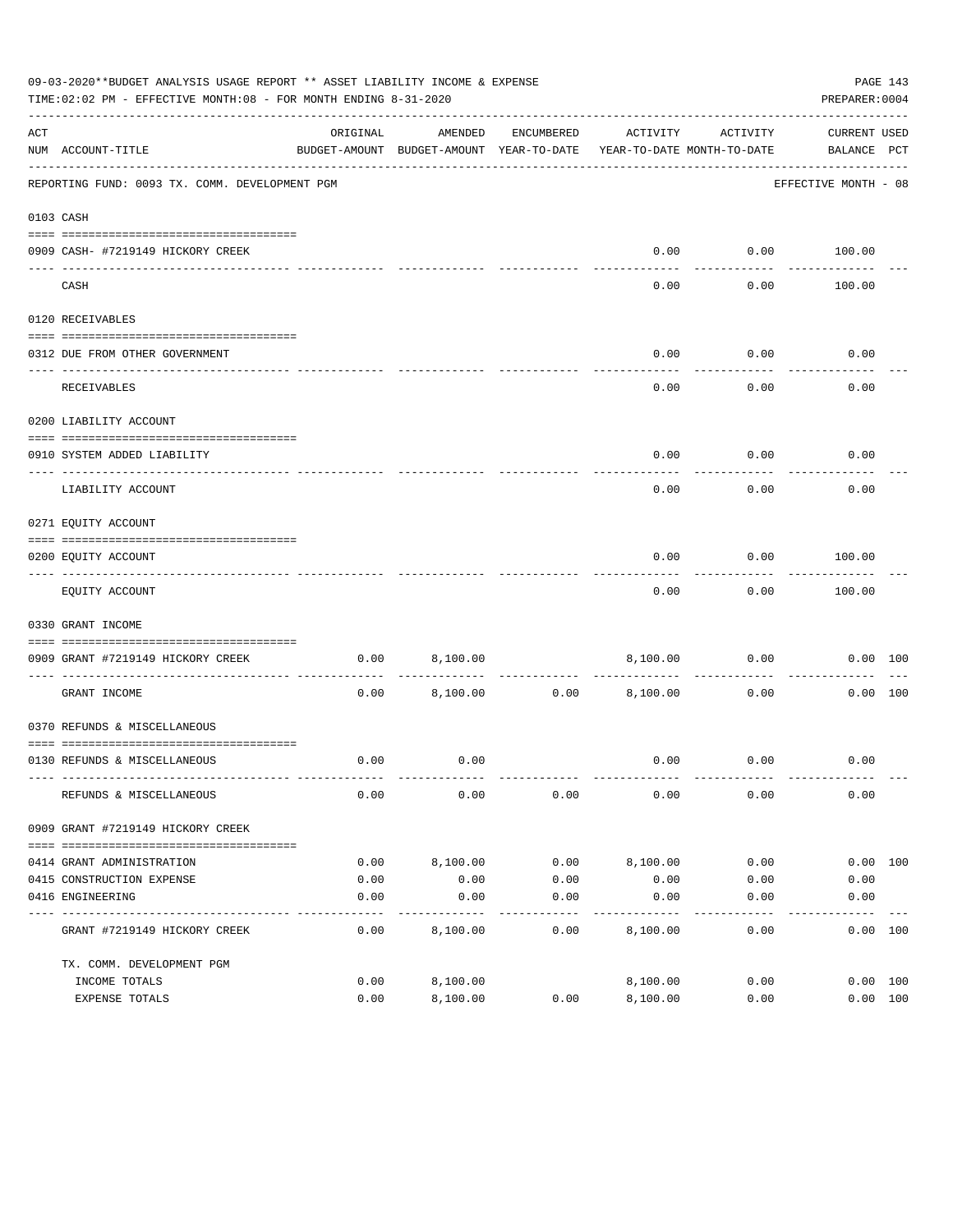| 09-03-2020**BUDGET ANALYSIS USAGE REPORT ** ASSET LIABILITY INCOME & EXPENSE<br>PAGE 144<br>TIME: 02:02 PM - EFFECTIVE MONTH: 08 - FOR MONTH ENDING 8-31-2020<br>PREPARER: 0004 |                                        |          |                       |            |                                                                                          |                               |                             |  |
|---------------------------------------------------------------------------------------------------------------------------------------------------------------------------------|----------------------------------------|----------|-----------------------|------------|------------------------------------------------------------------------------------------|-------------------------------|-----------------------------|--|
| ACT                                                                                                                                                                             | NUM ACCOUNT-TITLE                      | ORIGINAL | AMENDED               | ENCUMBERED | ACTIVITY ACTIVITY<br>BUDGET-AMOUNT BUDGET-AMOUNT YEAR-TO-DATE YEAR-TO-DATE MONTH-TO-DATE |                               | CURRENT USED<br>BALANCE PCT |  |
|                                                                                                                                                                                 | REPORTING FUND: 0095 PAYROLL           |          |                       |            |                                                                                          |                               | EFFECTIVE MONTH - 08        |  |
|                                                                                                                                                                                 | 0100 PAYROLL CLEARING ACCOUNT          |          |                       |            |                                                                                          |                               |                             |  |
|                                                                                                                                                                                 | 0100 PAYROLL CASH                      |          |                       |            | -----------                                                                              | $1.92 - 0.03$<br>------------ | 18.72<br>---------          |  |
|                                                                                                                                                                                 | PAYROLL CLEARING ACCOUNT               |          |                       |            | $1.92 -$                                                                                 | 0.03                          | 18.72                       |  |
|                                                                                                                                                                                 | 0200 SYSTEM ADDED LIABILITY DEPARTMENT |          |                       |            |                                                                                          |                               |                             |  |
|                                                                                                                                                                                 | 0910 SYSTEM ADDED LIABILITY LINE-ITEM  |          |                       |            | 0.00                                                                                     | 0.00                          | 0.00                        |  |
|                                                                                                                                                                                 | SYSTEM ADDED LIABILITY DEPARTMENT      |          |                       |            | 0.00                                                                                     | 0.00                          | 0.00                        |  |
|                                                                                                                                                                                 | 0271 EOUITY ACCOUNT                    |          |                       |            |                                                                                          |                               |                             |  |
|                                                                                                                                                                                 | 0200 DEPOSITS                          |          |                       |            | 0.00                                                                                     | $0.00$ 20.64                  |                             |  |
|                                                                                                                                                                                 |                                        |          |                       |            |                                                                                          |                               |                             |  |
|                                                                                                                                                                                 | EQUITY ACCOUNT                         |          |                       |            | 0.00                                                                                     | 0.00                          | 20.64                       |  |
|                                                                                                                                                                                 | 0360 INTEREST EARNINGS                 |          |                       |            |                                                                                          |                               |                             |  |
|                                                                                                                                                                                 |                                        |          |                       |            |                                                                                          |                               |                             |  |
|                                                                                                                                                                                 | 0100 INTEREST EARNINGS                 | 0.00     | 0.00                  |            | 0.00                                                                                     | 0.00                          | 0.00                        |  |
|                                                                                                                                                                                 | INTEREST EARNINGS                      | 0.00     | 0.00                  | 0.00       | 0.00                                                                                     | 0.00                          | 0.00                        |  |
|                                                                                                                                                                                 | 0370 MISCELLANEOUS                     |          |                       |            |                                                                                          |                               |                             |  |
|                                                                                                                                                                                 |                                        |          |                       |            |                                                                                          |                               |                             |  |
|                                                                                                                                                                                 | 0125 AFLAC FSA CLEARING                | 0.00     | 0.00                  |            | 0.00                                                                                     | 0.00                          | 0.00                        |  |
|                                                                                                                                                                                 | 0130 REFUNDS & MISCELLANEOUS           | 0.00     | 0.00<br>$\frac{1}{2}$ |            | $1.92 -$                                                                                 | 0.03<br>----------            | 1.92                        |  |
|                                                                                                                                                                                 | MISCELLANEOUS                          | 0.00     | 0.00                  | 0.00       | $1.92 -$                                                                                 | 0.03                          | 1.92                        |  |
|                                                                                                                                                                                 | PAYROLL                                |          |                       |            |                                                                                          |                               |                             |  |
|                                                                                                                                                                                 | INCOME TOTALS                          | 0.00     | 0.00                  |            | $1.92-$                                                                                  | 0.03                          | 1.92                        |  |
|                                                                                                                                                                                 | <b>EXPENSE TOTALS</b>                  | 0.00     | 0.00                  | 0.00       | 0.00                                                                                     | 0.00                          | 0.00                        |  |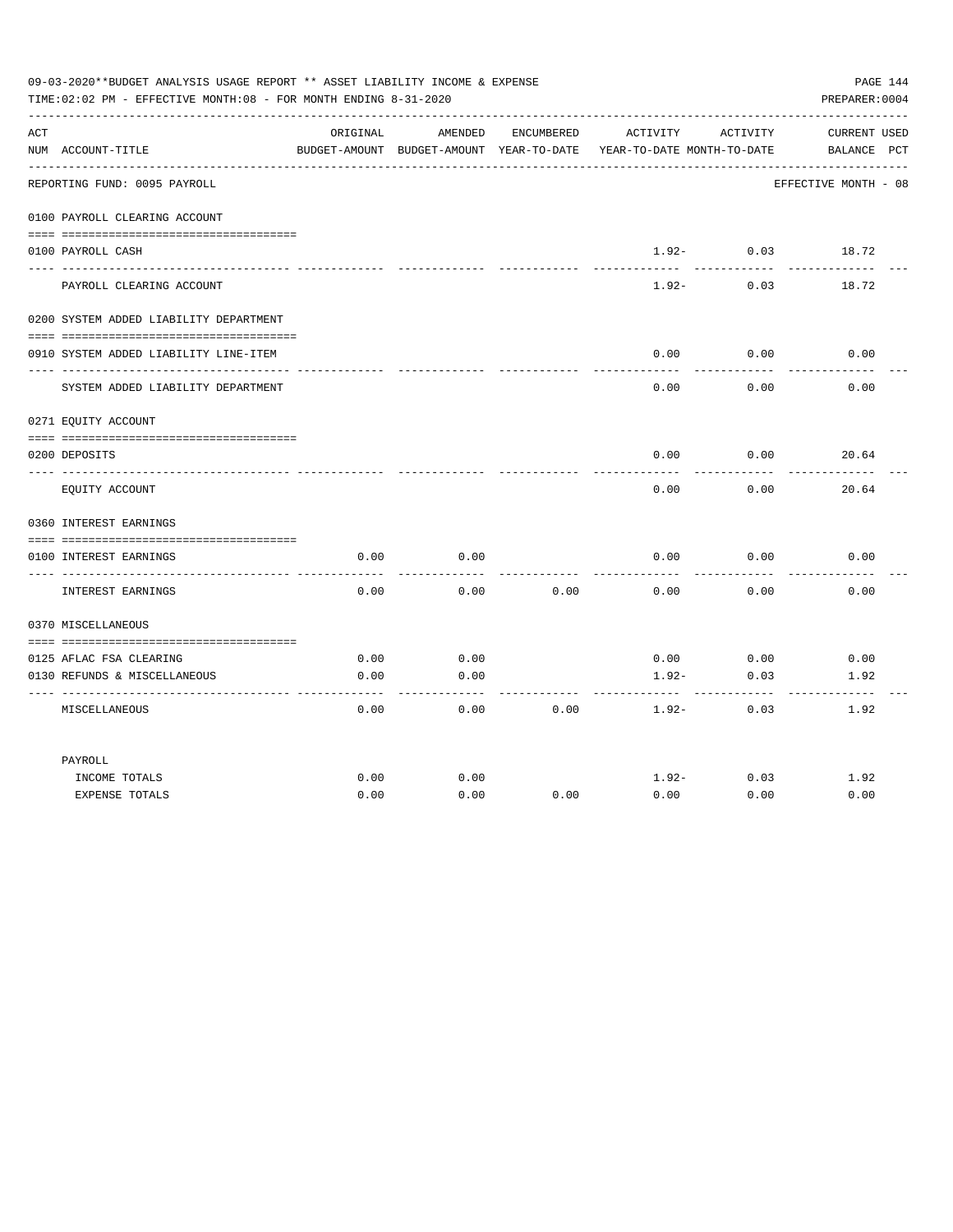|     | 09-03-2020**BUDGET ANALYSIS USAGE REPORT ** ASSET LIABILITY INCOME & EXPENSE<br>PAGE 145<br>TIME: 02:02 PM - EFFECTIVE MONTH: 08 - FOR MONTH ENDING 8-31-2020<br>PREPARER: 0004 |          |                                                                     |            |                |            |                                                                |  |  |
|-----|---------------------------------------------------------------------------------------------------------------------------------------------------------------------------------|----------|---------------------------------------------------------------------|------------|----------------|------------|----------------------------------------------------------------|--|--|
| ACT |                                                                                                                                                                                 | ORIGINAL | AMENDED                                                             | ENCUMBERED | ACTIVITY       | ACTIVITY   | -------------<br><b>CURRENT USED</b>                           |  |  |
|     | NUM ACCOUNT-TITLE                                                                                                                                                               |          | BUDGET-AMOUNT BUDGET-AMOUNT YEAR-TO-DATE YEAR-TO-DATE MONTH-TO-DATE |            |                |            | BALANCE PCT                                                    |  |  |
|     | REPORTING FUND: 0098 CAPITAL ASSETS                                                                                                                                             |          |                                                                     |            |                |            | EFFECTIVE MONTH - 08                                           |  |  |
|     | 0160 CAPITAL ASSETS                                                                                                                                                             |          |                                                                     |            |                |            |                                                                |  |  |
|     |                                                                                                                                                                                 |          |                                                                     |            |                |            |                                                                |  |  |
|     | 0100 LAND                                                                                                                                                                       |          |                                                                     |            | 0.00           |            | $0.00$ $341,561.30$                                            |  |  |
|     | 0200 BUILDINGS                                                                                                                                                                  |          |                                                                     |            | 0.00           | 0.00       | 4,737,000.00                                                   |  |  |
|     | 0201 ACCUM.DEPRECIATION-BUILDINGS                                                                                                                                               |          |                                                                     |            |                |            | 117, 766.68- 117, 766.68- 3, 612, 211.08-                      |  |  |
|     | 0210 AUTOMOBILES AND TRUCKS                                                                                                                                                     |          |                                                                     |            | 50,068.28      | 50,068.28  | 2,339,603.69                                                   |  |  |
|     | 0211 ACCUM.DEPR.AUTOS AND TRUCKS                                                                                                                                                |          |                                                                     |            | $68,409.17-$   |            | 68,409.17- 1,460,778.27-                                       |  |  |
|     | 0215 COMPUTER EQUIPMENT                                                                                                                                                         |          |                                                                     |            | 0.00           | 0.00       | 753,474.11                                                     |  |  |
|     | 0216 ACCUM.DEPR.-COMPUTER EQUIPMENT                                                                                                                                             |          |                                                                     |            | $21, 106.79 -$ | 21,106.79- | 678,197.41-                                                    |  |  |
|     | 0220 OFFICE EQUIPMENT                                                                                                                                                           |          |                                                                     |            | 0.00           | 0.00       | 164,640.04                                                     |  |  |
|     | 0221 ACCUM. DEPR. - OFFICE EQUIPMENT                                                                                                                                            |          |                                                                     |            | 0.00           | 0.00       | $100, 426.88 -$                                                |  |  |
|     | 0225 RADIO EQUIPMENT                                                                                                                                                            |          |                                                                     |            | 0.00           | 0.00       | 213,359.45                                                     |  |  |
|     | 0226 ACCUM.DEPR.-RADIO EQUIPMENT                                                                                                                                                |          |                                                                     |            | 4,199.59-      | 4,199.59-  | 212,477.68-                                                    |  |  |
|     | 0227 SECURITY EQUIPMENT                                                                                                                                                         |          |                                                                     |            | 47,176.79      | 47,176.79  | 159,027.15                                                     |  |  |
|     | 0228 ACCUM.DEP. - SECURITY EQUIPMENT                                                                                                                                            |          |                                                                     |            | $42,641.23-$   | 42,641.23- | 62,677.46-                                                     |  |  |
|     | 0230 ROADS                                                                                                                                                                      |          |                                                                     |            | 892,685.49     |            | 892,685.49 18,733,686.23                                       |  |  |
|     | 0231 ACCUM. DEPRECIATION-ROADS                                                                                                                                                  |          |                                                                     |            | 126,908.17     |            | 126,908.17 14,295,608.64-                                      |  |  |
|     | 0235 BRIDGES                                                                                                                                                                    |          |                                                                     |            | 715,053.36     |            | 715,053.36 11,295,230.21                                       |  |  |
|     | 0236 ACCUM. DEPRECIATION-BRIDGES                                                                                                                                                |          |                                                                     |            | 425,855.34-    |            | $425,855.34 - 4,099,667.06 -$                                  |  |  |
|     | 0300 ROAD EQUIPMENT                                                                                                                                                             |          |                                                                     |            | 176,134.95     |            | 176, 134.95 3, 883, 975.23                                     |  |  |
|     | 0301 ACCUM.DEPRECIATION-ROAD EQUIPMENT                                                                                                                                          |          |                                                                     |            |                |            | $90,503.54 - 90,503.54 - 2,902,802.40 -$                       |  |  |
|     | 0400 CONSTRUCTION IN PROGRESS                                                                                                                                                   |          |                                                                     |            | 975,511.21     |            | 975, 511.21 2, 124, 972.50                                     |  |  |
|     | --------------------------<br>CAPITAL ASSETS                                                                                                                                    |          |                                                                     |            |                |            | _____________<br>2, 213, 055.91 2, 213, 055.91 17, 321, 683.03 |  |  |
|     | 0271 EQUITY ACCOUNT                                                                                                                                                             |          |                                                                     |            |                |            |                                                                |  |  |
|     |                                                                                                                                                                                 |          |                                                                     |            |                |            |                                                                |  |  |
|     | 0200 EQUITY ACCOUNT                                                                                                                                                             |          |                                                                     |            |                |            | 2, 213, 055.91 - 2, 213, 055.91 - 17, 321, 683.03 -            |  |  |
|     | EQUITY ACCOUNT                                                                                                                                                                  |          |                                                                     |            |                |            | 2, 213, 055. 91 - 2, 213, 055. 91 - 17, 321, 683. 03 -         |  |  |
|     | CAPITAL ASSETS                                                                                                                                                                  |          |                                                                     |            |                |            |                                                                |  |  |
|     | INCOME TOTALS                                                                                                                                                                   | 0.00     | 0.00                                                                |            | 0.00           | 0.00       | 0.00                                                           |  |  |
|     | <b>EXPENSE TOTALS</b>                                                                                                                                                           | 0.00     | 0.00                                                                | 0.00       | 0.00           | 0.00       | 0.00                                                           |  |  |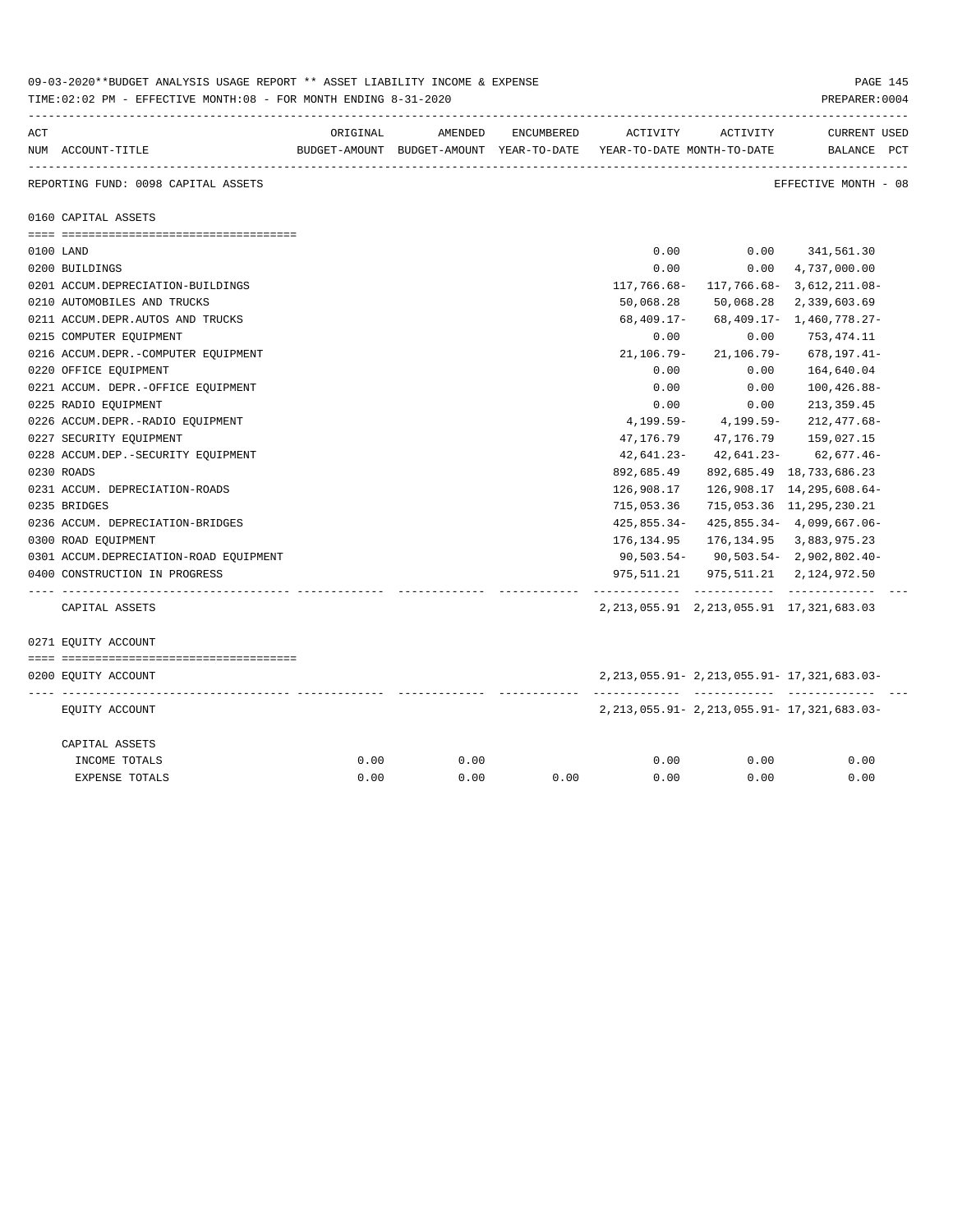|     | 09-03-2020**BUDGET ANALYSIS USAGE REPORT ** ASSET LIABILITY INCOME & EXPENSE<br>PAGE 146<br>TIME: 02:02 PM - EFFECTIVE MONTH: 08 - FOR MONTH ENDING 8-31-2020<br>PREPARER: 0004 |          |                                                                     |            |                                        |                                         |                                                  |  |  |
|-----|---------------------------------------------------------------------------------------------------------------------------------------------------------------------------------|----------|---------------------------------------------------------------------|------------|----------------------------------------|-----------------------------------------|--------------------------------------------------|--|--|
| ACT |                                                                                                                                                                                 | ORIGINAL | AMENDED                                                             | ENCUMBERED | ACTIVITY                               | ACTIVITY                                | <b>CURRENT USED</b>                              |  |  |
|     | NUM ACCOUNT-TITLE                                                                                                                                                               |          | BUDGET-AMOUNT BUDGET-AMOUNT YEAR-TO-DATE YEAR-TO-DATE MONTH-TO-DATE |            |                                        |                                         | BALANCE PCT                                      |  |  |
|     | REPORTING FUND: 0099 GOVERNMENTAL DEBT                                                                                                                                          |          |                                                                     |            |                                        |                                         | EFFECTIVE MONTH - 08                             |  |  |
|     | 0170 DEFERRED PENSION OUTFLOW                                                                                                                                                   |          |                                                                     |            |                                        |                                         |                                                  |  |  |
|     | 0200 DEFERRED PENSION OUTFLOW                                                                                                                                                   |          |                                                                     |            |                                        |                                         | 1,386,079.00 1,386,079.00 2,810,883.00           |  |  |
|     | DEFERRED PENSION OUTFLOW                                                                                                                                                        |          |                                                                     |            | 1,386,079.00 1,386,079.00 2,810,883.00 |                                         |                                                  |  |  |
|     | 0200 GOVERNMENTAL DEBT                                                                                                                                                          |          |                                                                     |            |                                        |                                         |                                                  |  |  |
|     |                                                                                                                                                                                 |          |                                                                     |            |                                        |                                         |                                                  |  |  |
|     | 0240 ACCRUED INTEREST                                                                                                                                                           |          |                                                                     |            | 296,934.00                             | 296,934.00                              | 358,113.00                                       |  |  |
|     | 0250 GENERAL OBLIGATION BOND                                                                                                                                                    |          |                                                                     |            |                                        | 6,010,000.00 6,010,000.00 11,940,000.00 |                                                  |  |  |
|     | 0251 GOB-CURRENT PORTION                                                                                                                                                        |          |                                                                     |            | 40,000.00                              | 40,000.00                               | 200,000.00                                       |  |  |
|     | 0255 BOND DISCOUNT CURRENT                                                                                                                                                      |          |                                                                     |            | 2,987.84-                              | 2,987.84-                               | $5,687.44-$                                      |  |  |
|     | 0256 BOND DISCOUNT                                                                                                                                                              |          |                                                                     |            | 67,514.56-                             | $67,514.56-$                            | 128,255.65-                                      |  |  |
|     | 0257 BOND PREMIUM CURRENT                                                                                                                                                       |          |                                                                     |            | 8,072.21                               | 8,072.21                                | 19,049.20                                        |  |  |
|     | 0258 BOND PREMIUM                                                                                                                                                               |          |                                                                     |            | 178,719.84                             | 178,719.84                              | 425,702.21                                       |  |  |
|     | 0275 NOTES PAYABLE                                                                                                                                                              |          |                                                                     |            | 0.00                                   | 0.00                                    | 0.00                                             |  |  |
|     | 0277 NOTE #16240648-SHERIFF                                                                                                                                                     |          |                                                                     |            | 0.00                                   | 0.00                                    | 0.00                                             |  |  |
|     | 0278 NOTE #16308936-SHERIFF                                                                                                                                                     |          |                                                                     |            | 0.00                                   | 0.00                                    | 0.00                                             |  |  |
|     | 0279 NOTE #16291000-R&B#3                                                                                                                                                       |          |                                                                     |            | 0.00                                   | 0.00                                    | 0.00                                             |  |  |
|     | 0280 NOTE #16295968-R&B#3                                                                                                                                                       |          |                                                                     |            | 0.00                                   | 0.00                                    | 0.00                                             |  |  |
|     | 0281 ODYSSEY #16235752-GENERAL                                                                                                                                                  |          |                                                                     |            | 0.00                                   | 0.00                                    | 0.00                                             |  |  |
|     | 0310 CAPITAL LEASE-CURRENT PORTION                                                                                                                                              |          |                                                                     |            | 0.00                                   | 0.00                                    | 0.00                                             |  |  |
|     | 0350 ACCRUED COMPENSATION                                                                                                                                                       |          |                                                                     |            | 12,529.07                              | 12,529.07                               | 211,962.27                                       |  |  |
|     | 0400 NET PENSION LIABILITY                                                                                                                                                      |          |                                                                     |            |                                        |                                         | 2,024,212.00 2,024,212.00 2,922,091.00           |  |  |
|     | 0450 DEFERRED PENSION IN FLOW                                                                                                                                                   |          |                                                                     |            |                                        | 241,999.00-241,999.00-                  | 983,678.00                                       |  |  |
|     | GOVERNMENTAL DEBT                                                                                                                                                               |          |                                                                     |            |                                        |                                         | 8, 257, 965. 72 8, 257, 965. 72 16, 926, 652. 59 |  |  |
|     | 0271 EQUITY                                                                                                                                                                     |          |                                                                     |            |                                        |                                         |                                                  |  |  |
|     | 0200 EQUITY ACCOUNT                                                                                                                                                             |          |                                                                     |            |                                        |                                         | 6,871,886.72-6,871,886.72-14,115,769.59-         |  |  |
|     | EQUITY                                                                                                                                                                          |          |                                                                     |            |                                        |                                         | 6, 871, 886.72-6, 871, 886.72-14, 115, 769.59-   |  |  |
|     | GOVERNMENTAL DEBT                                                                                                                                                               |          |                                                                     |            |                                        |                                         |                                                  |  |  |
|     | INCOME TOTALS                                                                                                                                                                   | 0.00     | 0.00                                                                |            | 0.00                                   | 0.00                                    | 0.00                                             |  |  |
|     | <b>EXPENSE TOTALS</b>                                                                                                                                                           | 0.00     | 0.00                                                                | 0.00       | 0.00                                   | 0.00                                    | 0.00                                             |  |  |